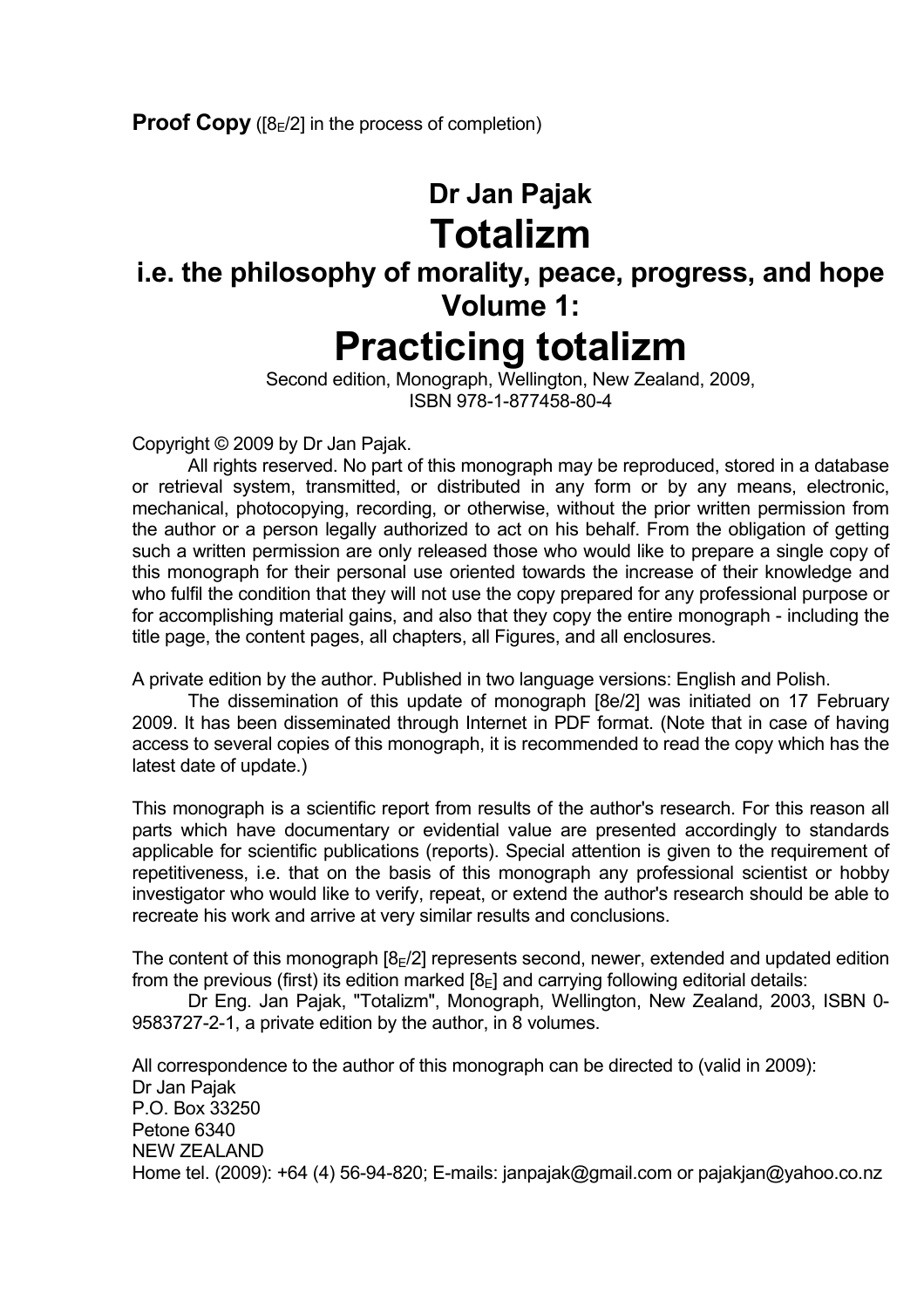#### ABSTRACT of volume 1 of monograph [8-/2] "Totalizm", ISBN 978-1-877458-80-4.

 If this is the first description of a philosophy that you hold in your hands, you make an excellent choice. Some people believe that we should try everything in our lives (at least one time - so that we know how it tastes). You started with totalizm (i.e. "totalizm" spelled with "z" – which should NOT be confused with "totalism" spelled with "s" that is just a version of "totalitarianism"). Totali**z**m is the most moral, peaceful, rewarding, progressive, modern, positive, constructive, open, clear, and truth promoting, philosophy on Earth. In turn this monograph contains the best description of totalizm so-far. So you started from the very best!

 I should be honest with you: I am a doer not a philosopher. After you read subsection L4, which describes my life, you must realise that I am used to do things - thousand and one things! So I more know how to do, than how to write about it. To make it even more unusual, I have a technical mind, and a new philosophy is the last thing on Earth that I would ever expect to create - if the choice of what I should do, belongs solely to me. I used to be a professor of computer sciences at some stage of my life, and I was also a professor of mechanical engineering, plus a sub-lieutenant in military sappers, who dispose mine fields and build bridges. My way of thinking is very strict. So is also my philosophy. What I am doing is not intended to produce mountains of empty words, but to yield unambiguous, clear, welldefined, measurable, and fast results. Totalizm is exactly like that: it gives very clear instructions as to how one should lead his/her life, and explains all principles, so that one exactly knows what, and why, is doing. If one follows these instructions, and understands these principles, one reaps well-defined rewards. By the way, totalizm is the only philosophy, which was not "invented", but it is an applied outcome of the Concept of Dipolar Gravity (chapters H & I).

 So are there any results and rewards that one should expect to reap from living the life according to totalizm. Yes! There is a lot of them. All well defined, and all to appear in this life-time some of them almost instantly. This may shock, as many philosophies do not define their rewards, while philosophies of some religions promise rewards only after one dies. Totalizm is different. It provides a list of well defined rewards (see subsections A2.4 and F2), which are achievable - if one practices this philosophy. For example, consider happiness. Without knowing it, probably you follow currently the destructive philosophy of our civilization (i.e. parasitism): how frequently it made you happy? Can you indicate now, without a long hesitation, a case in your life, when you were really happy for longer then a few hours? In comparison, because I follow totalizm, in chapter E of this monograph I exactly describe the case, when I was "nirvana-happy" continually for around 9 months! Or can you, again without a long hesitation, name anything that our civilization provided you with, that dramatically improved the quality of your life? Again, I can do this easily: for me this is the philosophy of totalizm!

With philosophies is a bit like with our lungs: everyone has them, and continually must use them in order to live, although not everyone, and not at all times, is aware that they do exist and that he/she is using them. After all, independently how the word "philosophy" is defined in expensive books, in the everyday practical application it means "a collection of principles and rules which one follows in his/her life" (note a paradox with living: even if one does not follow any rules, still one lives according to the rule "to not follow any rule" - means one follows a "primitive parasitism" described in chapter KA of this monograph). Therefore, even if one is not aware of doing this, one still follows some kind of philosophy in everything that he/she is doing. Only that usually the philosophy that one follows is unstructured and non-formalized: it just represents a medley of rules which either are outcome of ones emotional responses, or one picked them up from the society in which he/she is living. So usually one follows a chaotic philosophy of impulses. In turn, if one analyses where such a chaotic philosophy leads him/her to (this is done in the text of this monograph), then one realizes that it leads either to nowhere, or downhill in the moral field! The point which I am trying to make here is that, since you already follow a chaotic philosophy which leads you to nowhere or downhill, why not try to practice totalizm, which gives you the clearly defined benefits and rewards.

 Totalizm is a "result-oriented" philosophy. So you should not be surprised that also this monograph is very result-oriented. It is put together in a "know everything" fashion. This means that it provides the fullest information about totalizm, or relating to totalizm, that anyone possibly may wish to know. It occupies 8 volumes of this monograph. This volume is the introductory, and the most important, part of the descriptions of totalizm. It explains everything that one needs to know, to effectively practice totalizm in his or her life.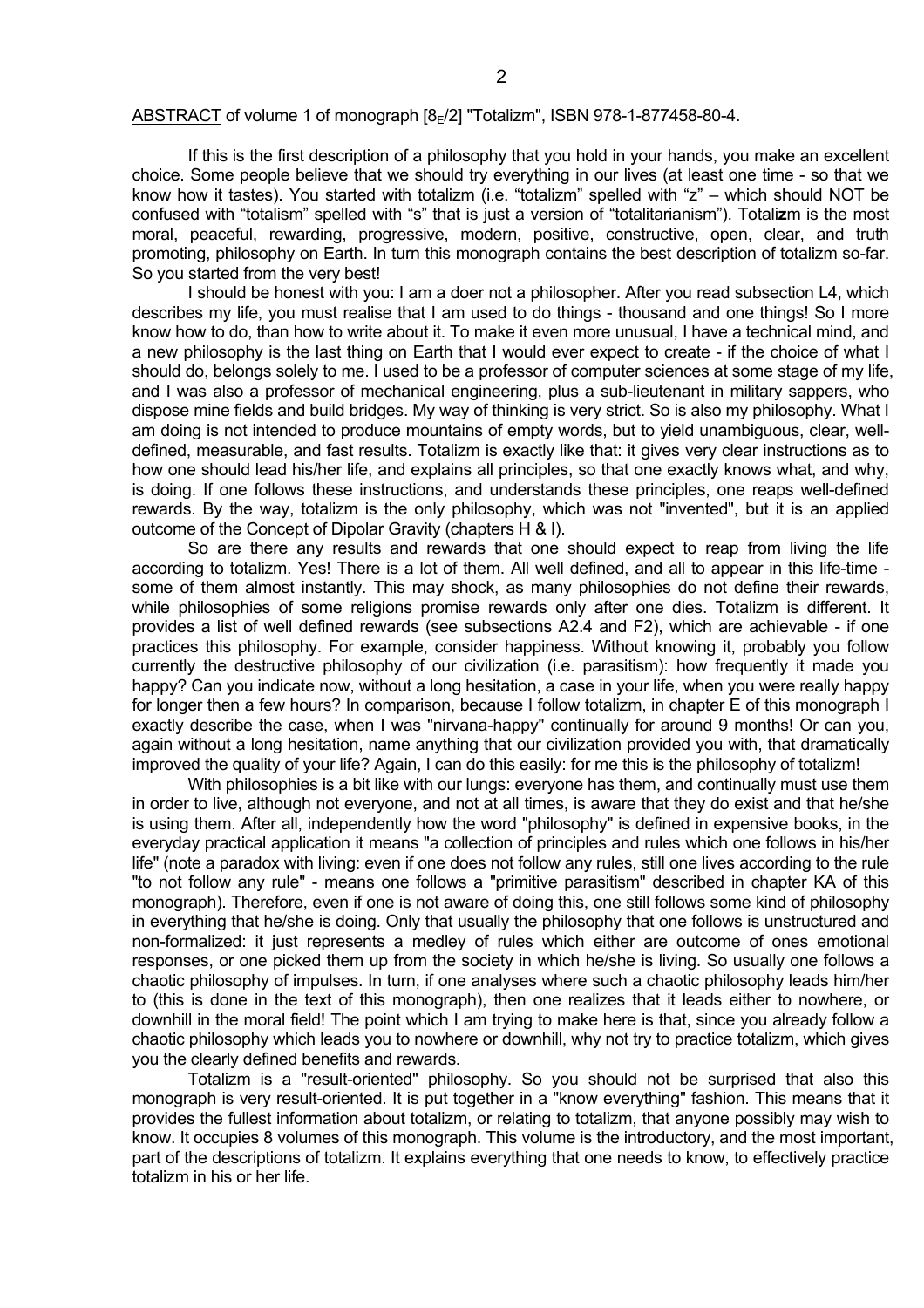CONTENT of the monograph [8E/2] "Totalizm", ISBN 978-1-877458-80-4

| Page | Chapter |
|------|---------|
|------|---------|

- ──── ───── 1 Title page<br>2 Abstract of
- 2 Abstract of monograph [8/2]<br>3 Content of monograph [8/2]
- Content of monograph [8/2] (notice that content of the entire monograph  $[8E/2]$  is listed in this volume 1)

**Volume 1**: Practicing totalizm

| $A-1$            | A. PHILOSOPHY OF TOTALIZM                                                                                  |
|------------------|------------------------------------------------------------------------------------------------------------|
|                  | AND PRACTISING TOTALIZM IN OUR EVERYDAY LIFE                                                               |
| $A-2$            | A1. Here is a brief initial information regarding totalizm                                                 |
| $A-5$            | A2. The only rule of totalizm ("pedantically obey moral laws"),                                            |
|                  | and how to apply it in everyday life                                                                       |
| $A-8$            | A2.1. Obey to moral laws do everything morally                                                             |
| $A-11$           | A2.2. Obey moral laws to be inspired                                                                       |
| $A-12$           | A2.3. Indicators of the moral correctness                                                                  |
| $A-17$           | A2.4. Moral rewards and punishments                                                                        |
| $A-21$           | A2.5. Subdivision of moral laws                                                                            |
| $A-22$           | A2.6. Continually increase your knowledge                                                                  |
| $A-23$           | A3. Control your karma                                                                                     |
| $A-25$           | A3.1. Totaliztic versus Hinduistic interpretation of karma                                                 |
| $A-28$           | A3.2. How to manage and transform karma (from immoral into moral)                                          |
| $A-32$           | A4. Constantly lift yourself upwards in the moral field                                                    |
| $A-33$           | A4.1. In all actions always choose the solution that is opposite                                           |
|                  | to the line of the least intellectual resistance                                                           |
| $A-38$           | A4.2. Attributes of moral field                                                                            |
| $A-39$           | A4.3. How to categorise our actions into                                                                   |
|                  | totaliztic categories "moral" or "immoral"                                                                 |
| $A-41$           | A4.4. How to utilize moral field for transforming "immoral" actions                                        |
|                  | into "moral" ones                                                                                          |
| $A-43$           | A4.5. Whenever in moral dilemmas - atomise or converge issues                                              |
| $A-45$           | A4.6. Apply the method "from a principle, to implementation"                                               |
| $A-48$           | A5. Totaliztic (behavioural) good deeds and totaliztic sins                                                |
| $A-51$<br>$A-57$ | A5.1. Totaliztic (behavioural) good deeds                                                                  |
| $A-64$           | A5.2. Totaliztic (behavioural) sins<br>A5.3. Basic attributes of totaliztic good deeds and totaliztic sins |
| $A-66$           | A5.4. Categorize or qualify each everyday chore                                                            |
| A-69             | A5.5. A way of converting totaliztic sins into totaliztic good deeds                                       |
| $A-71$           | A5.6. Factors, which distort concepts of totaliztic sins and                                               |
|                  | totaliztic good deeds                                                                                      |
| $A-73$           | A6. Moral work, immoral work, and totaliztic nirvana                                                       |
| $A-75$           | A7. Managing our feelings and motivations                                                                  |
| $A-76$           | A7.1. How our feelings and motivations work                                                                |
| A-79             | A7.2. Emotional good deeds and sins                                                                        |
| $A-81$           | A7.3. Conversion of immoral feelings into moral actions                                                    |
| A-84             | A7.4. How to categorise our motivations                                                                    |
|                  | and transform them into a kinetic moral energy                                                             |
| $A-85$           | A8. Let us take the personal responsibility                                                                |
|                  |                                                                                                            |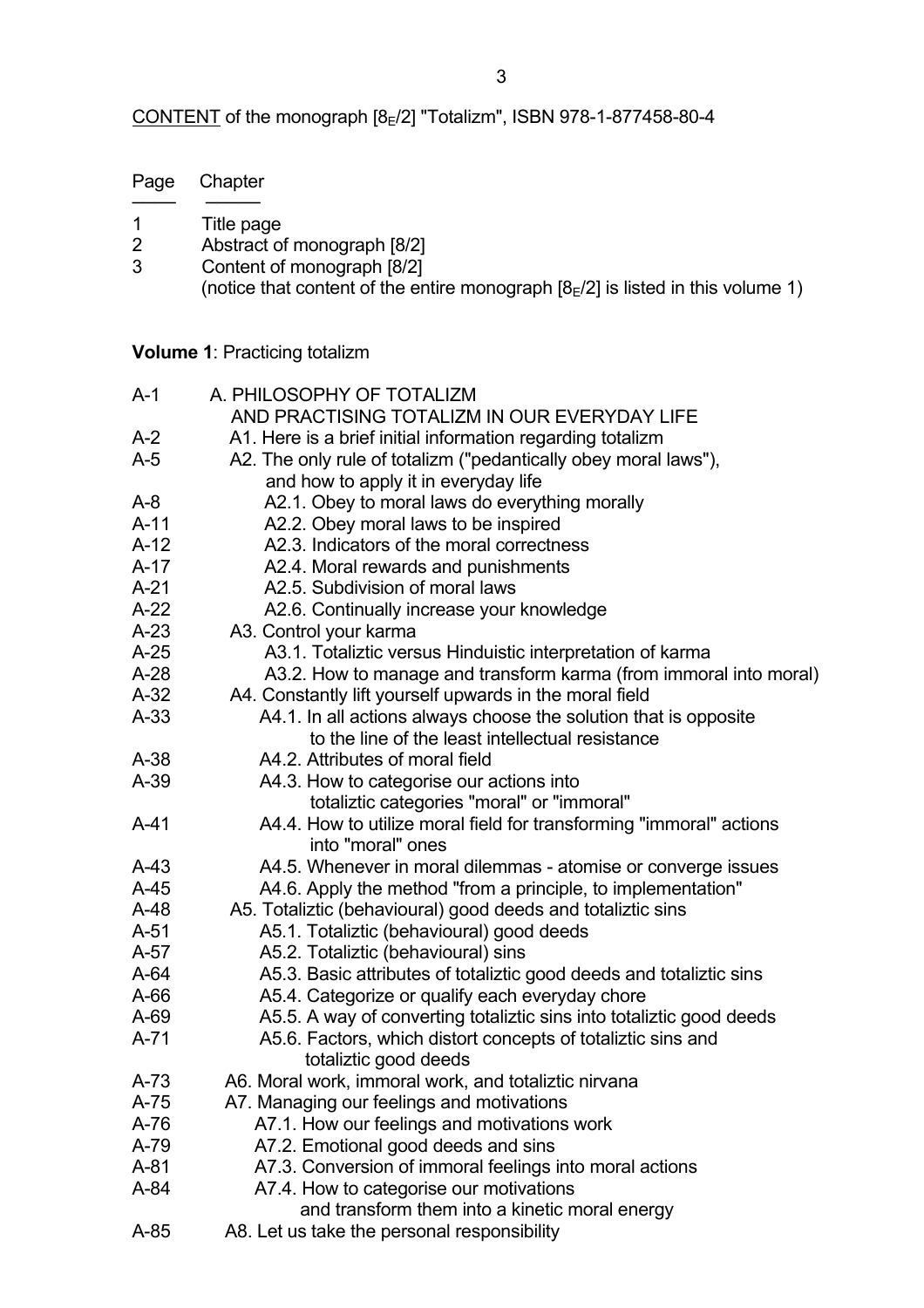- A-87 A9. Totaliztic handling of spiritual matters
- A-94 A10. Let us listen and obey our organ of conscience
- A-96 A11. Development of moral quantities: intelligence, moral power, etc.
- A-97 A12. No one is perfect, but it always is worth to try
- A-100 A13. So let us summarise what we have learned so-far from the content of this volume<br>A-110 Figure A1 (Logo of totalizm)
- Figure A1 (Logo of totalizm)

**Volume 2**: Understanding totalizm

| $B-1$  | <b>B. UNDERSTANDING TOTALIZM</b>                                                  |
|--------|-----------------------------------------------------------------------------------|
| $B-1$  | B1. Everything is governed by appropriate laws,                                   |
|        | and beware to break any of these laws                                             |
| $B-2$  | B2. Totalizm is the philosophy which teaches us how to live                       |
|        | without breaking "moral laws"                                                     |
| $B-6$  | B3. Theoretical foundations of totalizm                                           |
| $B-8$  | B <sub>3.1</sub> . Moral field                                                    |
| $B-10$ | B3.2. Intelligent moral energy                                                    |
| $B-21$ | B3.3. Moral laws                                                                  |
| $B-22$ | B4. Totalizm versus atheism                                                       |
| $B-24$ | B5. Totalizm versus parasitism                                                    |
| $B-26$ | B6. Why every "motion along the line of least resistance"                         |
|        | always creates a "black hole" in which any motion is impossible                   |
| $B-34$ | B7. Basic concepts of totalizm                                                    |
| $B-34$ | B7.1. Intellect                                                                   |
| $B-35$ | B7.2. Three façades of a typical philosophy (personal, official, propaganda)      |
| $B-37$ | B7.3. Everything is possible: we only need to find out how to achieve it          |
| $B-41$ | B7.4. Canons (primary principles) of the operations of our universe               |
| $B-46$ | B7.5. The founding theorem of totalizm                                            |
| $B-48$ | B8. Attributes of totalizm (open, continually perfected, striving to simplicity,  |
|        | devoted to truth, result oriented, secular)                                       |
| $B-49$ | B9. Service of totalizm for the future of humanity                                |
| $B-51$ | Figure B1: Blenkinsop's locomotive.                                               |
|        |                                                                                   |
| $C-52$ | C. KNOWLEDGE IS RESPONSIBILITY                                                    |
| $C-55$ | C1. What is totalizm                                                              |
| $C-63$ | C1.1. Versions of totalizm                                                        |
| $C-64$ | C2. How the new Concept of Dipolar Gravity                                        |
|        | corrects errors of an old concept of monopolar gravity                            |
| $D-72$ | D. STAND OF TOTALIZM IN CONTROVERSIAL MORAL ISSUES                                |
| $D-72$ | D1. Fast regularly, and willingly accept pain, effort, and discomfort             |
| $D-76$ | D2. Spare the rod and spoil the child (why totalizm is "pro" corporal punishment) |
| D-78   | D3. How immoral people should be judged and punished                              |
| $D-81$ | D4. Promote truth even if this works against your interests                       |
| D-83   | D5. If moral and human laws collide then obey moral laws                          |
| $D-84$ | D6. There are immoral professions (e.g. teachers, tobacco                         |
|        | producers, executioners) but prostitution does not need to be one of them         |
| D-85   | D7. According to totalizm, so-called coincidents are actually someone's           |
|        | direct interventions (e.g. arranged by the universal intellect)                   |
| D-86   | D8. Defence killing (e.g. "you or me" situation)                                  |
| ה פח   | DQ Karma of a butcher those who wish to eat hand killed animals                   |

D-89 D9. Karma of a butcher - those who wish to eat hand killed animals,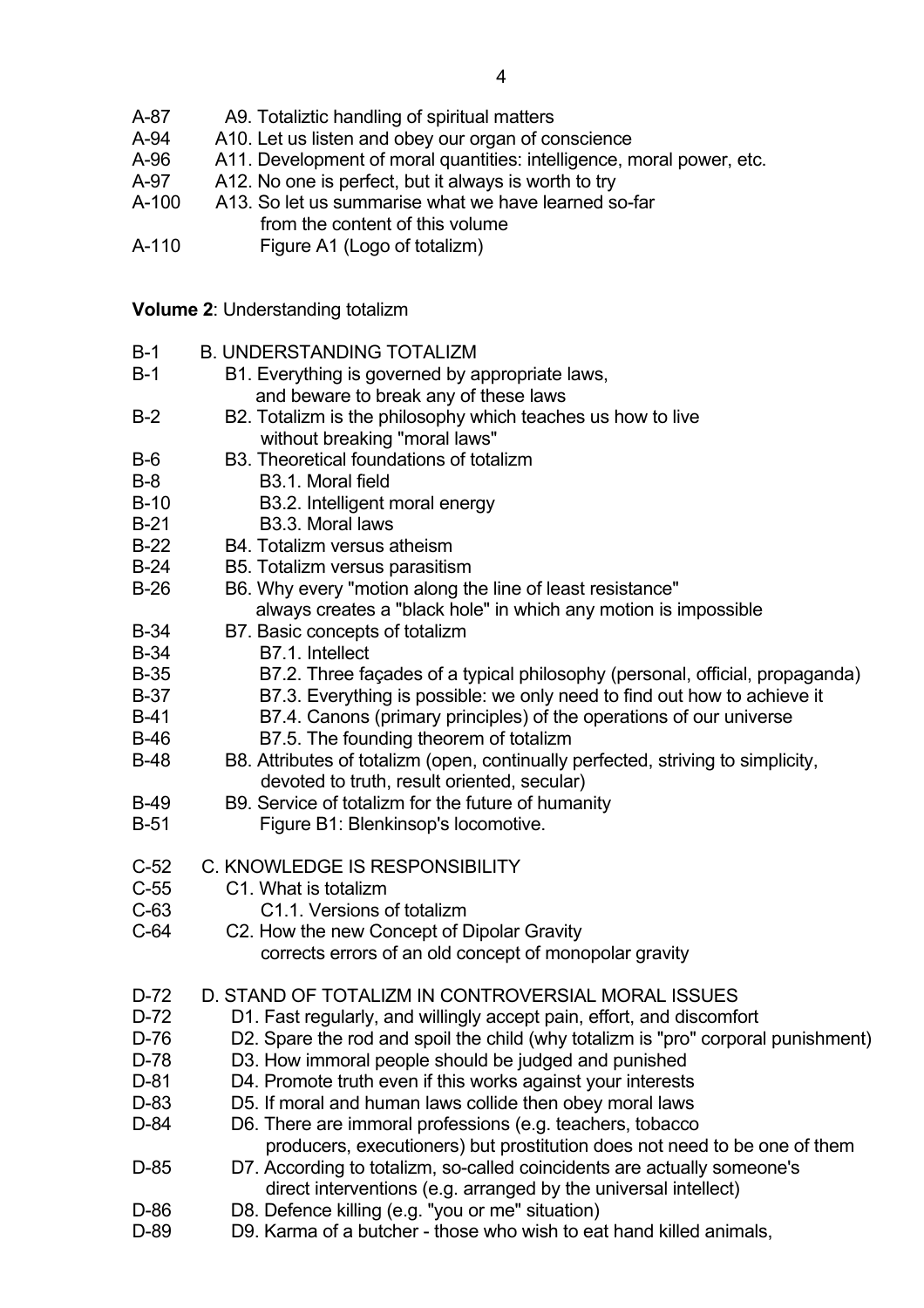|         | should kill with their own hands, whatever they eat                          |
|---------|------------------------------------------------------------------------------|
| D-90    | D10. Capabilities of totalizm to heal social life                            |
| D-90    | D11. Common expressions, which in the light of totalizm require explanations |
| D-91    | D11.1. The duty of defence - the most important of all                       |
|         | totaliztic good deeds                                                        |
| D-99    | D11.1.1. Sins of aggression as beginnings of avalanches of evil              |
| $D-101$ | D11.2. Avoid totaliztic sins of behavioural sacrifices,                      |
|         | which are not accompanied by powerful "moral" feelings                       |
| $D-102$ | D11.3. Totaliztic help                                                       |
| $D-104$ | D11.4. There is a totaliztic method for forcing                              |
| $D-105$ | D11.5. Totaliztic understanding of forgiveness                               |
| $D-108$ | D11.6. What scepticism really is                                             |
| D-109   | D11.7. Dangers of meditations (act instead of meditating)                    |
| D-111   | D11.8. Side effects are "shadows from moral field"                           |
| D-112   | D12. The stand of totalizm in some religious interpretations                 |
| D-113   | D12.1. Totalizm acknowledges the eternal life and                            |
|         | benefits in afterlife                                                        |
| $D-115$ | D12.2. Differences in totaliztic and religious understanding                 |
|         | of the universal intellect (God)                                             |
| D-118   | D12.3. Beware of religious fanaticism                                        |
| $D-118$ | D12.4. Totalizm is NOT a jealous philosophy,                                 |
|         | thus is allows to practice morally whatever one wishes                       |
| D-119   | D13. Moral mysteries and paradoxes                                           |
| D-119   | D13.1. Morality of the second in family                                      |
| $D-120$ | D13.2. "Cot death" of twins                                                  |
|         |                                                                              |

**Volume 3**: Nirvana and other benefits of totalizm

| $E-1$  | E. TOTALIZTIC NIRVANA                                                             |
|--------|-----------------------------------------------------------------------------------|
| $E-3$  | E1. How the totaliztic nirvana could be described                                 |
| $E-5$  | E2. The description of sensations experienced during the totaliztic nirvana       |
| $E-8$  | E3. Mechanism which causes the totaliztic nirvana to happen                       |
| $E-9$  | E4. Three different types of nirvana                                              |
| $E-14$ | E4.1. Mass hysteria - as a reversal of the resonance nirvana                      |
| $E-15$ | E5. Attributes displayed by the totaliztic nirvana                                |
| $E-16$ | E6. Manifestations of nirvana (e.g. attracting the opposite sex)                  |
| $E-20$ | E7. Nirvana and goals of totalizm                                                 |
| $E-21$ | E8. Development of equations which quantify nirvana                               |
| $E-32$ | E9. How to earn the totaliztic nirvana                                            |
|        |                                                                                   |
| $E-39$ | Figure E1 (Creature with expression on the face indicating the state of nirvana)  |
| $F-40$ | F. REVIEW OF FURTHER BENEFITS FROM PRACTICING TOTALIZM                            |
| $F-40$ | F1. Healing capabilities of totalizm - means totalizm as a "medicine of morality" |
| $F-42$ | F2. Costs and benefits of adopting totalizm in our everyday lives                 |
| $F-42$ | F2.1. Costs and benefits for everyday life                                        |
| $F-46$ | F2.2. Costs and benefits for afterlife                                            |
| $F-49$ | F2.3. Examples of evidence which documents the existence of afterlife             |
|        |                                                                                   |
| $G-51$ | <b>G. TOTALIZTIC MECHANICS - A TOOL FOR QUANTIFYING OUR LIVES</b>                 |
| $G-52$ | G1. Why we need totaliztic mechanics                                              |
| G-55   | G2. Classical mechanics versus totaliztic mechanics                               |

G-55 G2. Classical mechanics versus totaliztic mechanics<br>G-59 G3. Definitions, units and measurements of basic qu G3. Definitions, units and measurements of basic quantities of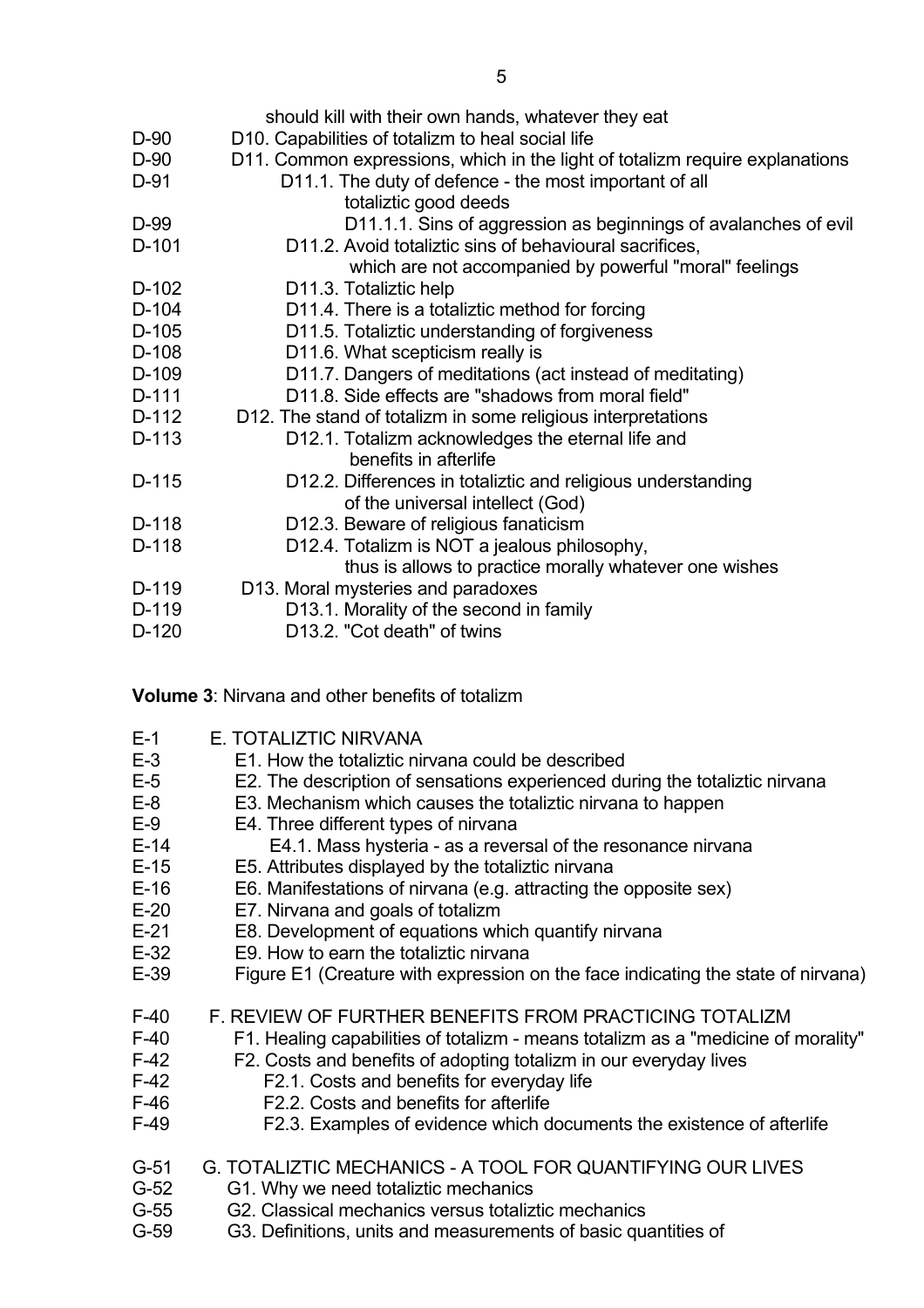|                  | totaliztic mechanics                                                                                                          |
|------------------|-------------------------------------------------------------------------------------------------------------------------------|
|                  | which represent moral equivalents for parameters of                                                                           |
|                  | linear motion from classical mechanics (i.e. coordinates, time,                                                               |
|                  | mass, displacement, velocity, acceleration, forces, energy, power, etc.,                                                      |
|                  | for moral activities and for linear motion)                                                                                   |
| $G-62$           | G3.1. Moral time                                                                                                              |
| $G-62$           | G3.2. Moral mass, or intelligence, as moral equivalent of                                                                     |
|                  | mass from classical mechanics                                                                                                 |
| $G-66$           | G3.3. Moral displacements, or motivations as moral equivalent                                                                 |
|                  | of displacement from classical mechanics                                                                                      |
| $G-70$           | G3.4. Moral speed, or enthusiasm, as moral equivalent                                                                         |
|                  | of velocity from classical mechanics                                                                                          |
| $G-71$           | G3.5. Moral acceleration, or responsibility, as moral equivalent                                                              |
|                  | of acceleration from classical mechanics                                                                                      |
| $G-71$           | G3.6. Feelings as moral equivalent of forces from classical mechanics                                                         |
| $G-73$           | G3.7. Moral energy                                                                                                            |
| $G-74$           | G3.7.1. What gravity is and how our universe is shaped                                                                        |
| $G-77$           | G3.8. Moral power                                                                                                             |
| $G-78$           | G4. Description of side effects of parasitism, as immoral equivalents for                                                     |
|                  | rotary motion from classical mechanics                                                                                        |
|                  | (energy of spinning, centrifugal force, angular displacement, etc.)                                                           |
| $G-80$           | G4.1. Depression as moral equivalent of                                                                                       |
|                  | centrifugal force from classical mechanics                                                                                    |
| $G-80$           | G4.2. Energy of rolling-downhill                                                                                              |
| $G-81$           | G5. Management of feelings                                                                                                    |
| $G-81$           | G5.1. Physical consequences of feelings                                                                                       |
| $G-83$           | G5.2. The neutralization of above-threshold feelings                                                                          |
| $G-87$           | G5.3. Impact of feelings on moral energy level                                                                                |
| $G-95$           | G5.4. Influence of feelings during conception on the gender of a child                                                        |
| $G-96$<br>$G-98$ | G6. Relative moral energy "µ" and its quantification                                                                          |
| $G-102$          | G6.1. Moral traffic versus "µ"                                                                                                |
| $G-103$          | G6.2. How to additionally increase our personal "µ"<br>G6.3. How to additionally increase "µ" in our country and civilisation |
| $G-106$          | G7. Management of moral energy                                                                                                |
| $G-108$          | G8. Nirvana                                                                                                                   |
| $G-108$          | G9. Gravity equations                                                                                                         |
| $G-110$          | G9.1. Equations of longevity                                                                                                  |
| $G-121$          | G9.1.1. The increase of longevity as the                                                                                      |
|                  | consequence of moral energy accumulation                                                                                      |
| $G-122$          | G9.2. Equations of intelligence                                                                                               |
| $G-126$          | G9.3. Equations of height                                                                                                     |
| $G-130$          | G9.4. Equations of weight                                                                                                     |
| $G-135$          | G9.5. Equations of feelings                                                                                                   |
| $G-140$          | G9.6. Equations of karma                                                                                                      |
| $G-141$          | G10. Examples of practical problems of totaliztic mechanics together with solutions                                           |
|                  |                                                                                                                               |
|                  |                                                                                                                               |

**Volume 4**: Counter-world in the Concept of Dipolar Gravity

- H-1 H. THE CONCEPT OF DIPOLAR GRAVITY: PHYSICAL COUNTER-WORLD
- H-4 H1. Why the Concept of Dipolar Gravity was formulated
- H-6 H1.1. Formal proof for the dipolar character of gravity, and for the existence of the counter-world

 $\sim$  6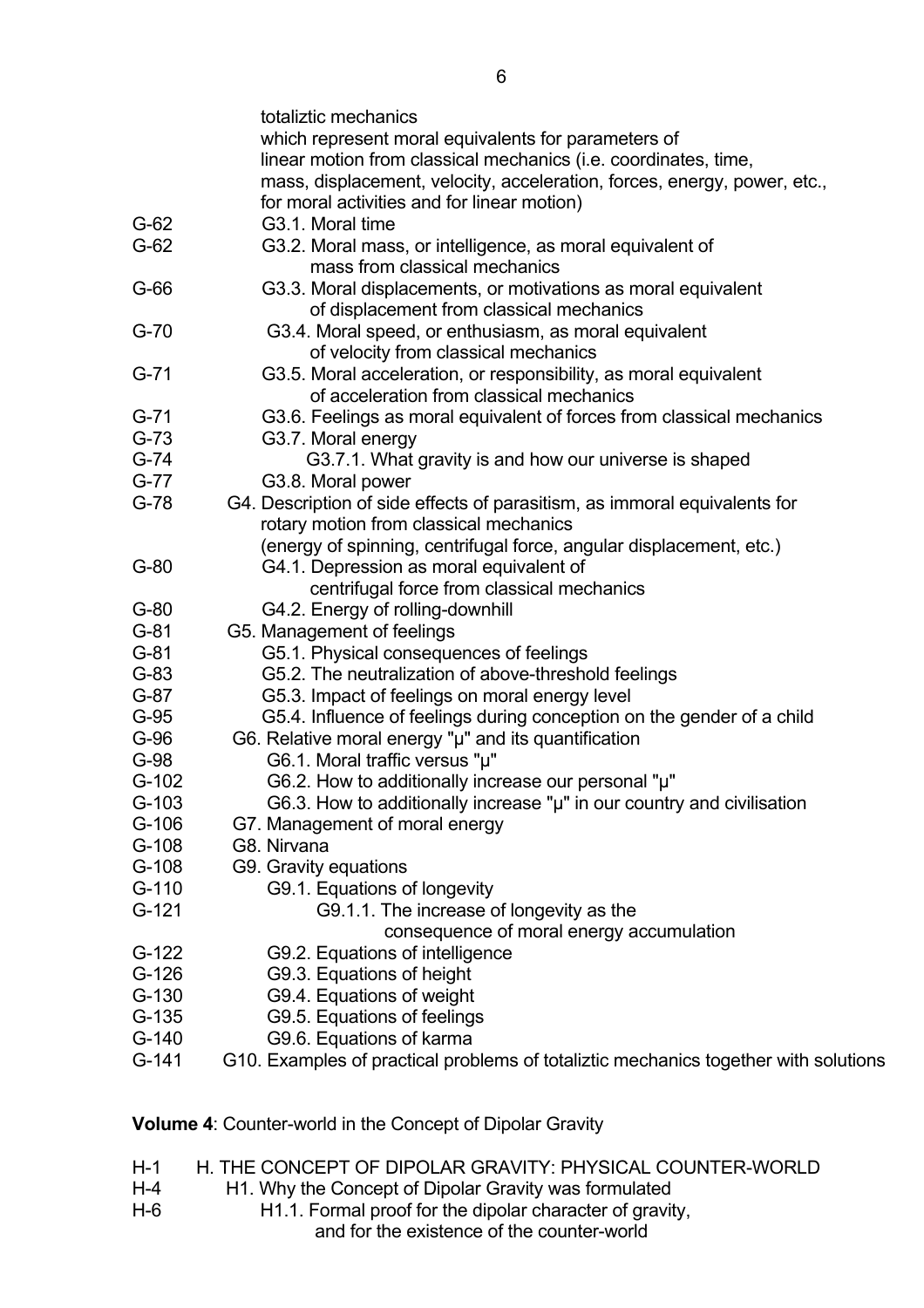| $H-12$<br>H <sub>1.1.2</sub> . Proof via the method of exclusion<br>$H-13$<br>H1.1.3. Proof via the method of matching attributes<br>$H-14$<br>H1.1.4. A formal scientific proof that the counter-world does exist,<br>formulated according to principles of mathematical logic<br>$H-17$<br>H1.2. Experimental confirmation of the existence of the counter-world<br>$H-22$<br>H1.3. Overpowering consequences of the erroneous qualifying gravity<br>to the category of monopolar fields<br>H2. The counter-world and the (thinking) substance called "counter-matter"<br>$H-25$<br>that prevails in it<br>H3. The operation of physical universe ruled by dipolar gravity<br>$H-31$<br>$H-37$<br>H4. Physical properties of the counter-matter<br>$H-39$<br>H4.1. Basic phenomena of the counter-world<br>$H-42$<br>H4.2. Whirls of counter-matter: dynamic equivalents of<br>permanent objects from our world<br>H5. The interpretation of electromagnetic phenomena<br>$H-45$<br>in the Concept of Dipolar Gravity<br>H <sub>5</sub> .1. What are electric fields<br>$H-45$<br>H-47<br>H5.2. What is magnetic field<br>$H-50$<br>H5.3. Phenomena induced by circulations of counter-matter around Earth<br>(i.e. from the Earth's magnetic field, from the rotation of Earth, etc.<br>e.g. consider northern lights, southern lights, Swiss Grid, |  |
|--------------------------------------------------------------------------------------------------------------------------------------------------------------------------------------------------------------------------------------------------------------------------------------------------------------------------------------------------------------------------------------------------------------------------------------------------------------------------------------------------------------------------------------------------------------------------------------------------------------------------------------------------------------------------------------------------------------------------------------------------------------------------------------------------------------------------------------------------------------------------------------------------------------------------------------------------------------------------------------------------------------------------------------------------------------------------------------------------------------------------------------------------------------------------------------------------------------------------------------------------------------------------------------------------------------------------------------------------------|--|
|                                                                                                                                                                                                                                                                                                                                                                                                                                                                                                                                                                                                                                                                                                                                                                                                                                                                                                                                                                                                                                                                                                                                                                                                                                                                                                                                                        |  |
|                                                                                                                                                                                                                                                                                                                                                                                                                                                                                                                                                                                                                                                                                                                                                                                                                                                                                                                                                                                                                                                                                                                                                                                                                                                                                                                                                        |  |
|                                                                                                                                                                                                                                                                                                                                                                                                                                                                                                                                                                                                                                                                                                                                                                                                                                                                                                                                                                                                                                                                                                                                                                                                                                                                                                                                                        |  |
|                                                                                                                                                                                                                                                                                                                                                                                                                                                                                                                                                                                                                                                                                                                                                                                                                                                                                                                                                                                                                                                                                                                                                                                                                                                                                                                                                        |  |
|                                                                                                                                                                                                                                                                                                                                                                                                                                                                                                                                                                                                                                                                                                                                                                                                                                                                                                                                                                                                                                                                                                                                                                                                                                                                                                                                                        |  |
|                                                                                                                                                                                                                                                                                                                                                                                                                                                                                                                                                                                                                                                                                                                                                                                                                                                                                                                                                                                                                                                                                                                                                                                                                                                                                                                                                        |  |
|                                                                                                                                                                                                                                                                                                                                                                                                                                                                                                                                                                                                                                                                                                                                                                                                                                                                                                                                                                                                                                                                                                                                                                                                                                                                                                                                                        |  |
|                                                                                                                                                                                                                                                                                                                                                                                                                                                                                                                                                                                                                                                                                                                                                                                                                                                                                                                                                                                                                                                                                                                                                                                                                                                                                                                                                        |  |
|                                                                                                                                                                                                                                                                                                                                                                                                                                                                                                                                                                                                                                                                                                                                                                                                                                                                                                                                                                                                                                                                                                                                                                                                                                                                                                                                                        |  |
|                                                                                                                                                                                                                                                                                                                                                                                                                                                                                                                                                                                                                                                                                                                                                                                                                                                                                                                                                                                                                                                                                                                                                                                                                                                                                                                                                        |  |
|                                                                                                                                                                                                                                                                                                                                                                                                                                                                                                                                                                                                                                                                                                                                                                                                                                                                                                                                                                                                                                                                                                                                                                                                                                                                                                                                                        |  |
|                                                                                                                                                                                                                                                                                                                                                                                                                                                                                                                                                                                                                                                                                                                                                                                                                                                                                                                                                                                                                                                                                                                                                                                                                                                                                                                                                        |  |
|                                                                                                                                                                                                                                                                                                                                                                                                                                                                                                                                                                                                                                                                                                                                                                                                                                                                                                                                                                                                                                                                                                                                                                                                                                                                                                                                                        |  |
|                                                                                                                                                                                                                                                                                                                                                                                                                                                                                                                                                                                                                                                                                                                                                                                                                                                                                                                                                                                                                                                                                                                                                                                                                                                                                                                                                        |  |
|                                                                                                                                                                                                                                                                                                                                                                                                                                                                                                                                                                                                                                                                                                                                                                                                                                                                                                                                                                                                                                                                                                                                                                                                                                                                                                                                                        |  |
|                                                                                                                                                                                                                                                                                                                                                                                                                                                                                                                                                                                                                                                                                                                                                                                                                                                                                                                                                                                                                                                                                                                                                                                                                                                                                                                                                        |  |
|                                                                                                                                                                                                                                                                                                                                                                                                                                                                                                                                                                                                                                                                                                                                                                                                                                                                                                                                                                                                                                                                                                                                                                                                                                                                                                                                                        |  |
|                                                                                                                                                                                                                                                                                                                                                                                                                                                                                                                                                                                                                                                                                                                                                                                                                                                                                                                                                                                                                                                                                                                                                                                                                                                                                                                                                        |  |
|                                                                                                                                                                                                                                                                                                                                                                                                                                                                                                                                                                                                                                                                                                                                                                                                                                                                                                                                                                                                                                                                                                                                                                                                                                                                                                                                                        |  |
|                                                                                                                                                                                                                                                                                                                                                                                                                                                                                                                                                                                                                                                                                                                                                                                                                                                                                                                                                                                                                                                                                                                                                                                                                                                                                                                                                        |  |
|                                                                                                                                                                                                                                                                                                                                                                                                                                                                                                                                                                                                                                                                                                                                                                                                                                                                                                                                                                                                                                                                                                                                                                                                                                                                                                                                                        |  |
|                                                                                                                                                                                                                                                                                                                                                                                                                                                                                                                                                                                                                                                                                                                                                                                                                                                                                                                                                                                                                                                                                                                                                                                                                                                                                                                                                        |  |
|                                                                                                                                                                                                                                                                                                                                                                                                                                                                                                                                                                                                                                                                                                                                                                                                                                                                                                                                                                                                                                                                                                                                                                                                                                                                                                                                                        |  |
| southern ozone hole, and many more)                                                                                                                                                                                                                                                                                                                                                                                                                                                                                                                                                                                                                                                                                                                                                                                                                                                                                                                                                                                                                                                                                                                                                                                                                                                                                                                    |  |
| $H-57$<br>H5.4. Mechanism that governs the weather and climate                                                                                                                                                                                                                                                                                                                                                                                                                                                                                                                                                                                                                                                                                                                                                                                                                                                                                                                                                                                                                                                                                                                                                                                                                                                                                         |  |
| on Earth and our control over it                                                                                                                                                                                                                                                                                                                                                                                                                                                                                                                                                                                                                                                                                                                                                                                                                                                                                                                                                                                                                                                                                                                                                                                                                                                                                                                       |  |
| $H-60$<br>H6. Phenomena based on self-mobility of counter-matter                                                                                                                                                                                                                                                                                                                                                                                                                                                                                                                                                                                                                                                                                                                                                                                                                                                                                                                                                                                                                                                                                                                                                                                                                                                                                       |  |
| $H-60$<br>H6.1. The Telekinetic Effect, telekinetic field, telekinesis,                                                                                                                                                                                                                                                                                                                                                                                                                                                                                                                                                                                                                                                                                                                                                                                                                                                                                                                                                                                                                                                                                                                                                                                                                                                                                |  |
| psychokinesis, and the extraction glow                                                                                                                                                                                                                                                                                                                                                                                                                                                                                                                                                                                                                                                                                                                                                                                                                                                                                                                                                                                                                                                                                                                                                                                                                                                                                                                 |  |
| $H-62$<br>H6.1.1. History of the Telekinetic Effect's discovery                                                                                                                                                                                                                                                                                                                                                                                                                                                                                                                                                                                                                                                                                                                                                                                                                                                                                                                                                                                                                                                                                                                                                                                                                                                                                        |  |
| H6.1.2. How the action of the Telekinetic Effect was explained<br>$H-62$                                                                                                                                                                                                                                                                                                                                                                                                                                                                                                                                                                                                                                                                                                                                                                                                                                                                                                                                                                                                                                                                                                                                                                                                                                                                               |  |
| by the Concept of Dipolar Gravity                                                                                                                                                                                                                                                                                                                                                                                                                                                                                                                                                                                                                                                                                                                                                                                                                                                                                                                                                                                                                                                                                                                                                                                                                                                                                                                      |  |
| $H-65$<br>H6.1.3. Principle of Energy Conservation in the Telekinetic Effect                                                                                                                                                                                                                                                                                                                                                                                                                                                                                                                                                                                                                                                                                                                                                                                                                                                                                                                                                                                                                                                                                                                                                                                                                                                                           |  |
| H6.2. The technical version of the Telekinetic Effect<br>H-66                                                                                                                                                                                                                                                                                                                                                                                                                                                                                                                                                                                                                                                                                                                                                                                                                                                                                                                                                                                                                                                                                                                                                                                                                                                                                          |  |
| H6.2.1. Utilisation of the Telekinetic Effect for transportation purposes<br>H-68                                                                                                                                                                                                                                                                                                                                                                                                                                                                                                                                                                                                                                                                                                                                                                                                                                                                                                                                                                                                                                                                                                                                                                                                                                                                      |  |
| $H-70$<br>H7. Phenomena based on vibrations of counter-matter                                                                                                                                                                                                                                                                                                                                                                                                                                                                                                                                                                                                                                                                                                                                                                                                                                                                                                                                                                                                                                                                                                                                                                                                                                                                                          |  |
| $H-71$<br>H7.1. Telepathic waves, and telepathy                                                                                                                                                                                                                                                                                                                                                                                                                                                                                                                                                                                                                                                                                                                                                                                                                                                                                                                                                                                                                                                                                                                                                                                                                                                                                                        |  |
| H-79<br>H7.2. Radiesthesia                                                                                                                                                                                                                                                                                                                                                                                                                                                                                                                                                                                                                                                                                                                                                                                                                                                                                                                                                                                                                                                                                                                                                                                                                                                                                                                             |  |
| $H-82$<br>H7.3. Why, according to the Concept of Dipolar Gravity, telekinesis, telepathy,                                                                                                                                                                                                                                                                                                                                                                                                                                                                                                                                                                                                                                                                                                                                                                                                                                                                                                                                                                                                                                                                                                                                                                                                                                                              |  |
| radiesthesia, etc., must all display electromagnetic character                                                                                                                                                                                                                                                                                                                                                                                                                                                                                                                                                                                                                                                                                                                                                                                                                                                                                                                                                                                                                                                                                                                                                                                                                                                                                         |  |
|                                                                                                                                                                                                                                                                                                                                                                                                                                                                                                                                                                                                                                                                                                                                                                                                                                                                                                                                                                                                                                                                                                                                                                                                                                                                                                                                                        |  |
|                                                                                                                                                                                                                                                                                                                                                                                                                                                                                                                                                                                                                                                                                                                                                                                                                                                                                                                                                                                                                                                                                                                                                                                                                                                                                                                                                        |  |
| H8. Phenomenon based on permanent telekinetisation<br>$H-83$                                                                                                                                                                                                                                                                                                                                                                                                                                                                                                                                                                                                                                                                                                                                                                                                                                                                                                                                                                                                                                                                                                                                                                                                                                                                                           |  |
| H8.1. Phenomenon of permanent telekinetisation<br>$H-83$                                                                                                                                                                                                                                                                                                                                                                                                                                                                                                                                                                                                                                                                                                                                                                                                                                                                                                                                                                                                                                                                                                                                                                                                                                                                                               |  |
| H8.2. Detection of telekinetised substances<br>$H-91$                                                                                                                                                                                                                                                                                                                                                                                                                                                                                                                                                                                                                                                                                                                                                                                                                                                                                                                                                                                                                                                                                                                                                                                                                                                                                                  |  |
| $H-94$<br>H9. Phenomena that result from physical attributes of                                                                                                                                                                                                                                                                                                                                                                                                                                                                                                                                                                                                                                                                                                                                                                                                                                                                                                                                                                                                                                                                                                                                                                                                                                                                                        |  |
| natural programs that reside in counter-matter                                                                                                                                                                                                                                                                                                                                                                                                                                                                                                                                                                                                                                                                                                                                                                                                                                                                                                                                                                                                                                                                                                                                                                                                                                                                                                         |  |
| $H-95$<br>H9.1. The interpretation of time in the Concept of Dipolar gravity                                                                                                                                                                                                                                                                                                                                                                                                                                                                                                                                                                                                                                                                                                                                                                                                                                                                                                                                                                                                                                                                                                                                                                                                                                                                           |  |
| H-97<br>H9.2. The interpretation of energy in the Concept of Dipolar gravity                                                                                                                                                                                                                                                                                                                                                                                                                                                                                                                                                                                                                                                                                                                                                                                                                                                                                                                                                                                                                                                                                                                                                                                                                                                                           |  |
| H-97<br>H9.3. The interpretation of gravity field in the Concept of Dipolar gravity                                                                                                                                                                                                                                                                                                                                                                                                                                                                                                                                                                                                                                                                                                                                                                                                                                                                                                                                                                                                                                                                                                                                                                                                                                                                    |  |
| H10. New sciences investigating the counter-world and counter-matter<br>H-97                                                                                                                                                                                                                                                                                                                                                                                                                                                                                                                                                                                                                                                                                                                                                                                                                                                                                                                                                                                                                                                                                                                                                                                                                                                                           |  |
| H11. Summary of possible gains from the mastery of the counter-world<br>H-99                                                                                                                                                                                                                                                                                                                                                                                                                                                                                                                                                                                                                                                                                                                                                                                                                                                                                                                                                                                                                                                                                                                                                                                                                                                                           |  |
| $H-100$<br>H <sub>12</sub> . To conclude descriptions of physical mechanisms of the counter-world                                                                                                                                                                                                                                                                                                                                                                                                                                                                                                                                                                                                                                                                                                                                                                                                                                                                                                                                                                                                                                                                                                                                                                                                                                                      |  |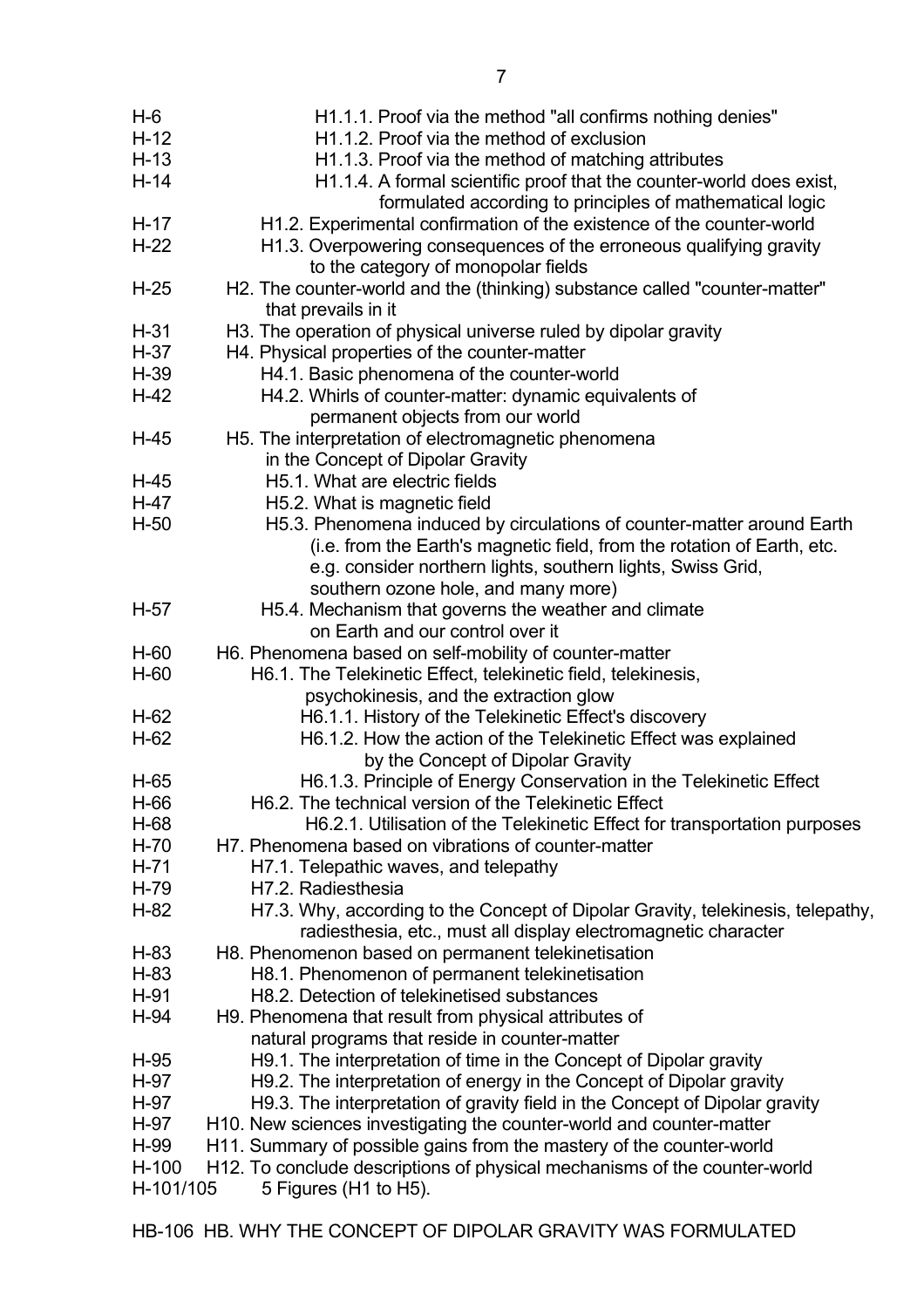| <b>HB-108</b>                  | HB1. The antigravitational spacecraft would be impossible<br>to manoeuvre and difficult to stabilize                                |
|--------------------------------|-------------------------------------------------------------------------------------------------------------------------------------|
| <b>HB-109</b>                  | HB2. A flight in an antigravitational spacecraft would resemble<br>flight in a cannonball                                           |
| <b>HB-110</b>                  | HB3. The manoeuvrable antigravitational spacecraft would<br>simply be an advanced version of contemporary rockets                   |
| <b>HB-111</b>                  | HB4. With self-rechargeable propulsion, gravity does not affect<br>energy consumption                                               |
| <b>HB-112</b>                  | HB5. The field of the antigravitational spacecraft<br>would absorb huge amounts of energy                                           |
| <b>HB-113</b>                  | HB6. For the purpose of landing, the huge energy of the<br>antigravitational field must be disposed of                              |
| <b>HB-113</b>                  | HB7. The launch of the antigravitational spacecraft<br>would be impossible without energy accumulator                               |
| <b>HB-114</b>                  | HB8. The strong field would repel everything<br>from the antigravitational spacecraft                                               |
| <b>HB-115</b>                  | HB9. The strong field would disperse life energy of<br>all living creatures around causing their deaths                             |
| <b>HB-115</b>                  | HB10. The field of the antigravitational craft could<br>cause the explosion of all surrounding matter                               |
| <b>HB-115</b>                  | HB11. The forces of reaction caused by the repulsion of other objects,<br>would also hurl the antigravitational craft through space |
| <b>HB-116</b><br><b>HB-117</b> | HB12. Antigravity would induce a number of dangers<br>HB13. Even without knowing about the Concept of Dipolar Gravity               |
| <b>HB-117</b>                  | there are no known premises suggesting any possibility<br>of achieving the antigravitational field<br>HB14. Summary                 |

**Volume 5**: (Other) intelligent virtual world in the Concept of Dipolar Gravity

| $I-1$    | I. THE CONCEPT OF DIPOLAR GRAVITY: INTELLIGENT VIRTUAL WORLD                                                                                         |
|----------|------------------------------------------------------------------------------------------------------------------------------------------------------|
| $I-2$    | 11. How was shaped the presently existing universe                                                                                                   |
| $I-2$    | 11.1. What was before the presently existing universe eventuated -<br>means the description of the starting state of the universe                    |
| $I-3$    | 11.1.1. Counter-matter: the physical but thinking substance<br>from the counter-world                                                                |
| $I-6$    | 11.2. The natural self-evolution of God                                                                                                              |
| $I - 7$  | 11.3. How God created the physical world                                                                                                             |
| $I-10$   | 11.3.1. Why God created firstly the physical world and then the man                                                                                  |
| $I-10$   | 11.4. How God created the man                                                                                                                        |
| $I - 11$ | 11.4.1. Who, or what, we humans actually are                                                                                                         |
| $I-12$   | 11.4.2. The formal proof that God created the first man and the first<br>woman, completed with methods of mathematical logic.                        |
| $I-17$   | 11.5. The creation by God the so-called "timespace" and the implementation<br>of the reversible software time                                        |
| $I-19$   | 11.6. Let us summarize what entire subsection 11 revealed to us about<br>the self-evolution of God and the later creation of man by God              |
| $I-20$   | 12. Evidence which confirms the correctness of the course and principles of the<br>eventuation of the present universe as described in subsection I1 |
| $I-20$   | I2.1. The body of evidence for the actual starting state of the universe                                                                             |
| $I-21$   | I2.1.1. The "Red Shift" in the light of distant stars as the most<br>noticeable scientific evidence for the initial state of the universe            |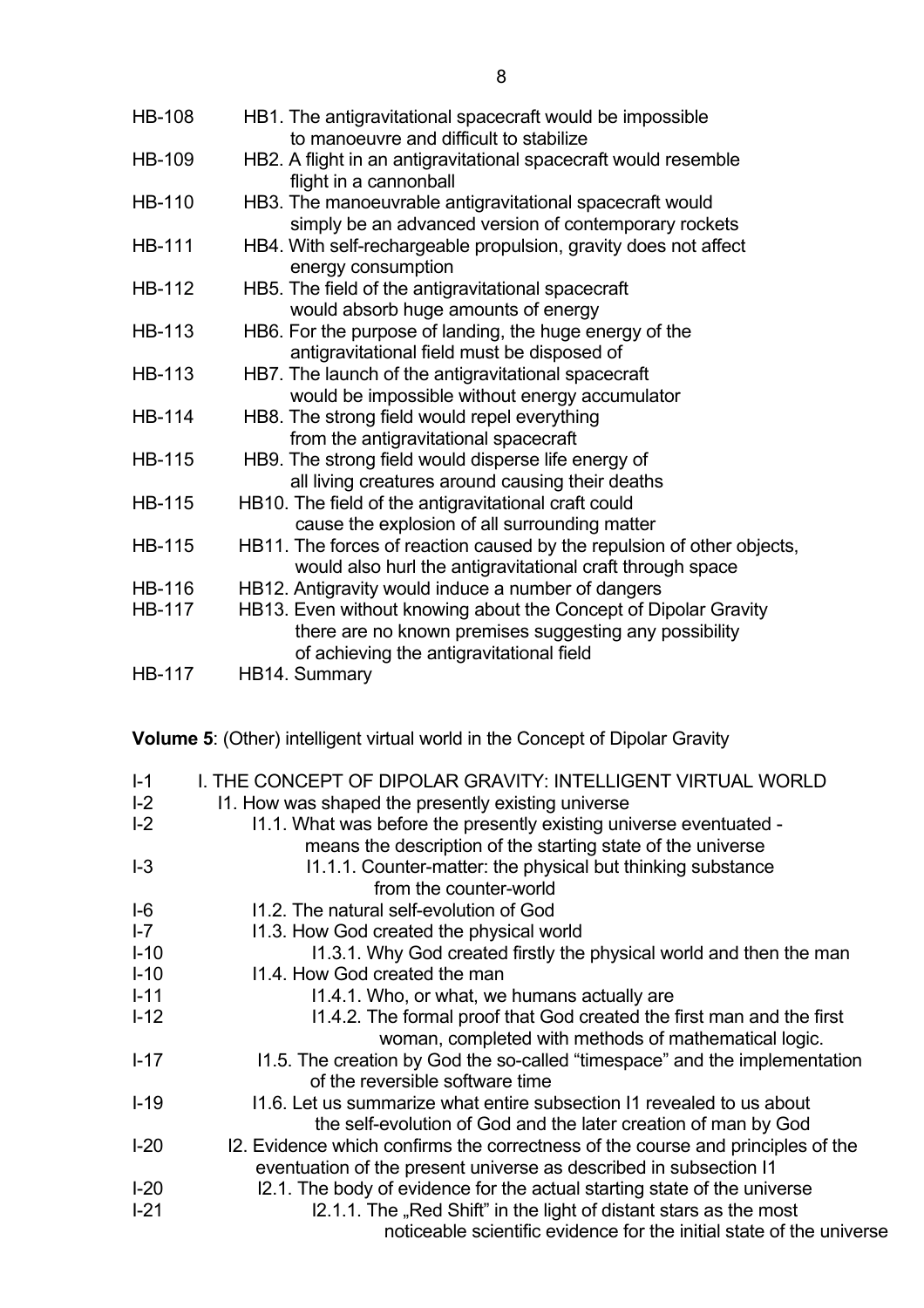| $I-25$  | 12.1.2. Let us give life to the "Pajak's serpent" in order to explain simply<br>A whole range of scientific paradoxes and puzzles |
|---------|-----------------------------------------------------------------------------------------------------------------------------------|
| $I-28$  | 12.2. Evidence for the natural self-evolution of God                                                                              |
| $I-31$  | 12.2.1. So whatever the official human science calls the                                                                          |
|         | "natural evolution" in fact did occur in the universe,                                                                            |
|         | only that the product of it was God, not man                                                                                      |
| $-32$   | 12.2.2. Sources of our difficulties with acceptance of the above model                                                            |
|         | of natural self-evolution of God, together with examples of                                                                       |
|         | evidence for the correctness of this model                                                                                        |
| $I-33$  | 12.3. Evidence for the correctness that God created the physical world                                                            |
| $I-33$  | 12.3.1. Conditions which motivated God when He                                                                                    |
|         | created the physical world                                                                                                        |
| $I-34$  | 12.4. Evidence for the correctness of finding that God created the man                                                            |
| $I-34$  | I2.4.1. Why every item of supposed "evidence" for a purely random                                                                 |
|         | evolution, in reality with the same power proves also the fact                                                                    |
|         | of the creation of man by God                                                                                                     |
| $I-35$  | I2.4.2. Which evidence confirms that man was purposely created by                                                                 |
|         | God, and that God uses the "intelligently controlled evolution"                                                                   |
|         | in order to continually improve the universe                                                                                      |
| $I-37$  | 12.5. Evidence for the existence of the "timespace" and for the                                                                   |
|         | reversible software time                                                                                                          |
| $I-37$  | I2.6. The shocking confirming evidence, namely that the same structure of                                                         |
|         | the universe composed of three separate worlds (i.e. of (1) counter-world,                                                        |
|         | (2) virtual world, and (3) physical world) emerged as a result of                                                                 |
|         | two completely independent deductions                                                                                             |
| $I-38$  | I3. The intelligent universe - means the universe which as a whole possesses                                                      |
|         | its own intellect called God                                                                                                      |
| $I-39$  | 13.1. The universal intellect (God)                                                                                               |
| $I-39$  | 13.2. Attributes of the universal intellect                                                                                       |
| $I-43$  | 13.3. Proof for the factual existence of the universal intellect                                                                  |
| $ -44$  | 13.3.1. Proof with the use of superposition method                                                                                |
| $I-50$  | 13.3.2. Proof with the use of exclusion method                                                                                    |
| $I-51$  | 13.3.3. Proof with the use of matching attributes method                                                                          |
| $I-52$  | 13.3.4. The formal proof for the existence of God completed                                                                       |
|         | with the use of methods of mathematical logic                                                                                     |
| $I-54$  | 13.4. How the Concept of Dipolar Gravity merges science with religion                                                             |
| $I-55$  | 13.5. Miracles and hoaxes                                                                                                         |
| $I-59$  | 13.6. Consistency of the universal intellect and the origin of moral laws                                                         |
| $I-61$  | 14. Moral attributes of the thinking counter-world                                                                                |
| $I-61$  | 14.1. Moral laws                                                                                                                  |
| $I-67$  | 14.1.1. Examples of the most representative moral laws                                                                            |
| $I-90$  | 14.1.2. Regularities and characteristics detectable in moral laws                                                                 |
| $I-96$  | 14.2. Moral field                                                                                                                 |
| $I-96$  | 14.3. Intelligent moral energy                                                                                                    |
| $I-96$  | 14.4. Karma                                                                                                                       |
| $I-102$ | 14.5. Creditory karma                                                                                                             |
| $I-103$ | 15. Another human body from the counter-world                                                                                     |
| $I-105$ | 15.1. Counter-material body (i.e. religious spirit)                                                                               |
| $I-107$ | 15.2. Registers from counter-bodies, or intellect (i.e. religious soul)                                                           |
| $I-111$ | 15.2.1 A formal scientific proof which confirms that "people have eternally                                                       |
|         | existing soul", formulated according to principles of                                                                             |
|         | mathematical logic                                                                                                                |
| $I-114$ | 15.3. Counter-organs (mind, counter-senses, conscience, compassion,                                                               |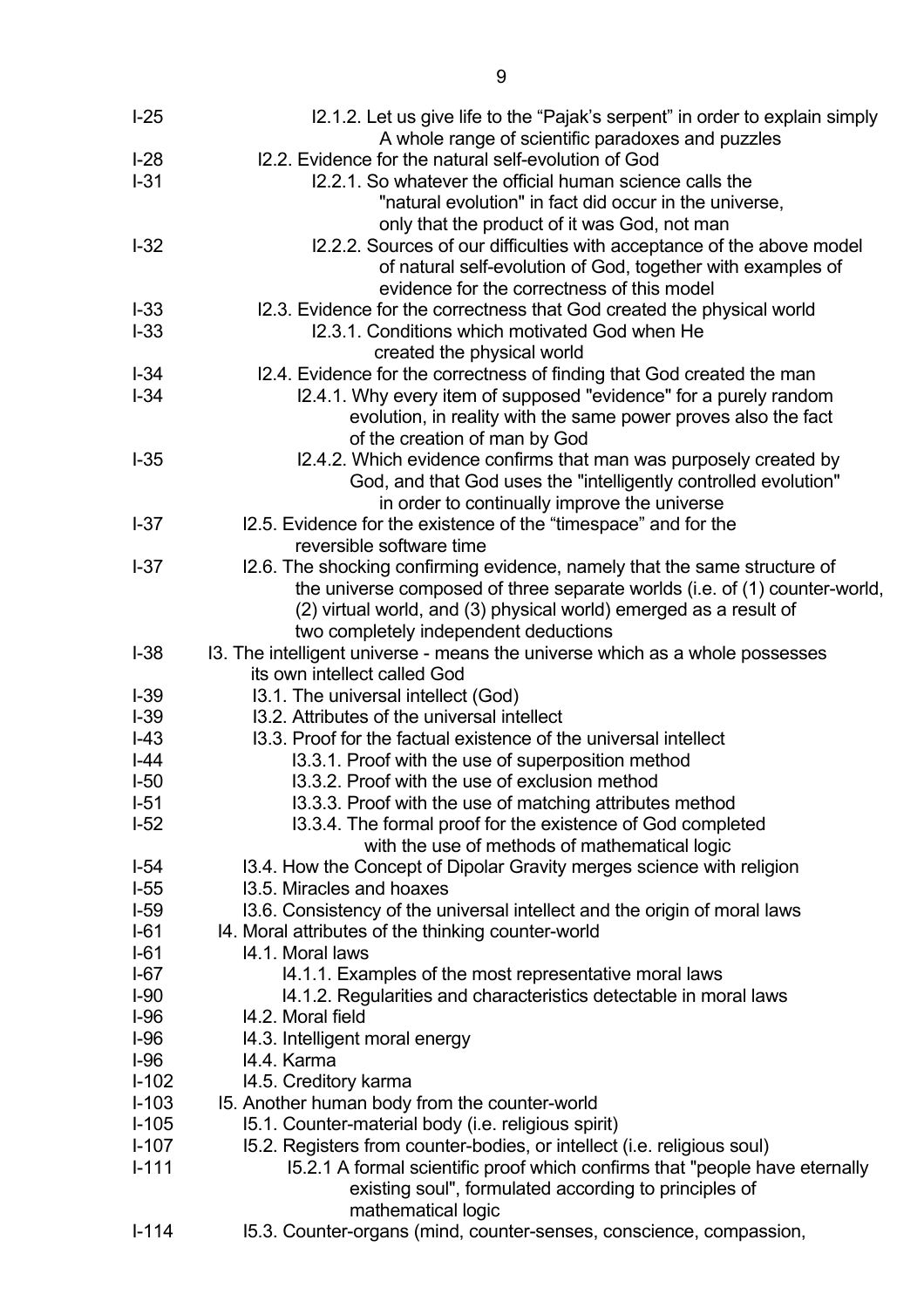### karma organ, chakras)

- I-115 I-115 I5.4. The model of the brain as an input-output device
- I-124 I5.5. Feelings
- I-131 I5.6. Energies, meridians, acupuncture
- I-135 I5.7. Magic, black magic, and love
- I-139 I5.8. Group intellects and group karma
- I-140 I5.9. Traps of "positive thinking"
- I-141 I5.10. Praying
- I-142 I5.11. How the universal intellect helps us
- I-143 I6. Supernatural powers and their generation
- I-144 I6.1. Datuk of Malaysia
- I-145 I7. How the Concept of Dipolar Gravity explains some mysterious phenomena
- I-151 I8. Commonly available evidence of the intellectual capabilities of the counter-matter
- I-151 I8.1. "Intellectual geniuses" amongst animals
- I-153 I8.2. ESP: the basic evidence for intellectual capabilities of the counter-world
- I-158 I9. To conclude descriptions of intelligent mechanisms of the counter-world
- I-161 1 Figure (I1 Allan Plank and his pump).
- IB-162 IB. HOW THE CONCEPT OF DIPOLAR GRAVITY IMPACTS OUR LIVES
- IB-162 IB1. Let us summarise what the Concept of Dipolar Gravity reveals to us
- IB-163 IB2. The need for a formulation of a new philosophy

**Volume 6**: Let us get to know God

| $JA-1$  | JA. LET US GET TO KNOW BETTER OUR YOUNG GOD                                                                                                                                                                                                                                                                                      |
|---------|----------------------------------------------------------------------------------------------------------------------------------------------------------------------------------------------------------------------------------------------------------------------------------------------------------------------------------|
| $JA-2$  | JA1. Let us define God and also analyse factors which decide<br>about His interactions with people                                                                                                                                                                                                                               |
| $JA-3$  | JA1.1. How God come to existence - means how looked like                                                                                                                                                                                                                                                                         |
|         | the self-evolution of God                                                                                                                                                                                                                                                                                                        |
| JA-4    | JA1.2. What is the age of God                                                                                                                                                                                                                                                                                                    |
| $JA-5$  | JA1.3. Which evidence documents that God is around 6000 years young                                                                                                                                                                                                                                                              |
| JA-6    | JA1.4. How many Gods actually is there                                                                                                                                                                                                                                                                                           |
| JA-7    | JA2. Let us define the appearance of God                                                                                                                                                                                                                                                                                         |
| JA-8    | JA3. Whether God is really composed of "Father", "Holy Ghost", and "Son" - as                                                                                                                                                                                                                                                    |
|         | the Christian religion states this, or from "God Creator", "God Sustenance",                                                                                                                                                                                                                                                     |
|         | and "God Destructor" according to teachings of Hinduism                                                                                                                                                                                                                                                                          |
| $JB-10$ | <b>JB. EVIDENCE THAT CONFIRMS THE EXISTENCE OF GOD</b>                                                                                                                                                                                                                                                                           |
| $JB-10$ | JB1. Which people and in what manner God typically maintains                                                                                                                                                                                                                                                                     |
|         | in the uncertainty of His existence                                                                                                                                                                                                                                                                                              |
| $JB-11$ | JB2. Let us define the term "evidence for the existence of God"                                                                                                                                                                                                                                                                  |
| $JB-13$ | JB3. God wants that we "know" that He does exist, not just "believe" in His<br>existence - means let us learn the reason for which God forces<br>each one amongst us to contribute in person the significant effort<br>into the cognitive recognition of evidence for the existence of God                                       |
| $JB-14$ | and into the earning of the cognitive certainty that God does exist<br>JB4. With what methods and for what reason God forces everyone<br>amongst us to contribute the personal effort into the cognitive<br>recognition of evidence for the existence of God and into the<br>earning the cognitive certainty that God does exist |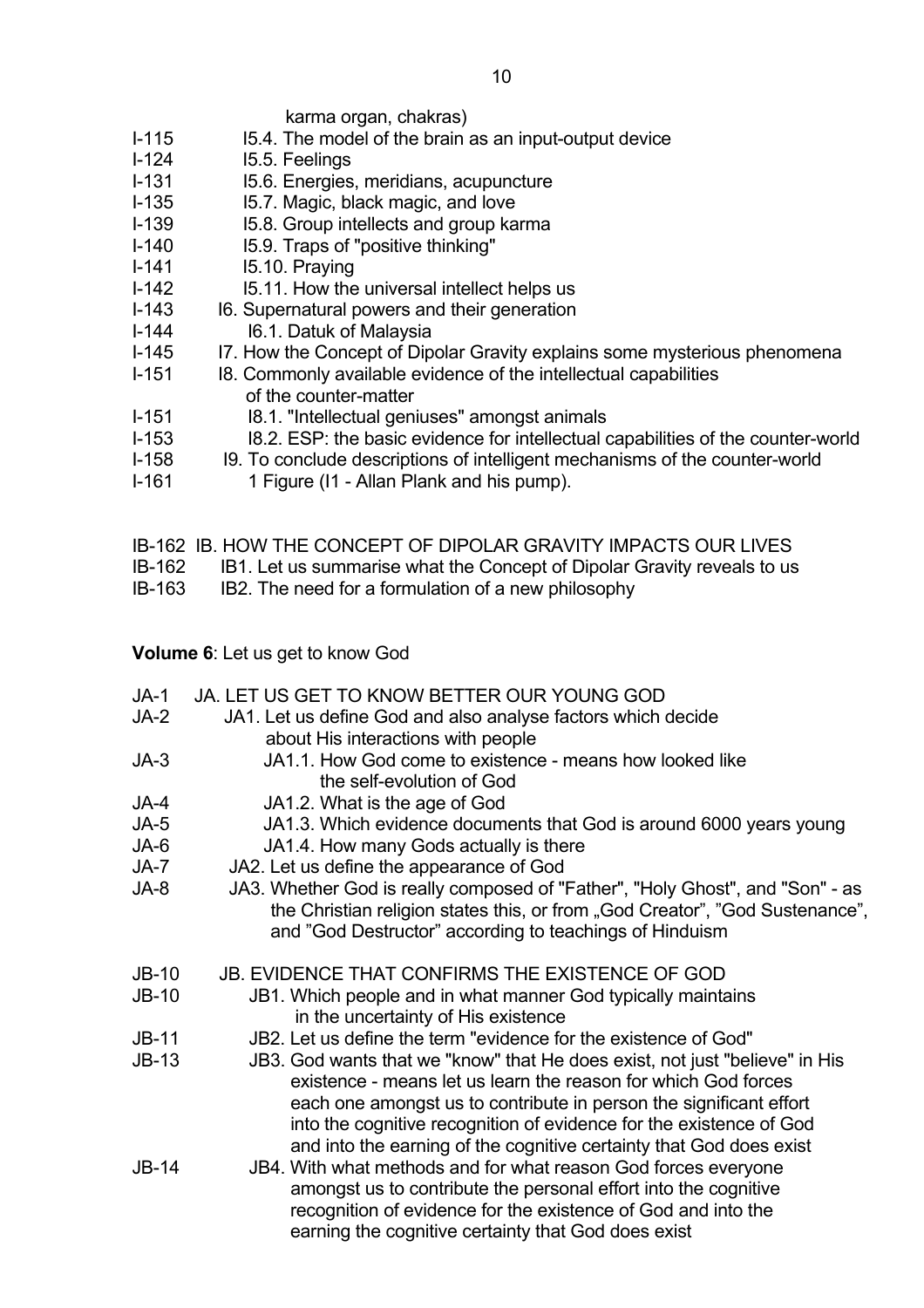| $JB-15$                      | JB5. "Proving through the contradiction" - i.e. since there is no even<br>a smallest shred of evidence for the non-existence of God, this<br>means that God does exist |
|------------------------------|------------------------------------------------------------------------------------------------------------------------------------------------------------------------|
| $JB-17$                      | JB6. A compendium of evidence from the area of physical sciences<br>for the existence of God                                                                           |
| <b>JB-22</b>                 | JB7. A compendium of evidence from the area of biological sciences<br>for the existence of God                                                                         |
| $JB-32$                      | JB8. The formal proof for the existence of God<br>completed with a method of mathematical logic                                                                        |
| $JC-33$<br>$JC-33$           | JC. THE BIBLE - MEANS AN AUTOBIOGRAPHY OF GOD<br>JC1. Which facts confirm that the Bible is really authorised by God Himself                                           |
| <b>JD-36</b><br><b>JD-36</b> | JD. PERSONALITIES AND "CHARACTER" OF GOD<br>JD1. How the list of different personalities of the same God<br>is described by the religion of Hinduism                   |
| $JD-37$<br><b>JD-38</b>      | JD2. God's sense of humour<br>Figure JD1 (God-Monkey)                                                                                                                  |
| <b>JE-39</b>                 | JE. KNOWLEDGE AND CAPABILITIES OF GOD                                                                                                                                  |
| <b>JE-39</b>                 | JE1. What God knows already, and what God still does NOT know<br>JE2. How God carries out the creation                                                                 |
| <b>JE-39</b><br><b>JE-39</b> | JE3. Two basic kinds of creation, namely: (1) temporary                                                                                                                |
|                              | simulation and (2) permanent creation                                                                                                                                  |
| <b>JE-40</b>                 | JE4. What are reasons for repetitive "simulation" of creatures                                                                                                         |
|                              | by God - means reasons for the "temporally creation"<br>by God creatures deprived of the "free will"                                                                   |
| JE-41                        | JE5. Whether God sometimes links temporally ones amongst                                                                                                               |
|                              | His many personalities, and His own awareness,                                                                                                                         |
|                              | to bodies of selected people                                                                                                                                           |
| JE-41                        | JE6. Since there is something that God still does NOT know,                                                                                                            |
|                              | God is going to carry the process of creation in such a<br>manner, that He is going to learn it                                                                        |
| JF-42                        | JF. GOD VERSUS MAN (means what totalizm determined scientifically                                                                                                      |
| JF-42                        | about the role of man in God's plans)<br>JF1. Although God knows almost infinitively more than people do,                                                              |
|                              | still God does NOT know everything - thus the major goal                                                                                                               |
|                              | of God's activities is to "increase knowledge"                                                                                                                         |
| JF-42                        | JF2. Why God needs the physical world and the humans                                                                                                                   |
| <b>JF-42</b>                 | JF3. Not only us, humans, but also God Himself is "relatively imperfect",                                                                                              |
| JF-45                        | thus He continually learns and improves His methods<br>JF4. The goal for which God created people: learning                                                            |
|                              | about Himself and increase His knowledge                                                                                                                               |
| JF-45                        | JF5. Which evidence confirms claims of the philosophy of totalizm                                                                                                      |
|                              | formulated on basis of findings of the Concept of Dipolar Gravity,                                                                                                     |
|                              | that "the reason for which God created people is easier, safer,<br>faster, and more accurate getting to know Himself, as well as                                       |
|                              | the increase of knowledge and perfection of God"                                                                                                                       |
| JF-49                        | JF6. The name for the present phase of gathering knowledge                                                                                                             |
|                              | by God is "experimentation on evilness and consequences of it"                                                                                                         |
| JF-49                        | JF7. From thoughtless servants, into aware partners of God                                                                                                             |
| JF-51                        | JF8. Which attributes of people God appreciates the most                                                                                                               |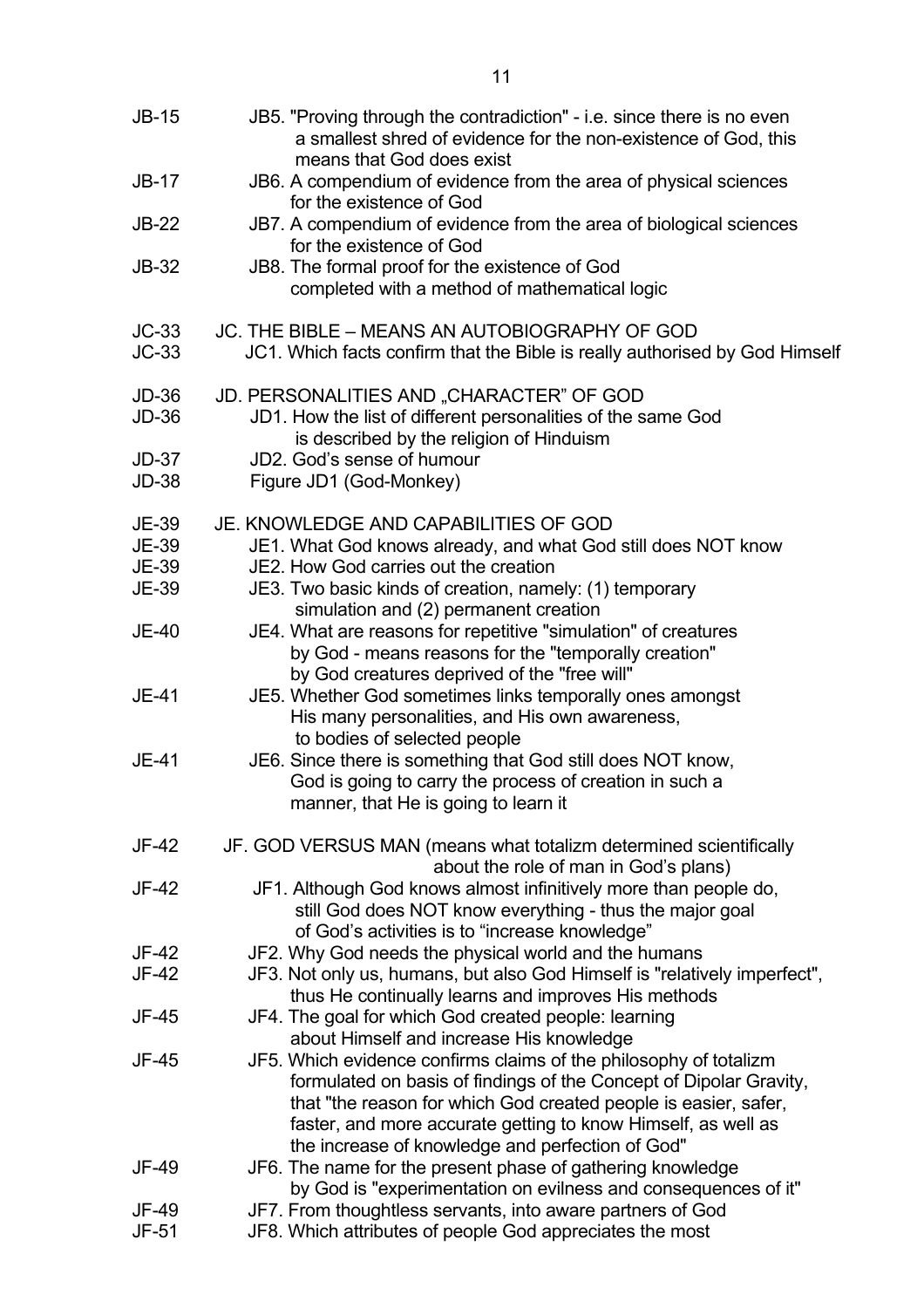| <b>JG-52</b> | JG. GOD'S METHODS OF RULING OVER MAN AND THE UNIVERSE                   |
|--------------|-------------------------------------------------------------------------|
| <b>JG-52</b> | JG1. Which factors limit the God's "thrust to knowledge"                |
| $JG-52$      | JG1.1. The so-called "free will" granted to people by God               |
| $JG-53$      | JG1.2. The so-called "canon of ambiguity"                               |
| $JG-53$      | JG1.2.1. The generation by God two opposite explanations                |
|              | for every fact and every noticeable manifestation                       |
|              | of His activities                                                       |
|              |                                                                         |
| <b>JG-54</b> | JG1.3. The so-called "principle of counter-polarity"                    |
| <b>JG-54</b> | JG2. In what manner God still accomplishes His chief goal               |
|              | of "increasing the knowledge", in spite that in His actions             |
|              | God must consider all constraints which restrict Him                    |
| <b>JG-56</b> | JG2.1. Maintaining people in the continuous lack of                     |
|              | certainty that God does exist                                           |
| <b>JG-58</b> | JG2.2. The formation of two independent explanations                    |
|              | for every observable fact, out of which one                             |
|              | explanations is (1) religious, while the other is (2) atheistic         |
| <b>JG-58</b> | JG2.3. Inspiring creative searches in people                            |
| <b>JG-59</b> | JG3. How God inspires creative searches in people                       |
| <b>JG-59</b> | JG3.1. The role of so-called "barriers of awareness" and "levels        |
|              | of induction" in human searches for knowledge                           |
| $JG-60$      | JG3.2. Promotion of atheism on the Earth                                |
| $JG-60$      | JG3.3. The utilisation of motivating capabilities of "evil" - means     |
|              | deaths, illnesses, corruption, injustice, etc.                          |
| $JG-61$      | JG4. How God tests quality and potential of subsequent people           |
| <b>JG-61</b> | JG4.1. "Tests" and "exams" to which God subjects people                 |
| <b>JG-62</b> | JG4.2. A typical algorithm (course) of tests and exams                  |
|              | to which God subjects people i                                          |
| <b>JG-64</b> | JG4.3. Examples of tests and exams to which God subjects people         |
| <b>JG-66</b> | JG5. Summary of the most important methods of controlling people by God |
| <b>JG-66</b> | JG5.1. The mastery over time                                            |
| <b>JG-67</b> | JG5.2. The method of "stick and carrot"                                 |
| <b>JG-68</b> | JG5.3. The method "divide and rule"                                     |
| <b>JG-68</b> | JG5.4. The method "allow the correct finding only when people           |
|              | check all possible erroneous paths to truth"                            |
| <b>JG-69</b> | JG5.5. The so-called "curse of inventors"                               |
|              |                                                                         |
| <b>JH-70</b> | <b>JH. THE "GREAT BANG" AND "NATURAL EVOLUTION"</b>                     |
|              |                                                                         |
|              | AS INSPIRING FABRICATIONS OF GOD                                        |
| <b>JH-70</b> | JH1. What vital reasons had God to create the "simulated history"       |
|              | of the universe and the humanity" - means to created an invented        |
|              | opposite to the "real history of the universe and the humanity"         |
| <b>JH-72</b> | JH2. What states the "simulated history of the universe and man" -      |
|              | means this history which present human science laboriously              |
|              | pieces together from the "evidence" that was implanted by the           |
|              | omnipotent God into the very fabric of the physical world that          |
|              | surrounds us                                                            |
| $JH-73$      | JH3. What states the "true history of the universe and the humanity"    |
|              | described in the Bible                                                  |
| <b>JH-74</b> | JH4. The lesson which God serves to us through the fabrication          |
|              | of this untrue "simulated history of the universe"                      |
| <b>JH-74</b> | JH5. What other simulations God also implements on the Earth            |
| <b>JH-75</b> | JH5.1. "Printer's imps" - means another large family of continuous      |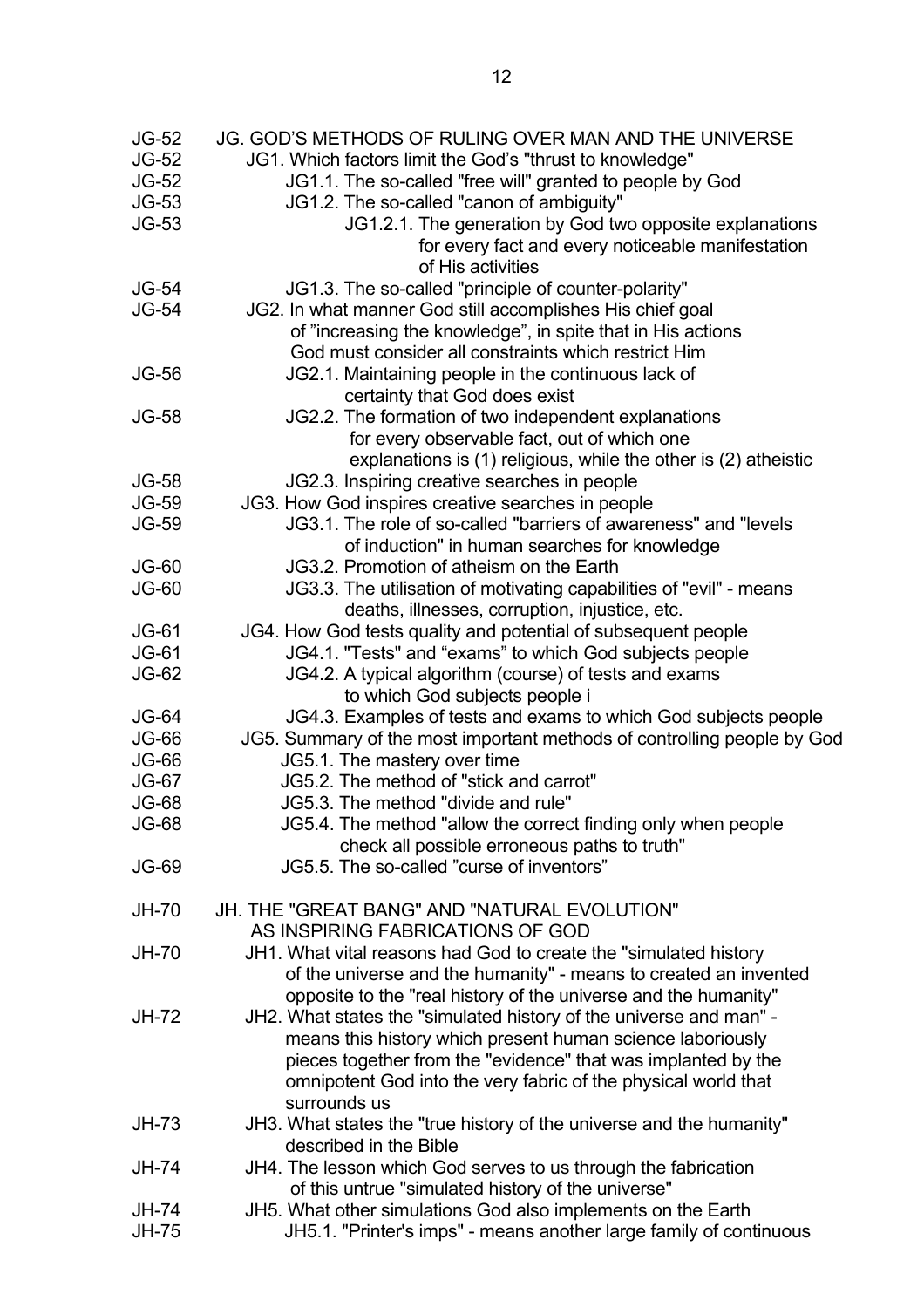| JH-75                        | set-ups and jokes played on people by God for important reasons<br>JH5.2. Illusive and perfectly masked evil-doers<br>with supernatural powers that act currently in Internet |
|------------------------------|-------------------------------------------------------------------------------------------------------------------------------------------------------------------------------|
| JI-77<br>$JI-77$             | JI. THE CONCEPT OF ANGELS AND DEVILS<br>JI1. Where the idea of "angels" and "devils" comes from                                                                               |
| <b>JJ-79</b>                 | JJ. COSMIC RELATIVES OF PEOPLE - MEANS<br>ANOTHER SIMULATION OF GOD                                                                                                           |
| <b>JK-80</b><br><b>JK-80</b> | JK. GOD'S PROMOTION OF TOTALIZM AND PARASITISM<br>JK1. Facts which confirm that God supports and tolerates<br>the eventuation and development of totalizm                     |
| <b>JK-81</b>                 | JK2. Reasons and evidence of God's promotion of parasitism                                                                                                                    |
|                              |                                                                                                                                                                               |

### **Volume 7**: Parasitism

| <b>KA-1</b>  | KA. PARASITISM - THE MAIN ENEMY OF TOTALIZM                                                 |
|--------------|---------------------------------------------------------------------------------------------|
| <b>KA-4</b>  | KA1. What is parasitism                                                                     |
| <b>KA-5</b>  | KA1.1. Parasitism as a deadly moral illness                                                 |
| <b>KA-7</b>  | KA1.2. Parasitism as an outcome of the downhill philosophical life-cycle                    |
| <b>KA-18</b> | KA1.3. Parasitism as a negation of the uphill philosophical life-cycle                      |
| <b>KA-21</b> | KA1.4. Parasitism as a contradiction of totaliztic models                                   |
|              | of governing and ownership                                                                  |
| <b>KA-22</b> | KA1.5. Parasitism and totalizm as moral equivalents to                                      |
|              | linear motion and rotary motion                                                             |
| <b>KA-22</b> | KA1.6. Parasitism as a manifestation of a deficiency of moral energy                        |
| <b>KA-23</b> | KA1.6.1. The "µ" coefficient for expressing a level of                                      |
|              | someone's moral energy                                                                      |
| <b>KA-24</b> | KA1.6.2. How to estimate the level of moral energy                                          |
|              | that an intellect managed to accumulate                                                     |
| <b>KA-37</b> | KA1.6.3. Relationship between "µ" and conditions of intellects                              |
| <b>KA-39</b> | KA2. Various versions of parasitism                                                         |
| <b>KA-40</b> | KA2.1. Two basic forms of parasitism: primitive                                             |
|              | parasitism and refined parasitism                                                           |
| KA-40        | KA2.2. Primitive parasitism                                                                 |
| <b>KA-41</b> | KA2.3. Refined parasitism                                                                   |
| KA-42        | KA2.4. Evil parasitism                                                                      |
| KA-43        | KA2.5. Institutional parasitism                                                             |
| <b>KA-44</b> | KA3. Wicked ways of parasitism                                                              |
| <b>KA-44</b> | KA3.1. How refined parasites are going around moral laws                                    |
| <b>KA-46</b> | KA3.2. How parasites enslave other people                                                   |
| <b>KA-47</b> | KA4. Stages of primitive parasitism                                                         |
| <b>KA-48</b> | KA4.1. A triggering event for individual people                                             |
| <b>KA-49</b> | KA4.2. Stages of primitive parasitism in individual people                                  |
| <b>KA-55</b> | KA4.3. Institutional parasitism and forced philosophical<br>corruption of individual people |
| KA-59        | KA4.4. Behaviour of parasitic institutions                                                  |
|              | which are allowed to vampire forever                                                        |
| KA-62        | KA5. Stages of advancement of refined parasitism                                            |
| KA-62        | KA5.1. Stages of refined parasitism in individual people                                    |
| <b>KA-65</b> | KA5.2. Pseudo-morality of the refined parasitism                                            |
|              |                                                                                             |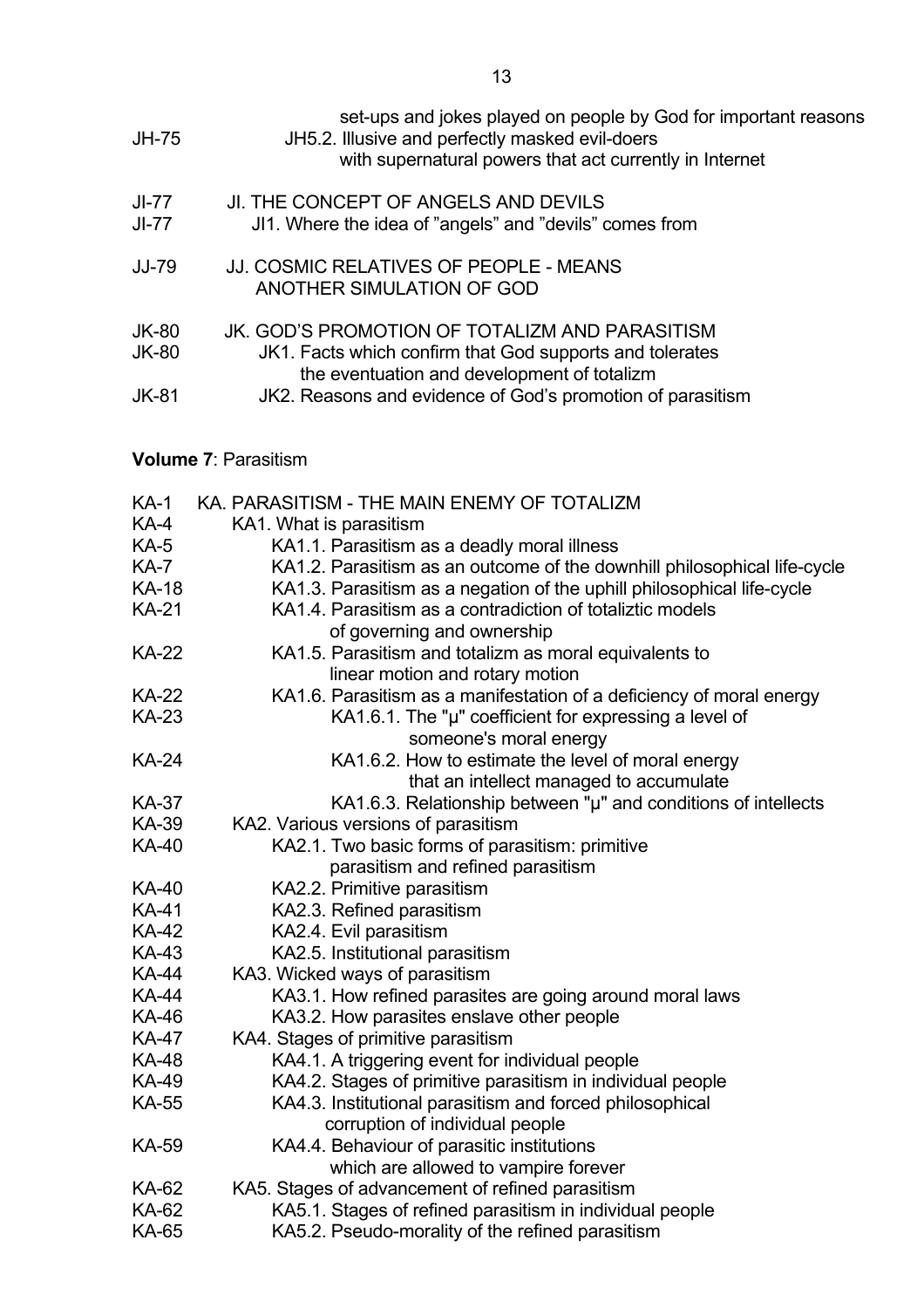| KA-66         | KA6. Consequences of parasitism                                                                                                                                                                                |
|---------------|----------------------------------------------------------------------------------------------------------------------------------------------------------------------------------------------------------------|
| KA-66         | KA6.1. Parasitic inclinations of women                                                                                                                                                                         |
| <b>KA-68</b>  | KA6.2. Major attributes of institutional parasitism                                                                                                                                                            |
| <b>KA-74</b>  | KA7. How to recognize parasites around us                                                                                                                                                                      |
| <b>KA-75</b>  | KA7.1. Differences between totalizts and parasites                                                                                                                                                             |
| <b>KB-86</b>  | <b>KB. PARASITIC CIVILISATIONS</b>                                                                                                                                                                             |
| <b>KB-86</b>  | KB1. Natural transformation of whole civilisations: from<br>institutional parasites into evil parasites                                                                                                        |
| <b>KB-88</b>  | KB1.1. How life looks like in civilisations                                                                                                                                                                    |
|               | that practice institutional parasitism                                                                                                                                                                         |
| <b>KB-92</b>  | KB2. Let us define "evil parasites" and "evil parasitism"                                                                                                                                                      |
| <b>KB-93</b>  | KB3. Technical devices utilized by evil parasites to enslave other civilisations                                                                                                                               |
| <b>KB-94</b>  | KB3.1. Oscillatory Chambers                                                                                                                                                                                    |
| <b>KB-94</b>  | KB3.2. Magnocrafts                                                                                                                                                                                             |
| <b>KB-95</b>  | KB3.3. Devices for telekinetic flickering                                                                                                                                                                      |
| <b>KB-96</b>  | KB3.4. Time vehicles                                                                                                                                                                                           |
| <b>KB-97</b>  | KB3.5. Devices for telepathic communication                                                                                                                                                                    |
| <b>KB-99</b>  | KB4. Improvement of the morality of universe through the natural mechanism<br>of transformation of parasites into evil parasites who then stimulate<br>all complacent civilizations with threats of aggression |
| KB-102        | KB5. Defence of totalizts from the aggression of parasites                                                                                                                                                     |
| <b>KB-103</b> | KB5.1. Defence of totalizts from physical aggression of parasites                                                                                                                                              |
| <b>KB-104</b> | KB5.2. Defence of totalizts from emotional aggression of parasites                                                                                                                                             |
| <b>KB-104</b> | KB5.3. Defence of totalizts from spiritual threats of parasites                                                                                                                                                |
| <b>KB-104</b> | KB6. To summarise                                                                                                                                                                                              |

### **Volume 8**. History of totalizm

- L-1 L1. Why this monograph was written
- L-2 L2. The history of totalizm and history of this monograph
- L-5 L3. I actually experienced all that is described here
- L-5 L4. Most vital milestones in my searches for truth
- L-63 Figure L1: Pavement of Jesus
- M-64 M. SPECULATIONS ABOUT OUR FUTURE
- M-64 M1. Sources of our knowledge about the future
- M-66 M2. What the future states about totalizm
- M-71 Enclosure M1: List of web pages with Ratzinger's code of arms (with a black face)
- N-72 N. RECOGNIZING TOTALIZM AND TOTALIZTS
- N-72 N1. Logo of totalizm
- N-78 N2. Promoting totalizm
- N-80 Figure N1: Logo of totalizm
- O-81 O. SUMMARY
- P-85 P. REFERENCES COMPLEMENTING THIS MONOGRAPH
- R-88 R. ABOUT THE AUTHOR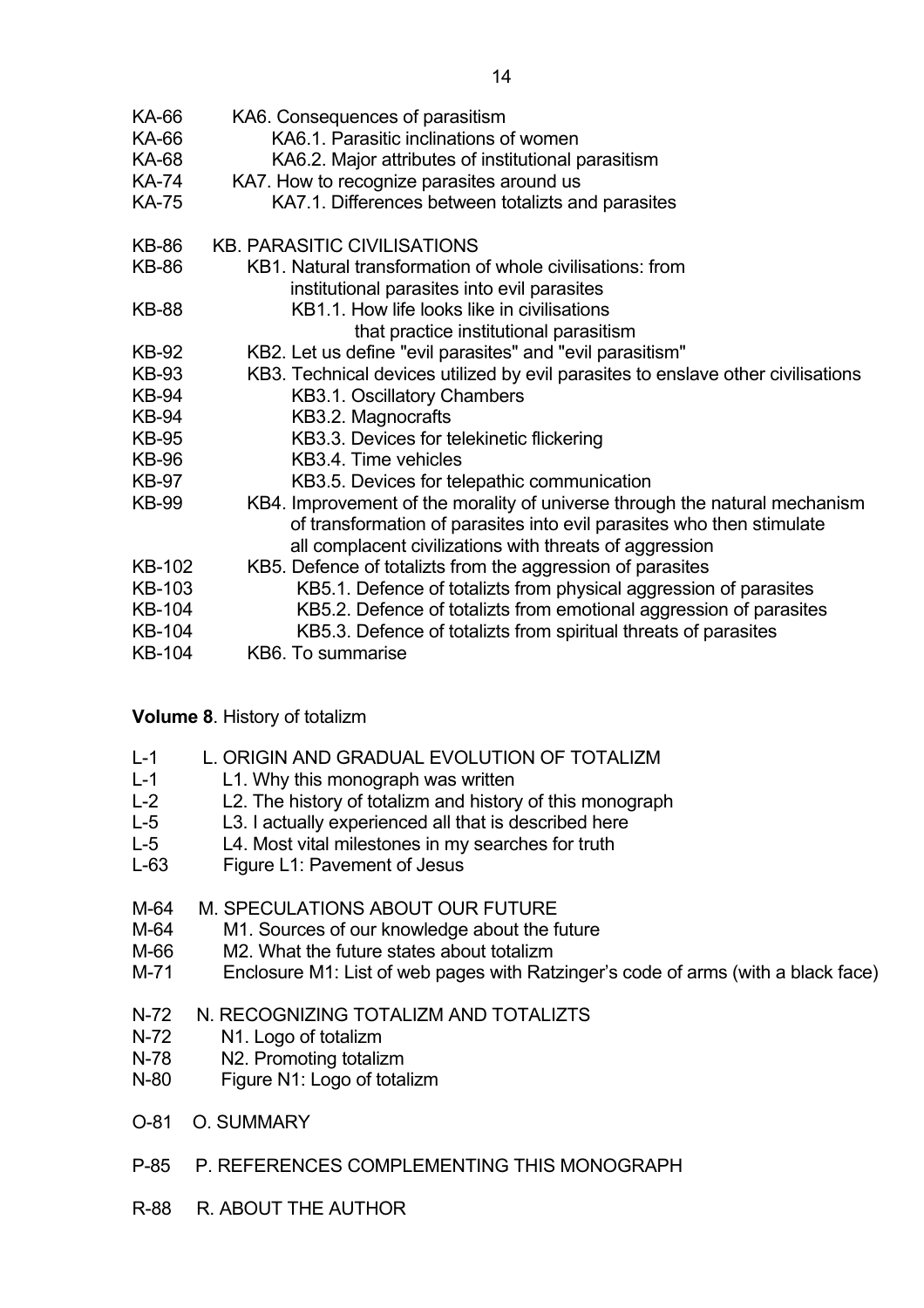### **Notes**:

 (1) Before this monograph was formulated, a significant proportion of topics addressed in it was already discussed in Internet on web pages of totalizm. These web pages of totalizm should be accessible even today. Therefore, during addressing topics which are also discussed on web pages of totalizm, by each of these topics provided also were names of web pages on which this topic was presented. So if the reader wishes, he or she can additionally review this topic in Internet. In order to find addresses of web pages with given topic, it is enough to write the name of given web page as the keyword for a search engine, e.g. for www.google.com . For example, in order to find address of the web page named "dipolar\_gravity.htm", it is enough in the search engine www.google.com write the keyword "dipolar gravity.htm" (but without quote marks) and then visit one amongst web sites that will be listed by this search engine.

 (2) This publication is a subsequent volume in 8-volume long scientific monograph [8e/2] by the author. Each chapter and subsection of this series is marked with a next letter of alphabet. Chapters and subsections marked with letters other than these provided in the list of content above are positioned in different volume of this monograph. The full list of content for all 8 volumes of monograph [8e/2] is provided in the first volume.

 (3) A Polish language version of this monograph [8e/2] is also available. Therefore, in case there is any difficulty with accessing an English version of this monograph, while the reader knows the Polish language, then it could be beneficial for him or her to read the Polish version of this monograph.

 (4) Both language versions in this monograph [8/2], namely English and Polish, use the same illustrations. Only captions under these illustrations use a different language. Therefore, if illustrations for the English version are difficult to access or unreadable, then illustrations for the Polish version can be used equally well. It is also worth to know, that enlarged copies of all the illustrations for this monograph [8/2] are made available in the Internet. So in order to e.g. examine enlarged copies of these illustrations, it is worth to view them directly from the Internet. To find them, the reader needs to find any totaliztic web page which I authorise, e.g. by typing the key word "**totalizm**" to any search engine (e.g. to www.google.com), and then, after running a totaliztic web page, the reader needs to run from it the web page named "text 8 2.htm" available on the same server, or choose the option [8/2] from the menu of that totaliztic web page. Note that all totaliztic web pages allow also the uploading of free copies of all volumes of this monograph [8/2].

 (5) The update and amending of this edition of monograph [8/2] is going to progress gradually. Therefore after some time, this monograph is going to be available in even more updated and perfected formulation of it. In turn when this monograph is perfected to the level which the author considers to be sufficient, the subsequent volumes of it will be inserted into monograph [1/5]. Volumes 4 to 6 of this monograph become then volumes 4 to 6 of monograph [1/5], while volumes 1 to 3 of this monograph become then volumes 7 to 10 of monograph [1/5]. Parts of the volume 8 of this monograph become then inserted to volumes 1 and 18 of monograph [1/5].

 (6) To improve the structure of this monograph [8/2], and to make it easier to read, the order of chapters and subsections from various volumes was slightly changed in relation to this order that appeared in the first edition of the same monograph [8].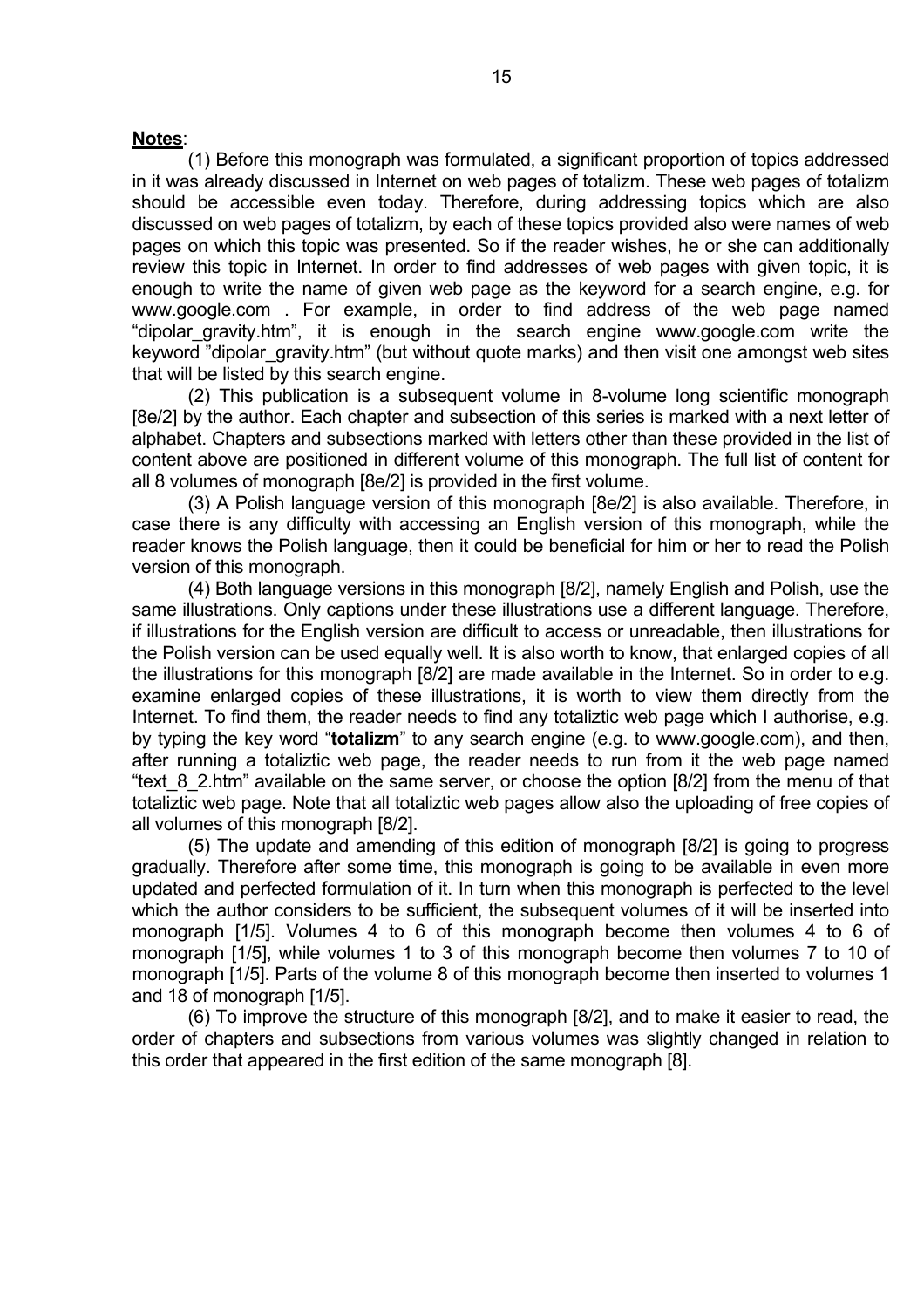## **PRACTISING TOTALIZM IN OUR EVERYDAY LIFE**

 *It took me 63 years to earn totalizm and to crystallize this monograph, but from you it requires only one weekend to glen benefits that it offers.*

 Our physics explained to us quite well, why e.g. climbing stairs is so difficult and so effort consuming. According to laws described by physics, each time we climb stairs, we need to move uphill in the invisible field called "gravity". Thus the work of overcoming the action of this field, is the source of our effort and difficulties. But our science so-far did not explain exactly **why doing moral things is so difficult**, and why it also consumes so much human effort. (For example, consider how difficult is to tell truth. After all, telling truth is the essence of every moral behaviour.) This answer provides only a new philosophy called **totalizm**. According to totalizm, the reason why doing moral things always consumes a lot of our effort, is exactly the same as the reason why climbing stairs is consuming a lot of energy - namely the presence of an invisible field. Totalizm states that apart from the invisible for humans gravity field, the entire universe is also permeated by another kind of invisible field very similar to gravity, which totalizm calls the **moral field**. This invisible moral field causes, that every action that we take in our lives, depends either on climbing uphill in this field (and thus such action is "moral"), or on sliding downhill in this moral field (and then such action is "immoral"). Therefore the fact that there is such thing as this "moral field", causes that everything that we do has a definite moral polarity - means is either moral or immoral as it climbs either uphill or downhill in this moral field. Of course, from physics we already know that whenever there is a field, there are also laws which govern the motion in this field. Therefore totalizm discovered, that the existence of the invisible moral field is also the reason for a new type of laws to prevail in the universe. These new laws remained unknown to us until now. Because their action depends on the defining of principles which govern the motion of our actions in relationship to the moral field, totalizm calls this new type of laws with the name moral laws. Moral laws are so designed, that everything that is moral represents obeying these laws, whereas everything that is immoral represents disobedience of these laws. This makes practicing totalizm very easy. All what is required to practice totalizm, and to harvest plentiful rewards that practicing this philosophy opens for people, is to pedantically obey moral laws. To make this practicing of totalizm even easier, every person has a "build in" organ, which is an encyclopaedia of moral laws. This organ is popularly called **conscience**. Therefore many so-called "**intuitive totalizts**" practice totalizm without actually realising it, simply because they obey whispers of their own organ of conscience. Perhaps even you, the reader, belong to the group of "intuitive totalizts", simply because you do in your life whatever your conscience tells you to do, means you practice morality and peace, always try to tell truth whenever you can, be honest, helpful, trustworthy, etc. (i.e. do NOT lie, steal, fight, harm, kill, etc.).

 In spite that the gravity field and moral field are both invisible to human sight, there are significant differences between these two. For example, the gravity field acts solely on physical objects, thus the climbing uphill in it requires giving out a physical effort. On the other hand, moral field acts also on non-physical objects, e.g. on thoughts, intentions, feelings, etc. Thus the climbing uphill in moral field requires putting the mental (intellectual) effort. Furthermore, both these fields run differently. Thus in some life situations e.g. the path uphill in the gravity field may simultaneously be a path downhill in the moral field.

 The most vital attribute of moral laws is that they have **rewards** and **punishments** written into their operation. Therefore each time we are obeying moral laws in our actions - we are lavishly rewarded for this obeying. In turn each time we break moral laws - we are severely punished for this breaking. Unfortunately for people, these rewards (and also punishments)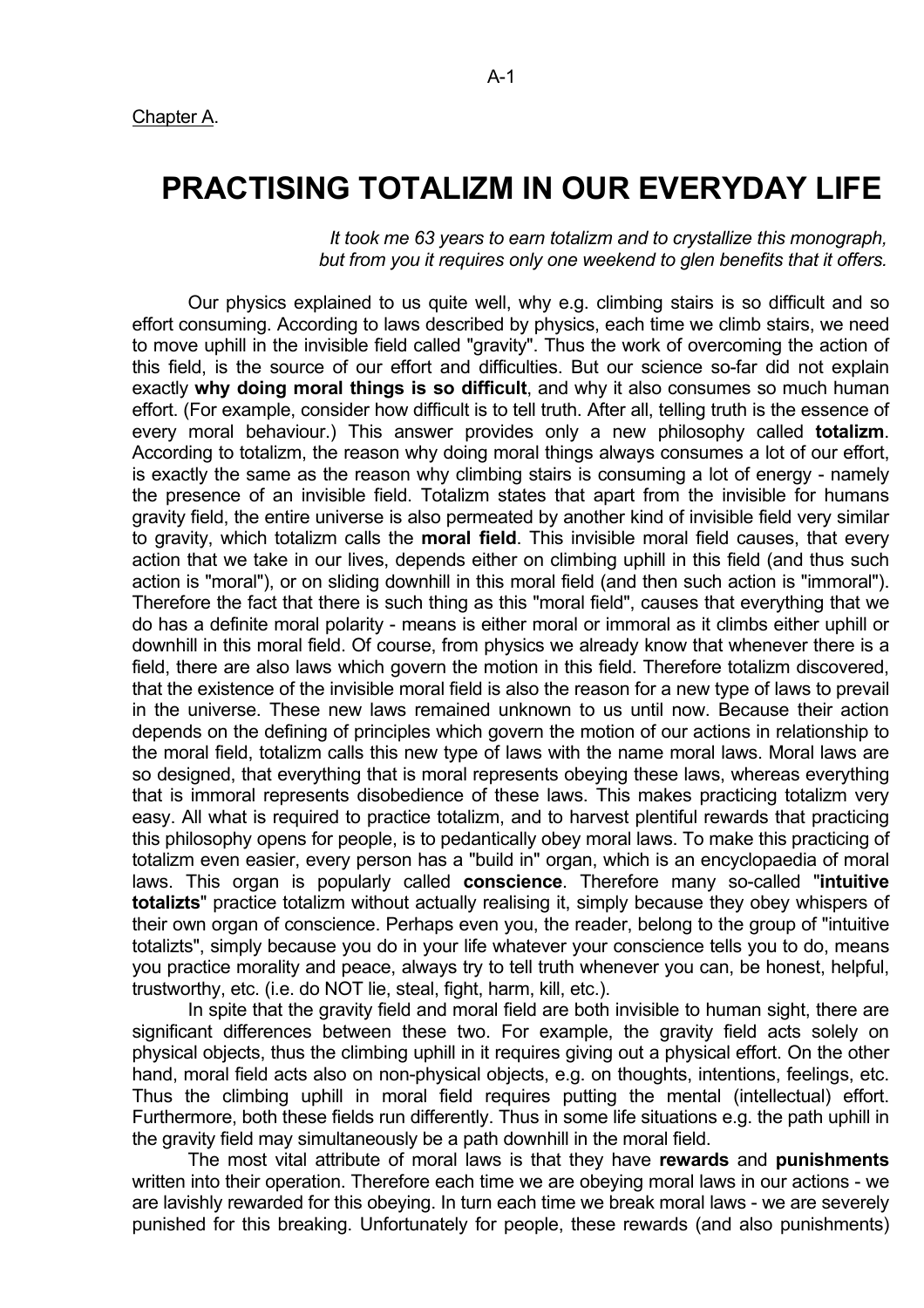that result from the action of moral laws NEVER take the form of material goods (e.g. the influx of money). They always are non-material, i.e. take the form for example of the feeling of happiness, the satisfaction of self-fulfilment, peace of mind, lack of stress, finding a loved partner, loving and polite children, nice neighbours, lack of problems at work and in life, etc. Therefore the majority of people do NOT notice the existence of these rewards. After all, in the present times by "rewards" people understand almost exclusively materialistic gains, such as an influx of money, an access to sensual pleasures, a power over other people, etc. But these ones were intentionally excluded from the pool of rewards that are granted automatically just because of the fulfilment of moral laws. (Of course, we can still gain these materialistic rewards through a goal-oriented moral work aimed at accomplishing them.) It is because people started to disobey moral laws lately on an ever increasing scale, that the life on Earth is starting to be so difficult and so full of suffering. Of course, in order to intentionally obey moral laws, one needs to actually know that there is such thing as these laws. Therefore totalizm informs people about the existence of moral laws and teaches ways how we can obey these laws in a methodical manner. People who cognitively learn about moral laws and obey them methodically, are called "**formal totalizts**". Otherwise then "intuitive totalizts" who obey moral laws just by listening to whispers of their conscience, such "formal totalizts" learned cognitively why and what they are doing, so they are not moral just by intuition, but by a methodical acting. This in turn allows them to intensify countless benefits which they harvest from living a moral, peaceful, and productive life.

 Totalizm is already quite a successful philosophy. This can be noticed from the number of references which indicate totalizm in the Internet - e.g. **check the keyword "totalizm" in www.google.com**. This happens in spite that it also has a lot of enemies. Actually from my experience to-date it appears, that everyone who encountered totalizm and took a time to find out what exactly it is, either starts to love it, or starts to hate it. However, even that there are numerous individuals who do not appreciate this philosophy, still it managed to establish itself, and there is a lot of people in the world who already practice it voluntarily on everyday basis. Actually, at this moment of time totalizm seems to be the most successful out of all new philosophies created and disseminated in 20th century, and the only new philosophy that appeals to "an average person from a street".

### A1. Here is a brief initial information regarding totalizm

 Everyday living depends on acting. In turn the essence of our acting always in the final effect boils down to making a choice between several possible alternatives of what we just are doing, for example to a choice whether we should eat ourselves the last sweet, to give it to our younger sibling, or to keep it for tomorrow, whether a paper from sweet throw to the ground, throw to a rubbish tin, or put to a pocket and forget about it, whether do a given work right now, leave it until later, or ask someone else to do it, whether drive by a car, use a tramway, or go on foot, whether to take a shortcut, or go around, etc., etc. Although in our lives we continually do countless such elementary choices, all of them in reality boil down to two possible alternatives. Namely, whatever we are intending to do is either going to be "moral" from the point of view of moral field and moral laws, or it is going to be "immoral". In this way every day we make thousands of choices between a "moral" acting, and "immoral" acting. Normally typical people do not even think which of these two alternatives they are choosing. They simply do whatever in a given moment of time they feel like to do, or what seems to them to be more beneficial for them. However, the philosophy of totalizm states, that such a random choices lead to the life which is also full of random events. This is because when one wishes to lead a life which is consistent e.g. in its level of happiness, then one needs to show also consistency in every his or her action. Totalizm this consistency expresses in the only principle which is composed into this philosophy. (This only principle of totalizm is described in the next subsection A2.) Namely, totalizm states that "**everything that we do we should do in a**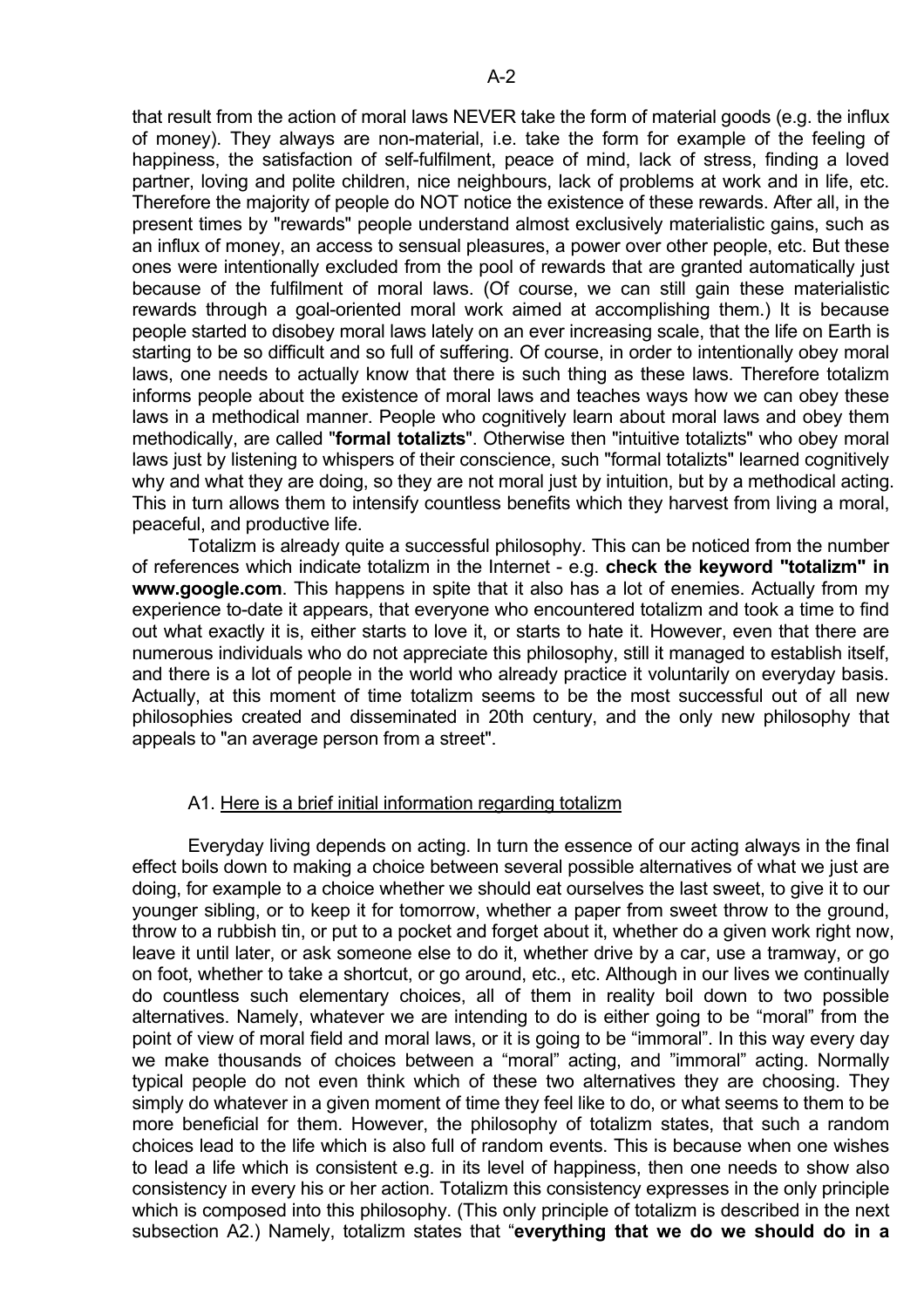**pedantically moral manner**". This means that in every, even the smallest our action, in which we are making a decision about the alternative of completing this action, we always should choose this alternative which is "moral" (according to the totalistic definitions of what is "moral"). Of course, the manner on which we choose the action which is "moral" totalizm leaves to our discretion. If we are NOT good in theory, and thus we do NOT wish to remember from descriptions of totalizm principles which tell us what is "moral" - then we can practice socalled "intuitive totalizm" and simply listen to our voice of conscience when we make our choice. In turn when we learned a bit of totalizm and know principles of choosing whatever is moral, then in making our choices we can always utilize the formal methods of totalizm.

The above explanations reveal what is this "totalizm". And so, totalizm is a new moral, peaceful, progressive, and constructive philosophy that was developed as recently as in 1985. Although the comprehensive defining of this philosophy is carried out in separate subsection C1, for the consistency of presentation we start this chapter from explaining here a condense **definition of totalizm**. According to this definition, "**totalizm is a philosophy of everyday living, which teaches us how to gain access to all important qualities of life, such as happiness, health, pleasure, peace of mind, self-fulfilment, respect of others, etc., through the increase of our 'moral energy', means through the increase of the form of energy which we accumulate when we climb upward in the moral field by obeying moral laws and which we must spend whenever we try to accomplish anything**". This definition reveals that although totalizm calls itself a "philosophy", actually it is more related to strict sciences such as physics, mechanics, or computing. This is because it utilises newly discovered phenomena of nature, such as moral energy, moral field, moral laws, etc., to define with their assistance the most productive principle of our conduct and most beneficial principles of our living. These newly discovered phenomena which totalizm utilises, are explained in more details in subsection A13 below. But in order to make the above definition understandable already here, we explain them now in other words. Totalizm is founded on the finding of the Concept of Dipolar Gravity stating that all our accomplishments are governed by appropriate energies and by configurations of appropriate fields. Thus all qualities highly sought and mostly appreciated in our lives, such as our creative capabilities, accomplishments, happiness, health, peace of mind, self-fulfilment, respect of others, and many more, we must "buy" through paying for them with a special form of energy called "moral energy". This energy allows us to "buy" practically everything that we wish to have or to accomplish in our lives. Means, whenever we feel happy, experience pleasure, accomplish or do anything in our life, etc., it always boils down to the consumption of a portion of our moral energy, similarly like in physics all types of work consume physical energy. Of course, in order to be able to "buy" ourselves anything with this moral energy, we firstly must accumulate it. Because the "moral energy" is simply a form of energy which we accumulate while we climb upward in the moral field, practically we acquire it by completing in our lives actions that lift us upward in this moral field. The moral field is very similar to gravity field, except that instead of acting upon masses it acts upon intellects. It causes that every our action has a definite moral polarity, means it is either "immoral" because it slides us downward in this field, or is "moral" because it lifts us upward in this field. So an increase of our "moral energy" totalizm compares to an increase of potential energy in physics. Namely, it states that we need to put knowledge and effort into practically every our action in order to make this action to lift us upward in this moral field. (If we do not put knowledge and effort into our actions, they may accidentally slide us down in the moral field, instead of lifting us up.) In turn this climbing upward in the moral field is accomplished if we obey so-called "moral laws". Thus, the only recommendation of totalizm for everyday living states that "whatever you do always pedantically obey moral laws". In this recommendation totalizm closely copies physical sciences. After all, physical sciences also state, that in order to accomplish anything in your life, you need to obey laws of nature in everything that you are doing. So the only skill that one needs to master in order to apply totalizm in his or her everyday life, is to learn what these moral laws are, and how to obey them. In turn by learning this, one learns the way of a continuous increase of all one's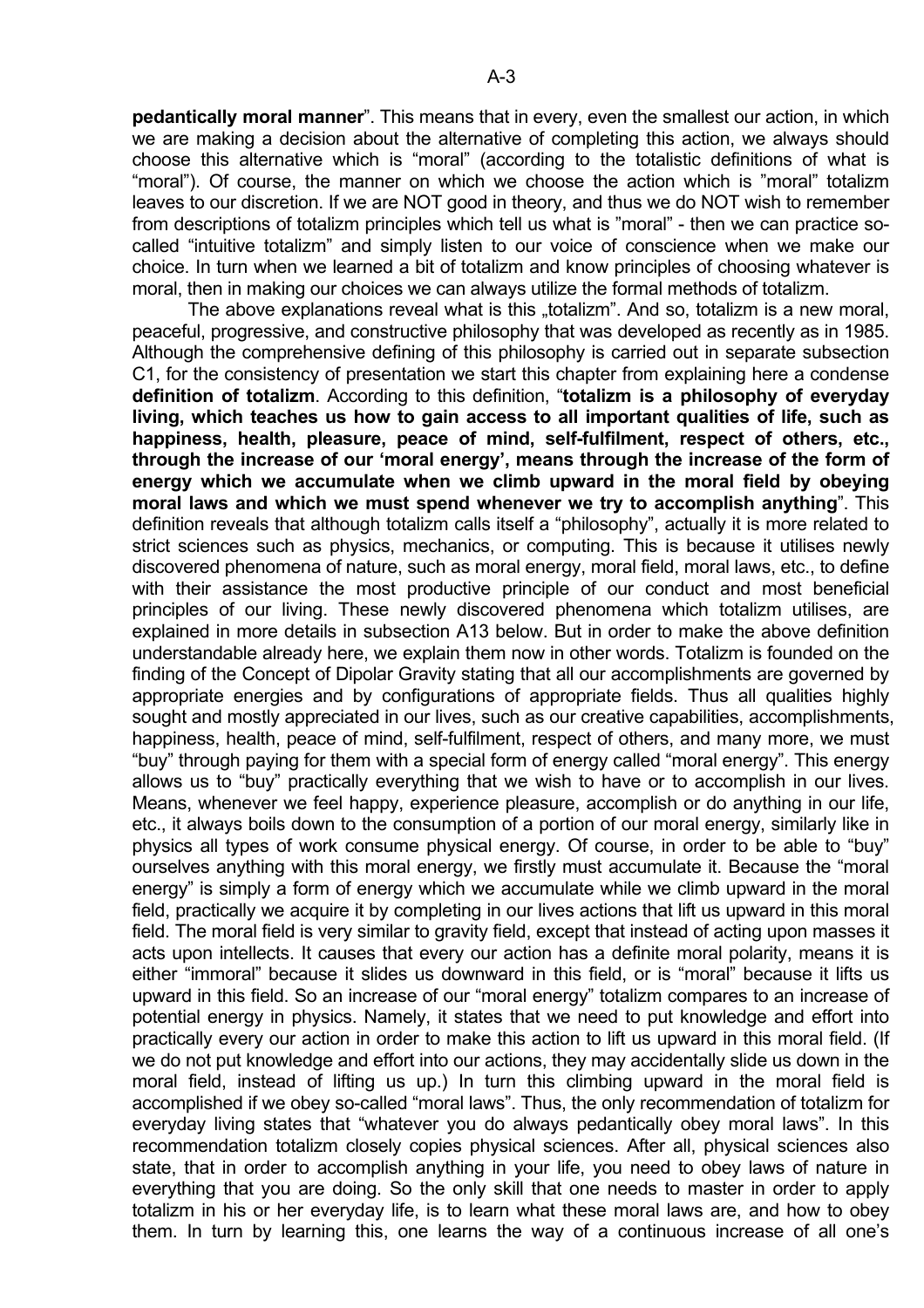capabilities, potentials, and desired qualities of life, which stem from the amount of moral energy that one managed to gather and is able to spend for accomplishing goals that he or she desires. Several simple rules, which totalizm teaches us, unlock our access to countless benefits that the conversion of moral energy into our accomplishments can bring to us, and that are listed in subsection A2.4 of this monograph.

 This chapter is the most important part of the entire monograph. It teaches one, how to apply totalizm in ones everyday life. The knowledge which allows one to effectively implement this philosophy in one's everyday life represents the most essential part of totalizm. This is because totalizm is strongly oriented towards accomplishing results (if possible, instant), (Actually, people who adopt totalizm in their everyday lives, thoroughly learn everything that is contained in this chapter, so that they know "by heart" what to do in all situations that they meet in their lives. For example, they read this chapter again each time a new, improved version of this monograph is issued.) After all, what would be the point to know everything about totalizm, but not being able to apply it to solve situations from one's everyday life. This is why this "applied knowledge" of totalizm is presented first. After one finishes reading this chapter, one obtains a very clear idea as to **what** totalizm recommends that you do in your day-by-day living, and whether you would be able to do it (i.e. whether you are ready/prepared to practice this philosophy in your everyday living). Of course, after you learn what to do, you still need to learn **why** you should do it, instead of doing, for example, something completely different. After all, totalizm is a philosophy of intelligent people, and therefore for everything that it recommends, it also explains exactly where it comes from, and why it should be this, not something completely different. In order to learn this answer "why", and thus in order to clearly and entirely understand totalizm, you need to read also at least volumes 2 and 6. But you do it later. Now check whether you are able to cope with "what".

 Totalizm should be especially recommended to young people, who had no, as yet, opportunity to tarnish their karma registers, and to attract immoral habits. If they start to obey moral laws right now, their life is going to be enriched, by saving them from many unpleasant experiences and mental pain, that they would need go through, if they previously accumulated unpleasant karma. For such young people totalizm can be a door to a moral, peaceful, happy, and fulfilled life. Of course, totalizm is also useful for older people. Although it does not allow to painlessly neutralize the bad karma and moral problems, that they may already accumulated, it still indicates how to heal whatever they already brought at themselves, and also provides them with tools for saving themselves from even deeper troubles. Furthermore, it paves the way for enjoying the multitude of moral benefits that totalizm is going to bring to them. Of course, in future totalizm can be also extremely helpful for group intellects, such as institutions and entire countries or civilisations. After all, it teaches how to build up morality, peace, justice, well being, and unlimited wealth of all their citizens.

 I must admit that when I was writing this chapter and volume, I was aware that I am facing an extremely difficult task. After all, it supposed to be a manual on "moral medicine" - as such a manual, it should be informative, specific, and effective. My main concern was not to fall in the "philosophers' trap", meaning not to formulate this chapter in such a manner that when deliberated on paper, everything looks good and wise, but when comes to actual applying it in the real life, it turns out to be completely useless. As we know, philosophy is very prone to this trap, because "everything can be disputed, but not everything can be applied, and not everything gives the results we desire". I tried to avoid this "philosophers' trap", by repeating in this chapter only these tools and methods of totalizm, which from the implementations of previous presentations of this philosophy, already proved themselves to actually work in practice, and also by using examples, which in fact did happen in the real life, either to myself, or to someone amongst followers of totalizm (and which were solved successfully). Still, one of the rules of totalizm states that "everything can be further improved". Therefore, if after reviewing this chapter and applying it in real life situations, someone finds better examples than these described here, or someone notices that a tool or method outlined here is still not explained well enough, is ambiguous, difficult to apply, or that some moral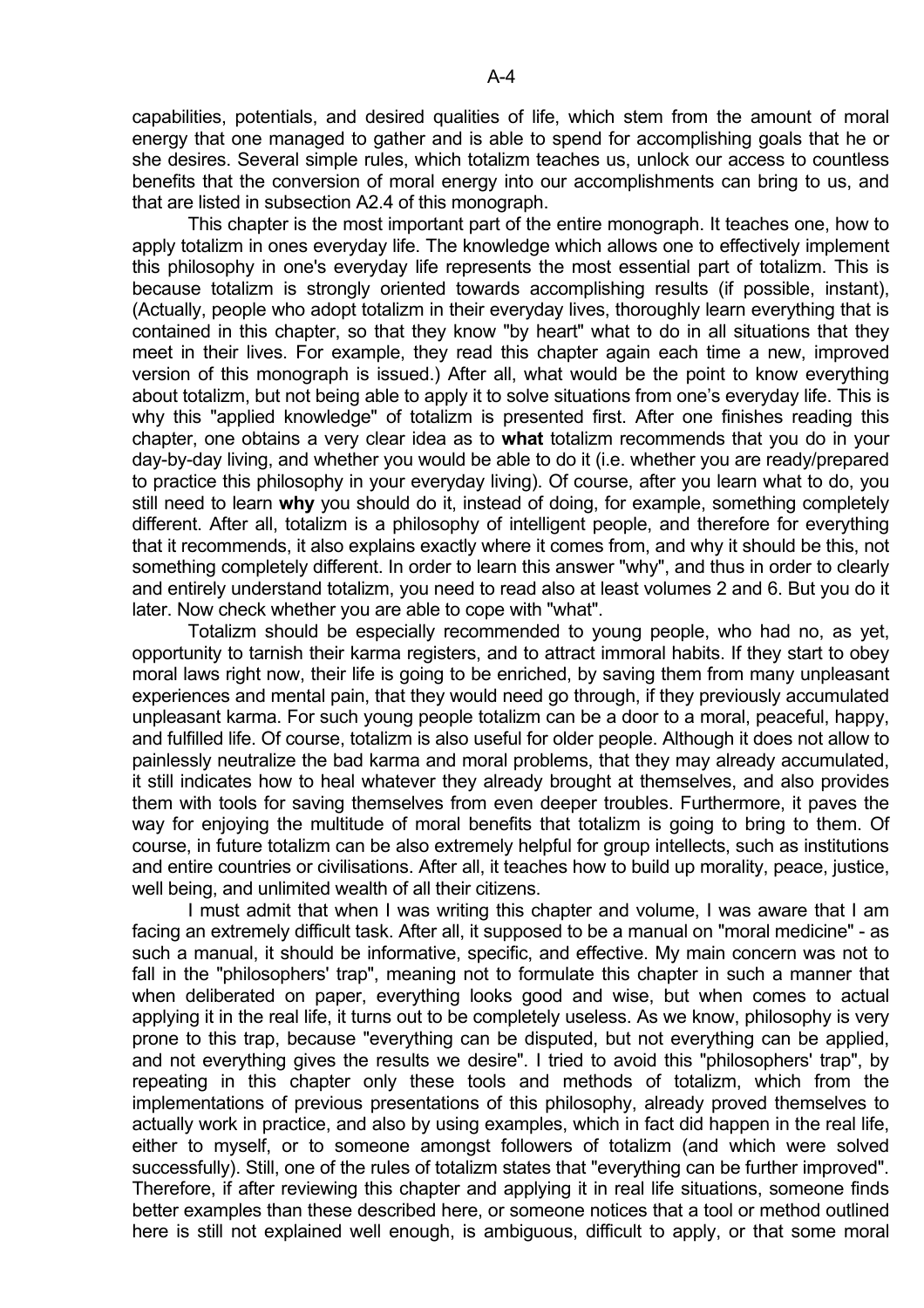cases from the real life still cannot be solved on the basis of methods and tools provided in this chapter, please do not hesitate and let me know, or please do ask questions. Such constant interactions with the real life will help the descriptions that follow to be improved further for a next edition of totalizm.

 These people who analysed various other philosophies (or religions), probably noted that authors of some of them are instructing the universe how it should work and what morality should prevail in it, to allow a given philosophy (or religion) to rule over the world. After all, they introduce their own principles, requirements, and behaviours, which do not coincide with true moral mechanisms of the universe, but only guarantee a given philosophy or religion the domination over others. Totalizm definitely differs from them in this aspect. Its purpose is to research and to report objectively the true laws and mechanisms of the universe around us, not to declare its own laws, or to deepen its own sphere of influence. **Totalizm scientifically investigates the truth about actual mechanisms and goals of the intelligent operation of our universe, and about moral laws that prevail in it**. **Then it faithfully and unbiasedly reports the truth that it managed to establish**. Therefore, while reading this monograph, actually one reviews a kind of scientific report, which objectively and strictly reveals everything, that so-far totalizm managed to establish about our universe, or more strictly about the structure and operation of this universe, about moral laws that prevail in it, about intelligence and purpose of the existence of it, etc. Of course, whatever totalizm worked out so far, it is only a small fraction of a logically wonderful structure, which maintains the purpose and the morality of our universe. Further unlimited knowledge still awaits to be discovered and described. However, while reading this monograph, reader already is obtaining an opportunity to realize, how wise, how intentional, and how full of justice our universe is build and working. Seeing this infinitive wisdom and purpose in every moral law, and in every mechanism that rules our life, one is not able to resist admiration towards the infinitive wisdom and justice of the universal intellect (God), who planned and created all this so precisely. This overwhelming wisdom and purpose in every tiny detail of the reality around us, which is emanating continually from mechanisms that this monograph describes, already provides a sufficient proof, that the universal intellect (God) in fact does exist, and that in fact it does rule everything. In turn formal proofs for the existence of this intellect, published in this monograph (such as proofs for the existence of God presented in subsection I3.3), are only formalities that officially confirm the truth, which anyway, after reading this monograph, becomes shockingly obvious and unquestionable.

### A2. The only rule of totalizm ("pedantically obey moral laws"), and how to apply it in everyday life

 As this is going to be explained in subsection B8, totalizm strives to maximal simplicity. This means that, whatever it incorporates into itself, it tries to do this in such a manner, that the final product is as easy as possible for learning, remembering, and for applying in the real life. Therefore, totalizm purposely undertakes various steps, which are to increase this clarity, mental retaining, and applicability. For example, it limits the number of rules, that the practitioners of this philosophy are recommended to follow in their lives, to one rule only. This only rule, which totalizm has, states: "in everything that you do, **pedantically obey moral laws**". If we try to explain in other words, what this single rule of totalizm means, then the essence of it could be expressed in the following words:

 "**Whatever you do in your life, even if it is a most banal activity, always do it in a manner, which obeys moral laws, because you are continually judged for the obedience of these laws, and proportionally either rewarded or punished, depending whether your actions are obeying or disobeying these laws**."

 Subsections A13, B2, B4, and I3.6 of this monograph explain, that obeying moral laws have a very central meaning for totalizm. The reason is that totalizm recognizes the authority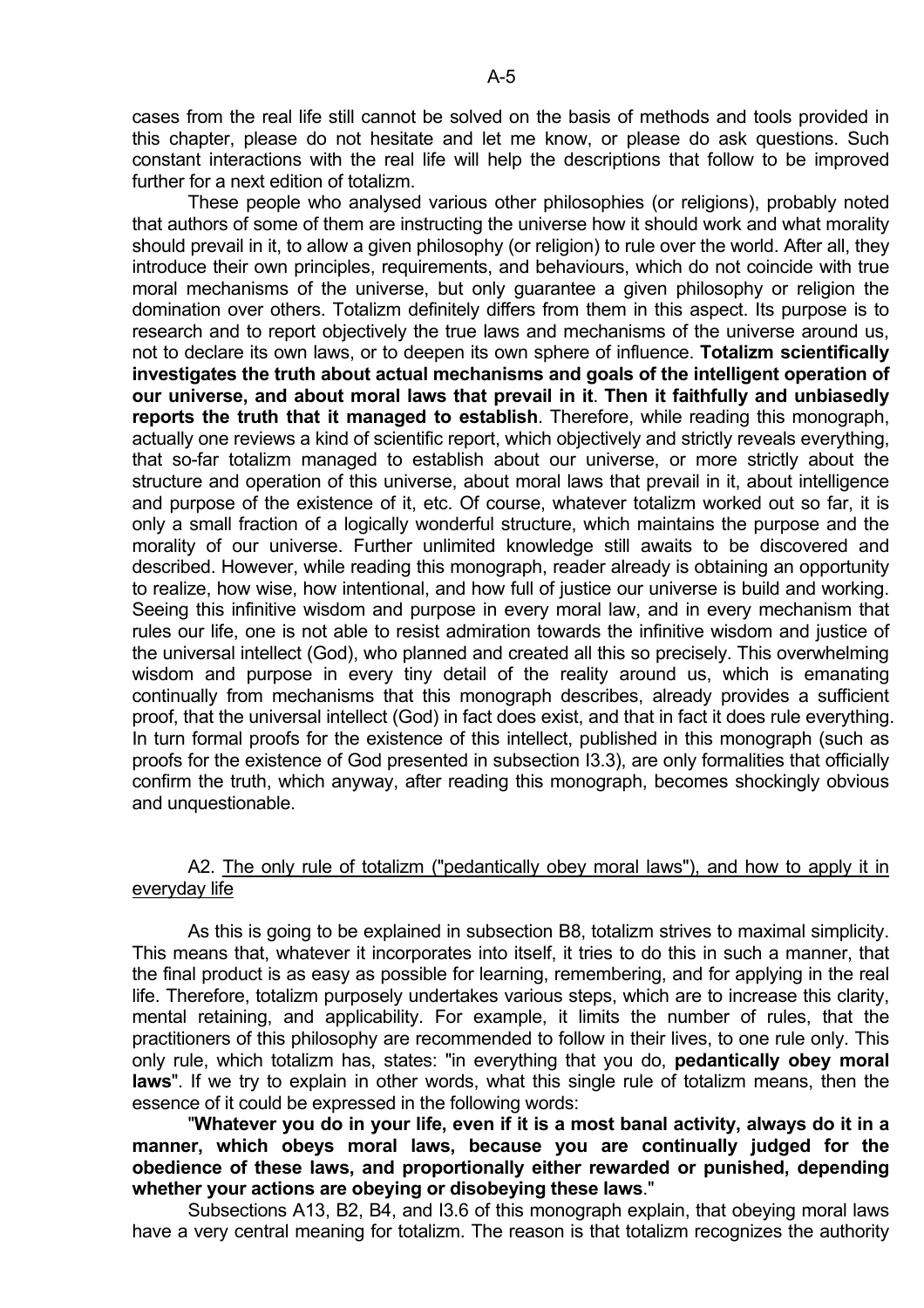and identity of the universal intellect (God). Therefore, according to totalizm, the pedantic obedience of all moral laws, which this universal intellect established, is the most important way of displaying our obedience to the universal intellect itself. This is also a reason why **totalizm forbids to even consider any attempt of going around moral laws** (going around moral laws, is the main behaviour of the refined version of the rival philosophy - which simultaneously is a moral disease, that in chapter KA is called "parasitism"). Even if we know exactly how a given moral law could be easily walked around, so that we would not need to obey it, but also would not be punished for breaking it, still totalizm forbids us from such walking around this law. (For totalizm, such a walking around of any moral law, represents a downhill path in the moral field, and the manner of expressing of someone's rebellion against intensions of the universal intellect.)

 Every brief definition, which is not supported with sufficient explanations, can be a source of misunderstanding. Therefore, to avoid a possible confusion, I am now going to explain in more details the above single rule of totalizm. If one analyses outcomes of our life, one must come to a conclusion, that these outcomes always depend on the **decisions** that we take in our lives. In fact our lives are long sequences of decisions, which we must take at every step we make. In turn the effects of our lives are the results of correctness and consistency, with which we took these countless decisions. But in order to take correct decisions in our lives, we need to have some kind of a general principle, which leads us in the correct direction and points us straight at our goal. For example, if we compare the intentions of our life to a struggle of coming out of a jungle or a desert, when we roughly know that human settlements are to east from the area we are in, then all decisions, which we would take in our march, would need to say: always go eastward. This is because in such a situation, if one time someone goes eastward, then another time goes westward, he/she never would be able to leave this jungle or desert, and would wander until the death. Exactly the same is with totalizm. It states that whatever decision you take in your life, always make sure that this decision is agreeable with the content of moral laws. Only through the consistent undertaking decisions, which are all agreeable with moral laws, you will reach in your life goals that you search for (that can also be indicated by totalizm).

 Of course, by indicating that all decisions must be taken in such a manner, that the outcomes obey moral laws, totalizm defines only the general direction for us to go. It states that the morally correct solutions for whatever we are deciding about, are located in this direction. But it does not impose on us any restrictions, regarding the solutions themselves. We still have the free will to choose such solutions that suit us the most. For example, if our relative who lives in a different city falls sick, totalizm may recommend to travel to this city to visit him/her. But totalizm does not impose on us, that we must travel by a car, by a train, or by an aeroplane - this decision fully depends on us, on our priorities, our finances, our likes and dislikes, and on the situation which we are in. The only thing that totalizm recommends, is that we should take our decisions in such a manner, that the outcomes always should obey moral laws. Let us say, that we plan to deliver this relative to a hospital. Then the trip by a horse wagon, in order to save some money, present days would run against moral laws, because due to a long duration of such a trip, and due to inconveniences, our sick person could die in the journey. In order to summarise what I am saying here, the totaliztic life does NOT depend on undertaking some additional activities, which we normally would not complete, or on acting in a manner, that normally we would not act, or on refusal to use technical devices and facilities, which we have in our disposal and normally would use, or on making sacrifices, which we normally would not make. Totalizm allows us to live exactly the same as we lived before, i.e. doing everything accordingly to our knowledge, priorities, habits, level of knowledge, conveniences, and also doing it fastest and most effectively we can, and with all technical means that are in our disposal. Only that, in every case, when in our life we take a decision, or plan a next activity, totalizm recommends that we should bear in our mind the principle, that the outcome of this decision or activity must obey moral laws.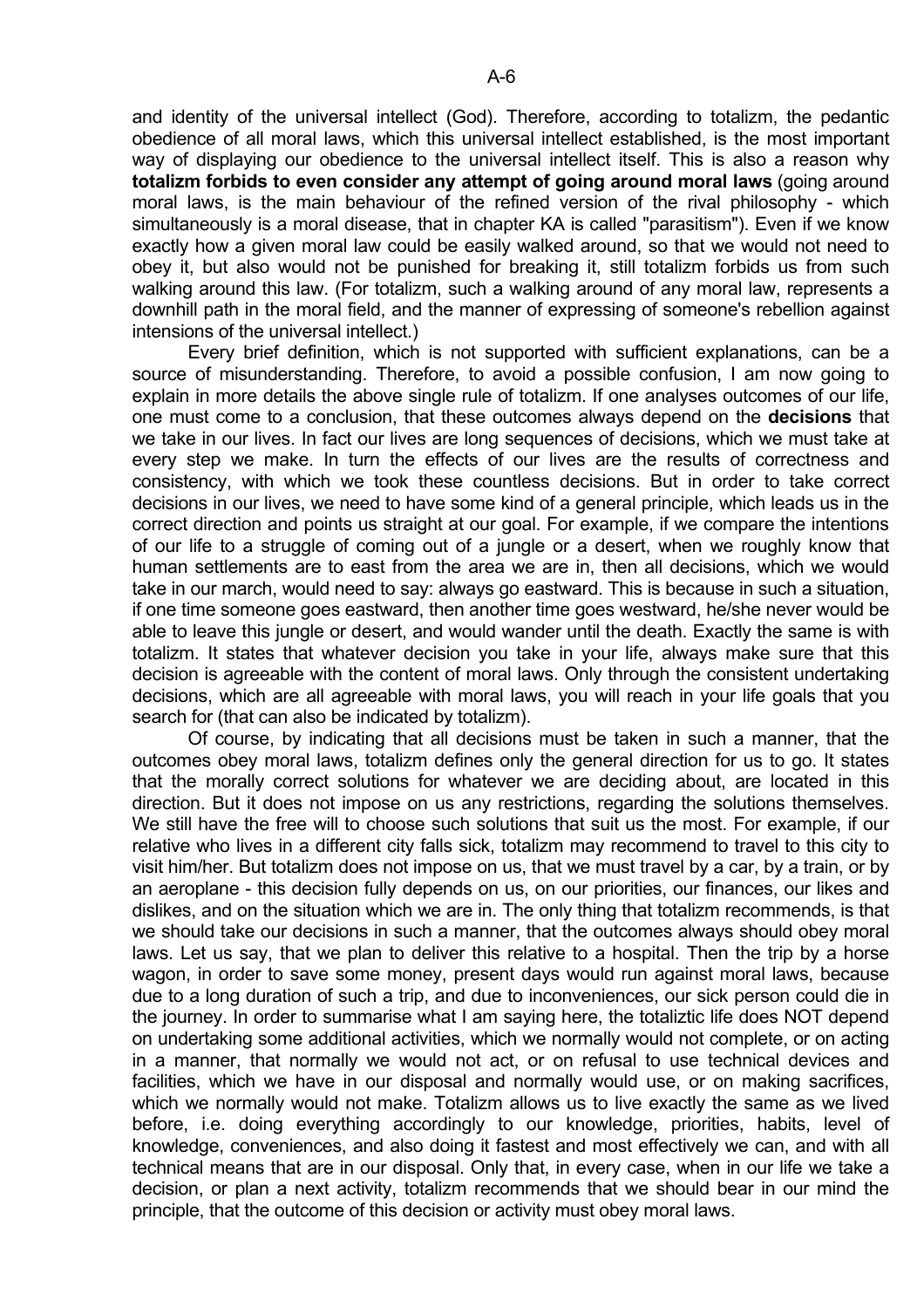As this is explained in subsection A13, the existence of two opposite moral poles allows us to define more clear terminology for describing these our activities, which are obeying moral laws, or which are running against moral laws. In this more clear terminology, everything that boils down to the obedience of moral laws, is described with the totaliztic term "**moral**". In turn everything that boils down to breaking moral laws, is described with the use of the totaliztic term "**immoral**". After such a clear terminology is introduced, the only rule of totalizm stating "pedantically obey moral laws", can also be expressed for everyday use in a more understandable form: "**in your life do only these actions, which by totalizm are defined as moral**, and **avoid doing actions, which by totalizm are defined as immoral**". However, during the completion of the above brief form of the only rule of totalizm, one needs to bear in mind, that a given activity must be defined as "moral" or as "immoral" according to principles of totalizm. After all, in some other philosophical systems - especially these which originate from parasitic religions, the same statements (i.e. moral or immoral) may be defined otherwise than in totalizm (sometimes even completely opposite). For example, according to totalizm, natural and mutually consented sexual intercourse, in most of life situations is "moral". In turn breaking a peace, invading a country, or attacking someone is "immoral", even if it is done in the name of God, in the name of a religion, or in the name of democracy. (But notice, that there are philosophies and religions in which activities from the above example would be classified in an exactly opposite way.)

 If one subdivides all activities into moral or immoral, one also needs to bear in mind, that sometimes in life we encounter situations, in which there is a choice between two activities, both of which on the surface appear as if they are immoral. As an example of such a choice, consider the problem of killing in self defence in a situation "you or me" described in subsections D8 and D11.1. But if one analyses such situations thoroughly with the tools provided by totalizm, as this is done in subsections D8 and D11.1, then it turns out that moral laws define "killing an aggressor" in self-defence as a "moral activity". Thus "obeying moral laws" can also be accomplished during such drastic behaviours as defending ourselves and killing our aggressor. (Notice that in the necessity to kill in self defence, in a situation "you or me", the obeying of moral laws, and thus "moral", is to kill an attacker, while "immoral" is to allow the attacker to kill a defender.)

 Many human laws are issued without any regard to moral laws created by the universal intellect (God). Some of such cases are discussed in further parts of this monograph, especially in subsection D5 (e.g. consider a "privacy act", which is allows to hide truths from people and thus makes easier to spread lies). Therefore sometimes in life, there can be situations when human laws are contradictive to moral laws, and we need to make the choice: which ones we are going to obey. In such extreme cases the only rule of totalizm is still valid, and totalizm still recommends: "pedantically obey moral laws" - see subsection D5. Fortunately for human laws, moral laws are very flexible when comes to the ways they should be obeyed, and frequently, when such a collision of laws takes place, it is possible to work out a solution within this flexibility, which allows to obey moral laws, but simultaneously enables us to not break human laws. Totalizm strongly recommends, that in such situations of collisions between moral laws and human laws, we always try to choose such non-confrontational solutions. After all, in the other case, i.e. when we disobey human laws in order to obey moral laws, whatever we do, it may turn to also be "immoral", as then there is a danger that we ourselves are going to fall victims of human laws - if we openly break them in order to obey moral laws.

 As this should be clear from the single rule of totalizm, according to this philosophy all moral laws must be obeyed pedantically. This includes also the moral laws, about the existence of which we have not learned yet (although our conscience perceives the existence of them, and always tries to warn us, whenever we intend to do something that runs against them). However, there is a difficulty with the obedience of all moral laws. It is resulting from their huge number. As this is indicated in subsection I4.1.1, the total number of moral laws, exceeds the number of known laws of physics. To make it even more difficult, practically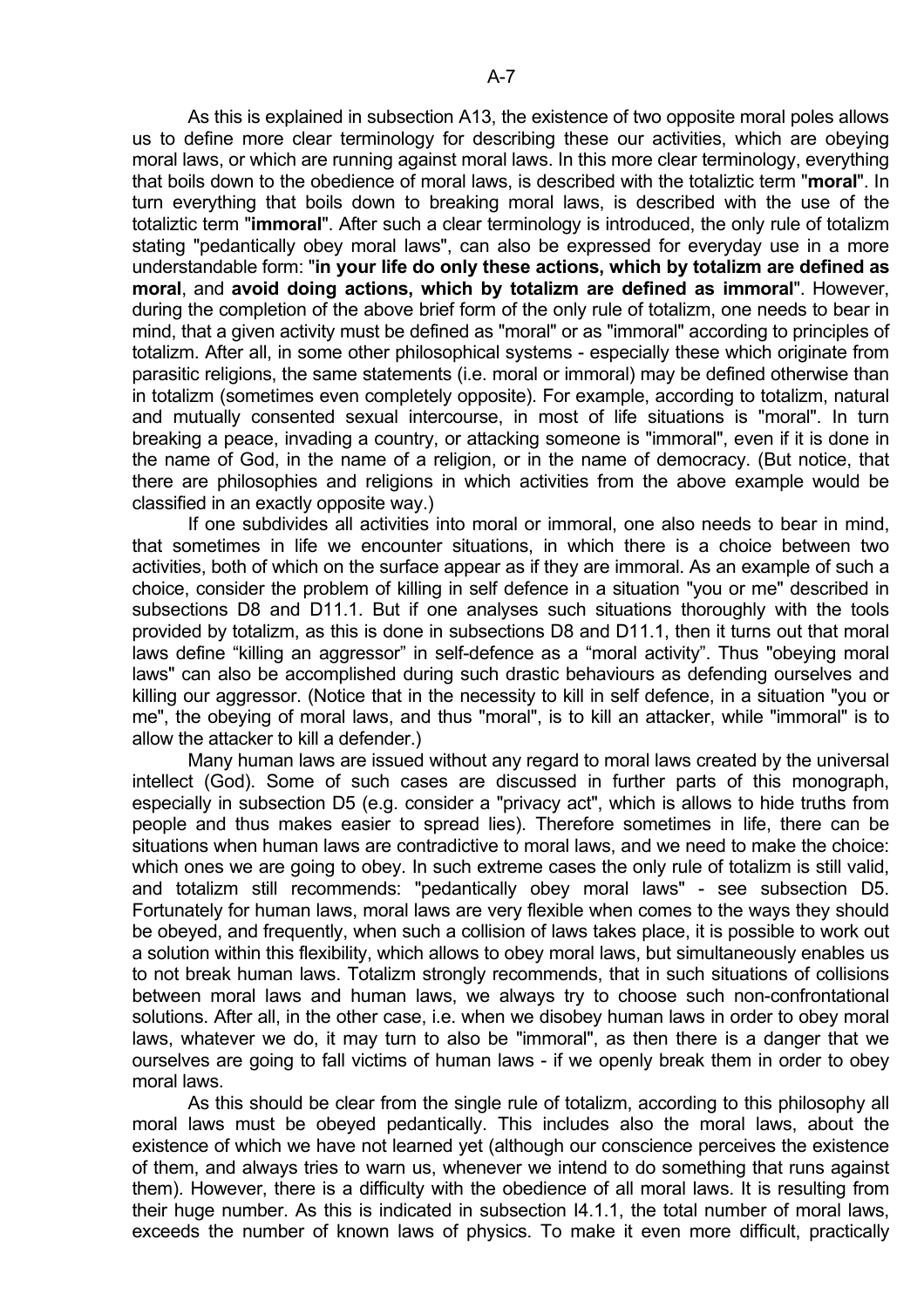almost every moral law significantly differs from other moral laws, and concerns a different matter. So totalizm has a big task on hand: it needs to simplify the descriptions how to obey all these hundreds of different laws, so that totalizts do not need to remember all of them and remember specific methods as to how obey each single one of them. There are various ways how totalizm may accomplish the simplification of a difficult task of obeying all these numerous moral laws. In this subsection is explained the way that was crystallized by the time of writing this monograph.

 However, while reading the present descriptions of totalizm, one needs to bear in mind that totalizm is a very young philosophy. It is still undergoing a very rapid development of the theoretical foundations. Furthermore, one of the fundamental principles of totalizm makes it the "open" philosophy, means it declares that totalizm always is going to have some imperfections, therefore it must stay opened and allow continuous improving itself (this is one of mayor differences between totalizm and other philosophies, which are "close" - means which consider themselves to be perfect, and are not prepared to accept any further improvements). Therefore it is almost sure that next editions of totalizm will include further ways of simplifying, extending, and improving this philosophy. It is recommended that the reader tries also to look at these next editions of totalizm.

 A way of simplifying the difficult task of obeying all these numerous moral laws, which is accomplished in this edition of totalizm, depends on developing two standard procedures of obeying moral laws. Each one of these two procedures is designed for a different purpose. The first procedure, let us call it "**obey to do everything morally**", is designed to allow totalizts to carry out their everyday activities in a most moral manner (i.e. through pedantic obeying moral laws). The second procedure, let us call it "**obey to be inspired**", is designed to allow totalizts to start completely new activities, which do not result from their everyday chores, and therefore by doing of which totalizts are inspired, just because they try to obey moral laws. This whole chapter is mainly elaborating the first procedure "obey to do everything morally". After all, this procedure is the most essential for our everyday life. The second procedure is only briefly mentioned in subsection A2.2.

 Of course, in order to obey moral laws with any of these two procedures, one firstly needs to learn this procedure, and to learn moral laws which this procedure is designed to obey. Therefore the first moral law, which every totalizt must start to obey, and thus must learn through it how to obey other moral laws, is the moral law stating "continually increase your knowledge". This is why this first moral law is discussed here before any other law, namely in subsection A2.6.

### A2.1. Obey moral laws to do everything morally

 The procedure "obey to do everything morally" is designed to teach us how to go about obeying all these numerous moral laws, in every single daily situation. The point is that whenever we intend to do something, according to totalizm we need to firstly establish whether this particular our intention is moral, or immoral. Then, if it is moral – we do it. But if it is immoral we replace it with something else that is going to be moral. In typical situations we usually know what we need, or wish, to do, or at least we know choices that we could make. Thus the only matter which is still stopping us from doing it, is gaining an assurance, that this particular thing we intend to do, is moral, and therefore by doing it we obey moral laws. Such situations are the most common in our lives, as they result from carrying out our everyday living, and from the need to do all these thousands of everyday chores that our lives are filled up with.

 The major problem with obeying all moral laws in every single of these thousands of situations that we need to live through every day, is the lack of time. This lack of time causes that it is impossible to spend too long on a thorough examining what all these numerous moral laws say about our intentions. Fortunately for us, a single rule of "**moral unanimity**" applies to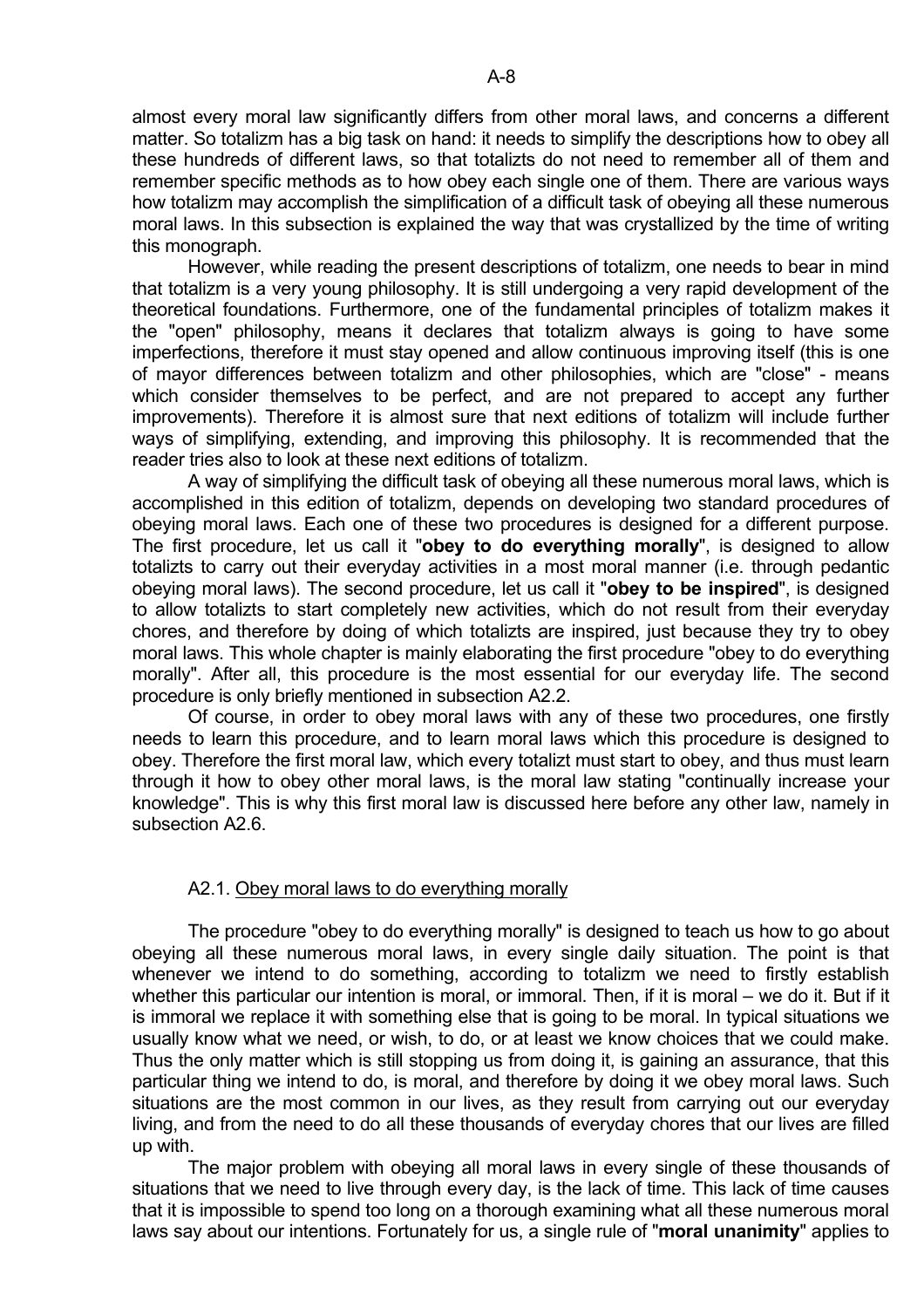all moral laws. This rule stems from the so-called "canon of consistency", which is described in subsection B7.4 (in this monograph the name "canon" is reserved to the most important, and hierarchically most superior, laws of the universe). It states that "**if there is a specific situation or intention in a real life, then this particular situation or intention is unanimously judged to be either moral or immoral by all moral laws, and by all indicators of the moral correctness, which are applicable to it**". What this rule practically means, is that if a totalizt intends to do something in his/her life, then in a given set of circumstances this something is either moral, or is immoral. Therefore with whichever moral law one would look at this something, or whichever tool of totalizm he/she would apply to qualify it, it still must be declared by this law or by this tool, to be either moral, or immoral - if this law or a tool is applicable to that particular intention and circumstances. This rule of moral unanimity simplifies lives of totalizts. Because of it, totalizts do not need to use in all situations all the procedures or tools that the philosophy of totalizm teaches them. It is enough if they apply only one tool of totalizm, which for a given their intention they consider to be the most appropriate, and then they do whatever this tool says. If no significant error of judgement is committed during applying this chosen tool, and no vital circumstances are overlooked, then whatever is stated about a given real life intention by this one tool of totalizm, then exactly the same is going to be stated by all other tools of totalizm. Therefore, if one tool of totalizm states clearly what we should do, we do not need to apply any other tools. But if one tool gives an unclear or ambiguous answer, then totalizm provides a whole range of other totaliztic tools, which we are able to apply to the same action, in order to clearly determine whether totalizm considers it to be moral or immoral. (Note that when a given tool provides an ambiguous or unclear answer, this usually means that a given tool is not applicable to a given situation. After all, each single tool of totalizm, has its own range of applicability in which it guarantees correct outcomes. Means, it is applicable to a range of circumstances, which differ from those, to which other tools are applicable. But outside of the range of applicability, the outcomes of this tool may become incorrect.)

 Below the totaliztic procedure of "obey to do everything morally" is explained step-bystep. In order to illustrate this procedure, a simple example is also provided. Although this example may appear to be quite banal, it well illustrates how totalizm teaches us to do everything in a proper and a moral manner, and also how intelligent and flexible moral laws are, and how they differ from dull human laws. Here are subsequent steps that we should complete in order to follow the procedure "obey to do everything morally":

**Step 1**: Make clear for ourselves, what is our current intention (e.g. what we would like to do, or what we would feel to do in a given moment of time, or in a given situation). After all, we need to know exactly what we would like to do, otherwise we are not able to determine whether this our intention is moral, or immoral.

 Example: We intend to cross a street, in the area selected randomly to which we just arrived, and which is distant by around 50 meters from the nearest pedestrian crossing (this pedestrian crossing is marked and supplied with traffic signals). We are alone at the empty street.

**Step 2**: Choose an "indicator of the moral correctness", which we are going to use, in order to establish whether our intention is moral or immoral. It can be any indicator, which totalizm defined and explained for our use, and which is described either in subsection A2.3, or in subsections A3 to A10 of this chapter. (So for this indicator can be used e.g. the "moral field", "moral energy", "karma", "concepts of totaliztic sin and totaliztic good dead", etc.) However, for the majority of everyday situations, we should tend to use our favourite indicator of the moral correctness (i.e. the one that we know the best, or that we have chosen because we would like to accomplish the moral rewards that it brigs about - more about these rewards in subsection A2.4). After all, according to the "rule of moral unanimity", if a given our intention is moral, then all indicators that apply to it, are going to unanimously indicate that it is moral.

 Example: We need to quickly judge if this crossing of the street in the existing set of circumstances is moral or immoral. In order to judge this, we are selecting our favourite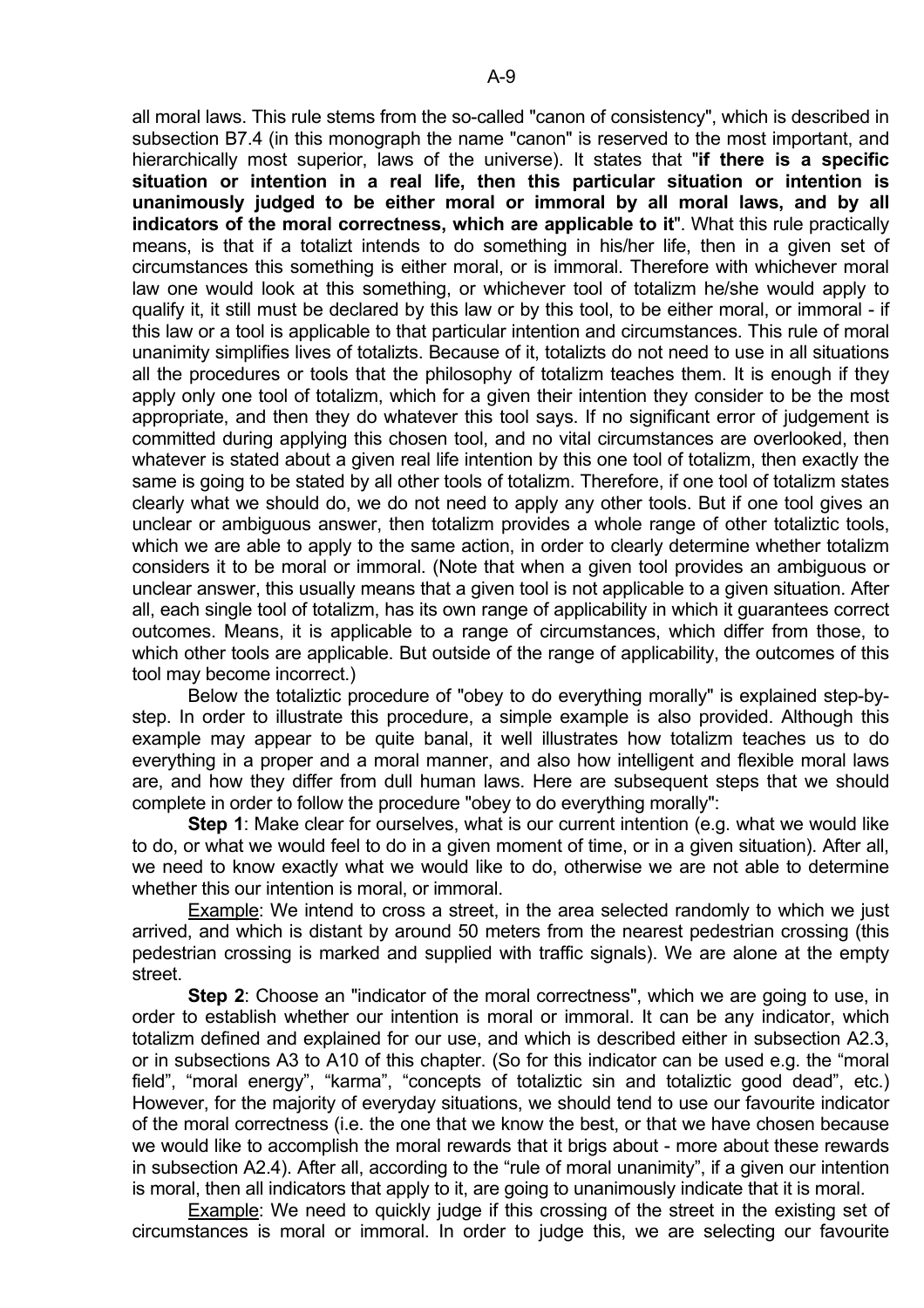indicator of the moral correctness. In this example we assume that this is the concept of totaliztic good deed and totaliztic sin described in subsection A5. (Of course, in a real life it can be any out of numerous such indicators worked out and provided by totalizm.) The use of this indicator is very simple. It boils down to establishing, whether our intention is to cause the increase of moral energy in every party involved. Only then this intention is a "totaliztic good deed" means a "moral" action. If this intention turns to cause a decrease of moral energy in any party involved, then it is going to be a "totaliztic sin" means an "immoral" action.

**Step 3**: Check, using the chosen "indicator of the moral correctness", whether our intention is moral or immoral. In the result of this checking, we should receive a clear assurance, whether the implementing of this intention would be "moral" and would represent the obedience of moral laws (because the chosen indicator of the moral correctness qualifies this intention to be "moral"), or would be "immoral" and would represent a disobedience of moral laws (because the chosen indicator qualifies this intention to be "immoral").

 Example: We look around and we do not see any car incoming (we are alone at the whole street), so we estimate that according to the indicator of the moral correctness that we selected, our crossing of the street at that particular point is "moral", as in the light of moral laws it represents a totaliztic good deed because it does not deprive anyone (e.g. a driver of an incoming car) of his/her moral energy, while it saves us time and energy, thus it generates moral energy for us.

**Step 4**: If a considered intention is clearly qualified as a "moral" one, then we implement it immediately.

 Example: Since our intended crossing of the street turns to be "moral", we carefully cross the street, as intended. Thus we conclude this particular brief event in our life in a totaliztic manner (means we complete it because it turned out to be moral).

 **Step 5**: If the indicator of the moral correctness that we used, is unable to clearly qualify a considered intention to be moral, or immoral, then we change the indicator onto any other one that totalizm provides and we know of, and that immediately comes to our mind in a given situation, then we repeat this procedure, starting from step 3 above.

 Example: For a better understanding of the procedure described here, let us return to the step 3 when we were looking around to determine whether any car is incoming. Let us now assume a different set of circumstances from the previous one, namely that we actually noticed a group of children approaching us and looking at us (in the previous example there were no children - we were alone at the whole street). Therefore, when we estimate whether, according to the concept of totaliztic good deed and sin, in such a different set of circumstances (children watching) this crossing would be "moral" or "immoral", we have a problem. Namely we are not sure whether by crossing the street outside of the pedestrian crossing, we would decrease moral energy of these children, because we would teach them to do a thing, which is not a perfect role model. In this case our indicator of the moral correctness is not giving a clear guidance. Thus according to the procedure described here, we need to change our "indicator of the moral correctness" into another one, e.g. into the principle of "always climb upward in the moral field" described in subsection A4. In the light of this new indicator of the moral correctness, crossing the street in the sight of children would be "immoral", because it goes "along the line of least intellectual resistance". (Notice that according to subsection A4.1, such street crossing, but without children watching, still would be "moral" because then we would not decrease anyone's moral energy.)

 **Step 6**: If a considered intention turns out to be immoral, then we transform it into other intention, which we hope is going to turn a moral one and simultaneously allows us to accomplish exactly the same our life goal. After such a transformation into a new intention, we clearly define what this new intention is. If we transformed the immoral intention into a moral one, with the use of one of tools provided by totalizm, then we know that the new intention is moral for sure, so we can instantly implement it via step 4. But if we are not sure about the morality of the product of our transformation, then we should repeat the whole procedure starting from step 2 above. Note that some indicators of the moral correctness not only tell us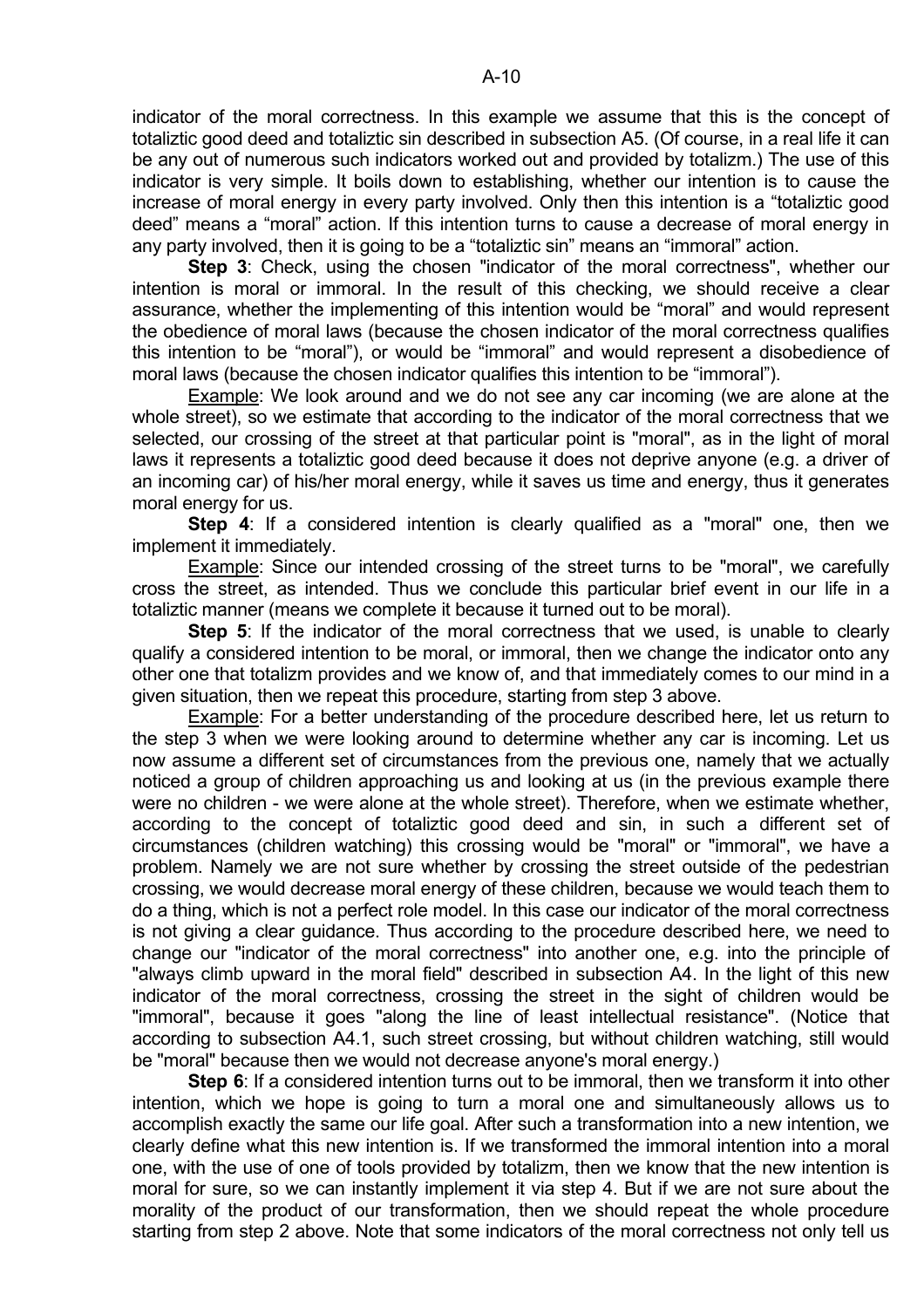whether a given intention is moral or immoral, but they also tell us how to transform an "immoral" intention into a definitely "moral" one. Effective rules of this transformation are described in subsections A3.2, A4.4, A5.5, and A7.3 of this chapter.

 Example: Let us assume that from the very beginning we were dealing with this second example of trying to cross a street in the sight of children (not with the original one, when we are alone on this street). After we determined, that such crossing in sight of children would be "immoral", we need to transform it into another action which is moral and which also would allow us to accomplish the same goal, means to cross this street. According to the description from subsection A4, the transformation of an immoral intention into a moral one, depends on taking the path that runs uphill in the moral field, and thus "goes against the line of the least intellectual resistance". In our case this means walking 50 meters to the pedestrian crossing, and crossing the street over there. So we transform our initial intention into this new, moral one, and cross the street at the pedestrian crossing. In this way we conclude this particular action of our life in the totaliztic manner.

 The procedure described above, in this explanatory presentation may appear to be long and complicated. But in a real-life implementation by someone who knows it well, it turns out to be almost instant. Actually, with the use of it is like with the use of a car. When we sit in a car for the first time, everything also appears for us difficult and complicated. But as time elapses this initially complicated driving a car becomes for us almost mechanical and we are able to do it simultaneously with various other actions. Therefore people who practice totalizm and who learned already the above procedure, implement it later automatically, effortlessly, and almost without thinking, in practically every their daily chore.

**The above procedure illustrates quite well the major difference between a totaliztic way of living, and a spontaneous living that is followed by the majority of people on Earth. In the totaliztic way of living, whatever we are about to do, we always firstly check whether this intention is moral or immoral. Only then we either do it – when it turns out to be moral, or we transform it into another "moral" intention which still allows us to accomplish the same initial goal – when the original intention turned out to be immoral. In this way by doing only "moral" things we do NOT bring undesirable consequences on ourselves. In turn in a spontaneous living that currently is followed by the majority of people, we firstly do whatever comes out to our mind or to our emotions, and only later we discover that it brings various undesirable consequences for us, which we are not so happy to endure**.

 In the first example used above, we have the situation, which frequently appears in the real life. The way of crossing a street in a random area, described there, was "moral" according to moral laws, but still in some countries could be "illegal" in the light of human laws. If the events illustrated above took place in such a "strict" country, then we would have another dilemma: which laws we should obey, moral or human. Fortunately for human laws, moral laws are very flexible and they can be obeyed in a number of different ways (subsequent ways differ only by steepness of the moral field, which we are climbing). Thus, in most of situations, they allow to easily accommodate human laws. For example, in the above situation, if we also need to obey human laws, we would choose to cross the street at the pedestrian crossing - as in many circumstances this would obey both sets of laws at the same time.

 As this subsection realizes, the crucial part of "obey to do everything morally" procedure, is to learn various "indicators of the moral correctness" that totalizm already identified and described. After we learn all of them, and we are able to apply all of them, we can choose our favourite indicator, and then perfect our practical skills how to apply this indicator to our everyday intentions, so that we are able to quickly find out whether these intentions are moral or immoral. The remaining part of this chapter is to teach us about them.

A-11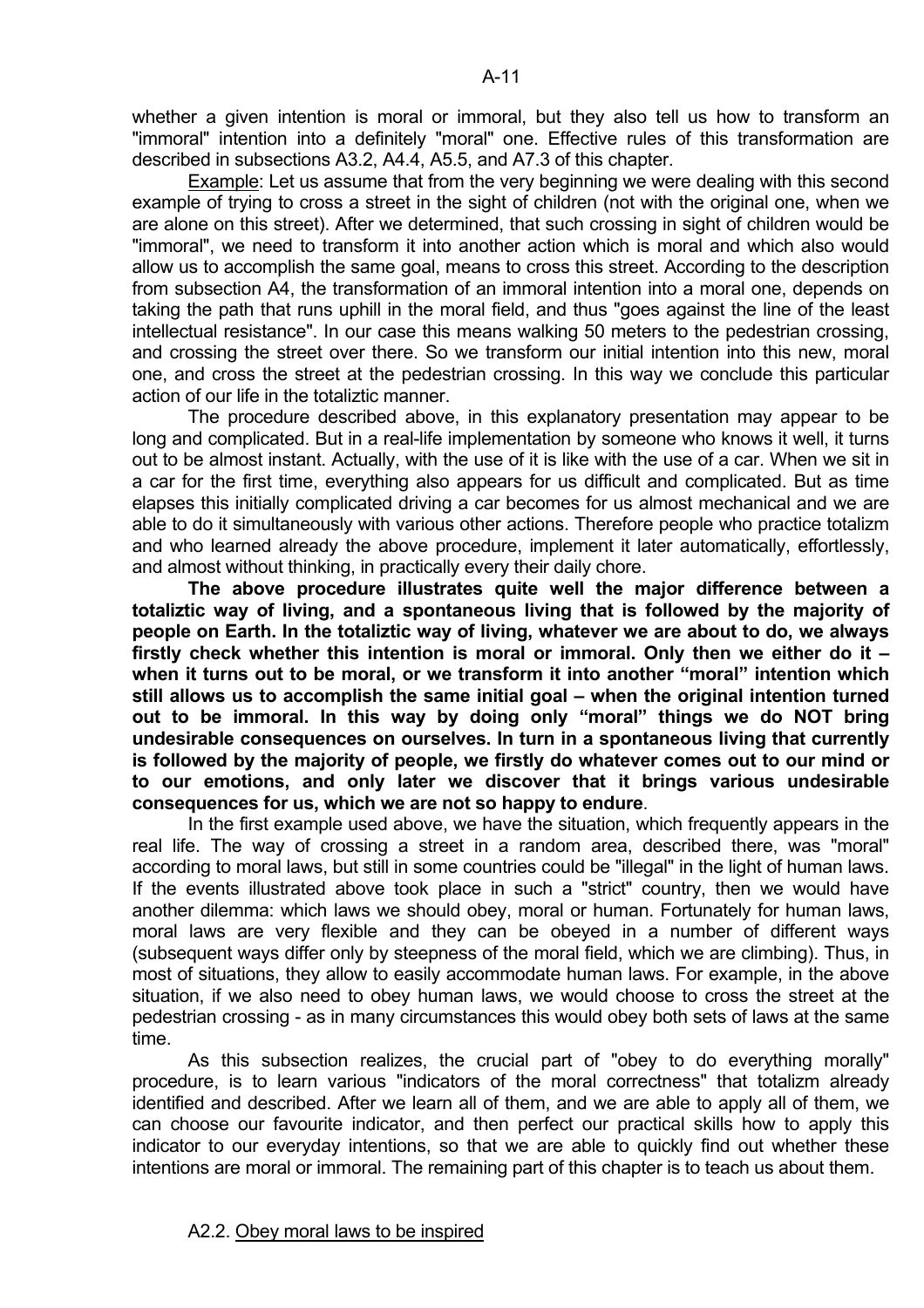There are also moral laws, which we cannot obey just while doing everyday chores. For obeying these laws we actually need to take initiative, and to do various things in addition and above of our everyday chores. An example of such a moral low is stating "continually increase your knowledge", which we can only obey, if we purposely devote our time to learn new knowledge and new skills. Another example is the moral low of Compulsory Defence, discussed amongst others in subsection D11.1, which says "you have a moral duty to defend yourself and to defend your living space". It obliges us to study methods of defence and martial arts. In order to also obey these other types of moral laws, totalizm developed another procedure called here "obey to be inspired". This procedure basically is saying:

 A. Continually increase your knowledge, especially the one concerning new moral laws which were unknown to you before.

 B. While learning new moral laws continually seek what else you could do within the time, circumstances, resources, knowledge, and skills that are in your disposal, to increase the number of moral laws that you obey, and to increase the precision with which you obey them.

 C. Continually exercise your knowledge of moral laws that you accomplished so far, by observing life around you, and continually categorising in the light of these laws, if whatever you see falls into a moral category, or into an immoral category. (Note that a real totalizt never overlooks and agrees with anything that runs against moral laws and happens around him/herself, independently whether it happens on films, in books, in journals, or in the real life, even if in a given situation is unable to do anything to change or to stop the immoral that he/she notices.)

 One should notice that in order to learn new moral laws, one does not needs to use only books on totalizm (although totalizm describes these laws in the most clear and comprehensive manner). For example, in subsection I4.1.1 is stated that each moral law is an equivalent of an appropriate physical law. Therefore, one can also learn new moral laws, by translating into moral terminology known laws of physics (how to do this, it is explained in subsections I4.1.1 and G3). Also our counter-organ of conscience is knowing all moral laws and continually tells us what is moral and what is immoral. Proverbs and popular sayings are excellent sources of moral laws too. Fables and folk stories usually include a part which tries to express some moral law. Finally, the thorough and long-term observation of fate of other real people, is one of the most excellent sources of an empirical knowledge on effects of moral laws' action.

### A2.3. Indicators of the moral correctness

 In order to obey moral laws, one needs to know indicators that show to him/her clearly, whether through doing given things, he/she is obeying, or disobeying, these laws. Totalizm teaches us that every single moral law works with moral quantity of some sort, when it is in action. Therefore the moral quantity which this law works with, we can use to determine whether we obey, or disobey, this law. Quantities that are utilised in operation of subsequent moral laws, totalizm calls "indicators of the moral correctness". Actually, as it turns out, all indicators of the moral correctness, are simply various forms of moral energy. By observing behaviours of moral energies which are represented by these indicators, totalizts know if they obey, or disobey, moral laws.

 Totalizm is a very young philosophy. But in spite of this, it already managed to identify and to describe a number of indicators of the moral correctness. This is a huge achievement because for example the majority of religions that currently exist on Earth, have only one such an indicator (i.e. a concept of "sin", and its reversal – means a "good deed"). Thus these totaliztic indicators can be used efficiently to categorize a whole range of life situations. Because totalizm identified so many of them, practically everything that we do, or that we intend to do, can be clearly categorised as "moral", or as "immoral", by at least one of them. In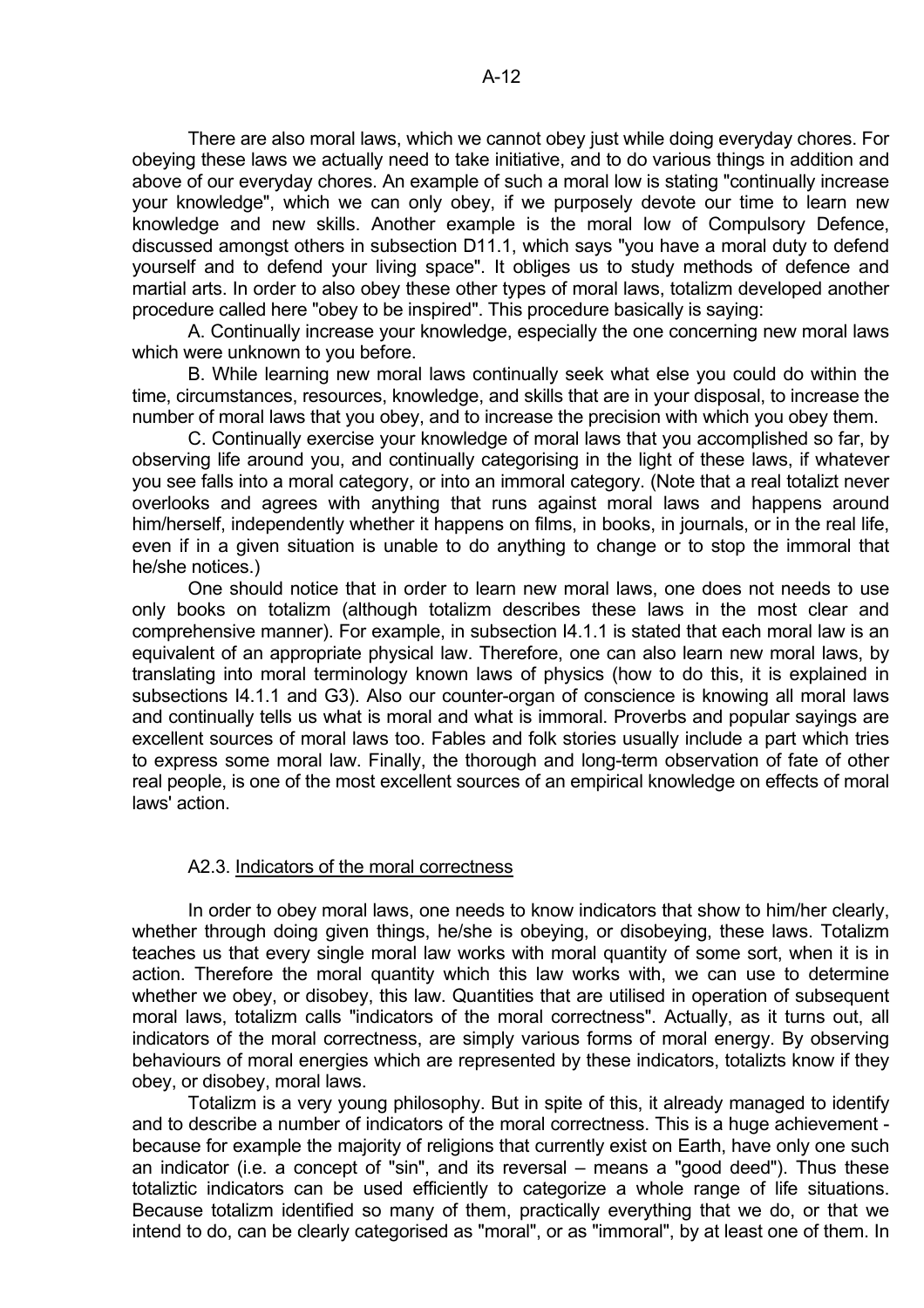turn, when we clearly categorise something as "moral", we know that when we implement this in a real-life situation, such implementation will represent our obedience of moral laws. But when we clearly categorise something as "immoral", then implementing this in a real-life situation, would represent our disobedience of moral laws (therefore, before implementing any intention that is immoral, we firstly need to transform it appropriately, so that it can clearly be qualified as moral). Here is the list of indicators of the moral correctness that are already identified by totalizm:

 - **Karma**. The name "karma" is assigned to a special transferable algorithm that is temporally attached to registers, which reside inside of a counter-body of a given intellect. It describes what kind of feelings this intellect must experience on the nearest occasion. This algorithm is automatically received from other intellects, each time a given intellect induces some kind of feelings in other intellects. It is also given further to other intellects, each time when these other intellects are inducing in a given intellect the same kind of feelings. Karma is composed of algorithms of specific feelings that are caused by specific events. As an indicator of the moral correctness, karma can only be used in such situations, when our actions are generating in other people well defined feelings that we can predict easily and qualify unambiguously. When karma is used as an indicator of the moral correctness, it says that something is "moral", when we are happy to accept back the feelings that it induces in other people (i.e. we are happy that just such feelings affect also us at some point of time in the future). In turn a given action, and the feelings that it induces, are "immoral", when we ourselves do not want to live through feelings that it induces in other people (i.e. we are to hate the time, when a similar action and feelings someone else is to induce in us). Therefore, according to totalizm, one of the method of obeying moral laws is to complete in our lives only these actions, which generate a karma that we are willing to accept back - when the time of the return of this karma arrives. But if a given action is to generate a karma, which we are not happy to accept back - means, when a given action is "immoral", then we firstly should transform this action into a "moral" one (i.e. the karma of which we are happy to accept back), and only then we should complete it. (The appropriate method of transformation of "immoral" activities, into "moral" ones, is described in subsection A3.2).

 Totalizm differentiates two types of karma: "returnable karma" and "creditory karma". Returnable karma is everything that firstly we did to others, and then, according to moral laws - especially to the Boomerang Principle, it is going to happen to us. Thus, this kind of karma is a real algorithm (i.e. karmatic energy pressure), which temporally resides in our registers from the counter-body. In turn creditory karma is a kind of an empty room for karma (i.e. karmatic energy suction), or a karmatic "credit" from the universal intellect, that we receive when we accept something unpleasant that we have not deserved ourselves, but we voluntarily agree to get it for moral reasons. (An example of creditory karma is the pain that Jesus suffered on the cross.) Creditory karma is created, when we are affected by events that are not resulting from our previous actions, but we voluntarily agree to accept them, when they are served to us. (Whenever a creditory karma is to be served to us, the universal intellect always gives us a choice to accept it, and live/suffer it through, or to reject it.) More about karma is explained in subsections A3, I4.4, and I4.5.

 - **Moral field**. Moral field is an equivalent of gravity field, only that it affects intellects instead of masses. We can easily estimate how this field runs in a given moral situation, because the steepest direction of the slope of it, is indicated by the so-called "line of the least intellectual resistance" - see subsection A4 for details. As an indicator of the moral correctness, moral field can best be used in situations, when our actions are directly affecting other people that we personally know of. Everything that we do in our lives, somehow moves us in this moral field. When this field is used as an indicator of the moral correctness, the moral field says that something is "moral", if it runs uphill in the moral field and against the line of the least intellectual resistance. In turn it is "immoral", if it runs downhill in the moral field and along the line of the least intellectual resistance. Thus one of the ways of obeying moral laws is to complete in our lives only such activities that run uphill in the moral field. If any our action is to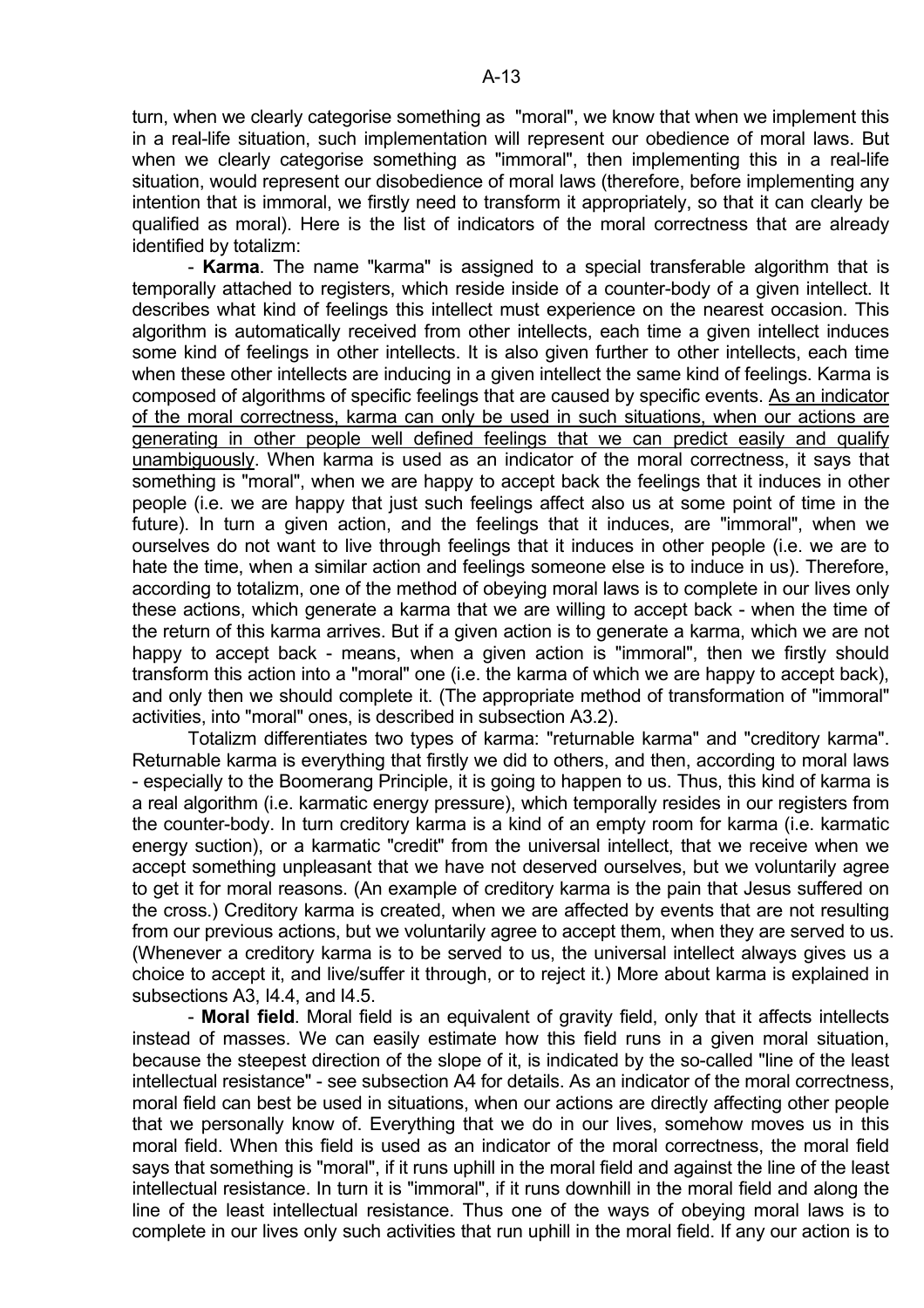- **Totaliztic good deeds and totaliztic sins**. These are two handy concepts, which are developed to be used for categorising countless chores and intentions, which we need to complete everyday. The chores and intentions, which we categorise with these two concepts, are usually done in a very short time, they carry only a small amount of the moral energy, we must solve them everyday in great numbers, and decisions about them we usually need to take within seconds. Totaliztic good deeds are these countless chores which, if are completed, increase moral energy in all people involved. In turn totaliztic sins are all these numerous chores which, if are completed, would reduce moral energy in at least one party involved. It is worth to notice that absolutely every our activity completed in real moral circumstances, is either a totaliztic good deed or a totaliztic sin. If concepts of good deeds and sins are used as indicators of the moral correctness, then we consider a chore to be "moral", if it fulfils the definition of a totaliztic good deed, or to be "immoral" if it fulfils the definition of a totaliztic sin. Therefore obeying moral laws depends on doing only good deeds and refraining from committing totaliztic sins. If a given chore or intension, is qualified as a totaliztic good deed, we simply do it. But if it qualifies as a totaliztic sin, we firstly need to transform it into a totaliztic good deed which allows us to accomplish the same original goal, and only then we implement it. (The method of such transformation of totaliztic sins into totaliztic good deeds, is described in subsection A5.5.) Both these concepts are described in section A5 of this chapter. Note that the idea of totaliztic good deeds assume that we live in a perfect world, where immoral people are not present, so that they are not able to spoil the outcomes of our efforts by their negative feelings. Therefore this idea should not be applied to laborious activities, which generate a lot of moral energy. These laborious activities are described in section A6 under the name of "moral work".

 - **Moral work and immoral work**. A moral work is every laborious totaliztic good deed, which generates a lot of moral energy in the doer, and therefore which needs to be completed especially pedantic, so that it is not turned accidentally into an immoral work. For example, in the current philosophical climate of prevailing parasitism, where the world around us is overcrowded with immoral people, moral work always should be done out of sight of such immoral onlookers, because the negative motivations of immoral people telepathically spoil the outcome (so instead of generating moral energy in the doer, such a work would reduce his/her moral energy). Totalizm recommends that all laborious and time consuming activities which we are completing, should be converted into moral work to generate for us moral energy.

 An immoral work, is every laborious and time consuming activity, which reduces a lot of moral energy in the doer. Therefore immoral work can be either a very laborious totaliztic sin (e.g. slavery), or a very laborious good deed, which goes wrong, and instead of generating a lot of moral energy in the doer, it actually reduces a lot of his/her moral energy. Immoral work runs against moral laws, and therefore totalizm forbids doing it willingly. If we are forced to do immoral work for some reasons (e.g. in order to survive), then totalizm recommends to work out ways to stop somehow doing this work, or to compensate the damage that it inflicts, by doing equivalent amount of moral work. A totalizt never should voluntarily and willingly complete an immoral work (i.e. a work, which causes the significant reduction of his/her moral energy). However, because not all circumstances of jobs, that we must do to survive, are always under our control, for the sake of surviving, in the present philosophical climate of rampaging parasitism, sometimes we are forced to also do immoral work, which reduces our moral energy. For example, as this is explained in subsection E8, teaching is an immoral work, because in the present philosophical climate it reduces a lot of moral energy (especially when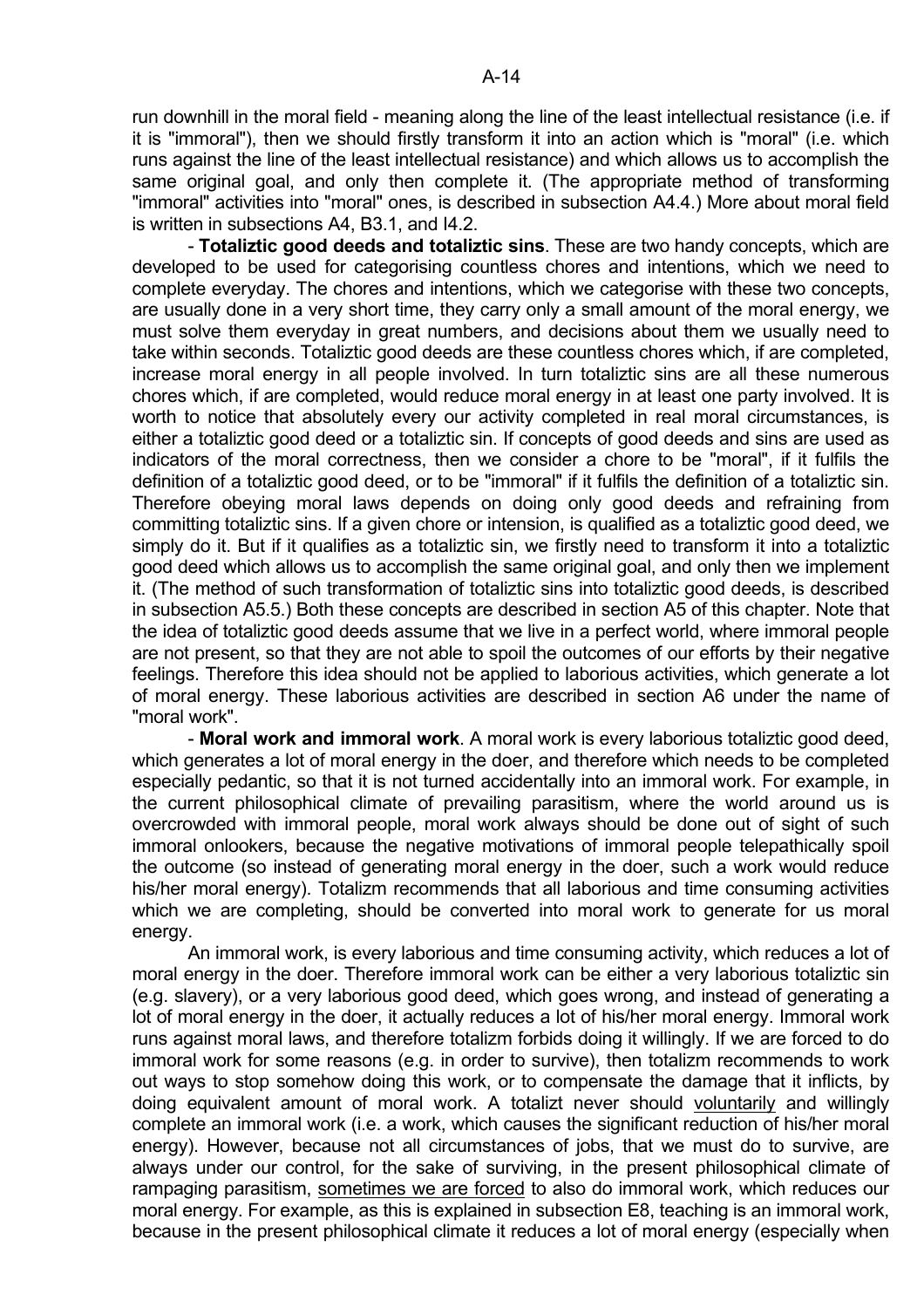teaching morally decadent students). But even myself, I am forced to do such teaching, because it is the only source of my income, and without it I would not be able to survive. But I am constantly undertaking steps, for compensating the destructive effects of teaching, firstly by disclosing in my monographs the fact that teaching morally decadent students is a highly immoral work, and secondly by undertaking other moral works, to replenish moral energy that teaching is reducing in me.

 Moral energy (zwow) is an energy that is always generated or reduced in us, when we carry out any activities. When used as an indicator of the moral correctness, moral energy reveals that something is "moral", if it causes the generation of this energy in everyone, while it is "immoral" if it causes the reduction of this energy in at least one party involved. Therefore, one of the ways of obeying moral laws, is to complete only moral works and to refry from the completion of immoral works. If a work, which we currently are completing, has attributes, which cause that it turns out to be an immoral work, then we should undertake steps, which either transform it into a moral work, or at least decrease the destructiveness of it. (Methods of such transformation of an immoral work into a moral work, or ways of decreasing the destructiveness of immoral work, are described in subsection E8.)

 Totalizm recognizes many types of moral energy (zwow), in a similar way as physics recognizes many types of physical energy. For example, one type of moral energy is generated, when intellects move uphill in the moral field (thus this type of zwow is an equivalent to so-called "potential energy" in physics). The type of moral energy (E), which is generated during "moral work", is a moral equivalent to the concept of "work" in physics. This moral energy (E) is accumulated in our counter-bodies, when a given intellect moves positive motivations (S) against feelings (F). Thus this type of moral energy is described by the equation (1E8): E=FS. Moral work should be completed out of the sight of immoral people, as such immoral people add another segment to this equation (1E8), thus transforming it into a more complex equation (2E8). The accumulation of moral energy (zwow) in our counterbodies through the completion of moral work is discussed in subsection A6.

 - **Feelings**. For totalizm feelings (F) are moral equivalents to "forces" in classical mechanics. Similarly as in mechanics forces could be described as "displacements which are obstructed", also in totalizm feelings could be interpreted as "movements that somehow are resisted". Feelings are very complex topic, and a comprehensive elaboration of them exceeds the frame of this monograph. However, because of the key meaning that feelings have for moral energy (zwow), their moral side is quite well explained in subsections A6.8, A7.2, I5.5, G3.6, and G5.

 People usually divide feelings into positive and negative, for a criterion of this division assuming the pleasantness they go through, while they experience these feelings. If the experiencing of a given feeling is pleasant to a person, then the feeling usually is called "positive" one. But if the feeling is unpleasant, then it usually is called "negative". Unfortunately, for totalizm this division of feelings into "positive" and "negative" is too imprecise, as it does not contain the information about moral consequences that given feelings have. For example totalizm discovered, that numerous so-called "negative" feelings may cause desirable moral consequences, while many so-called "positive" feelings may cause undesirable moral consequences. Therefore totalizm prefers to divide feelings more unambiguously into "moral" and "immoral" - this subdivision is going to be explained here.

 As this is explained in descriptions of the mechanism of feelings, which are presented in subsection I5.5, some feelings cause the accumulation of moral energy (zwow) in the counter-body of the person who experiences them (and/or in counter-bodies of people who are affected by these feelings). Other feelings cause the dispersion of moral energy from the counter-body of the person who experiences them (and/or from counter-bodies of other people who are affected by them). Therefore, in the sense of the influence that feelings have on the level of moral energy, the action of feelings is identical to the action of "totaliztic good deeds" and "totaliztic sins" (described more extensively in subsection A5). Therefore totalizm claims that the outcome of feelings can be either described as "emotional good deeds" or as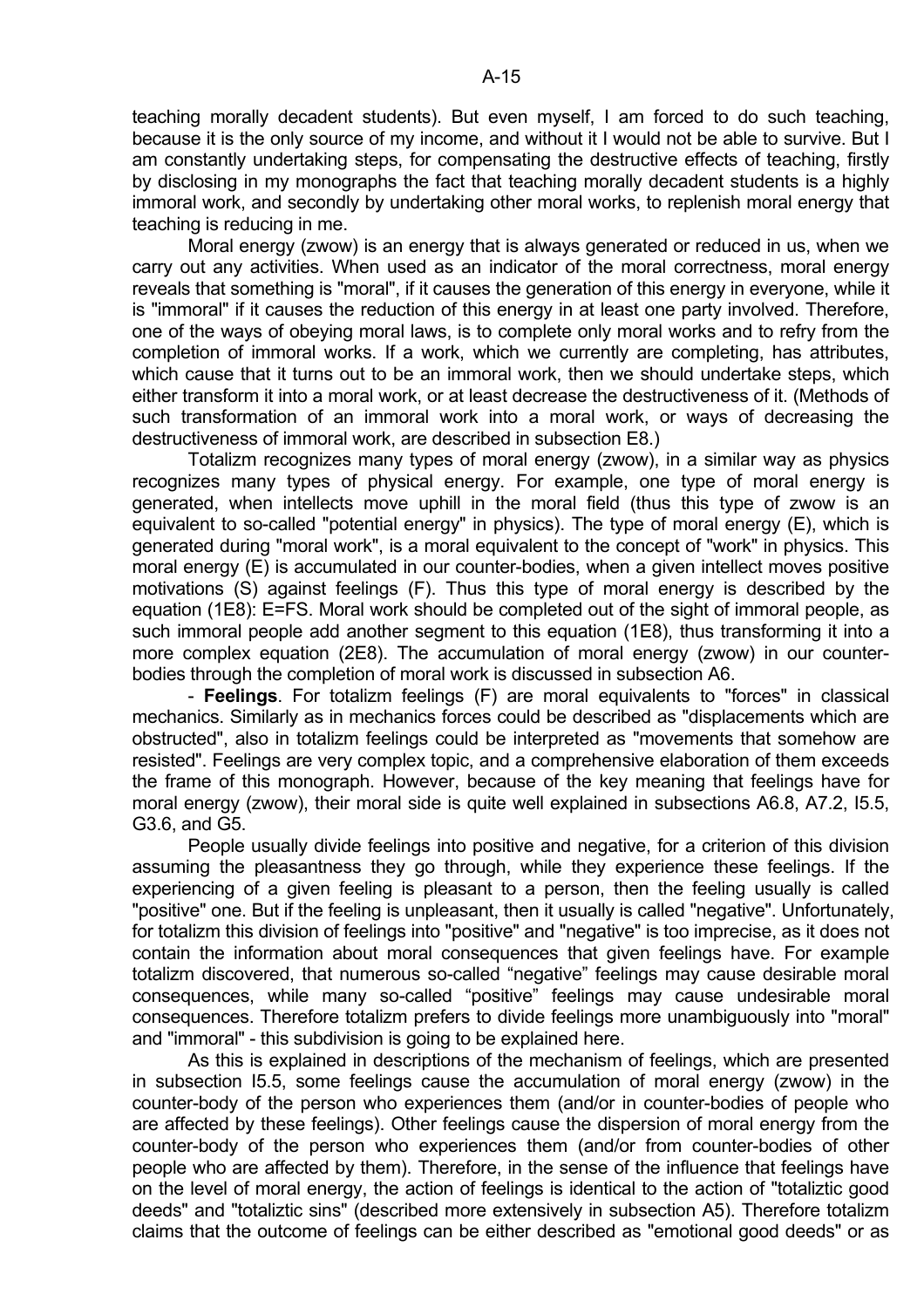"emotional sins". "Moral" are only these feelings, which produce "emotional good deeds", while "immoral" are all these feelings, which produce "emotional sins". Therefore, according to definitions provided in subsection A5, as the "**moral**" feelings totalizm recognizes only these ones, the outcome of which is to increase the amount of moral energy in all people involved (meaning both, in a person who experiences a given feeling, as well as in all people affected by this feeling). In turn as "**immoral**" feelings totalizm recognizes all feelings, which decrease the amount of moral energy in at least one person affected by them. After feelings are so divided into moral and immoral, one of the ways of obeying moral laws, is such management of our own feelings, that they only cause the increase of moral energy in all people that they affect. (Effective methods of managing our feelings, which are aimed at neutralizing destructive outcomes of immoral feelings, are described in subsections A7.2 and G5).

 Unfortunately, because of the very complex mechanism of feelings, at the present level of our knowledge we are unable to qualify precisely to categories "moral" or "immoral" every single one, out of a large multitude of different feelings. This is especially valid for complex feelings, which are composed of several elementary ones. On the present level of knowledge we can only qualify a sparse number of basic physical feelings (i.e. feelings experienced by our bodies). According to this present state of knowledge, as **examples of moral feelings** totalizm recognizes: (1) hunger, which the fasting person inflicted on himself/herself because of higher moral motivations, e.g. through fasting during religious periods of abstinence, or for accomplishing some high moral goal (however please note that the feeling of hunger experienced by a slave starved by its masters, or by a child which does not understand religion - but is forced to fast by its fanatical parents, is "immoral"), (2) pain, which is experienced for moral reasons, or which is experienced by a guilty criminal (or a child) which feels remorse and believes that deserved a punishment, (3) suffering, which a given person accepts voluntarily for a higher cause (note, however, that suffering experienced by a tortured slave, or by an innocent suspect which is tortured, is "immoral"), (4) tiredness, which paralyses the whole body, when we are completing some morally justified work (note, however, that a tiredness of a slave who is forced to work, or a person who believes in senselessness or immorality of a given work, is "immoral"), (5) physical inconvenience, which is experienced voluntarily by someone who wishes to accomplish a higher task, etc. Into the group of "moral" feelings belong also a whole range of further unpleasant physical feelings, which fulfil the following conditions: (a) experiencing of them is assumed voluntarily - usually from our own initiative, while about experiencing them by us do not know any person of a low morality, (b) the experiencing of these unpleasant feelings is accompanied with high motivations, which cause that we deeply believe in purpose of their experiencing. Because totalizm already managed to identify such feelings unpleasant to our body as "moral", some of recommendations of this philosophy suggest that we should induce them in us on purpose for increasing the level of our moral energy - see subsections D1 and D2.

 - **Motivations**. In totalizm motivations (S) are moral equivalents of displacements from classical mechanics. Similarly as this is case with feelings, precise rules of managing motivations still await to be worked out by totalizm. However, totalizm already knows that motivations can also be "moral" or "immoral", and that "moral" motivations are only these ones, which require our effort to be put in them, while "immoral" motivations are all these, which do not require any effort - see subsection A7.4. Totalizm also established that if there is a rapid change (acceleration) of motivations, this change creates a kinetic form of moral energy, which is also either "moral" or "immoral" - see subsection A7.4. Therefore one of the method of obeying moral laws, is to induce in ourselves only motivations, which require some effort to be put in them. Other method is to accelerate our effort-consuming motivations, so that we change them very rapidly in order to additionally generate with them a "kinetic" form of moral energy. Slightly more about motivations is written in subsections E8, A7.4, I5.5 and G3.3.

 - **Responsibility**. For totalizm, responsibility (A) is an equivalent of "acceleration" from physics and classical mechanics. Totaliztic method of moral control over our responsibility is very simple: we always should take responsibility on ourselves practically for everything.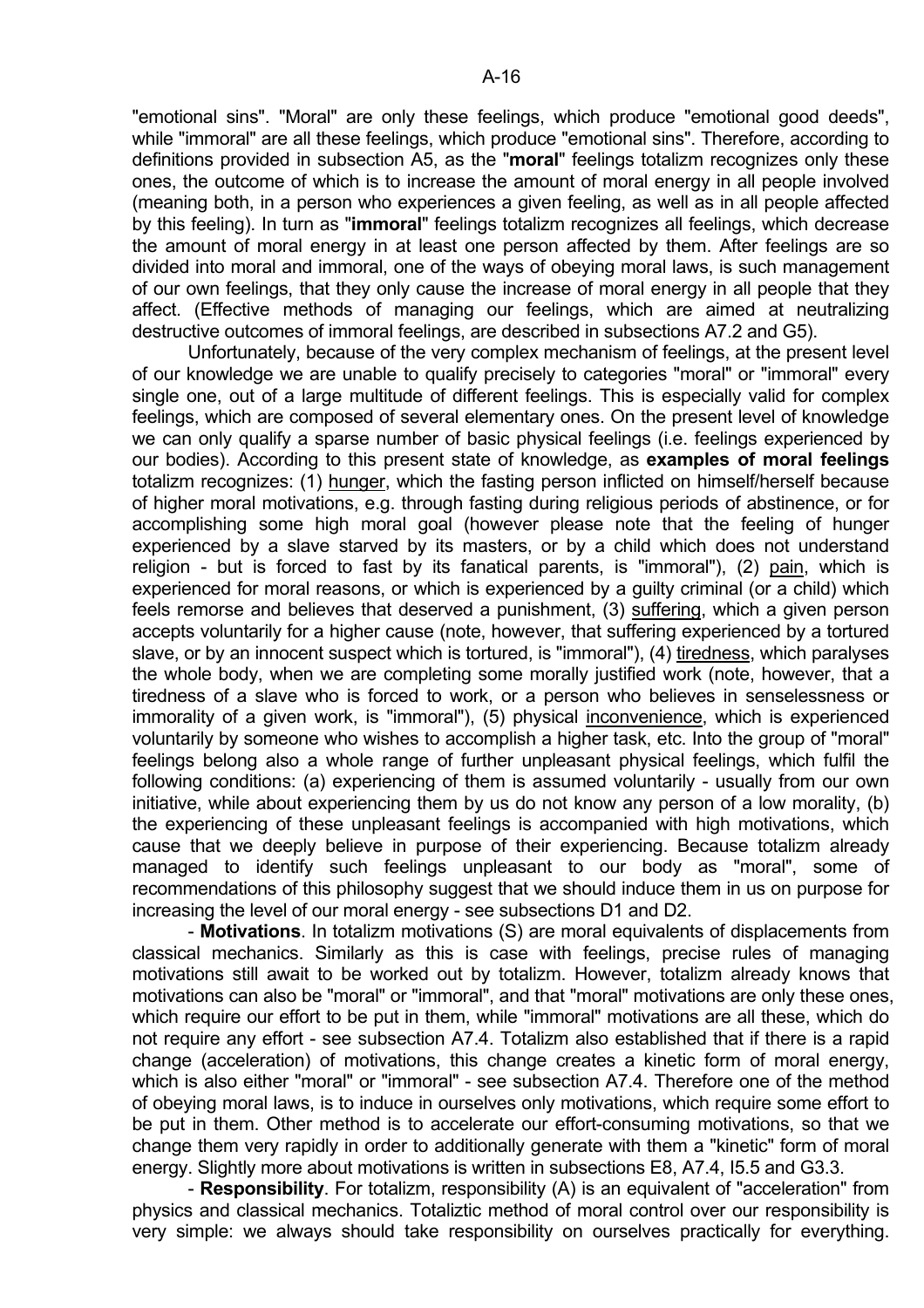Responsibility in itself is a clear indicator of moral correctness. If it is used as such an indicator, to the category of "moral" we should qualify everything, for which we willingly and happily take the responsibility on ourselves. In turn to the category of "immoral" we should qualify everything, that we would like to push the responsibility for it on someone, or on something else. "Immoral" is also a very action, or a thought, with the use of which we push responsibility on someone, or on something else. More on the topic of responsibility is explained in subsections A8, I4.1.1, and G3.5.

 - **Conscience**. Totalizm teaches us that in our counter-material bodies we have a special moral counter-organ called "conscience". This counter-organ knows all moral laws in existence. Therefore it always tells us what it thinks about a given our action or intension. Therefore, in order to use our conscience as an indicator of the moral correctness, we only need to listen what it is telling us. The conscience always tells us, whether whatever we do or intend, is "moral" or "immoral". Therefore, one of the most effective manners of obeying moral laws, is to listen continually to our conscience, and to abandon the completion of all actions, about which the conscience clearly advices us, that these are the immoral ones. More about the conscience is written in subsections A10 and I5.3.

 Of course, the above list is not finished yet, as it is almost sure that totalizm is going to find in the future many further indicators of the moral correctness. When applying any of the indicators, either these which we already have, as well as also these, which we will have in the future, one needs to bear in mind, that each one of them applies to a different type of situation and to a different type of actions or intentions. Therefore, in order to recognize whether our action or intention is "moral" or "immoral", we either should use an appropriate indicator of the moral correctness, or - when we do not know which one is appropriate to a given situation, we should use several of them, and then check which of them provide the most clear, sure, and unambiguous answer.

 At this point we should clearly realize that armed with the above indicators of the moral correctness, totalizts have already sufficient number of tools, to be able clearly distinguish between "moral" and "immoral". Therefore, there is technically possible for totalizts to undertake "moral" actions in every situation they encounter in their lives. Thus, if they wish so, people are already able to live their lives in such a manner, that they "pedantically obey moral laws in everything that they do". The only further skill, that is still required to fully accomplish such a totaliztic living, is to learn how to transform our immoral intentions, into moral ones – which still allow us to accomplish the same goals as these offered by immoral intentions. But this is explained thoroughly in subsections A3 to A10 of this chapter.

### A2.4. Moral rewards and punishments

 Totalizm does not declare its own laws, or rules of behaviour, but only tries to scientifically discover and understandably describe the truth about laws and rules already existing and operating in the universe. In the effort of discovering the truth about principles we must obey in our lives, totalizm discovered very effective mechanisms of moral rewarding and punishing, with the use of which the universe with an iron hand executes the obedience of moral laws that prevail in it. The operation of these mechanisms is based on the enormously effective manner of motivating, which people commonly know under the name of "a stick and a carrot method". (In this method of motivating, if someone, or something, behaves correctly, then it receives a "carrot", but if it behaves wrongly, then it is walloped with a "stick".) The operation of these mechanisms of moral rewarding and punishing can be defined in the following manner: **every case of obeying a moral law, is always rewarded simultaneously in several different ways, which mutually complement each other; while every individual case of disobeying a moral law, is always punished in several different ways simultaneously**. The secure and reliable operation of these mechanisms is additionally guaranteed by the "configuration of a fan", into which the subsequent components of these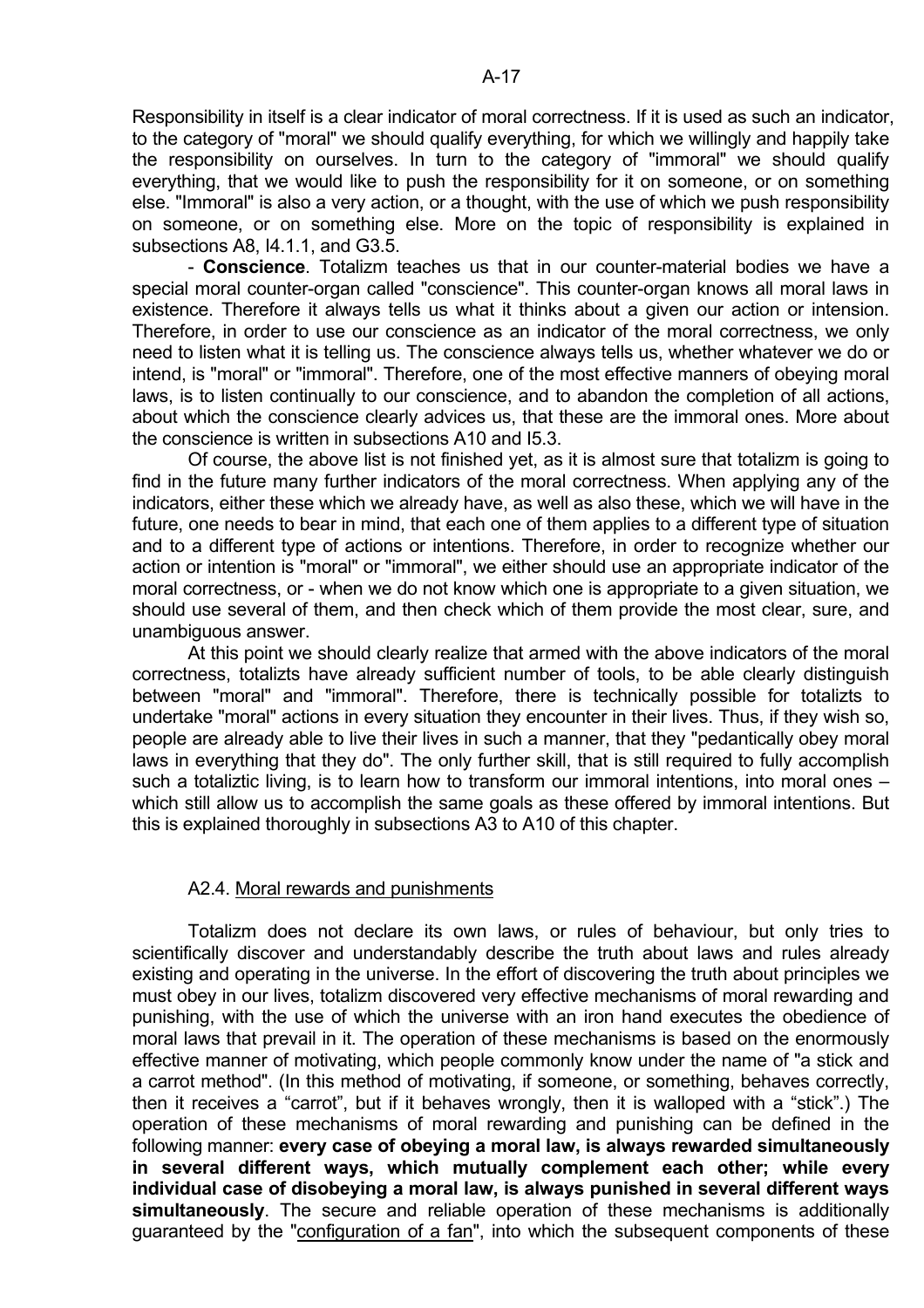mechanisms are arranged. This configuration is accomplished, because the universe runs not one, but several such mechanisms of moral rewarding and punishing, and make them work in parallel, simultaneously, and completely independently from each other. Furthermore, subsequent mechanisms were so designed, that they tightly cover with their areas of validity the entire scope of human physical life, and eternal existence of human soul. Thus, even if some people manage to cheat on one of them, still they are confronted and sentenced by other ones. Simultaneously, if someone overlooks the operation of these mechanisms in one area of life, then still they hit him/her in the eyes in other areas of the life (similarly, if someone discovers how these mechanisms work in one area, then he/she is able to interpolate their existence and operation to other areas of life). The numerous rewards and punishments for obeying or disobeying moral laws that these mechanisms serve to people, are embedded into the very operation of moral laws. This subsection explains **one** of several different mechanisms, that implement this automatic rewarding or punishing, and that work independently from each other.

 Note that apart of the mechanism that I am describing here, there are also other independent mechanisms of the effective rewarding and punishing, hard-wired into moral laws. An example of such other mechanism of rewarding and punishing, is algorithm of returnable karma described in subsection A3.2. Still another such mechanism working in this life, is briefly explained in subsection D11.1. One more such a mechanism, which this time works in the afterlife, is mentioned in subsection F2.2. (Totalizm already determined, that independently from several different rewards and punishments received simultaneously in this life, our obedience or disobedience of the moral laws also brings about several different rewards or punishments in the afterlife as well.)

 Every indicator of the moral correctness, described in previous subsection, in physical sense represents a kind of energy. In turn energy has this property, that when it is accumulated in a significant amount, it starts to manifest itself. For example, if a wire accumulates a lot of electrostatic energy - it starts to emit sparks, if a tire accumulates a lot of pressure - it explodes, if a hot-air balloon accumulates a lot of heat - it starts to ascent. Moral energy also displays this property. If a person accumulates a lot of moral energy, this energy starts to manifest itself physically. A physical manifestation of this energy we call a **moral reward**. As it turns out, every single moral law in existence, has a specific moral reward embedded into it. Therefore people, who obey moral laws willingly, are gradually earning these moral rewards. The mechanism of earning all moral rewards is based on the process of gradual accumulation of appropriate type of moral energy in our counter-material bodies. As such, each such reward is identical to the process of accumulation of moral energy to accomplish the totaliztic nirvana described in subsection E1. In order to explain this mechanism briefly, every single indicator of moral correctness, described in subsection A2.3, actually is, or represents, one of many different forms of moral energy. Therefore, these people who obey moral laws, by the process of obeying these laws they gradually accumulate in themselves the type of energy, which represents the moral indicator of correctness that is embedded into moral laws that they obey. In the result, this particular moral energy at some stage starts to be so dense in them, that it starts to produce physical manifestations. In turn these physical manifestations are giving a kind of "supernatural" abilities to the person who accumulated such a huge density of this energy. These "supernatural" abilities are the rewards for obeying a given class of moral laws.

 Unfortunately, so far almost no research was done on these "moral rewards". Therefore almost everything that currently is known about them, is obtained either in the result of casual observations, or in the result of analyses of mysterious phenomena that were manifested around some historically known people, who lived highly moral lives. So far I fully experienced myself only one of these rewards, namely the totaliztic nirvana, and I am describing it thoroughly in subsection E2. But I already accumulated various indications and observations, which reveal that there are also other extraordinary moral rewards in existence, which awaits for totalizts to earn them. I try to explain these below. Although some may believe that rewards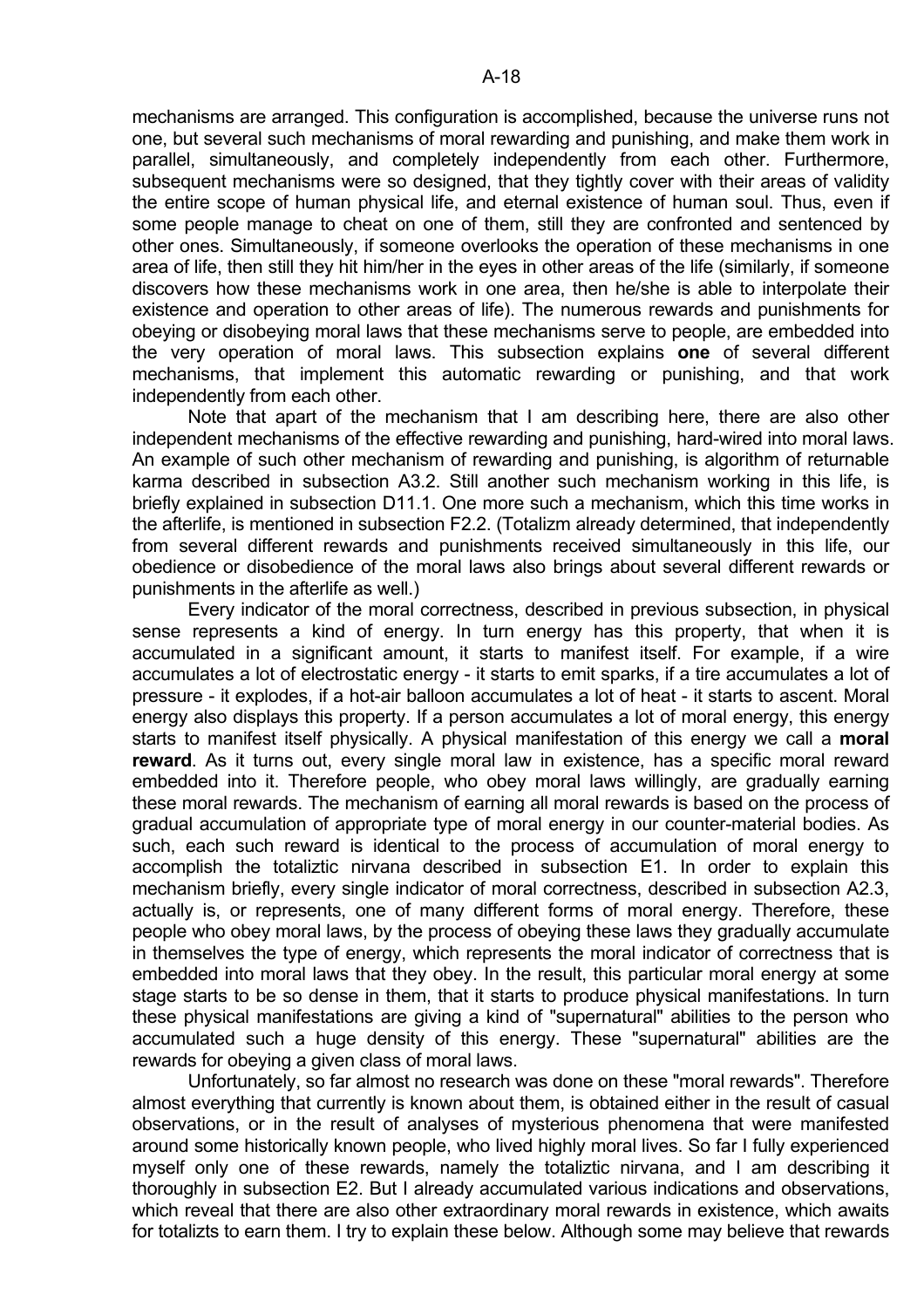that I am listing here represent only speculations, it should be noted that there is a significant body of evidence, which indicates that these rewards actually do exist and are achievable, as some especially moral people accomplished them. Because they manifest themselves, if a given person accumulates the appropriate density of moral energy, which represents one of the indicators of the moral correctness described in subsection A2.3, I will explain them in the order of these indicators. Here is a list, and descriptions, of moral rewards that I managed to identify so far:

 - **A high creditory karma**. The existing evidence seems to indicate that people, who by obeying moral laws managed to accumulate a very high density of the creditory karma, are earning a rather extraordinary moral reward. This is a supernatural ability to "**fulfil their wishes**". When someone's creditory karma is very high, then whatever such a person wishes, and this wish is satisfying a set of conditions imposed by moral laws, then the wish comes true. Of course, there are strict conditions which such a wish must satisfy in order to materialize. For example, the wish must lie within options allowed by the action of moral laws (e.g. if the wish would be to see someone to become a king, then this someone should have a karma, which allows him/her to become a king), it must be physically possible, and the fulfilment of it must require less moral energy then the wisher already accumulated in the counter-body. If someone earns this moral reward, then after making a wish, which satisfies these conditions, a kind of impossible starts to happen. Unexpectedly, in the sight of the wisher, a sequence of coincidences starts to take shape, each one of which looks completely natural, but all of which systematically lead to the eventuation of such circumstances, that the wish soon comes true. This moral reward, when it unexpectedly manifests itself, initially is rather a scary phenomenon, and it makes one to practically stop wishing anything, or at least to be extremely careful what is wishing for. But with the elapse of time the wisher gets used to it, and starts to enjoy the mind-boggling options that it creates.

 - **A high position in the moral field**. If someone constantly moves upward in the moral field, then with the elapse of time he or she reaches a position in this field, at which the accumulation of potential energy exceeds the value required for creating physical manifestations. This in turn provides a different moral reward, which is the supernatural ability to obtain "**control over laws of physics**" (which include, for example, the capability to accomplish psychokinesis). Therefore such a person gains the ability to do things that are contradictory to the laws of physics, as the laws of physics are starting to obey commands of this person. For example he/she may be able to materialize things, or to make other objects or himself/herself to levitate or to fly, or he/she can walk on water, or make others to walk on water, or he/she can split to two different people, or shift to other times and return back either by himself/herself or with other people, to change weather, to make the rain stop or start, etc.

 - **The high condensation of moral energy originating from totaliztic good deeds**. It appears that the completion of countless totaliztic good deeds also brings about its own moral reward, which could be described as the **ability to control bodies of other people**. This ability combines a whole array of extraordinary phenomena, for example it may manifest itself by capability to heal other people, by ability to carry out bloodless operations, by capability to instantly hypnotise other people, etc.

 - **The high condensation of moral energy originating from moral work**. The moral reward awaiting for those who accumulated the appropriate amount of moral energy via moral work is the totaliztic **nirvana**. This particular reward I experienced myself, therefore I am able to describe it comprehensibly in chapter E. Actually nirvana is not a single moral reward, but a whole continuum of rewards, which are intensified and include more and more pleasant phenomena, as the moral energy of the recipient increases. At higher stages it seems to be accompanied by various other extraordinary phenomena, for example by the emission of "saintly fragrances", by the ability to read thoughts of others, etc.

 - **The accumulation of energy of "moral" feelings**. The moral reward, which awaits for those who accumulated a very high density of the moral energy (E=FS) resulting from combining "moral" feelings (F) with "moral" motivations (S), seems to be the supernatural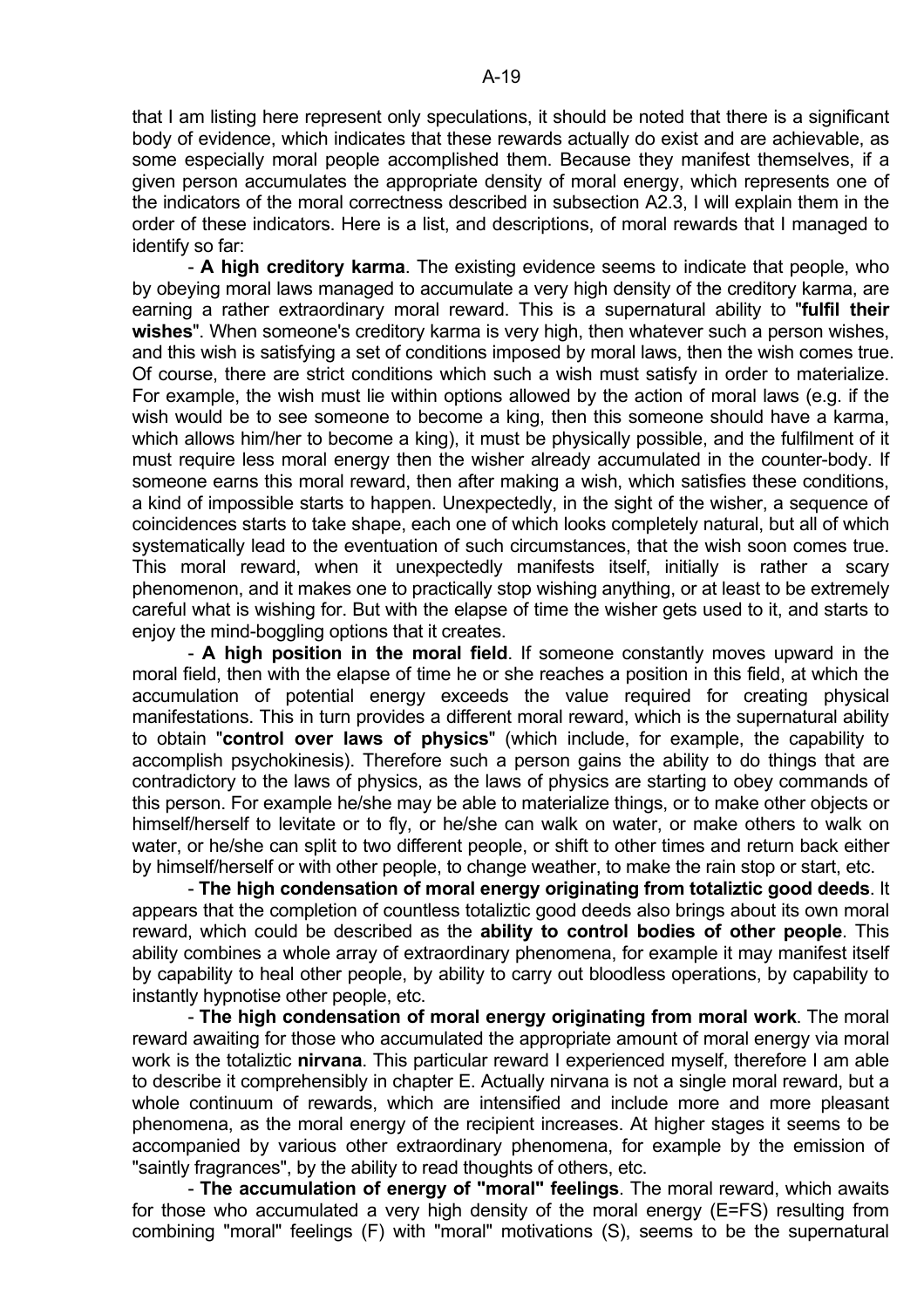ability to obtain positive "**control over fate of other people**". Unfortunately, this ability can be also displayed by everyone, as well as by every object, which accomplished also a very low density of energy of feelings, including also these ones who dispersed almost all their moral energy either through some "immoral" feelings or "immoral" motivations. The only difference between these two groups of people is, that people, or objects, which accumulated excessive "moral" energy of feelings and motivations, are able to impact the fate of other people in a moral manner. In turn people, who reached the below threshold value of this energy because of "immoral" feelings and motivations, are only able to influence lives of other people in an immoral manner (i.e. are only able to hurt people, cast evil eye, bring bad luck, etc.). There are various stories and empirical observations which describe this ability. For example, in medieval times an execution axe was allowed to take only 1000 human lives, because it was observed that beyond 1000 lives it becomes so loaded with the energy of negative feelings (E=FS) that it could go against the executioner and kill him. In Malaysia I heard numerous stories about trees (so-called "datuk"), which are objects of local cult, and therefore which are over-saturated with the energy of feelings (E=FS). Problem starts when authorities decide to

cut down any of them. Whoever simply approaches any of these tees e.g. with a chain-saw, is falling down covered in blood, as if whatever he is intending to do to the tree, is somehow done to him.

 - **The accumulation of kinetic energy of accelerated motivations**. As this is explained in subsection A7.4, rapid changes of motivations generate a kinetic form of moral energy. People who accumulate a high density of this energy seem to gain the reward of the supernatural ability to "**clairvoyance**". They can see events and things that are to happen in the future, or are to happen in distant places out of their sight.

 - **Obeying the conscience**. People who accumulate a high density of moral energy in the result of a pedantic obeying whatever their conscience tells them, are gaining a reward of supernatural "**knowledge of what to do in order to positively solve specific human problems**". They actually start to know the correct solutions to human problems that they never learned. They can also answer correctly all questions, and provide correct solutions, to all problems regarding human situations that other people may confront them with. And in order to do this, they do not need to go through any process of learning or gathering the knowledge from books.

 The interesting thing about these moral rewards, is that people gain access to them proportionally to the density of an appropriate moral energy accumulated in them. Therefore some people who live morally, may gain a partial access to some of these rewards long time before they can harvest these rewards to a full extend. In this way some people may experience moments in their life, when a clairvoyance, or a happiness, or a fulfilment of wishes, or a psychokinesis, or something else, manifests itself in them, although normally they are not able to manifest any of these rewards at will. However, if they work on the further increase of the density of their moral energy, one particular reward that corresponds to the moral energy they increased, could become available to them all the time, and at every their wish.

 Because there is so many forms of moral energy, and so many corresponding moral rewards, everyone who practices totalizm may choose which reward he or she would like to accomplish. This choice boils down to choosing the moral quantity which he or she would like to use as his or her favourite indicator of the moral correctness. And so, those totalizts who would like to accomplish the totaliztic nirvana, in everything that they do should take notice whether it increases or decreases their moral energy (i.e. they should do only totaliztic moral work and avoid committing totaliztic sins or totaliztic immoral work - as this is described in subsection E8). In turn these totalizts who would like to accomplish the control over laws of physics, in everything that they do need to make sure that it goes uphill in the moral field (as described in subsection A4). Etc., etc.

 Of course, it does not even require special explanations, that similarly as the obedience of moral laws brings to us corresponding moral rewards, also breaking moral laws escalates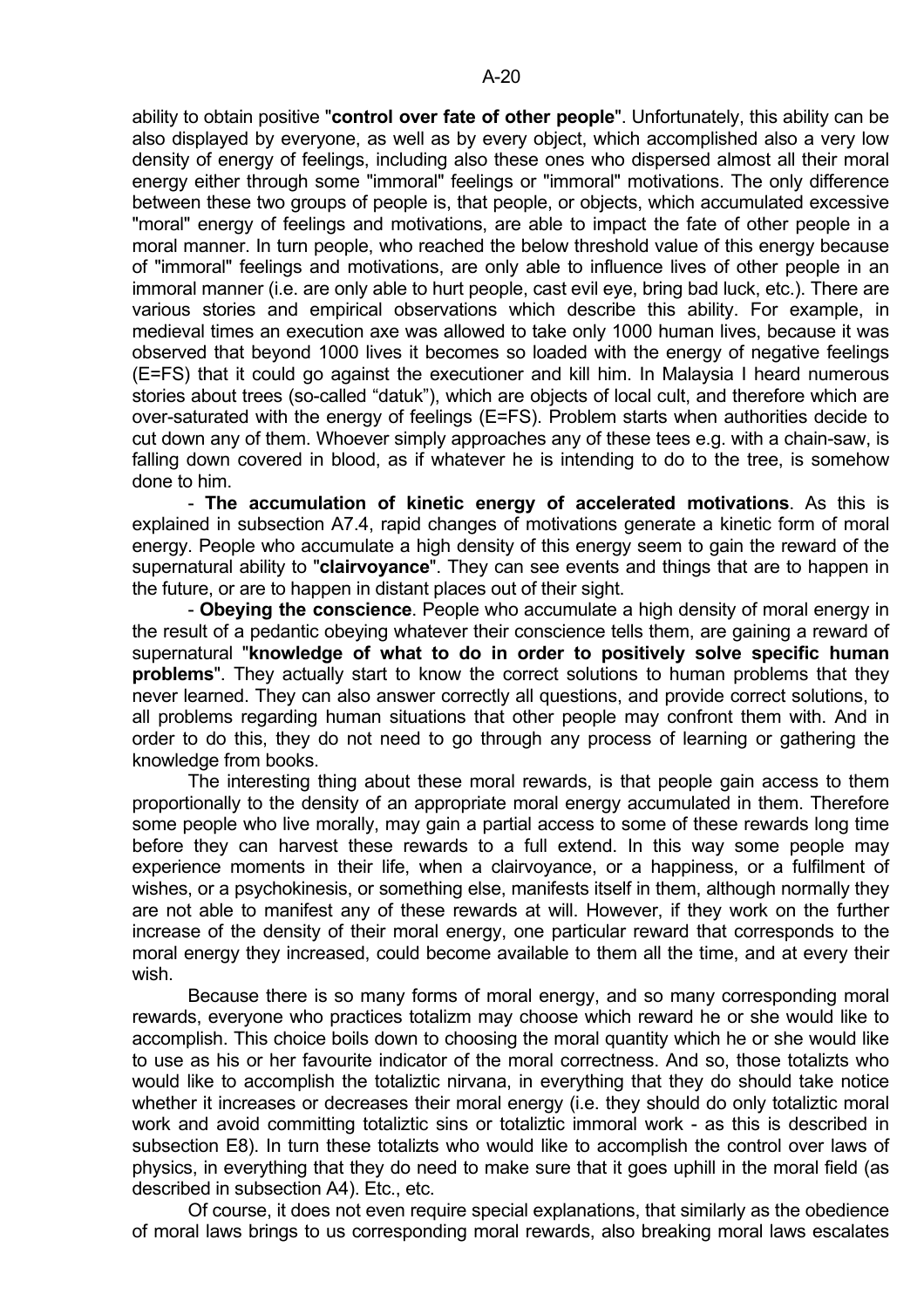for us appropriate **punishments for this breaking**, which are affecting us proportionally to our bad behaviour. One of numerous mechanism of operation of these punishments, is very similar to that described above for the physical manifestation of large amounts of moral energy. Only that instead of being released by the surplus (high density) of moral energy, it is released by a shortage (low density) of this energy. Some, out of numerous final effects of such punishing mechanisms, are described in subsections KA1.6.3 and KA4.2.

### A2.5. Subdivision of moral laws

 As it turns out, the form of moral energy that the obedience of subsequent moral laws accumulates in us, can be a basis for creating a classification of these laws. Such a classification allows us to subdivide all these countless moral laws in existence, into several basic subclasses. These subclasses are so arranged, that each one of them causes the accumulation of a form of moral energy, which is unique to this particular subclass. Thus each one of them enables to apply a given "indicator of the moral correctness", which is also unique to this subclass. In turn, when we obtain such unified subclasses, each one of them allows to develop a simple method, or a simple concept (such as the method of "going against the line of least intellectual resistance", or a concept of "totaliztic good deeds" and "totaliztic sins"), which explain in simple terms, how to obey all different moral laws, which constitute a given subclass. This in turn enables totalizm, to come up with several simple tools, which for each subclass of moral laws, show how to obey this subclass, what "indicator of the moral correctness" is the most effective for qualifying it, and how to reinforce in ourselves the kind of moral behaviour that this subclass of moral laws tries to develop in people. Therefore, before we dive into the deliberations from this chapter, which explain how to obey individual subclasses of moral laws, let us firstly list here the major subclasses of moral laws. These are subdivided depending on their "indicator of the moral correctness". For each one of them is explained briefly, what method, concept, rule, or recommendation we need to apply in order to obey these laws in our everyday life. Here are major subclasses of moral laws, and summary of rules how to obey them:

 1. **Karma-related moral laws**. For these the indicator of moral correctness is "karma". We obey them by choosing in life only these actions which generate karma that we are prepared to take back. Their example is discussed in subsection A3.

 2. **Moral laws relating to moral field**. For these the indicator of the moral correctness is "climbing uphill in the moral field". Their range of applications concerns mainly these our actions, that directly affect other people. They make "moral" everything that runs uphill in the moral field, while "immoral" - everything that runs downhill in the moral field. They represent the most frequent type of laws we encounter in our everyday life, as the majority of things that we do, directly affect other people, and thus it can either move us upwards, or downwards, in the moral field. Fortunately for totalizts, the laws from this subclass are the most easy to obey, as for all of them applies the general recommendation of totalizm, which in more details is described in subsection A4. It states that "always try to do the exact opposite to what the line of least intellectual resistance asks you to do".

 3. **Moral laws relating to moral energy from countless everyday chores**. For these, the indicator of the moral correctness is the concept of "totaliztic good deeds" and "totaliztic sins". According to this indicator, "moral" is everything that in the perfect world generates moral energy in all those involved. In turn "immoral" is everything that would reduce the moral energy in at least one party involved. These laws can be obeyed relatively easy, through mastery of the concept of "totaliztic good deed", and "totaliztic sin", as these are described in subsections A5.1 and A5.2, and through learning how to convert totaliztic sins into totaliztic good deeds - as described in subsection A5.5.

 4. **Moral laws relating to moral energy from laborious moral work**. For these, the indicator of the moral correctness is "the certainty of an increase in the accumulation of moral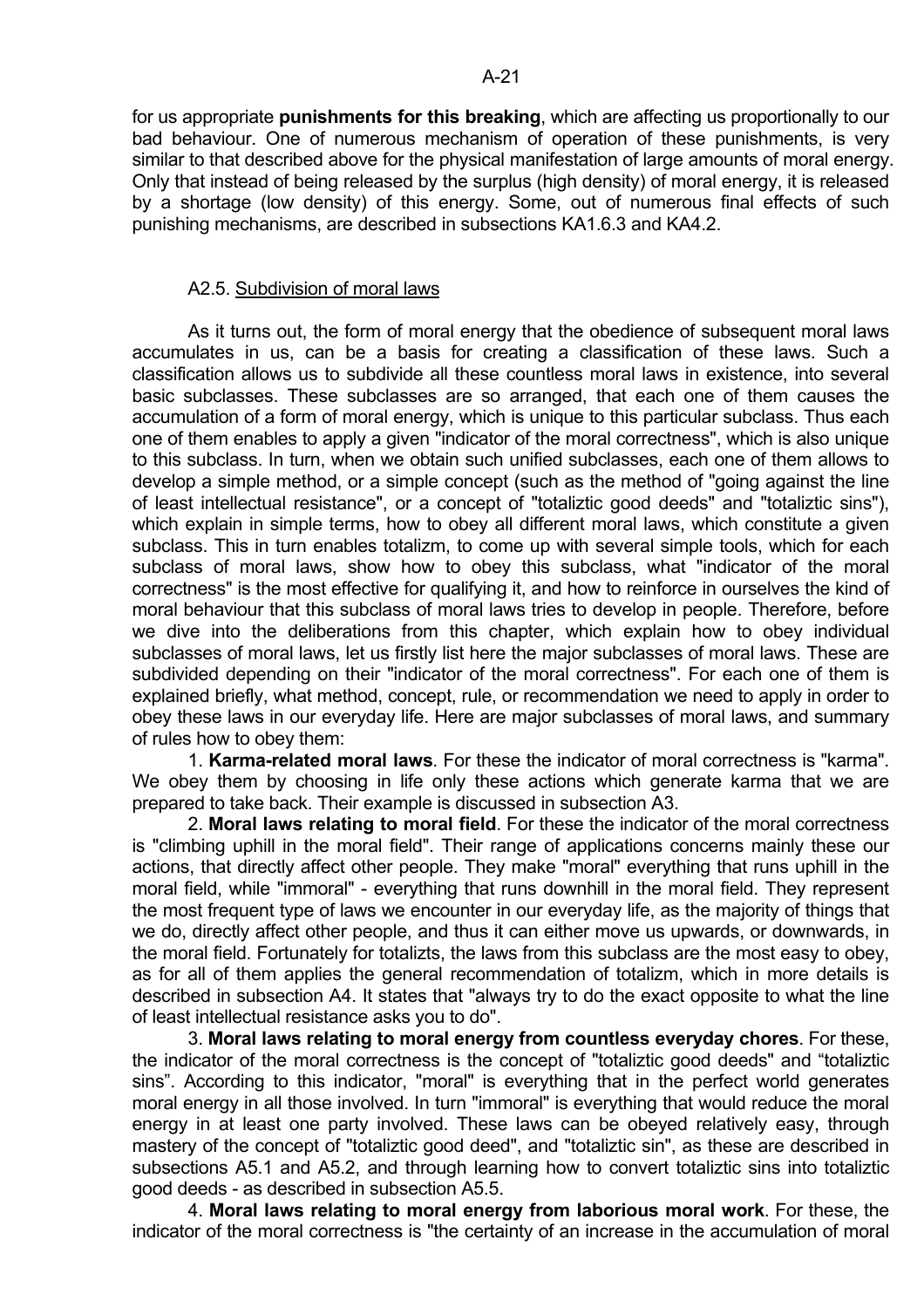energy in the doer". For these laws, "moral" is everything that in the imperfect, real world, is certain to accumulate moral energy in the counter-body of the doer. In turn "immoral" is everything that disperses moral energy from the doer. These laws can be obeyed through the mastery and further perfecting the concept of "totaliztic moral work", and "totaliztic immoral work", as these are described in section A6.

 5. **Moral laws, which govern the energy of feelings**. For these, the indicator of the moral correctness is the concept of "emotional good deeds" and "emotional sins". According to this indicator, "moral" are all feelings, which in the perfect world would accumulate the moral energy in all people affected by these feelings. In turn "immoral" are all feelings, which would disperse this energy from some people affected by them. These laws can be obeyed through the mastery of the concept of "emotional good deed" and "emotional sin", as described in subsections A7.2, A5.1, and A5.2.

 6. **Moral laws, which govern our motivations**. For these, the indicator of the moral correctness is the contribution of our effort into the formation of our motivations. According to this indicator, "moral" are all our motivations, into the formation of which we need to intentionally contribute our effort. In turn "immoral" are all these motivations, into the formation of which we do not need put any effort. These laws can be obeyed through overcoming in ourselves the tendency to laziness and undertaking moral activities which increase someone's moral energy. Their example is described in subsection A7.4.

 7. **Moral laws, which relate to responsibility**. For these, the indicator of the moral correctness, is the willingness to accept the responsibility for outcomes of whatever we do. According to this indicator, "moral" are all outcomes, for which we are willing to accept our responsibility. In turn "immoral" are all outcomes, for which the responsibility we do not want to accept. These laws can be obeyed through (1) undertaking only such actions, the responsibility for which we are willing to accept, and also (2) overcoming in ourselves the tendency to push the responsibility onto other people, or onto other institutions. Their examples are described in subsections A8 and I4.1.1.

 8. **Unique moral laws** (i.e. which regulate such issues as: our self-defence, our learning, universal justice, direction in which our intelligent universe develops, etc.). For these, simple indicators of the moral correctness are still in the process of being developed or searched for. As examples see Principle of Counterpolarity, and Energy Conversion Principle, both described in subsection I4.1.1. These laws are very individual, and as for now, we do not have developed, as yet, general methods or effective concepts, which would teach us how to cognitively obey more of them in one go (perhaps future generations of totalizts develop such methods, or discover such concepts). Therefore, as for now, each single one of these laws must be obeyed in an individual manner, which for all laws from this class are outlined in their descriptions provided in subsection I4.1.1. The only universal concept which applies to all of them is conscience described in next item.

 9. **Moral laws, which are not known to us yet** (e.g. they are not identified yet and not described by totalizm, or they are already identified and described, but we have not learned them yet and thus we do not know that they do exist and also we do not know how to obey them). In spite that they are unknown to us, still we already have an excellent indicator of the moral correctness. It is a kind of "build-in internal encyclopaedia of moral laws" that we have inside of ourselves. This is our "counter-organ of conscience" - as described in subsections A2.3, A10, I4.1.2 and I5.3. This organ of conscience always tells us precisely whether a given action which we are intending or taking, is running along, or against, moral laws. Therefore we should learn to obey what this organ tells us, and learn to obey what our conscience is indicating about each action that we are taking.

### A2.6. Continually increase your knowledge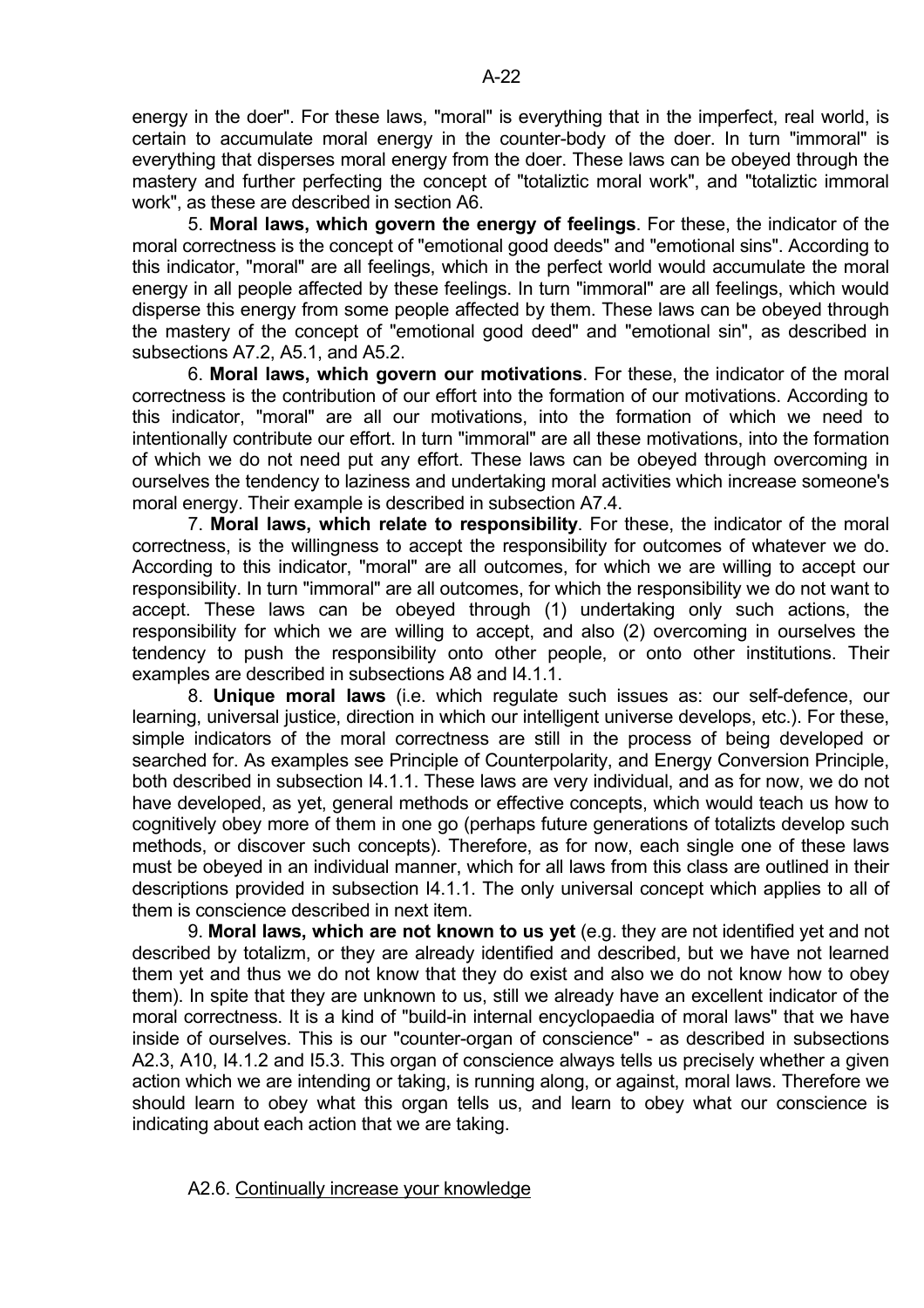There is a saying that "genius learns from the mistakes of others, intelligent person from his/her own mistakes, while an idiot learns from neither of these". Well, in the light of this saying totalizm assumes an almost impossible task: it tries to make people to learn just from the descriptions of moral laws, so that by knowing these laws, they would not commit mistakes any more!

 In totalizm everything begins with our learning, and everything is oriented towards learning. The reason is that there is a moral law, which orders: "continually increase your knowledge". Totalizm starts everything from obeying this law. After all, one is not able to obey moral laws, for as long until he/she learns what these laws actually say and how to obey them. Therefore totalizt needs to learn at least everything that is connected with totalizm. At this stage of the development of totalizm, this practically boils down to learning everything what is contained in the core of this monograph. Fortunately for totalizm, this philosophy develops rapidly, and in the not-too-distant future probably there will be further materials available to those wishing to learn more about this progressive philosophy. I was very pleased to notice that at the time of writing this monograph, there was a very active Internet discussion group in Poland (in the Polish language though) which was discussing various issues of totalizm - see subsection L4.

 There is one important matter connected with the moral law (and a recommendation of totalizm) "continually increase your knowledge". This is that there is a moral law which states "**everyone carries the personal responsibility for learning moral laws and for obeying them in his/her everyday life**". What this law means is that, independently if a given person bothered to learn these laws, or simply ignored them, still in the final effect is judged for their obedience, and is rewarded or punished proportionally to the extend in which either fulfils them in everything that is doing, or breaks them. Therefore it is rather beneficial to put the required effort into learning moral laws and into obey them in our lives. After all, if we do not do this learning and obeying, our life becomes quite tough and unpleasant.

 An important regularity that hits the eyes about our universe, is that practically everything in it is so intelligently designed, that it serves the increase of our knowledge, facilitates our logical thinking and researching, helps those people who utilise their minds and knowledge, etc. For example, the way moral laws were designed and work, amongst others, facilitates the increase of our knowledge. The course of moral field actually coincides with the line of the most intellectual effort and the least intellectual resistance (for details see subsections A4.1 and G3). The principles and canons on which morality is based, are also oriented towards accumulation of knowledge. The universal justice is not just a "blind justice", but an intelligent "motivating justice", which inspires our learning. The structure and operation of the universe in itself, is promoting learning and thinking. Etc., etc. Therefore the moral law and recommendation of totalizm "continually increase your knowledge" is actually expressing the essence of the most important mechanism of our universe, and the leading intention of the universal intellect.

 After we learned all this, now we can start discussing (one by one) all these indicators of the moral correctness, which are already worked out by totalizm, and learn how to use these indicators in order to live our lives in a totaliztic manner.

### A3. Control your karma

 $\star \star \star$ 

 The first, and probably the most important, tool, provided by totalizm, in order to easily obey moral laws, and to lead a totaliztic life, is the concept of karma. This tool can be used as an effective "indicator of the moral correctness" for fast qualifying our actions and intensions into a category "moral", or "immoral". It also allows a relatively easy transformation of our initial actions or intensions, which - according to the operation of karma turned out to be "immoral", into actions or intensions, which are going to be "moral" (a method of such a transformation is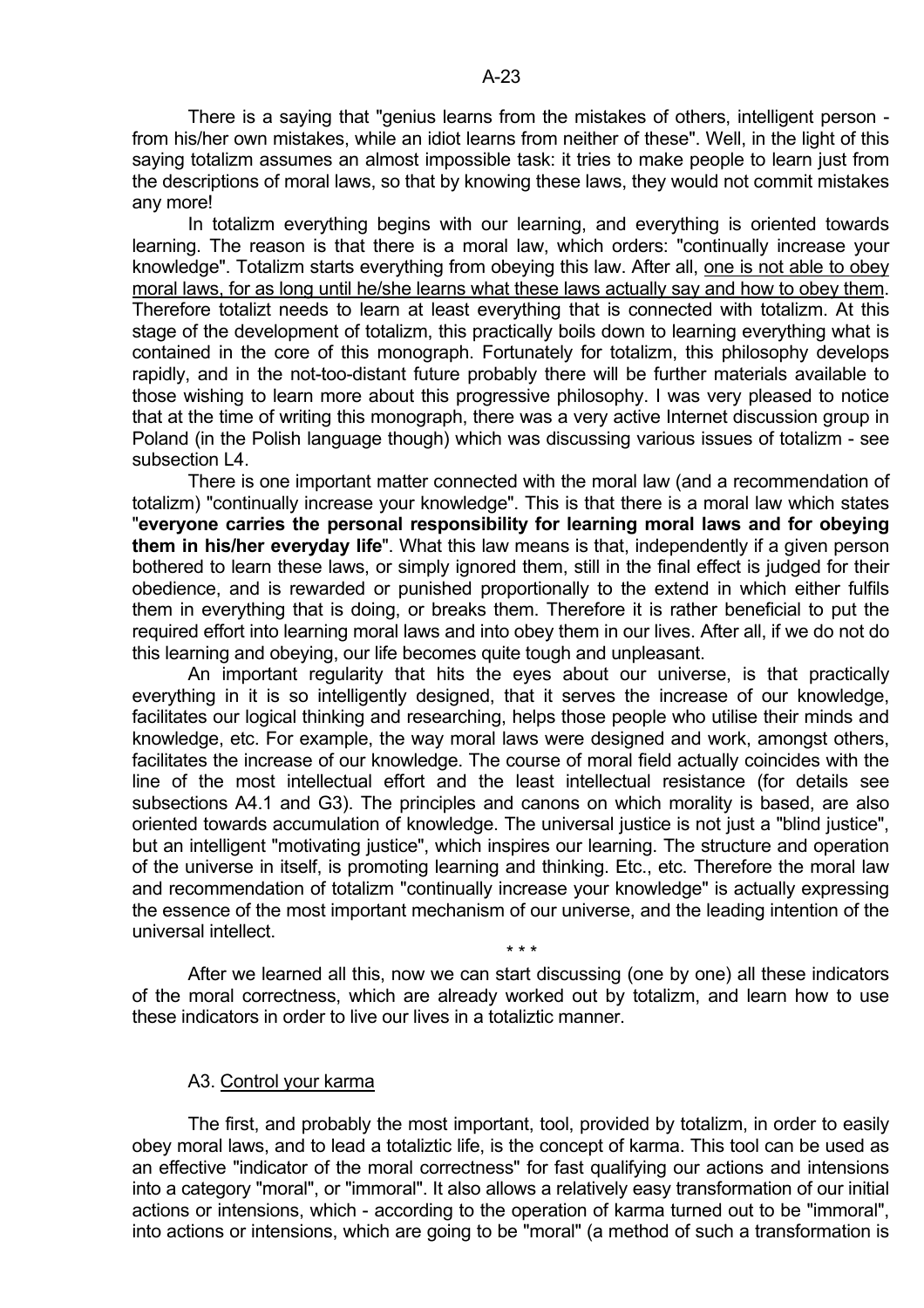described in subsection A3.2). In this way, the concept of karma allows us to "pedantically obey moral laws" and to avoid breaking these laws. After all, it enables us to undertake efforts to do in our lives always only these things that fulfil the totaliztic definition of being "moral" activities, that means only things which generate a "moral" karma. The effective use of this tool in thousands of everyday situations, allows us to lead a highly moral and fulfilled life, named here with the qualifier "totaliztic". Such a "totaliztic life" implements the only rule of totalizm stating "pedantically obey moral laws", as it avoids breaking moral laws in anything that we are doing.

 As this is explained more exactly in subsections I4.4 and B3.3, totalizm adopted the Sanskrit word "karma" (in Sanskrit "karma" means "work") for naming a unique moral algorithm. This algorithm is accepted from other people and temporally recorded in our own "registers" (for remembering and for further execution). It is recorded in us each time, when we do something that induces in these other people any definite feelings, which are directed specifically at us. The totaliztic definition of karma states, that this algorithm works in such a manner that **all feelings that we induced in other people, are memorised in our "registers" in the form of karmatic algorithms, so that some time later the same feelings can be exactly repeated in us, while we can rewrite the same karmatic algorithms into "registers" of other people, whose behaviour re-induced these feelings in us**. In order to explain this in other words, if we induce in someone from our surrounding some kind of a feeling, either by the way we act, or by our behaviour, or by feeling, motivation, pose, or in any other way, then some time later - when someone from our environment also behaves in a similar manner, his/her behaviour is going to induce in us exactly the same feeling. The definition of the feeling, that was induced firstly by us, and then induced inside of us, is recorded in the karma algorithm. The exchange of this karma algorithm occurs at the moment, when this feeling is induced in someone, while the algorithm itself always is transferred telepathically and without anyone's knowledge, from the person who is experiencing a given feeling, to the person who is inducing this feeling in the receiver. Because feelings are moral forces, which define the course and outcomes of various events that are responsible for inducing specific emotions in us, in the final result, the exchange of karma causes also that the outcomes of such events, which induced these feelings, seem for us to be exactly the same as they were for the person from whom we accepted a given karma.

 There is a whole class of moral laws in operation, which influence karma, and for which karma is a kind of a motor, or algorithm, that controls their course and outcomes. The most representative of all of them is the very hard-hitting Boomerang Principle, which is described in subsection I4.1.1. Others include so-called Law of Karma (which is simply the Boomerang Principle, but extended onto more then one lifetime), and the Law of Cause and Effect. Totalizm recommends that we should obey especially carefully all moral laws involving karma - especially the Boomerang Principle. After all, in our everyday life, we are the most frequently punished or rewarded just by these laws. In order to remind us here, what the Boomerang Principle states, it could roughly be expressed in words: "whatever feelings you induce in others, one day exactly the same feelings will be induced in you". In order to explain how we should obey the Boomerang Principle in everything that we do, totalizm recommends as follows:

 "**Whatever situation you encounter in your life, when you generate a karma by giving or serving something to other people that induces feelings in them, remember to handle this situation in a "moral" manner, so that when the time of repaying your karma comes, and you become the receiver of a similar situation and the same feelings, you are not going to suffer too much because of the karma you pre-programmed to be returned to yourself with these particular feelings**."

 This recommendation can also be put forward in a very simple wording of the Christian "Golden Rule": "Do unto others as you would have them do unto you" (i.e. "Do to others only what you wish to be done to you").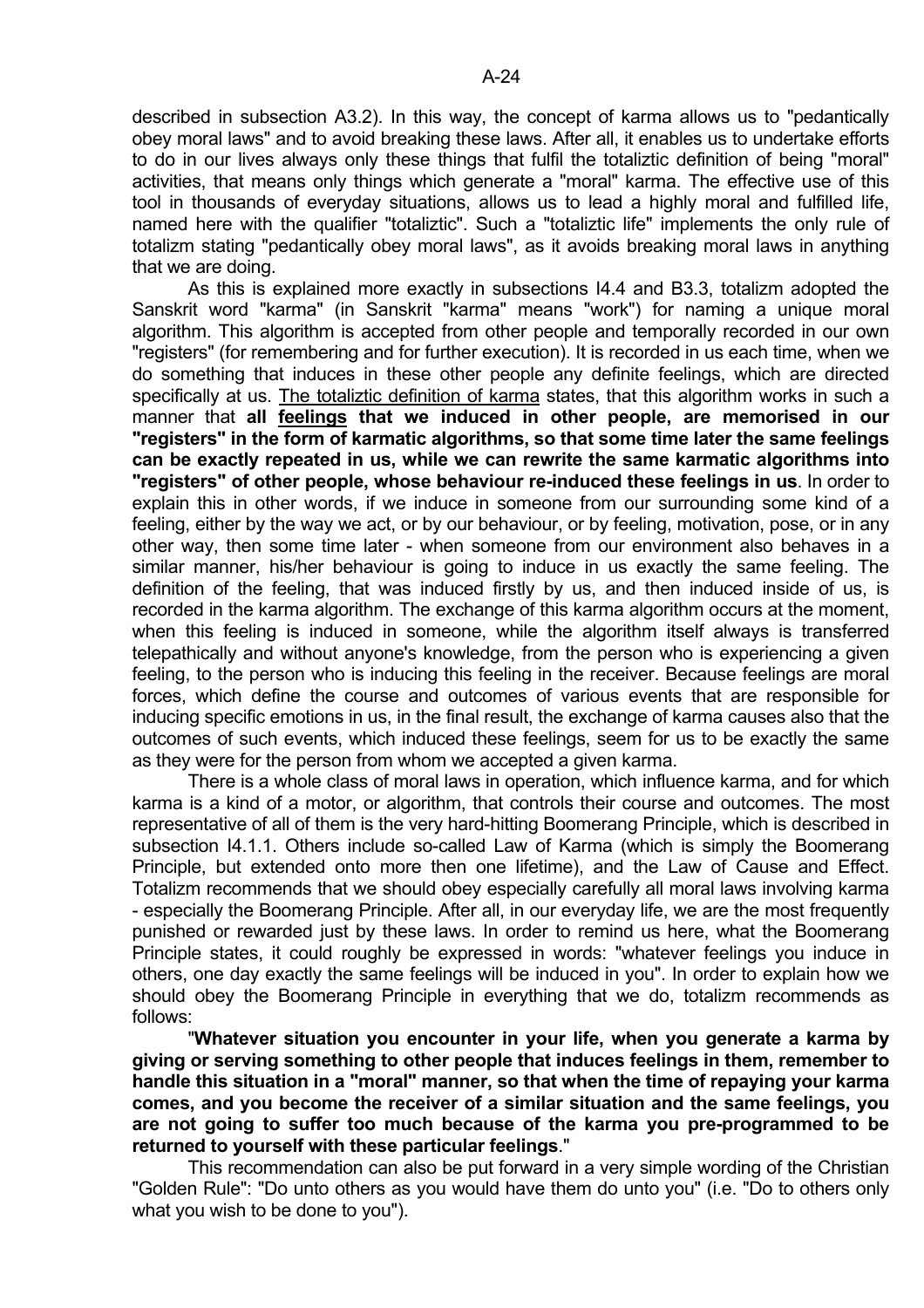#### A3.1. Totaliztic versus Hinduistic interpretation of karma

 Originally totalizm adopted the word "karma" from Hinduism. Unfortunately, after completing lengthy research on it, totalizm discovered that the Hinduistic understanding of karma begins to differ drastically from the findings of totalizm regarding the real operation of this natural algorithm. For example, Hinduism believes that karma causes our actions to be returned in the future. In turn totalizm discovered, that karma causes the return of feelings that we induce in other people, (not our actions that induced these feelings). Most important differences between these two understandings of karma are listed below. Totalizts should be clearly aware of these differences, as their mistaking leads to the deviated understanding of moral laws. For example, if karma stores the memory of events - as Hinduism claims, then convincing someone to commit a murder would bring death also to the instigator in the karmatic return. After all, in the karmatic memory, both of them, i.e. the murderer and this instigator, would be stored as targets for being murdered (as both of them were accomplices in the "activity" of murdering). In turn, if karma stores the memory of feelings - as totalizm defines it, then convincing someone to commit a murder brings back death by being murdered to a murderer only. The instigator is exposed just to feelings of someone trying to convince him/her in the future to commit a murder.

 Discrepancies between the Hinduistic understanding of karma, in comparison to totaliztic definition of this concept, originate possibly from several different sources. The majority of these discrepancies, most probably were introduced to the Hinduistic concept of karma, because this concept was used throughout several thousands of years without developing any means for verifying the correctness of it (such means are introduced only now by tools of totalizm). So in the meantime this concept managed to overgrow in Hinduism with an ocean of untrue interpretations and deviating speculations. Furthermore, in Hinduism this concept was never defined as clearly and as thoroughly, as it is done in the Concept of Dipolar Gravity - from which totalizm originates. In turn, by not having a strict definition, this concept easily was subjected to wild speculations and to various deviations.

 The Concept of Dipolar Gravity, and thus also totalizm, redefined the concept of "karma", giving to it a clear and unambiguous definition, which logically results from the operation of the universe under dipolar gravity. It also verified the operation of totaliztic definition of karma on various empirical observations and data that are available at present. Therefore, although totalizm retains the name of the original concept of Hinduistic karma, and retains the traditional significance of this concept, in fact the precise interpretation of the karma algorithm is in totalizm drastically different than in Hinduism. For example, in totalizm and in the Concept of Dipolar Gravity, "karma" algorithm is a moral equivalent to the physical algorithm of "time" - see descriptions in subsections I4.4 and I4.1.1.

 Of course, by claiming that the "totaliztic definition of karma" is different from the "Hinduistic understanding of karma", it is beneficial to explain briefly here, where these differences come from, and what they depend upon. We should start these explanations from reminding ourselves, that one of the laws that govern the lives of long-living group intellects, is that these intellects with the elapse of time show the tendency to replace empirically verifiable truths, by theoretically speculated and convenient myths (see descriptions from subsection KA4.4). The concept of karma was obviously introduced to Hinduism by someone, who either discovered or learned it, and thus who exactly understood what it means, and described it in such a manner that it corresponded to truth. But in spite of that, the multitude of generations of home-made "gurus", in the course of centuries continually added their own interpretations to this concept. They gradually introduced to it various deviations, which currently place it far from the truth. Let us present here several examples of the most important of such **speculative deviations, which with the elapse of time overgrown the Hinduistic concept of karma**.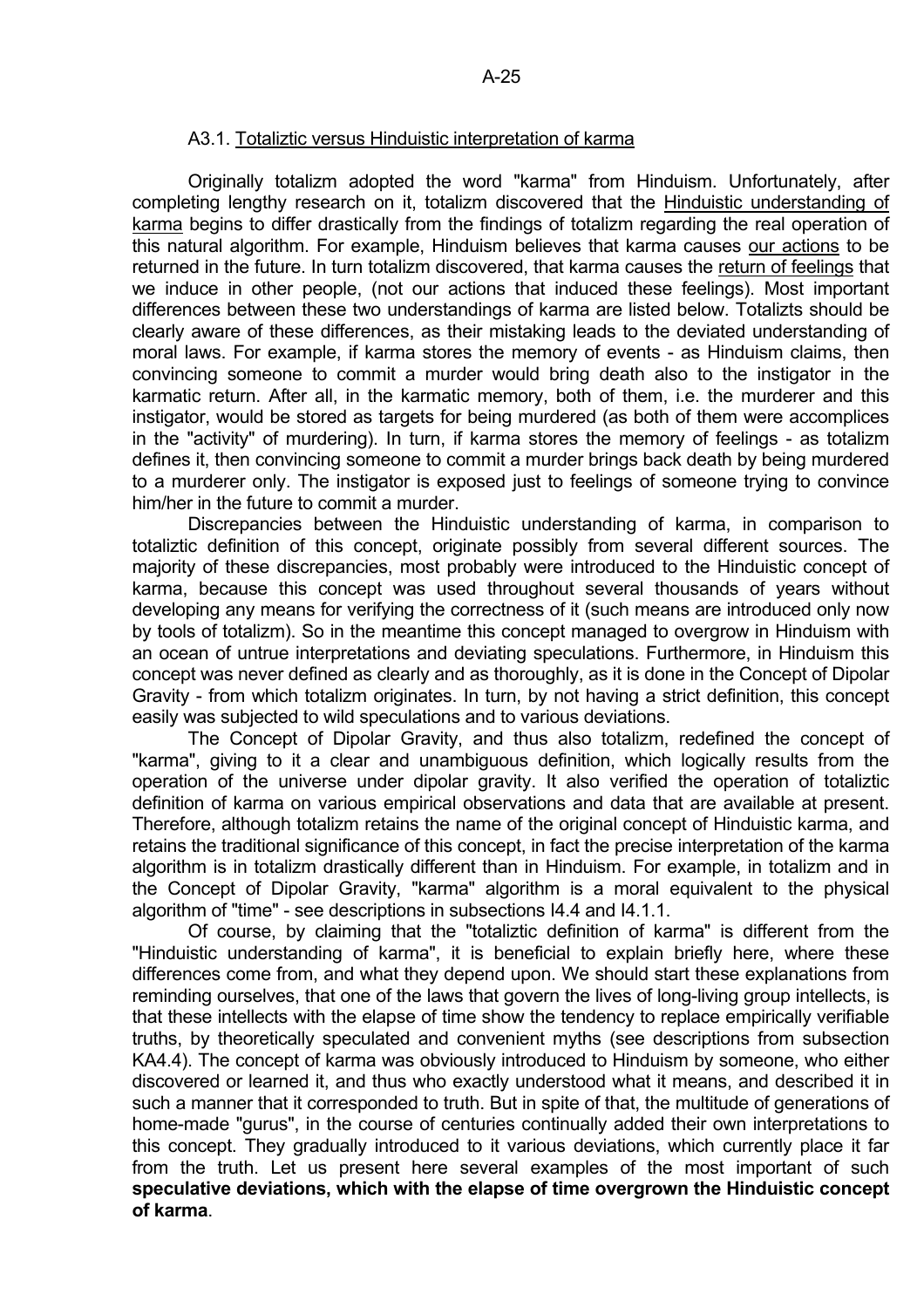1. **Return of events, not feelings**. Probably the most significant deviation, or misunderstanding, that was introduced to the concept of karma, is the claim of Hinduism that events are subjected to karmatic returns. In this way Hinduism ignores the importance of feelings and overlooks the fact that in reality karma returns only feelings that are induced through the means of subsequent events. In order to explain this more precisely, according to the to-date findings of the Concept of Dipolar Gravity, **karma algorithm does not govern the external events, which affect us, but governs our internal feelings, that are to be induced in us in the result of random events that take place in our environment, and affect us with their outcomes; only then these our feelings can (although do not need to) modify these events in such a manner, that the events take the course which is most appropriate to the feelings that they are inducing**. Explaining this more precisely, karma algorithms are limiting their action to the interior of our counter-body, controlling in there the operation of our counter-organs. Through this controlling of our counter-organs, karma algorithms define the type and the intensity of feelings, that our counter-organs are serving to us, in the result of random events that happen in our vicinity (note that according to descriptions in subsection I5.5, our counter-organs are these parts of our counter-body, which exert a control over feelings that we experience in the result of every event). For example, according to the Concept of Dipolar Gravity, if sometime in past we caused an accident, which induced in the victim a specific kind of pain of a given intensity, then on the occasion of entirely different accident, in the result of which we were hurt, our counter-organs are going to be controlled by karma in such a manner, that we also will experience exactly the same kind of pain of the same intensity, that earlier we caused in someone else with our own accident. The accident that places us as victims, and that costs us this specific pain, does not need to have the same course, or the same form, as the accident that we made, and that caused the other person to feel this pain. A most drastic case, which documents such an operation of karma algorithm, is the so-called "death from a shock", means a death that takes place in a situation that a given person actually should not die, but he/she still dies because his/her karma makes the death to take place. (This kind of death frequently takes place when someone is shot, although not fatally.) Quite an interesting aspect of such karmatic "death from a shock" is that a deceased person freezes in the meaningful pose, which is a symbolic reflection of his/her karma.

 This finding of the Concept of Dipolar Gravity, which explains to us the mechanism of karma operation, displays a drastic discrepancies with claims of Hinduism. This is because Hinduism claims that to the karma returns external events are subjected, which we cause (i.e. not our internal feelings). Therefore, according to Hinduism, if we cause for example a car accident, in which someone is hurt, sometimes in the future we are going to fall victims of exactly the same car accident, in which we are going to get hurt in exactly the same manner. Of course, this speculative claim of Hinduism is easy to be verified in real events, and shown that it is not true. For example it leads to such paradoxes, as that if someone today dies in India in a car accident, then - according to claims of Hinduism, many years earlier this someone must kill someone in a similar car accident. But in India many years ago there were no cars! The same case, however, does not disagree with the definition of karma in the Concept of Dipolar Gravity. This is because, if someone experiences any kind of feelings - as the result of a car accident, and these feelings lead to his/her death, then from the karmatic research of this person usually turns out, that previously this person was responsible for a similar kind of an accident (which could, for example, have the form of crushing someone with a horse wagon), and in this previous accident a victim went exactly through the same feelings that currently a given person experiences in the result of a car accident.

 There is, however, an aspect of karma mechanism, which results from the operation of this algorithm described by the Concept of Dipolar Gravity, which requires here a thorough explanation. This is an ability of internal feelings to change the course of external events. On this ability is based the whole range of phenomena and activities, for example black magic, evil eye, moral vampirism, etc. - see subsection I5.7. And so, according to this mechanism,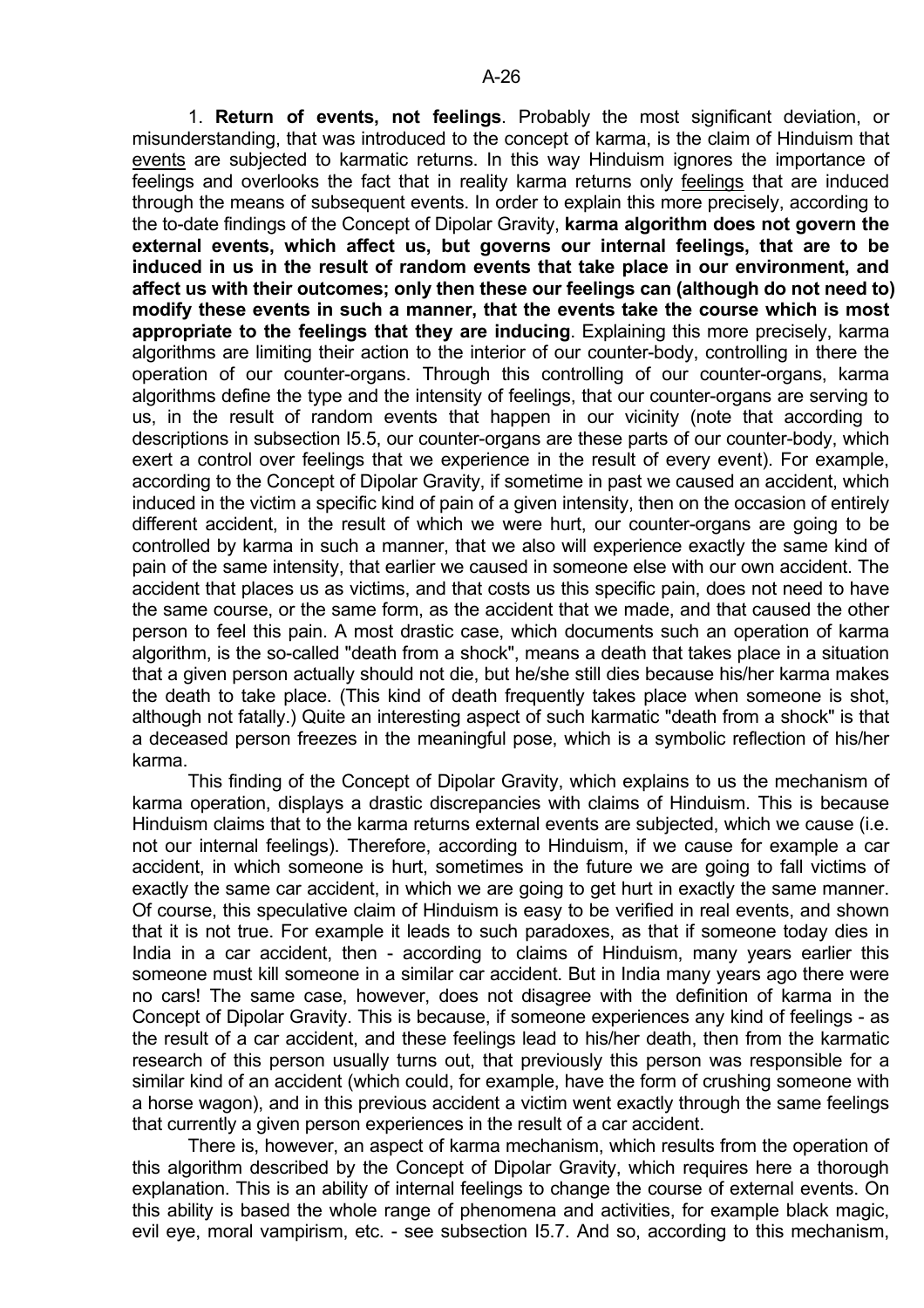when karma induces in someone appropriate kind of feelings, these feelings are in turn able to steer external events into appropriate course (if they are sufficiently strong – means if the exceed the above threshold value). So these feelings can complete a kind of unaware black magic and cause that events, which induced them, start to take the course which is aligned with their type and intensity. We actually observe in our lives this particular phenomena quite frequently, when in the presence of a specific person, something forces us, to behave accordingly to the karma of this other person. However, such modification of external events with our internal feelings can take place only sometimes - but does not need to happen all the time. For example, when something forces us to act in a specific manner, we still do not need to subdue to this forcing. This means that in a specific part of real life situations, especially in very important events, which are served to us by other people who are susceptible to telepathic suggestions, karma can (although does not need to) control the course of external events, in order to make these events exactly corresponding to our internal feelings. But in such situations this control is indirect, means karma only controls our internal feelings, only then our feelings control the external events (through a mechanism similar to that from a black magic). Therefore, the Hinduistic claim that "karma control events, which affect us", is not true. In order to amend this claim, totalizm defines that "karma controls the content and intensity of our internal feelings that are caused by external events that affect us, and only in some cases these internal feelings can modify the course of external events that affect us". We need to be aware of the above relationships, because they explain various empirical manifestations of the mechanism of karma execution, which without the knowledge of these relationships may appear to represent paradoxes, or gaps in our knowledge.

 2. **Binding together the same people**. Another significant deviation introduced to the concept of karma by theoreticians of Hinduism, is the speculative claim of present Hinduism, that the return of karma must occur from hands of the same person, who originally created it (e.g. if someone kills someone, then the killer receives the return of karma, only when the victim is able to kill him/her). Of course, this deviation leads to such paradoxes, as the claim, that the return of the whole karma must occur only after the death (after all, the victim is able to kill its killer only during one of the next lifetimes), or the claim, that if someone has the karma to pay back, he/she must be born together and near the person to whom this karma is to be paid. This speculative claim is easy to abolish through simple empirical observations and karmatic research. They illustrate quite clearly that the majority of karma is returned still in the duration of our present lifetime. Usually it is returned at the nearest opportunity, when the circumstances are right for causing a return (in my case the karma is usually returned within 5 years from the time it is created). Furthermore, the return of karma takes place from hands of any person, which differs from the original giver of the karma, but which operates in similar circumstances as this person with whom we generated a given karma.

 3. **Reincarnation to forms lower than humans**. One more deviation appears to be the Hinduistic claim that immoral life may lead to incarnating people in organisms lower than people (e.g. into horses, birds, vegetables, or even minerals). This speculative claim, so-far seem to be contradictory to results of research into hypnotic regression. So far this research seem to indicate, that after someone is incarnated into a human, further incarnations are exclusively into human bodies. (Of course, further research may also prove otherwise.)

 The essence of the above information about the deviations introduced into the original concept of Karma, is to realize that although the name and the general concept of the word "karma" is taken from Hinduism, totalizm and the Concept of Dipolar Gravity redefined this word quite differently and more strictly than Hinduism. Therefore, it is not permissible to assume, that one knows what this word means in totalizm, if he/she knows the meaning of this word for Hinduism. It is rather recommended, that one learns how exactly totalizm interprets karma. (A similar situation is with many other words, which totalizm adopted from religions, such as "totaliztic good deed and sin", "moral and immoral", "sacrifice", "nirvana", "conscience" etc. Although they are adopted from religions, in totalizm their interpretation was redefined and made more strict, and therefore they do not correspond entirely to their meaning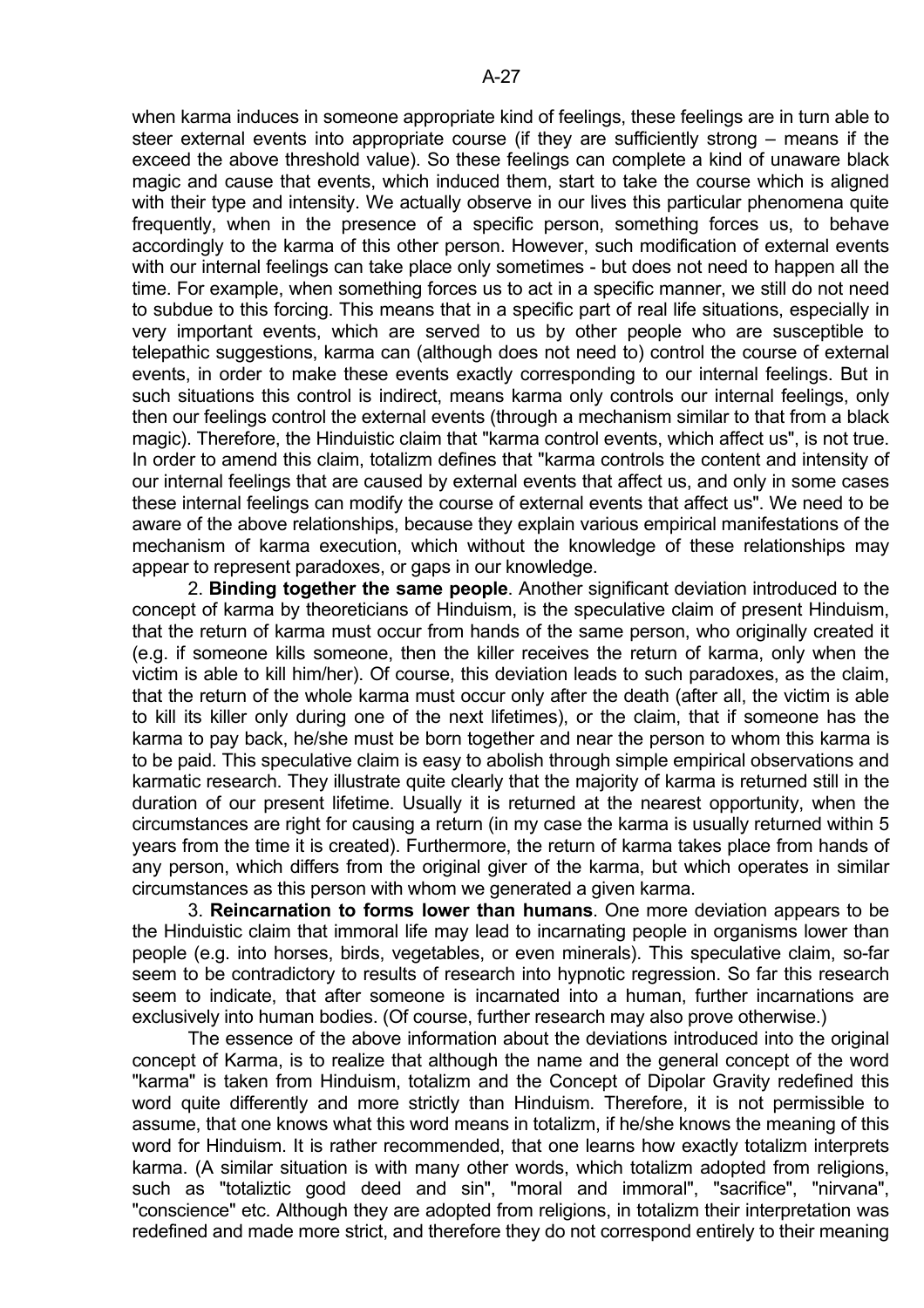in religions.) In turn, by knowing exactly how totalizm defines karma, the operation of many moral laws, which results from this karma, become for us very clear and easy to understand and to predict their outcome (e.g. consider an example of trying to convince someone to commit a murder, which was discussed earlier).

# A3.2. How to manage and transform karma (from immoral into moral)

 Totalizm indicates that karma is one of the most important "indicators of the moral correctness". This practically means that, if because of the operation of karma, we qualify as "immoral" any of our intensions, feelings, etc., then this qualifying should be for us a sufficient indication that we should abandon the completion of this intension, or the release of this feeling, because it runs against moral laws. In turn everything that according to the operation of karma is qualified as "moral", we should complete without any hesitation, because it obeys moral laws. The reason for such a huge usefulness of karma as an "indicator of the moral correctness", is that karma is one of the most important mechanisms hard-wired into the operation of the universe, with the use of which we are receiving either direct rewards for obedience of moral laws, or receive direct punishments for disobedience of these laws. According to the operation of karma, as "**moral**" we should consider every intention, or every activity that one carries out, which generates a karma that one is to be very happy to take back when the moment of the return of this karma arrives. In turn as "**immoral**" one should consider everything that generates a karma which one is reluctant to take back when the time of return arrives. In the matter of karma, totalizm basically tries to convince people that "in our lives we should control our karma, instead of allowing that karma controls our lives".

 The control of our karma basically boils down to a **systematic transformation of these activities in our life, which generate "immoral" karma, into activities which generate "moral" karma but simultaneously allow us to accomplish the same goals**. Here is a brief explanation, as how such a transformation should be carried out. Note that this explanation makes a use of our knowledge of mechanisms of karma operation. In case of every life situation, when we are a "giving person", i.e. when we know that whatever we do, or whatever we intend, it is going to induce some feelings in other specific people, we should consider what kind of feelings we would experience, if we were in the place and position of these other "receiving people". Then we should consider, if - while being in the position of these other "receiving people", we would wish to be subjected into this kind of treatment (means to the treatment into which we are going to subject these other people, and which induces these particular feelings). If - according to our judgement, we clearly would not wish to experience these feelings, then in the unambiguous way this lets us know, that the karma which we just are to generate through our original actions or intensions, is "immoral". Therefore, according to the recommendation of totalizm, before we complete these actions or intensions, we should transform them into other actions or intensions, that would generate a "moral" karma but still allow us to accomplish the same goal. For this purpose, we should promptly choose another, more pleasant feeling, that would be more appropriate to the situation in which the receiving people are, and which we would welcome - if we are in the situation of these other "receiving people". Then, whatever we initially intended, we should quickly change into something else, that in the receiving people would induce a new kind of feelings, which we ourselves would not mind to receive and to feel while being in their position and circumstances, and which still would allow us to accomplish our original goal. Such a change of our initial intended "immoral" action, into a new "moral" action, represents the method of transformation of an "immoral" karma into a "moral" karma.

 Theoretically speaking, the transformation of "immoral" activities or intensions, into "moral" ones, can be completed with one of two different methods, namely through (i) reversal of our behaviour (action), or (ii) reversal of feelings that our behaviour induces. If we reverse (i) our behaviour, then we always need to check again, whether the new behaviour is going to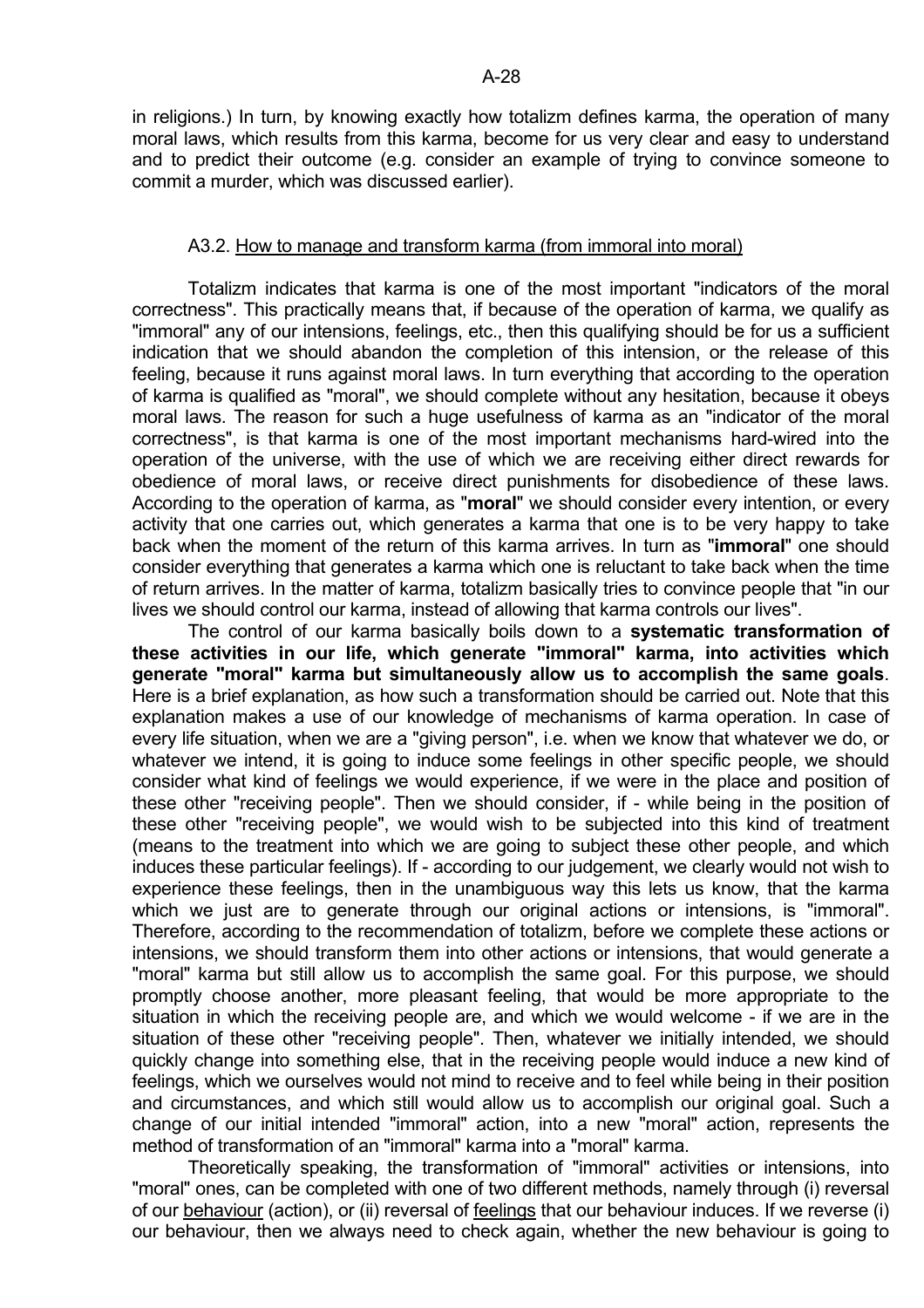induce in the receiving person the type of feeling, which this time is going to be "moral". If we decide to reverse (ii) the "immoral" feeling, which in our estimates would be generated at the receiving end, because of this our "immoral" behaviour", than we need also to find a "moral" action, which would induce such a reversed feeling.

 The reversal (i) of our "immoral" behaviour, onto a behaviour which is more "moral", usually is quite a complicated procedure. Various methods used for accomplishing it, are described for several other tools of totalizm, for example see subsection A4.4 or A5.5. In implementation for karma, it can turn to be simple only in cases of rather infrequent elementary actions. Their example can be a situation, when e.g. initially we intended to hit someone, but after realizing the "immorality" of this behaviour, we decided to reverse this hitting into for example clapping his/her shoulder and turning the whole matter into a joke.

 However, the matter of reversal (i) of our behaviour (action) starts to become very difficult when we deal with rather complex life situations. As examples of such complex life situations, we can consider (a) when we need to tell our child that she took seventh place in something, while we know that she was trying very hard and that she very much wanted to "win", or (b) when we received an order from our headquarters, that because of economic reasons, we must dismiss someone from our institution, and it is us who handles the human resources thus we have no other option but to complete this order (i.e. it does not lie in our capabilities to change the dismissal into, lets say, an increase of salaries). In such complex moral situations, it is much easier to solve these situations morally through undertaking rather the reversal (ii) of feelings (instead of undertaking the reversal of actions).

 The reversal (ii) of feelings depends on finding such a "moral" replacement feeling, which is able to replace the original "immoral" feeling, so that in a given situation and circumstances we would be more happy to receive back this new feeling, if we were in the situation of the party that receives our actions. The process of finding this new "moral" replacement feeling - which is to replace the original "immoral" feeling but still allows accomplish our original goal, can be carried out on several different principles. Let us review here some examples.

 A. **The method of finding a "moral" anti-feeling**. In general, it depends on finding a "moral" anti-feeling, that on the receiving end is going to replace a given "immoral" feeling, and then on such re-designing of our whole behaviour, that instead of the initial "immoral" feeling, we induce on the receiving end this "moral" anti-feeling and still accomplish the same final goal. ("Anti-feeling" is a feeling, which works exactly opposite to a given feeling, e.g. an antifeeling for hatred is love, and vice versa.) This method is very useful in all situations, when there are no any quality standards build into the situations themselves. A good example of such situation without a build in quality criterion, is a previously described case (a), when our child takes seventh place (while it tried hard to "win"). In this situation, there is no quality standard embedded into it, as it is us who are going to decide with our behaviour, whether the seventh place is "winning" or "loosing".

 Note that the formal procedure, which is to be used for finding a moral "anti-feeling" to a given immoral "feeling" (i.e. for finding a reversal of a given feeling), is described in subsection A7.2. In order to interpret this procedure for the situation of transforming an "immoral" karma into a "moral" karma, below stages are listed which one needs to complete for such a transformation.

 (A1) At the beginning we need to clearly realize, what exactly is the action, that we initially intended to take in a given situation, and also what is our goal that we intend to accomplish through this action. For example, returning to our previous case (a) of a child, let us assume, that our original intension was to scold our child, through telling her something along the lines "you little moron, you took seventh place - the next time please do not disappoint me", while our initial goal that we intended to accomplish through this action would be to make this child to try harder a next time.

 (A2) Then we put ourselves at the receiving end, and check what we would feel, if we would be in the situation of a receiving person, while the giver would put us through the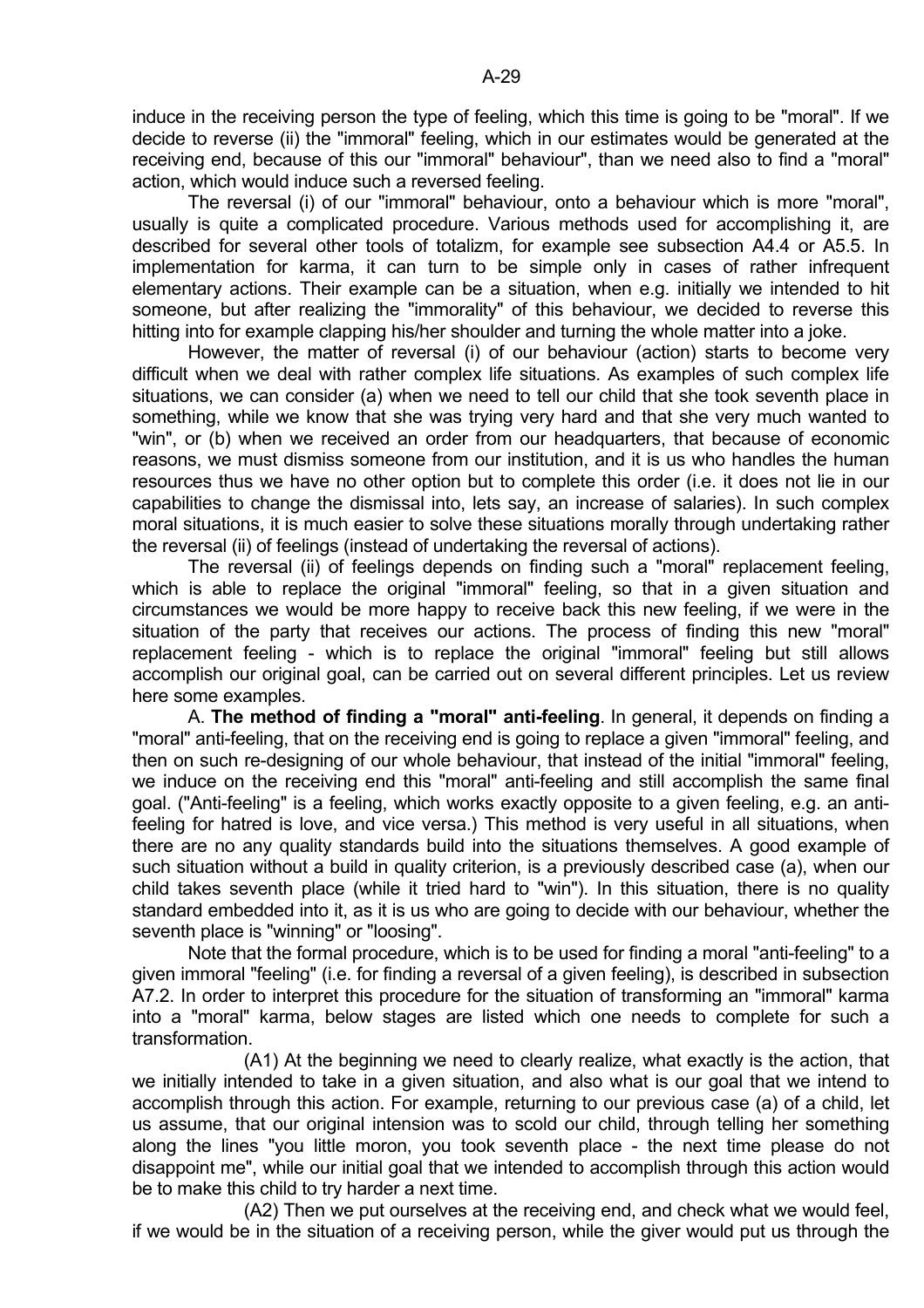treatment, that we originally intended to use in this particular situation. Returning to our example of a child, we analyse what we would feel, when our parent would say something along the lines "you little moron, you took seventh place - the next time please do not disappoint me". Almost for sure, our feeling would be close to a mixture of hurt and disappointment.

 (A3) After we check, what feeling would induce our original action, now we qualify this feeling, and thus qualify also our original action, into a category of "moral" or "immoral" - using qualifying criteria, which were described before. If the original feeling turns to be "moral", then we directly proceed to the completion of step "implementation" (A6) below. Otherwise we need to complete also steps (A4) and (A5). Returning to the example (a) of our child, the mental state or feeling that we induced in it with our scolding, means a mixture of hurt and disappointment, without a doubt would be a highly "immoral" feeling. Therefore it would demand to be reversed, before it could be implemented.

 (A4) We find a "moral" anti-feeling, for a given "immoral" feeling. As this can be worked out from the content of subsection A7.2, for example the anti-feeling for mental feeling of hurt and disappointment, would be a mental pleasure and reassurance. Returning now to case (a) of our child, instead of causing this child to feel hurt and disappointment, according to totalizm we should try to cause, that in the result of our action it would feel a mental pleasure and reassurance.

 (A5) We re-design our original (intended) activity in such a manner, that it induced at the receiving end this "moral" anti-feeling, instead of the initial "immoral" feeling, but we still accomplish our intended goal. In the case (a) of a child that we are considering here, we would need to do something, that instead of feeling of a hurt and disappointment, a child would feel a mental pleasure and reassurance, although still would be inspired to try better a next time. For example, instead of scolding it and saying "you little moron, you took seventh place - the next time please do not disappoint me", we could tell it something along the lines "wow, my congratulations, in this very tough competition you managed to get within the group of best ten winners, and you took seventh place - I can see that each attempt at competition makes you increasingly better in what you are doing! Probably the next time you will be close to being the first." (Of course, saying what exactly would be the most moral, it depends on circumstances of the situation that we discuss. After all, the morally best handling of this situation would depend on the actual contribution of effort and motivations of our child into a given competition.)

 (A6) Implementing redesigned action. At very end of this procedure, after we redesigned our action into a "moral" one, we implement a new action, which resulted from the completion of this procedure.

 B. **The method of choosing the most "moral" feeling** from the whole range of feelings that are possible to be experienced in a given situation. Another solution to a problem of finding a more "moral" replacement for some decisively "immoral" feeling, can be to firstly consider, what range of feelings can experience someone, who is at the receiving end, and then choosing from this range a feeling which in our opinion is the most "moral" out of all of them. This method of reversal of feelings, is good for moral solving of all situations, when the circumstances impose on these situations their own quality criteria. In such situations we have no possibility to interpret the situation with our own behaviour - we only can influence the way, in which the situation is handled. A perfect example of such situation is the case (b) discussed before. This is because no matter whom we choose to dismiss from work, always the dismissed person will take it very painfully. Therefore, the only thing we can do, is to find a most "moral" way of serving this pain to someone.

 In order to **implement** practically in a real-life situation, this particular method of choosing the most "moral" feeling (from the entire range of feelings, that can be experienced by someone at the receiving end), we use a procedure almost identical to that one described in items A1 to A6 in previous method A. Only that, when we reach item A4, than instead of finding an anti-feeling to our original "immoral" feeling, we rather consider the whole range of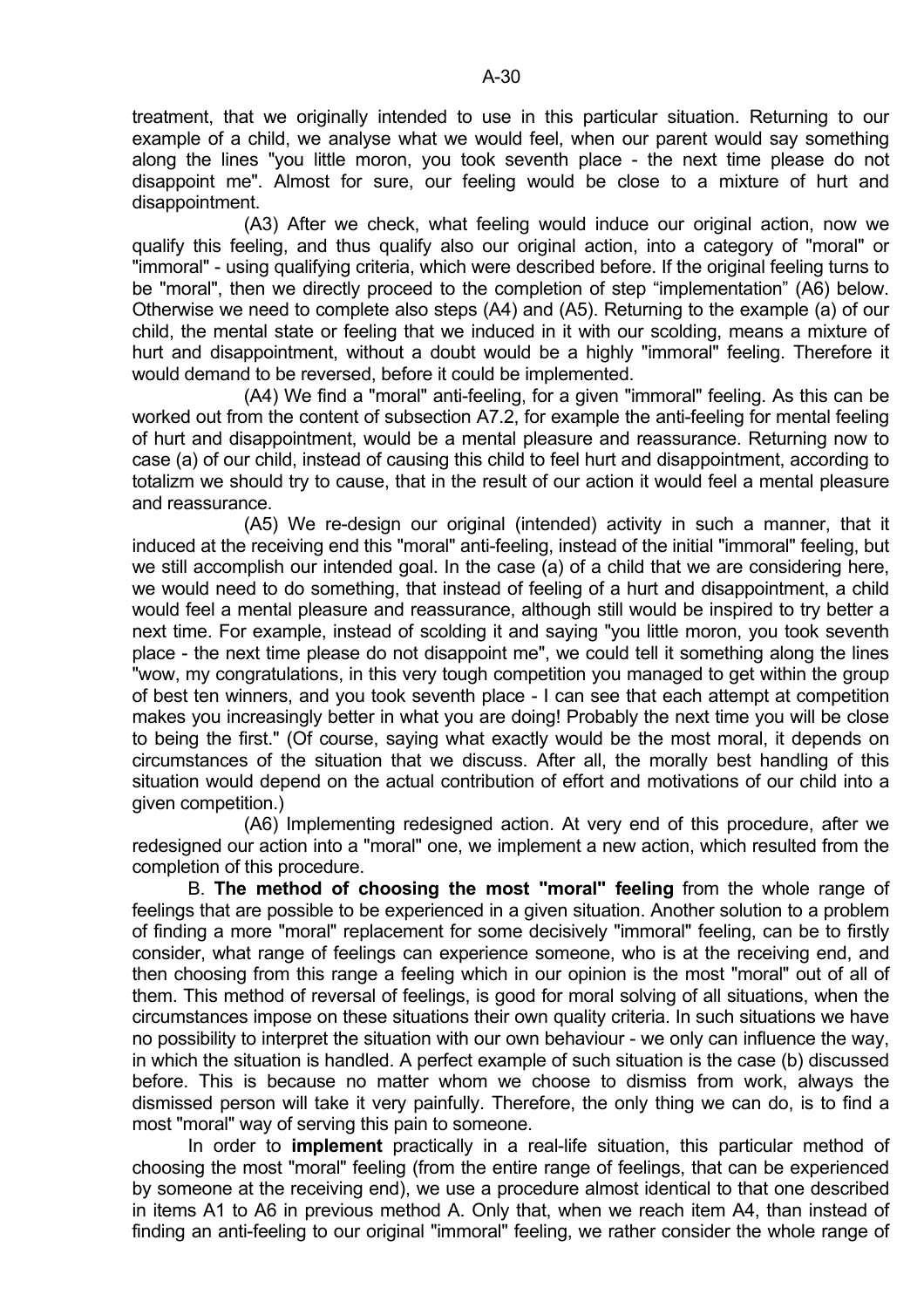possible feelings, that can be experienced at the receiving end. Then we choose from this range only one feeling, which in our opinion is the most "moral". Let us go practically through this process, using case (b) - when someone must be dismissed from a job. We start from considering a range of feelings, that can be experienced by people who are dismissed from their jobs in various ways. In this range, probably the most "immoral" feeling would be to be informed that "we do not like you, so we do not wish to see you in our team". In turn the most "moral" feeling, out of the whole range that could experience someone loosing a job, would be to realize him or her that "because of the economic decision of our headquarters, we have no other option but to dismiss someone, while according to the criterion of selecting who is going to be dismissed - at which (criterion) you also had opportunity to vote, it turns out that the dismissed person must be you".

 After we find out, what would be the most "moral" feeling at the receiving end, we can now proceed with the designing, according to previous item A5, such our action, which in the person who is to loose a job, would induce just such a feeling. For example, in the situation (b) discussed here - of the necessity to dismiss someone from a job, the action which is the most "immoral", would be probably, if we personally choose someone to be dismissed, whom we do not like the most, and then send the dismissal letter at his or her home address. After all, such our action would induce in him or her the feeling "it is you, that we do not like the most, so we do not want you in our team". Therefore, in order to induce in the dismissed person, a more "moral" feeling, which we selected before, we would need to appropriately redesign both, the process of selecting a person, who is to be dismissed, and also the process of handling the very dismissal. For example, after redesigning of this process into a more "moral" one, it could take a following course:

 (B1) Firstly we could organise an official meeting, in which the entire staff and management would participate. On this meeting we would explain the situation, revealing that there is no other choice but to dismiss someone, and also we would arrange for the decision to be made and democratically voted, about a criterion, with the use of which a person would be selected, who is going to be dismissed.

 (B2) Democratic deciding and voting both by staff and by management, what should be a criterion, by which a person to be dismissed is to be selected. Let us assume, that amongst many alternatives which were put forward under discussion, and then voted (e.g. an alternative proposed by the management, stating that "dismissed first should be that person, who was employed as the last", and the one proposed by only bread winners in a family, stating that "dismissed should be the youngest out of the group of those people, who do not have any family to feed"), the decisive vote of all gathered on the meeting, choose the most "moral" in their opinion criterion, stating that: "dismissed should be a person, who in a given moment of time receives the highest earnings in the whole institution".

 (B3) We carry out the fair selection of the person to be dismissed, using for this selection the criterion that was voted and accepted during the meeting of all people involved.

 (B4) We arrange another public meeting, during which the outcomes of the selection would be officially announced, and when the letter of dismissal would be officially handed in to the person being selected for this dismissal. For this meeting, various other activities should also be arranged, which would decrease the shock of receiving a dismissal. For example, there could be speeches, which would acknowledge the contribution of the dismissed to the institution, which would express sorrow of everyone about such turn of situation, and which would wish to the dismissed success in his or her next activities. There could also be goodbye gifts, etc.

 (B5) A formal chance should also be given to the dismissed person, to be able to appeal about that dismissal, and he or she should be allowed to have a look at the list of people, who were considered for that dismissal - according to the criterion that was voted during the first meeting of the staff and management (i.e. in this case, to a list and to earning of people, who in this institution take the highest salaries).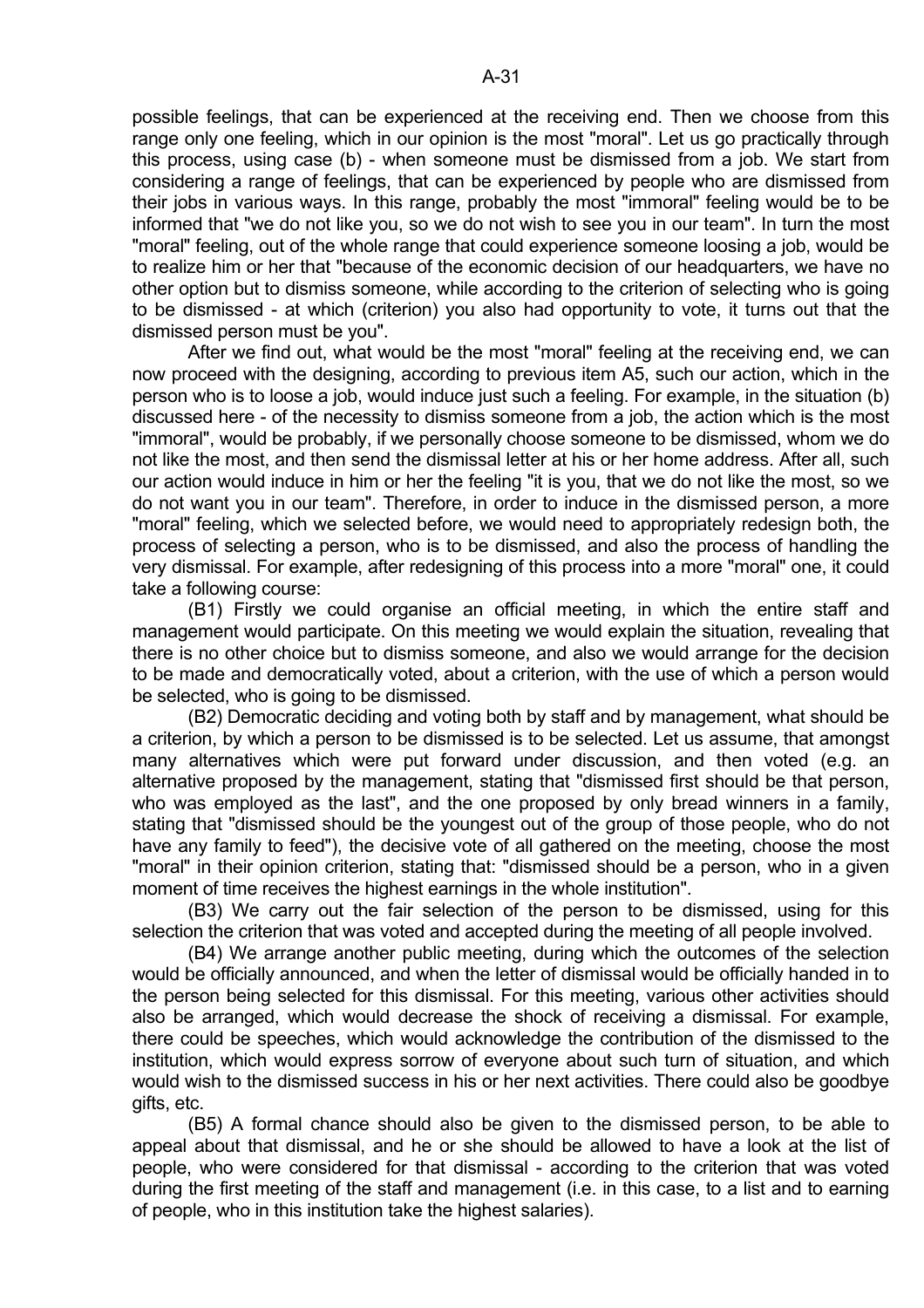#### A4. Constantly lift yourself upwards in the moral field

Motto of this subsection: "No actions or events by themselves are ever moral or immoral. Only when we know their motion along the moral field that surrounds them, the current configuration of this field is giving to them either moral, or immoral interpretation."

 An extremely important discovery of totalizm, which provided us with numerous effective tools that make for us much easier to lead totaliztic lives, is the discovery of so-called "moral field". This field can be defined as follows. "**Moral field is a primary field, similar to gravity, which permeates the entire universe, and which causes that every action of intelligent beings, and every outcome of intelligent processes, receives a decisive moral polarity, in which "moral" is everything that runs uphill in this field - and thus does require intellectual effort, while "immoral" is everything that runs downhill in this field - and thus does not require contribution of any intellectual effort to it**". This subsection is to describe how to use our knowledge of this important field in everyday lives, and also how to use tools of totalizm that are derived from it.

 Amongst numerous moral laws in existence, laws which rule our motion in the moral field, probably occupy the second position (after karma) when their impact on lives of individual humans and whole societies is concerned. The reason is that the moral field is one of two primary fields of the universe (this second primary field is gravity). Therefore the action of this field is extended across a wide range of moral phenomena. After all, this field decides whether our actions or intensions qualify into categories "moral" or "immoral" – means whether they climb upwards in this moral field, or they slide down of this moral field.

 The recommendation of totalizm concerning our motion in this moral field, is very simple. It states "always move uphill in the moral field". According to this recommendation, "**moral**" are all these our actions and intensions, which move everyone uphill in the moral field. In turn "**immoral**" are these actions or intensions, which move someone downhill in the moral field. To make it even more attractive, this single recommendation extends its applicability to a whole array different moral laws and moral situations. (For example, moving always upwards in the moral field, means to do only these things in our everyday life, which are to increase the level of potential moral energy in all people affected by the outcome of our actions. This means that when we use our motion in the moral field, as an easy indicator of the moral correctness for whatever we are doing, and it provides a clear answer "moral" or "immoral", then we do not need to use other, more complicated indicators for the same purpose.)

 A use of the moral field can be well illustrated with means of comparisons. If we would like to compare the moral field to something that we easily could imagine in our minds, the best comparison would be that "**the moral field is like a very slippery, invisible mountain made of smooth crystal and shaped into a perfect hemisphere, which is emerging from a deadly swamps**". We live on a slope of this slippery, crystal mountain. Therefore, whatever we do, this either moves us upwards or moves us downwards of this mountain of the moral field. Moving upwards on this mountain of the moral field, always requires from us putting an effort into our actions. In turn moving downwards is effortless, and pleasurable: actually we do not need to do anything, and we simply slide smoothly down slopes of this mountain of moral field. Unfortunately for us, usually we do not know that at the bottom of the mountain there is a deadly swamp waiting for the victims. Thus, when we allow ourselves to slide too much, we are to fall into this swamp and to suffocate ourselves. To make it even worse, once we fall into this swamp, there is almost no way out, as no-one can help us. Also we are too preoccupied with our suffocation in order to remember about climbing the slippery slopes of this moral mountain.

Further information about the moral field is provided in subsections A1, B3.1 and I4.2.

 The above simple example illustrated to us, what the moral field is, and how it works. The next matter, which we still need to learn now, is how to accomplish this constant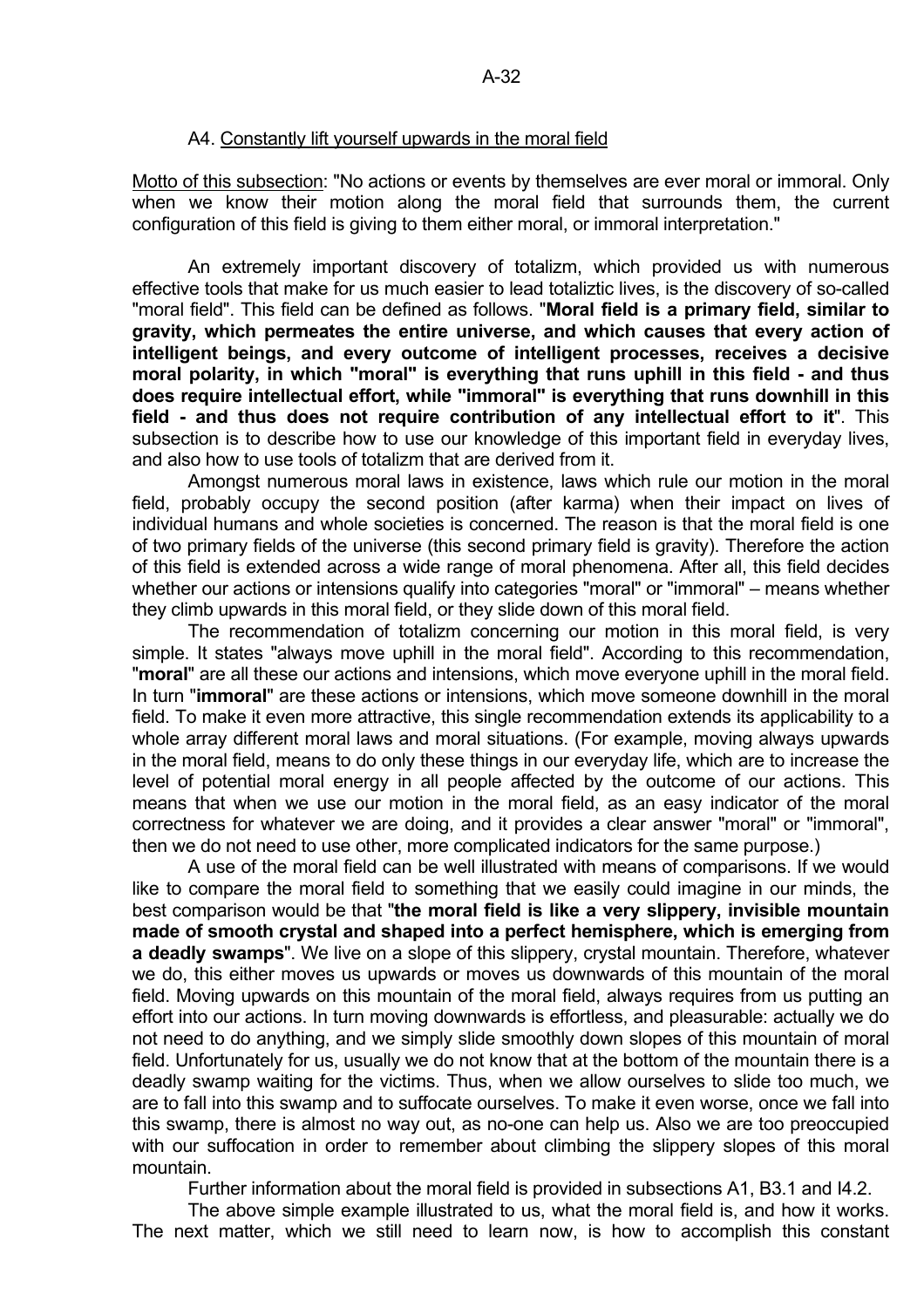movement uphill in the moral field, and how to recognize that we really are moving uphill, not downhill, in this field. Fortunately for us, until now, totalizm managed to develop, and to describe, first effective methods, which explain how this movement uphill in the moral field could be accomplished. Below several different methods of doing this are described, each one of them presented in a separate subsection that follows. Here they are.

### A4.1. In all actions always choose the solution that is opposite to the line of the least intellectual resistance

 As this is explained in subsection A13, a major problem with the moral field is that similarly to the gravity field it remains completely invisible to our eyes. The course of it is disclosed only by the set of temporary circumstances, which surround a given our activity. Therefore, not in all situations it is exactly clear, in which exactly direction this field is rising, and in which direction it is descending down. After all, not all circumstances that surround the situation that we are in, are always known to us. To make it even worse, the configuration of the moral field is dynamically changing, following the momentary outcomes of human activities and intensions. Therefore, before we learn how to climb upwards in the moral field, we first need to learn how to recognize, in which exactly direction is this "upwards". Fortunately, our natural reactions reveal the direction in which it raises, thus by utilizing these reactions totalizm managed to work out first indicators as to where this "upward" direction lies.

 Totalizm discovered that "upward" in the moral field always lies in the direction, which is opposite to the so-called "line of the least **intellectual** resistance". This means that "upward" in the moral field always lies in the direction, which coincides with the so-called "line of the greatest intellectual effort". Because the line of the greatest intellectual effort is simply an extension in the opposite direction of that line of the least intellectual resistance, it is quite easy to find. In order to establish where it goes, it is sufficient to find out, what our natural impulse asks us to do along the line of the least intellectual resistance, and then simply we need to logically deduce, what would be our action, if we do the exact reversal of whatever this line of the least intellectual resistance asked us to do. In a similar way we could determine the direction downward in the moral field. This "downward" always lies in the direction, which coincides with this "line of the least intellectual resistance", and is opposite to the direction which represents an extension of that line of the least intellectual resistance, means opposite to the "line of the highest intellectual effort".

 Totalizm find out also that human nature includes build-in mechanisms, which in every situation indicate to us firstly the line of action, which always coincides with the line of the least resistance that dominates a given situation. These build-in mechanisms are similar to that one, which in mountains tempts us to effortlessly go downhill according to the action of gravity field. instead of laboriously climb upwards. Therefore, after we involuntarily realize what this line of the least resistance is, we can deduct logically from it, which direction lies "uphill in the moral field". However, we must be very cautious with the use of this finding. We must remember that according to totalizm almost every human activity includes three different components, namely (1) intellectual, (2) physical, and (3) feelings. These three components actually represent three basic dimensions of totaliztic mechanics - see subsection G3. In turn each one of these three components has its own line of the least resistance. But the direction uphill in the moral field is coinciding only with the single line of the highest "**intellectual effort**" (and opposite to the "line of the least intellectual resistance"), not with a line of "physical effort", or "emotional effort". (This is similarly as the direction "uphill" in the gravity field is always coinciding only with the coordinate "height" of the physical three-dimensional space, and is NOT coinciding with the remaining two coordinates of this space, means "width" or "thickness".) Fortunately, in the moral field the line of the highest **intellectual** effort is always perpendicular to the line of the highest physical effort, while the third line of the highest emotional effort is always perpendicular to the previous two. Similarly is with the extensions of these lines in opposite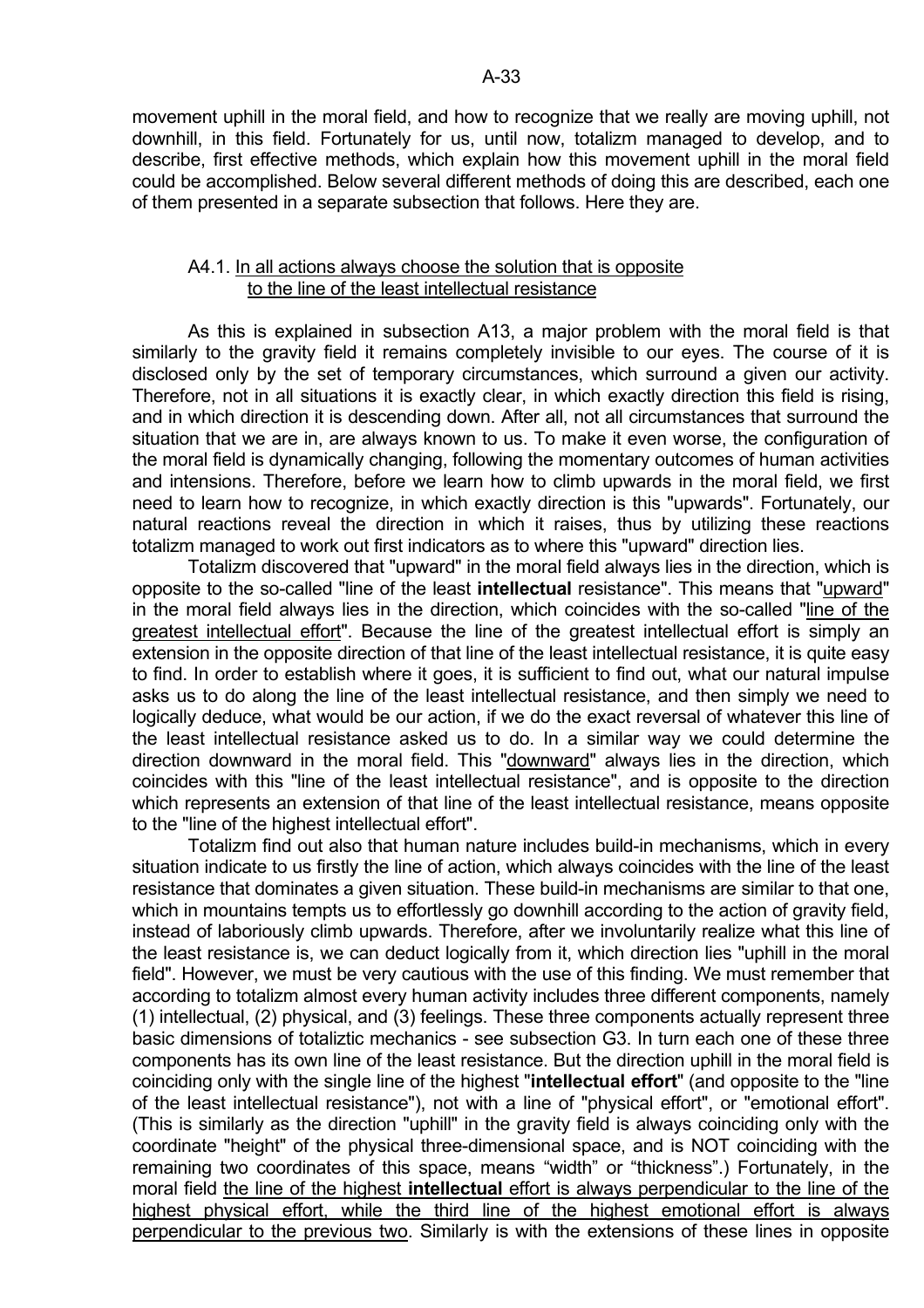directions. The line of the least intellectual resistance is always perpendicular to the line of the least physical resistance, and to these two still is perpendicular the third line of the least emotional resistance. All three lines (i.e. intellectual, physical, and emotional), for moral phenomena are forming three basic coordinates of the moral space, which are equivalents of three basic axes of the three-dimensional physical space, i.e. height, width, and thickness. A part of information on this topic is presented in subsection A13. The line of the least **intellectual resistance** could be defined as "**the path of solving a specific situation, which in given circumstances requires from us the least mental effort to work out how to implement it**". This intellectual line significantly differs from the line of the least physical resistance, which is utilised by untamed nature. The line of the least physical resistance can be defined as "the path which to be followed requires the least physical effort". Finally these two must be distinguished from the third line of the least emotional resistance, which can be defined as "the behaviour in which a doer invests in feelings the smallest possible emotional contribution".

 It should also be remembered, that natural human impulses always are indicating only the lines of the least resistance, not the lines of the highest effort. But on the basis of the lines of the least resistance, our logic is able to determine the extensions of these lines in opposite directions. These extensions are called lines of the highest effort. We always find them practically through the logical deduction of actions, which are exactly opposite to actions indicated by the lines of the least resistance.

 In order to provide here an example, which explains differences between these three lines, let us say that we are in a room with someone, and this someone offends us. The line of the least intellectual resistance would be to leave the room slamming the door. The line of the least emotional resistance would be to hit this person or to shoot him or her. In turn the line of the least physical resistance would be to faint, or to drop down to the floor, so that we would not need to do any physical effort - neither the effort of hitting, or walking out. The real-life situations, in which the "upward" direction of the moral field can be discovered the most easily, are all situations, in which the outcomes of our activities directly affect other people, without steering strong emotions in them. This is because in all such situations involving other people (but no feelings), the lines of the least physical and emotional resistance seem to somehow disappear, and the only visible becomes the line of the least intellectual resistance.

 People most frequently confuse two out of three of these lines, i.e. confuse the intellectual line with a physical line. Sometimes they additionally confuse with them this third emotional line. Therefore, life situations to be solved most safely with use of the line of the least intellectual resistance, are these, when people are direct receivers of our actions, and when situations do NOT induce strong feelings. Then we usually do not notice that three lines of the least resistance do exist (i.e. intellectual, physical, and emotional), and we see only the intellectual line. When our actions interact e.g. exclusively with inanimate objects, then the line of the least physical resistance becomes more obvious from the intellectual one, even if these actions do not induce strong feelings in us. Practically this means that in situations, when the effects of our actions are going to affect only ourselves, or affect only inanimate objects, or going to concern something that induces strong feelings, the direction "uphill" in the moral field is not so clear or so easy to determine. The reason is that we then start to confuse the physical line, or the emotional line, for the intellectual one. In turn the ascending slope of the moral field does NOT lie opposite to the line of the least PHYSICAL or EMOTIONAL resistance, and actually is exactly perpendicular to these two lines. For example, when we dig a trench, then for circumstances not involving other people nor feelings, it clearly turns out that the use of a bulldozer is lying more upwards in the moral field, then the use of a shovel. In such circumstances the use of shovel is clearly more opposite to a line of the least physical resistance, then the use of a bulldozer. In turn a bulldozer is the most opposite to the line of the least intellectual resistance, because in order to use it, we need to overcome the largest number of thoughts and formalities. (Note that this is the line of the highest intellectual effort that corresponds to the highest rise of the moral field.) Similarly is for example, when we look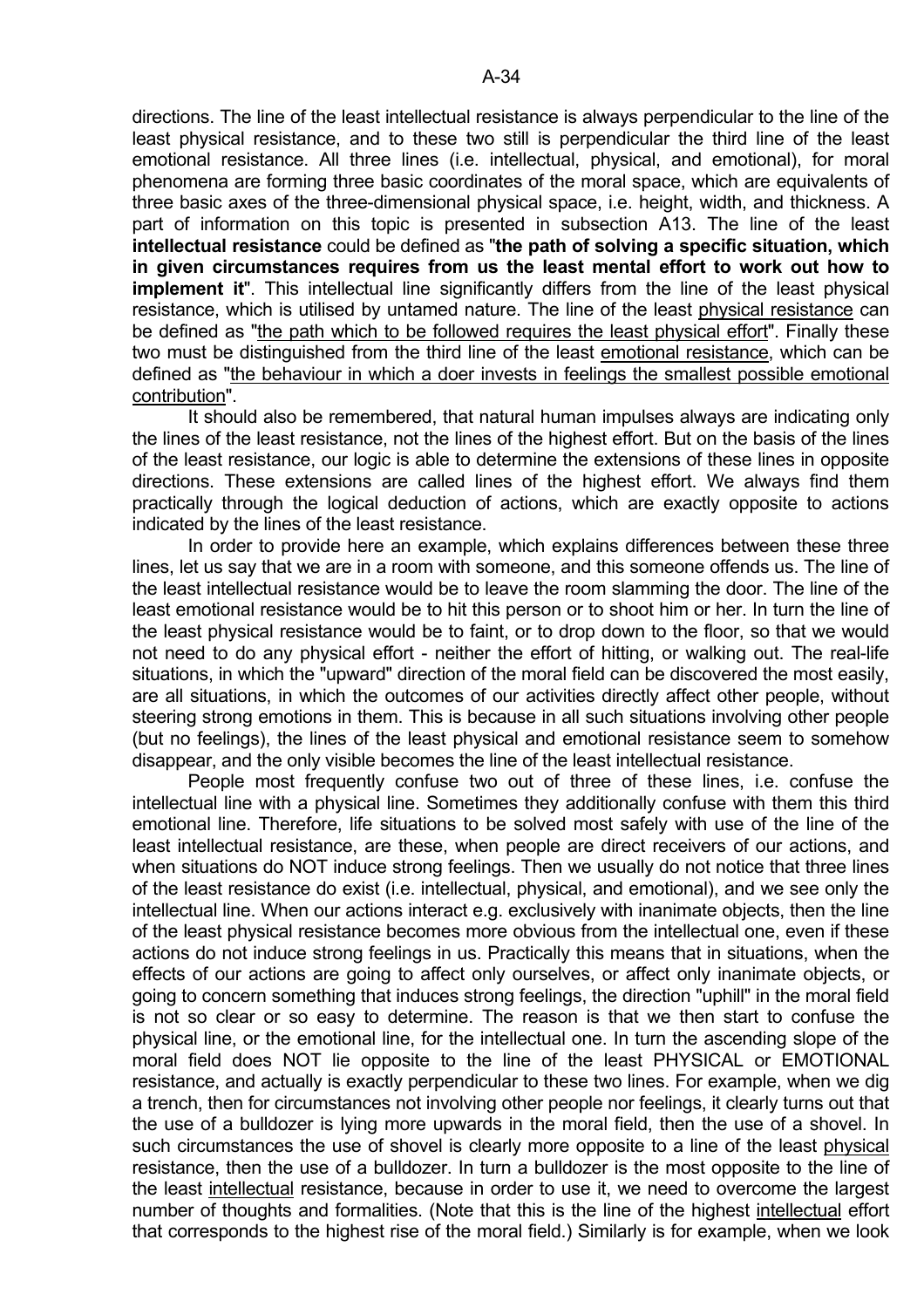up a word in an encyclopaedia. Then looking directly onto a page, where this word is described, is more "uphill" in the moral field, then e.g. a laborious reading this encyclopaedia from a cover to a cover in order to find this word out. This is so because looking up straight at the correct page, requires from us the highest intellectual effort, means requires to use our knowledge, memory of the alphabet, ability to resist a temptation to look at pictures on our way, etc. What I try to explain here is that the use of "the line of the least intellectual resistance" or "the line of the highest intellectual effort" as the indicator of the direction, in which the moral field climbs up the most steeply, gives the fast, sure, unambiguous, and correct results. This is especially true in all cases, when our actions do concern people, but do NOT induce strong feelings. This is because in such cases our judgement is not obstructed by lines of the least physical or emotional resistance which in these situations can be clearly identified and cannot be confused with the line of the least intellectual resistance.

 An extremely effective **recommendation of totalizm** is based on the method of detecting the slope of the moral field through the searching for a course of this "line of the least intellectual resistance". If is used in a correct manner, this recommendation is indicating, how to behave "morally" in all real-life situations. This recommendation generally states that:

### "**In all actions always do the opposite to whatever the line of the least intellectual resistance prompts you to do**".

 As it was explained during previous analyses, the most easy to apply the above recommendation in all life situations, which relate to human relationships, but do not induce strong feelings. In these situations, the line of the least resistance that immediately reveals itself to us, is the line of the least intellectual resistance. Thus, in order to find for them a "moral" course of action, it suffices to complete the reversal of whatever our natural impulses tell us to do.

 The situation becomes more complicated, when a given situation induces strong feelings, or concerns our physical activities. In such situations we need to search for the line of the least intellectual resistance, because it does not appear just by itself. In order to show how to practically do this, let us consider an example when someone (other person) offended us in the office, and we have to work out logically what our "moral" response should be. In order to solve this problem, we firstly need to ask ourselves, what these three existing lines of the least resistance prompt us to do in this situation. Let us assume that they prompt us to: (1) leave the office, loudly slamming the doors, and never again speak to the offender, (2) sit by our desk and do nothing, (3) slap the offender. Then we need to establish, which one of these three impulsive actions represents the line of the least intellectual resistance. After a brief thinking we probably notice that these three impulses are the outcomes of the following three lines of the least resistance (1) intellectual, (2) physical, (3) feelings. Because only the intellectual line is parallel to the steepest gradient of the moral field, we ignore impulses (2) and (3) and concentrate on finding the reversal of the impulse (1). As it turns out there can be several such reversals, depending on actual circumstances. But each one of them requires we reply somehow the offender and either (1a) change the matter into a joke, (1b) propose we discuss the problem together in depth during a nearest lunch, (1c) find a weak spot of the offender and publicly prove that his or her logic is wrong, etc. Note that in spite the working out of this moral behaviour may appear to be laborious and too long, practically we need to go through this process only once. Later, each time this situation repeats itself in the office, we only reimplement the moral solution that we once worked out. In order to do a practical exercise on the use of the method described here, let us now consider ourselves, what should be our moral reaction, if we found a loaded wallet (i.e. a wallet full of money which belongs to someone else).

 As it is with everything that we meet for the first time in our life, the recommendation of totalizm "in all actions always do the opposite to what the line of least intellectual resistance prompts you to do", can be misunderstood by some people, or can be used beyond the scope of its applicability. For example, I was asked rather funny questions, whether this recommendation means, that instead of e.g. going to another city by a train, we should go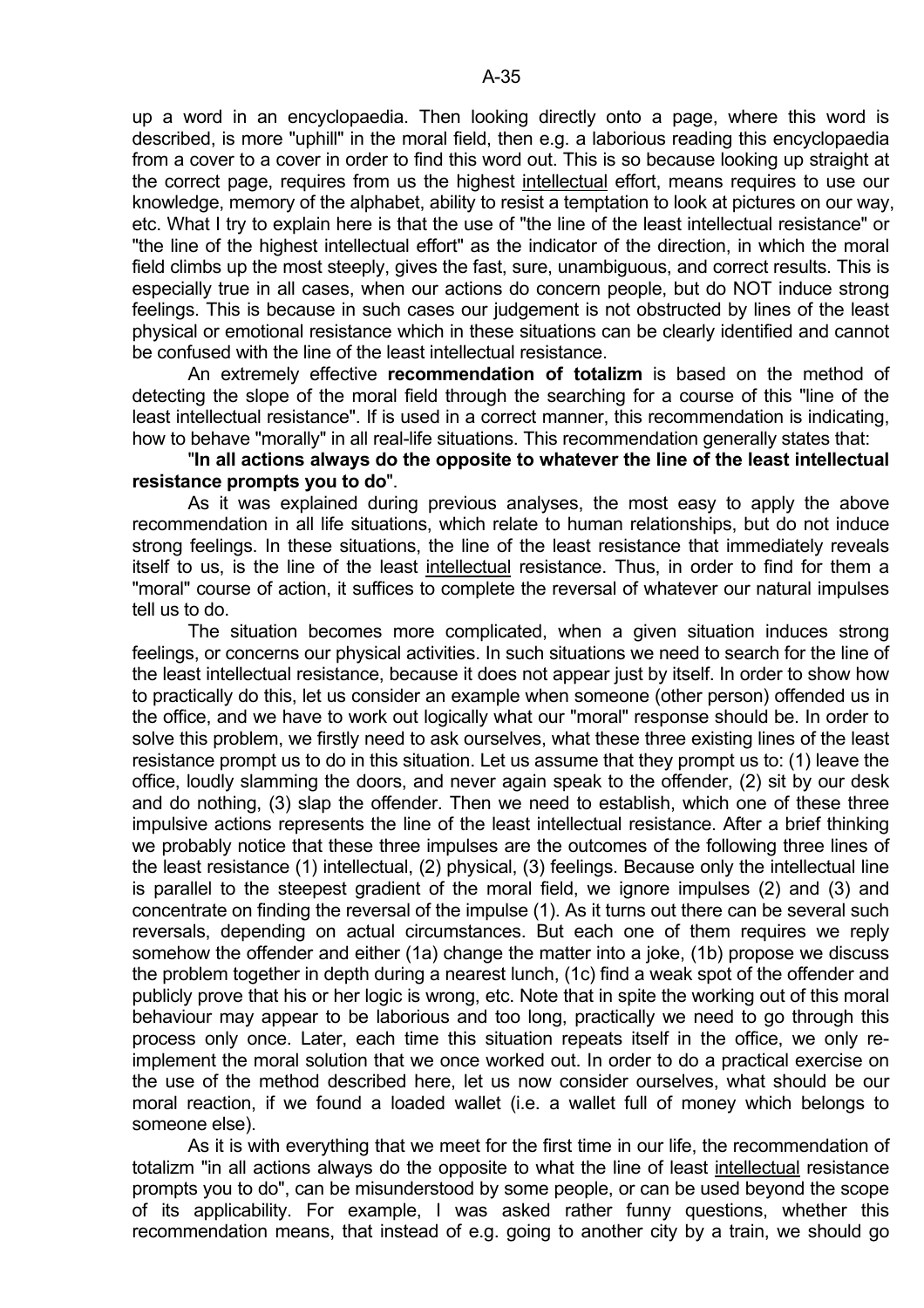there on foot, or instead of sending an e-mail to someone, we should go to him or her and deliver a message in person. Of course, if we are able to distinguish the line of the least intellectual resistance (or intellectual effort), from the line of the least physical or emotional resistance (or effort), then the reply to this questions is simple and easy. After all, much higher intellectual effort is required when we use a train instead of walking, and when we write an email instead of telling a message verbally. But even without the ability to distinguish between these three lines, these type of doubts may have only those people, who concentrate the whole attention on this one tool of totalizm, and loose from the sight other tools, forgetting the fact that this one tool cannot be considered in separation from what other tools of totalizm have to say. For example, according to what was explained in subsection A2.3 and A2, the recommendation discussed here we should implement only in cases, when we have no slightest internal doubt, that it indicated to us the line of action, which is the most "moral" and correct in a given situation. But if we have any such a doubt, then we should the same decision subject also to other indicators of the moral correctness, and check what these other indicators have to say about a given situation. For example, if we consider this funny decision, whether we should walk to another city on foot, or to go by a train, then it would turn out, that the walking would cause a loss of non-proportionally more moral energy, then we would accumulate because of this walking on foot. (I.e. in normal circumstances, going to another city on foot, according to subsection A6, would represent the so-called "immoral work".) It would so happen, because our walking on foot along the line of the highest physical effort, would on one hand generate for us a lot of moral energy because of our physical effort, but because it lies perpendicularly to the highest gradient of the moral field, thus according to the content of subsection D11.8 it would introduce the highest level of so-called "side effects". These side effects would be a cause of the simultaneous loss of a significant amount of moral energy, because of a loss of time, a damage to our shoes, and the exposure to inconveniences of such a trip. Furthermore, it would also cost the loss of our moral energy because of the drop of our motivations resulting from the doubts, and from nagging thoughts (these doubts surely we would experience, because we would not use the effective technical means of transport, which is offered to us by present civilization). Thus, if we in fact took a decision to walk on foot, then even if because of the misunderstanding of the recommendation described here, this decision could be incorrectly seen by some, as a "moral" one, from the perspective of other indicators of the moral correctness described in subsection A2.3 and A2.1, this would turn out to be decisively an "immoral" decision. The above example realizes, that during a practical implementation of every recommendation of totalizm and every indicator of the moral correctness, one needs to bear in mind, that every recommendation, and every indicator, have their recommended "**range of applicability**". A use of anything outside of its range of applicability, leads to the absurd outcomes, which could be recognized fast. The appearance of such absurd outcomes is a signal for us, that for a given situation we rather should use another recommendation, or another indicator of the moral correctness.

 There are numerous real-life situations, when we do not deal directly with other people, so that whatever we are doing affects directly only us, or inanimate nature. In such situations, during the search for the course of the moral field, the most noticeable is the line of the least physical resistance. So during the searches what we should do, this physical line starts to dominate over the intellectual one, usually completely hiding it from us. Of course, for these situations, we still are able to determine, what is "moral" according to totalizm. However, in such situations we must use such a procedure, that it is going to highlight for us the intellectual effort, above the thoughtless physical work. Here is what in such situations the recommendation of totalizm asks us to do:

 "**In all real-life situations, the solution which in these situations climbs the most steeply upwards in the moral field, and thus which is the most "moral" amongst all solutions feasible in a given set of circumstances, is this one which requires the highest intellectual effort to be worked out, and which simultaneously is well balanced physically and emotionally**".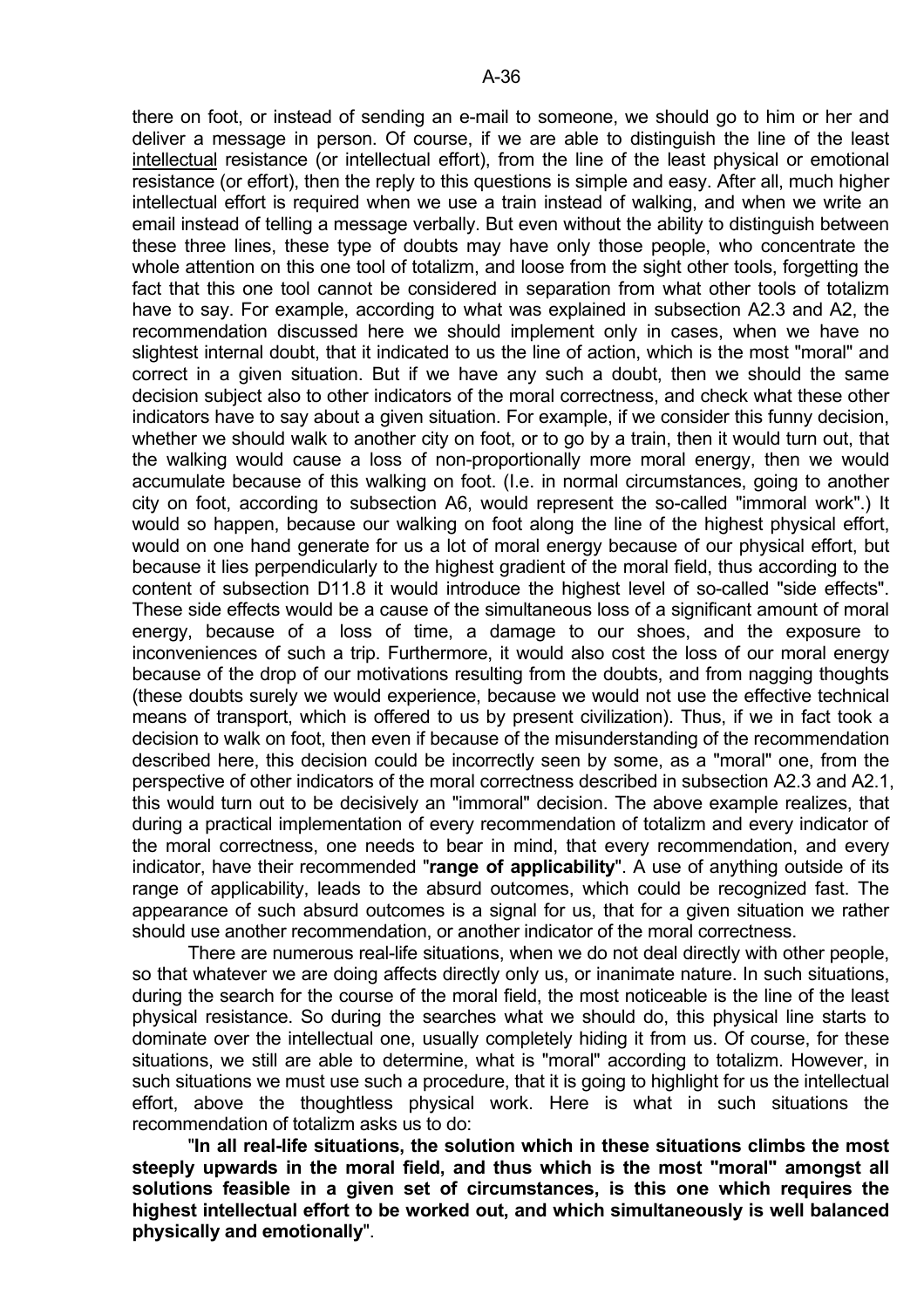Let us explain the above on an example. We assume that we are a manager in a park, and that our current activity - which we would like to complete in the most moral manner, is to install a newly purchased bench in the park. The placement of such a bench is a typical situation, when the outcome is not directly affecting people. (It affects people only indirectly. This means that only afterwards, i.e. some time after we install this bench, people are going to sit on it.) Therefore, in this case, the line of the least resistance that is going to reveal itself first, is the physical one, not the intellectual. So if we think, what is coming to our mind first, as such a line of the least resistance for this instalment of the bench, then it probably will be to install it in the point nearest to the area, where our track can arrive (e.g. nearest to the entrance gate of the park), so that we do not need to drag this bench on our backs too far. The action, which is opposite to this line of the least resistance, would be to install the bench in the middle of dense bush at the top of the most distant hill of the park. Of course, in practice this place (i.e. in the bush, at the top of the hill), does not turn to be the most moral, because it is a place indicated by a thoughtless physical effort, not by intellectual one. Thus, in order to establish which point of the park totalizm in fact indicates for us as the most moral one, we must use the above recommendation. For this, we firstly need to prepare for ourselves a list of all feasible points, in which our bench could be installed. Then, from this list, we need to choose that one, the exact determining of which is going to cost us the highest intellectual effort (not just a thoughtless physical effort). For example, it can be a place, which requires from us intellectual verification that it has a sun in mornings and shade in middays, that it has the most beautiful view, that is close to nice smelling flowers, that is close to a frequently walked path - just after passers by finish climbing a local hill, etc.

 People who are used to thoughtless completion of formulas, probably are going to have a difficulty with understanding, that the morality of the universe was so programmed, that it requires constant thinking and use of intelligence. Evidently, the universal intellect (God) is so much interested in the development of intelligence and capability to think in all creations, that it hardwired the promotion of these qualities into the morality of the universe. Therefore also all the recommendations of totalizm, including also these described here, are forced to require from people the continuous use of intelligence and capability to think. Therefore totalizm must not be interpreted in a thoughtless and automatic manner. This philosophy should be understood, not just followed. The recommendations of totalizm do not order anyone to dismiss the efficiency of his/her actions, to ignore the development of science and technology, or to climb trees again. It is just the opposite. Totalizm recommends that everything should be done in the manner, which is the most intelligent, the most effective, the most modern, and possibly the most utilizing of new tools, technologies, and achievements of science, that are currently at our disposal. Our actions should also be fully agreeable with our personal habits and priorities. Of course, totalizm does not mean by this to follow "immoral" impulses of emotions and temporally temptations. It asks to complete only those things that are "moral". In a significant number of cases this means actions that are exactly opposite to these temporally impulses and temptations.

 At this point of our considerations, we should remind ourselves that our civilization is decisively oriented towards parasitism, described in subsections A1, B2, B4, and in chapter KA of this monograph. Therefore, almost everything that our civilization worked out, implemented in everyday life, and now promotes in present educational system, publications, and mass media, is oriented towards "going along the line of the least intellectual resistance". As such, frequently it runs exactly opposite to what totalizm recommends. For this reason, implementing totalizm in our lives requires a drastic change in our manner of thinking and in the way we look at the world around us. Thus, the totaliztic way of living, in spite that it is so agreeable with the laws of the universe, so logical, so simple, and so moral, in fact is rather hard to implement in everyday life. After all, it requires from a totalizt to almost continually run "against the flow" of whatever the present parasitic society considers to be "normal".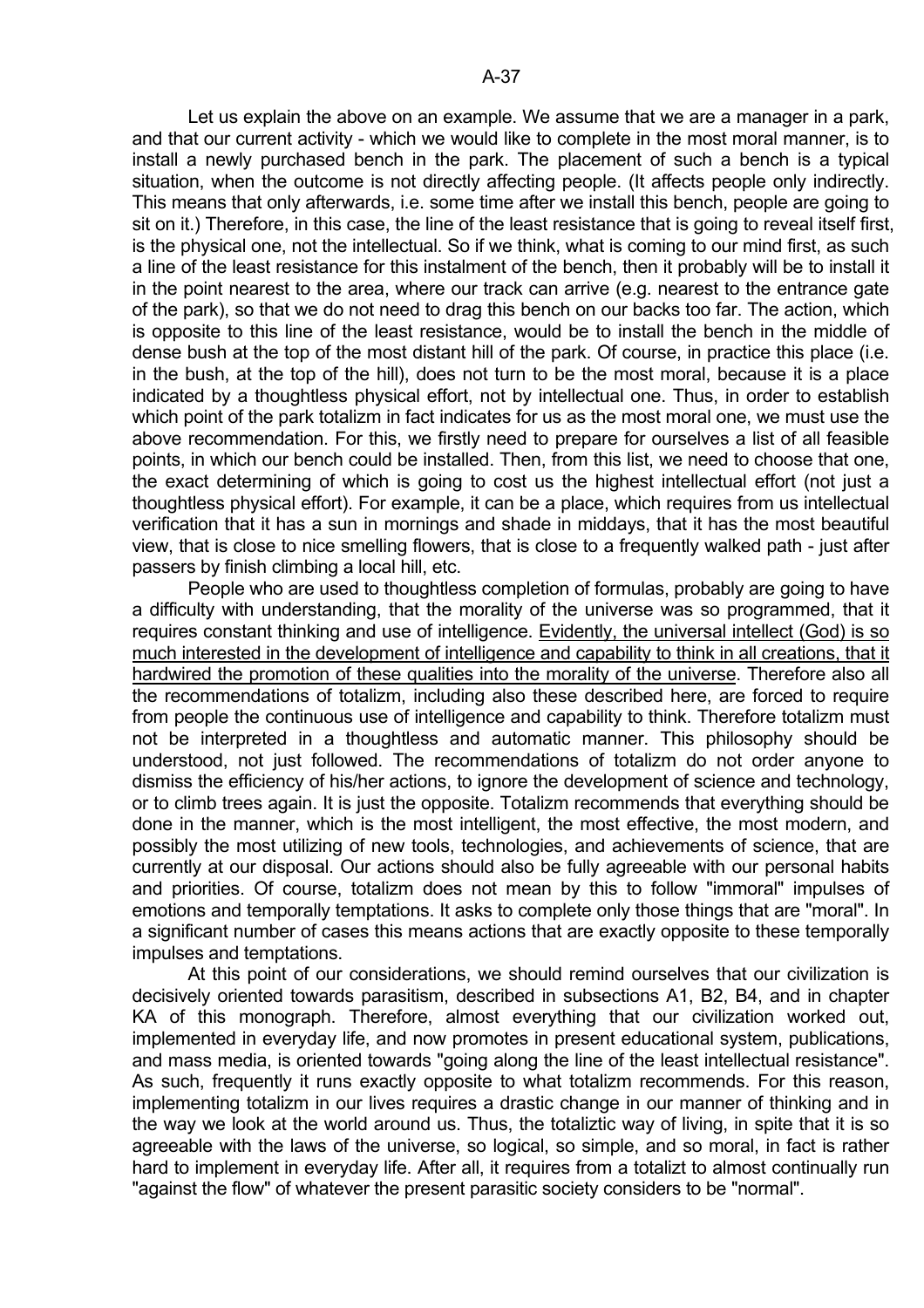### A4.2. Attributes of moral field

 Previous subsections explained illustratively, what moral field is, how it runs, and how to practically determine in which direction it rises the most steeply. This subsection formally summarises the explanations provided before, providing a list of attributes of moral field, that were identified so far.

 Each intelligent activity, including each thought, feeling, stand, or physical activity completed by an intelligent creature, always changes positions in the moral field for all these intellects in which this activity induces any kind of feelings. Therefore, every such an activity, due to changes of someone's position in the moral field, clearly belongs either to a totaliztic category "moral" or to a category "immoral". Basic attributes of the moral field allow us to determine, to which one of these two categories a given activity belongs. They also help us to transform "immoral" activities into "moral" ones which still allow us to accomplish the same original goal. For this reason, in spite that these attributes were already discussed, now they are combined into a structured list.

 Attributes of the moral field can be subdivided into two groups: (a) categorizing attributes and (b) descriptive attributes. **Categorising attributes** are these ones, which help to distinguish easily between moral human activities, from immoral activities. Therefore, each attribute belonging to this group is clearly fulfilled by one category of human activities (e.g. by moral activities), but is not fulfilled by the opposite category of activities (e.g. by immoral activities). In turn **descriptive attributes** are these, which explain various regularities detectable in the way moral field is configured and works.

Listed below are the most important attributes of the moral field. Here they are:

 A. Categorising attributes. (These allow for an easy categorising. Means they allow for an easy distinguishing between such human actions which are "moral" – and thus which obey attributes marked "yes" on the list below but disobey attributes marked "no", and such human actions which are "immoral" – thus which disobey attributes marked "yes" but obey attributes marked "no.) Here they are:

 **1Yes**. "Moral" are all these feelings-inducing activities, which either move uphill in the moral field all intellects that are affected by them, or which prevent the pushing these intellects downwards in the moral field. Completion of moral activities always brings immediate benefits of a moral nature. In turn an active prevention of moral activities immediately brings some kind of immoral consequences.

 **2Yes**. All opposites or reversals of the activity, which represents a movement uphill in the moral field, and thus is "moral", are going to represent movement downhill in the moral field, and thus are going to be "immoral".

 **3Yes**. The direction of the steepest slope of the moral field, and thus the direction of the most "moral" activities, is indicated by these feasible activities, which require putting into them the highest intellectual effort, or which are opposite to the line of the least intellectual resistance.

 **1No**. "Immoral" are all these feelings-inducing activities, which either push downhill in the moral field all intellects that are affected by them, or which prevent the rising of these intellects upwards in the moral field. A completion of immoral activities always brings immediate consequences of an immoral nature. In turn an active prevention of immoral activities immediately brings some kind of moral benefits.

 **2No**. All opposites or reversals of the activity, which represents a movement downhill in the moral field, and thus is "immoral", are going to represent movement uphill in the moral field, and thus are going to be "moral".

 **3No**. The direction of the steepest downhill slope of the moral field, and thus the direction of the most "immoral" activities, is indicated by these feasible activities, which do not require putting into them any intellectual effort, or which are aligned with the line of the least intellectual resistance.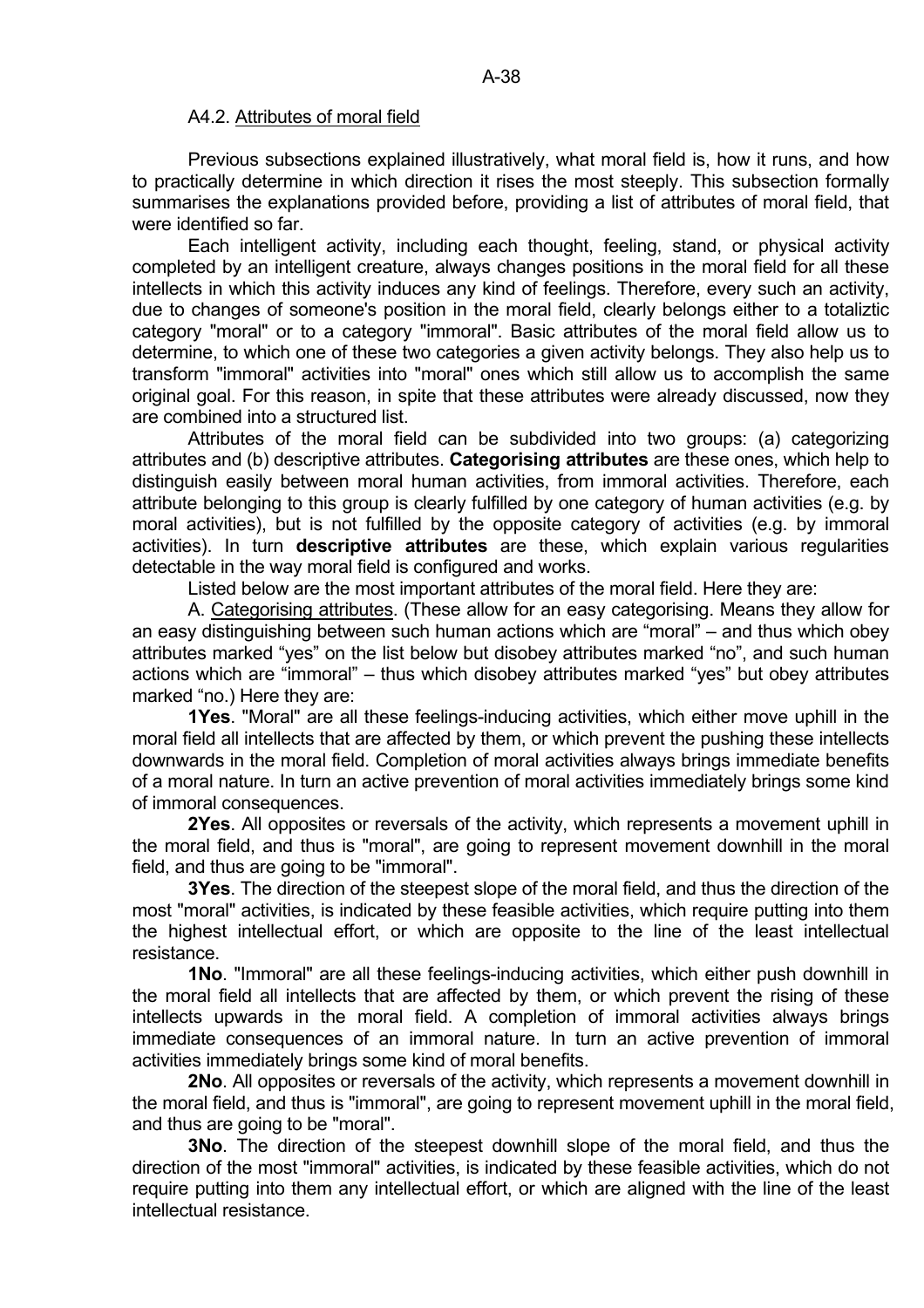**B1**. In the real-life situation, **everything is either "moral" or is "immoral"**. Therefore, this something either is "moral", and thus it fulfils all the attributes (1Yes), (2Yes), and (3Yes) above, but simultaneously it does NOT fulfil all the attributes (1No), (2No) and (3No) above. Or this something is "immoral", and thus it fulfils all the attributes (1No), (2No), and (3No), but simultaneously it does NOT fulfil attributes (1Yes), (2Yes), and (3Yes). For this reason, when we discover that a given our activity/intension fulfils, or not fulfils, even a single one out of all the above attributes (1Yes), (2Yes), (3Yes), and (1No), (2No), (3No), this practically means that after a careful consideration we are going to discover that particular activity/intension is accordingly also fulfilling, or not fulfilling, all the remaining attributes marked with the same symbol "Yes" or "No". For this reason, in order to effectively categorize our actions with the use of the moral field, it is enough to find a single attribute which sticks out in a given situation amongst the whole list (1Yes), (2Yes), (3Yes), and (1No), (2No), (3No), and then clearly establish whether it is fulfilled, or not fulfilled. (An example of categorising with the use of attributes of moral field, is provided in subsection A4.3.)

 **B2**. Every real-life situation in which anyone can find him/herself, always provides the people who take part in it, with at least **the choice of two solutions** morally opposite to each other, out of which one always represents the motion uphill in the moral field (means is moral), while the other always represents the motion downhill in the moral field (means is immoral). If in a given situation more than two solutions do exist, then they always can be arranged into opposite pairs, so that for each pair one solution is moral, while the other one is immoral. For example, consider a situation described in subsections D11.1 and D8, when there is a selfdefence categorised as "your life or mine". In this situation always at least two solutions exist, namely one going uphill in the moral field - when the attacked kills the attacker, and other one going downhill - when the attacker kills the attacked. Trough the mutual comparison with each other both the opposite solutions from a given situation, every person has a possibility of easier distinguishing the course of action which is moral, from a course of action which is immoral.

 **B3**. Actions, which are perfectly moral, means which climb precisely upwards in the moral field - while their vector forms the angle of 0 degrees with this moral field, do NOT have the so-called "**side effects**". (The topic of "side effects" is addressed in subsection D11.8.) Furthermore actions, which are fully immoral, means which run precisely downwards in the moral field, while their vectors form the angle of 180 degrees with the moral field, also do not create "side effects", although they duplicate later their immoral consequences in the form of unpleasant karmatic return. Thus, only the actions, the vectors of which are slanted towards the moral field under angles between 0 and 180 degrees, form side effects. The most powerful side effects have these actions, which are positioned under the angle of 90 degrees in relation to the moral field, i.e. which are difficult to qualify whether they belong to category "moral" or to category "immoral". This means that the appearance and the extend of side effects that result from a given action, can be used as one of indicators, how moral, or how immoral given actions are (e.g. how moral or immoral are given methods of healing).

# A4.3. How to categorise our actions into totaliztic categories "moral" or "immoral"

 The moral field, and also distinct attributes that this field displays and that were described in previous subsection, has numerous practical applications. One of these is to simply categorise each our action to one of two basic totaliztic categories, namely as "moral" or as "immoral".

 As this was already explained before, according to theory of totalizm the whole universe is permeated with this unique type of primary field, which is called the "moral field". In turn feelings that are formed during every human activity, cause that every such activity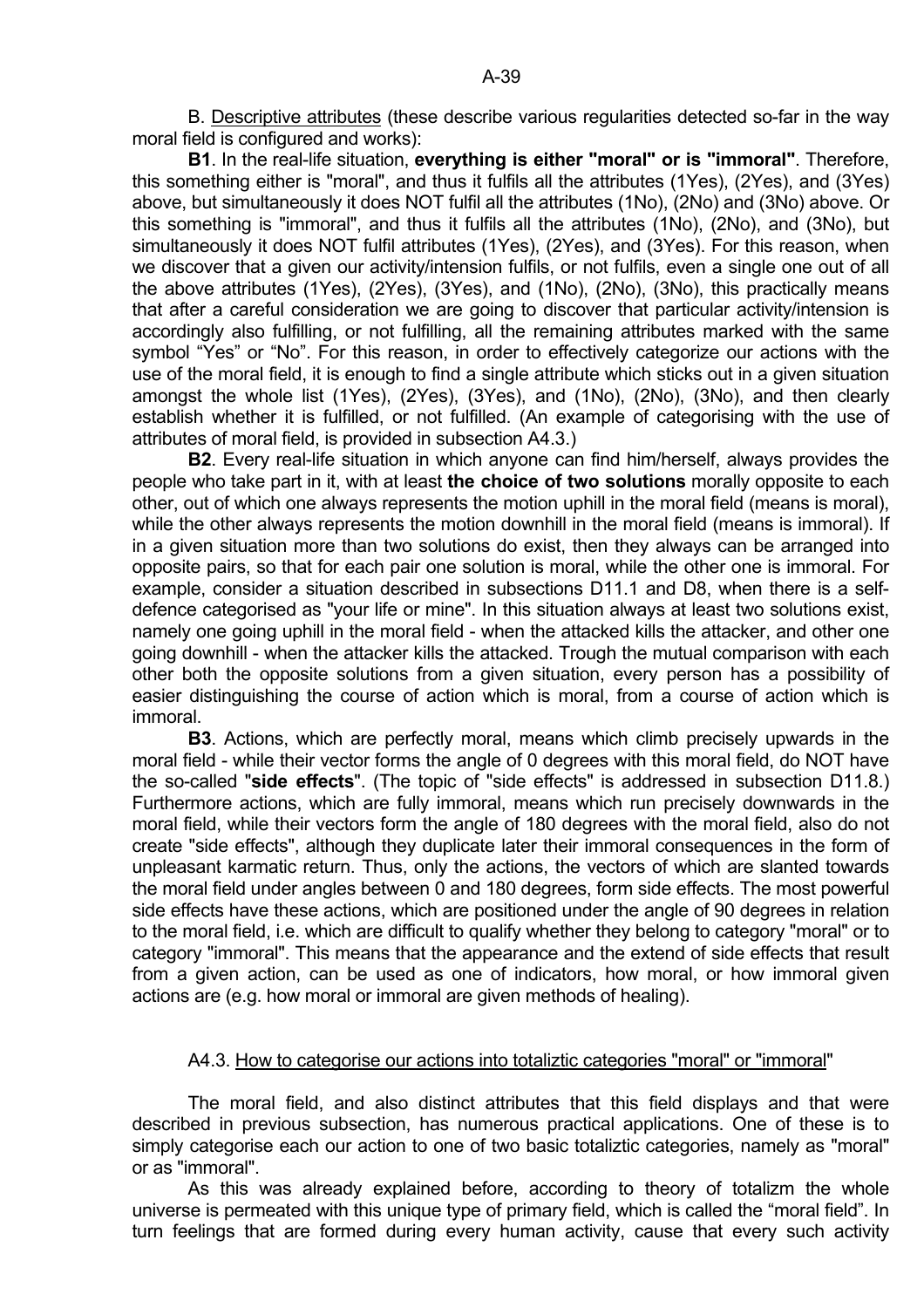constitutes a vector of movement in this moral field. Depending on the direction in which this movement propels someone in the moral field, the vector of action which it represents, is qualified either as a "moral", or as an "immoral". According to totalizm, "**moral**" is everything that represents a movement in the direction uphill in the moral field. But because, according to previous explanations, uphill in the moral field is simultaneously in the direction of the highest intellectual effort and in the direction opposite to the line of the least intellectual resistance, totalizm additionally explains that "moral" is either everything which runs against the line of the least intellectual resistance, or also everything which coincides with the line of the highest intellectual effort. In turn "**immoral**" is everything which represents a movement downhill in the moral field. Thus, according to the previous explanations, totalizm defines as immoral everything that runs along the line of the least intellectual resistance.

 In order to explain the above in different words, according to totalizm "moral" are all these human activities which fulfil attributes (1Yes), (2Yes) and (3Yes) listed in subsection A4.2, but simultaneously which do NOT fulfil attributes (1No), (2No) and (3No). In turn "immoral" are all these activities which fulfil attributes (1No), (2No) and (3No), but which simultaneously do NOT fulfil attributes (1Yes), (2Yes) and (3Yes) from subsection A4.2. (See also an example of attribute based categorising, explained in subsection A5.4.)

 For an example of totaliztic categorizing of our action/intension to a category "moral" or "immoral", using attributes of the moral field, let us consider a case of "priority at doors". Two people of a similar age, health, status, load carried, etc., during a nice day try to pass simultaneously through the same doors. One of them is entering a given room, while other one is leaving this room. Considering the most typical circumstances, try to establish for which one of them the priority of passing through these doors as the first person would be "moral", and for which would be "immoral"? If through these doors first would be allowed to pass the leaving person, while the way would be given to him/her by the person who is just entering the room, then the attribute (1Yes) from subsection A4.2 would be fulfilled, because the priority given to the exiting person would immediately bring about various moral benefits. For example, it would increase the amount of free space in a given room. So the person which is entering could use this room more freely. It would decrease the confusion, noise, and crowd. It would free the attention of people already present in the room, so that these people could later devote the whole their attention to the newcomer. Etc., etc. Simultaneously, if one actively prevents the exiting person from leaving the room, then immediately would appear various immoral problems, such as blocking the passage through doors, unnecessary large number of people in the room, confusion, division of attention, etc. Attribute (2Yes) would also be fulfilled, because every reversal of leaving a given person from the room, would turn to be immoral in the light of totalizm. For example, it would bring about the consequences listed already during discussion of the attribute (1Yes). Attribute (3Yes) would be fulfilled as well, because people who are just entering a given room (e.g. coming from outside), acting along the line of the least physical resistance, by a habit would try to do it hastily and without giving priorities to those who are leaving. Therefore giving the way to people who are exiting, requires from them thinking the matter over, and requires the gathering of knowledge on attributes of the moral field. Therefore, in fact such thinking and gathering of knowledge represents the acting along the line of the highest intellectual effort. Also for people who just leave a room, executing their rights to the priority at doors, usually requires a higher intellectual effort than acting along the line of the least physical resistance and to give way to those who hurry to enter. Simultaneously attributes (1No), (2No), and (3No) would not be fulfilled in the case of priority of the exiting person, because they represent the exact reversals of attributes (1Yes), (2Yes), and (3Yes). In turn, if as the first through these doors passes a person, who is just entering a given room, while the way gives the person who is just exiting this room, then all attributes (1Yes), (2Yes), and (3Yes) would NOT be fulfilled, while all attributes (1No), (2No), and (3No) would be fulfilled, because all these attributes would relate to an exact reversal of the situation already discussed above for the case of priority given to the exiting person. In order to summarise the above, if there are no special circumstances in action, than totalizm declares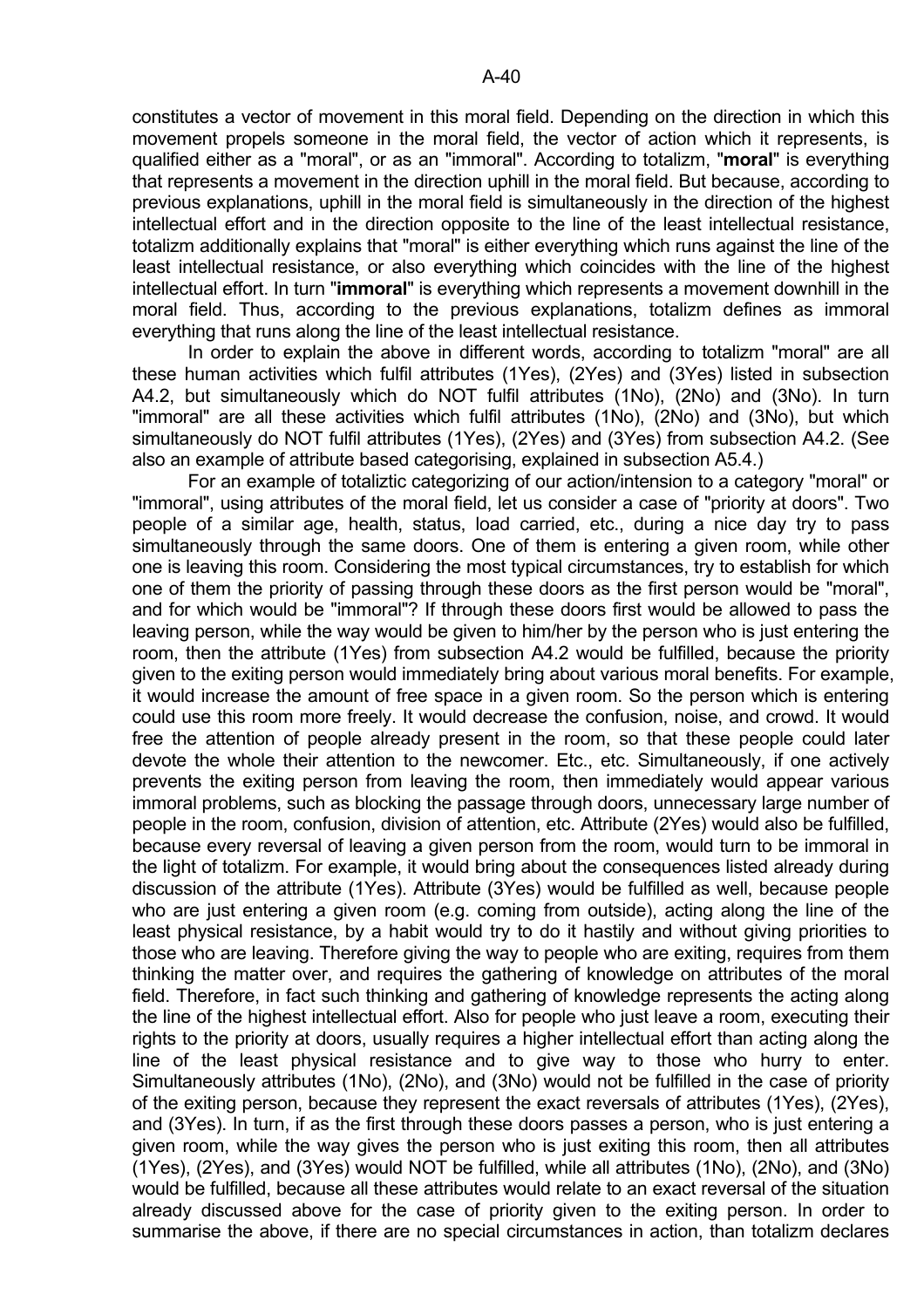as "moral" the priority of passing through doors given to the person who is just leaving a given room, while as "immoral" the priority of passing given to a person who is just entering a given room. Therefore totalizm realizes, that in typical circumstances those who are to enter should give their way to those who are exiting.

 However, apart from showing who has the priority at doors, the above example realised also even a more important matter. This is that **in totalizm moral matters can be judged equally precisely, as in physics are judged physical matters**. And this is the greatest strength of totalizm. It gives to moral and philosophical matters the precision and unambiguity of strict sciences, which previously only physical and mathematical sciences have enjoyed.

 The above example was categorised very pedantically. This means that all the attributes of the moral field listed in subsection A4.2 were checked how they fit a problem under consideration. However, in real life situations such a pedantic categorisation is not necessary. As this was indicated in item B1 from subsection A4.2, attributes (1Yes), (2Yes), (3Yes), and (1No), (2No), (3No) of the moral field display such a property, that all of them for YES are either fulfilled, while simultaneously all of them for No are NOT fulfilled, or otherwise (i.e. or all of them for YES are NOT fulfilled, while simultaneously all of them for No are fulfilled). Therefore if only a single one of these attributes is fulfilled, or not fulfilled, usually this already suffices for a correct categorising of a given action. Thus, in the real life situation we do not need to do our categorisations as thoroughly as in the above example, and it is enough for us to categorise on a basis of a single one of these attributes - means this one which we can see the most clearly in a given situation and which we can check the most promptly.

 Here is a practical exercise to practice the reader's totaliztic thinking. Cooks from various cultures accustomed their clients to different methods of making portions from meet dishes that contain bones (e.g. making portions out of chicken dishes). For example cooks from Poland divide portions at natural joints of bones. Cooks from New Zealand cut bones into equal portions with a kitchen saw. In turn cooks from China chop bones into small pieces with the use of hand choppers. By utilising attributes of the moral field, justify why in a typical set of circumstances, only the Polish method of making portions out of meet with bones is "moral", while other two methods are "immoral" (more immoral is to chop bones than to saw bones).

 The above should be complemented with a reminder that according to totalizm, when we discover that we are doing any immoral activity, then we should immediately suspend this activity, and firstly convert it into another activity, which would be a moral one while simultaneously it would allow us to accomplish the same final goal, and only then complete this another, moral activity. Next subsection explains how to do this practically.

### A4.4. How to utilize moral field for transforming "immoral" actions into "moral" ones

 Moral field, and the unique attributes that it displays, provide us also with a relatively simple, but simultaneously quite effective method of transformation of our intentions, which turn out to be "immoral" (and thus, the completion of which, would represent a disobedience of moral laws), into intentions, which are going to be "moral" and allow to accomplish the same goal (and thus, the completion of which, will represent the obedience of moral laws). The most easy procedure of this transformation is based on the practical implementation of the recommendation of totalizm that "in all actions always do the exact opposite to whatever the line of least intellectual resistance prompts you to do".

 Probably the most typical situations in our lives, when this recommendation should be applied in order to transform "immoral" intensions into "moral" actions, are all sorts of personal **conflicts**. Someone brutally trumps on our toes, our feelings start to boil, and as a consequence we usually commit some "immoral" action, which disperses a lot of our moral energy, i.e. which we later painfully regret, and which spoils our reputation for a long time. Therefore let us now consider a case of a typical conflict, and let us try to explain to ourselves, how with the use of this recommendation we should go about a transformation of our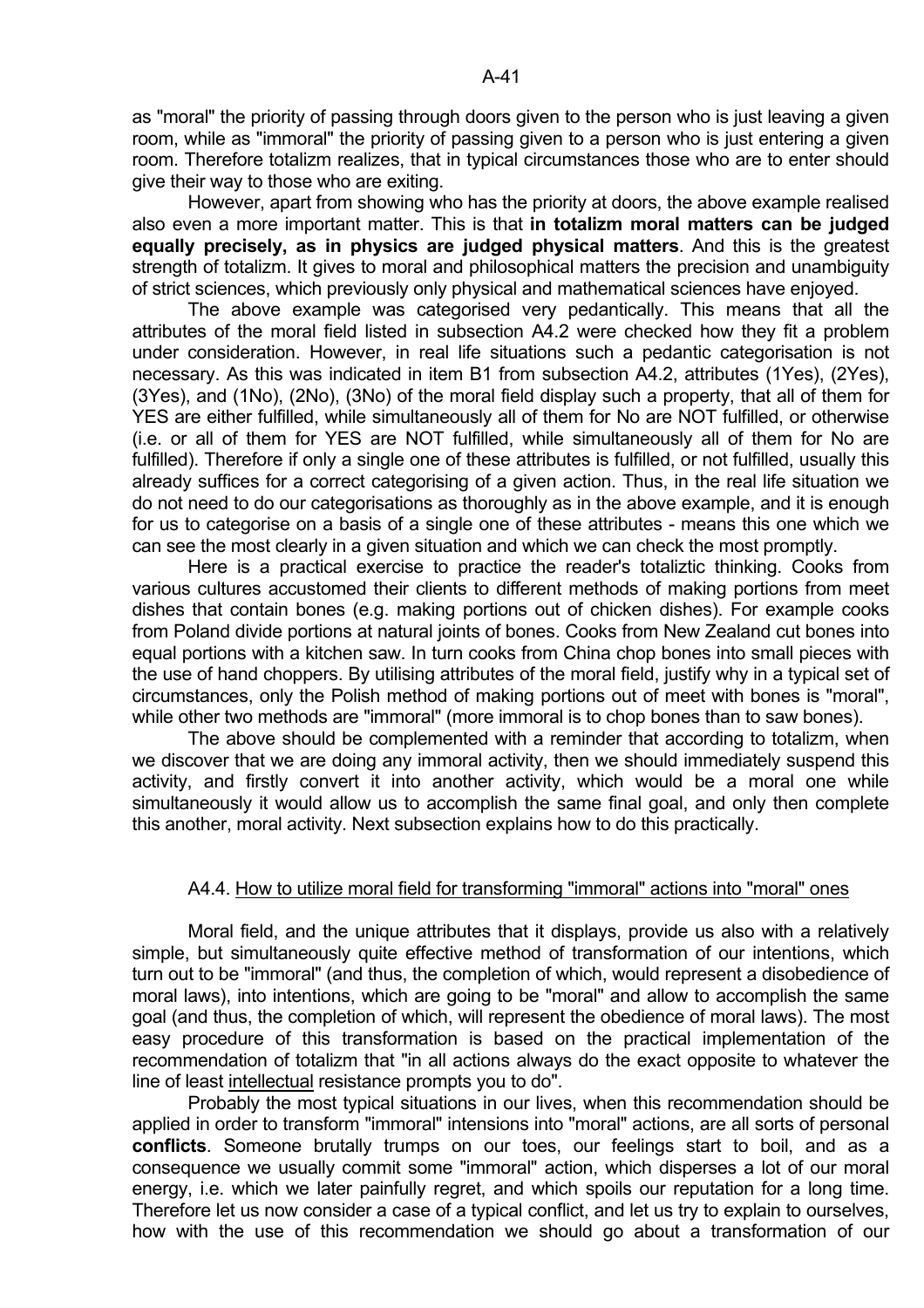"immoral" intension, into a "moral" intension which accomplishes the same goal. Totalizm recommends that in such conflict situations we should apply the recommendation "in all actions always do the exact opposite to whatever the line of least intellectual resistance prompts you to do". In order to apply it, a person who practices totalizm should go approximately through the following steps of a mental application procedure (details of this procedure may differ, to suit personality individual people and circumstances of given situation):

 1. **Determine our impulsive reactions**, which run along lines of the least resistance. For this we must ask ourselves silently in our mind, what we feel the most strongly as to do in that particular situation, if acting according to our natural internal impulses. As it turns out, in every situation there is always something that we feel more strongly to do, than doing anything else. This something would give us a biggest pleasure and the strongest satisfaction, when we do it just in that particular moment of time and in that particular situation. Because such conflict situations are usually quite complex and involve a combination of at least two out of three components of our activities (i.e. intellectual, physical, and feelings), most probably the situation is NOT going to be dominated by the "line of the least intellectual resistance", but by one of two remaining lines, e.g. in situations of strong feelings by the "line of the least emotional resistance", while in situations of decisive actions by the "line of the least physical effort". Therefore, the strongest natural impulse that we are going to feel first in such a conflict situation, probably is going to be some feeling dominated action. For example we may feel as to hit our adversary in the face, or to yell and swear at him/her, or to say "shovel your ...", etc. However, because it is not an intellectual reaction, we must clearly state ourselves that this action is impossible, and again ask ourselves what we would like to do as our next impulse, when this first one is impossible to implement. In the reply we receive another impulse suggestion, which - depending on circumstances of our conflict, can be intellectual or physical. For example we can strongly feel that we should continue the physical activity that we currently are doing (this would be a physical impulse), or that we should punish this person through ceasing the further talking to him/her and breaking all our communication channels (this would be an intellectual impulse).

 2. **Identify our intellectual impulse**, which corresponds to the line of the least intellectual resistance. Amongst all natural impulses, which are prompted by the lines of the least resistance that dominate a given situation, we need to eliminate these impulses, that are prompted by the lines of the least physical and emotional resistance. In this way we identify and choose for further transformations only this one out of all our impulsive reactions, which is prompted by the line of the least intellectual resistance.

 3. **Reverse our intellectual impulse**. After we establish, what would be our "immoral" action going along the line of the least intellectual resistance, now we need to reverse mentally whatever we feel as to do, into an action which represents an exact opposite. For example, if we feel as to stop talking to someone, there would be a whole array of actions, which are opposite to pretending to be a mute. To name some of them: we could offer first our hand of peace, we could suggest to go together for a lunch in order to discuss the matter in more details, we could smile and politely start to support our offender in whatever he/she is doing, and offer to solve together this difficult situation, we could agree with whatever has happened and reassure the offender that his/her standing on our toes perhaps could be one possible solution for this current problem - although a more winner-winner way of solving this problem would be by ..., etc. Interesting that depending on circumstances of the current situation that we are in, always for a given immoral intellectual impulse, we can relatively easy deduce what would be the most moral reversal of this impulse. However, according to totalizm, every opposite or reversal of an immoral activity becomes a moral activity - see attributes (2No) in subsections A4.2 and A5.3. Only that each one of these opposites goes in a slightly different direction, and therefore implementing each one of them may bring slightly different outcomes. Therefore, in situations when we have more time to spare, we should analyse the moral consequences of each one of them, and choose for implementing this one, which provides the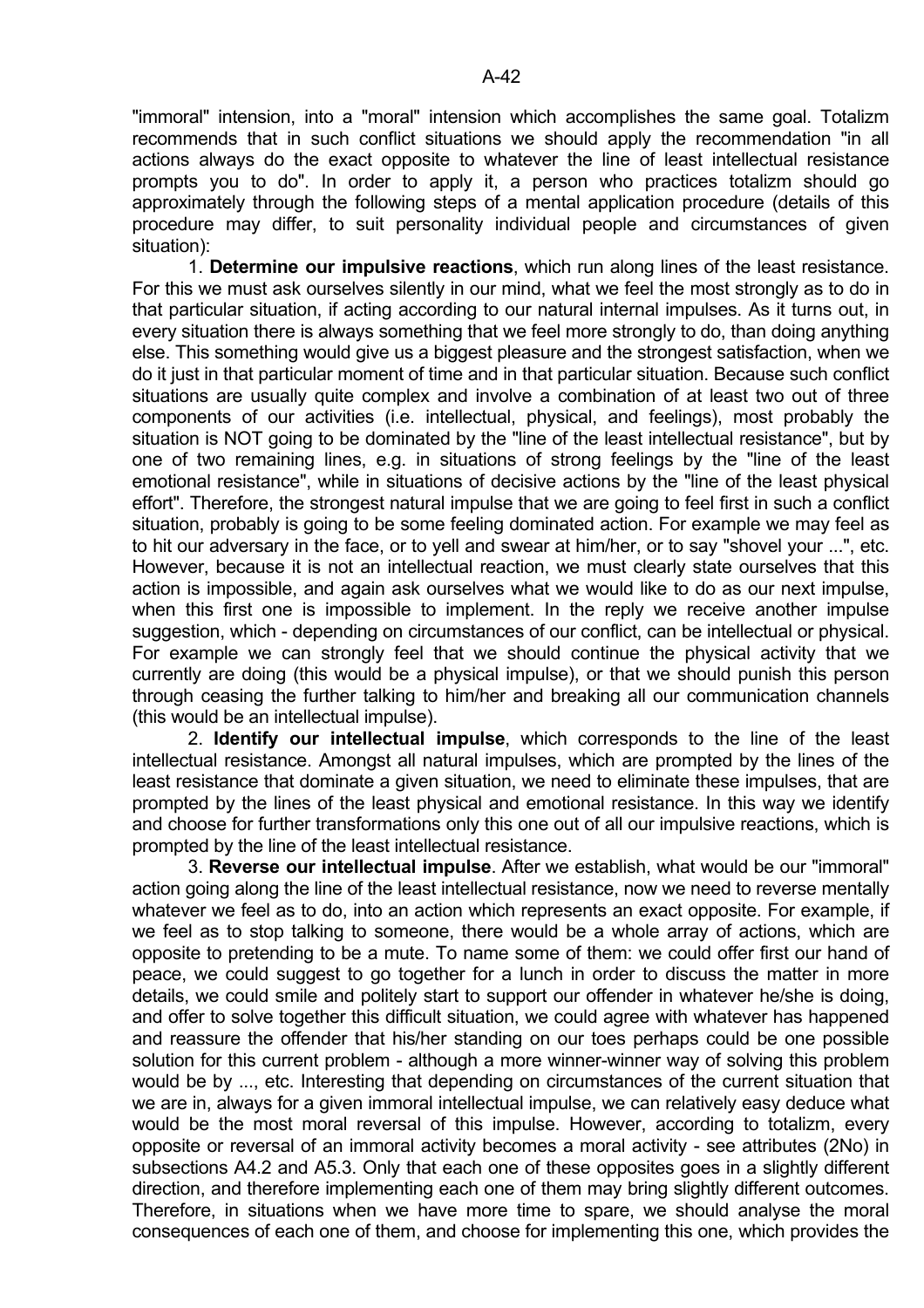most steep lifting in the moral field. Of course, all of them have this in common, that they all are going uphill in the moral field. Thus in all hot conflict situations, when there is no time for long deliberations and selections, we should grab any of such "moral" opposites (e.g. the one which at a given time gets to our head as the first, or looks the most appropriate), and simply implement it. Even if this first opposite turns out to be not the most desirable one, still it goes uphill in the moral field, thus it turns us into moral winners in a given conflict.

 4. **Implement the opposite action**, which we just mentally selected. This means that in a given conflict situation, we actually do whatever is exactly opposite to the line of the least intellectual resistance, NOT what the line of the least intellectual resistance tells us to do. In this manner we transform our impulsive immoral action, into a moral action that we just intentionally worked out.

### A4.5. Whenever in moral dilemmas - atomise or converge issues

 A next effective tool provided by totalizm, which also results from properties of moral field and moral energy, is the so-called "**principle of superposition**". This principle extends its range of applications to almost all phenomena, which are obeying laws of summation and division of energies. Thus it also includes all phenomena, which take place within the range of moral field. The general formulation of this principle states that "every complex motion in a given field, can be replaced by a sequence of simple movements of a smaller range, while every simple movement of a small range, can be combined with a similar simple movements, thus together giving some more complex total motion". When related to moral phenomena, this principle provides totalizm with a very effective tool that has a whole range of applications. For example, it allows solving so-called "moral dilemmas" described in this subsection. It constitutes a nucleus of almost every totaliztic method of transformation of "immoral" intensions into "moral" actions with the same goal (as an example see descriptions from subsection A5.5). Etc., etc.

 "Moral dilemmas" are one of the biggest problems in situations from our real life. We deal with such situations every time, when it may appear that more then one rule simultaneously applies to them, so that given situations we need to solve with the use of several different tools of totalizm, while each single one of these tools states about these situation something opposite/different then other tools. Moral dilemmas obstruct, or make completely impossible, our choice of the correct (totaliztic) course of action, as they do not allow us to apply the rules, methods, or solutions, that we already know. They are outcomes of the fact, that the substantial majority of circumstances, which we encounter in the real life, are very complex. Therefore tools of totalizm in our disposal do not apply to them, as these tools were developed for solving elementary situations (i.e. for solving situations, which are already atomised into elementary moral issues). In order to explain this on a more illustrative example, moral situations from a real life, are like an actual movement of a ball during a football match. After a single kick, this ball not only flies through the air, but it also spins around its axis, bounces from the ground (oscillates), etc. But a classical science of mechanics has not developed equations-tools that would describe every complex movement of such a ball: it only described tools/equations, which describe elementary behaviours of the ball, means the linear flight, the rotation around the axis, or the bouncing (oscillations). Thus, if someone wishes to predict theoretically, how such a ball is going to behave during a specific kick, such someone must firstly atomise the flight of this ball, into several elementary behaviours, namely into a linear flight, into a rotation around the axis, and into a bouncing (oscillations). Only then, for each one of such elementary behaviours, he/she must use a different tool of the classical mechanics, in order to predict where this behaviour leads to. Tools of totalizm are exactly the same: they describe only how to solve elementary moral issues. Therefore, during solving of complex situations from a real life (means, during solving such "moral dilemmas"), frequently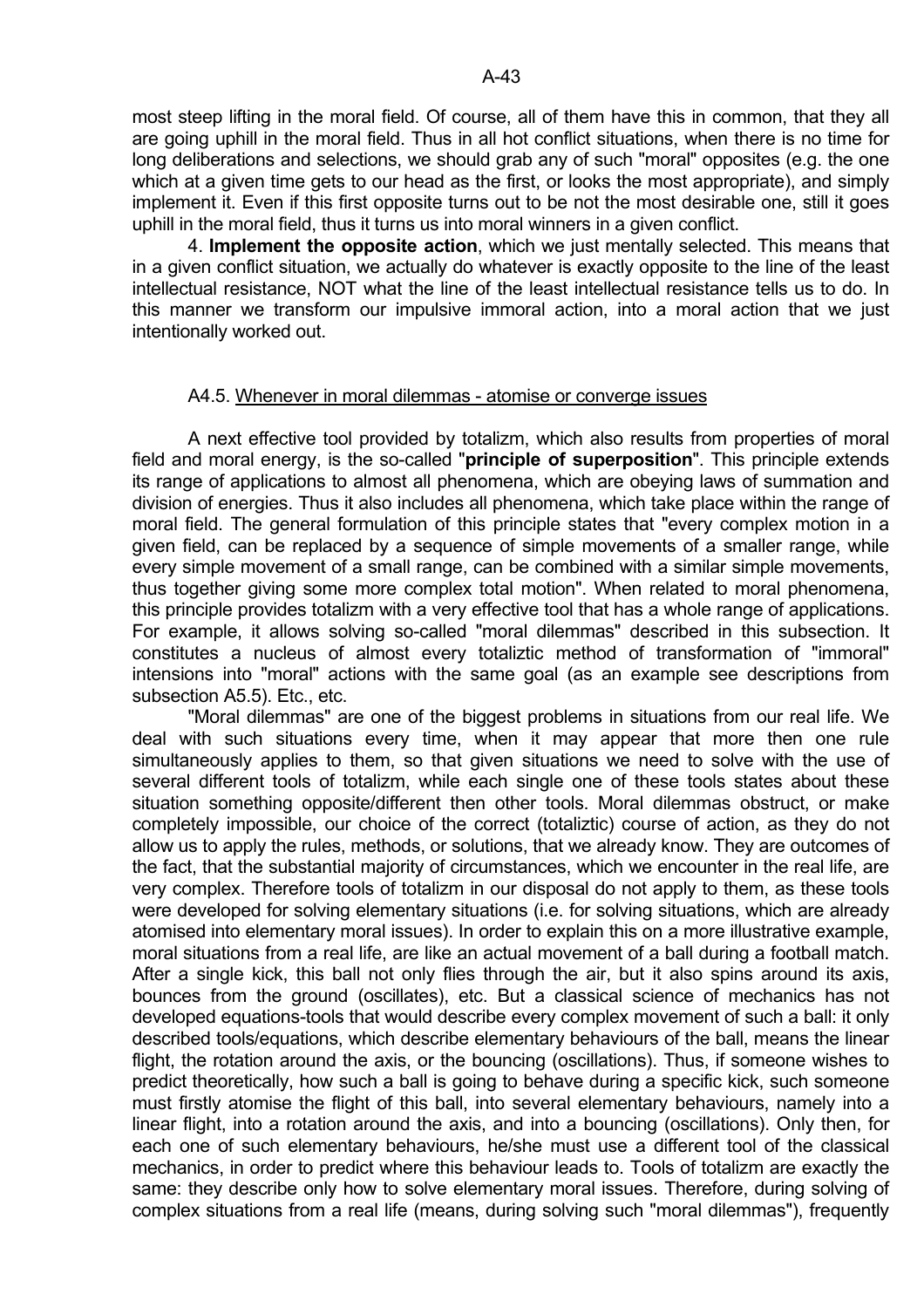they require that these situations firstly need to be skilfully atomised into elementary moral issues, and only then solved - each one of them separately from others.

 It is very fortunate, that otherwise than it is with all other philosophies and religions on Earth, totalizm is based on the properties and behaviours of moral energy. In turn, for absolutely all phenomena concerning energy, this "principle of superposition" can be applied. This principle causes that, for the totaliztic definition of morality, all moral phenomena can be either "atomised" - means split into series of smaller moral issues, or "converged" - means joined together into bigger moral entities, which are later considered as single problems (note, however, that for every definition of morality other then totaliztic, such treatment is impossible, as it does not base morality on the idea of moral energy). Because of the applicability of this principle, totalizm recommends as follows:

 "**If we are not able to solve a given moral dilemma as we see it, we should try to split/atomise this dilemma into several elementary moral issues, and solve each one of them separately, or try to converge this dilemma with other current issues, and solve them all as one single whole**".

 This recommendation can also be expressed in a more brief manner: "when facing a dilemma, atomise or converge it".

 In order to explain this recommendation better, let us use two examples. This first example is for atomising/splitting large dilemmas into smaller simple moral issues, each one of which later can be easily solved with tools of totalizm. Let us assume that we are already an aged person, we are in a crowded public (city) bus, and we would like to make a sit for someone, who according to totalizm needs it more than us (e.g. someone much younger than us, but who carries a lot of delicate parcels, which do not leave him/her free hands to keep a balance during the ride, while we have free hands and feel well, so without difficulty we can keep our balance). But before we stand up and give our own sit to this parcel man, we realize that next to us sits a very young and very energetic stud, who also do not carry anything, and therefore who has higher than us predispositions to give out his sit. So we are in a moral dilemma. If we stand up and give our sit to a parcel owner, we obey what totalizm and moral laws say regarding the parcel man. But we give a very bad example to the young stud. Then we would teach him that he can cultivate his parasitic behaviours without any obstacles, as always someone else will fulfil his moral obligations. In turn, if we wait until the young stud notices the meaning of situation, and gives up his sit, the situation concludes and the parcel man leaves the bus. So there is a dilemma situation, which asks to use the recommendation on atomising for solving it. In order to approach this situation, we need to start from splitting this whole dilemma into individual moral issues, and solve each one of them separately. In our case, there are two such issues. The first issue is the parcel man, who is the original source of the whole dilemma. According to totalizm and moral laws, in a situation as this described here, we should instantly stand up from our sit, and offer this sit to this man, with the encouraging and polite explanation that it is much easier to manage so many parcels while sitting. The second moral issue is the young stud, who should give up his sit instead of us. If, according to our estimates, he is not currently sick, tired by some work, or does not go home from a visit to dentist, then according to totalizm we could somehow let him know, that it would be appreciated if the next time it is he who gives his sit in such a situation. But we would need to do this very politely and discrete, if possible - humorously and jocose, as we do not know all the circumstances of this person, thus we do not know whether there is a really important reason, for which he was forced to remain in a sitting position (our motivation is not to offend him, or to put him down, but to let him learn, in case he previously had no opportunity to learn principles of a totaliztic behaviour).

 For an example of the case, when it is beneficial to converge several moral issues together into a larger entity, let us consider a different situation of a "baby/teenager sitter". Someone asked us for a favour of taking care of his "little angels". So we went by a bus to a fun fair, which is distant a few kilometres from our home. We have two teenagers, one of which has the tendency to be obese, the other - tendency for a bad behaviour. The obese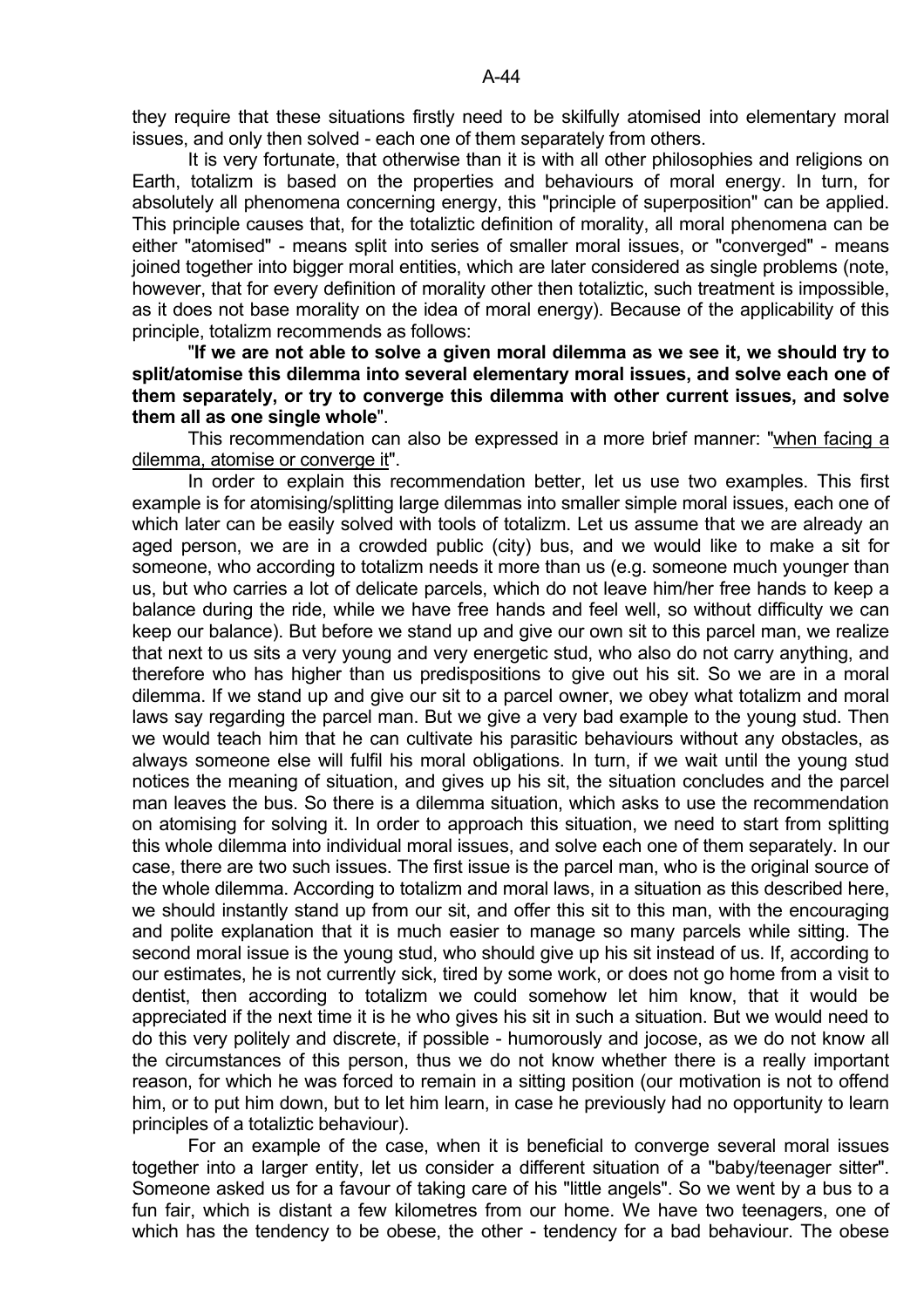teenager constantly asks to buy him snacks, and gorges them against our remainders that he should maintain moderation in eating. The snapping teenager is rude to us, and requests all our money to be spend on buying for her costume jewellery. Our dilemma as to what to do is increased even more, when we spotted something that we wanted to buy for a long time, but it costs all the money we have with us. So what to do in such a situation? Well, we could converge all issues into one solution of purposeful running out of money. So we could buy the thing we wanted to buy, and we let to know teenagers that we just run out of money completely. So the obese teenager cannot eat any more, as there is no money to buy further snacks, the rude teenager cannot be rude, because there is no money to buy her anything. In addition we all need to go home on foot, because there is no money for the bus ticket home. (By such walking home, all of us gain something moral, e.g. the fat teenager spends the excess of energy, the rude teenager has a time to reflect on the day, while we ourselves have the time and occasion to talk with them about things that really matter to us. It does not need to be explained here, that during a next occasion of taking care of the same teenagers, both of them would surely behave themselves, just in case that by accident they may deserve again a next portion of blisters on their foot, and need to repeat this memorable walk on foot for many kilometres.)

 It is worth noticing, that in totalizm all moral dilemmas can be atomised or converged. Therefore they can be solved with simple tools of totalizm described in this monograph. So if, after reading this subsection, someone meets in the real life, a moral situation which cannot be solved, as it is with tools described in this chapter A, because it is too complex and therefore it creates a moral dilemma, then totalizm recommends: firstly try to atomise this situation into elementary moral issues (and if this does not help - try to converge it with some other matter), and only then attempt to solve each issue separately.

# A4.6. Apply the method "from a principle, to implementation"

 Totalizm developed a further tool for designing a "moral" solution for a given situation. This one is also based on the principle of mowing upwards in the moral field. It is going to be discussed in this subsection. It can be called the method "from a principle, to implementation". It is applicable in all situations, when we have a lot of time, while an important decision must be made, which affects numerous people. For example, this method could be used by local authorities, governments, and other bodies, which do something important for the whole society, as well as by the heads of families, when they make a very important decision affecting everyone in the family. Furthermore, it can even be used for solving problems of relationship between two people.

 During the practical implementation of the method "from a principle, to implementation", the intellect, which makes a given decision (means a person who decides, or a governing body), should go through the following steps:

 1. **Defining the problem**. This is to determine what our final goal is, and what type of a "moral" solution is being sought for. For this we need to clearly realize, what our problem is about, what type of solution we are seeking, and what actually is our goal that we try to accomplish. The outcome of these searches, is to describe for us "a principle", which we should use in solving this problem.

 2. **Relating the problem to the moral field** (together with the solution being sought). This is to determine the criteria that should be fulfilled by our most "moral" solution of the problem. For this, we need to bring to our sight the recommendation of totalizm, which states that "in all our actions we should choose only these solutions, which lift all people involved most steeply upwards in the moral field". Then we need to translate this recommendation into circumstances of a given our problem, in order to establish, what actually this "most steep upwards in the moral field" means in our specific situation. We must to remember, that the more steep something runs upward in the moral field (or the more opposite is this to the line of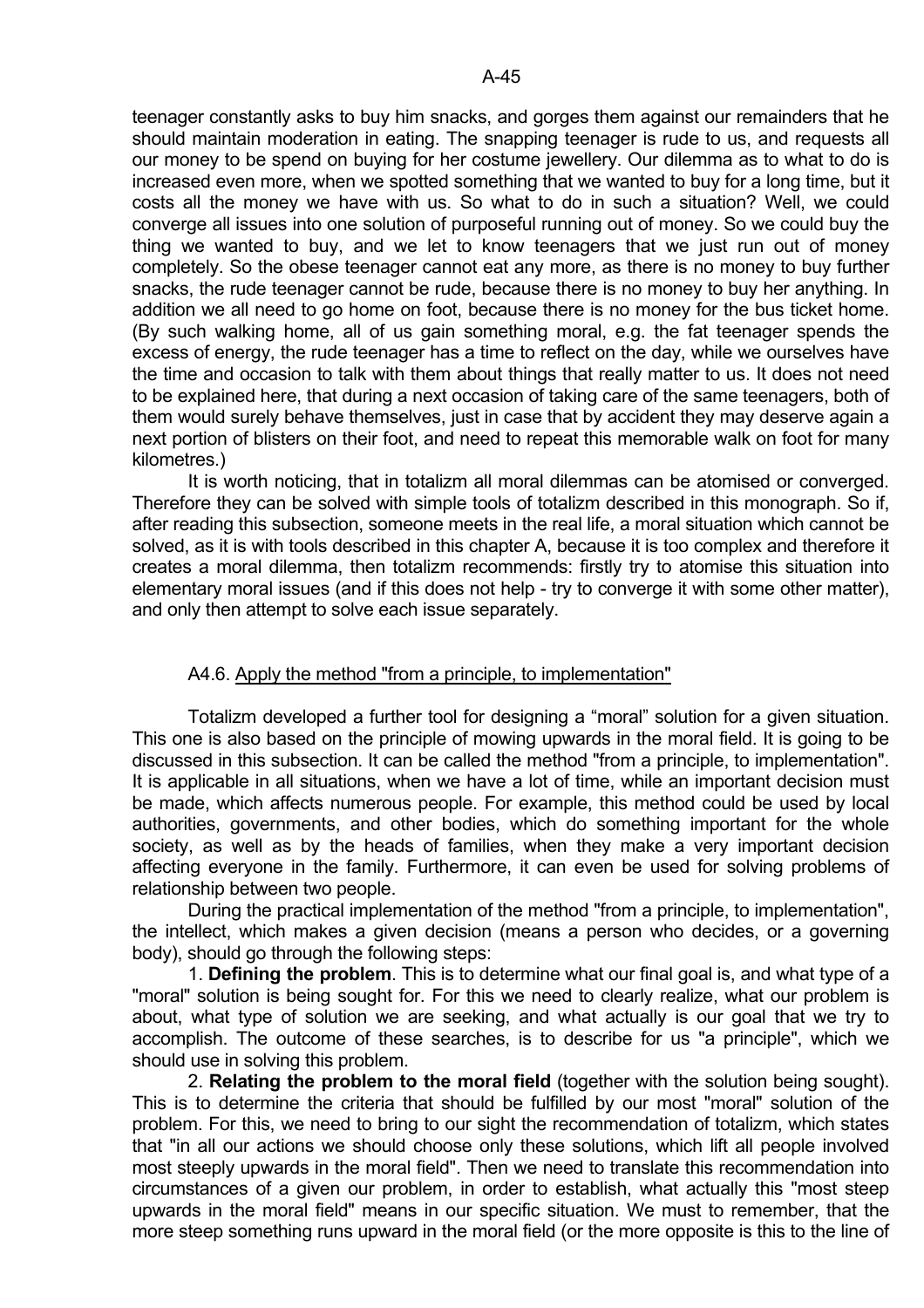the least intellectual resistance), the less unwanted consequences and unpleasant side effects it brings immediately (see subsection D11.8), the more pleasant karmatic returns it is to bring, the more areas it shows - in which it brings benefits to all involved, and also the more intense is each one of the benefits that it brings to people affected by the outcomes.

 3. **Preparing several implementable solutions for a given problem**. In order to prepare a list of possible solutions, we may use any conventional technique of problem solving, that we can apply in a given situation - e.g. the technique of a "brain storm". But from our list, we must remove all these solutions, which for some reasons are not feasible, and cannot be implemented in our circumstances.

 4. **Choosing the solution, which causes the highest uplifting in the moral field** of all people affected by this solution. For this purpose, one by one, for all our feasible solutions, we need to check how they run through the moral field. This checking is easiest, if for each solution we determine and list, the most important moral outcomes that it is going to bring. The solution which is running the most steep upwards in the moral field, is going to show the lack of instant consequences of the "immoral" nature, and the largest number of instant consequences of the "moral" nature. These "moral" consequences are also showing for it the highest benefits affecting everyone involved. During checking for these outcomes, we should place each our solution in the order, which depends on how steep a given solution runs upward in the moral field. In this way, the mutual order of our solutions is going to indicate for us, which one of the solutions, that we listed, is causing the highest uplifting of people that it concerns, upwards in the moral field (means, which one takes the first place on the list that we are preparing). This most steep uplift means, that a given solution is the most deserving to be chosen for a practical implementation.

 5. **Designing the implementation procedure**, which is going to cause this solution to be implemented in the real life. In this step we try to accomplish exactly the same, as it was described in subsection A3.2. This means that knowing the moral outcome, which we would like to achieve, we design a detailed implementation procedure, which is intended to cause the appearance of these outcomes in the real life. In order to complete this design, we firstly need to identify several (or at least one) general principles, about which we are sure, that after they are implemented, they allow to accomplish the outcomes that we desire. Then, out of the group of several general principles, we choose one for implementation. Our choice should fall on that one, which according to a totaliztic indicator of the moral correctness (e.g. to an indicator described in subsection A2.3), causes the most "moral" consequences. (If we identified only one such a principle, then we do not have situation, when we need to carry out such a choice.) Finally we need to transform the principle that we have chosen, into some kind of an implementation procedure, which leads to the implementation of our solution in the real life. The development of such a detailed implementation procedure, furnishes us with the "implementation" part of our method "from a principle, to implementation".

 6. **Implementing** the detailed procedure that we designed for our solution. Because our solution meets the requirement of "the most steep running upwards in the moral field", thus this solution displays all the signs, that later it is going to prove itself to be the most "moral" and the most correct in given circumstances.

We are going now to review together a simple example, which relatively well illustrates a practical application of this method. Let us assume, that we are just involved in a relationship, and we found ourselves together with a partner, whom we discovered to be completely incompatible with us in many different ways. If we continue our relationship with this partner, our life is going to turn out into one continuous nightmare. (In case of a full incompatibility, our relationship probably indicated to be a source of continuous problems from the very beginning, but initially we could ignore the signs believing that we may be able to "teach new tricks to an old dog".) In order to solve "morally" the problem of relationship with this partner, we can use, amongst many others, the tool of totalizm discussed here (of course, in a way similar to that described below, this tool can also be used for solving a whole range of other problems). Here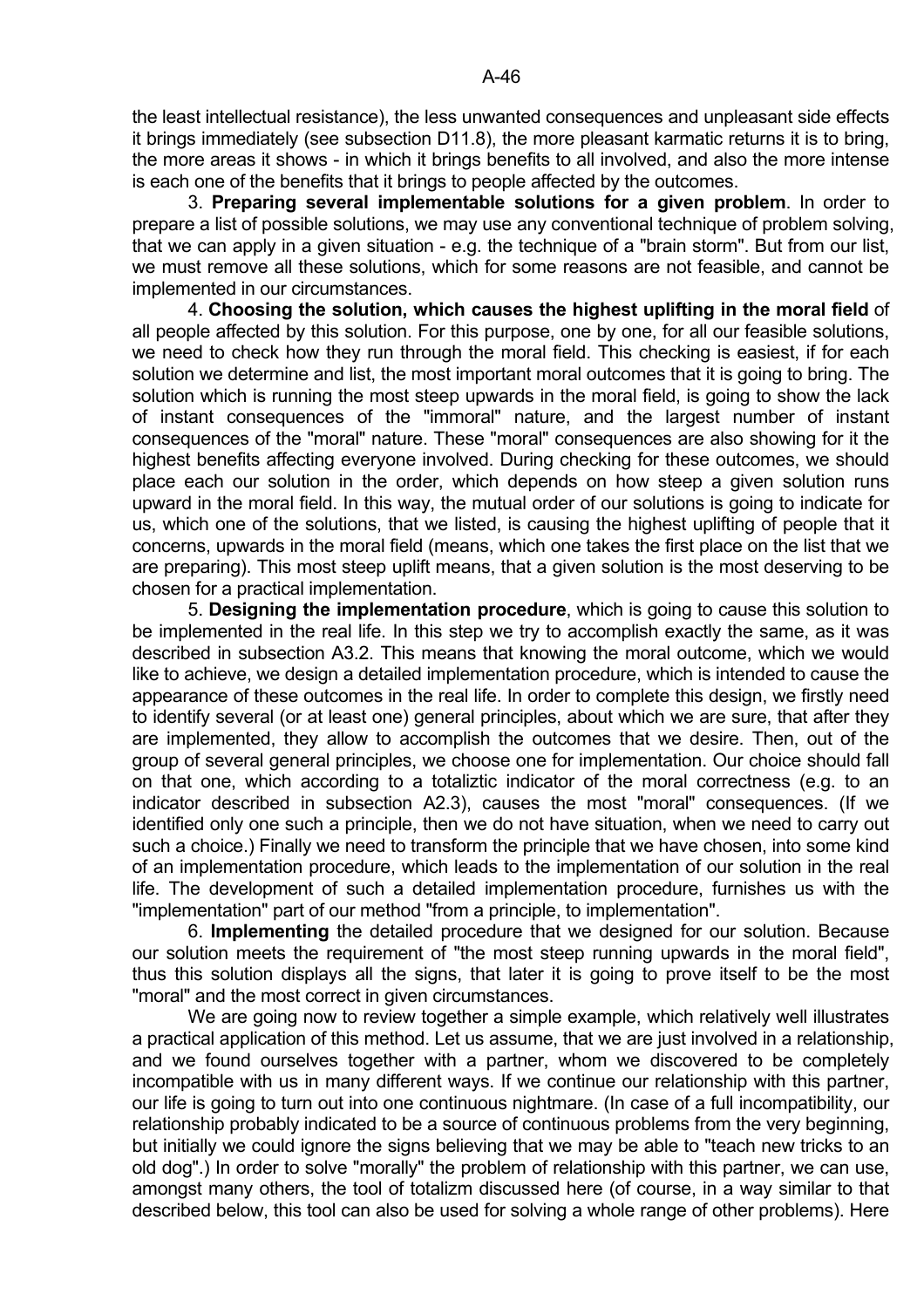are subsequent steps of our procedure "from a principle, to implementation" that we would need to go through to solve this problem:

 (1) After a thorough, objective, and logical analysis of our problem, we reinforce ourselves in a belief that we are in a relationship with a wrong person. After all, we both are mutually incompatible with each other so much, that together with the partner we are not able to solve even a single one of our problems that continually trouble our relationship. Because we know that personalities of people are almost impossible to change, this our incompatibility means, that the only "moral" solution for our problems, is to finish our relationship, and open through this finishing a possibility for each one of us to find for himself/herself a more compatible partner. This means that our problem boils down to accomplishing the goal of a most "moral" possible finishing of our relationship. However, what makes the matter difficult, is that our partner "is not a graceful looser" and is not going to let us go easily.

 (2) After we relate to the moral field, our matter of finishing the relationship, we start to understand that the whole problem boils down to such finishing our relationship, that it would cause possibly the least pain, and the least moral damage, to both parties involved. Thus our search for a solution must concentrate on finding a least painful and a least damaging manner of finishing our relationship.

 (3) During the preparation of a list of possible solutions for our problem, we determine that in our current situation, feasible are only three such solutions, namely (a) we break up the relationship, through the open telling to our partner that, because of our incompatibility, we must finish our relationship and both of us must start looking for another partners, (b) we ourselves one-sidedly avoid further meeting with our partner and we try to never meet this partner again - thus with the elapse of time the problem would hopefully "solve" itself (although we risk then that the partner is going to resort to various tricks to force us back into this relationship), (c) we intentionally cause in a most "moral" way possible, that our partner finishes the relationship with us (in this way, after finishing, none of us is going to undertake efforts to revive this unfortunate relationship).

 (4) After analyses of all three feasible solutions, we realize that the most steep in the moral field lifts up the solution (c), because it does not bring any "immoral" consequences or unpleasant side effects (see subsection D11.8), and also because the numerous "moral" outcomes from it, are going to provide the most benefits to all parties involved.

 (5) We design of a detailed implementation procedure, with the use of which we intend to implement the solution that we just worked out. We start this design from identifying some general principles, which would cause the voluntarily departure of our partner. By analysing thoroughly all that we know about the personality and habits of our partner, we identified only one such a principle. This is a well known to us tendency of the partner to feel "disgust" for even the smallest reasons, combined with another tendency, that the partner is not able to keep any contact with people, who in any way induced such a feeling of "disgust". This principle was demonstrated to us many times, and we know for sure that it always works. Because we were able to identify only one such a principle, we are forced to use it, independently how the moral status of this principle compares to other principles, which could also cause the same outcome (i.e. without comparing this principle to other principles, and also without selecting a principle, which is the most "moral"). In order to build this principle into a detailed implementation procedure, we deduce, that in order to cause a voluntary departure of our partner, we should fling our briefs in a toilet with thick blobs of chocolate paste one morning, in a manner that it is going to cause untasteful connotations. Then, in the sight of our partner, we need to lick pleasurably this chocolate, immediately after we get out from the toilet (preferably, when the flush and rush of water still can be heard).

 (6) During the implementation of this detailed procedure "from a principle, to implementation" we noted, that our collecting with a finger a thick blob of chocolate, and then licking the finger with a pleasurable words - "yummy, chocolate", in fact did induce on the face of our partner a grimace of powerful disgust. After we implemented the solution, we also noted, that after departing that morning, our partner avoids the further meetings with us. When, after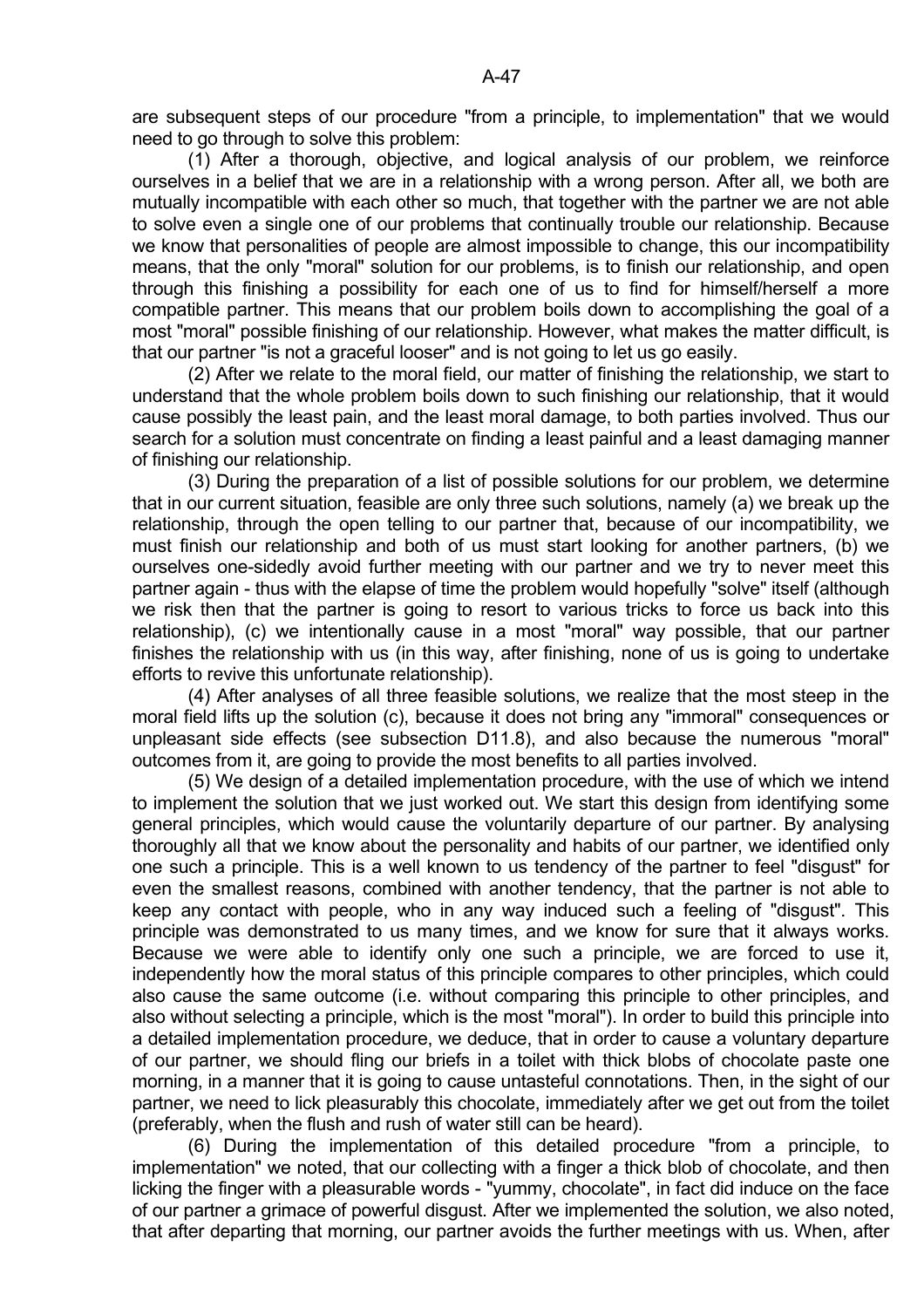encountering us on a street, this former partner has no way to escape from us, then - with a weird smile and a hasty greeting, the former partner continues a speedy walk, without making any scenes or throwing tempers - which sometimes resulted from meetings of other former partners, with which we parted in different manners. This in turn shows, that the method, which was theoretically designed to climb most steeply upwards in the moral field, after it is properly implemented, proves itself also to be the most "moral" (or, perhaps, the least "immoral") practical solution for this complex situations from our everyday life.

 The above we should also supplement with an explanation, that totalizm is a highly realistic philosophy. It acknowledges, that with morality is the same as with health - if we initially neglect the prevention measures and allow a moral problem to develop, then for healing the situation we must accept some moral costs (similarly is with a tooth - if we allow it to rot, then in order to heal it, we must put up with some amount of pain). Totalizm acknowledges also, that there are situations in life when we do not obtain solutions, which we would subjectively judge as truly "moral" (although they are "moral" in an objective sense), and we need to compromise and to choose between many choices, which in our subjective view are less or more "immoral". However, we still need to pick up our choice, and totalizm teaches us that in making this choice, the universal intellect requires from us to obey moral laws (means, that it is required from us to choose what is the most "moral" according to objective indicators of the moral correctness, not according to our subjective personal judgement"). Therefore frequently in the real-life circumstances, "moral", or "more moral", in the eyes of totalizm, may actually mean "the most moral amongst all choices that are still left for us in this particular situation". For example, in the real-life situation of a self-defence described in subsection D8, when an attacker is determined to kill us, there are only two choices: either we die, or the attacker dies. Thus, in the eyes of totalizm, only "moral" solution in such a situation, is to quickly kill an attacker in the self-defence, before he/she has a time to kill us. All other solutions, that one may deduce, may look nice on paper, but in reality they introduce a risk that they do not prove themselves working, because they are not realistic and feasible.

 It is worth noticing that exactly the same tool of totalizm, as described above, can also be applied in all other cases, when for an indicator of the moral correctness is used something else. For example, instead of the uplifting in the moral field, this other indicator can be to work out for ourselves the most moral karma - as this is described in subsection A3.2, or to increase moral energy in all people involved - as this is going to be described in subsection A5.5.

### A5. Totaliztic (behavioural) good deeds and totaliztic sins

 A next group of several effective tools of totalizm, is based on the concept of intelligent moral energy "zwow". To this group several different tools belong, for example (1) already mentioned in this chapter totaliztic ideas of "behavioural good deeds, and behavioural sins", together with their numerous applications, (2) similar concepts of "emotional good deeds and emotional sins" explained in subsection A7.2, together with their numerous applications, and also (3) the concept of "moral work and immoral work" discussed in subsection A6. Each one of these tools of totalizm is applicable to different circumstances. Therefore each tool requires separate descriptions. These descriptions we start here from the idea of "totaliztic good deeds and totaliztic sins", which are to be explained in two subsections that are to come now. It is worth noticing that the qualifier "**behavioural**" which proceeds these two names, is introduced to distinguish them from another group of totaliztic good deeds and sins, which in subsection A7.2 are proceeded with the qualifier "emotional" - because they are outcomes of feelings and therefore in order to affect people they do not need any actions.

 In subsection B3.2, I4.3, G3.7, and G7 the concept of intelligent "moral energy" is explained. Amongst many definitions, which could describe what this energy actually is, one of the simplest definitions states that "moral energy is simply an intelligent form of energy, which is accumulated in our counter-bodies each time when we obey moral laws". Moral energy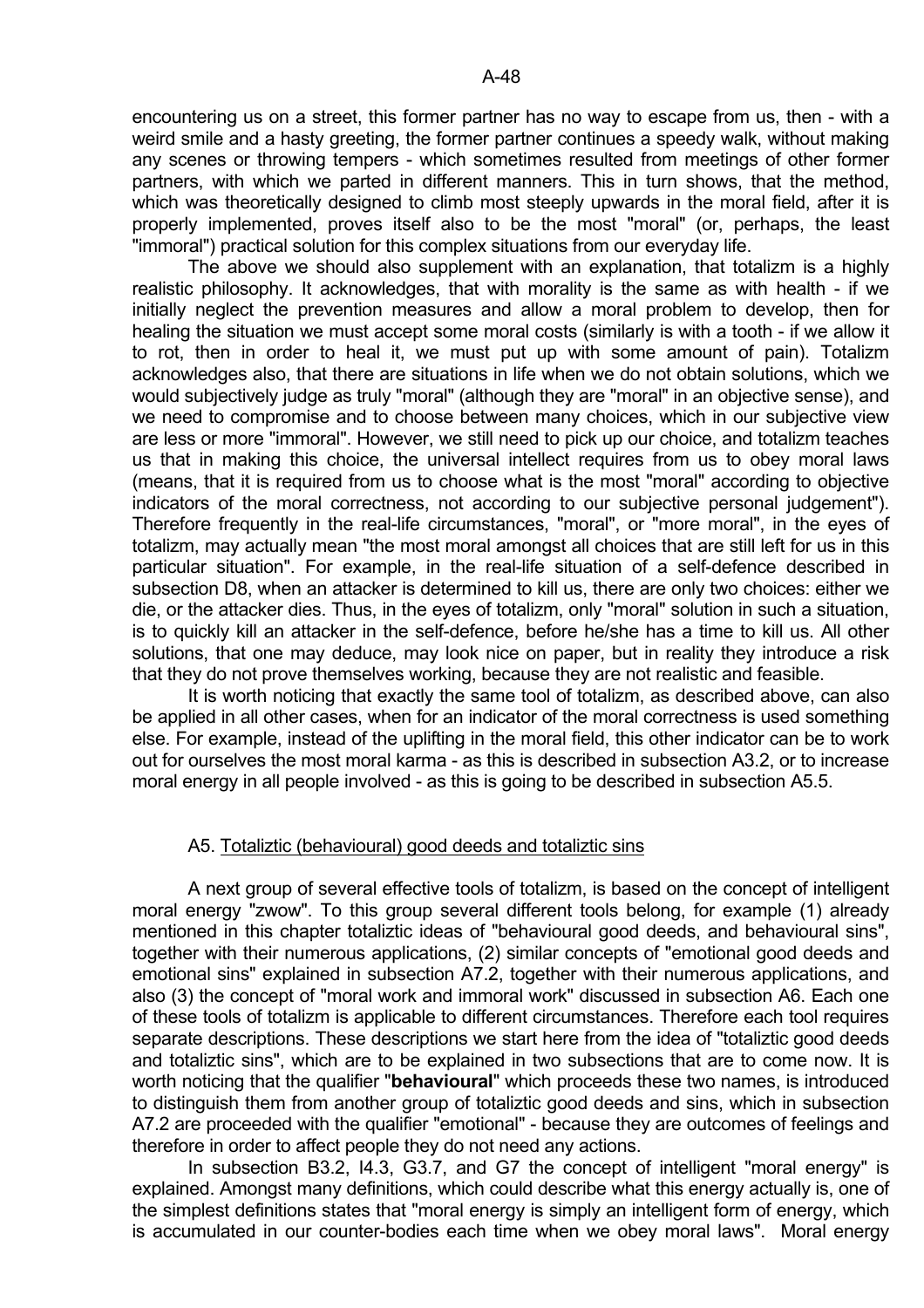differs from physical energy because it is intelligent. (As we know physical energy is "stupid".) Moral energy always completes our mental commands, it obeys moral laws, and it proves the intelligence on tens of different ways. When we consider moral activities, which move us within the moral field, then intelligent moral energy is a potential energy that is assigned to a given position, that we have in this moral field. Thus, if we move upwards in the moral field, this movement must increase the amount of intelligent moral energy that we accumulated. In turn when we move downwards in the moral field, this movement must reduce the amount of the moral energy that we accumulated. This subsection is to give us a simple tool for qualifying human activities. The outcome of this qualifying depends on the influence these activities have on the state of moral energy that we accumulated, and also that is accumulated in other people who are affected by our actions.

 From the point of view of influence which a given activity has on the accumulation of moral energy, only two major categories of human activities can be distinguished, namely: (1) activities which increase the amount of moral energy in every person involved; and (2) activities which disperse moral energy from someone (i.e. which reduce this energy in at last one person involved). For the reason of convenience, totalizm needs to give some names to these two major categories of human activities, so that later they can be refereed to by their name. Of course, they could be named with any possible name from the wide range of words and specialized terms currently available in various languages. For example, the activities which generate moral energy could be called "contributions", "generators", "legalities", "gifts", "releases", etc. In turn activities which reduce someone's moral energy could be called "crimes", "withdrawals", "reducers", "deviators", "hold-ups", etc. However, after thinking this matter over, I decided that for an everyday use, it would be much easier to remember these names, and to apply them in totalizm, if they utilize the old names, which were given to them by religions, namely names "good deed", and its opposite meaning "sin". The reason is that they are already etched in languages and everyone knows exactly what these two names mean. Therefore their meaning does not need to be explained by totalizm again, while their use do not need to be etched again. Furthermore, the activities which are representing these two names, in totalizm are performing exactly the same functions as their religious equivalents, i.e. we need to concentrate on doing in our lives so many "totaliztic good deeds" as we can, simultaneously we should avoid committing "totaliztic sins" in our all actions.

 After we defined the concept of totaliztic "good deeds", and the opposite concept of totaliztic "sins", they allow us to carry out a very simple qualifying of all our actions, into two basic categories "moral" or "immoral". This is because according to definitions of these two concepts, "moral" is everything that qualifies as a totaliztic good deed, while "immoral" is everything that qualifies as a totaliztic sin. Because totalizm teaches, that obeying moral laws depends on doing in life only these things, which are "moral" (see subsection A2), this means that according to totalizm obeying moral laws boils down to carrying out only these activities, which can be qualified as totaliztic good deeds, and avoiding committing any activities, which represent totaliztic sins. Subsection A5.5 explains that in order to avoid committing totaliztic sins, each time we realize that we are about to commit such a sin, we should transform it into a totaliztic good deed, and complete this good deed instead completing this initially intended sin. How to transform totaliztic sins into totaliztic good deeds, is explained in subsection A5.5.

 While totalizm reintroduces to use the ancient concepts of a good deed and a sin, it simultaneously stresses that **in totalizm many aspects of good deeds and sins are defined differently than in their religious counterparts** (this is because of these significant differences, totalizm adds a clear identifier "totaliztic" to their names, thus calling them "totaliztic good deeds" and "totaliztic sins", instead of just good deeds and sins). There is several reasons for these differences. Let us list here the most important of these reasons:

 1. Moral energy, which represents a major outcome of activities, which in totalizm are called with these two names, is affecting people instantly, and influences them definitely during this current life (as we remember, consequences of our religious sins and good deeds are affecting us only after we die).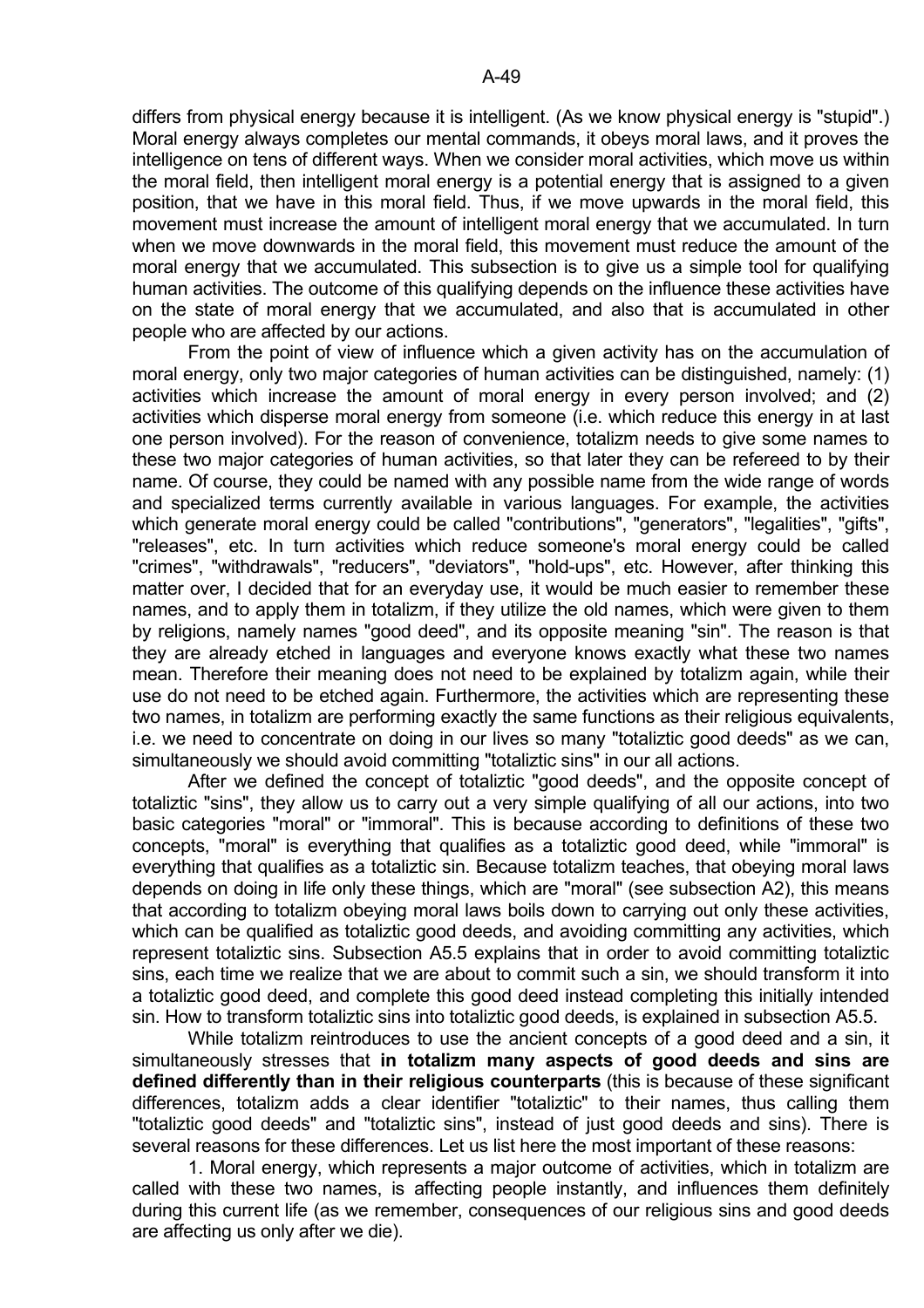2. According to totalizm, everything that we do in our lives represents either a totaliztic good deed, or a totaliztic sin. This means that according to totalizm there is not even a single human activity, that occurs in a specific circumstances, and that could not be qualified to one of these two main categories. A totaliztic good deed, or a totaliztic sin, represents even a most banal activity, such as breathing, eating, going to a toilet, crossing a street. But in religions only some of our activities are called with names of good deeds, or sins (not all of them).

 3. Depending on specific circumstances in which a given activity takes place, theoretically speaking in totalizm every possible activity can belong to any of these two basic categories. This means that for totalizm, depending on the current configuration of the moral field, in one set of circumstances a given activity is a totaliztic good deed, but in a different set of circumstances the same activity is a totaliztic sin. (For example, a well behaved going to toilet is a totaliztic good deed, but defecating in a public park, or at a footpath, is a totaliztic sin). Therefore in totalizm the process of categorizing a given activity to the group of totaliztic good deeds, or totaliztic sins, must be carried out only when we know the complete set of circumstances, in which a given activity takes place, means when we know the current configuration of the moral field, in which this activity moves us. In turn religions usually do not look at a set of circumstances, in which an activity takes place, and judge an activity just on the basis of its name.

 4. Totalizm defines good deeds and sins very precisely. So there is no any unambiguity, to which one of these two basic categories, a given human activity belongs in a given set of circumstances. Also in totalizm there is a very clear indicator (i.e. the increase, or the decrease, in moral energy zwow) which unambiguously shows, with what outcome of a specific activity we are dealing in a given set of circumstances. In turn religions are rather imprecise, as they use a lists of activities which are declared to be either good deeds, or sins, without concern to circumstances in which these activities are carried out. Then religions tend to alter these lists of activities, and redefine some of them. For example killing is a sin in almost every religion, but killing in the name of that religion is declared an exception, and in many religions it represents a good deed for which faithful are promised to be rewarded by "going directly to heaven" (meaning, that for such a religious killing, the believer is going to also be killed according to the Boomerang Principle, but after the death, he/she is going to get a "special treatment").

 5. Totalizm is fully aware the imperfection and approximation of these two concepts of good deeds and sins, therefore it describes exactly reasons for these imperfections and explains how to avoid their consequences (see descriptions in subsection A5.6). In turn religions pretend that their concepts of good deeds and sins do not contain any imperfections and do not take any simplifying assumptions.

 Of course, if the use of these "ancient" words inhibits to someone the understanding and accepting of the concepts presented in this chapter, then I would propose that for a private use such a person introduces his/her own more "modern" or "scientific" names, instead of using names "totaliztic good deeds and sins". After all, independently of what names are assigned to these two concepts, their meaning and influence on our lives still remains the same important.

 There is one more matter, which needs to be mentioned here, in spite that it is explained in more details in subsection A5.6. This is the **problem of simplifying assumptions**. Totalizm is fully aware that in spite of large usefulness of these concepts of totaliztic good deeds and totaliztic sins, and also in spite of their handiness in the fast qualifying of thousands of small chores and intentions, which we need to do everyday, in fact these two concepts are very crude. They are based on very significant assumptions, which are discussed in next subsections. Thus everything that is qualified with them as a good deed or as a sin, is carrying a significant error. Therefore totalizm recommends that these two concepts should be used only for non-significant activities, means for activities, which religions do not qualify at all (e.g. washing hands and teeth, eating, breathing, cooking, work, crossing a street, greeting a neighbour, etc.). The use of these two concepts should be limited to cases,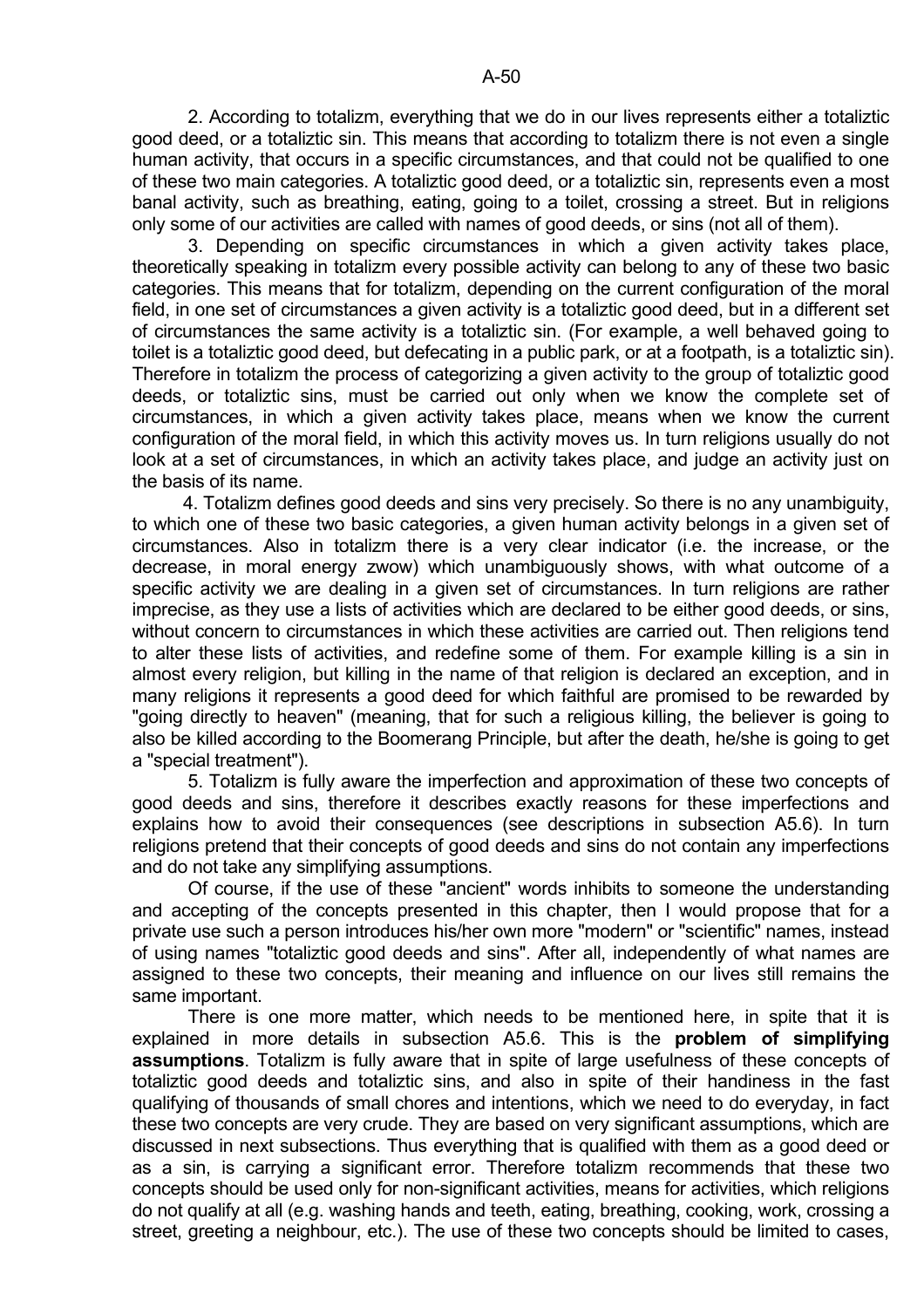when we are more interested in the speed and simplicity of qualifications, than in the precision of the outcome. Examples of situations, when in spite of a significant margin of error, these two concepts are still useful, are all these thousands of small chores, which we need to do every day, which do not take much time and effort - thus do not involve a lot of moral energy, but which according to totalizm still need to be done in a "moral" manner. Because these chores and intentions require a handy tool to be precisely qualified, as to whether they are moral - and thus they should be completed, or immoral - and thus they should be changed into other ones, these two concepts prove to be extremely useful. But during their use we must remember that they represent a quite naďve view of reality, because they are based on the simplified assumption, that the outcome of our chores and intentions does not depend on the morality of other people involved. However, as it is to be explained in sections A5.6 and A6.8, actually the moral outcome of our actions can be altered, if these actions are completed in the sight of people that have different from us views, about what we are doing (after all, views of these people shape the course of moral field). Therefore, apart from the crude concepts of "totaliztic good deeds and sins" described in this section, and applicable to small everyday chores, totalizm introduces also another and more precise concept of the "moral and immoral work", which is explained in section A6. This more precise concepts of "moral and immoral work" we should use instead of the "totaliztic good deeds and sins" in all cases, when we are especially interested in the precision and in the low margin of error of the qualifying of a given action, and when we wish to eliminate the spoiling potentials of immoral receivers of very laborious endeavours.

# A5.1. Totaliztic (behavioural) good deeds

 From the point of view of totalizm, it is extremely important that we are able to quickly recognize, which ones of our everyday behaviours, chores, activities, or intensions, are "moral", and which ones of them are "immoral". Then we can complete only the "moral" chores, while these ones, which are "immoral", we can firstly convert into "moral" ones - according to the method described in subsection A5.5, and only then we complete their "moral" equivalents. For a fast recognizing them, very useful is the concept of totaliztic (behavioural) "good deeds", described in this subsection. These "**behavioural good deeds**" need to be clearly distinguished from "emotional good deeds" described in subsection A7.2. For reasons described previously, instead of introducing for these behaviours, chores, activities, and intensions, a completely new, and previously unused term, they are to be called here with the ancient name of "good deeds", supplemented with the qualifier "totaliztic". Such a name is quite clear and understandable for everyone.

 A totaliztic (behavioural) **good deed** can be defined as "every vigorous human activity, which in a perfect world without people who intend to prevent it, would instantly and significantly either increase the amount of moral energy in every person involved, or would actively prevent the decrease of this energy in the doer, and simultaneously it would not serve the purpose of causing a flow of moral energy from one person to the other". The expression "in a perfect world without people who intend to prevent it" is used here on purpose, as according to analyses presented in sections A5.6 and A6, every good deed, which is done e.g. in the sight of immoral people, may be easily spoiled by immoral motivations, feelings, or actions of such people. Therefore, a moral totaliztic good deed, which is opposed by immoral people, instead of an increase of moral energy in people affected by the outcomes, could cause a decrease in this energy. However, because we only use the concept of totaliztic good deeds to qualify quickly thousands of everyday chores or intensions, which take a very short time to complete, and therefore which do not carry a lot of moral energy, it is not justified to loose a lot of time to qualify them precisely by considering all aspects and complications of reality. Therefore, in qualifying such small totaliztic good deeds, we are simplifying our task, by taking this assumption, that we live in a perfect world, in which everyone is moral. Because in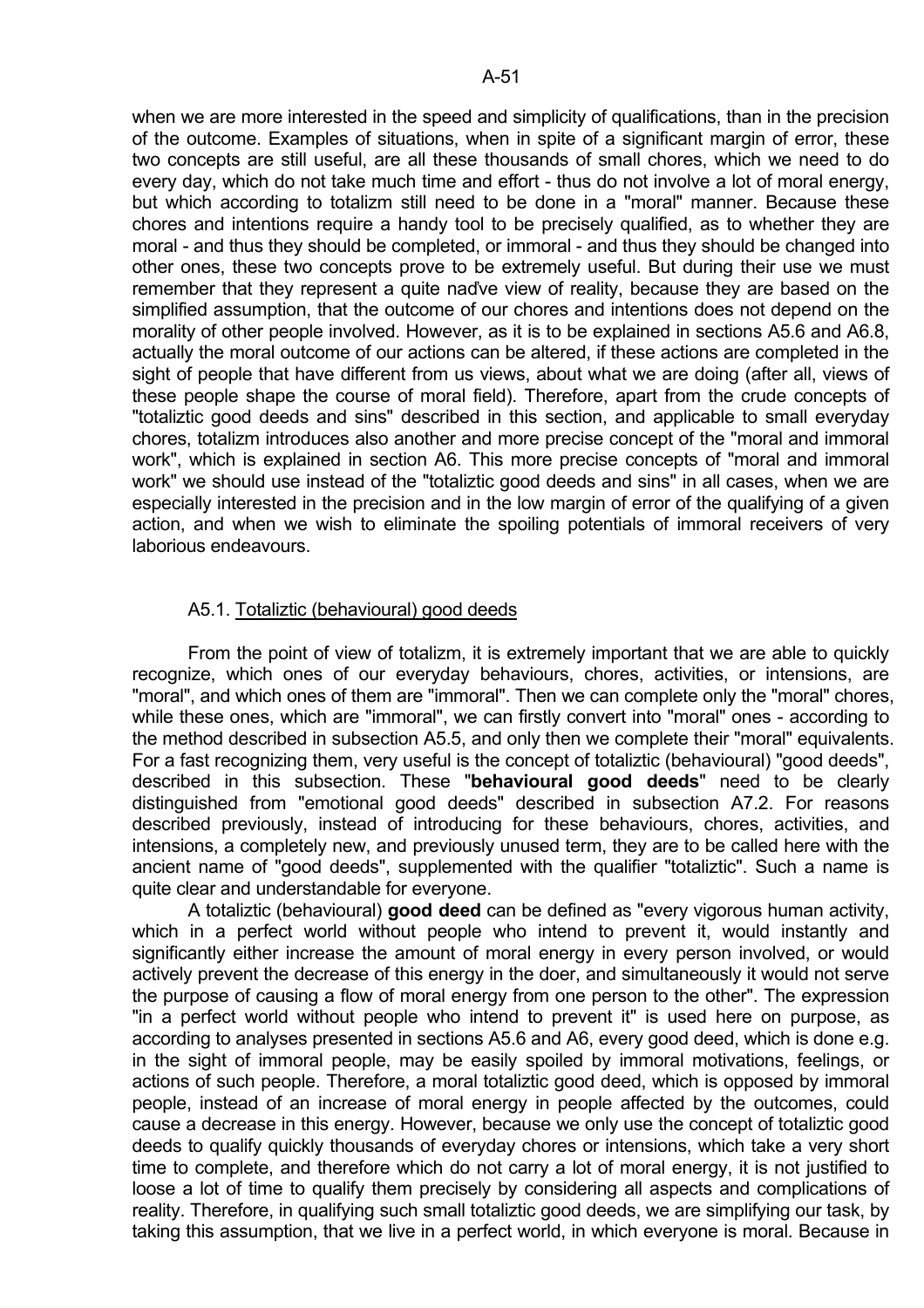such a perfect world every person would lead a totaliztic life, then the outcome of any our good deed would not be spoiled in it by immoral trouble-makers.

 Depending on who is benefiting from the completion of given totaliztic good deeds, each single one of them can be qualified into one of the four major categories, as listed below. Differences between these categories, boil down to who is gaining moral benefits from a given good deed, namely whether the benefactor is a doer (means a person who completed a given good deed), or receivers of these good deeds (means people who are affected with outcomes of given good deeds). These categories are as follows:

 (1) **Defence** - this is every vigorous counter-action against attempts of sinning, which shows the presence of all fundamental properties of totaliztic good deeds, although in the case of successful completion, it leaves approximately the same total amount of moral energy in all affected people - like the amount that would appear if this counter-action is not undertaken, or if it is completed but it finished with a defeat. Fundamental attributes of a totaliztic good deed, which must be manifested by every activity which is to be qualified as a defence, include: (a) not undertaking the defence activity would cause that the opposite side would commit a totaliztic sin, (b) undertaking the defence is to stop the opposite side from committing a totaliztic sin, (c) the defence must be provoked by an aggressive action of the other side (i.e. the responsibility for creating a situation in which the defence is necessary, must lie in the other party than the party which is defended), (d) in the success of this defence are interested also people other than the one which is defended, while this success for these other people is corresponding to a totaliztic good deed. Depending on who carries out the defence and who is defended, the good deed of defence can be further subdivided into self-defence, and defending of others. In turn both these sub-categories of the totaliztic good deed of defence have their exact opposites in the form of totaliztic sins of slavery and oppression.

 (2) **Stimulation** or inspiration/assistance - this is a vigorous activity, which instantly increases moral energy only in all other people who are affected by the results, but it does not cause any noticeable change in the zwow energy of the doer. Depending on the purpose for which a given stimulation takes place, the good deed of stimulation can additionally be subdivided into a good deed of inspiration to take action, and a good deed of pulling someone out of problems. In turn both these versions of the totaliztic good deed of stimulation have their exact opposites in form of totaliztic sins of being caught, and suppression.

 (3) **Self-improvement** - this is a vigorous activity, which instantly increases the amount of moral energy only in the doer, while energy zwow of all other people remains unchanged. Depending on the purpose for which a given self-improvement takes place, the good deed of self-improvement can additionally be subdivided into a good deed of inspiring oneself to take action, and a good deed of pulling oneself out of problems. In turn both these versions of the totaliztic good deed of stimulation have their exact opposites in form of totaliztic sins of selfvictimising, and self-destruction.

 (4) **Progress** - this is a vigorous activity, which instantly increases moral energy in all parties affected, means both, in the person/people doing a given good deed, as well as in all people who are going to benefit from fruits of this good deed. Depending on who supports the progress, and who actually makes it, the good deed of progress can additionally be subdivided into a good deed of helping, and a good deed of setting directions. In turn both these versions of the totaliztic good deed of progress have their exact opposites in form of totaliztic sins of exploitation and sacrifice.

 Out of all categories of totaliztic good deeds, the most important is the good deed of defence. After all, it is the basis of survival, and in order for anyone to be able to generate moral energy, means to be able to do other totaliztic good deeds, such a person firstly must be able to survive. The good deed of defence is so important, that in fact totalizts have not only the right, to defend whenever they are attacked, but also they have the duty to show a continuous readiness for a defence, and also a duty to defend in all cases of detecting an attack. Because of the exceptional importance of the good deed of defence for totalizm, it is discussed in more details in separate subsection D11.1. In this subsection D11.1 is explained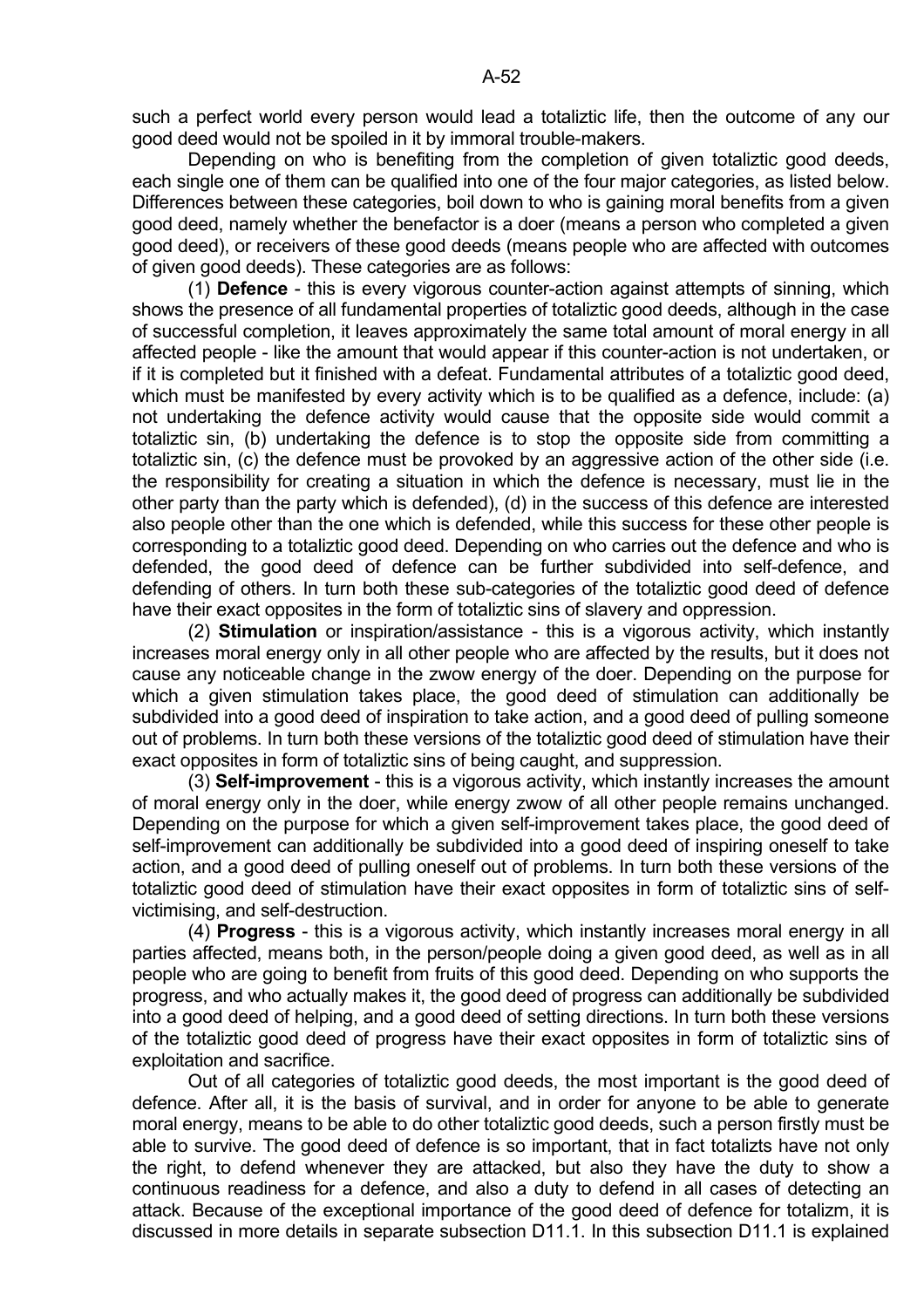that, for example, killing in self-defence a robber, who arrived to our home with a gun and shows the intention to rob and kill us, is a totaliztic good deed. Furthermore, a similar totaliztic good deed is to force someone, who broke traffic rules and destroyed our car and then insisted that we pay him a compensation, to pay a compensation to us.

 As this is explained in subsection A2.4, all totaliztic good deeds have appropriate moral rewards written into them. These rewards are granted to people, who complete such good deeds. They (the rewards) are also written into a good deed of defence. These out of them, which was possible to identify by now, are described in subsection D11.1. Practically this means, that even if the completion of a moral defence requires to kill someone, still otherwise to whatever religions say about this, such a defence killing receives a moral reward, not a moral punishment.

 It is also worth noticing, that amongst the existing categories of totaliztic good deeds, only self-improvement can be accomplished in a separation from other people, e.g. through learning, increasing our skills, or by some self-improving exercises (e.g. "kung-fu" ("wushu"), "taj chi", "qi-gong", "aikido", "reiki", "arkatutos", "yoga", etc.; of course, a self-improvement is not accomplished, when we mindlessly stare in TV sets). Further two categories of totaliztic good deeds, namely inspiration and progress, require our continual and positive interaction with other people, by assisting them, facilitating what they are doing, giving them our moral support, removing painful obstacles which are hindering them, etc. This in turn means, that in order to generate in ourselves some kind of moral energy, which we later can spend on accomplishing goals, which depend on other people, we also must devote our time to some positive activity amongst, and for, other people. It is not important if this activity is bringing us a profit, or it is just an altruistic help. The understanding of the need to interact with other people is very important in present days, when adults show tendency to isolate themselves from others, to work in closed offices, to spend time with computers - instead of people, and to rest facing a TV set instead of another human being. For this reason, the totaliztic recommendation regarding doing totaliztic good deeds, could be formulated in following words:

 "**In our everyday life we should seize every opportunity, to do as many totaliztic good deeds as many we can. While doing them, we should motivate ourselves as much as we can that we are doing all these good deeds fully wholeheartedly - for the pure good of other people. Especially vital are good deeds, which we are doing anonymously for people which we do not know, and which we never meet again**."

 It should be noted that a habit of doing good deeds should be passed to our children as well. Especially, that present days children are encouraged to play "safer" games with computers, electronic devices, or to mindlessly steer in TV sets. Such isolated from the interaction with other people lifestyles, make impossible to generate moral energy, and they also make impossible to get idea about the importance of interacting with other people. The result is that without generating new amounts of moral energy, the existing amounts of this energy can diminish fast, thus leading to the moral suffocation of individual people and the whole societies.

 Examples of good deeds from the category of "progress" include: writing a positive, constructive, polite, and morally supportive letter, inventing or building a highly productive machine, which is going to work for the good of many people, professional and effective completion of an activity, which is much needed by other people (if it is paid - then it is "progress", if it is unpaid - then it is "stimulation"), giving to a thirsty a glass of water, giving a formal agreement to do something that is very important for someone else, fast and satisfactory serving a client, and many more. A good deed of the highest rank (progress) could also be the entire effort of giving birth and then bringing up a child - but this is the case only when circumstances are adequate for having a child (i.e. when there are suitable conditions to provide for a proper growth and education of this child). For example, almost every mother by giving birth and then upbringing a child, is finally increasing her amount of zwow to such an extend, that later she is able to accomplish things which are almost impossible (i.e. which no childless women can accomplish, even if they are well situated financially). A totaliztic good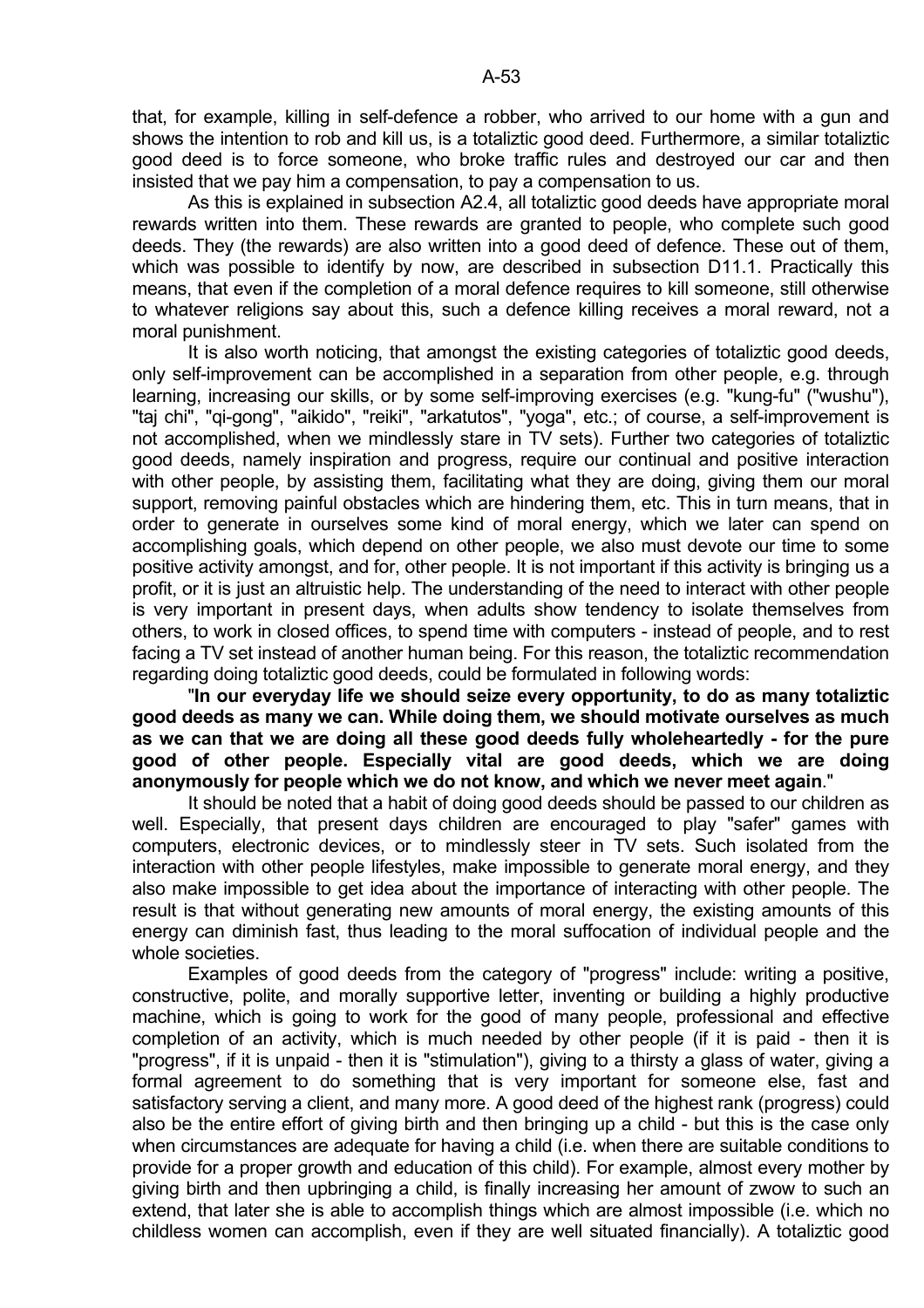deed of the progress type is also every activity, which leads to building a new factory that is going to produce useful products, but simultaneously is not polluting the environment, or which leads to keeping operational an old factory that is equally valuable, or which leads to opening a new business, etc. The requirements are here, however, that such a factory or business are well serving other people, are increasing moral energy in all people involved, are not polluting the environment, and are paying adequately their employees (i.e. are not oriented towards exploitation of their labour), etc. Capitalists and owners, who have such "fair" factories or businesses, in the light of totalizm - and contrary to the popular belief, are not "blood suckers", but goodies who with their initiative are furthering the progress for other people.

 Examples of good deeds in the category of "stimulation" include: a large proportion of giving favours to someone (after all, during giving favours to someone, we increase moral energy in receivers, but not decrease this energy in ourselves), making a sitting place in a bus for someone with numerous packs and bags, polite and unoffending causing that someone extinguishes cigarette in a compartment for non-smokers, or teaching a new skill to someone who is willing to learn (if for free, then it would be a stimulation, if for payment, then it would be a progress).

 In turn examples of good deeds from the category of self-improvement include: buying for ourselves some much needed equipment - e.g. a radio-telephone (if for a common use this would be a progress, if exclusively for our own use - this would be a self-improvement), reading a book, which contains a useful information (e.g. reading this monograph), learning a new skill (e.g. how to drive a car), taking an umbrella for a walk when it is going to rain, learning a skill of self-defence (e.g. kung-fu (wushu), or aikido).

 Of course the list of good deeds does not finishes on the above, and practically to this category belongs every activity, even the most banal one, which removes from someone any obstacles limitations, sources of inconveniences or problems, which provides someone with something that opens for this someone new horizons, which allows someone to accomplish something that previously was impossible, etc. These activities do not need to be carried out with some extra effort or suffering. They simply can represent a satisfactory way of carrying out our everyday duties, chores, homeworks, etc. All what is required from them, is that they make someone pleased with them, increase someone's amount of moral energy, and that they do not carry out this increase of moral energy against the will of people affected.

 On the list provided before, a total effort of **giving birth** and bringing up a child, was indicated as an example of a totaliztic good deed of the progress type. After all, it generates a huge amount of moral energy for all parties involved, i.e. within the person being born, in parents, in grandparents and other relatives, in the future spouse of this newly born person, in the country whose citizen it is, etc. However, somehow so happened that the whole issue of giving birth, and being born, was made by religions very complicated. For this reason it requires a clear explanation, what the stand of totalizm is on this issue. (Probably the main reason for such stand of religions in the matter of birth, is because birth usually involves sex, while almost all religions tend to qualify sex as one of sins - perhaps in order to prepare our civilisation to the not-too-distant arrival on Earth the female only civilisation, in which there are no sexual intercourses, and which multiplies through cloning (see subsection A3 in [1/4]). Only in special circumstances, such as religious marriages, this label of a sin is being lifted from sex, and the sexual intercourse is converted into a "godly duty".) Well, according to totalizm, the very act of being born, definitely generates a large amount of moral energy in the person who is just being born. After all, such an act places this person somewhere on a crystal mountain of moral field (as explained at the beginning of subsection A4) and allows this person to make further decisions regarding his/her life and living. Therefore, from the point of view of the person being born, the very act of birth, is definitely a totaliztic good deed (i.e. not a totaliztic sin). Therefore, contrary to religions, which for some reason call this act, an "original sin", totalizm could call it the "original totaliztic good deed". Actually, according to totalizm, every person which is being born, in the effect of this "original totaliztic good deed" receives a specific amount of moral energy, which in future we should be able to measure and to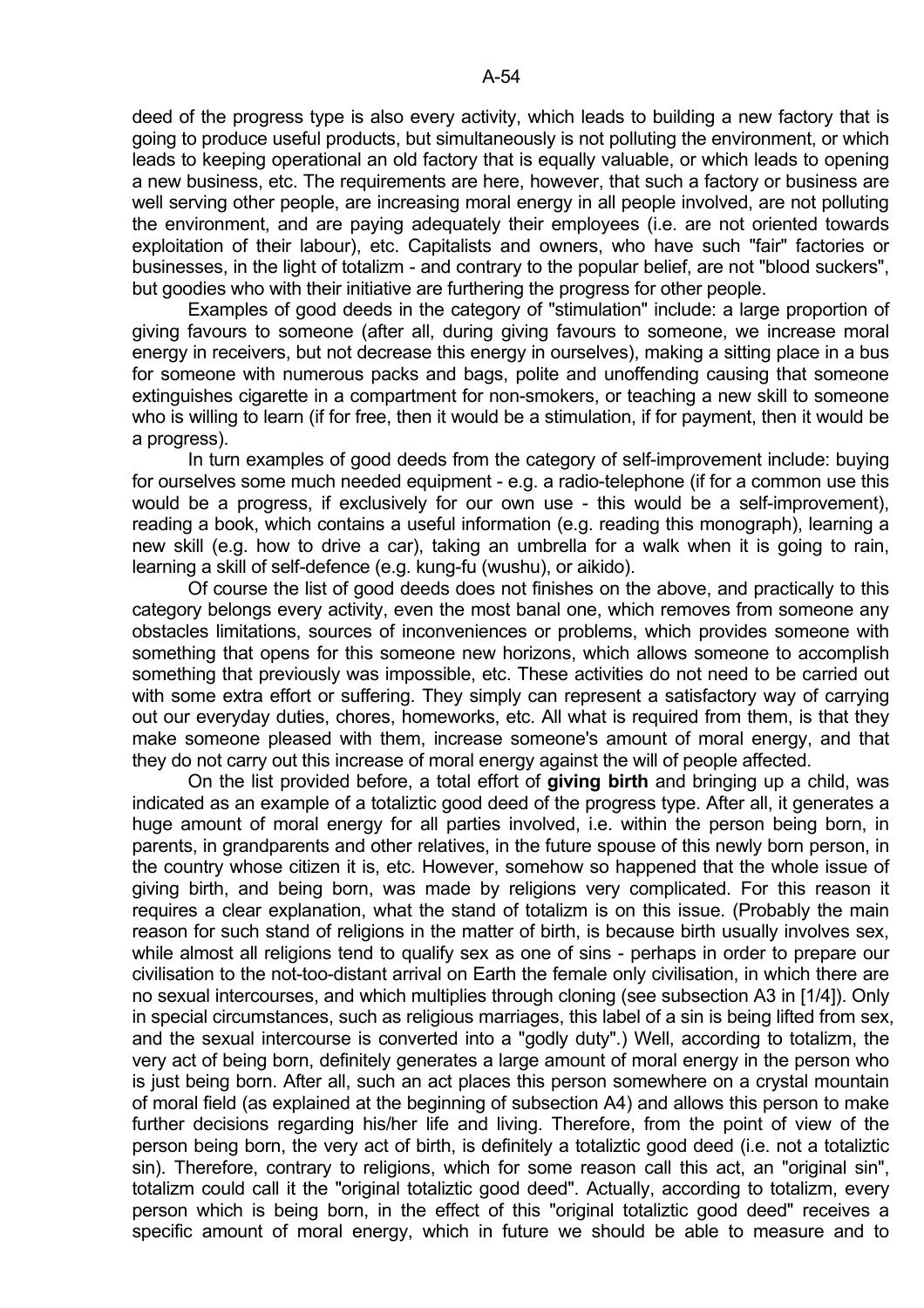calculate very exactly, and which totalizm could call "the original dowry" that a new-born baby receives from his/her parents.

 However, in totalizm, the birth is looking slightly different from the point of view of parents, especially mother. The reason is that according to the moral law, which is explained in subsection I4.1.1, and which is called the "Principle of Energy Conversion", every "original dowry" of moral energy, which the person just being born is receiving from parents, must originate from something. In order to put this in different words, "**in order something new could be born, it is necessary that parents, who bring it to this world, supply to the process of birth an amount of energy, which represents the exact equivalent of the 'original dowry' that the new-born receives**". This "original dowry" of energy, must practically be provided to everything that is newly born, not just to new-born people. For example, in order to bring to this world the philosophy of totalizm, I need to put up with a lot of additional effort, discrimination, and suffering, only a small portion of which is described in subsection L4. In order an inventor is bringing to this world a new machine, he/she must give to this invention enormous amount of energy by spending all his/her time and effort on research, by gaining a space and conditions for experimenting, by building and researching a prototype, by disseminating knowledge about this prototype, etc. In turn in order a mother is giving a birth to a new child, she, her husband, and all people involved, must also put a lot of energy. For example, she must be very careful, not to lift too heavy loads, must watch what is eating, must overcome frequent indispositions, etc. In turn the father must eat cold dinners, walk in unwashed shirts, and frequently live without sex, all this for the good of the new-born.

 The problem with the "original dowry" is that this energy must originate from somewhere. Therefore, depending on the source that this "original dowry" comes from, the act of giving birth can be qualified either as a totaliztic good deed, or as a totaliztic sin (i.e. otherwise to the act of being born, which in totalizm is always a totaliztic good deed - if a newborn survives the birth and carries on through the life). If the "original dowry" energy, is supplied by parents, in the form of energy other then zwow, and only the process of birth converts it into moral energy, then such an act of giving a birth totalizm qualifies into the category of totaliztic good deeds (of the "progress" type). But if parents must supply this "original dowry" energy in the form of moral energy, which is being withdrawn from them, then totalizm qualifies such a birth into one of categories of "totaliztic sins". For our first example, let us consider the birth of totalizm itself. As this is explained in subsection L4, the birth of totalizm was oppressed by almost all people of authority, who had a direct influence on the bringing this philosophy to this world. As such, totalizm needed to be born at the expense of my personal moral energy. For this reason, the philosophy of totalizm was born in the effect of a totaliztic sin (of a "sacrifice" category), where I was the person who sacrificed myself for the good of this philosophy. (It is worth to note at this point, that according to what is written in subsection A5.6 and A7.2, this totaliztic behavioural sin of a "sacrifice", was compensated by my simultaneous emotional good deed of a "progress" type.) For the second example, let us consider the birth of the current knowledge on genetic engineering and cloning. (As this is explained in subsection L4, this knowledge is forced into people by "evil parasites", who pretend to transform our civilization from a two-sexes one, into a female only civilization, which is going to multiply through cloning. Therefore these evil parasites are manipulating various decision makers, to push cloning of people fast forward.) This knowledge is being brought to our world because of corporations, militaries, and governments, pour countless resources into it. Therefore, in order to be born, this knowledge does not need to be born at the immediate expense of anyone's personal energy zwow. (Although, according to the "Principle of Counterpolarity" explained in subsection I4.1.1, it will eventually cause the loss of moral energy in many people.) Therefore, according to totalizm, the genetic engineering and cloning were born in the effect of a totaliztic good deed (although their births were simultaneously accompanied with committing numerous emotional sins).

 This possibility to qualify births to both, good deeds and sins, causes that we must be very careful not to suppress births which depend on us, so that they would not turn into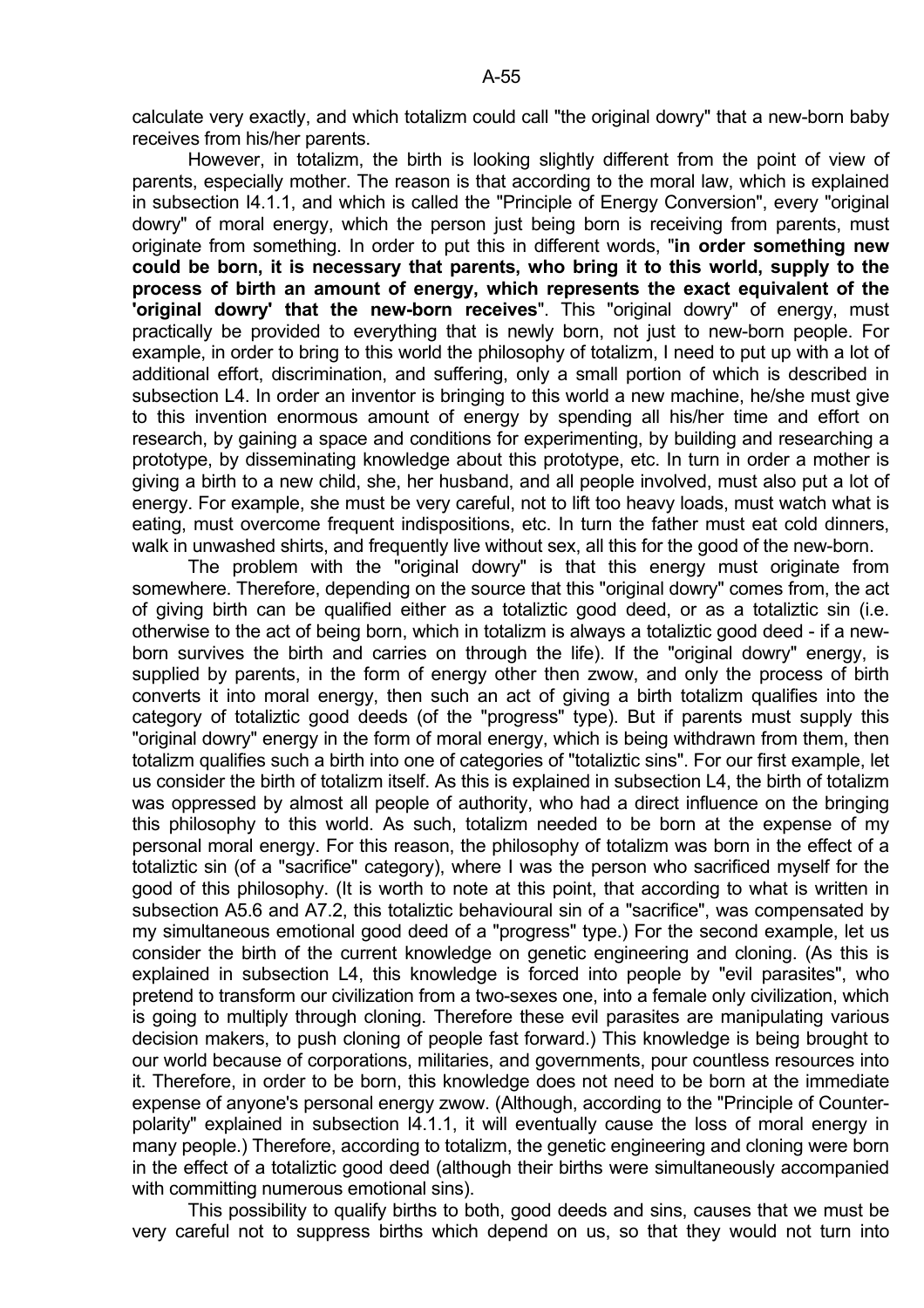totaliztic sins because of this suppression. The major way of avoiding this suppression, is to not impose any restrictions on births. This means, that if anyone wishes to give birth to something, he/she should be allowed to do so. Especially this concerns young mothers, who if somehow restricted, loose a lot of moral energy to bring to this world a new person. The result is that such restricted mothers suffer a "postnatal depression", which according to what is written in subsection B6.3 and in subsection A5.2, is just one of the numerous signs of the rapid reduction of moral energy in these particular mothers.

 Another matter which frequently makes people wonder, and thus which should be elaborated here, is the problem of so-called "**mercy killing**". According to totalizm, in appropriate set of circumstances every activity can represent a totaliztic good deed, including ones which in the majority of circumstances are plain totaliztic sins (such as killing someone). After all, in totalizm, whether a given activity represents a good deed, or a sin, it is determined by the current course of the moral field, which in turn is defined by a set of circumstances which surround the performing of this activity. Therefore, there are circumstances, in which also killing another person could be a good deed. For example, a killed person could just be in the process of blasting a nuclear bomb in the centre of a huge city, thus potentially was about to take millions of lives loaded with their zwow energy. Thus, killing such a person would be a defence, which from the moral point of view, would represent a good deed. However, in all serious cases, including "mercy killings", totalizm strongly recommends to be very cautious what we do, and to not rely only on moral energy as an indicator what to do, but also to take other moral indicators under account, such as karma, our conscience, etc. This is because, when relying solely on a single moral indicator (in this case on moral energy), we could commit a human error in the judgement of situation, as in our considerations we could miss some vital circumstances which were hidden from our sight, but which significantly weighted on the situation. The result would be, that what we judged to be a totaliztic good deed, later could turn to be a totaliztic sin, with a very unpleasant karma to come back to us. Personally speaking, myself I would never volunteer to take a karma of killing someone on myself, and the only situation in which I would consider killing someone, is the situation of self-defence, where there is only a single choice "your life or mine" (although even then probably I would firstly consider wounding and incapacitating, and only if this would prove risky, I would consider a direct killing). Thus, instead of the "mercy killing", totalizm would rather recommend to help in committing a "mercy suicide" (i.e. euthanasia), in which the final act of the release of actions that would cause the death, would be left to a suffering person.

 Totaliztic good deeds are not just activities which we can do or not, depending on our caprice. After all, through carrying out these good deeds we generate moral energy, which is absolutely necessary for our survival, and which is a kind of "oxygen for our spirit" (means the oxygen which keeps alive our counter-material body, which in subsection I5.1 is also called a "spirit"). Therefore, anyone's decision to not do totaliztic good deeds, is equivalent with a death sentence through "moral suffocation" that this person is issuing on himself/herself. In turn, anyone's decision to do good deeds in as large numbers as possible, introduces all these positive consequences that are described in subsections A2.4, A6, and F2.1.

 Otherwise than this is the case with totaliztic sins, the acceptance of effects of someone's totaliztic good deeds is a good deed in itself. This is because a person who accepts outcomes of someone's totaliztic good deed, instantly does not decrease anyone's moral energy, but rather increases this energy in all people involved. Simultaneously, a refusal to accept fruits of someone's totaliztic good deed, represents a totaliztic sin, as it decreases moral energy, or fails to increase it in at least some people involved, when existed an opportunity to do so. To provide here some example, taking a payment for a work, which was done properly and in a good faith, so that this work bears fruits that it increases someone's moral energy, is a totaliztic good deed. (A totaliztic sin would be to take payment for a work, which one has not completed, or completed but in a manner that decreases, not increases, someone's moral energy.). In turn, a refusal to accept a payment, knowledge, book, or anything that would increase his/her moral energy, and which he/she deserves to obtain,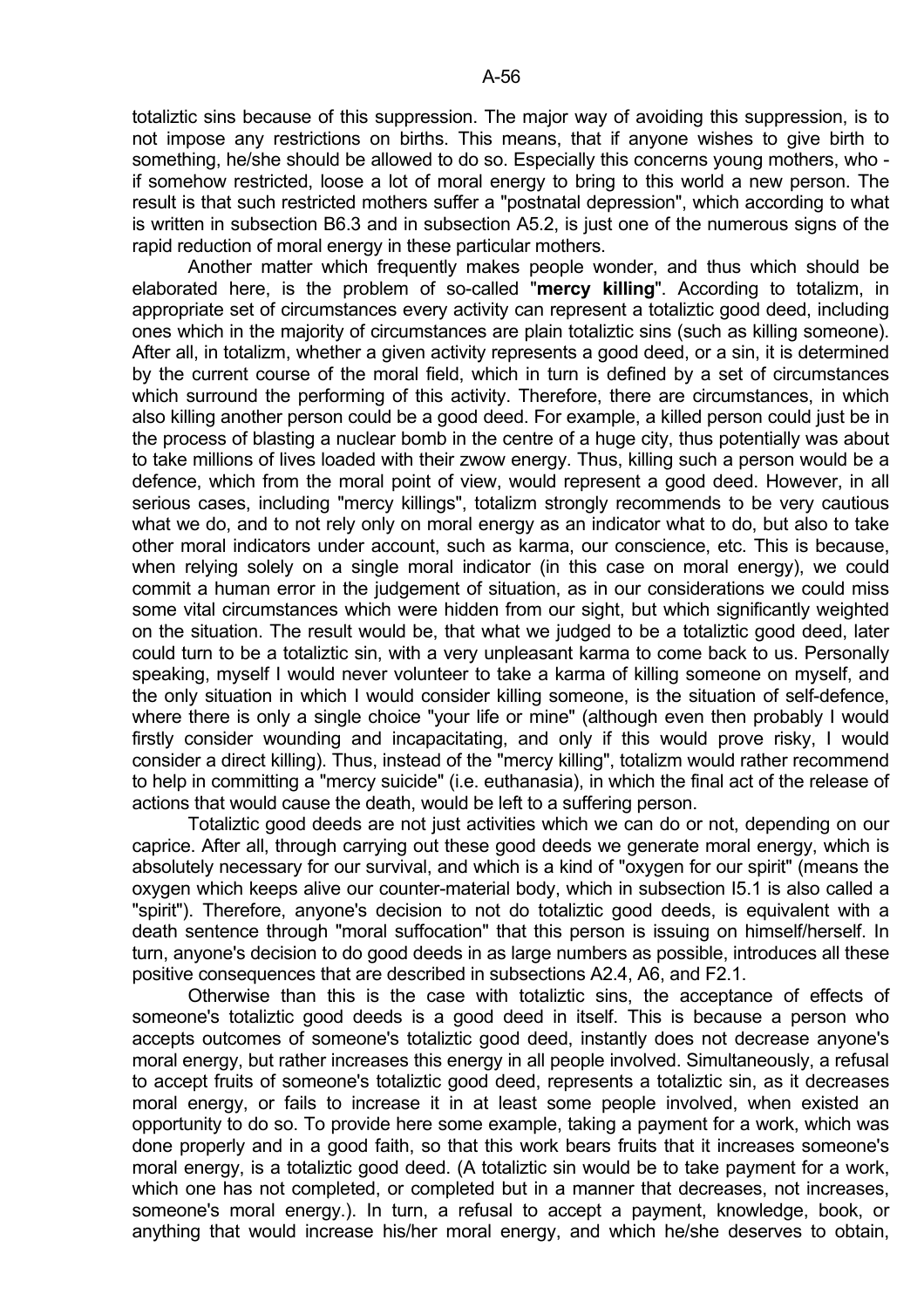represents a totaliztic sin, because it prevents someone to increase his/her moral energy, when there was an opportunity to make such an increase.

 Before we proceed to other parts of this section, to discuss totaliztic sins, we should again remind ourselves, that the concept of totaliztic good deeds is created with the simplifying assumption, that we live in a "perfect world", which is deprived immoral outsiders. Therefore this concept is only applicable to brief everyday chores, which do not take much time to complete, and which require instant decisions. However, if we need to deal with very laborious activities, which totalizm calls "moral work", then we need to drop this assumption and deal with the whole complexity of the real life. How to do this, is explained in section A6.

#### A5.2. Totaliztic (behavioural) sins

 "**Totaliztic sins**" are defined as "all actions and their circumstances, which either decrease amount of someone's moral energy directly and actively, or decrease this energy passively by holding back someone from increasing this amount". These "**behavioural sins**" must be clearly distinguished from "emotional sins" discussed in subsection A7.2. Note that depending on circumstances in which a given activity takes place, the same activity in one set of circumstances can belong to a category of totaliztic good deeds, while in a different set of circumstances it can belong to a category of totaliztic sins. Therefore, when deciding on the category, to which a given activity belongs, one needs to consider activity together with the complete set of circumstances, in which this activity takes place (these circumstances define the current configuration of moral field).

 Totaliztic sins are subdivided into several different sub-categories. Each of these subcategories differs from others by ways in which the amount of moral energy changes in the person who carries out a given sin, and also changes in other people who are affected by this sin (i.e. how moral energy changes in a sinner and in the victims of this sinner). Each one of them has its mirror reflection regarding who is the sinner and who is the victim. Also each one of them represents an exact reversal of appropriate sub-category of totaliztic good deeds. These sub-categories of sins are listed below in the order from the sin which is the most venial, to a sin which is the most heavy. To emphasize the logical connection of sins discussed here, and good deeds discussed previously, the first sub-category of totaliztic sins explained here, is numbered 5. The numbering of subsequent sins is supplied with symbols 'prim' and "bis" to highlight that they are remaining in a mutual partnership. During defining these sins, for a higher simplicity of descriptions, the precise (and therefore unnecessary lengthy) terminology is cut short. Therefore, in definitions provided below, the phrase is missing which emphasizes that "a totaliztic sin also includes a passive reduction of someone's moral energy, through wasting opportunities for an increase of the amount of this energy, when there were circumstances which facilitated such an increase". Therefore in all definitions listed below by the word "decrease" we should understand "decrease, or fail to increase when there are favourable circumstances which facilitate such an increase,". Definitions do not include also a phrase which explains the action of "Principle of Counterpolarity" explained in subsection I4.1.1, and also they do not include the explanations which illustrate the consequences resulting from this principle. Therefore under the word "instantly" we should understand the phrase "instantly and in the manner resulting directly from a given action". Furthermore, from the definitions below for simplicity the explanation is also eliminated, that in totalizm many activities, depending on the circumstances in which they took place, may represent either a totaliztic sin or a totaliztic good deed. For example, an extra-marital sexual intercourse, in totalizm is a sin only in some circumstances (e.g. if it has a character of a rape, or an imposed intercourse of a boss with a subordinate), while it is a good deed in numerous other circumstances (e.g. if it has a character of reaping fruits of love by a couple which intends to get married). Therefore, in the definitions provided below, under the word "activity", we should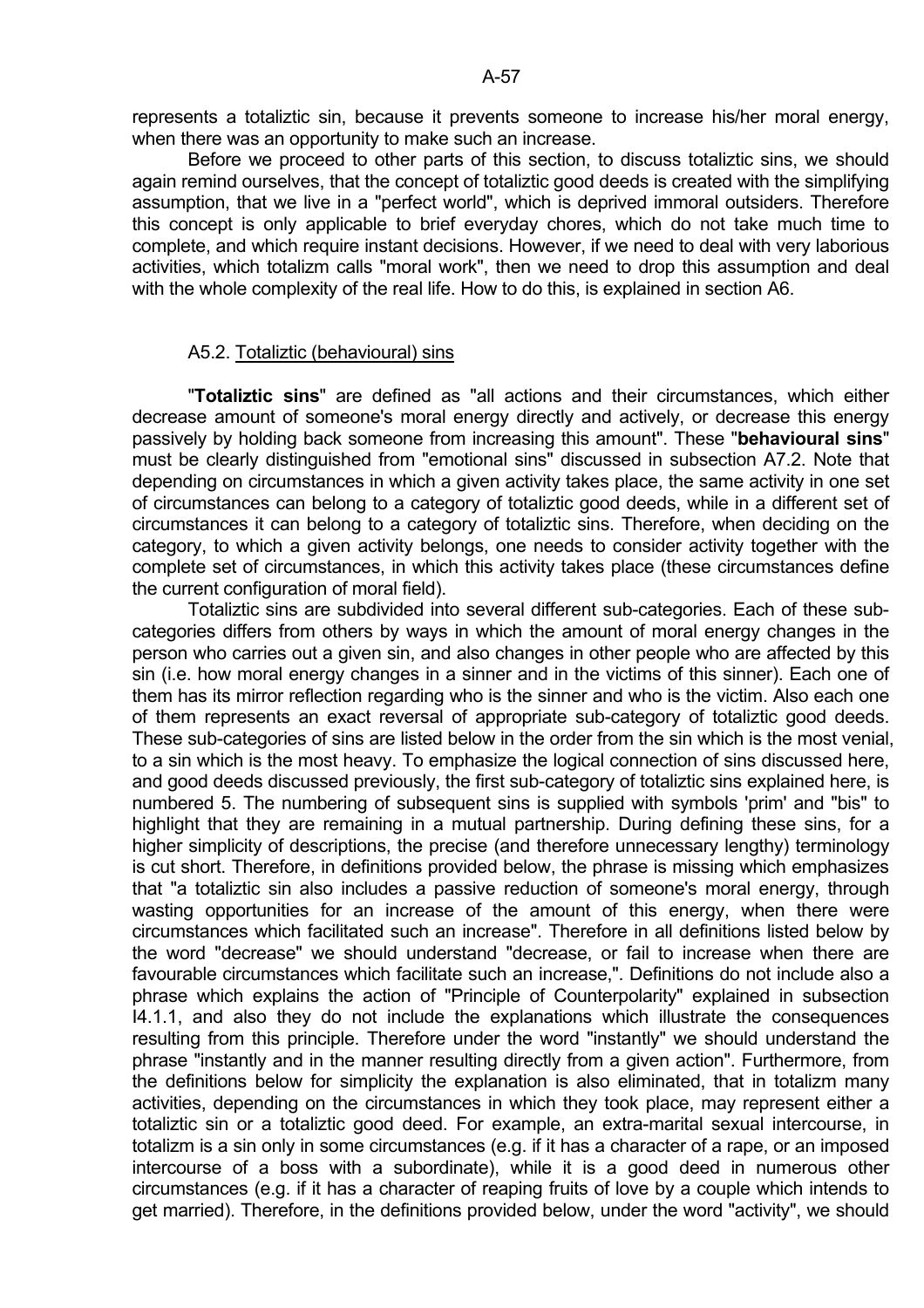understand the phrase "activity, and the complete set of circumstances in which this activity takes place,". So here are, the basic categories of totaliztic sins:

 (5') **Sacrifice** - this is an activity which instantly decreases the amount of moral energy in the sinner, while it instantly increases the amount of moral energy in other person (or people) who is (are) the subject of this sacrifice. Note that the totaliztic sin of sacrifice maintains a victim-sinner relationship with the next totaliztic sin of exploitation (i.e. whenever one intellect commits the sin of sacrifice, the other intellect, which willingly creates circumstances that leave no option but to carry out this sin, or which intentionally forces this sin to take place in order to benefit from the outcome, commits the sin of exploitation). An exact opposite of the sin of sacrifice is a good deed of progress (setting directions).

 (5") **Exploitation** - this is an activity which instantly increases the amount of moral energy in a sinner, at the cost of instant decrease of this energy in other person/people (victim/s of exploitation). The name for one type of sins of exploitation, which takes place at the emotional level, and thus which belongs to so-called "emotional sins", is a "moral vampirism". It is described in subsections A7.2 and I5.5. Note that the totaliztic sin of exploitation remains in a sinner-victim relationship with a totaliztic sin of sacrifice (i.e. whenever one person commits the sin of exploitation, the victim of this sin, who willingly accepts this exploitation, commits the sin of sacrifice). An exact opposite of the sin of sacrifice is a good deed of progress (helping).

 (6') **Self-destruction** or self-aggression - this is an aggressive activity directed at oneself, which instantly decreases the amount of moral energy only in the sinner/victim, while this energy remains unchanged in all other people. (Self-destruction is a sin that is routinely committed in the result of a deadly moral illness called "parasitism", described in subsection KA4.2.) Example of this sin include suicidal mania, or ignoring the actual danger. Note that the totaliztic sin of self-destruction, as every other sin, has also a corresponding sin, which represents the sinner-victim partnership to a self-destruction. We could call this corresponding sin a "self-victimising". An exact opposite of the sin of self-destruction is a good deed of selfimprovement (inspiring oneself to take action).

 (6") **Self-victimising** - it is falling a victim of oneself. It is a partner to self-destruction, in which instead of aggressiveness towards oneself, someone is a victim, or a slave, of oneself. Examples include anorexia or any complex. In the majority of cases of self-aggression and self-victimising, two separate location of sources of moral energy loss can be distinguished, which correspond to one of these sins and to their partners. For example in the first of these, self-destruction, the source of zwow loss is the gaining pleasure from causing a self-damage (usually characterised by a feeling of power over oneself, or anger towards oneself). In other one, the source of zwow loss is the result of the self-inflicted destruction (frequently characterised by the feeling of complex of the own inferiority). An exact opposite of the sin of self-victimising is a good deed of self-improvement (pulling oneself out of problems).

 (7') **Being caught** - this is a state, or an activity, which instantly decreases the moral energy in sinners (i.e. in these intellects who do wrong and allow others to catch them on this), without any immediate change in the level of moral energy in these intellects who caught them. Note that the totaliztic sin of being caught keeps a sinner-victim relationship with another totaliztic sin of suppression (i.e. whenever one person tries to commits a sin of suppression, but the victim of this suppression made an avoiding move, and would not accepts this sin, than the committing person is caught on this sin). Note also that the sin of being caught differs in intensions from the sin of self-destruction or self-victimising. A person that got caught had bad intensions towards other people, and only by an accident was damaging itself, while a person who committed a self-destruction or a self-victimising, had bad intensions towards itself. An exact opposite of the sin of being caught is a good deed of stimulation for taking action.

 (7") **Suppression** - this is an activity, which instantly decreases the moral energy in victims, without any immediate change in the level of moral energy in sinners. Note that the totaliztic sin of suppression stays in a sinner-victim relationship with a totaliztic sin of being caught (i.e. whenever one intellect wishes to push down, or to force into something, or to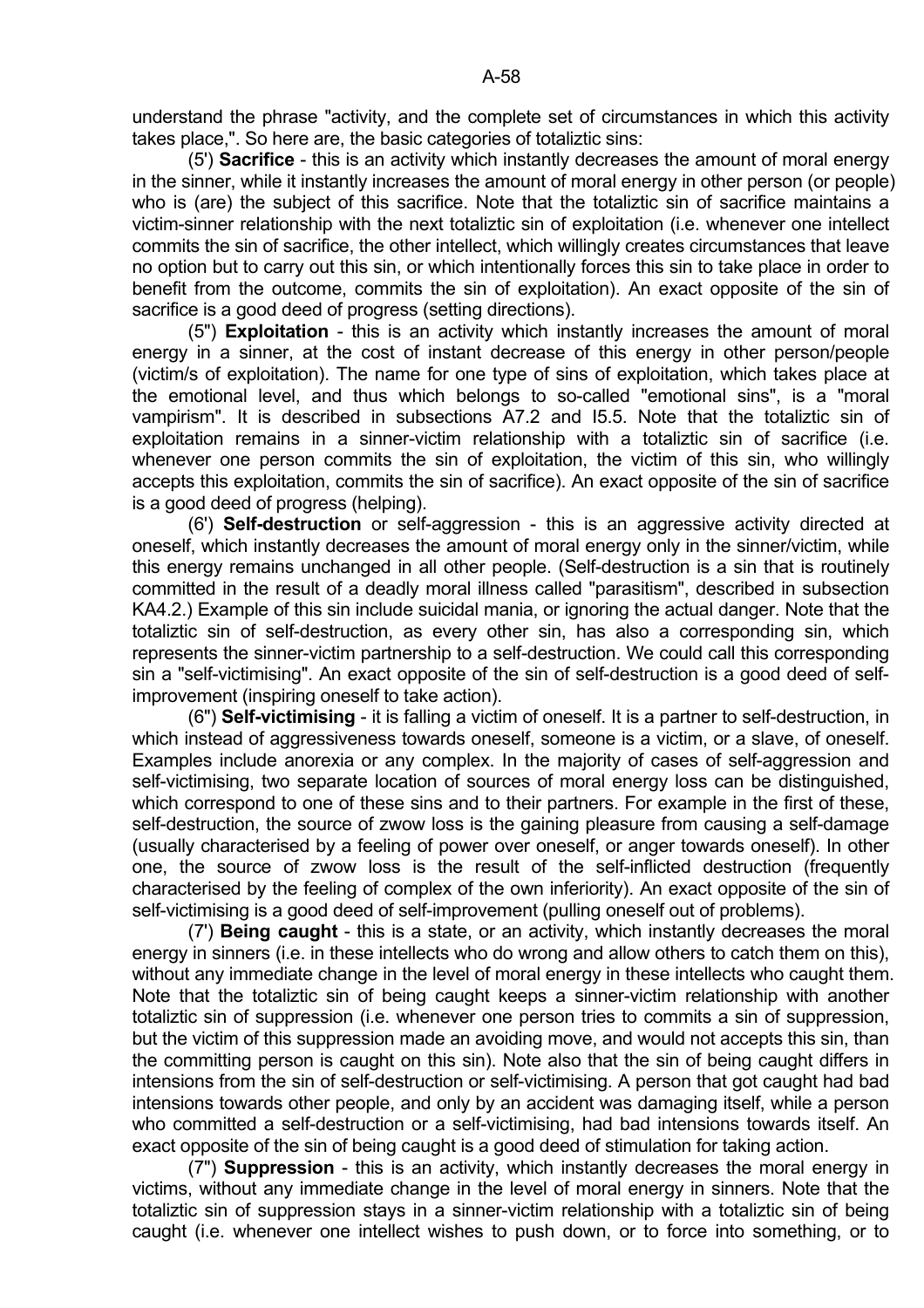deprive of something, or to imprison, someone else, then the outcomes of such activities are going to represent sins of suppression - when they are successful, or sins of being caught when they are unsuccessful or exposed). An exact opposite of the sin of suppression is a good deed of inspiration (pulling someone out of problems).

 (8') **Slavery** - this is a state, or an activity, which instantly and directly decreases the level of moral energy in sinners who allow themselves to be enslaved, as well as decreases the amount of energy in these oppressive intellects, who imposed the slavery and who benefit from the fruits of it. Note that slavery keeps a relationship with another totaliztic sin of oppression. Oppression is a sin committed by intellects who oppress others, while slavery is the sin committed by these intellects, which willingly accept the position of being oppressed. An exact opposite of the sin of oppression is a good deed of self-defence.

 (8") **Oppression** - this is an activity, which instantly decreases moral energy in all people who are affected by them, i.e. it decreases this energy both in the sinners, and in the victims. Note that oppression also has a related sin, which is slavery. Oppression is an activity carried out by the sinners who oppress others, while slavery is another activity carried out in response to oppression by these victims, who willingly accept to be oppressed and do not oppose it. An exact opposite of the sin of oppression is a good deed of defending others.

 The above list reveals several interesting rules, which apply to totaliztic sins. For example, it shows that every totaliztic sin has a sinner-victim partner, and that this partner is also a sin - if it is willingly accepted by the other side. Furthermore, every totaliztic sin has an exact reversal, and this reversal is a totaliztic good deed. It also realizes that **intellects which willingly allow a totaliztic sin to be committed on them, actually are also committing a totaliztic sin** (thus totalizm promotes an active opposition against any attempts to commit on us totaliztic sins). For example: quietly standing in a queue, when these who should serve are gossiping, waiting on someone being late without protesting, or accepting money which one unearned, all these represent totaliztic sins, because all of them decrease someone's moral energy. In turn intellects, which disallowed totaliztic sins to be committed on them, for example by disobeying restraints imposed on them, in fact are doing totaliztic good deeds, because they increase someone's moral energy. For these reasons totalizm strongly recommends: **always discreetly withdraw your cooperation, whenever you are sure that a totaliztic sin is being committed on you, so that on your side of the situation you subtly transform this sin into a totaliztic good deed**.

 On the list of totaliztic sins above, the most controversy induces "sacrifice". It is so controversial, that for a logical dispersion of the controversy that it induces, a whole subsection D11.2 is devoted. This is where the reader finds further explanations on it.

 To reinforce a better understanding of the definitions of totaliztic sins, let us now analyse, how in the light of totalizm actions would be qualified, which in the light of many religions are qualified as sins. In this understanding, for example a sexual intercourse of a couple who took only a civil wedding, or an engaged couple, who plans to get married soon, is not a totaliztic sin at all, as it does not decrease moral energy in any of the partners. In turn a rape, a sexual intercourse of a boss with a subordinate, or a forced intercourse of a church wedded husband with a wife who does not want to have a sex and protests against it, is definitely a totaliztic sin, as it decreases the amount of moral energy in both parties involved (thus it would belong to a category of oppression). Similarly, in the light of the above definitions, in most of normal circumstances, killing anyone, even during Crusades, or aggressive wars in the name of religion, or from the verdict of religious institution (e.g. inquisition), would also represent a totaliztic sin, because it would eliminate in a single action the whole amount of moral energy that a dying person had. (Note however, that killing an aggressor to defend others, or in self-defence, is a totaliztic good deed.) In turn helping someone who is terminally ill, in bringing to the end his/her suffering, through organizing the possibility of committing a suicide, is not a totaliztic sin for the person who helps to commit it (i.e. such helping does not deprive anyone moral energy, and even gives to someone an additional choice to live, or to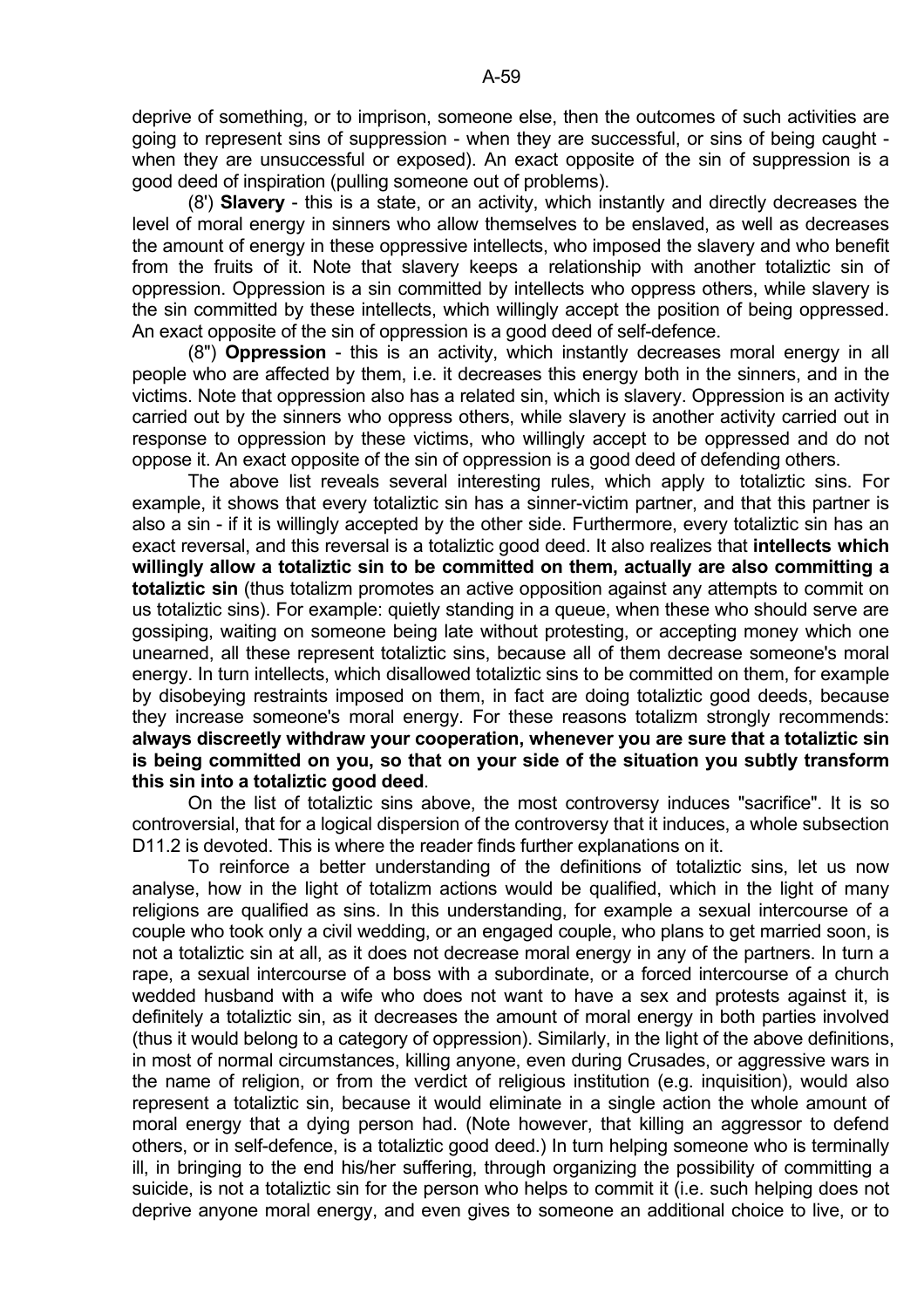For a scientific exactitude let us consider also some activities, which in the light of many religions would not be considered to be sins, but they are in the light of totalizm. For example, lighting a cigarette in a compartment, in which there is a non-smoking person, in totalizm belongs to a most heavy sin of oppression, as it reduces moral energy both in the smoker (e.g. it accumulates in the non-smoker, who is tortured with the cigarette smoke, the feeling of revenge, which will be realised one day at a completely unrelated occasion), as well as in the non-smoker (e.g. exposing him/her to the danger of getting a lung cancer). Similarly, burning any book, which is in a good technical state, as well as forbidding, or making it difficult in any manner to read such a book, or even just not informing that such a book does exist, when we have an opportunity to do so, is also a totaliztic sin from the category of suppression. Someone coming late to a meeting, when all others are waiting for him/her, is committing the totaliztic sin of suppression, because such a person decreases moral energy in all those that wait. Similarly a bureaucrat, who is having a private conversation on telephone, while a long queue is waiting for him/her, is also committing a totaliztic sin of suppression for the same reasons. A parent, or a teacher, who neglected the need to punish a naughty child for an action, which is turning into a bad habit, or a bad addiction, is also committing a totaliztic sin of exploitation. In a similar manner a person, who is aware that someone else (e.g. a boss) is reducing moral energy in some other person (e.g. by smoking in presence of a non-smoker who reacts with allergy on cigarette smoke), but has no courage to notify the trouble-maker about the non-acceptability of such a behaviour, is also committing a sin of exploitation. A boss who forbids a subordinate to carry out some action that would increase moral energy in numerous people, is committing a totaliztic sin of suppression. A person or institution which would publicly reprimand, or in any other way limit a freedom of action of someone, who is working on a project that is to increase someone's moral energy, is also committing a totaliztic sin of suppression.

 Independently from the above general examples, let us now illustrate examples of totaliztic sins that belong to specific categories listed before. And so, examples of the most heavy totaliztic sin, i.e. oppression, would include: having an argument with someone, throwing swear words at someone, or physically attacking someone in the public place. These totaliztic sins are reducing enormous amounts of moral energy in all people affected, therefore totalizm recommends to refrain from committing them. In turn allowing to be oppressed in any possible manner, is a sin of slavery. Examples of slavery include: to accept bullying, to continue to work while the employer refuses to pay us, to allow a robber whom we recognize to take our belongings, etc. A next serious totaliztic sin is suppression, means an activity which does not instantly change moral energy in the sinner, but it decreases this energy in victims. Examples of totaliztic sins of suppressions are: pollution of the natural environment, vandalism of a public property which the vandal is not going to use, a test explosion of a nuclear bomb by a neighbour country (such an explosion, but carried out in the own country, would be a totaliztic sin of oppression), construction of a new nuclear reactor on someone's border, closing down a non-polluting factory in spite that it does not make losses, as well as almost all answers "no" to requests, which are easy to fulfil (therefore, according to totalizm, the unconditional and final "no" answer, should be completely eliminated from the everyday use: if someone is forced to say "no", he/she should simultaneously define the conditions, the fulfilling of which would turn this "no" answer into a "yes" answer). Examples of sins of suppression include: accepting the situation when in the neighbourhood there is a source of a powerful and continuous smell, accepting when someone forbids us to read a book that we are interested in, accepting when a boss is forbidding us to do something that is not affecting the company but would be beneficial to many people. In turn examples of activities which represents the totaliztic sin of a self-destruction are: leaving behind an umbrella when it obviously is going to rain, not asking about something that we are not sure, while there is an opportunity to ask, not buying something that we really need and can afford (e.g. new shoes,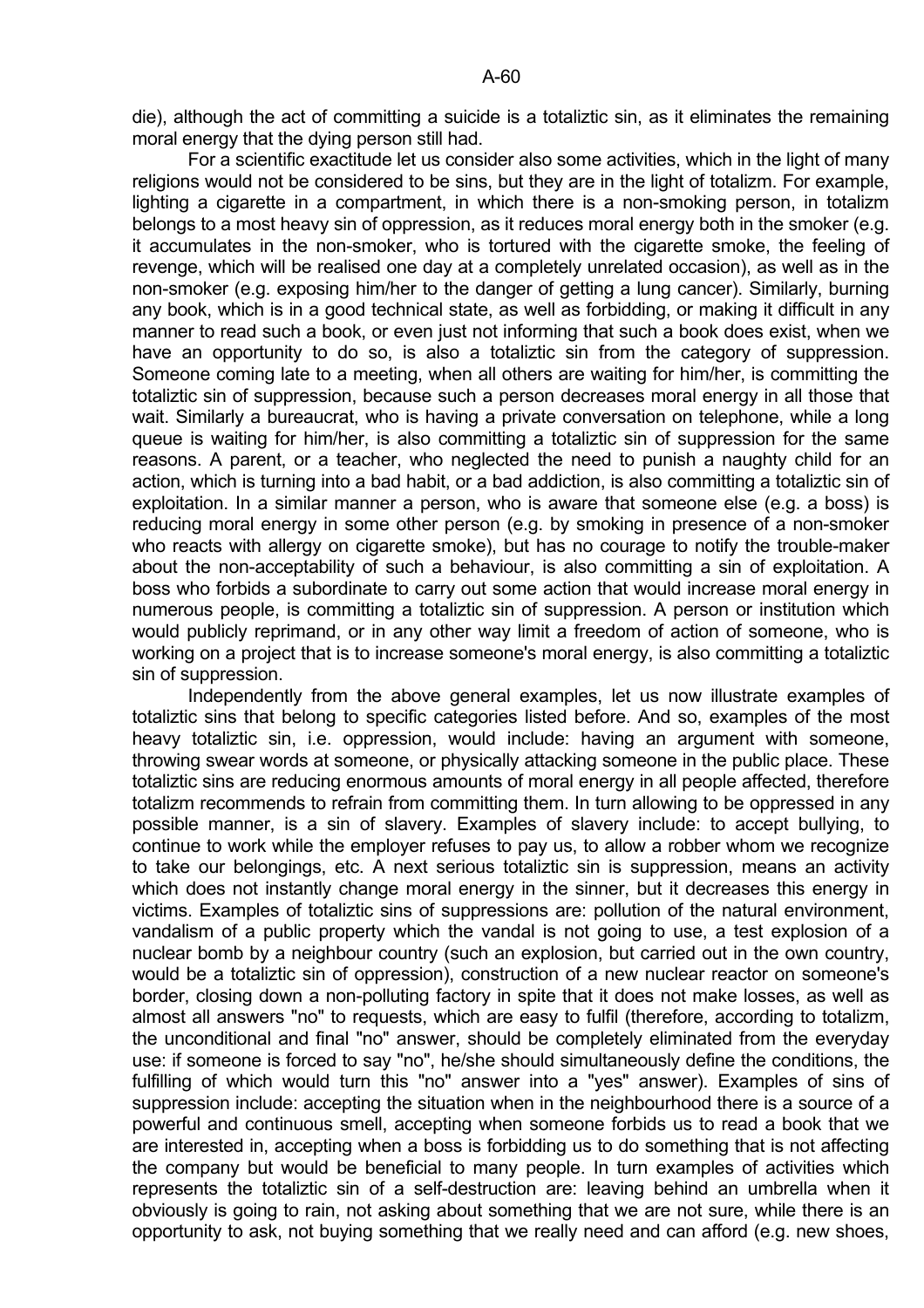which are to replace the old ones that just show a hole in them), not doing our homework, spending time on doing nothing (idleness very rapidly decreases our moral energy; but it should not be confused with an effective resting, which increases our moral energy), emigration to a different country (this is especially valid for people with unique languages and cultures, like citizens of Poland, for which does not exist any other country in which their language, education, culture, and other values which carry moral energy, would be fully utilised). Examples of a totaliztic sin of exploitation include: making people to work for us, but not paying them adequately, taking favours without repaying them, etc. In turn a totaliztic sin of sacrifice (from the sinner point of view, because from the receiver's point of view it represents an exploitation), would be for example: giving to someone our money, not putting a lock in our flat - thus allowing robbers for an easy robbery, or allowing our employer to employ us for the salary, which is much lower from our real contribution to a given institution, to accept, without any pay increment, working hours, which are inconvenient for us, but are convenient for the employer.

 Of course, as this was clearly explained before, in definitions of subsequent totaliztic sins we always should consider the sum of all short-term effects of a given action, not just one of these effects. For example, in one of the letters I received, a reader is claiming that in his opinion every scientific discovery is a totaliztic sin, because it disables other scientists to made this discovery. In such a thinking, this particular person misses out a few vital points. The first of them is that other scientists had their opportunity to made this particular discovery, but they have not utilised this opportunity - so it is them, not a discoverer, who commit totaliztic sins (according to totalizm, a sin is also not to do something, when we have opportunity to do it). Then the reader that we are discussing, missed out also the point that a given discovery only moves forward the border of unknown to another area, so that it opens to other scientists the additional opportunity to discover something that lies beyond a given discovery (so a scientific discovery does not deprive anyone moral energy, but actually generates it). Furthermore, the claim in question fails to address the matter of applications: after a scientist makes a new discovery, this discovery can be applied and therefore it directly generates (not reduces) moral energy. Therefore, from the instant moral effects point of view, every scientific discovery does not decrease anyone's moral energy, but to contrary - it increases it for everyone. Therefore to make a scientific discovery is to do a totaliztic good deed (of the progress type).

 To all the above it should be added that totalizm, and also the Concept of Dipolar Gravity, are recognizing a different type of activities, which are not carried out at the physical level, but which involve above-threshold feelings. Examples of physical effects caused in this way, include "black magic", "psychokinesis", etc. Similarly to physical actions, also these nonphysical activities can belong to the category of totaliztic sins, or to the category of totaliztic good deeds. After all, from the point of view of totalizm, it is not important how given effects were accomplished, but important is how these effects influence moral energy in a doer and in other people affected by them (e.g. in victims). For this reason totalizm also recognizes a group of emotional sins, which are caused by our feelings (e.g. jealousy), our attitudes (e.g. proud), our motivations (e.g. being "not interested"), etc. More on this subject is going to be presented in subsection A7.2.

 Otherwise then this is with the religious sins - the punishment for which arrives only after someone is dead, totaliztic sins are punishing the doer instantly - when he/she still lives this life. This is because their committing causes the removal of invisible life-giving fluid (energy), which is named here "moral energy" or "zwow". This fluid could be compared to lifegiving oxygen, because if we are deprived it, we need to die from the moral suffocation. Each totaliztic sin that someone commits, removes a portion of this life-giving fluid. In turn as the amount of this fluid is reduced in us, we gradually begin to suffocate. I am of the opinion, and hope to prove it somehow in future, that a large proportion of idle retired people dies presently just because of such suffocation from the lack of moral energy. This moral suffocation is also a reason for the death of at least two intellects about which we learn in our history textbooks, namely communism and feudalism. (Very interesting results is giving the comparison of the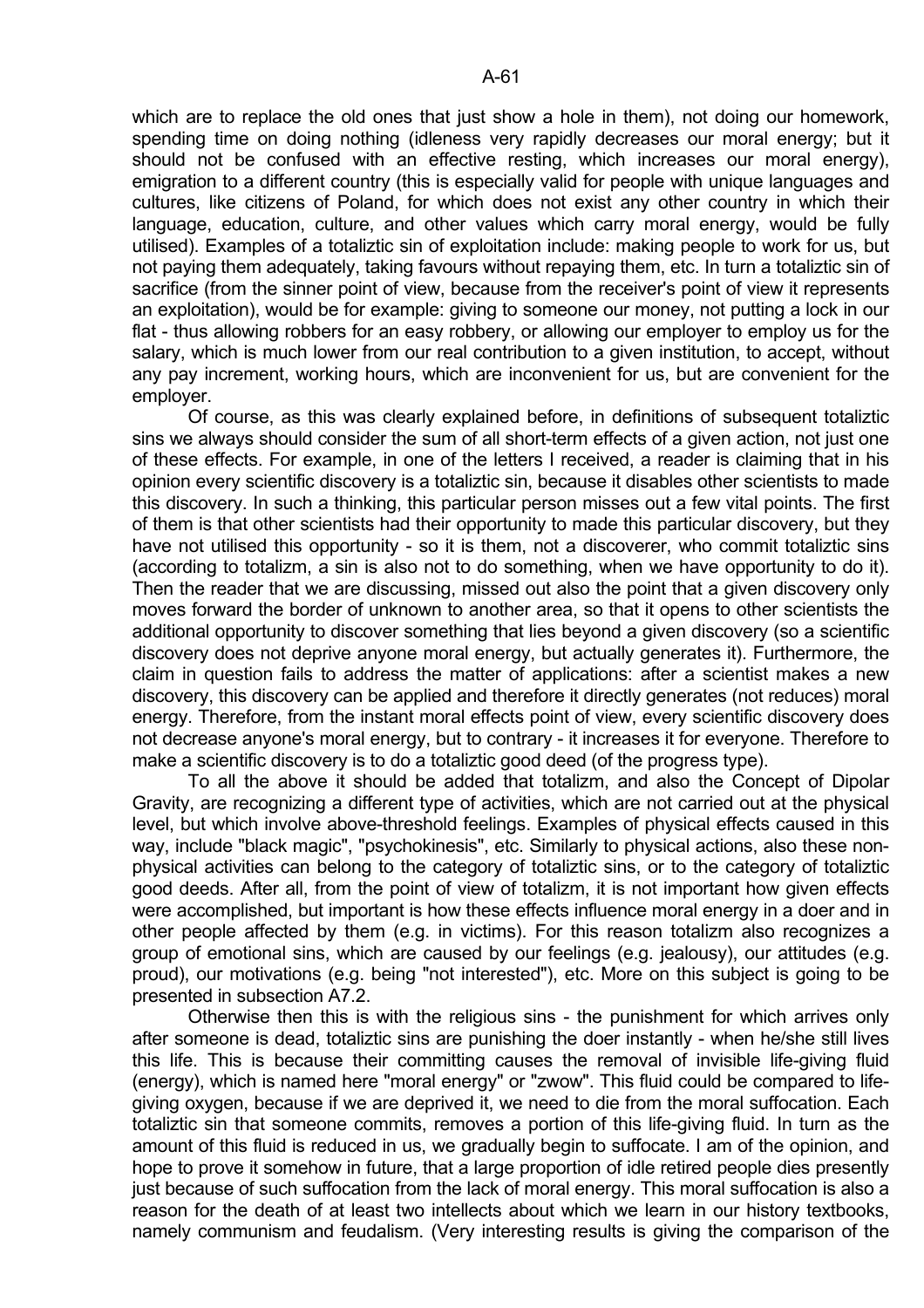circumstances, course, and results of deaths through the moral suffocation, with allegorical pictures about torturous events taking place in hell, that are painted by various religions.) According to my knowledge, many present countries, including very close to my heart Poland and New Zealand, also currently display all signs of the state which proceeds the death through the moral suffocation. For example, some of symptoms of such moral suffocation include the repetitive thinking by an increasingly large number of people that "whatever I do, I am still not able to accomplish the goal that I am striving to, although it seem to be almost in the range of my hand", the increasing discrepancy between what people say officially, and what the are doing, the domination of form above the content, the reign through pilling up restrictions instead of assistance, galloping bureaucracy, increasing frustration affecting practically everyone, the disappearance of people from footpaths in big cities, increasing moral vampirism (described in the third paragraph below), and many more - see subsections B6.3 and G6.

 There is a possibility that, because of the life-giving properties of moral energy, some "magical" ways of tribal execution in so-called "primitive societies", such as "pointing the bone" or "singing out", which were used instead of the death penalties by Australian Aborigines, technically represent a kind of total reduction of moral energy in the executed person. I also believe that the majority of human behaviours are determined by the average level of moral energy existing in a given society. For example, I believe that there is a linear dependency between average level of moral energy and the birth rate (i.e. societies, which reached low levels of moral energy, are stopping to multiply), and also between moral energy and suicidal tendencies (i.e. people who are deprived of moral energy, are falling in depression, which frequently finishes with a suicide). Also there is a correlation between moral energy and the crime rate (i.e. people who have the reduced amount of moral energy, are loosing the sense of morality, and therefore they easily commit crimes).

 So far we were used that a philosophy is something that can be used for conducting disputes, while in the matter of death and life we should go to a doctor. But totalizm tries to show that this is just an another myth. For this reason totalizm carries out the knowledge which for many people may turn to be a saver of their lives. For example according to totalizm (see subsection KA1.6.3) "committing a suicide is a reaction of someone's intellect to the situation that his/her amount of moral energy is reaching the level very close to zero". This means that a **suicide is one of manifestations of death by the moral suffocation**. This claim of the totalizm is fully supported by empirical evidence, which indicates that the majority of suicides are committed by people who do not generate their own moral energy, for example by teenagers whose moral energy originating from the original good deed (i.e. from the fact that someone was born) was fully dispersed, while they have not learned yet how to generate their own zwow energy, by retired people, by unemployed, etc.

 When the life-giving function of moral energy is concerned, it is necessary to also mention the so-called "**moral vampirism**". Similarly as this was the case with legendary vampires, which used to suck blood from their victims in order to boost their own power and vitality, also moral vampires are sucking moral energy directly from other people, and use this energy to compensate for the results of their own idleness and moral decay. The moral vampirism is a deadly sin conducted at the level of **feelings**. It depends on connecting directly the counter-organ of compassion in a victim, to the same counter-organ in a vampire. This direct connection allows moral energy to be transferred directly from the counter-body of the victim to the counter-body of the vampire. The requirement of this energy flow is, that the vampire must steer in the victim a deep feeling of sympathy. Therefore, to steer such a feeling, moral vampires always use the trick of acting as casualties of the cruel fate, and tell their victims all about the tragic situation into which they currently were put. To make the victim even more sorry for them, usually they hint that actually they suffer only because the victim contributed somehow significantly to their tragic situation. The mechanism which explains how exactly this transfer of the moral energy happens, is elaborated in subsection I5.5. The moral vampirism can also be a side effect of every situation when totaliztic sins of exploitation and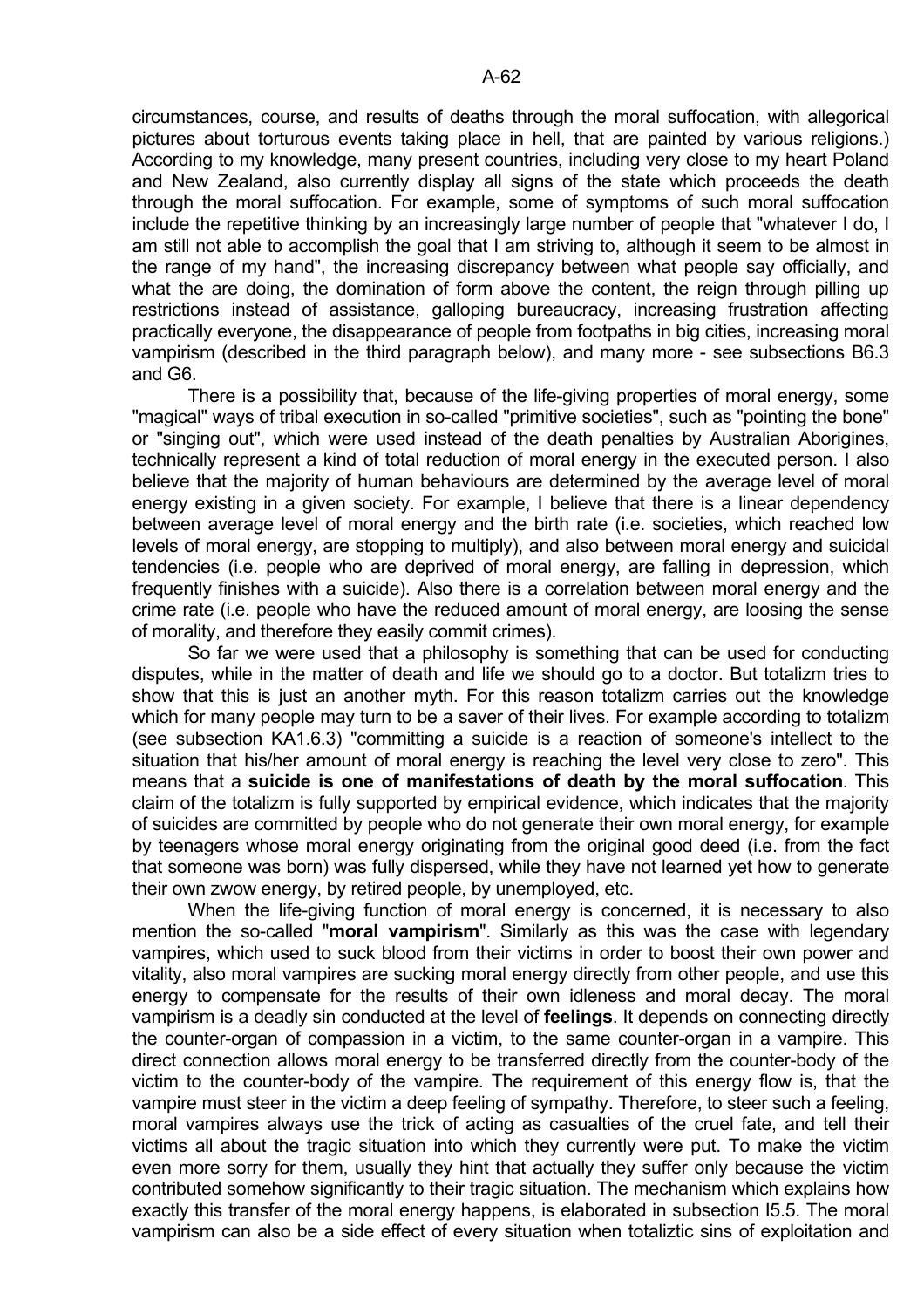sacrifice are committed (i.e. the moral vampire is committing the sin of exploitation, while its victims are committing sins of sacrifice, and the victim commits this sacrifice with a very strong feeling of compassion for the vampire). Even the more sinister form of this moral vampirism takes place when such a sucking of someone's moral energy is carried out without any visible physical exploitation, but solely by creating a kind of emotional trap, which steers feelings of the victim, and forces him/her to open the counter-organ of compassion to send own moral energy directly to the vampire. (Sometimes, we can notice this very sinister form of vampirism, when even a short period of time spend with a given person makes us very unhappy, exhausted, and emotionally destroyed.) Moral vampirism can also be carried out via psychokinesis, or via black magic (see subsection I5.7). The most frequently, a moral vampirism, which is accompanied by an obvious physical exploitation, is committed by idle teenagers on their parents (especially on mums). Sometimes it is also committed by ruthless employers on their employees, or (rarely) vice versa. In turn older people are frequently committing the purely emotional type of vampirism, which reduces moral energy from their victims without any signs of a physical exploitation (e.g. some retired parents commit it on their offspring, some wives - on their husbands, in some cases also husbands - on their wives). I noted that in recent years this extremely destructive phenomenon is intensifying, as in the situation when our moral energy is fast diminishing globe-wide, the vampirism increasingly is starting to become a source of this life-giving fluid. Unfortunately, it does not disperse the danger of moral suffocation of the whole our civilisation, because it only transfers moral energy from one intellects to others, but it does not causes the generation of new amounts of this life-giving fluid.

 It is worth to mention that moral energy, is just only another form of energy. Therefore, most probably, at the more advanced level of our development some devices will be constructed, which will allow to transfer this energy from one person to the other, in a manner similar as presently we can transfer electrical energy from one cell or battery, to the other. If at that time our civilization is still going to follow the path of parasitism described in chapter KB, then such devices will allow in future that instead of forcing slaves to do something to their master, this master can simply rob them from their moral energy. This most advanced form of moral vampirism is carried out by the advanced civilizations, which in subsection KB2 are called "evil parasites". They vampire on less advanced civilizations, and literally "milk them out" from their moral energy with the use of special energy extracting machines. (Such a machine is described in treatise [3B] as a "freezing chamber", as it firstly freezes a victim before it extracts his/her moral energy.)

 The above should be supplemented with the information that moral energy is unique for people (i.e. in the form required for humans it appears only in people, and possibly also in some space beings which would be almost identical to people), and it is not available in the same form in animals. Although animals are generating their equivalent of moral energy, their energy is much more primitive, and cannot be used by people. Therefore, moral energy extracted from an animal, is not going to be suitable for sustaining people. This bears a special meaning for the moral vampirism, as such a vampirism cannot be carried out on animals, and must be committed on people. Therefore, if an advanced civilisation chooses the path of parasitism, as this is described in subsections B2 and in chapter KB, it must carry out this vampirism on another civilisation, as it is unable to carry it out on animals.

 Similarly to the concept of totaliztic good deeds, also the concept of totaliztic sins is based on a simplifying assumption. But the assumption for totaliztic sins states that we live in a "world without a will", in which the other party always willingly accepts what sinners serve to it. Of course, in reality it does not need to be so, as the other side has a free will, and it does not need to passively accept someone else's sins. And totalizm actually teaches us to not accept sins, but to transform them into totaliztic good deeds (e.g. as this is explained in subsection A5.5, totalizm itself was born only because a totaliztic sin was not passively accepted, but it was transformed into a totaliztic good deed). However, it should be noted, that otherwise than this is the case with the assumption for totaliztic good deeds, **the simplifying**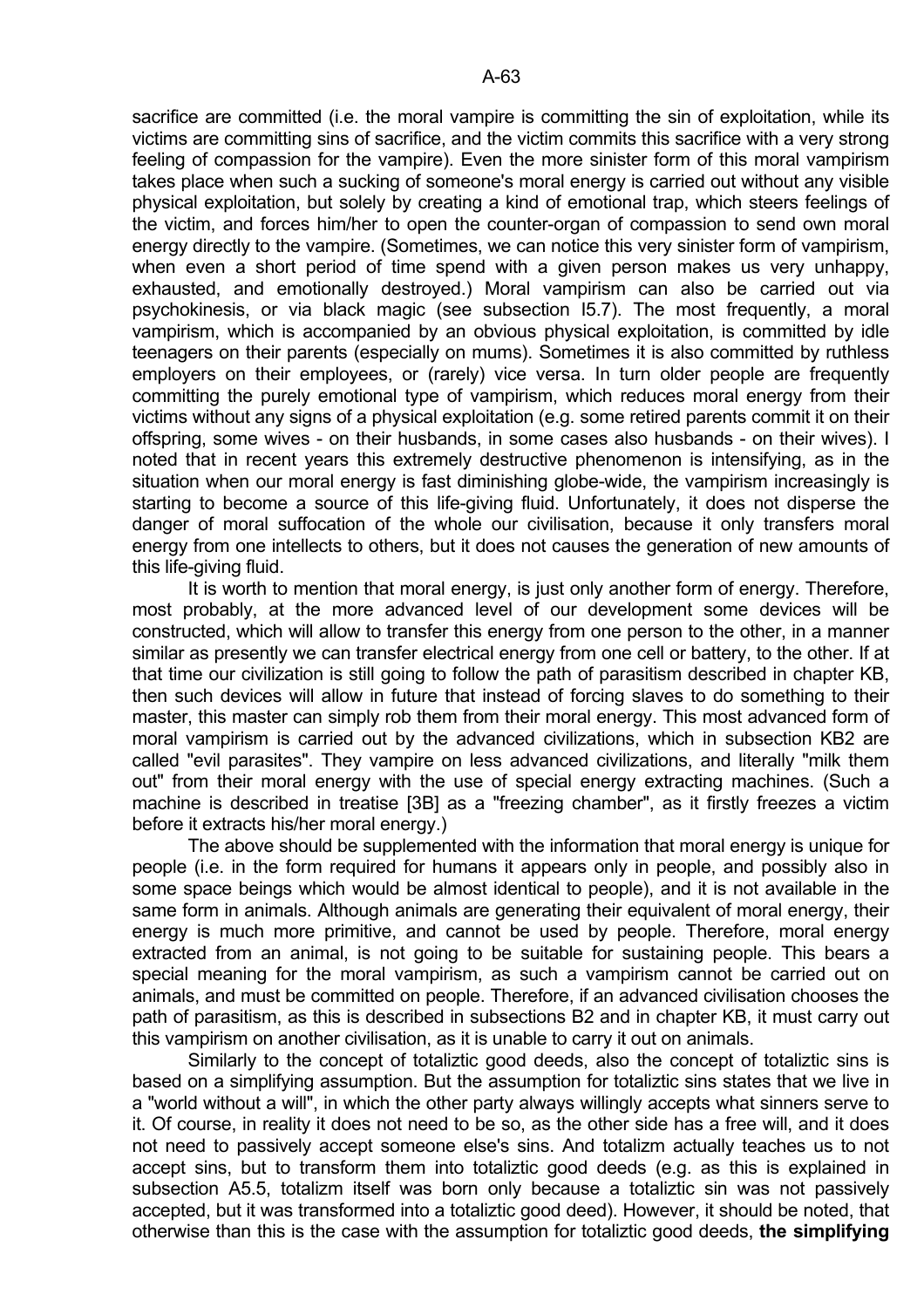**assumption for sins does not decrease the usefulness of the concept of totaliztic sins, and does not decrease the accuracy of moral categorizations accomplished via this concept**. (After all, totalizm uses the concept of sins only to avoid committing totaliztic sins in life. Thus, if someone's activity on the other side, helps us in this avoiding, this is even better for our morality.) It only has this effect, that the concept itself is much simpler, and much easier to implement, then it would be if we assume that everything happens in a real and very complex world.

### A5.3. Basic attributes of totaliztic good deeds and totaliztic sins

 As this was indicated in previous subsections several times, totaliztic good deeds and totaliztic sins are obeying all laws which refer to energy. These laws cause that both these concepts also fulfil several strict rules and equations. In turn such rules and equations give to totaliztic good deeds and sins several very clear properties. One of numerous consequences of the existence of these properties is, that both concepts can be used for formal proving and for logical analysis (a good example of such theoretical proving and analyses, for which these two concepts can be used, is contained in subsection D11.1). This means, that the existence of these attributes, and also their knowledge, have a large scientific and formal significance. For these reasons, the attributes of totaliztic good deeds and sins are discussed in this subsection.

 Attributes of totaliztic good deeds and sins can be subdivided into two groups: (a) categorizing attributes and (b) descriptive attributes. **Categorising attributes** are these ones, which allow to distinguish between good deeds and sins. Therefore, each attribute of this group is clearly fulfilled by a given category (e.g. by sins), but is not fulfilled by the opposite category (e.g. by good deeds). In turn **descriptive attributes** are these, which explain consequences of good deeds and sins.

 Below the most important attributes of totaliztic good deeds and sins are listed. Here they are:

 A. Categorising attributes (these allow to categorise easily, means to distinguish between totaliztic good deeds and totaliztic sins):

 **1Yes**. A constructive prevention of a totaliztic sin to take place, represents a totaliztic good deed. (E.g. a good deed is a prevention accomplished by reversing this sin into a totaliztic good deed, or convincing a sinner to reverse his/her sin into a totaliztic good deed, and to abandon the original idea of carrying out this sin.)

 **2Yes**. Every opposite, or reversal, of a totaliztic sin, which instead of running downhill in the moral field, runs uphill in the moral field, becomes a totaliztic good deed. (E.g. if not taking an umbrella when we go for a walk while is going to rain, is a totaliztic sin of a "selfdestruction" type, then taking an umbrella when it is going to rain, is a totaliztic good deed of a "self-improvement" type. Also such a good deed is to wait with going for a walk, until rain stops.) Therefore, when we are faced with the intention of committing a totaliztic sin, we should reverse it quickly into any totaliztic good deed, and only then implement it.

 **3Yes**. The acceptance of outcomes of someone's totaliztic good deeds, in itself is also a totaliztic good deed.

 **1No**. Active prevention of someone from doing a totaliztic good deed, represents a totaliztic sin. (Actually, there is an empirical method called a "**blind Samurai method**" described in subsection W6.1 of monograph [1/4], which concerns the activities of "evil parasites" described in subsection KB2. This method states that "if you are sure that you are doing a totaliztic good deed, and someone intensely tries to stop you from doing it, this means that your totaliztic good deed is extremely important for our civilisation; therefore the more pressure is exerted on you to stop this good deed, the more you should intensify your efforts to actually complete it".)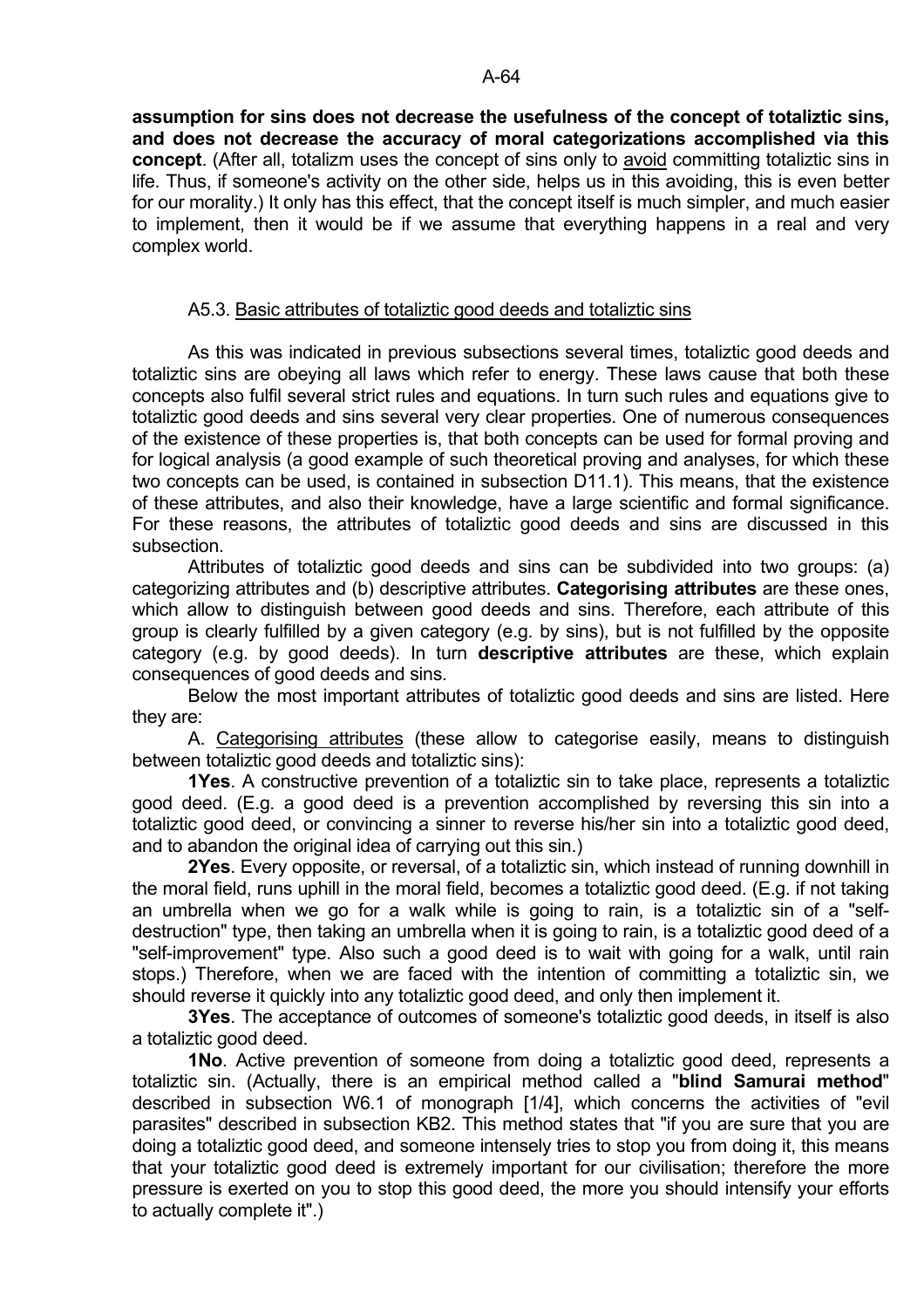**2No**. All opposites or exact reversals of an activity, which represents a totaliztic good deed, are constituting totaliztic sins. (For example, if undertaking a defence from an aggression, is a totaliztic good deed, then either our unprovoked attack on someone would be a totaliztic sin, as well as to refuse to defend ourselves, when someone is attacking us, would be such a sin.) Therefore, when we are faced with the someone's negative pressure, or with some negative situation, which force us to commit a reversal of what we know for sure that it represents a totaliztic good deed, in no case we should subdue to this pressure or situation and we should complete our original good deed intended, or not to complete any action at all.

**3No.** A passive acceptance of someone's committing a totaliztic sin, as well as every acceptance of outcomes of such a sin, also represents a totaliztic sin.

B. Descriptive attributes (they describe various consequences of good deeds and sins):

 **B1**. Every human activity, even the most banal one, in given circumstances causes the change of someone's amount of moral energy. For example, this activity may run uphill, or run downhill, in moral field, and thus change the level of potential energy. Similarly every feeling, altitude, motivation, verbal communication, telepathic message, which managed to influence any activity, also causes the change in someone's moral energy. Therefore every human activity (as well as all these feelings, mental states, and communications) occurring in unambiguously specified circumstances, can be qualified to either a category of totaliztic good deeds, or to a category of totaliztic sins.

 **B2**. Depending on circumstances in which it is carried out, the same human activity can be qualified either as a totaliztic good deed or as a totaliztic sin. Therefore for each activity, the process of qualifying to a category of totaliztic good deeds, or totaliztic sins, must be conducted only on basis of the complete understanding of all circumstances that it takes place. Even though, for some especially important activities, because of the possibility of making a human error in judgement (e.g. there are hidden circumstances attached to a given activity, about which we do not know), totalizm recommends to additionally check their moral merit on the basis of other moral laws, especially on the basis of the Boomerang Principle.

 **B3**. Moral laws have hardwired into them systems of automatic rewarding for doing totaliztic good deeds, and punishing for committing totaliztic sins. Therefore each completing of a totaliztic good deed is always automatically rewarded in several different ways. In turn every committing a totaliztic sin is always automatically punished in several different ways.

 **B4**. Every totaliztic good deed, and also every totaliztic sin, has two parties involved, e.g. givers and receivers, or sinners and victims, etc. Furthermore, in the real world the other party always has a free will not to accept a good deed, or a sin, which is served to it, and has a free will to convert it into an opposite (i.e. to convert a good deed into a sin, or to convert a sin into a good deed). Therefore, this other party always introduces to our considerations an unknown quantity, the behaviour of which we are not able to predict. So in order to still be able to carry out our qualifying, in spite of this unknown quantity, the concept of totaliztic good deeds introduces a simplifying assumption "that we live in a perfect world", while the concept of totaliztic sins introduces a simplifying assumption "that we live in a world without a will". These assumptions, and errors of judgement which they potentially introduce, cause that we should limit the application of both concepts only for categorizations of small everyday chores, which do not carry too much of moral energy.

**B5**. Our access to the aspects of life that are highly sought-for (e.g. happiness, quality, freedom, self-fulfilment, longevity, etc.) must be paid with moral energy that we accumulated in our counter-bodies. Therefore, the more totaliztic good deeds we manage to do in our life, and the more totaliztic sins we avoid to commit, the better our access to these sought-for qualities of life is.

 **B6**. All activities, which in a "perfect world" would either increase moral energy in all people involved, or would prevent the decrease of this energy, are called "totaliztic good deeds". The generation of moral energy still takes place (and is most recommended by totalizm, because it does not create any negative feedbacks) when we do the anonymous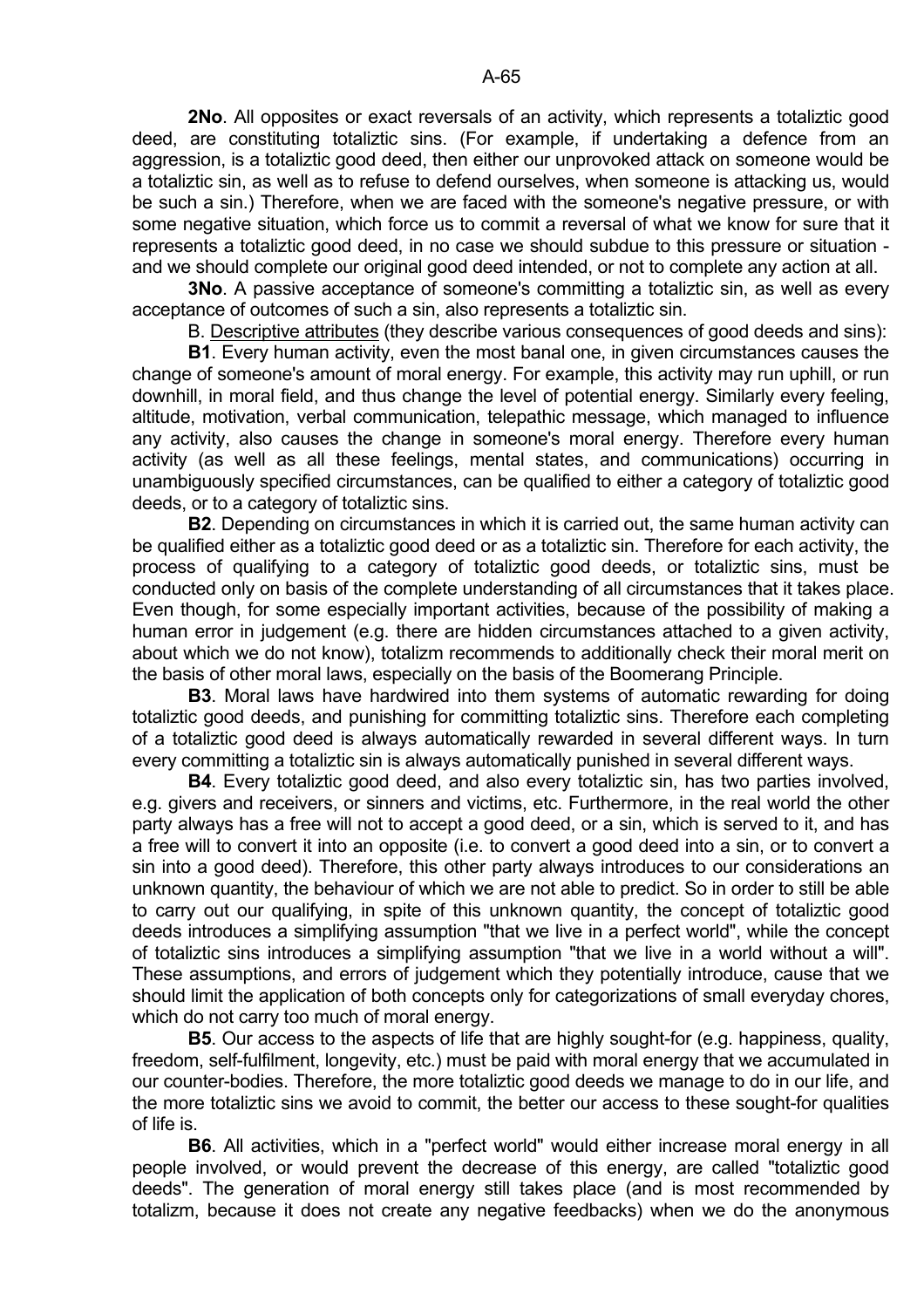totaliztic good deeds, means we do them for people whom we do not know, and even never met.

 **B7**. In doing totaliztic good deeds no hierarchy should be respected (e.g. type: you are my boss, so you should do them first), also no code, or order, should be obeyed (e.g. type: you are less needy, so you should help first). The choice of doing or ignoring these good deeds should be left to the free will and moral judgement of every individual person, and therefore whoever first sees an opportunity to do a totaliztic good deed, and feels as to do it, he/she should seize this opportunity without looking what anyone else is doing.

 **B8**. If a given situation creates a moral dilemma, because it contains components which qualify it to both, a category of totaliztic good deeds, and a category of totaliztic sins, then the person who tries to solve this situation should either atomise it into smaller issues, and then solve each one of these issues separately, or converge it with other entities, and create a bigger entity, which is then solved as a single whole (for details see subsection A4.5).

 **B9**. All activities, which in a "world without a will", would reduce moral energy in any intellect involved, are called "totaliztic sins". Committing totaliztic sins, in long run always reduces moral energy in the sinner (if not directly, then it reduces it in the result of the Boomerang Principle). The reduction of moral energy still takes place even if we do not know the people which our totaliztic sins are going to affect. Therefore, totalizm forbids to commit totaliztic sins, even if they are committed completely anonymously.

 **B10**. Every intellect, which is allowing that moral energy it generates in the result of doing totaliztic good deeds, is much smaller then the amount of moral energy it looses in the result of totaliztic sins, is going to die in very dramatic circumstances, because it is to fall a victim of a "moral suffocation" at the moment when the level of his/her moral energy reaches zero.

 If one is able to effectively apply the above attributes and rules in his/her everyday life, then the majority of brief moral situations that he/she faces, should be possible to solve just by using only them. However, it is again remained that in very important situations we should not rely just on the categorization of a given intention to the group of totaliztic good deeds or totaliztic sins, but we should also verify the merit of this intention by additional analysing it from the point of view of other moral laws, totaliztic mechanics, etc.

# A5.4. Categorize or qualify each everyday chore

 When the procedure "obey to do everything morally" was discussed in subsection A2.1, various methods and tools of totalizm were mentioned there. These methods and tools, allow a totalizt to obey moral laws by always choosing the "moral" manner of doing all things that he/she intends. One of such method, or tools, is the "categorising" procedure explained in this subsection (sometimes called also "qualifying").

 In this monograph, the name "categorizing" or "qualifying" is given to a simple method of **putting a label**. This label always must be a synonym for the meaning "moral" or for the meaning "immoral". For example it can read "good deed" or "sin", or indicate "uphill in the moral field" or "downhill in the moral field". This label is attached to a specific chore or intention, which is completed in a given set of real circumstances. It allows later to decide, what we should do with this chore or intention according to totalizm (meaning whether we should complete it straight away, or to transform it into something else, and only then complete this something else). This method is very similar to a method of qualifying used by religions. But in totalizm it is much more exact and much more rigid then in the religious application. Because of the simplicity of this qualifying, and because it is proven in action that it works extremely reliably, it can be used even by people, who do not have much intellectual training, or who do not have much time to deliberate. Therefore it is very handy to be used in all situations, when we do not want, do not have opportunity, or do not have a time, to carry out any mental procedures of checking whether a given activity obeys all moral laws.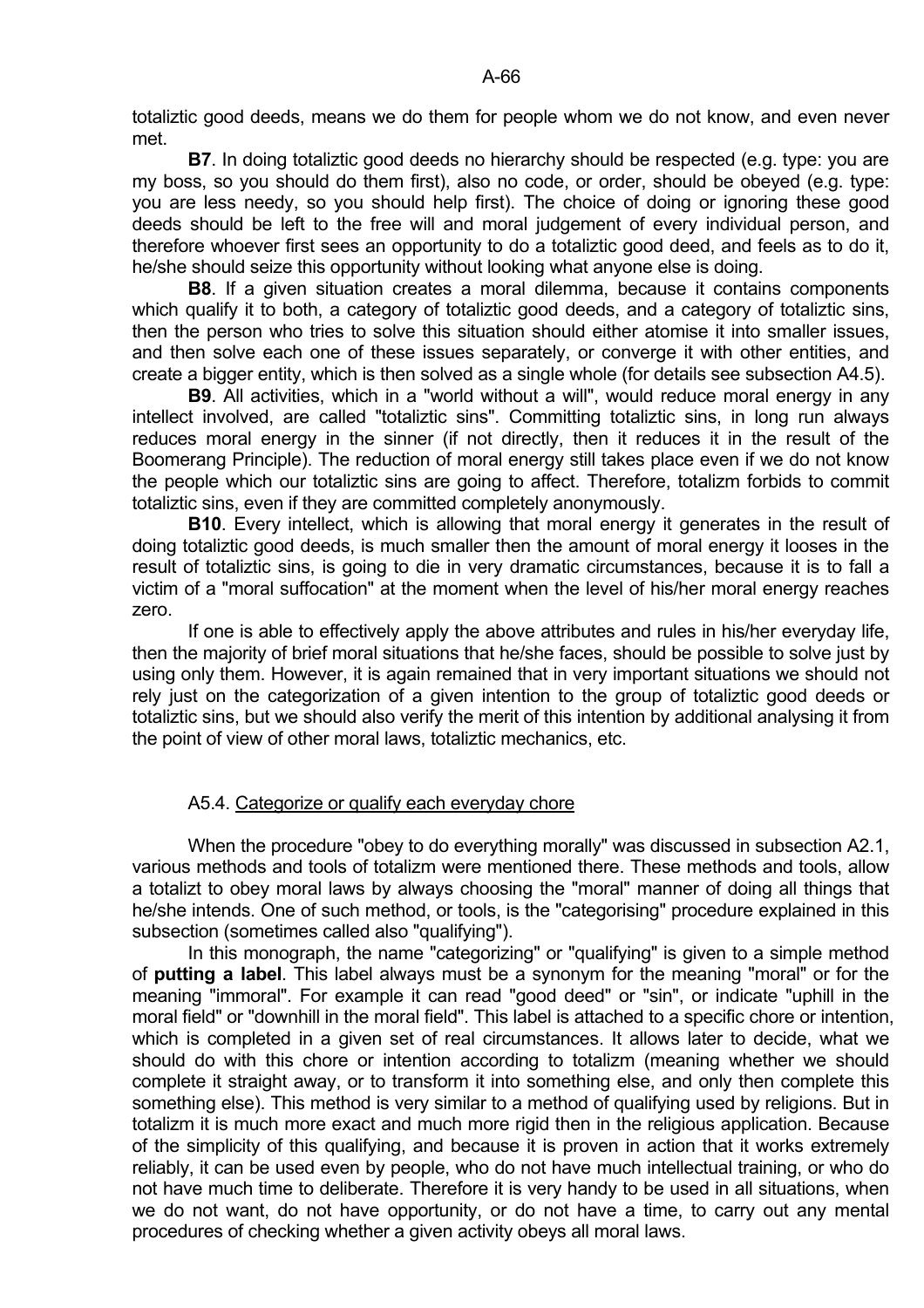Categorising can be done with the use of any indicator of the moral correctness. Therefore, actions that are described in subsections A3.2, A4.3, A7.3, A8 and A9 are simply various methods of categorising, only that in these cases they use different indicators of the moral correctness. In case of the use of totaliztic good deed or totaliztic sin, categorising explains, whether a given action is one or the other of these two. Therefore, the categorising which uses these two ideas, assigns the label "moral" to all these activities, which turn to be "totaliztic good deeds". In turn it assigns the label "immoral" to all these activities, which turn to be "totaliztic sins".

 The procedure of categorising described here, which is based on the concept of totaliztic good deed or totaliztic sin, has slightly different range of applications then similar procedures described in other subsections. It is usually used for fast qualifying all brief everyday chores. For example, it is quite useful in all these situations, for which the direction of our motion in the moral field is not giving a clear answer, requires too much time, or simply seems to be too difficult to determine. We are going to use it, when we need to make an instant decision, but we do not have the required time or mental energy, for going through the procedure of finding a correct solution, which is to go opposite to the line of the least intellectual resistance. Or the problem is so formulated, that we are not able to establish what actually would be the action along the line of the least intellectual resistance. Or the chore is so ambiguous that we just do not know whether our intentions are running uphill or downhill in the moral field. For all such doubtful, ambiguous, or unsolvable by moral field chores, totalizm provides this next tool of choosing a moral course of action, which can be called "categorizing" or "qualifying".

 If the label assigned to a given activity or intension in the outcome of this categorising, is going to read "totaliztic good deed", then according to totalizm we should go ahead and implement it straight away. But if our categorizing proves that a given chore belongs to a category of "totaliztic sins", then we should refry from implementing it, and we should try to implement a totaliztic reversal of this chore (i.e. we should so transform this chore, that instead of being a "sin" it becomes a "good dead", and then implement this good deed).

 Categorising always can be completed in two different manners, which we can call "definition-based" or "attribute-based". In the definition-based categorising, generally speaking we check whether a given activity **fulfils the definition** of good deeds or definition of sins. In turn attribute-based categorising depends on checking whether a given activity **carries attributes** of good deeds, or attributes of sins. As a first example consider categorising of the "intension of accepting requisition of a neighbour to service his garden" (other examples are going to be provided in the next part of this subsection). If we categorise this intension by definition, then we would check, whether the outcome is going to increase moral energy in all involved, or going to decrease this energy. But if we categorise this intension by attributes, we would check whether (a) preventing it would be a good deed or a sin, (b) reversal of it would be a good deed or a sin, and (c) accepting the outcome of it would be a good deed or a sin see "categorising attributes" listed in subsection A5.3.

 In order to implement practically the **definition-based** categorizing for a given chore or intention, one needs to ask a following simple question (no. 1):

#### "**Does this chore or intention represent a totaliztic good deed**?"

 If the answer to this question is a definite YES, then we can go ahead with the implementation of this chore or intention. But if the answer is a definite NO, or if we are not sure what the answer actually is, then we should not implement this chore or intention in the existing form.

 There is, however, one problem with the application of this method. This is that the strict definitions of "totaliztic sins" and "totaliztic good deeds", which are provided by totalizm, unfortunately not always coincide with religious "sins" or "good deeds" - see subsection A5. The most probable reason for the existing discrepancies is a human error, or more strictly in the fact that during the past ages original religious interpretations were re-interpreted by various people, who slightly altered the rules according to their own believes, culture, and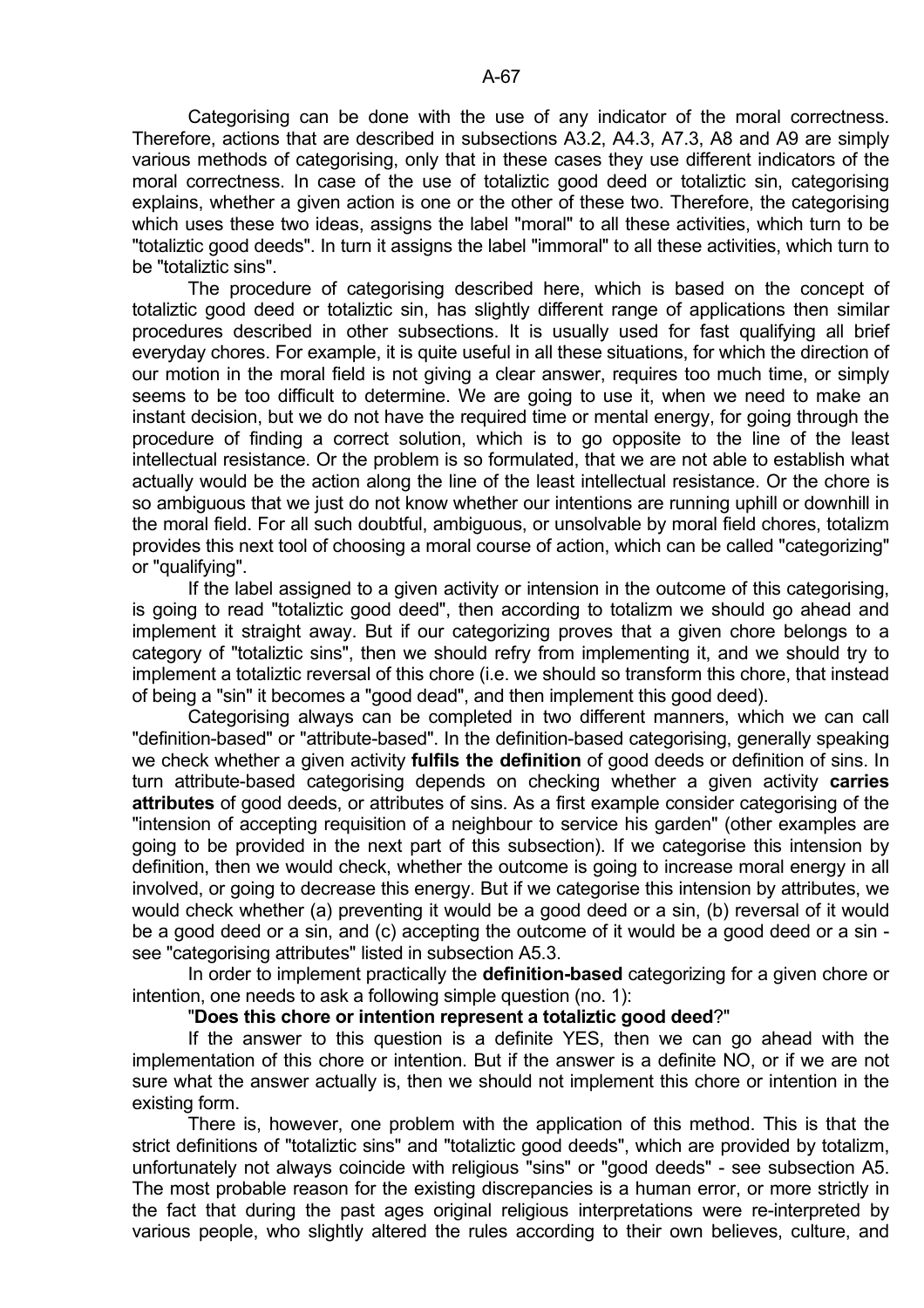knowledge. For example, according to totalizm "making love" between an unmarried couple who loves each other and intends to get married is a good deed, while religions would call it a sin. Similarly according to totalizm hitting someone, who is in the state of hysteria, and would regain the control in the result of this hitting, is also a good deed. Therefore, in order to apply the method discussed here, it is necessary to be sure about the categories of good deeds and sins to which a given intention may belong. For this reason, the "categorizing" method described here requires also a good knowledge of details which are described in subsections A5.1 and A5.2.

 If we are not sure whether a given situation or intention belongs to a category of "totaliztic good deeds" or to category of "totaliztic sins", or we do not remember the exact definitions of these two concepts, then it is better to ask a different question, from that one stated above (i.e. no. 1: "does this chore or intention represent a totaliztic good deed?"). This different question actually establishes the exact category to which this chore or intention belongs. The reason is that in totalizm we have very strict definitions of totaliztic good deeds. For example, they are defined as "every activity that increases the amount of moral energy in all intellects involved". Therefore the different question (no. 2) that we should ask states:

 "**Is the realization of this chore or intention going to either directly increase the amount of moral energy in both, in myself - and also in every other person who is going to be affected by the results of this chore or intention, or is going to prevent this energy from falling down**?"

 If the answer to this question is a definite YES, then it means that a given chore or intention is a totaliztic good deed and therefore we should go ahead with implementing it. But if the answer to this question is a definite NO, or is not clear, then this means that a given situation or intention represents a totaliztic sin, and therefore we should not implement it without transforming it into a totaliztic good deed.

 Let us provide here **an example** of application of the definition-based categorizing method described here. In order to choose for this example a case, which is very difficult to be morally qualified without the use of concepts of totaliztic good deeds and sins, let us categorize the saying "who knows keeps silent, who does not know - is talking". If it is analysed without the use of these two tools of totalizm, the moral category of the saying concerned, is almost impossible to establish. But if we use the method of categorizing described here, it turns out that from the totalizm point of view the above saying represents a clear totaliztic sin, and therefore it should NOT be implemented directly in our lives. (But, according to the general recommendation of totalizm described in subsection A4.1, we would be allowed to implement in our lives a totaliztic reversal of this saying. This reversal would state, for example, that "who knows does the talking, who does not know - keeps silent".) Now let us see how the method of categorizing works. For this let us ask the question (no. 2) stated before. As it turns out both segments of the analysed saying are practically decreasing the amount of moral energy of someone involved. The first part of this saying "who knows keeps silent", is reducing moral energy in all people affected: for example the subject's knowledge is not allowed to be used and is not disseminating, while the listeners are not gaining his knowledge and the knowledge the subject has does not serve to any good. Also the second part of the saying "who does not know - is talking" is also reducing moral energy in all people affected, because for the subject/talker it diminishes his/her reputation and devaluates the idea about which he is talking, while for the listeners, it misleads them, waists their time and attention, etc. Therefore, from the totalizm point of view, the saying which was analysed here proves to belong to the heaviest category of totaliztic sings, namely to the category of "oppression". Thus no totalizt should ever attempt to implement it in his/her life, as it would slide him/her downwards in moral field.

 In order to implement practically the **attribute-based categorising**, we need to check, whether given our intension carries attributes of totaliztic good deeds, and simultaneously do not carry attributes of totaliztic sins. This kind of categorising is extremely useful for moral proving, as it allows to consider very strictly even the most abstract situations and to judge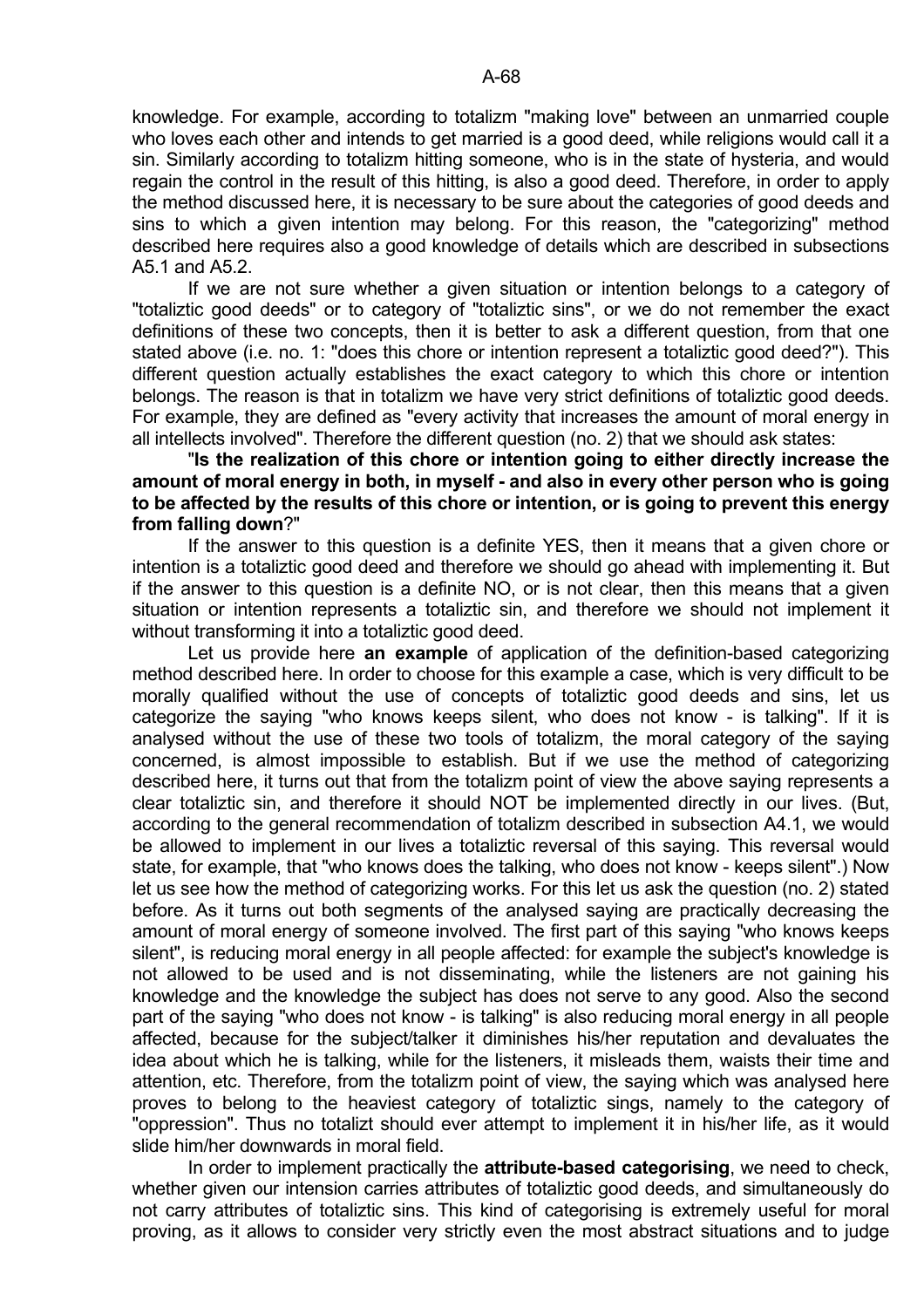them definitively - see example in subsection D11.1. In order to complete this categorising, we need to reassure ourselves, that our intension displays the following attributes of totaliztic good deeds (see categorising attributes from subsection A5.3), e.g.:

 (1GD) An active prevention of someone from doing a totaliztic good deed represents a totaliztic sin.

 (2GD) All reversals of an activity, which represents a totaliztic good deed, are constituting totaliztic sins.

 (3GD) The acceptance of outcomes of someone's totaliztic good deeds, in itself is also a totaliztic good deed.

 Simultaneously we need also to check, that our intension does not display the following attributes of totaliztic sins (see subsection A5.3), e.g.:

 (1S) A constructive prevention of a totaliztic sin that is going to take place, represents a totaliztic good deed.

(2S) Every positive reversal of a totaliztic sin, becomes a totaliztic good deed.

 (3S) Every passive acceptance of someone's committing a totaliztic sin, as well as every acceptance of outcomes of such a sin, also represents a totaliztic sin.

 For example, if we consider a saying that we previously categorised "who knows keeps silent, who does not know - is talking", then in the majority of typical life situations, in fact it displays only the attributes (1S), (2S), and (3S). This displaying can be noticed, if one checks in the previously discussed analyses of this saying, how the saying fulfils attributes (1S), (2S), and (3S). (E.g. the attribute (1S) is displayed by this saying, because if one prevents from the silence those wise who know, and stops from talking all those fools who do not know, then all involved are going to only benefit from it - this means that such a preventing what the saying states, is a totaliztic good deed.) Simultaneously this saying does not fulfil attributes (1GD), (2GD), and (3GD). So in fact, the content of this saying, in the majority of everyday life situations, represents a totaliztic sin, which needs to be transformed into a good deed before it is completed.

 Even a more illustrative and comprehensive example of attribute-based categorising is presented in subsection D11.1.

# A5.5. A way of converting totaliztic sins into totaliztic good deeds

 The concept of totaliztic good deeds and totaliztic sins explained in previous subsections, is very useful and practical, because it allows totalizts to qualify and to solve a lot of chores and situations from everyday life. All what it takes to solve any given chore or situation with the use of this concept, is to apply the simplified procedure of "obey to do everything morally" described in subsection A2.1. As the very concept of totaliztic good deeds and sins, automatically qualifies a given situation into categories "moral" or "immoral", procedure from subsection A2.1 can be largely simplified by stripping it out of all unnecessary steps. In so simplified procedure, we complete only the following three steps (see subsection A2.1):

**Step 3**: Determine whether a given our intention is a totaliztic good deed. We use for this determining the categorizing or qualifying method described in subsection A5.4. (If such determining is initially impossible, then before we determine what it is, we should firstly atomise, or converge, a given intention, and then consider separately each one of the resultant moral issues or entities.)

**Step 4:** If a given our intention is in fact a totaliztic good deed (i.e. if it is "moral") then we implement it immediately. Otherwise,

**Step 6**: If a given our intention represents a totaliztic sin (i.e. it is "immoral"), we need to firstly reverse it according to the rules of reversal described in the next part of this subsection, so that from a totaliztic sin it transforms into a totaliztic good deed, and then implement this totaliztic reversal of the initial sinful intention.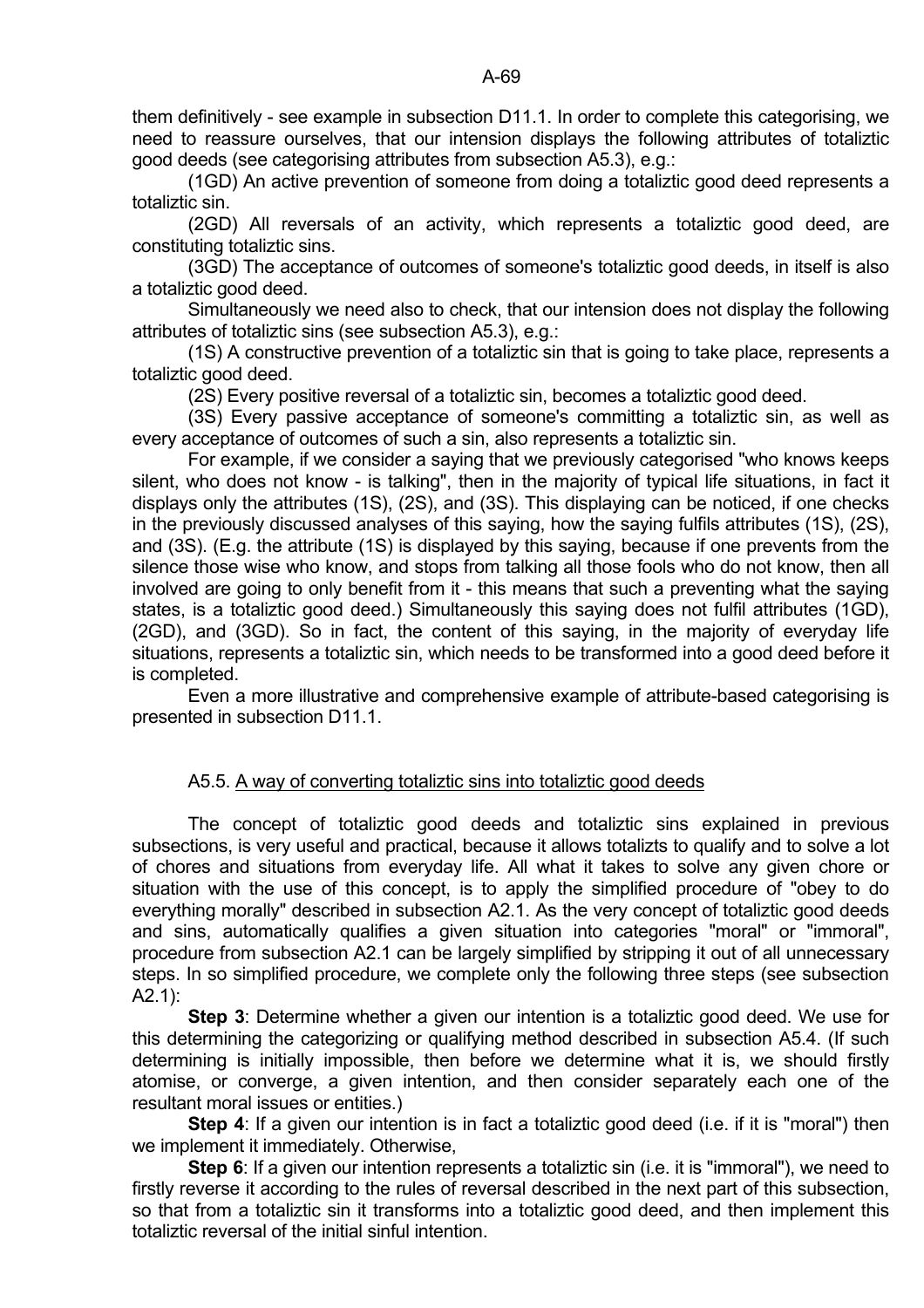As the above procedure explains it, whenever we face in our life a situation that we are about to commit a totaliztic sin, then **totalizm recommends to temporally suspend our action, convert this sin into a good deed, and then implement the resultant good deed (instead of the initially intended sin)**.

 The method of conversion of totaliztic sins into totaliztic good deeds is simple. We actually utilise for such a conversion the finding of totalizm described in subsection A4.1, that "everything that moral goes uphill in the moral field and therefore it requires putting intellectual effort into the completion". If we would like to clearly outline, step by step, how practically complete this method of conversion, it includes following steps:

 A. (Optional step - completed only for more complex sins) Analyse a given totaliztic sin, in order to identify the individual moral issues, which cause that an intellect which enforced this sin, decided to choose this particular course of action. In other words, we **atomise** this sin, so that we know what are componential moral issues from which this particular sin is composed (in some cases we can also converge a given sin with other similar sins to create a larger entity, which we later could subject to a moral reversal). This atomising we carry out according to rules described in subsection A4.5. As a separate moral issue we should consider each separate reason why a given totaliztic sin is intended to be carried out (e.g. each separate expectancy of benefit by someone, or each single fear of something by someone, etc.). A separate moral issue is also each separate way this sin is going to be carried out (e.g. by not paying, as it should be paid, or by restricting something). In more simple cases, we can consider the whole sin just as a single moral issue.

 B. Find a reversal for each one of the individual moral issues from which a given sin is composed (in more simple cases - find a reversal of the entire sin). Note that in the initial sin each of these moral issues is going downhill in the moral field, thus promising benefits without putting effort into our action. Therefore, during working our reversals to these issues, we need to find solutions which are going upwards in the moral field, thus which are requiring our intellectual effort to be put into them. In this manner, each separate moral issue, which initially was combined into the totaliztic sin, now is converted into a totaliztic good deed.

 C. Implement in our life the reversal of each of these moral issues, thus implementing a resultant totaliztic good deed, instead of the initial totaliztic sin.

 It should be noted, that by using the above conversion rules, practically every totaliztic sin can be converted into a totaliztic good deed. Thus instead of damaging, it may start to work into the good of all people involved.

 In order to explain on an example how the above method of conversion works, let us now consider how it was applied in one of my own cases. For this, let us consider how a totaliztic sin of slavery - that I was endangered to commit practically in every place that I worked, I kept converting into a good deed of progress. As this is explained in subsection L4 of this monograph, practically in the majority of places where I worked, I was subjected by my superiors to a very subtle oppression, regarding a topic of my research. This oppression manifested itself through disallowing me by my superiors, to officially carry out the research that I am devoted to. In this way, their subtle oppression depleted significantly both, my own moral energy (i.e. I could not complete freely the research that I wanted), as well as their moral energy (i.e. they were depriving themselves, institutions they represented, and countries they were citizens, all the benefits that potentially were to stem from the results of my research). From the point of view of totalizm, such a behaviour of my superiors, represents a very definite sin of oppression. In turn, if I would accept this totaliztic sin of oppression, then according to totalizm I would commit myself a sin of slavery. Fortunately, I have not accepted it, and have converted it into a good deed of progress (e.g. in the result of this good deed the totalizm was born, and also this monograph eventuated). So how I did it. Well, I applied the above method of conversion, although at that time I was not aware that I use it, simply because it was not articulated yet. So firstly I analysed the oppression that I was subjected to, and analysed what are the issues that limit my freedom of action (i.e. that try to force me to move downwards in moral field). As it turned out, there is several issues, which caused that this sin of oppression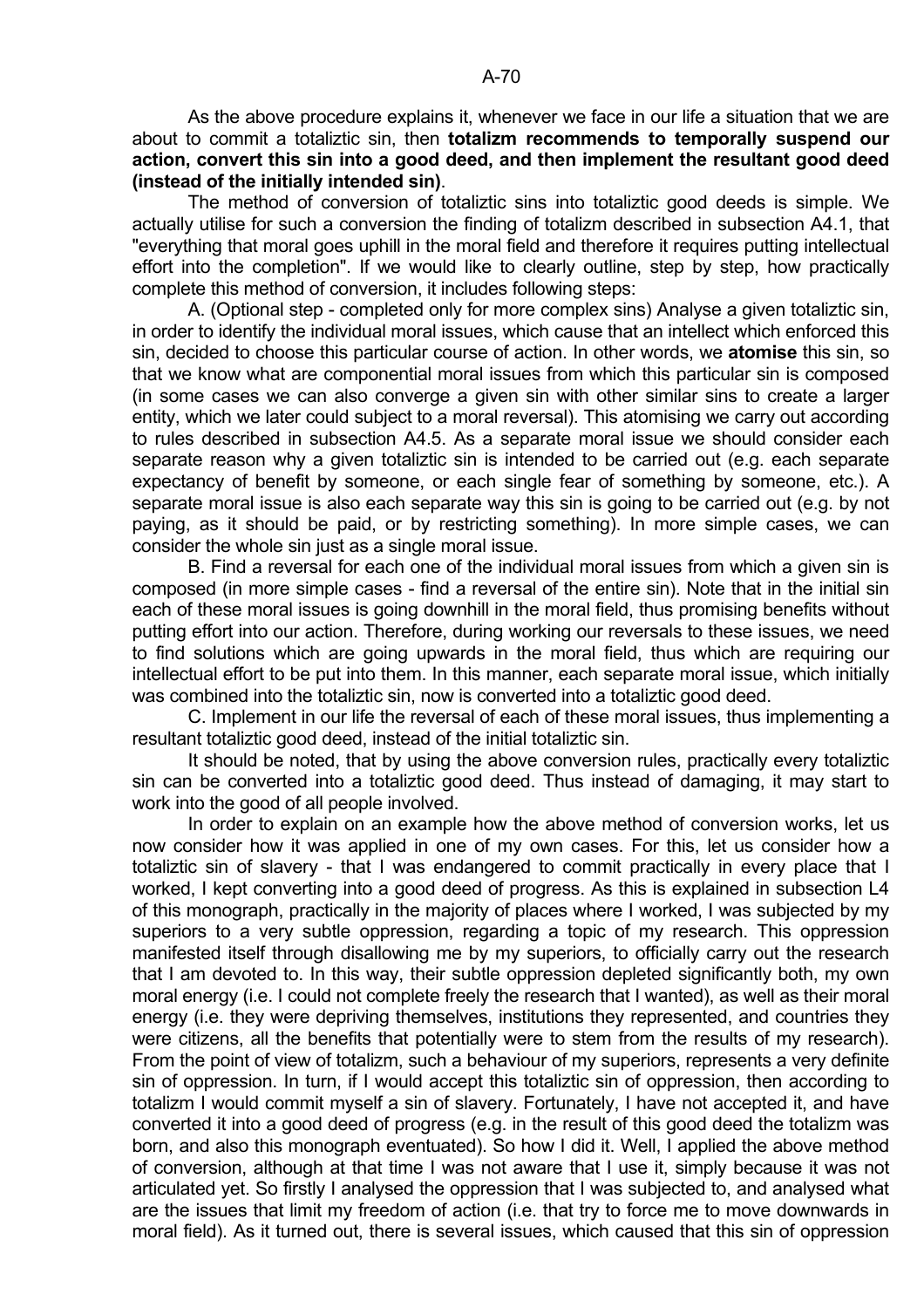(and the danger of my slavery) was committed. To name some of them: (a) my superiors always were afraid that the publicity that the research that I was doing could bring, may not be favourable to their institution, (b) my superiors wanted me to complete research, which would directly support their personal life goals, and would release them from some obligations, which otherwise they would need to fulfil themselves (e.g. which would allow them to publish, to claim, or to get rewards actually without putting an effort into their actions), (c) my employers were afraid that I may openly utilise a percent of my office time for doing my research. After identifying these issues, I found an uphill reversal for each one of them. In the final result, instead of doing an open research, I adopted a policy which in subsection L4 is called "total conspiracy", thus according to this policy: (a) I stopped to disseminate my results in the place and country of my employment, so that there was no any publicity about what I was doing, but still I could do it; (b) I started the completion in my office time, what I called a "mock research", i.e. additional stream of research which I was not interest in, but which always concerned topics that my superiors wanted me to carry out, because this research supported their personal goals; (c) I was doing my own research exclusively in my private time and only with my private resources, so that my employers did not have any argument at hand to use it for starting hostilities. (Amongst my superiors there were several ones who practised parasitism. Thus, in spite of all these my prevention measures, still such parasitic superiors continually tried to induce various hostilities against me - as this is explained in chapter A of treatise [7/2], and in subsection L4 of this monograph. But they were not able to find anything against me. So in majority of cases, I was able to defend myself successfully.) Finally, after finding totaliztic reversals for all these main issues, I carried them out, thus refusing to commit the totaliztic sin of slavery, and converting it into a totaliztic good deed of progress. Due to this, totalizm could be crystallized as a mature philosophy, and also this monograph was allowed to be born. However, it should be noted, that by forcing me to work in conditions of the "total conspiracy", the society in which I am living, still continues to commit on me the totaliztic sin of oppression, thus I reversed only my side of this totaliztic sin.

# A5.6. Factors, which distort concepts of totaliztic sins and totaliztic good deeds

 The method of changing a totaliztic sin into a totaliztic good deed that was described in previous subsection, has illustrated to us also one of the weak spots of the concept of totaliztic good deeds (and also concept of totaliztic sins). It shown to us that both these concepts are only approximate ideas, which are based on a crude simplifying assumption, and therefore which are unable to reflect well the reality which surrounds us. In case of totaliztic sins, their approximation of reality has no significance, because totalizm recommends anyway that we use the concept of sins only to detect, which ones of our activities are sinful, and therefore which ones should NOT be carried out by us before they are converted into totaliztic good deeds. Therefore, if we make a mistake, and qualify any activity to a sin, while in reality it is a good deed, then there is no much problem, because acting according to totalizm we then transform it into an even more beneficial good deed. However, when we make a mistake in regards to a totaliztic good deed, and we qualify as a good deed and then carry out something that in reality is a sin, then the consequences can be much more severe for us. Therefore, this approximation of the concept of totaliztic good deeds is a main reason, why totalizm recommends that people use this idea only for fast and approximate qualifying not too important life situations, which do not carry in themselves too much moral energy. When we deal with the very serious situations, which carry in themselves a lot of moral energy, then totalizm recommends that we use an idea of "moral work" which is described in subsection A6.

 Of course, the fact that the ideas of totaliztic good deeds and totaliztic sins are imperfect, and mainly refer to an "ideal world" (not to a real world in which we live), actually does not decrease their huge usefulness. Imperfections of these ideas, are compensated by numerous their advantages, and also with our knowledge about the existence of these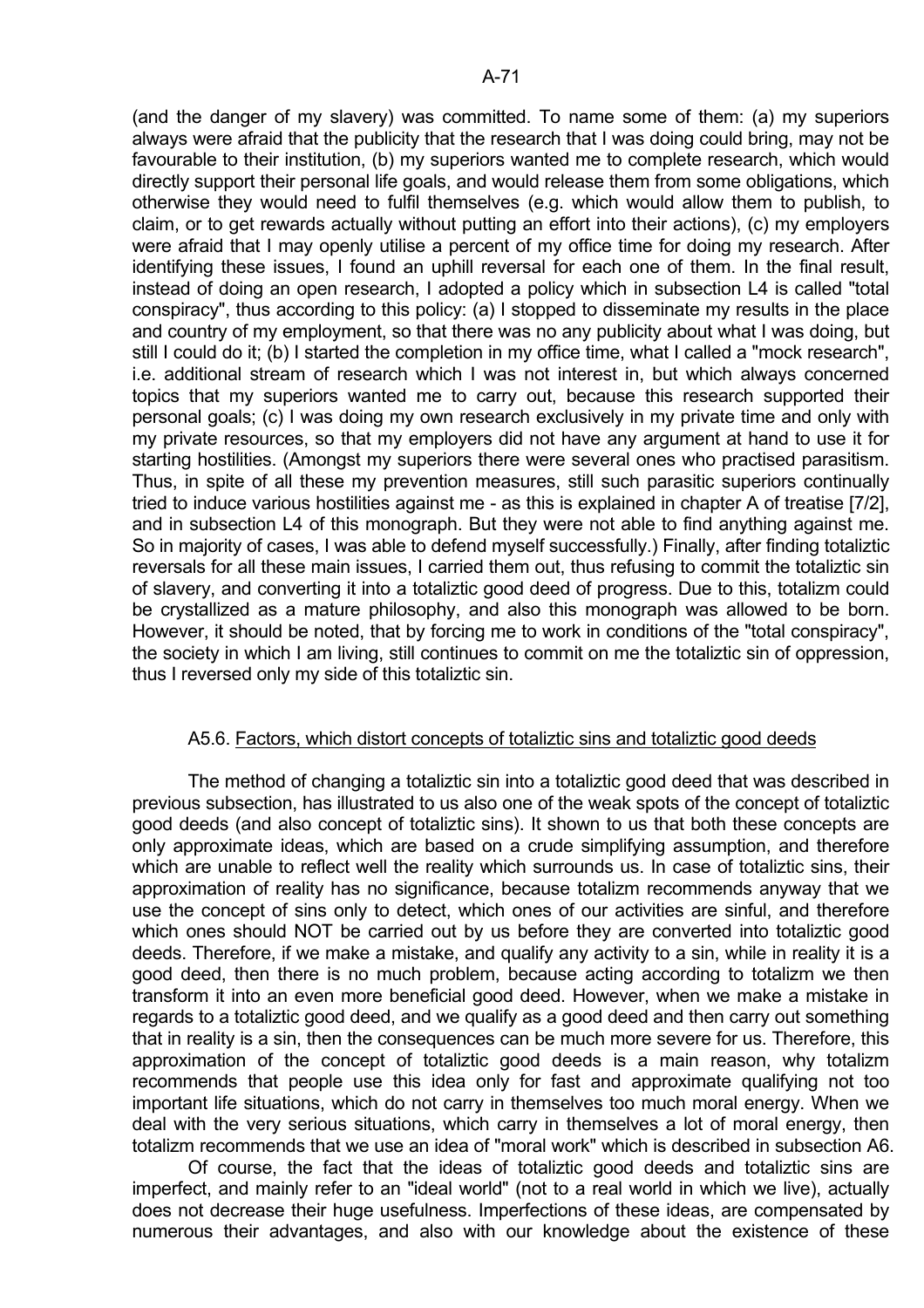approximations. For example, these concepts are very simple to understand and to use. Their use in real-life situations, does not require a lot of time for analyses. With them it is possible to qualify correctly a large proportion of everyday chores, which we need to complete fast and without too much deliberations. Also, these concepts, and their clear attributes, allow to subject moral problems to theoretical analyses and to formal proving procedures, which are similar to these presented in subsection D11.1. In this way, concepts of good deed and sin, give to totalizm the character of very strict science, similar to physics and mathematics. Therefore, the sources of imperfections of these two ideas, which are described in this subsection, are aimed at enhancing our effectiveness in their use, not at discouraging to use them. After all, a totalizt who is going to know imperfections and limitations of the tools that he/she is using, in fact is going to use these tools in a more correct and effective manner.

 This brief subsection contains the list and description of factors, which totalizm managed to identify so far, and which are actually distorting the precision of judgement of everyday situations with the use of concepts of totaliztic good deeds (and also totaliztic sins). Here they are:

 1. **Simplifying assumption**. The first of such distorting factors is a simplifying assumption, which we must take in the judgement of a given situation through a concept of totaliztic good deeds (and also sins). This assumption states that "the party which receives good deeds, does not undertake activities, which would be contradictive to the intentions of the party which gives these good deeds". In order to explain this assumption, it is because of this one, according to subsection A5.1 we must always assume that "totaliztic good deeds are carried out in an ideal world, in which there are no situations that the party which receives a given good deed is going to try to distort it and to convert it into a totaliztic sin".

 2. **Overlaying of feelings on actions**. Independently from these simplifying assumptions, there is also a next factor, which also distorts the precision of our judgement of the situation accomplished with the use of the concept of totaliztic behavioural good deeds (and also sins). This is the fact of the existence of feelings, which by themselves constitute emotional good deeds and sins. As this is going to be explained in subsection A7.2, whenever we carry out any physical activity, we also simultaneously steer in ourselves, and in other people, some kinds of feelings. The moral intention of these feelings is usually independent from the moral intention of our physical activity. This means that, for example, there is a situation possible, when with our physical activities we carry out a totaliztic behavioural good deed, while simultaneously with our feelings we carry out an emotional sin. Therefore, when the output of moral energy from our feelings exceeds the output of moral energy from our physical activities, then in total the activity, which we carry out, can be a sin. Of course, the above can also work in an opposite direction - when our physical sin can be overturned by a good deed that we accomplish at the level of feelings, so that in total we commit a good deed (such a situation can provide a justification, that in some exceptional situations we should carry out various high level sacrifices, in spite that from the activity point of view, sacrifices are always totaliztic sins). Thus a fact that effects of our activities have imposed on them effects of our feelings, cause that the concept of totaliztic good deeds (and also totaliztic sins) is unreliable even more for a correct judgement of a given moral situation. Thus, the consequence is such, that totalizm recommends a high caution, when we use these two concepts in our judging any highly important life situation, which involve strong feelings.

 3. **Religious practices of qualifying actions, without consideration to circumstances, in which these actions take place**. In totalizm, actions by themselves cannot be qualified into categories of good deeds or sins, simply because we do not know anything how these actions are positioned towards the moral field, which surrounds them. After all, in order to know, whether a given action is "moral" or "immoral", one needs to know also, whether it rises uphill in moral field, or falls downhill of this field. But the configuration of moral field around a given action, is determined by the circumstances in which this action takes place. The same action in one set of circumstances can be a good deed (e.g. consider slapping a fainted person), while in other set of circumstances can be a sin (e.g. consider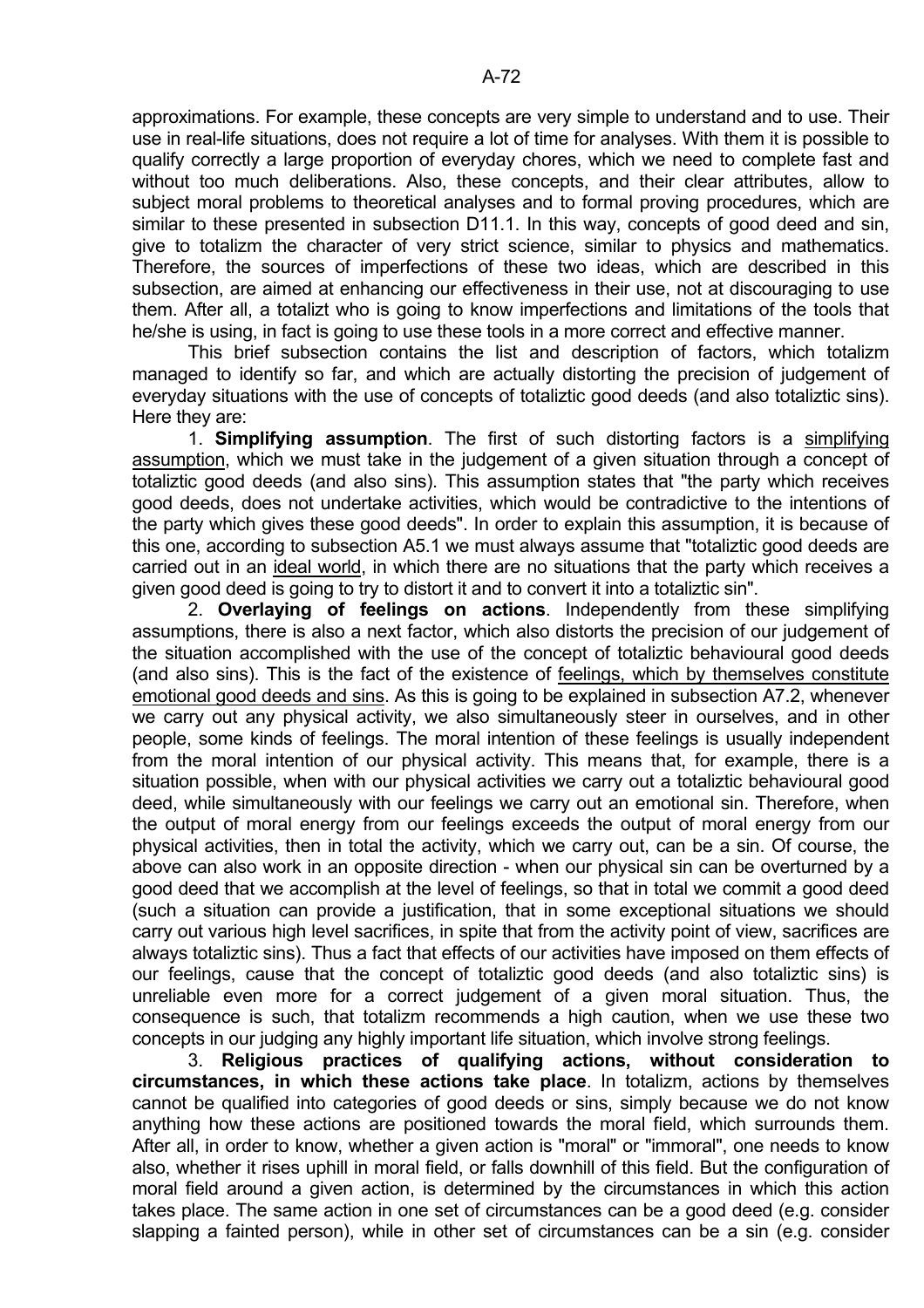slapping an innocent passer by on a street). Therefore, during qualifying a given activity into a category of good deeds or sins, always we need to analyse also the circumstances in which it happens. Unfortunately, religions deeply enforced into us the practice, that one should qualify only actions, and should ignore circumstances that surround these actions. Therefore, after totalizm is adopted, people continue this practice, still qualifying only actions and ignoring circumstances which surround them. Although every action in the majority of cases belongs to a single category, there are always special circumstances, which cause, that in some number of cases the same action belongs to a completely opposite category. Therefore this religious practice, to ignore circumstances in our considerations, introduces a significant error in our moral judgements.

 4. **The existence of hidden circumstances**. There is one more factor, which also significantly influences the distortion of our correctness in qualifying activities with the use of concept of totaliztic good deeds (and sins). This is a lack of knowledge of all circumstances in which these activities are carried out. Especially, we know very little about circumstances that surround the receivers of given our activity, even if these circumstances are brought to open. Also, in every situation circumstances can exist, which are hidden from us on purpose. Thus, otherwise then it is with our own circumstances - which we are able to judge quite precisely, the circumstances of recipients of our activities usually are completely unknown to us. In turn these recipients, with their counter-actions, feeling, motivations, or altitudes, may very easily change the moral outcome of our actions, turning them from totaliztic good deeds into totaliztic sins.

 At the end of this brief subsection we should also address the matter of reliability of concepts of **religious good deeds and religious sins**. As this is explained at the beginning of subsection A5, totaliztic concepts of good deeds and sins are derived from similar concepts that are used in religions for centuries. Only that totalizm defines these concepts in much more strict manner, and provides them with very concrete physical foundations based on concepts of moral energy. If concepts of totaliztic good deeds and totaliztic sins defined so strictly, are displaying such high level of approximation and have so many factors which may distort them, then how approximate and misleading must be their religious counterparts. And - to make it worse, in religions the counterparts of good deeds and sins are the major indicator of "morality" and "immorality". After all, contrary to totalizm, the majority of religions do not have any other indicators of the moral correctness, which could be used in order to additionally verify the correctness of the concept of good deeds and sins. Therefore, for the majority of religions, concepts of good deeds and sins are the only indicators of the moral correctness, while for adherers of these religions - the only indicators of "moral" behaviours. So when these two religious concepts are unable to indicate correctly, what is "moral" and what is "immoral", then in what way these poor adherers of religions could distinguish between good and bad, between moral or immoral, between virtuous and evil. Our awareness of this fact, actually explains how it happened that in spite of many thousands of years of existence and activities of numerous religions, still our planet remains so barbaric, so immoral, and so thoroughly submerged in parasitism.

### A6. Moral work, immoral work, and totaliztic nirvana

 In subsection A5 the concept of totaliztic good deed, and totaliztic sin, were described. They are excellent "indicators of the moral correctness" for the multitude of everyday chores and situations, which take just a short time to complete. Such chores and situations do not carry much moral energy in them. Therefore, although totalizm recommends to complete them "morally", in order to obey moral laws, simultaneously it advices not to be too concerned, that other people, who are also involved in them, may not obey moral laws as pedantically as we do. So, these other people, through their immoral responses to our moral behaviour, may spoil results of these chores and situations. But still all is OK, because these chores do not carry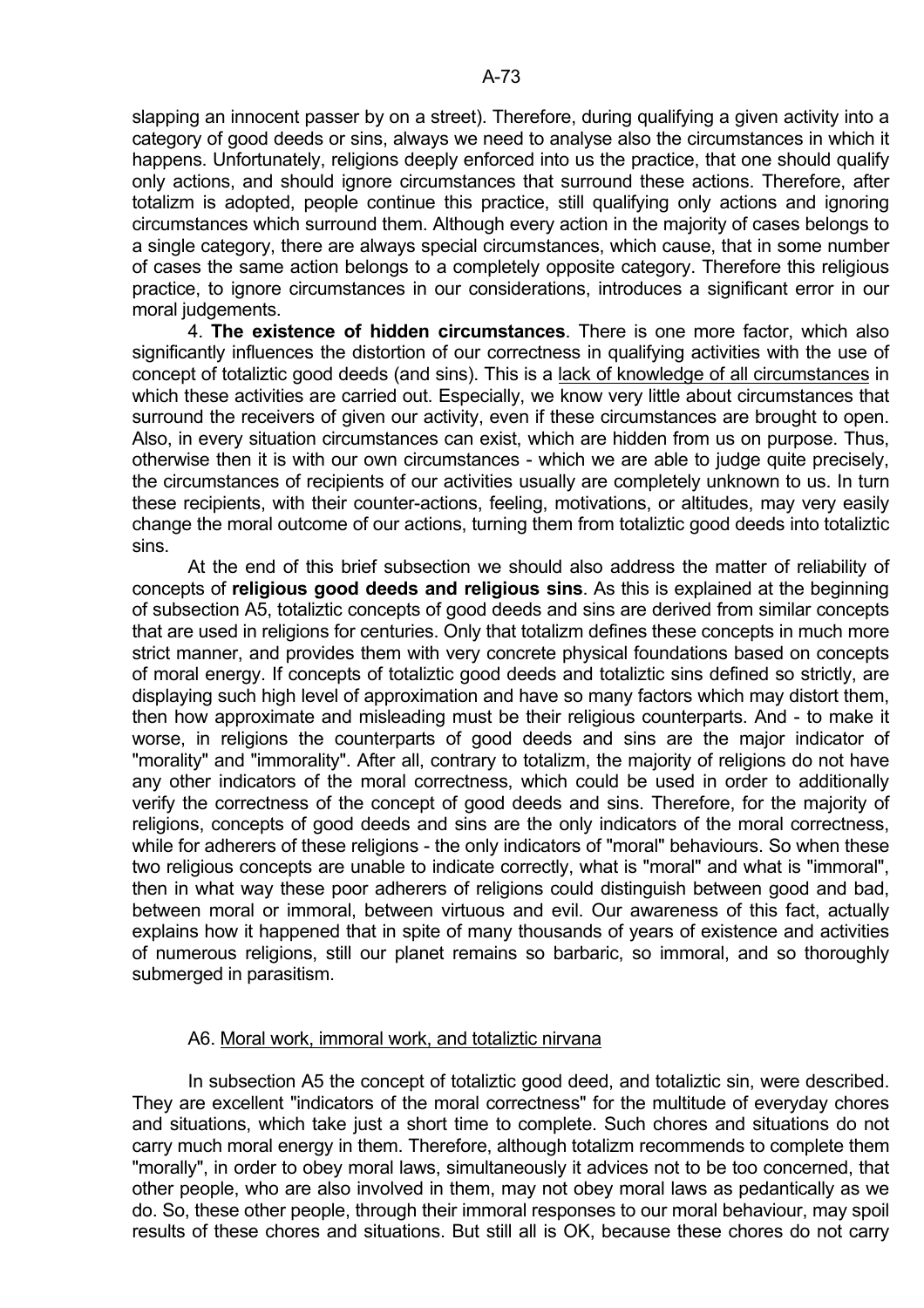much moral energy. For this reason, the concept of totaliztic good deeds is developed for the idealistic assumption that "we live in a perfect world", and therefore in doing totaliztic good deeds we do not need to be concerned too much about the immorality of other people.

 The situation drastically changes, when we are to complete works, which require hours and hours of heavy labour. Such heavy works carry a lot of moral energy, and therefore we would not wish other immoral people spoil our results, and thus waste our efforts. Therefore we would like to complete such laborious works in a pedantically "moral" manner, without taking any idealistic assumptions, so that moral energy, which represents an outcome of these works, is not wasted by immoral altitudes of other people. Therefore in this subsection we introduce a new concept of the totaliztic "moral work".

 A totaliztic **moral work** is to be defined as a "every laborious and time consuming totaliztic good deed, which carries a significant amount of moral energy, and which is carried out in the pedantically moral manner, so that the immoral outsiders are not able to spoil the outcomes, and therefore the entire moral energy, which this work generates, serves to the benefit of the person which completes this work". The above definition reveals that a moral work is a special category of a very laborious totaliztic good deed. It includes only activities which involve a lot of moral energy, and therefore which need to be done in a very careful and pedantic manner. (Typical totaliztic good deeds always concern chores or situations which involve a little of time and a little of moral energy, and therefore which are completed without too much concern about immoral contributions of other people, which could spoil their effects.) Therefore in the completion of moral work we drop the previous idealistic assumption about living in a perfect world. We accept for it, the realities of being surrounded with immoral people. Of course, dropping the idealistic assumption makes everything more complicated. This subsection is to systematically explain all issues and complications involved in completing a moral work. In turn the detailed conditions that we need to fulfil, in order for our work becomes a "moral work", are explained in subsection E9, means near the end of separate chapter E devoted to the totaliztic nirvana. (The totaliztic nirvana is the final reward that awaits people who undertake such intended and systematic completion of a moral work.)

 An exact opposite of a moral work, is an immoral work. A totaliztic **immoral work** is defined as "every laborious and time consuming work, which reduces a lot of moral energy in the doer". For example, an immoral work is every work, which originally was intended to be a moral work, but which went wrong for some reasons. Also an immoral work is every laborious and time consuming totaliztic sin (e.g. slavery, sacrifice, or self-destruction), especially if it is done for our job, as the source of our income. According to totalizm, doing immoral work represents a disobedience of moral laws, and therefore it should not be done willingly. However, totalizm recognizes also, that in the present philosophical climate of the prevailing parasitism, it is almost impossible to completely avoid doing immoral work. For example, the majority of present immoral employers force their employees to do immoral work, so currently many people is forced to do immoral work simply to survive. For this reason, totalizm states that it is OK to temporally do immoral work for important reasons - see subsection A12. However, while doing it a totalizt should: (1) be aware that what he/she is doing, actually represents an immoral work, (2) he/she takes steps which in future prevents this particular work to be forced upon him/her, or upon other people, (3) he/she should compensate the destructive effects of doing such an immoral work, by voluntarily doing some other moral work of his/her own choice, which neutralizes the damage. In subsection E9 an information is provided, which helps to recognize an immoral work, and helps to distinguish it from a moral work.

 Otherwise to totaliztic good deeds, which concentrate mainly on our own activities, and do not take deeply into consideration the morality of other people involved, moral work is very pedantic about influences of immoral outsiders involved. The main rule of moral work say, that since the doer puts a lot of effort and motivation to complete a moral work, he/she should pay a special attention to immoral outsiders, who may spoil the outcome of his/her work. Therefore, the last two subsections of this section are explaining in great details how we should deal with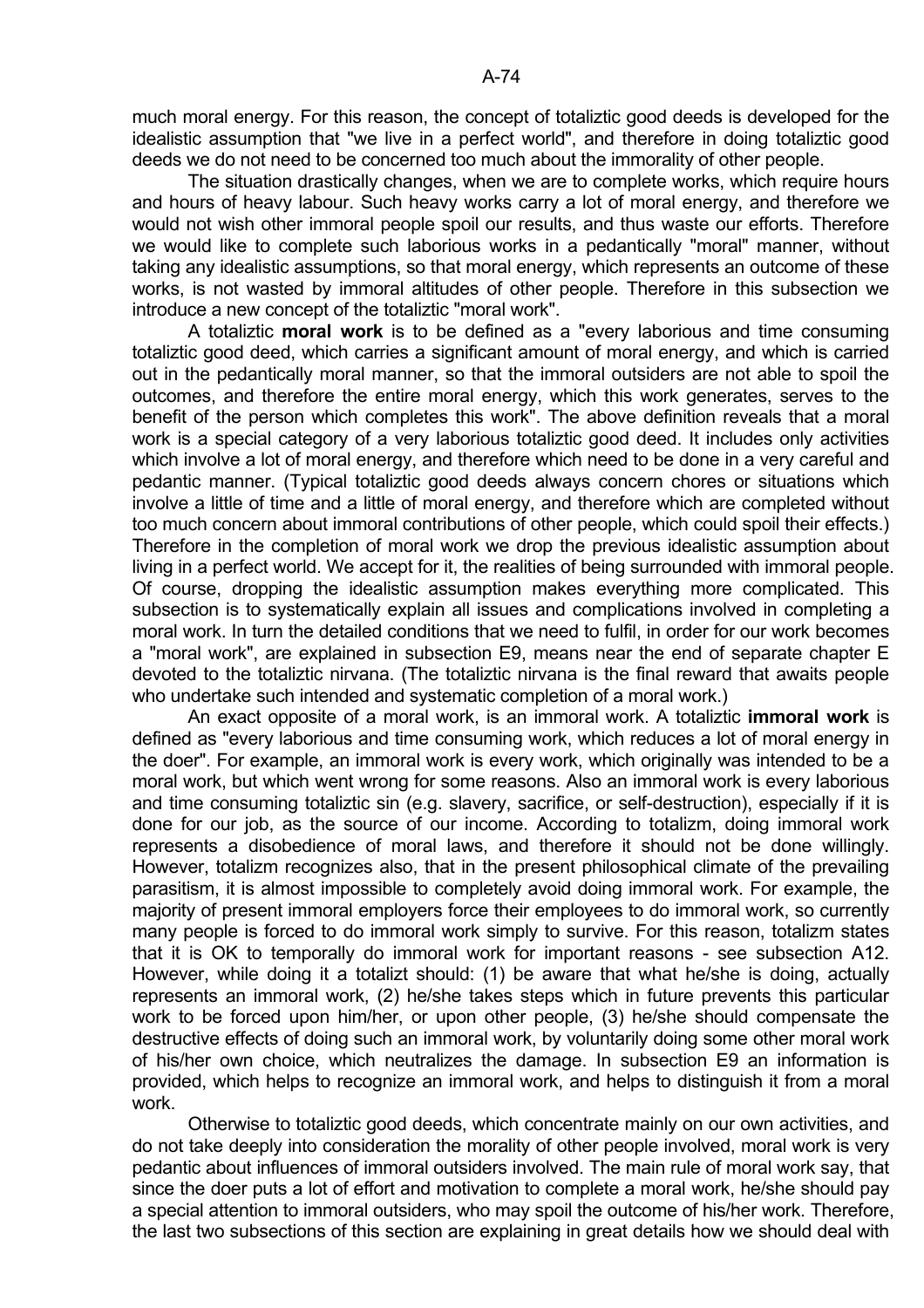the issue of such immoral outsiders and their spoiling influences. Examples of steps, which totalizm recommends to be taken in order to prevent influence of immoral outsiders on the outcome of our laborious efforts, include:

 (1) To complete all our moral works fully anonymously, without the knowledge of other people, and if possible also out of the sight of other people. If outsiders know, what our activities are for, then with their jealous minds they may spoil the results. When such immoral outsiders are able to see us in action, they are also able to spoil the outcomes by their telepathic influences.

 (2) To increase our anonymity at the workplace as much as we can. For example, we could wear identical uniforms, avoid features which make us distinct, put barriers and screens around us, etc. If outside observers are unable to see individual people in us, they are also unable to spoil outcomes of our actions.

 (3) The supplementing of our physical efforts with powerful idealistic motivations. For example, we should not just perform a work, but strongly believe that we do it for the good of other people, for humanity, further generations, that we do it in the most effective, fast and modern way we can, that in the work we utilize all our knowledge and all the technology which is in our disposal, etc.

 If we manage to complete moral work in a proper manner, it is capable to significantly increase our moral energy. In turn via the increase of this moral energy, we gradually are earning the most spectacular reward of totalizm, namely the "totaliztic nirvana". The phenomenon of this nirvana is explained in details in chapter E.

 In order to earn a totaliztic nirvana, one must obey exactly the same rules as when one completes a moral work. These rules are described in details in subsection E9. To save on the volume of this monograph, they are not repeated here.

# A7. Managing our feelings and motivations

 Feelings (F) and motivations (S) perform an extremely vital role in totalizm. After all, they are two major quantities, which converge together (E=FS) to generate, or to reduce in a given person, moral energy (E). In turn totalizm is actually a science, which is very interested in fate of our moral energy, because numerous goals of totalizm is accomplishable through the correct management of this energy. For this reason, totalizm puts a lot of attention to the development of our knowledge of feelings and motivations. Unfortunately, they are extremely complex phenomena - as we know the entire official science, which have thousands of wellpaid experts in its disposal, so far failed to explain properly, what actually feelings and motivations are (not mentioning, that so-far the official science has also failed to develop any effective tools for managing feelings and motivations). Thus, in respect to feelings and motivations, totalizm has a difficult task at hand, and must acknowledge the level of difficulty of this subject. Although totalizm was able to accomplish, what the official orthodox science already broke its teeth on, and it already explained what really feelings and motivations are, still many further details await to be worked out, before the tools, that totalizm offers us to manage our feelings and motivations, become the same moral, effective, and clear, as tools that it worked out to manage our actions. However, a Polish proverb says that "Krakow city was not build all at once" ("Nie od razu Krakow zbudowano"), so after some time elapses, totalizm surely is going to have something similarly innovative to offer.

 Totalizm is a philosophy which tries to help, not to restrict people. It acknowledges that diverse and well balanced human feelings and motivations are the most important ingredients of everyday joy of life (see subsection I5.5). They are also a major requirement of our health and well being (see subsection I5.6). In addition to this, they are also a basic ingredient of our intelligence (see the totaliztic definition of intelligence provided in subsection G3.2). Therefore, our feelings should not be restricted in any way. In order to intensify all these important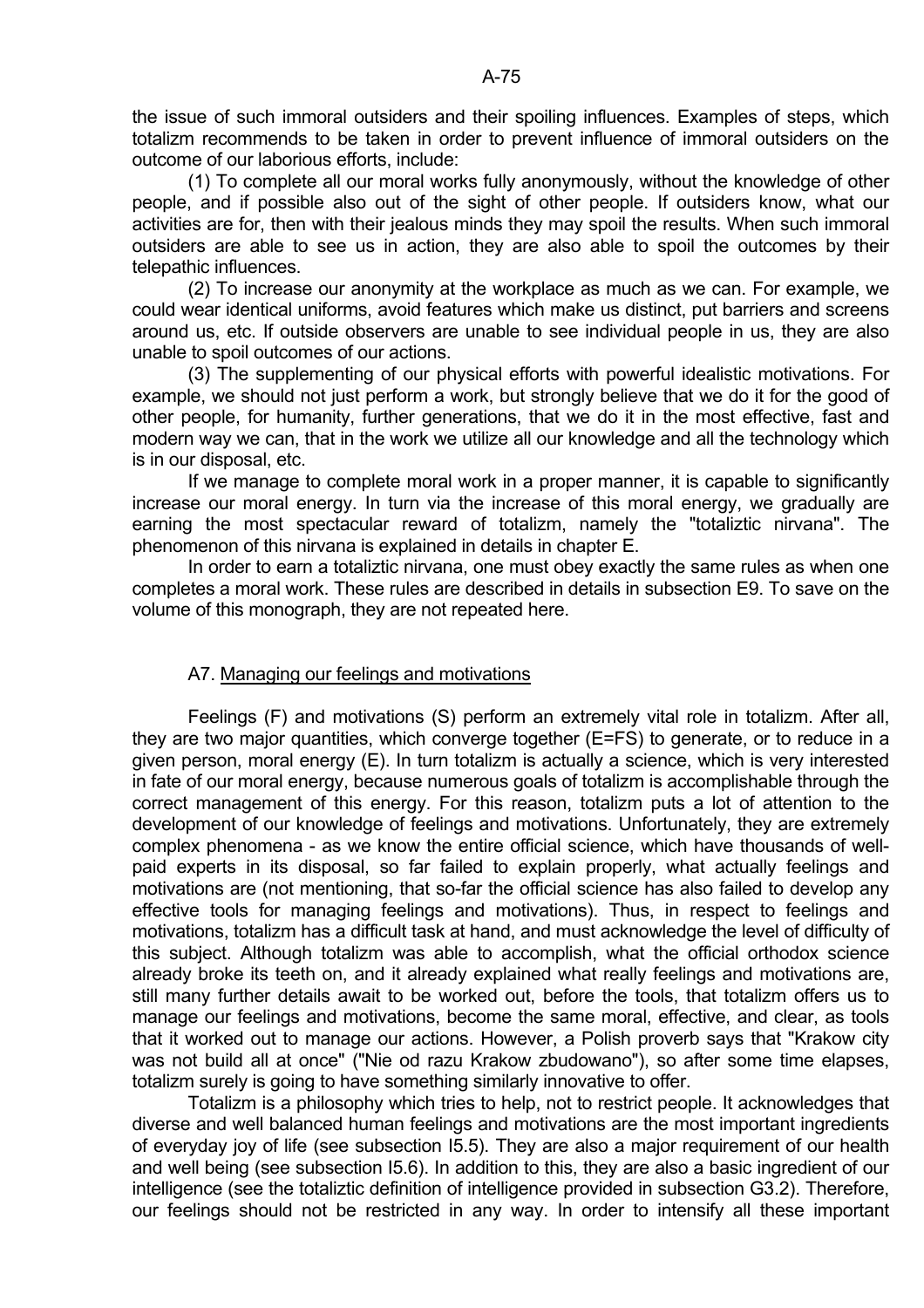functions of feelings, and also in order to assume our moral control over them, totalizm proposes a three level management of feelings. It is based on the following principles:

 1. **A free release of feelings, without suppressing or limiting them**. Totalizm states that feelings should be released freely, without any holding them back or suppression. If we somehow influence their surfacing, then totalizm allows only to intensify or to modify them, but under no circumstances allow to suppress them. This means that we release them in such a manner, as our everyday behaviours, joy of life, and playing our human roles, requires this from us. In this manner, our intensive emotional life stimulates the beneficial flow of energies through our body and counter-body, boosts our intelligence, and adds a taste to our life.

 But it needs to be noted, that such a free release of feelings does not mean, that after they spontaneously release themselves, we allow them to equally wildly convert into some immoral outcomes. Totalizm recommends the strict control over the outcome of feelings, means over whatever we do with these feelings next - i.e. after they release themselves. This means that, although we do not suppress or control feelings themselves, we still have the duty to manage whatever these feelings turn into. In order to explain this on an example, if we are in circumstances which induce in us a feeling of anger, according to totalizm we should allow this anger to be freely released from our counter-body to our body. But when it finishes to materialise itself, we have a duty to subject the - whatever this anger would later try to turn into, to a totaliztic categorization and then to transformation into moral outcomes, or simply subject it to a neutralizing.

 2. **Checking the moral category of the feelings that we currently experience**. After our feelings are released without any suppression, and we "feel" them, we need to start planning how we are going to channel morally the outcomes, into which these feelings are going to turn. For this, we firstly need to categorise them into one of two possible categories of "moral" or "immoral" feelings. The "moral" feelings do not need to be managed, so we can allow them to spontaneously convert themselves into any outcomes that may spring out of them. But "immoral" feelings we need to decisively manage, so that we convert them into only "moral" consequences, or that we neutralize them.

 3. **Managing outcomes of feelings**. This last stage of totaliztic management of feelings, concentrates on such control of immoral feelings, that the outcomes of their action were either moral, or at least neutralized or directed wherever they do not cause too much damage.

 A we see, the present totaliztic approach to management of feelings is slightly different than the management of actions. Actions we manage before they are materialised, while feelings we manage after they appear.

 More information about totaliztic management of feelings is contained in further subsections of this section A7. Subsection A7.3 describes several tools which show how to manage the outcomes of feelings. Two other subsections, namely A7.2 and A7.4 provide simple methods and tools, which allow to qualify feelings and motivations into categories of "moral" or "immoral". But because of the complexity of the topic of feelings, they will be addressed also in other volumes of this monograph. For example principles involved in management of feelings and motivations, are discussed also in subsections G5, G3.6, D1, and in several other parts of this monograph. In turn mechanism of releasing of feelings and motivations is discussed in subsection I5.5 from a different chapter I (and different volume 5).

### A7.1. How our feelings and motivations work

 Totalizm and the Concept of Dipolar Gravity developed a handy model, which explains how feelings and motivations work. This model is described in subsection I5.5. For our understanding of explanations, how morally control our feelings and motivations, we actually need to know - at least briefly, how feelings and motivations work. Therefore, this subsection is to summarise the description of that mechanism.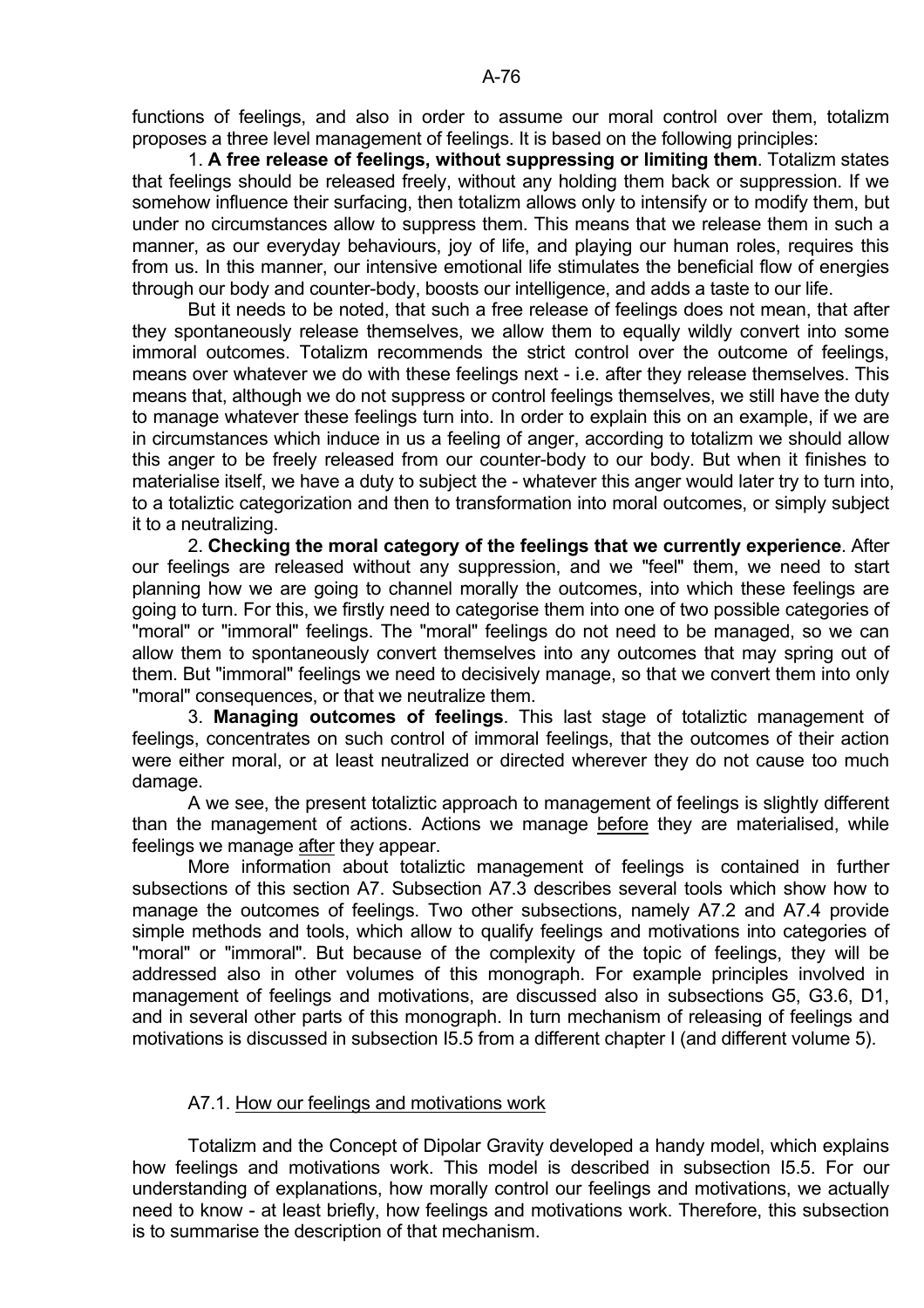Before we explain briefly what are our feelings and how they work, we firstly must remind ourselves a few facts about the structure of humans. According to what the Concept of Dipolar Gravity has established, and what is exactly explained in subsections I5, I5.1, I5.2, and I5.5, every living human is composed of three separate components, namely: (1) biological body, (2) counter-body, and (3) registers. The biological body is that one which we know fully, because we can see it, and it is well described by present medicine. The counter-body is less known, because in order to understand it, one needs to know the Concept of Dipolar Gravity. A good description of this body is contained in subsection I5.1. But in order to briefly summarize it, the Concept of Dipolar Gravity states that the counter-body is an exact copy of the biological body, only that it is made of counter-matter, instead of a biological matter. In the sense of its function, the counter-body is an equivalent to a religious description of "spirit". Counter-matter which is forming our counter-body, has this property, that it is capable of thinking in the natural state. This capability to think causes, that our counter-body is a kind of a small computer for our personal use, which have the ability to memorise, and to execute our personal algorithms/programs and karma that are gradually accumulated and run in it. This our personal computer is connected with the huge universal computer (UC), forming with it a kind of a network or Internet, and continually exchanging with it various data. Finally registers are algorithms/programs, which are kept in this personal computer called counter-body. The counter-body is a computer for these registers, and it executes whatever the programs from registers order. Registers are equivalents of the religious idea of "soul", which lives in the "spirit". Registers have this property, that they work and can be executed on any natural "computer", not only on our counter-body. Therefore they are this one of three components of us, which actually "survives" our physical death.

 In order to fully understand how the mechanism of feelings and motivations works, we firstly need to learn one function performed by our counter-body. By being an exact copy of our biological body, this counter-body also performs various functions. For example, it contains counter-organs. Similarly as our biological body has organs, such as heart, stomach, nose, eyes, or the brain, also this counter-body houses various "counter-organs", such as counter-heart, counter-stomach, counter-nose, counter-eyes, mind, conscience, compassion, counter-organ of karma management, and many more. Each one of these counter-organs also performs functions, which are defined for it. For example our counter-organ of smell senses smells, which propagate throughout the counter-world, while our counter-eyes recognize shapes that are visible in the counter-world. But in addition to all these basic functions, for which these counter-organs were created, all counter-organs always perform also one additional function of "pumps" and "valves" for moral energy. These pumps/valves are controlled with the energy that is supplied by our biological body in the form of our motivations. Depending on energy of our motivations, these counter-organs can cause one of two possible effects, namely they can compress, or release, moral energy stored in our counter-body. During the compression, the energy is pumped out of our biological body, and compressed into our counter-body to be stored in there (for carrying out such a compression, the required "propulsion power" for these "pumps" supply our motivations). In turn, during the release of energy, these counter-organs are opening and allowing that the moral energy, which is compressed in our counter-body, freely escapes into our biological body (to cause such a release of moral energy, no energy of motivations is needed to be supplied to our counter-organs). When moral energy is being compressed in our counter-body, a given counter-organ - through which this energy flows, produces a specific sensation, which we know under the name of "feeling". For example, in the case of our counter-organ of stomach the flow of energy caused by its compression, is producing an unpleasant feeling of a "hunger". In turn, when moral energy is released from our counter-body, then a flow of energy through a given counter-organ produces a reverse feeling, which is an appropriate "anti-feeling", means an exact reversal of the previous feeling. For example, in case of our counter-organ of stomach, this anti-feeling formed during the release of moral energy from our counter-body, is a pleasurable feeling of a "satisfied hunger".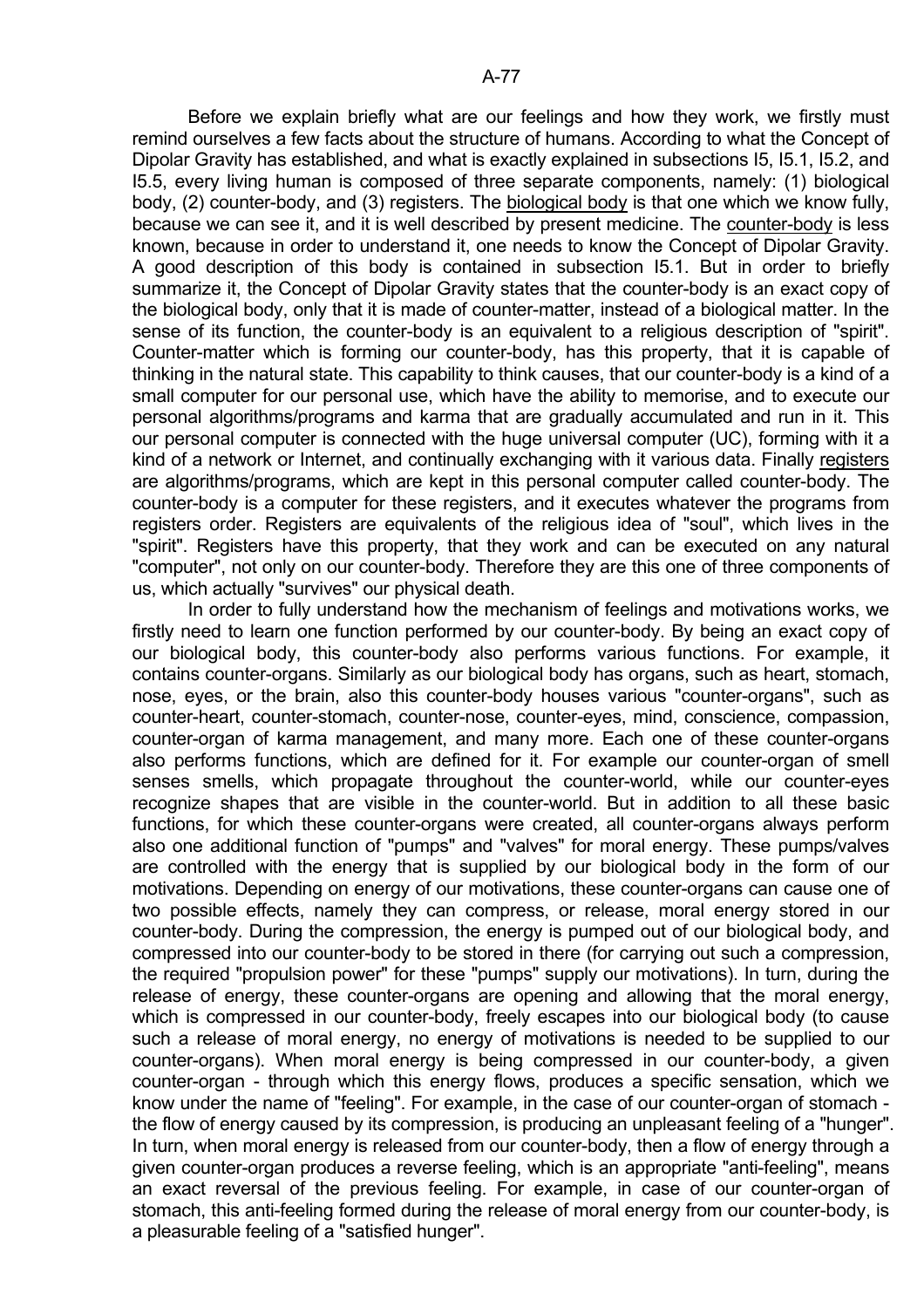The above descriptions allow us to define precisely, what our feelings are. In order to summarise briefly this definition, and also summarise explanations that in subsection I5.5 accompany this definition, **feelings are simply sensations, which we experience when moral energy flows through various counter-organs contained in our counter-body**.

 In turn motivations are "propelling powers", which control our counter-organs, and thus which cause, that these counter-organs either pump our energy from the biological body to the counter-body, or release this moral energy from the counter-body to the biological body. In a very simplified manner, motivations could be imagined as propelling powers, which are supplied to kinds of "motors" located inside of our counter-organs, which (the motors) depending on the power we supply to them with the effort of our mind, either cause that these counter-organs compress moral energy in the counter-body, or release this energy from the counter-body to the biological body. When these "motors" propelled with the effort of our mind, cause the compression of moral energy in our counter-body, then they complete significant work. According to the "Principle of Energy Conversion" (described in subsection I4.1.1) this work requires putting into it appropriate amount of energy, which must be withdrawn from the effort that we invest in our motivations. Therefore producing "moral" motivations, which cause the compression of moral energy in our counter-body, always is combined with the necessity of putting a significant effort to generate these "moral" motivations. This practically means, that "**moral**" are always these our motivations (and feelings that result from them), which, in order to be generated, we must put effort in them, which cause our tiredness and force us to break our internal laziness. In turn "**immoral**" are all these our motivations (and feelings which result from them), which happen in a spontaneous manner, which do not require our effort to be put into them, and which do not cause in us the feeling of tiredness.

 The biggest problem that totalizm currently has with feelings, is that on the present level of development, we do not have yet a "catalogue of human feelings". Such a catalogue would describe, which elementary feelings originate from which counter-organs, and would inform whether they are generated during the compression, or during the release, of moral energy (i.e. whether they are "moral" or "immoral"). So far, the Concept of Dipolar Gravity managed only to determine the general principles, which are obeyed by feelings. And so, according to the to-date findings of this concept, all feelings which originate from the biological body and have the nature of "unpleasant sensations", in fact cause the compression of our moral energy (this means that these are "moral" feelings). For example, moral energy is compressed in our counter-body each time when we feel: hunger, thirst, hotness, suffocation, any physical pain, tiredness of our muscles, discomfort, etc. In turn moral energy is released from our counter-body each time when we feel a "physical pleasure", for example we feel: satisfied hunger, satisfied thirst, pleasurable warmth, rest, comfort, orgasm, etc. This means that "physical pleasures" are "immoral" feelings. Completely different is with feelings of the mental origin. Mental feelings of the "pleasure" type (e.g. happiness, love, optimism, enthusiasm) cause the compression of moral energy, while mental feelings type "hurt" (e.g. concern, hate, fear, stress, jealousy, contradiction) cause the release our moral energy. In order to make even more difficult our understanding the operation of feelings, there are special counter-organs, e.g. conscience or compassion, which are ruled by their own laws, whether they compress or release moral energy (in more details the operation of these special counterorgans is described in subsection I5.5).

 Knowing all this, for a full understanding of operation of feelings we need to know one more fact, namely that in reality, feelings that we usually experience are actually a composition of several different elementary sensations, produced simultaneously by several different counter-organs from our counter-body (for details see subsection I5.5). For example, when we dig a garden, then we can simultaneously experience, let us say, physical tiredness of our muscles - which compresses our moral energy, and e.g. mental feeling of injustice - which simultaneously causes the release of our moral energy (caused, e.g. because our parents ordered us to dig this garden, when we actually wanted to visit our friend). Therefore the total moral outcome of each our action, means the total increase or decrease of our moral energy,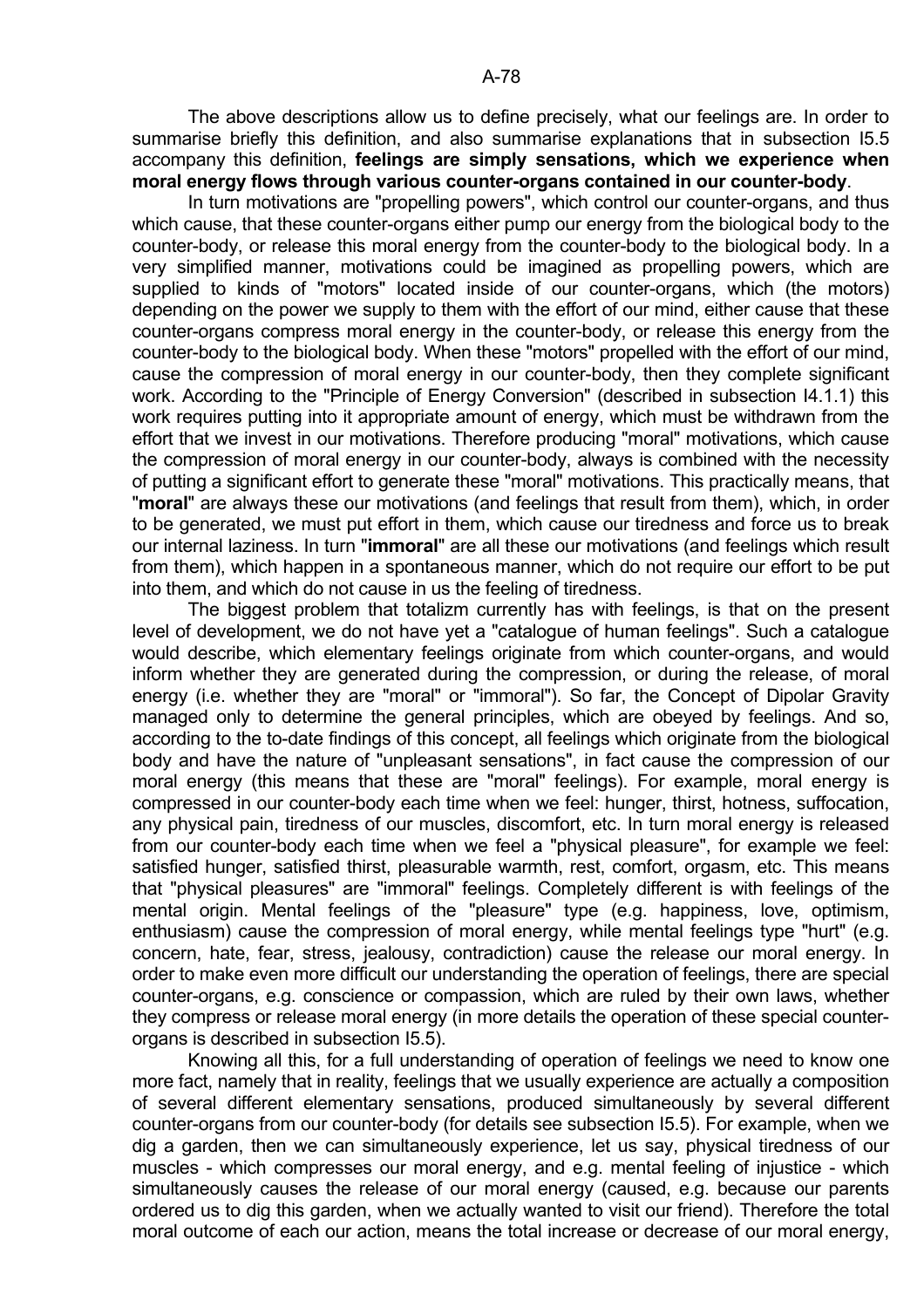always is the difference (or sum) of all elementary feelings that we induce during a given action.

 An unique property of the mechanism of feelings is, that feelings also obey the Principle of Counterpolarity. The consequence of this is that experiencing a given feeling always simultaneously generates so-called **reactive potential**, which later causes the release of appropriate anti-feeling for this feeling - for more details see subsection I5.5. (E.g. if we experience a feeling of love, we simultaneously generate a reactive potential, which later is going to turn into an anti-feeling of hate.) Thus, our feelings act very similar to forces of action and reaction (i.e. each action produces a reaction, and vice versa). Feelings are also very similar to electrical charges (i.e. the generation of each electrical charge, causes the simultaneous appearance of similar but opposite anti-charge).

 The above explanations should be supplemented with a reminder that totalizm not only does not require from people to put any breaks or suppression on feelings that they generate, but even recommends that we should carry our emotional life to the full. After all, according to the mechanism of feelings (which - the mechanism, was discovered only because of totalizm), feelings are vital components of the joy of life and people should not suppress them in any way. Furthermore, the fullness of the experiencing of feelings decides about our health and intelligence. Therefore totalizm recommends something opposite - it asks to continually intensify, enrich, and diversify our emotional life. However, totalizm teaches also, that we must learn to categorise and to qualify feelings and motivations that we release, into categories "moral" and "immoral". Then we should also learn how to manage them, how we turn them into actions, and what consequences we allow them to bring to people. Although it is not permitted to limit the generation of our feelings, we still have a full control over where we direct these feelings - once they are generated, and also into what we convert them. So let us now look at tools that totalizm offers to us for categorising and qualifying feelings and motivations.

### A7.2. Emotional good deeds and sins

 Previous subsection revealed, that each time, when we feel something, moral energy is pumped to, or is released from, our counter-body. Thus, from the point of view of effects that they exert on moral energy, feelings work exactly the same as actions. After all, actions also cause either compression, or release of moral energy. Because feelings can, and are, experienced at exactly the same time as we do specific actions, their moral effects are combined with moral effects of actions that are accompanied by them.

 The fact, that similarly to our actions, also feelings can have "moral" or "immoral" consequences, introduces interesting outcomes. In ourselves, means in the givers of our feelings, "moral" feelings are going to compress moral energy in our counter-body, while "immoral" feelings are going to release moral energy from our counter-body. In turn in other people, means in receivers of our feelings, many of the feelings that we generate, are going to induce some secondary feelings. These induced secondary feelings are also going to compress or disperse moral energy, but this time from other people. Thus all this together causes, that our feelings are working exactly the same, as totaliztic "behavioural good deeds" or totaliztic "behavioural sins" do. Therefore totalizm introduces a concept of "emotional good deeds or sins". Such **emotional good deeds or sins**, are appropriate kinds of feelings, which cause the same consequences, as their counterparts amongst totaliztic good deeds or sins. Also, similarly as their totaliztic counterparts described in subsections A5.1 and A5.2, feelings can also be qualified to the same categories. For example love and enthusiasm are feelings, which in normal circumstances would be qualified as emotional good deeds of the "progress" type. After all, if we allow them to cause some consequences in other people, typically these consequences are going to be moral and similar to those caused by totaliztic good deeds of progress. In turn hatred and jealousy are feelings, which would be qualified as emotional sins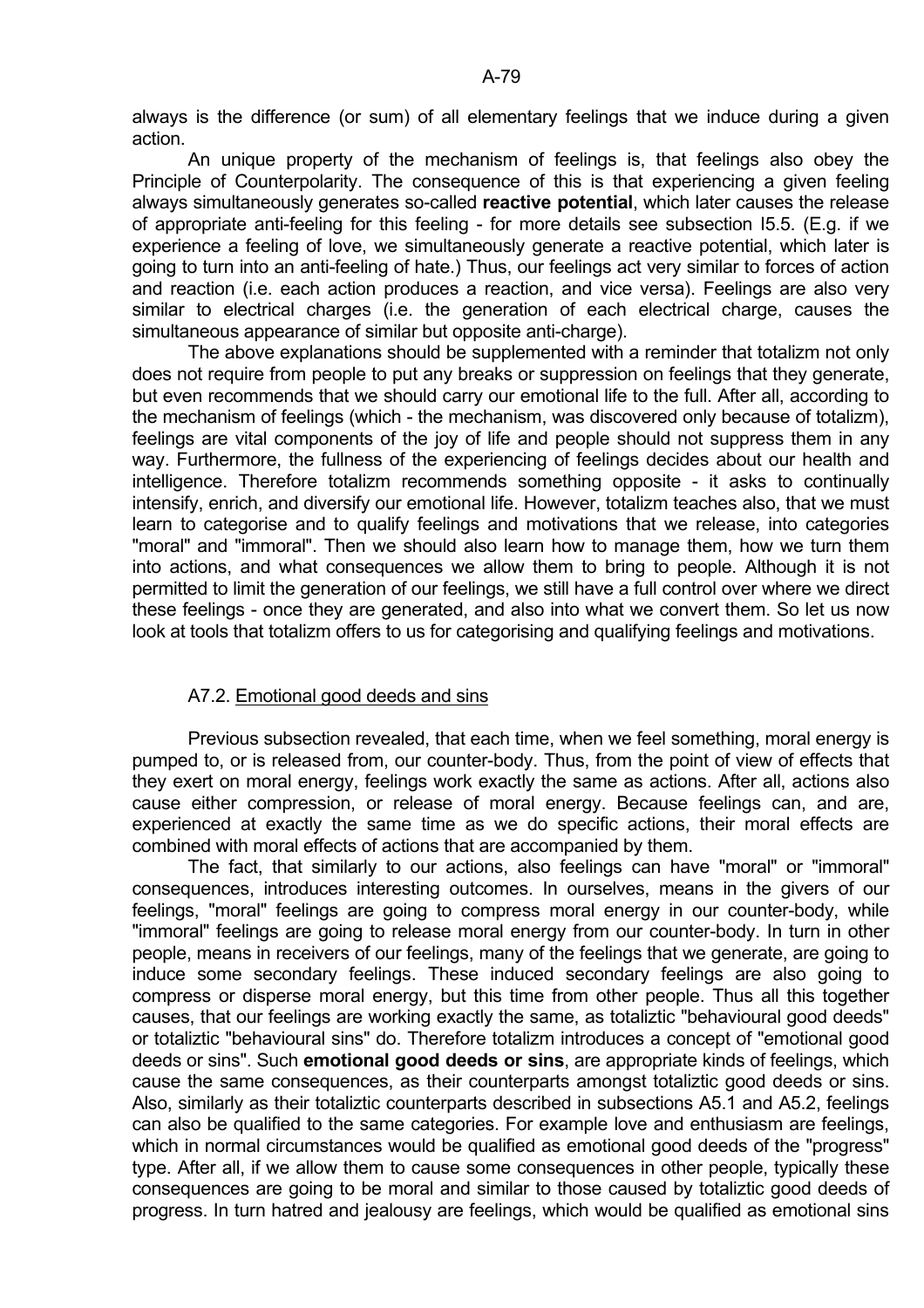of the "oppression" type. After all, in typical cases they work immorally, similarly to an oppression.

 The above is worth supplement with a reminder, that the majority of our real activities, always contains at least two components, namely actions and feelings. Moral effects of both these components always are going to combine together. For example, an emotional good deed of "deep believe in necessity" (i.e. "inspiration"), together with an action sin type "sacrifice", in the final effect may give an outcome, which in total is "moral", because together they compress more moral energy than they disperse (in spite that sole "sacrifice" is a sin, which in person who sacrifices something, causes a significant loss of moral energy). Therefore, one of useful skills, which we should learn, is to distinguish in all our activities their action component and feeling component. Then we are able analyse each of these two components separately, so that we can determine what influence it has on changes in moral energy, and thus we can undertake corrective actions towards these changes of moral energy, which are undesirable.

 When we discuss the matter of qualifying of subsequent feelings into categories "moral" or "immoral", we must remember that totaliztic understanding of feelings is different from their popular understanding. In to-date tradition, people classified feelings into "positive" or "negative", not into "moral" or "immoral". Furthermore, "positive" usually were these feelings, which were giving pleasant sensations - independently what their moral consequences were. Similarly "negative" were all unpleasant feelings - independently of their moral outcomes. Therefore, for example "love" and "physical comfort", traditionally both are qualified as positive feelings, although according to totalizm only love is "moral" - because it increases our moral energy, while comfort is an immoral feeling - because it depletes moral energy from our counter-body. Similarly "jealousy" and "hunger", both are considered to be negative feelings, although only jealousy is "immoral". But after we learned general principles according to which subsequent feelings are working, and thus we know approximately, which ones are compressing, and which one are dispersing, moral energy, now we can more precisely qualify subsequent feelings. And so, according to totalizm, "**moral are all these feelings, which compress moral energy in people involved, or which prevent the dispersion of moral energy from people involved**". In turn "**immoral are all these feelings, which noticeably disperse moral energy either from a person who generated them, or from any other person involved**". It is worth noticing that the above qualifying of feelings into moral or immoral categories corresponds to similar qualifying of actions in definitions of totaliztic good deeds and sins.

 Amongst many immoral feelings, especially destructive are these additional feelings, which are generated as a byproduct of parasitic philosophy. From the point of view of totaliztic mechanics, they are emotional equivalents of accelerations and centrifugal forces in spinning objects - as described in subsections KA1.5 and G4. They appear only in people, who practice parasitism, and are almost unknown to adherers of totalizm. Their examples include a feeling of power over other people and a feeling of depression. One of many of their destructive consequences is that, amongst others, they practically blow apart every relationship or marriage in which they appear. This is to eliminate them, a "new" model of marriage is currently propagated in the USA. The author of this model, Laura Doyle, in her book **[1A7.2]** "Surrendered Wife", describes it as the resignation from the feeling of power. Of course, this model is only new for today feminists with parasitic philosophy, as in fact it was known and practised throughout centuries as a traditional model of relationship and marriage - notice an old Polish proverb "it is a doomed home, where the female bullies the male" (i.e. "biada temu domowi, gdzie krowa przybodzie bykowi").

 Although people utilize feelings in various moral and immoral purposes for a very long time, until the time of totalizm, no-one was aware that feeling are actually moral equivalents to idea of forces from classical physics. As such equivalents, feelings are extremely important for totalizm, as a whole array of moral and physical effects can be accomplished through their use.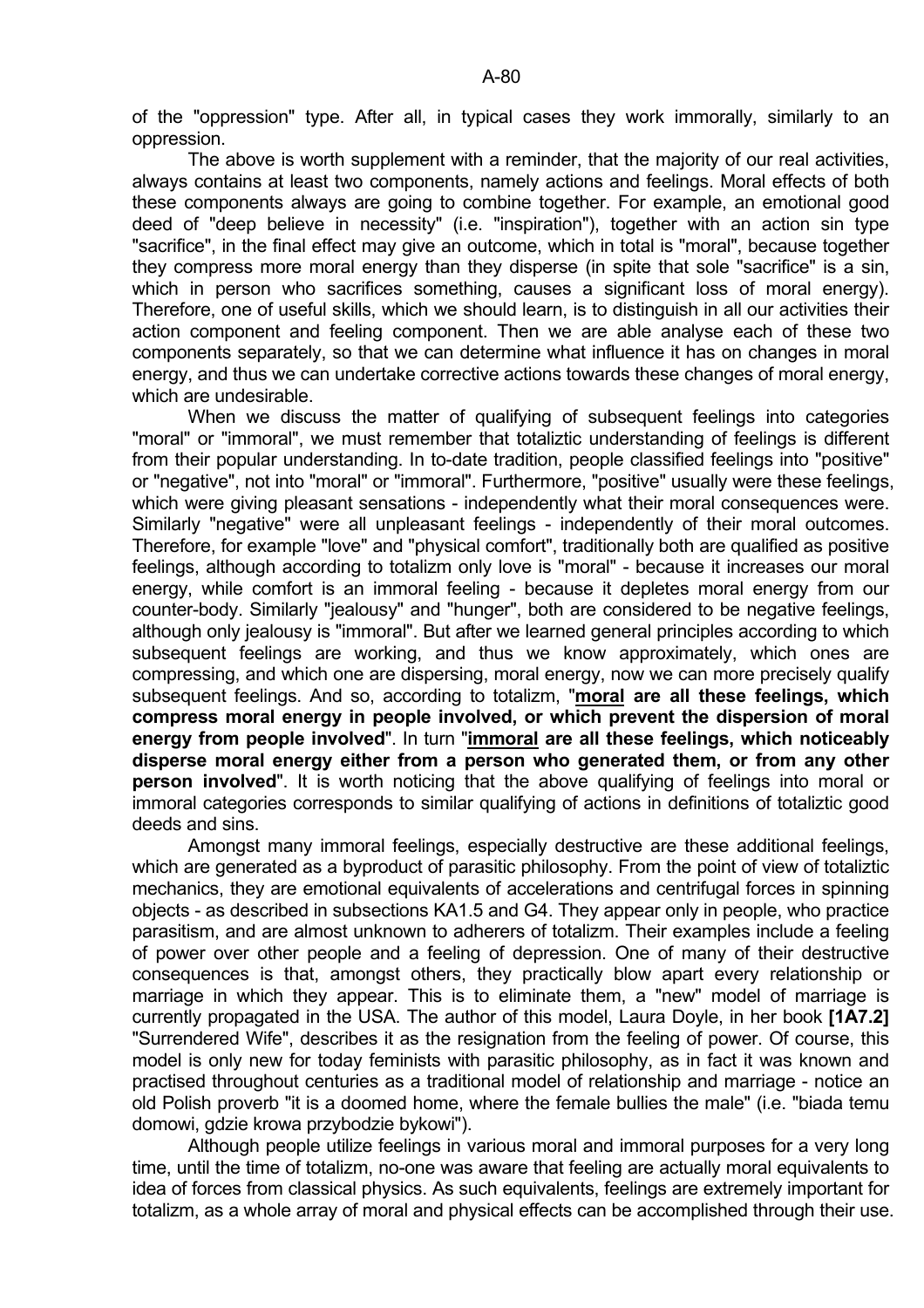The importance of feelings for totalizm, and the fact that feelings can be used on a thousand and one different ways, causes that their utilization by totalizm is very complex. It also requires a lot of time to be converted into simple rules and tools, and explained in a similar clear way, as totalizm already accomplished for controlling our actions. Until the time, when such simple rules and tools are worked out by totalizm, it recommends to its adherers to develop in themselves a habit of controlling this, into what our feelings are finally converted.

 As this was explained in subsection A7.1, the mechanism which generates feelings is very complex. But the good knowledge of this mechanism allows to convert immoral feelings into moral outcomes. A method which describes how to accomplish this, is described in subsection A7.3. In order to make our management of feelings more effective, very useful turns out to be a "**catalogue of human feelings**". This "catalogue" is simply a detailed list of all elementary feelings that human beings can experience. Each feeling on this list would be supplemented with an information whether, and why, this feeling is causing a compression, or a dispersion, of moral energy (means whether, and why, it is "moral", or whether, and why, it is "immoral"). Furthermore, it would be useful, if such a catalogue could contain also some other information about a given feeling, for example which counter-organ generates it, what is its anti-feeling, if this is a compound feeling - then from which elementary feelings it is composed (or, if it is an elementary feeling - then in which compound feelings it participates), which our motivations are capable to modify the "reactive potential" that it creates to generate moral secondary feelings (about the modifying of the reactive potential - see subsection I5.5). As this is explained in subsection A7.1, so far the Concept of Dipolar Gravity (and totalizm) managed only to determine some general principles, which apply to the moral qualifying of feelings. It also was able to qualify only a few simple elementary feelings (e.g. hunger, pain, etc.). But is not able to produce a complete catalogue of human feelings. For example, out of these general principles that rule feelings, we know already that in the majority of circumstances:

 - All unpleasant bodily sensations (pain, ache, hunger, thirst, etc.) cause the compression of moral energy,

 - All pleasant bodily sensations (pleasure, resting, etc.) cause the dispersion of moral energy,

 - All mental pleasures (cheerfulness, happiness, trust, etc.) cause the compression of moral energy,

- All mental sufferings (worry, stress, fear, etc.) cause the dispersion of moral energy,

 - All moral approvals from our conscience (assurance, rightness, etc.) cause the compression of moral energy,

 - All moral disapprovals from our conscience (guilt, remorse, etc.) cause the dispersion of moral energy,

 - All cases of receiving compassion from someone (being pathetic in the sight of others, being comforted, etc.) cause the increase of our moral energy,

 - All cases of giving our compassion (being sorrow for someone, expressing comfort to someone, etc.) cause the reduction of our moral energy,

 - All "pro" telepathic signals perceived by our counter-ears (support, approval, etc.) cause the compression of moral energy,

 - All "against" telepathic signals perceived by our counter-ears (hate, jealousy, disapproval, etc.) cause the dispersion of moral energy.

 Our knowledge of even some of the above general rules applicable to "catalogue of human feelings", usually is sufficient to qualify the most important feelings (F), which we just experience, into a category of "moral" or "immoral". In turn when we know, which feelings are "immoral", we can concentrate on such management of their outcomes, that they do not cause too much destruction, or on such managing these feelings themselves, that with the use of other feelings we can neutralize the loss of moral energy that they cause.

### A7.3. Conversion of immoral feelings into moral actions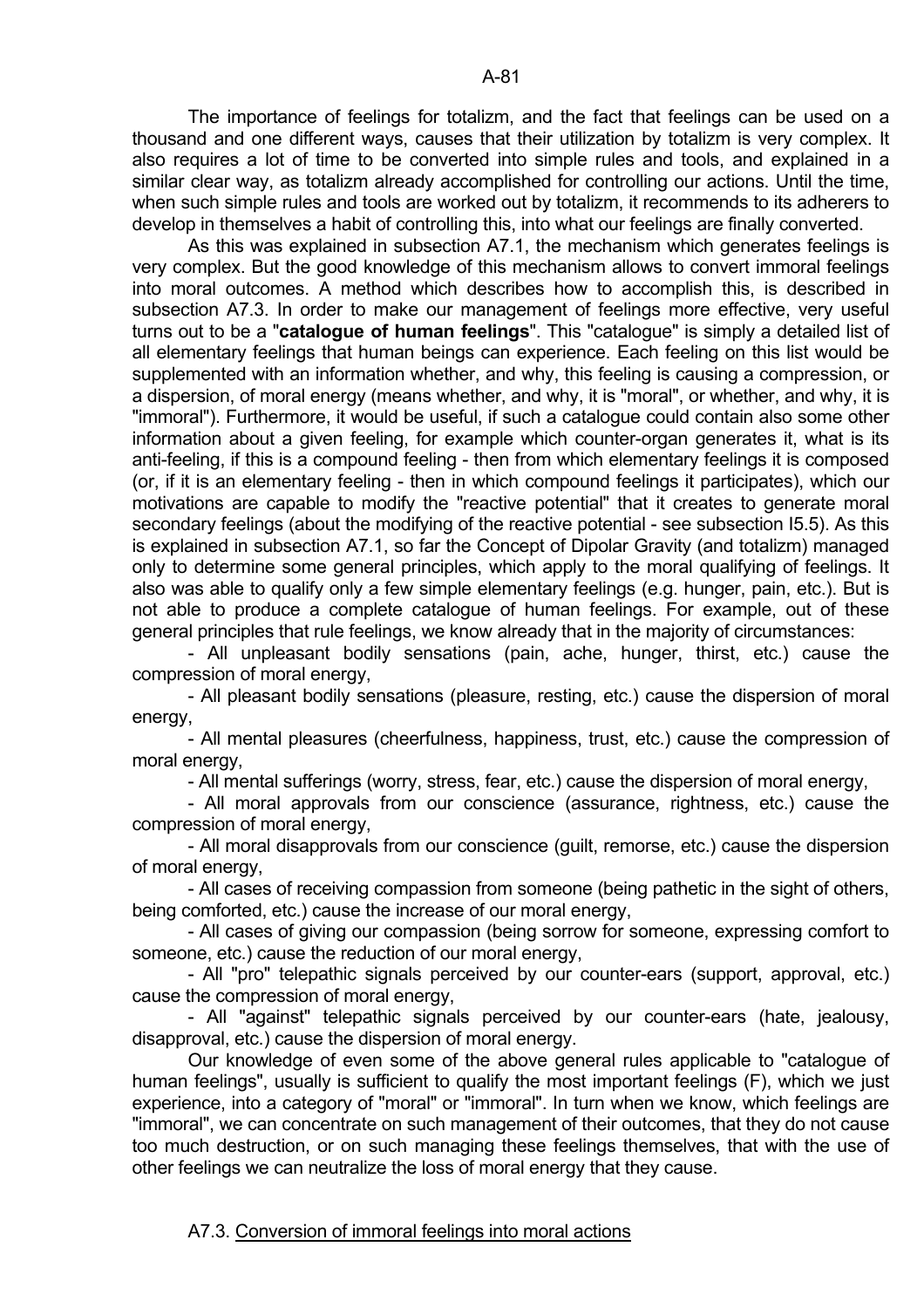Motto of this subsection: "I have no influence on how I feel, but I can change what I do".

 Previous subsection A7.2 taught us how to distinguish moral feelings from immoral feelings. It also revealed that every feeling that we experience, in circumstances of real life always represent either an emotional good deed, or an emotional sin. Thus, according to formulas that were discussed in subsection A7.2, we now should be able to qualify every feeling that we experience, either to a category of a "moral" feeling, or to a category of "immoral" feeling. The previous analyses revealed also, that our feelings have a direct causeeffect relationship with our actions. They either represent a source of our actions, or they are an outcome of our actions. All this considered together indicates, that for totalizm, feelings that we experience are one more, handy "indicator of the moral correctness". It allows to qualify quickly to categories moral or immoral, these ones from our actions, that have a cause-effect relationship with our feelings. This indicator states, that **moral** are all these our actions, which generate in us feelings that belong to a category "moral". Moral are also all these our actions, which are spontaneously undertaken in the response to impulses from our moral feelings. Therefore the completion of actions which produce moral feelings is to obey moral laws. In turn **immoral** are all our actions, which generate in us "immoral" feelings. Immoral are also all these our actions, which are spontaneously undertaken in the response to impulses of our immoral feelings. Therefore the completion of such actions represents a disobedience of moral laws. For this reason, before we complete any immoral action, which has a cause-effect relationship with our immoral feelings, we firstly should convert this immoral action into an appropriate moral action. This subsection explains how to do such a conversion.

 According to totalizm, there are two basic methods of converting "immoral" feelings into "moral" outcomes. The first of these we could call "action driven", because it ignores feelings, and concentrates on controlling actions that result from these feelings. The second one we could call "feelings driven" because they depend on such management of feelings that their final outcome is always "moral".

 Let us start our analyses from the "**action driven**" method of converting immoral feelings into moral actions. According to totalizm, it has two implementations. The first implementation concerns cases, when we intend to complete an immoral action, which is a spontaneous outcome of immoral feeling that we just are experiencing. According to totalizm, before we complete such an immoral action, we firstly should convert it into a different moral one. This different "moral" action must be the one that we would complete, if it would result from a moral anti-feeling to a given immoral feeling (i.e. it should be an outcome of an antifeeling to the feeling that we just have). Only after we complete this conversion, we can proceed with doing this new moral action, instead of this previous immoral one. The second implementation of the "action driven" method of converting immoral feelings into moral actions, concerns cases, when we are just completing some immoral activity, and rapidly realize that this immoral activity generates in us an immoral feeling. According to totalizm, we should then interrupt this immoral activity, quickly convert it into a moral one, and only then pick up the continuation of doing of this secondary, moral action. This secondary moral action should be such, that in normal circumstances it would generate in us a moral anti-feeling for a given immoral feeling.

 In order to illustrate on examples, both implementations of the "action driven" method of converting immoral feelings into moral actions, let us analyse now two cases. The first of these concerns a situation, when we already are experiencing some immoral feeling, and this immoral feeling pushes us to complete an immoral action. Let us assume that we do not like someone - means that we experience an immoral feeling of dislike. When such a disliked person asks us for something, we have a temptation to refuse spontaneously, means immediately, without thinking, and without a justified reason - after all we do not like this person (means, we feel to do, what usually parasitic American films teach us to do in such situations). However, this refusal would result from our immoral feelings. Thus it would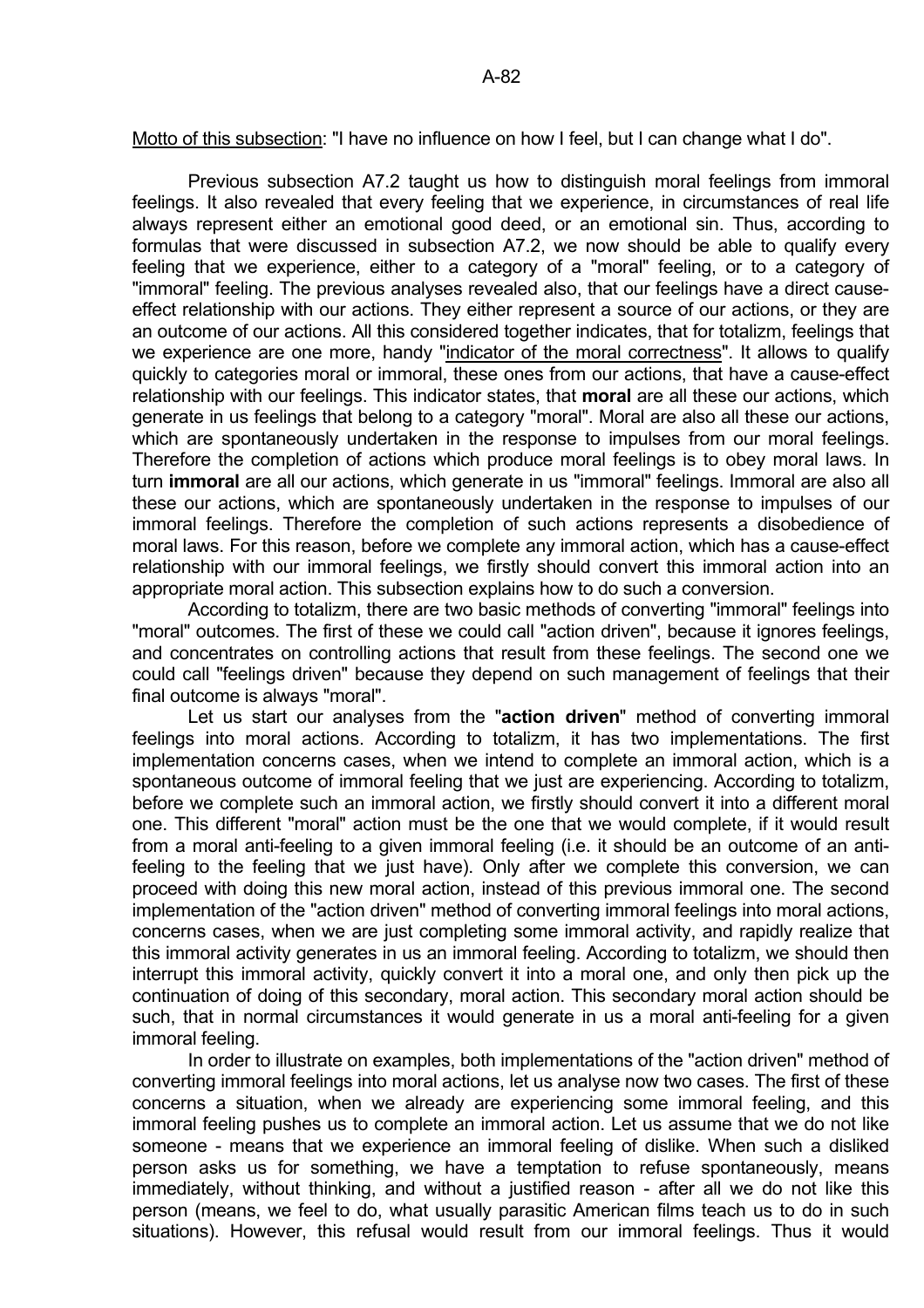represent a disobedience of moral laws. Therefore, before we complete it, we firstly should determine, what we would do for another person, which would ask for exactly the same as this disliked person asks, but towards whom we would feel an anti-feeling to the feeling that we feel right now, means whom we would like a lot. The outcome of this determining indicates to us the moral action, into which we should convert the previously intended immoral action. Then we should complete towards this disliked person a new moral action, instead of that old immoral one. Of course, this conversion of actions does not mean that our feelings would change (after all, we still would dislike that particular person), but only means, that without any

suppression of our own feelings that we experience, we still managed to disallow our immoral feelings to convert into immoral action. (As we remember, totalizm forbids any suppression of our feelings, but recommends the management of our actions!) In this particular methods of converting "immoral" feelings into "moral" actions, very good is classical English culture (currently on the brink of extinction), according to which people always did what a politeness and good upbringing asked them to do, independently what feelings they have to the receivers of their actions.

 The second implementation of "action-driven" method of converting immoral feelings into moral actions, concerns situations, when we already are doing something, that generates in us an immoral feeling. According to totalizm, as soon as we become aware that we do such an immoral thing, we should convert it into doing something that is going to generate in us a moral feeling. Let us assume, that we just are lying on a couch and enjoying idle laziness (hopefully, we are able to distinguish between such an idle laziness, and a constructive resting after we finished heavy work). The pleasurable feeling of laziness, which we then experience, is an immoral feeling, because it disperses our moral energy. Therefore immediately after we realize, that we are doing an immoral thing, according to totalizm we should quickly convert it into something that is moral. In order to work out what we should do instead of this laziness, we need to convert a feeling that we are experiencing, into a anti-feeling. As it turns out, an anti-feeling to laziness, is physical tiredness of our muscles. Therefore, in our mind, we should revise the list of physical works which are awaiting our completion, and choose this one, which most quickly make our muscles tired (let us say that this work is washing floors in the whole our flat). Thus, instead of continuing our laziness, we stand up and start to do the washing. Note that we again do not suppress feelings we have, and we allow our body to feel whatever it wishes. We just only change what we are doing.

 Let us change now the topic into discussion of the "**feeling-driven**" method of converting immoral feelings into moral outcomes. This method depends on such management of our feelings, that the total outcome of all feelings that we experience in a given moment of time, is moral. This means that the sum of all feelings that we experience in a given moment of time, should always be managed in such a manner, that it causes the compression of moral energy in our counter-body (instead of dispersion of it). Such a final outcome can be accomplished with the use of several different principles, which are based on the mechanism of feelings described in subsection I5.5. The simplest way of accomplishing it is to "add" further feelings to feelings that we already are experiencing (from the mechanism of feelings we know that we are not able to suppress feelings, but we can induce them in ourselves, or redirect them). For example, if we are lying on a couch for a long time, the feeling of an idle laziness that we are experiencing is immoral, as it causes the escape of moral energy from our counter-body. But if we are able to add to it one more feeling of an intensive metal pleasure caused, let us say, by learning further knowledge about something that we are interested in, then the total outcome of both these feelings can be moral. In turn, if one Sunday we decide to visit our friend, about whom we know that he is a moral vampire and is going to suck a lot of our moral energy, we perhaps could turn this visit into a moral outcome, if the whole that Sunday we devote to a highly motivated fast, the feeling of which is going to increase our moral energy. Example of another, much more difficult way of eliminating the immoral outcome of immoral feeling, is to combine our immoral feelings with moral motivations, so that these combined feelings and motivations are going to generate a "reactive potential"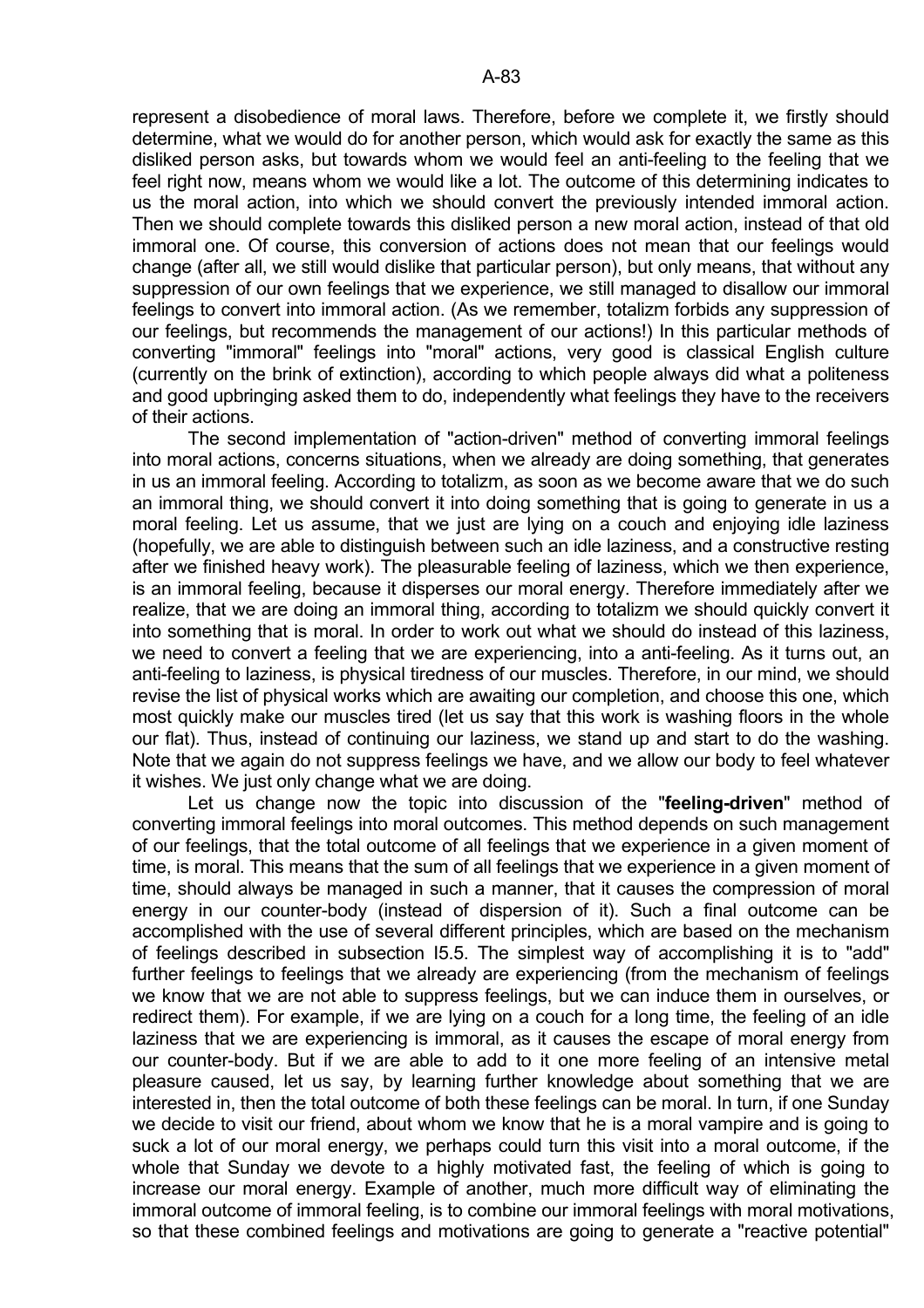for moral anti-feelings. This method is based on the principle of modifying the reactive potential with our motivations, as this is described in subsection I5.5. In general, it depends on inducing in us a special kind of motivation, each time we experience any moral feelings (e.g. we induce the motivation of helping others, each time when we experience a feeling of pain). These special motivations must be strong (at above threshold value), moral, and skilfully selected. Their outcome is that they modify the reactive potential, which is generated by a given moral feeling. In turn this modification causes that such a new reactive potential in future induces another moral feeling, instead of an anti-feeling for a feeling that we are just experiencing (e.g. in case of our pain, in future generated is for example a moral anti-feeling of mental pleasure, instead of an immoral anti-feeling of physical pleasure, which typically is arriving after a physical pain). Unfortunately, the development of any of the "feelings-driven" method of converting immoral feelings into moral outcomes, is requiring a deep knowledge about the mechanism of feelings. This practically means that a lot of further research needs to be done, and at least a beginning of "catalogue of human feelings" needs to be developed, before handy tools, which tell us how to do it practically, are provided by totalizm to our everyday use.

### A7.4. How to categorise our motivations and transform them into a kinetic moral energy

 Motivations are next ones amongst all these moral quantities, which so-far were least understood and appreciated by people. It took totalizm to assign to them the importance that they deserve, and to explain the mechanism of their operation (see subsection A7.1 and I5.5). Totalizm discovered that human motivations in fact represent moral equivalents to displacements (S) in classical physics and mechanics. Therefore totalizm treats motivations in the same way, as physics treats displacements. For example, it uses them to generate moral energy with the use of equation (1E8): E=FS.

 Totalizm discovered also, that even more useful than motivations themselves, is a quantity (v), which represents changes in motivations (dS) that are taking place in small time increments (dt). Such a quantity by mathematicians would be described by the equations:

 $v = dS/dt$ , or  $v = \Delta S/\Delta t$  (1A7.4)

Quantity (v) expressed with equation (1A7.4), by classical mechanics is called "velocity". Therefore totaliztic mechanics calls it "moral velocity" or "enthusiasm" - see subsection G3.4.

 Moral velocity (v), or enthusiasm, is rather important for totalizm. After all, the changes of motivations that it represents, are able to compel a given intellect with intelligence (I), to gain a momentum (Iv), which as the outcome generates a moral equivalent to kinetic energy  $(E = \frac{1}{2}mv^2)$  from classical mechanics. This equivalent is expressed by the following equation:  $E = \frac{1}{5}$ Iv<sup>2</sup>  $(2A7.4)$ 

Let us interpret above equation (2A7.4) in a descriptive manner. According to it, whoever manages to quickly change his/her motivations  $(1/2V)$ , so that his/her own inert intellect (I) this person transforms into an active intellect (Iv), then the faster someone accomplishes such a change, the greater kinetic energy (E) these altered motivations start to generate. A reversed process is going to occur during the collapse of motivations. If someone, who is just active in a given moment, rapidly deflates his/her motivations so that he/she becomes inactive, then the faster someone's motivations deflate, the greater reduction of the kinetic form of his/her moral energy is going to occur:  $E = \frac{1}{2}lv^2$ .

 Because of this capability of motivations to transform themselves into a kinetic form of moral energy, the velocity of changes of someone's motivations (v) can be used as a separate "indicator of the moral correctness" described in subsection A2.3. Furthermore, moral energy (E) resulting from such a change of motivations, can gradually be accumulated in an intellect that managed to accomplish it, and in the final result it can provide this intellect with one of moral benefits described in subsection A2.4.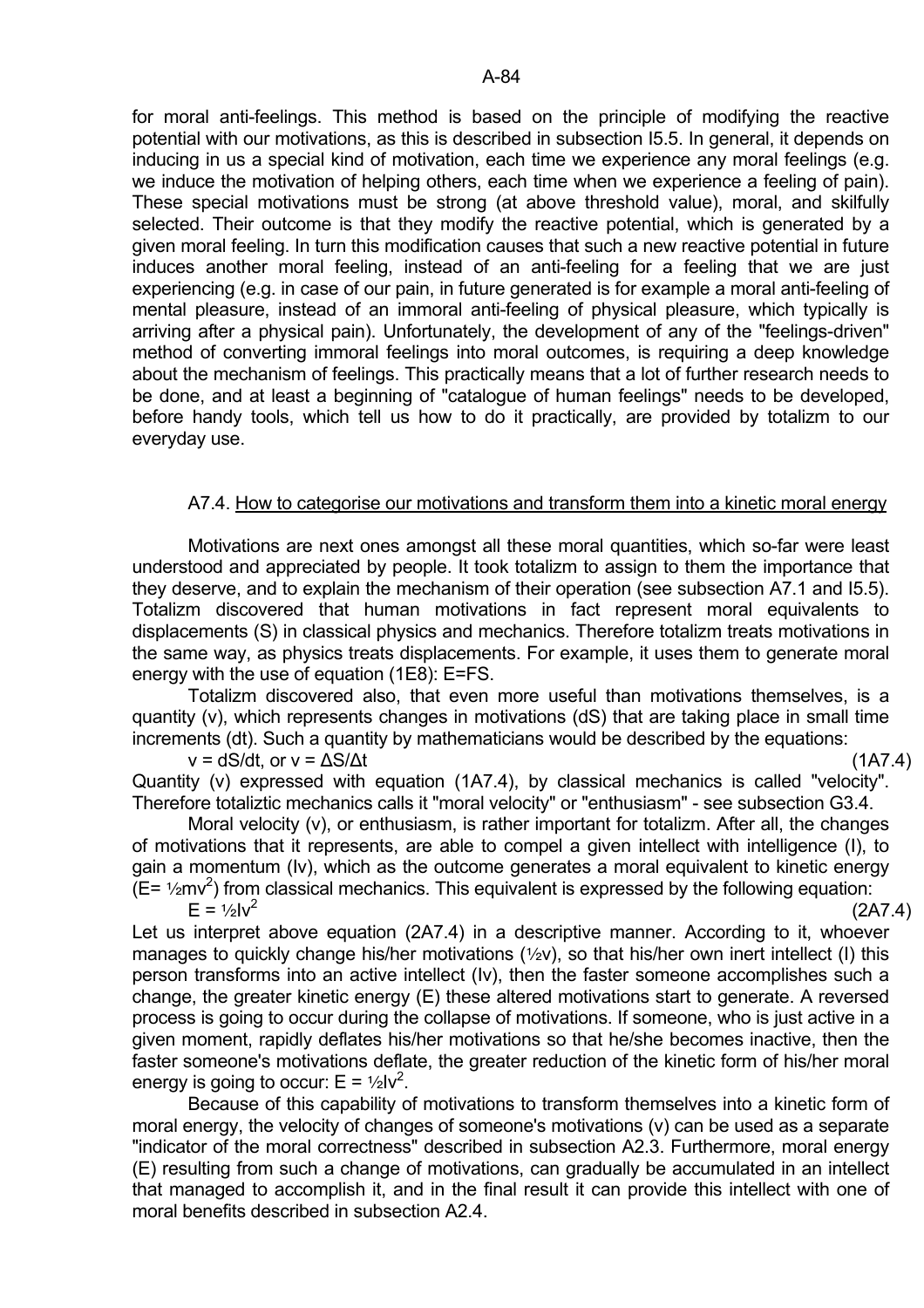As this was explained in subsection A7.1, in totalizm motivations are either "moral" or "immoral". Therefore the velocity of changes of motivations (v), by itself is an effective "indicator of the moral correctness". This indicator can be used for moral qualifying of our motivations. In case of using (v) as such independent indicator, it is necessary to determine whether a given change of motivations requires from us to put some effort in it. This is because, according to the Principle of Energy Conservation described in subsection I4.1.1, "**moral**" are all changes of our motivations, which consume our effort and energy, means which require from us to put in accomplishing them an intended contribution of our labour. In turn "**immoral**" are all changes in our motivations, which do not require our contribution of effort, which sometimes even generate a pleasure for us, and thus which show the tendency to complete themselves in a spontaneous manner, almost without our conscious participation.

In order to obey moral laws, in every case, when a prospect of completing a given action puts us in the situation of changing our motivations, we should ask ourselves whether this change is "moral" or "immoral". For this we need to ask ourselves, whether a given change of motivations requires from us putting any effort into it, and thus whether it is connected with the necessity to break through our laziness. If the answer is "yes", means if the change of our motivations in fact does require our effort to be put into it, this means that this change is "moral". Therefore an action to which it leads is coinciding with moral laws and we should complete it. In turn in all cases, when the change of our motivations does not require our effort to be put into it - and thus does not generate any sensation of effort in us, or even generates a kind of pleasure, this is a sign that the change is "immoral". Therefore the lack of action, or the action, that is to result from it, represents disobedience of moral laws. We should either refrain from completing it, or complete it only after we change it into its own moral reversal.

### A8. Let us take the personal responsibility

 In totalizm and in the Concept of Dipolar Gravity, "responsibility" (in this monograph labelled with the symbol "A") is immensely important moral quantity. This is because it represents a moral equivalent to the idea of "acceleration" from the classical mechanics - for more details see explanations in subsection G3.5. The reason is that it causes our motivations (S) to accelerate. In turn, by being an equivalent of "acceleration", according to a well known equation of classical mechanics (i.e. Newton's Second Law of Motion: F = ma), a product of that responsibility (A) and of a mass of an intellect (I) must form together a feeling (F):

 $F = IA$  (1A8)

Note that moral mass (I), in totaliztic mechanics represents intelligence of a given intellect. This intelligence, or moral mass, in fact is the carrier of that responsibility (A).

 If anyone looks deeply inside himself/herself, the sole fact that responsibility appears in us, always is connected with simultaneous appearance of an unique feeling, which usually is named the "sense of responsibility". This unique feeling, which appears in us always when we assume some kind of responsibility, is in fact the outcome of the action of equation (1A8), in which (I) is the moral mass, or our intelligence, while (A) is responsibility.

 Responsibility we can assume on ourselves. Then it represents an equivalent of acceleration (A) for our motivations. As this is clearly indicated by equations of totaliztic mechanics (E=FS=IAS), in case of such acceleration of our motivations (means in case of such assuming our responsibility), our moral energy (E) is generated. Responsibility can also be pushed on someone or something else. Then it begins to constitute an equivalent of deceleration (-A) for our motivations. As this is clearly indicated by equations of totaliztic mechanics (-E=-FS=I(-A)S), in case of such deceleration of our motivations (means in case of such pushing away of our responsibility), our moral energy (-E) is being depleted. The situation in these two cases is an exact reflection of situation from classical mechanics, when we either accelerate (a), or decelerate (-a) some mass (m). In such cases, this mass (m) is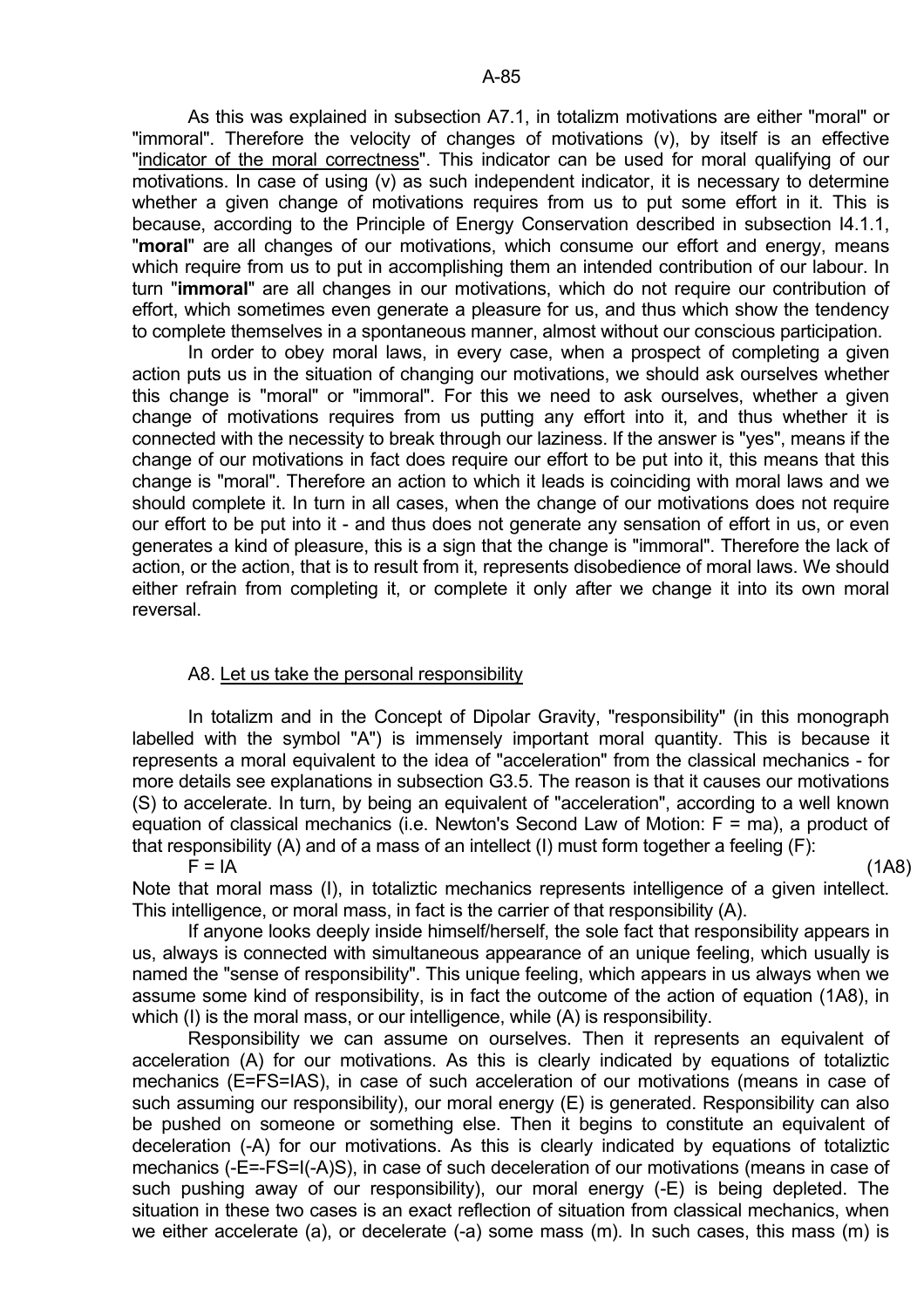also going to either increase its energy (E), according to equation (E=Fs=mas), or disperse this energy (-E), according to equation (-E=-Fs=m(-a)s).

 Whenever in our life we encounter a problem of responsibility, we must remember, that pushing responsibility on someone else, or something else, is an equivalent of introducing a deceleration (-a) to a situation from classical mechanics. Thus such pushing our responsibility out, directly leads to the dispersion (-E) of our moral energy. For totalizm, this practically means that a given our action decisively runs against moral laws. As this is explained in subsection I4.1.1, moral laws clearly attach the responsibility for everything to doers, putting this responsibility directly onto these people who are completing a given action, or in the presence of which a given event took place. Therefore, all attempts to push responsibility onto someone or something else, is the conduct decisively "immoral". As such, those who push responsibility onto others, are affected with appropriate punishing consequences served by moral laws. Therefore the findings of totalizm are very clear: in everything that we do, or in which we take part - but we fail to do anything, we take on ourselves the personal responsibility for all consequences that may raise from it. For example, if we take a part in a bank robbery, and during this robbery someone is killed, according to the findings of totalizm moral laws will charge us with responsibility for this death, even of in fact the person who killed was someone else.

 In itself, responsibility alone is a separate "indicator of moral correctness" - see subsection A2.3. If it is used as such indicator of moral correctness, then as "**moral**" is qualified everything, for which we willingly take responsibility onto ourselves. In turn as "**immoral**" is qualified everything, for which the responsibility we try to push onto someone, or something, else. According to such definition of responsibility, in every life situations, in which we try to undertake an action, for which the responsibility we later try to push on someone, or something, else, this action runs sharply against moral laws. Also we should be aware that an action, which in itself is the pushing of responsibility on someone else, or on something else, runs sharply against moral laws as well. In such an immoral case, we should refry from the completion of this action, replace it with another action, for which we willingly are to take the entire responsibility onto ourselves, and then complete this replaced action.

 Responsibility is immensely important moral quantity, which carries numerous meanings for totalizm. For example, there is a whole group of moral laws, which are based on responsibility. (After all, in Physics there is also a whole class of physical laws, which utilise acceleration in their operations.) Some of these moral laws, which describe the action of responsibility, are already identified and explained in subsection I4.1.1.

 One of the most significant consequences of the moral function of responsibility is, that it defines very unambiguously various models of totaliztic organising of public and social life. Because of the function of responsibility for moral motivating of people, as this is explained in subsections KA4.1 and KA4.2, totalizm strongly recommends that everything that we do in public and social life, must be done in the manner which inspires and maintains the sense of responsibility in individual people. Therefore totalizm must promote, amongst others, the following models of public and social life, which directly result from the morally motivative function of responsibility (these models are additionally described in subsections KA1.2 and KA7.1):

 - Totaliztic model of governing. It is based on leadership of moral and wise individuals (selected in a democratic manner), and decisively it rejects the group governments conducted by all sorts of committees, councils, juntas, cooperations, etc. After all, governments of individuals stimulate and maintain the sense of individual responsibility, as this is explained in subsections KA1.2 and JD4.1. In turn all group governments are gradually dispersing, diminishing, and killing out, the sense of individual responsibility. Therefore the model of government, which is already in existence, and which is currently the closest one to totaliztic model of governing, is the so-called "presidential democracy". However, in the totaliztic model of governing, the ruling person is continually accountable for the precision, with which in all decisions and actions he/she is fulfilling moral laws, instead (as this is the case in current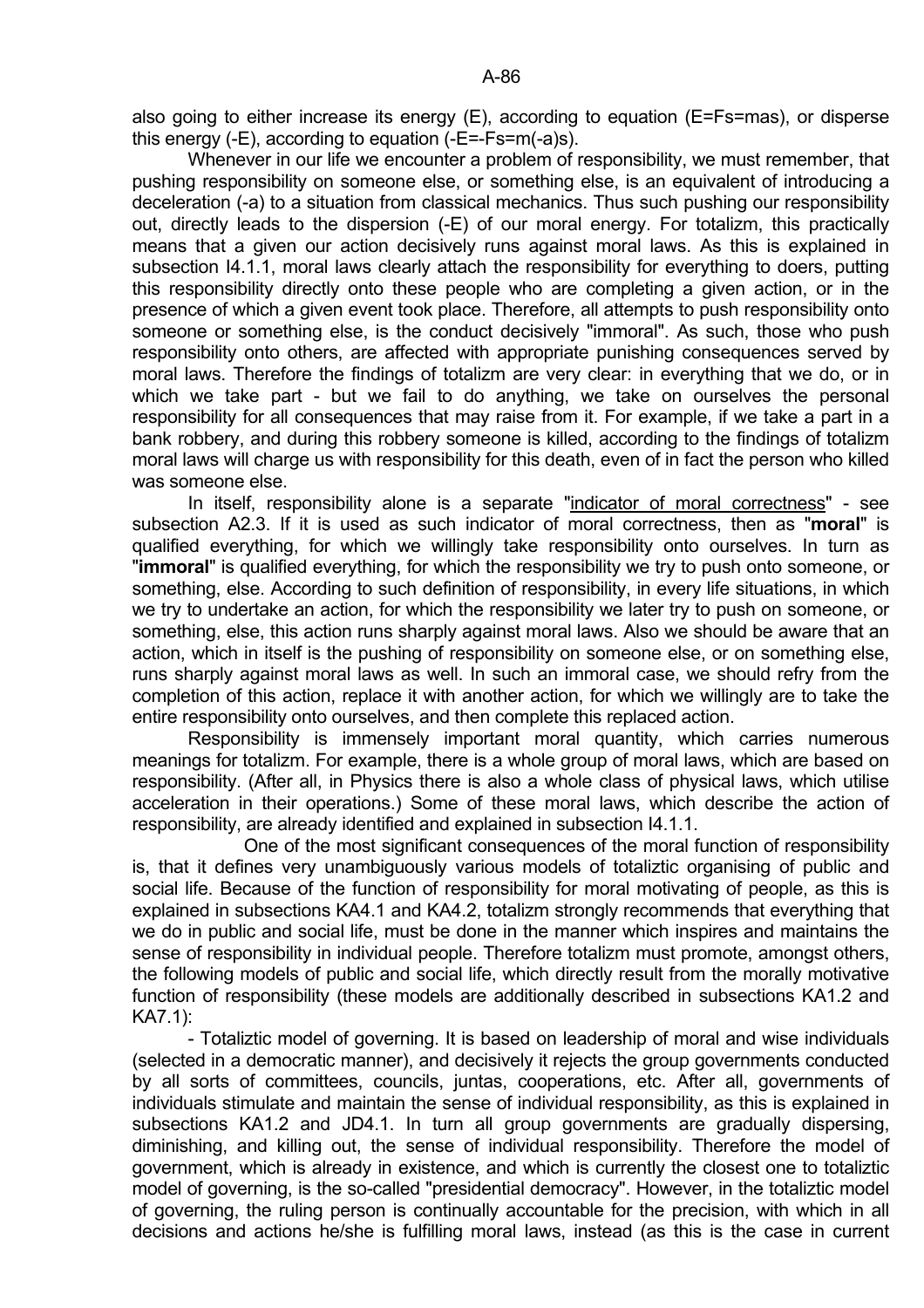presidential democracies) being accountable for the extend in which he/she pleases the governed masses. After all, only the pedantic fulfilment of moral laws in everything that one does, leads to the development of totalizm and to the increase of quality of life, while the present pleasing of governed masses, always must finish with the development of parasitism and with a fall down - see subsection KA1.2.

 - Totaliztic model of ownership. It is based on the ownership of individuals, and decisively rejects the group ownership, which presently takes the form of various companies, shares, communes, committees, boards, etc. After all, totalizm states that only individual ownership stimulates and develops the feelings of responsibility over owed properties. In turn group ownerships always gradually erode and eliminate responsibility. More on this subject is explained in subsection KA1.2.

 - Totaliztic model of family. It is based on the traditional model of family. The family bounds are permanent and final (as previously people used to say: "blessed by God", and therefore in the initial assumption - for a whole lifespan), while every member of a given family shares the full responsibility over the fragment of family's fate that is assigned to him/her. This model reinforces the traditional moral values that were assigned to families. Also it promotes the clear division of roles and responsibilities in each family - so eagerly dismounted in recent years. For example it reinstates roles of "head of family" and "bread winner", although it leaves to individual families to decide, who is to fulfil which role. Moreover, it emphasizes the importance of "work over the quality of coexistence" and the value of marriages for a life, while disregards the temporary relationships and frequent changes of partners.

 - Totaliztic model of justice. In this model everyone is personally responsible for good deeds, or destruction, that caused. There is no such things as bad influence of parents or environment, acting under the influence of drugs, acting while mentally unfit, group prizes, etc. It is based on the moral laws "you did, so you are responsible", "you did not prevent, so you are responsible", "you accomplished, so you rip rewards", "you managed to prevent a disaster, so you are awarded", etc.

 By informing here about these models, which are resulting from the morally motivative function of responsibility that totalizm discovered, I am fully aware that they are exposed to attacks of all sorts of armchair critics. These critics most probably are going to argue that totaliztic models, by returning to traditional values, are actually ignoring the accomplishments of modern sciences and latest social movements (about which, unfortunately, we do not know how much in them is human influence, and how much is manipulation of evil parasites described in subsection KB2). But all these critics should be aware that totaliztic models are based on moral laws, while all the modern sciences and social movements, quite decisively ignore the existence and action of moral laws. In turn we exactly know what happens, when someone starts to systematically ignore the action of laws of the universe, as this was well illustrated by the history of communism, feudalism, or slavery. For example, communism fell down in spite that it was ignoring only a small fraction of the laws of universe - namely it ignored only economical laws. In turn when one analyses the modern sciences and social trends, they ignore a whole large area of very important moral laws. Thus the outcome for them is rather predictable.

# A9. Totaliztic handling of spiritual matters

Motto: "In an unknown territory we can be misled most easily".

 As this is described in more details in subsection I5, according to the new Concept of Dipolar Gravity, human beings are composed out of three basic components, namely out of: (A) biological body, (B) counter-material body (by religions and folk wisdom called "spirit"), and (C) intelligent registers stored by the counter-matter from our counter-body (by religions and folklore named "soul"). Each single one out of these three basic components, has this property,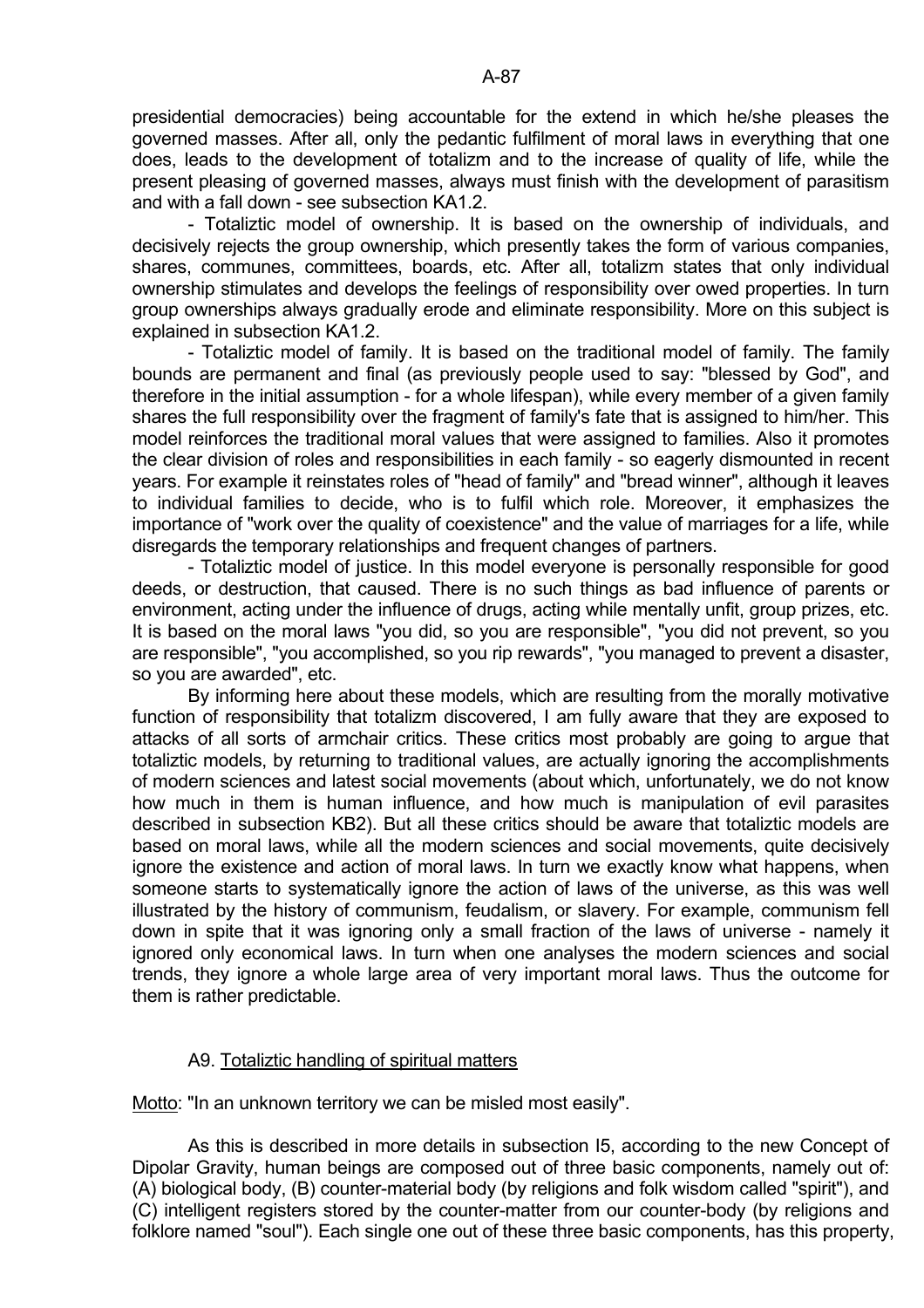that it displays its own needs, it obeys its own system of laws and rules, and it exerts its own influence on our lives. Therefore, according to totalizm, there are as many as three major dimensions, or components, to human lives. These are: (a) our physical activities, (b) our emotional life or feelings, and (c) our intellectual life. In addition to these three basic dimensions identified and recognised by totalizm, our culture and religious tradition distinguished one more dimension, or component of life, which traditionally was called "**spirituality**". This dimension was devoted exclusively to satisfy needs of human souls. Unfortunately, although religions recognised the existence of two non-physical components of human beings, called "spirit" and "soul", they were confused in differentiating one of them from the other, and in describing their functions. Therefore, even the name itself for this additional dimension (or component) of human lives that is devoted to needs of the soul, is expressing this religious confusion, because instead of being named "souluality" is named "spirituality". Thus, this traditional name by a mistake seems to suggest, that it serves to needs of spirit, not to needs of the soul. However, in spite that totalizm revealed the inadequacy of this name, for the respect to our tradition it is going to maintain it. It only limits itself to defining exactly, what by the name "spirituality" totalizm understands. But while keeping the traditional name, totalizm simultaneously clarifies the confusion, that actually "spirituality" concerns the needs of human soul, not the needs of human spirit (after all, soul and spirit are not the same).

 In subsections A4 to A6 we discussed how according to totalizm we should shape our physical activities. Subsections A7 and A8 explained to us how in the light of totalizm we should conduct our feelings. Now there is a turn, to explain in this subsection, how according to totalizm we should conduct our spirituality.

 In the old, non-totaliztic understanding of spirituality for everyday use, it is usually defined as: "spirituality is everything that serves the satisfying of needs of someone's soul". Unfortunately, in such a definition, spirituality is an "unpolarised" entity. This means, the definition of this term, does not impose any quality requirements on it. Also the use of this term does not subject it to any criteria of assessment. Therefore in this traditional, unpolarised definition of spirituality, there is no distinction between "moral spirituality" (means morally beneficial for us), and "immoral spirituality" (means morally destructive for us). In turn without a capability to distinguish between these two opposite poles of spirituality, such a traditional, unpolarised understanding of this concept allows to "push people into darkness". Such pushing can be accomplished through persuading people into the completion of various practices or ceremonies, which could be claimed to be "spiritual" - because they have an indirect connection with "soul", but are enormously destructive to people. After all, as this is the case with all human activities, also activities qualified as "spiritual" can be either constructive or destructive, meaning in the understanding of totalizm either "moral" or "immoral".

 Because of the wide spread of this "unpolarised" understanding of spirituality, so far under the terms "spirituality" and "spiritual activities" almost everyone understands something different. For some people, spirituality is to go to church every week, to put our own contribution to church's collection of money, and to participate in all important religious celebrations. For others, it is to eat vegetarian food and to be disgusted with people who eat meat. Further people are expressing their spirituality through regular meditations, or through refrying from sex. There are also people, who in the name of spirituality must belong to a specific religious sect, or to oppress believers of other religions. Etc., etc. Currently we have a real labyrinth of various understandings of spirituality, and different ways of fulfilling needs of the soul, in which an ordinary human being can easily get lost. Actually this confusing situation was introduced on purpose by the so-called "evil parasites" described in subsection A3, as in the spiritual confusion that we presently experience, it is easy for them to spread "parasitic spirituality" on Earth, means spirituality which is highly immoral and destructive for people. In this situation it is important that totalizm is introducing some sort of guiding recommendations or traffic signs, similar to tools which it is giving to us in respect to physical activities and feelings.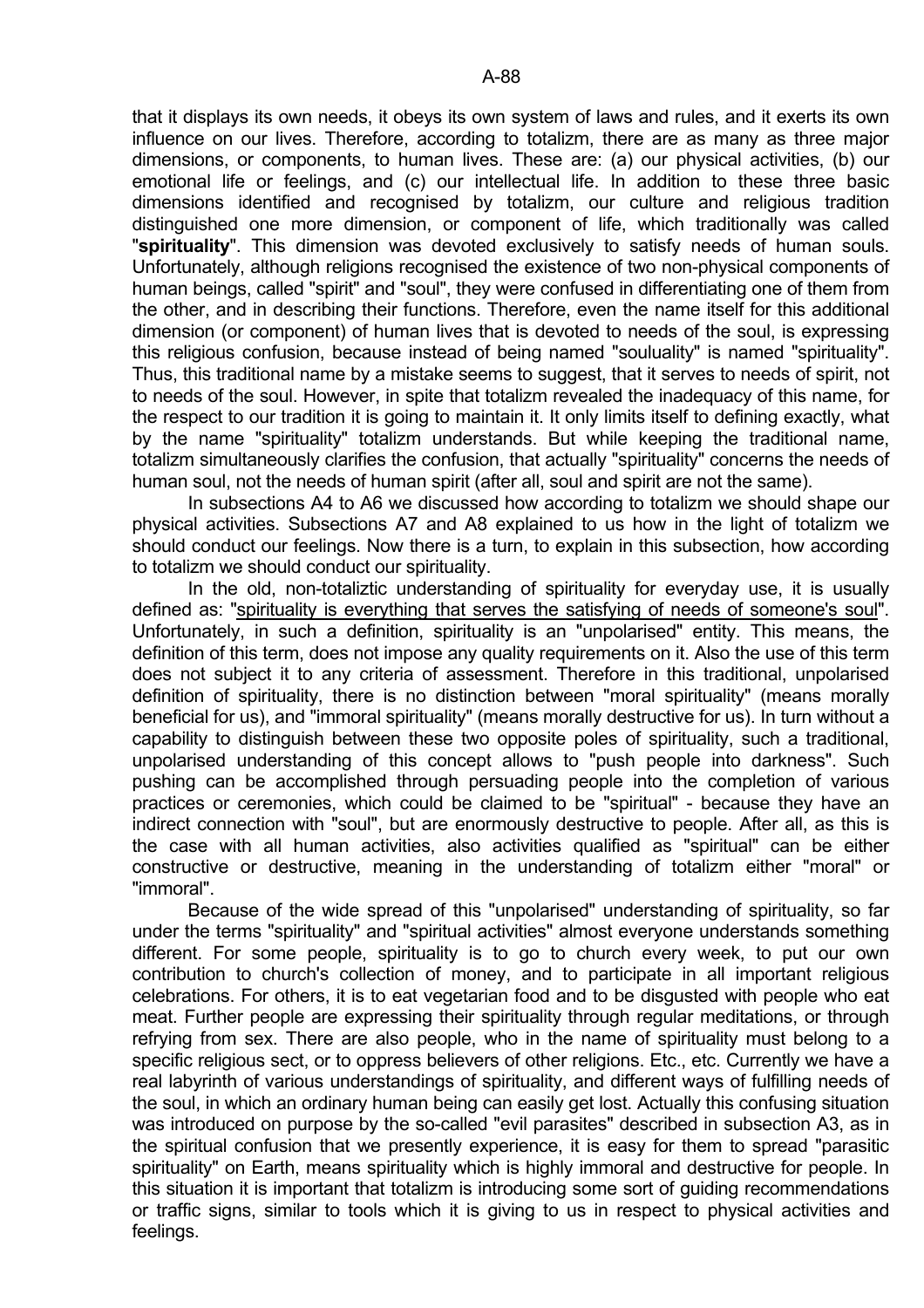Because the Concept of Dipolar Gravity clearly defines, what human "soul" is (i.e. "registers in the counter-world" - see subsection I5.2), and what functions are fulfilled by it, totalizm is able now to define spirituality more precisely then the previous "unpolarised" traditional definition. Here is this totaliztic definition, which explains what actually totalizm understands by this idea: "**spirituality are all activities belonging to the intellectual dimension, that an intelligent being is carrying out in order to intentionally shape in the software registers from the counter-world, such moral algorithms and records that turn to be the most beneficial for the future fate of this being**". In order to express this with a different wording, totaliztic definition of spirituality explains in a decisively different (i.e. strict and qualifying) manner, what this idea actually means. The basic difference between the above, totaliztic definition of spirituality, and the previous, traditional definition, boils down to three matters, namely to the (1) belonging to intellectual dimension, (2) moral polarity of spirituality, and (3) shaping. Let us explain more exactly each one of these differences.

 (1) Intellectual dimension. As this is explained in subsections G3, D11.8, A1, and A4.1, all activities of intelligent beings take place in so-called "moral space", which has three different dimensions, namely: (1) physical, (2) emotional, and (3) intellectual dimension. These three dimensions of moral space correspond to three dimensions of physical space, namely to (1) width, (2) depth, and (3) height. But in moral space every of these dimensions belong to a different component of us. And so, the physical dimension (1) belongs to biological body and to physical activities that this body carries out. The emotional or feelings dimension (2) belongs to our counter-body (i.e. to religious spirit) and to feelings that this counter-body generates. In turn the intellectual dimension (3) belongs to our registers (i.e. to religious soul) and to intellectual activities that it controls. For this reason, according to totalizm, all activities which are concerning our soul, and thus that are called "spiritual", must include a sizable intellectual component. Therefore totalizm is not qualifying to spiritual activities anything that only contains a physical effort (e.g. just carrying a heavy cross or figurine during religious celebrations), nor anything that contains exclusively emotional component or feelings (for example mutilating our body or self-whipping in the name of faith). In order to be qualified as spiritual, these activities must include also an intellectual component, means needs to be combined with thinking, reflecting, adding an intellectual purpose for it, etc. Simultaneously, the totaliztic definition of spirituality, includes into spiritual activities also these ones out of intellectual nature, which previously were not considered to be spiritual, e.g. reading or learning about totalizm, or carrying out our live according to the requirements of totalizm. Notice, that the discovery of this important requirement by totalizm, that matters to be qualified to spiritual category must include a significant intellectual component, changes a lot in spirituality. Many areas, which previously were considered to be "spiritual", according to this discovery, are not spiritual at all, and have nothing to do with spirituality.

 (2) Moral polarity. In this area totalizm decisively acknowledges that - as everything in our universe, also spirituality can be either "moral" or "immoral". Therefore, according to totalizm, not everything that is somehow connected with needs of souls, actually serves for the benefit of those who practice it. Thus totalizm advocates the need for a strict qualifying of all spiritual activities into categories "moral" or "immoral", similarly as it does with physical and with emotional activities. Then only "moral" spiritual activities should be carried out, while "immoral" should be converted into "moral" ones, or abandoned. This need for qualifying also spiritual activities is a very novel idea, which was introduced only by totalizm. Previously people used to believe, that "if something is spiritual, it must be good for you, so go for it". The outcome was this multitude of deviations that we now observe in spiritual matters.

 (3) Shaping. In turn, in the area of "shaping of our software registers", totalizm states that every possible object (including in this not only all living creatures, but also all inanimate objects), contains in the counter-world a kind of software registers, which are continually updated with every event that this object takes part in. These registers are described more exactly in subsection I5.2. These registers have such meaning for the object that carries them, that in fact they decide about future fate of this object. Therefore, in the vital interest of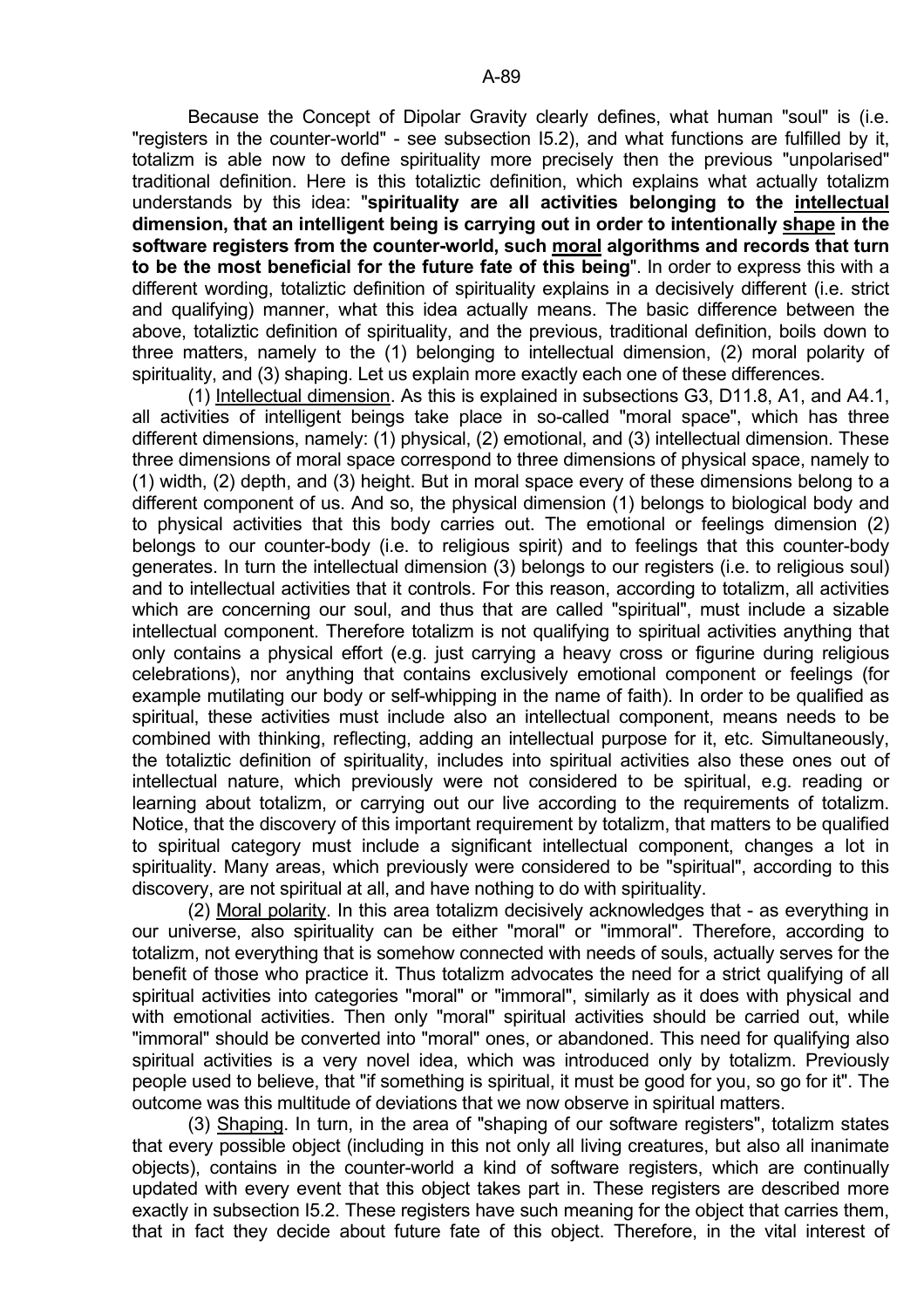everything that exists in our universe, is to take care that the updates that are recorded in these registers, are always beneficial. Only then the future fate of this being or object, is going to take a beneficial course. Such a drive to shape our own registers from the counter-world in possibly most beneficial manner, is an essence of shaping of our spirituality. Of course, in order to accomplish such a most beneficial shaping, given beings must mainly complete spiritual activities, which in totalizm are defined as "moral". For example, according to findings of totalizm to-date, these beings must live so that in every area of their spirituality they pedantically obey moral laws. In such understanding, examples of activities from the area of totaliztic spirituality include, amongst others, lifting our knowledge in disciplines which do not serve directly our income, or satisfy directly our bodily needs (for example, increasing our knowledge on totalizm), protection of our karmatic registers from generating karma that we would not like to take back - means leading a moral life, keeping open channels of communication between our mind and the universal intellect - means amongst others praying and listening to whispers of our conscience, searching for new directions in knowledge, creative activity, and many others. Totaliztic spirituality includes also, amongst others, all activities, which are giving measurable effects and benefits, which are not directly oriented towards physical needs of our body, nor emotional needs of our counter-bodies - see subsections I5.1 and I5.2.

 The previous (non-totaliztic) understanding of spirituality conceals several destructive problems. The most dangerous out of them boils down to qualifying into spirituality the activities, which previously were unjustly called spiritual, although in fact which had nothing to do with needs of souls, because they were missing their intellectual component (means because they were pure physical activities, or pure emotional experience). For example, previously meditation was qualified as a spiritual activity, although in spite of its name ("meditate" means "think"), the most popular form of meditation actually depends on the complete elimination of thoughts, thus on the removal of intellectual component from it. Similarly is with vegetarianism, which in the previous form was usually a purely emotional activity, while as such it has not contained any intellectual component and thus it would not qualify for the totaliztic definition of "spiritual".

 Another dangerous problem with the to-date understanding of traditional spirituality depends on the fact that practically no-one, nor nothing, so far clearly told people how to distinguish spiritual activities which are fulfilling the totaliztic definition of "moral" activities, from the spiritual activities which fulfil the totaliztic definition of "immoral" activities. For example, if we find a way of adding an intellectual component to meditations and to vegetarianism, still so far no one was able to explain to us, how to distinguish such meditations, which are constructive - and thus "moral", from meditations, which are destructive - and thus "immoral". We also do not know which versions of, for example, vegetarianism extended by a intellectual component are constructive and moral, and which are destructive for health, and thus immoral. Seeing people, who whip themselves in the name of religion, pierce their tangs and cheeks for their God, or who mutilate their sexual organs, even if into their activities is added an intellectual component, still so-far we were not able to state unambiguously, whether they act morally, or immorally. Therefore, practically everything that somehow was connected with other world, so far was considered to be "good" spirituality - unless it visibly goes towards some crime or catastrophe.

 With spirituality is a bit like with people who use computers. For the outside observer all of them look knowledgeable and busy with some constructive activities. But when one investigates more deeply, what actually these people are doing, then it turns out that only a part of them use computers wisely and constructively, as a tool of "moral" intellectual activities. This wise and constructive part of computer users, is writing useful programs, is using computers as tools of work or services that are needed by others, or is gaining necessary knowledge and information with the use of these computers. The remaining part of people, use computers foolishly, and even worse, for a destructive purpose, or for play. They write computer viruses, they sent nasty emails to other people, they crack codes in Pentagon and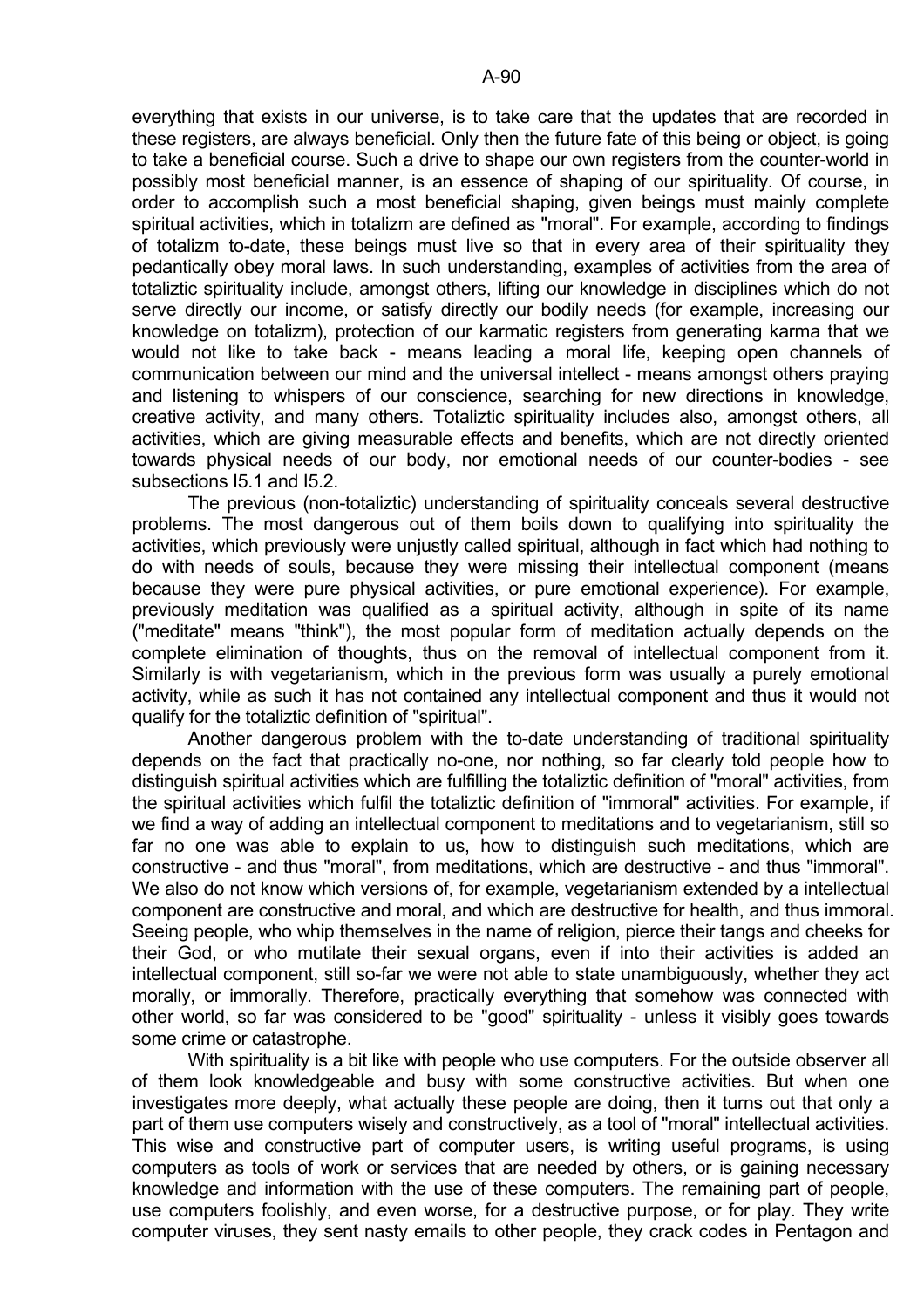try to initiate a next world war, etc. Of course, in case of computers, experts already learned how to distinguish what type of these two activities a given person leads (although our legal system is not so clear about it). However, in relation to spirituality, we still need to find criteria of qualifying subsequent activities.

 From the observations, which so-far totalizm managed to accumulate, for a criterion of qualifying someone's activities to a category "spirituality", or even worse to a category of "moral" or "immoral" spirituality, one **should NOT use** such indicators as:

 A. Amount of time that one spends on prayers or in a temple/church/mosque. Although for totalizm prayers remain a main channel of communication with the universal intellect, during the prayers important is the intellectual component, and also the quality, effectiveness, and content, not a length, manifestation, or place in which it is carried out.

B. Loudness with which someone highlights his/her religiousness.

C. Manifestation with which someone completes his/her religious practices.

D. Positions in religious institutions that someone managed to accomplish.

 E. Number of non-typical capabilities that someone managed to master - e.g. meditations, hypnosis, lying cards, ghost calling, crystal ball glazing, clairvoyance, forecasting, divining pendulum, making buzzing sounds, quoting holly books, etc.

 F. Type of food that someone eats. For example, according to totalizm, thoughtless vegetarianism is not at all, an expression of someone's spirituality, but only an expression of obeying the manipulations of evil parasites - for details see descriptions from subsection D9. As it turns out, evil parasites from UFOs exploit spirituality as an excuse to force vegetarianism onto those people, whom these evil parasites chosen to rob from their life energy. The reason is that the life energy is (amongst others) a carrier for someone's taste habits and memory of emotional history. In the result, those UFOnauts who later use life energy robbed from someone who eats meat, are craving to also eat meat. But UFO civilisation eats only synthetic food. Thus a UFOnaut, who absorbs life energy robbed from such a meat-eater, goes through real tortures, because it feels to eat meat, while meat is not available in civilisations of evil parasites. For this reasons UFOs make all people, whose life energy is extracted and exploited by evil parasites, to NOT eat meat. In order to make this not eating of meat more justified, they push people into belief that not eating meat increases someone's spiritualism. However, in my to-date research completed on UFOs, I met numerous people, who do not practice vegetarianism because they wish to be spiritual, but for a simple reason that after a UFO abduction they were hypnotically programmed to be disgusted with even a thought of eating meat. These people, although have nothing against eating meat, still are turned off with a great disgust each time they try to swallow even a smallest piece of meat. What I am trying to say here, is the conclusion of subsection D9 that vegetarianism is imposed on people by evil parasites described in subsection A3, only because meat eaters are useless for evil parasites as donors of life energy. But in order to logically justify the need for the exploited people to become vegetarians, evil parasites explain for them this need with the excuse of spirituality (although, when this excuse does not work, such people still are hypnotically forced to become vegetarians).

 In my to-date search for criteria of distinguishing between really "spiritual", and "physical" or "emotional" that pretends to be "spiritual", and also between "moral" activities in the area of spirituality, from "immoral" such activities, so-far totalizm managed to develop the following criteria:

 1. **The presence of intellectual component** (i.e. intellectual dimension) in a given activity, combined with the simultaneous motivating this activity to the good of our soul, or from the need of our soul. According to the totaliztic discovery of the basic condition of qualifying something to the category of spirituality, this something must completely fulfil the totaliztic definition of spirituality, especially it must include the intellectual component. This in turn means, that if we do something and we want it belongs to the category of spirituality, then this something must contain a noticeable portion of our own thoughts, understanding, mental justification, reflections, mental creativity, etc. According to this criterion, spirituality is not at all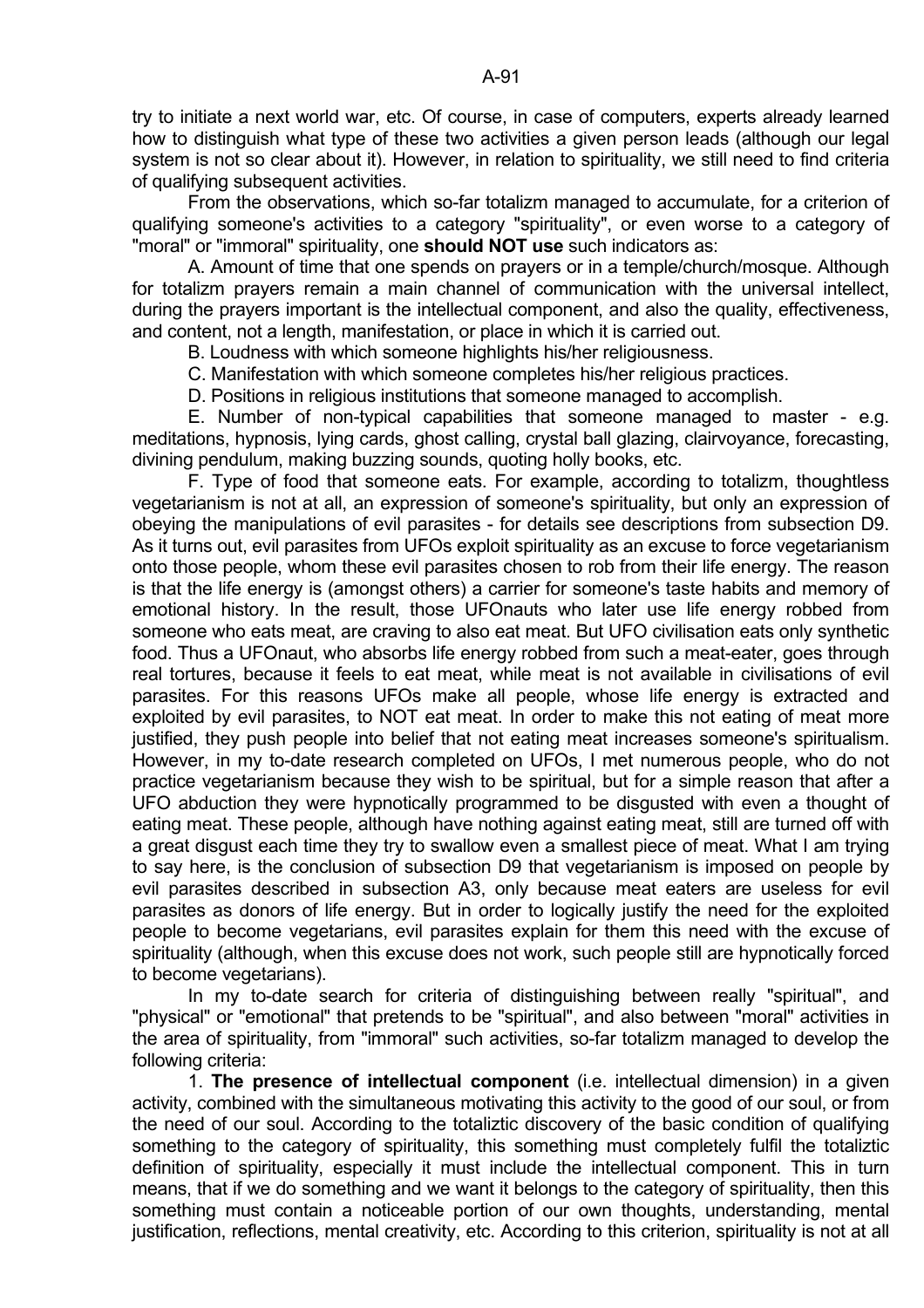a thoughtless reciting prayer beads that were formulated by someone else, but spirituality is e.g. constructive communicating with the universal intellect in our own words and thoughts. Spirituality is not e.g. tiresome although thoughtless carrying a heavy cross or a figurine around a church, but is e.g. mental reflection on the suffering of Jesus, combined with the simultaneous carrying a cross to experience in person how painful must feel to be Jesus. Spirituality is not at all refrying from eating meat because we feel disgusted by meat, but it is spirituality to refuse for higher reason to eat a piece of meat for which we just have a temptation, but the calories of which are not needed by our obese body, combined with the simultaneous mental reflection that we devote this our refusal to extend the life of an animal that provides this type of meat. Actually, if one considers this criterion, then many activities which previously were claimed to be "spiritual", turns out to have nothing to do with spirituality. Examples include many forms of traditional prayers, religious festivals, typical thoughtless "meditations", majority of vegetarianism, and many more. Simultaneously, many activities which previously were not considered spiritual, actually belong to this category. As an example consider reading this monograph, or leading totaliztic life.

 The above should be complemented with an information, that if it turns out that some activity does NOT fulfil the definition of "spiritual", because it does not contain an intellectual component, but for some reasons we wish, or are forced, to complete it, then it can be easily converted into spiritual in the totaliztic understanding, through adding to it morally oriented intellectual component.

 2. **Constructive balance between spiritual activities and physical activities** or/and feelings. According to this criterion, as "moral" we should consider every type of spiritual activity, which either is extending and improving physical activities, capabilities, effectiveness, or feelings, in ourselves, or in anyone within our sphere of influence, or at least which is not causing a decrease in these activities, capabilities, effectiveness, or feelings in anyone out of all parties involved. In turn "immoral" spiritual activities are all activities which disorganise, suppress, or distort effectiveness or capabilities to act or to feel, either in ourselves or in anyone from our environment. Putting the same in other words, **"moral" is every well balanced spirituality which lifts upwards someone's physical potential or feelings, whereas "immoral" is every spirituality out of balance, which pushes physical potential or feelings down**. Examples of spiritual activities, which according to this criterion would be decisively "moral" can be exercises type "tai chi" (or "kung-fu" ("wushu"), or "aikido", or "qigong"), which contain an intellectual component and simultaneously increase our physical capability and feelings, and which intensify our moral power, perseverance, resistance to pain, and self-defence capabilities. In turn examples of spiritual activities, which according to this criterion are decisively "immoral", can be, amongst others, permanent mutilation of ourselves with the intellectual justification that we do this in the name of religion, or installing in a given temple very loud speakers, which wake up everyone in the hours of the most effective sleep, and force everyone to subdue his/her own routine to the course of the prayers imposed by creators of given religion.

 3. **Location of control**. According to this criterion, as "moral" should be considered every possible activity, including in this also "spiritual" activities, which are entirely under control of a person who carries them out. This means that a moral spiritual activity, is an activity which is carried out at the time and situation that this person chooses, and which is helping this person in accomplishing life goals that this person places for itself. In turn "immoral" are all these activities, to the completion of which a given person is somehow forced, and therefore which make more difficult accomplishing life goals by this person (i.e. which holds back, instead of helping, the accomplishment of these goals). Putting the same in other words, **"moral" are all these aspects of spirituality, the control over which is in the hands of people who carry them out, whereas "immoral" are all these spiritual aspects, which exert their control over people who carry them out, and thus which dictate to people what, when, and how they should do**. Therefore, for example, according to this criterion, "immoral" spirituality would be an addiction to everyday meditation (that contains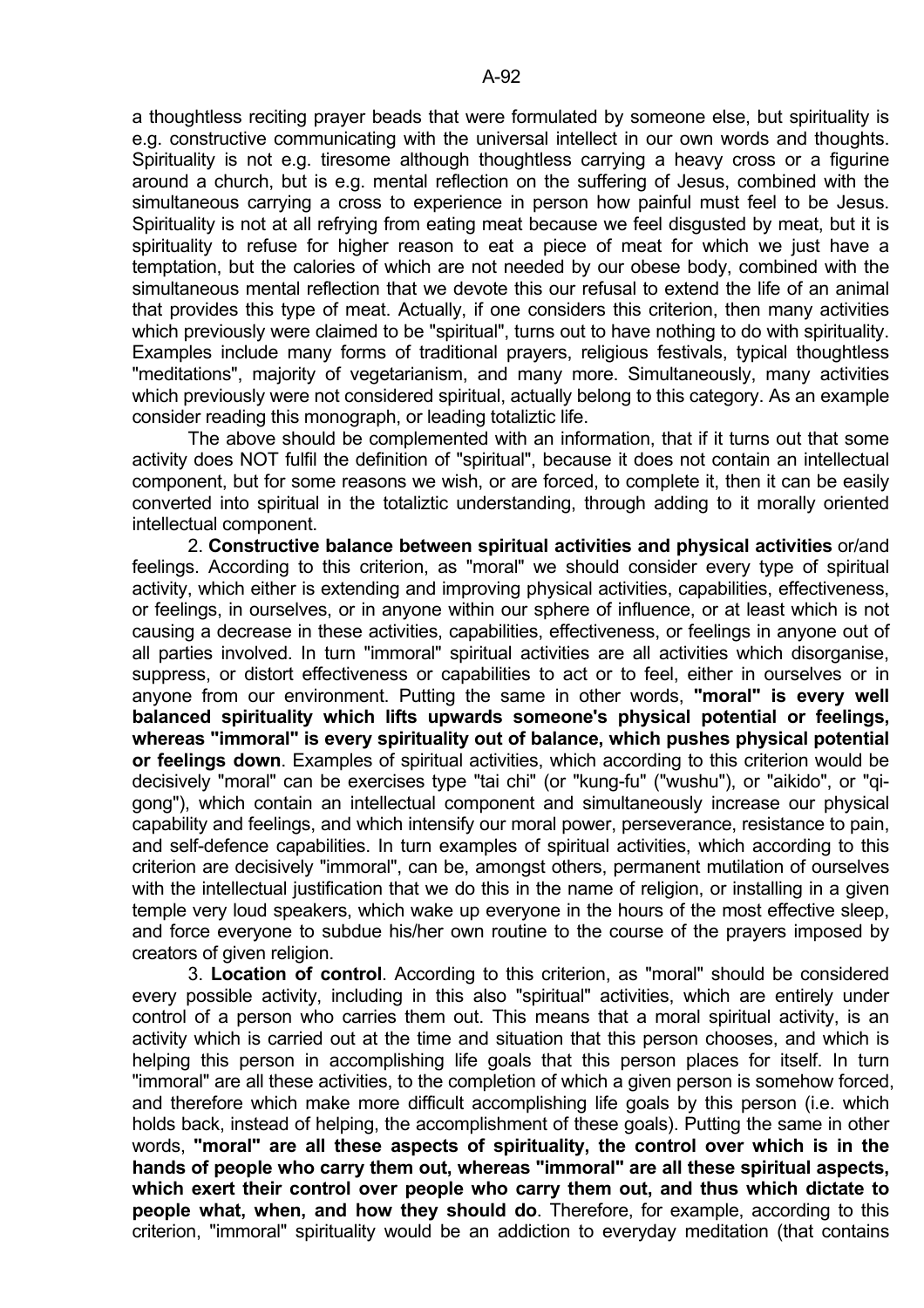intellectual component), which would force a given victim to meditate even when there would be a very important work to be done, i.e. when the outcome of this work would influence a lot in the life of this person. "Immoral" would be also an "absolution" which imposes on a sinner the duty of everyday going to church, in spite that this going would disorganise the life of a given sinner. In turn "moral" according to this criterion would be all motion exercises type of "tai chi", "chi-kung", "kung-fu", "aikido", "yoga", etc., which are a kind of motion meditation with intellectual component, that helps in accomplishing personal goals, and which would be carried out only in time that a given person would choose voluntarily, and which would not disturb anything that this person is doing.

 4. **Gain or loss of moral energy**. According to this criterion, as "moral" we should consider every possible human activity, including into this number also activities which by people who complete them are considered to be "spiritual", which increase moral energy in at least one person involved, without simultaneous depletion of this energy in anyone out of people affected by this activity. In turn by "immoral" activity, one should understand every human activity, which depletes moral energy in at least one of the parties involved. In order to express the same with different words, **moral spirituality replenishes moral energy in all parties involved, or prevents the dispersion of this energy, while immoral spirituality depletes moral energy in at least one party involved**. Therefore, for example, according to this criterion, taking part in an aggressive crusade or a holly war, or attacking and killing a member of other religion, is an immoral activity - although defending ourselves from an aggressor which attacks us in the name of his god, is a moral activity, even if it requires killing our aggressors. Similarly, all forms of meditations or psychokinesis, which exhaust their participants and are dangerous for their health, are "immoral" activities. Immoral is also loud calling to conduct prayers carried out at 4 am, which wakes up and deprives the resting also all those people from neighbourhood who do not believe in such prayers. However, exercises, such as Chinese tai-chi, chi-kung, kung-fu, Japanese aikido, Hindu "yoga", etc., which replenish moral energy, carried out in proper circumstances, are "moral" type of activities.

 5. **Karma**. According to this criterion, as "moral" we should consider every possible human activity, including in this also activities which by people who complete them are considered to be "spiritual", which generate karma that we are willing to accept back. In turn by "immoral" activity, we should understand every human activity, which generates karma that we are not willing to accept back. In order to express the same with different words, **moral spirituality generates in the doer wanted karma, while immoral spirituality generates in the doer unwanted karma**. Therefore, for example, according to this criterion, aggression and killing someone in the name of God, even if this person is a heretic, is an immoral activity. In turn helping an orphan, or a sick person, are "moral" type of spiritual activities.

 6. **The obedience of intentions of the universal intellect, objectively verifiable with "unanimity rule"**. In spiritual matters somehow happens so, that the more someone is wrong in them, the more is convinced that he/she is right but other people are at wrong. Therefore, the more someone's actions run against intensions of the universal intellect, the more this someone believes, that whatever he/she is doing is corresponding exactly to what the universal intellect asks us to do (i.e. such home-made gurus of spirituality usually believe that "I am right, all others are wrong"). In this matter, subsequent gurus, and sometimes whole religions and cults, behave similarly like this driver, who after the entering a highway hears a warning in the radio "attention, attention - some crazy man is driving on the highway against the traffic flow", for which he reacts with a scream of condemnation - "if only one - I see hundreds of them". But if a given spiritual activity is really morally correct, then it must obey the highly objective "unanimity rule" described in subsection A13. (This rule is an outcome of the "canon of consistency" described in subsection B7.4. The "unanimity rule" states that "if there is a specific situation or intention in a real life, then this particular situation or intention is unanimously judged to be either moral or immoral by all moral laws and by all indicators of the moral correctness, which are applicable to it".) This in turn means that with the use of this "unanimity rule", which works in the entire universe, the moral correctness of a given spiritual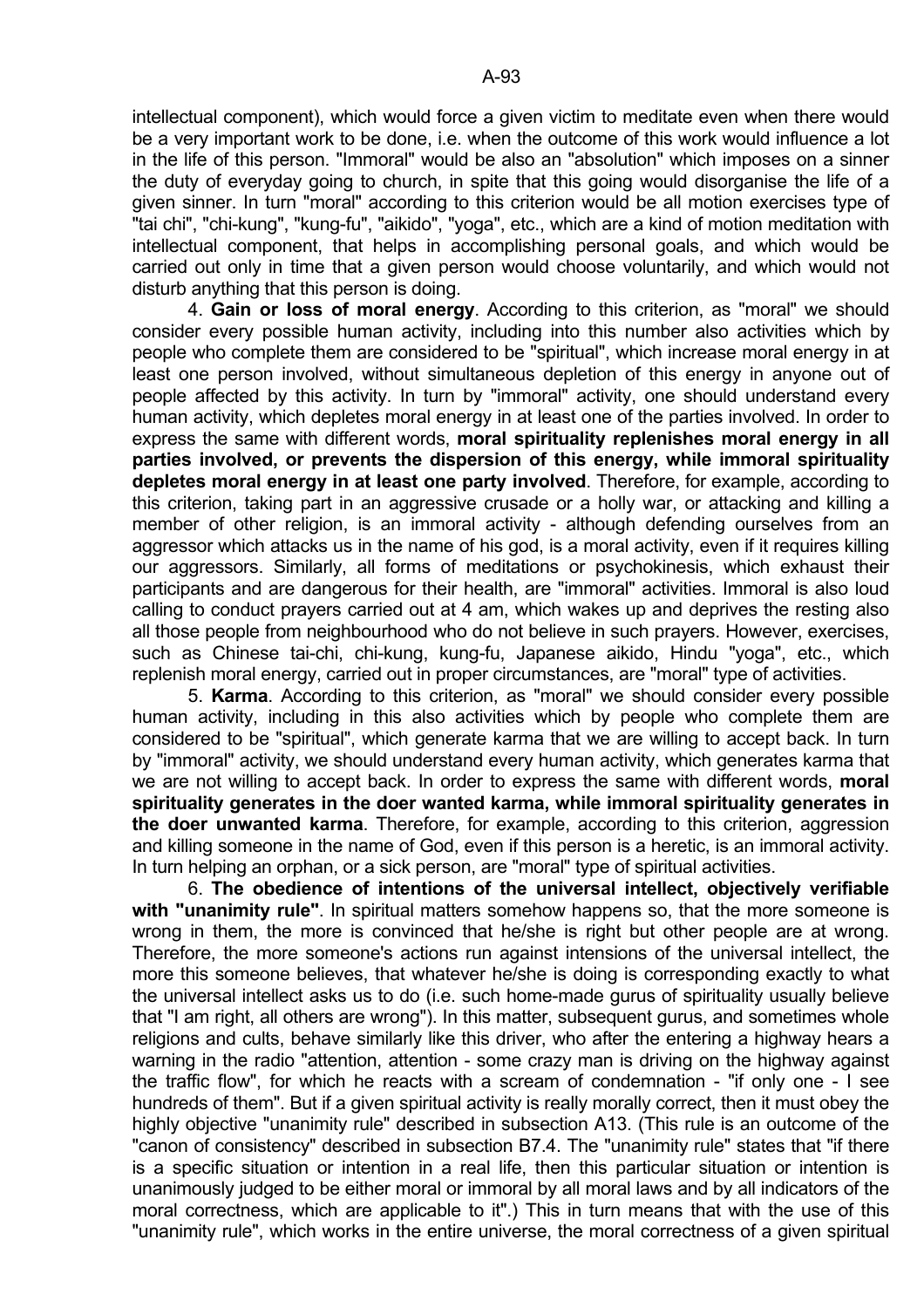activity always can be objectively verified and confirmed. Furthermore, this verification and confirmation can be accomplished not with just one, but independently with several tools of totalizm. Putting this in other words, **a moral spirituality can be objectively confirmed as "moral" with the use of several different indicators/criteria of the moral correctness; also an immoral spirituality can be objectively disclosed as "immoral", simultaneously by several different indicators/criteria of the moral correctness**. In order to provide here an example, according to the content of subsection A6.4, the activity of accomplishing a resonance nirvana through meditations, represents an "immoral" spirituality. After all, it depends on repetitive gaining benefits, which someone does not earn - means it displays the disobedience of the moral law that "everything must be earned", and thus it disobeys the intension of the universal intellect (means it is "immoral" according to the criterion described in this item). Therefore, if one submits the activity of accomplishing resonance nirvana, and submits all circumstances which accompany it, to a judgement from any one of criteria described in this subsection, then after such an analysis, it must turn out, that it is judged to be an immoral activity by each of these criteria. For example, according to criterion 2 ("Constructive balance between spiritual activities and physical activities") listed before, resonance nirvana is immoral, because the skill of accomplishing it causes a drug-like kind of addiction - those who know how to accomplish it, begin to direct the whole their life to repetitively reach it. It is also immoral according to criterion 3 ("Location of control"), because at the moment when someone learned how to easily accomplish it, it takes over the life of this person and turns into a kind of drug-addiction. It is immoral even for criterion 4 ("Gain or loss of moral energy"), although the mechanism it uses is just based on the temporary boosting a level of moral energy. It is so, because the discovery of a method, by which one can boost his/her moral energy without any effort, and reap all benefits which come with it, in long term lead to a complete discouraging of a given person to increase his/her moral energy via a systematic labour and completion of multiple totaliztic good deeds. Finally, it is immoral also for criterion 5 ("Karma"), for several reasons explained in subsection I5.9. In addition to a resonance nirvana, also other examples of moral and immoral spirituality, provided in this subsection, document that if something is immoral, in fact it is immoral according to every single criterion, with the use of which it is categorised/judged (e.g. consider these loud speakers in temples, which wake up and order to pray in hours of the best sleep). In turn, if something is moral, then the moral correctness of it is agreeably confirmed by all criteria simultaneously (e.g. consider these motion and mental exercises of type "tai chi", "chi-kung", "kung-fu", "akaido", "yoga", etc.). This in turn indicates, that also all previous examples of spirituality from this subsection, fulfil this immensely important for totalizm "unanimity rule" described before.

 Although the above criteria represent only a humble beginning of totaliztic description of spiritual activities and morally correct spiritual behaviours, still they provide us with first indicators as to in which direction our spiritual activities should develop according to totalizm. This is especially important to people who practice totalizm. After all, "spirituality" is one of these areas, which are exploited most frequently by the evil parasites (as this is explained in subsection VB3 of monograph [1/4]), to push naive people into darkness. Therefore, before we ourselves start to practice some form of "spirituality", to which someone, or something, forcefully tries to convince us, claiming that it is good for us or for our soul, we firstly should check it with the use of the above definition and criteria, in order to objectively verify whether in fact it is "spiritual" and whether it is "moral".

# A10. Let us listen and obey our organ of conscience

 As this is explained in subsections A7.1 and I5.3, the new scientific theory called the Concept of Dipolar Gravity, which is described in chapters H and I, states that we have two different physical bodies formed from two different substances. These are: (1) the biological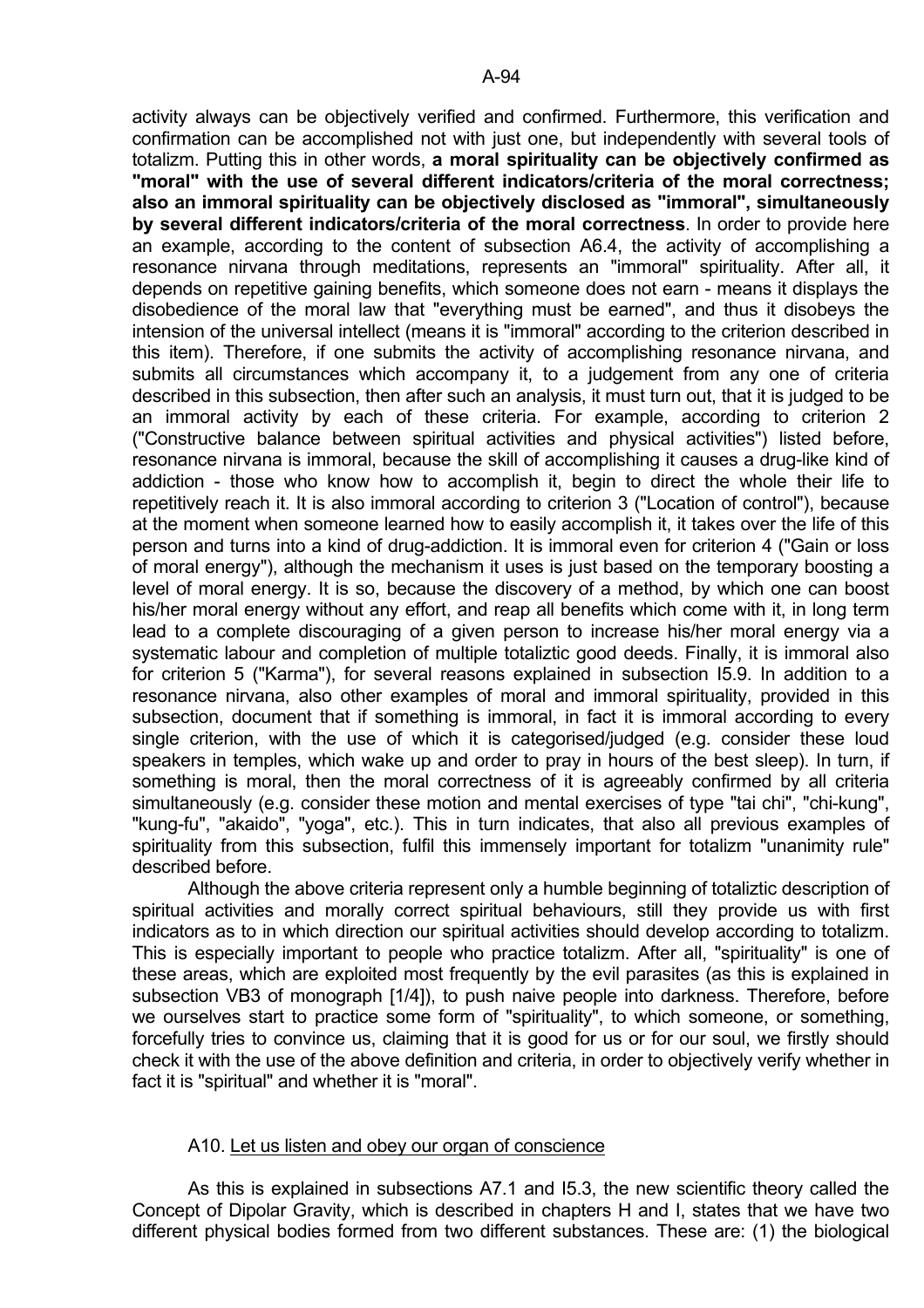body - made of matter, and (2) the counter-body - made of counter-mater. (There is also a third human body - namely (3) "registers", but this one is made of programs and data, not of a substance, and resides in a "cyberspace" located inside of the counter-world.) The biological body resides in the physical world and we know it well because our awareness normally resides in it. In turn a counter-body resides in the counter-world, while our awareness sometime shift to it during hypnosis, or a dream. (Registers reside in the cyberspace from inside of the counter-world, and our awareness shifts to it only after our death.) So far our science taught us a lot about biological body. But is completely unaware of the existence of a counter-material body (not mentioning of registers). However, the Concept of Dipolar Gravity explains, that this counter-material body is equally complicated and equally important as our biological one. For example, it also contains various counter-organs, which perform strictly defined functions, and which significantly impact our lives. Several such counter-organs are described in subsection I5.3. The operation of many of them is equivalent of operation of organs from our biological body (e.g. similar to our brain, lungs, heart, limbs, etc.). But there are also counter-organs, which have very unique operation, that is not corresponding to the operation of any known biological organs. One of them is a counter-organ called "conscience". It is known to people for a long time, although our material-oriented science taught us to ignore it. But the counter-organ of conscience is extremely wise - much wiser than our biological brain. Actually its wisdom is almost equal to the omniknowledge of the universal intellect. After all, according to what is explained in subsection I4.2.1, conscience is a kind of "hot telephone line", which links us directly with the universal intellect (God). For example, it knows all the moral laws in existence, it also knows perfectly all the circumstances we are in, knows our thoughts and intensions, and also it knows future! Therefore, whenever we intend to do something, the conscience always shares with us the knowledge about this intension, and is giving us an emotional message, which tries to tell us, whether whatever we intend to do, is going to obey moral laws, or going to break moral laws, therefore whether it is "moral", or "immoral". Our conscience also always is warning us about dangers which are waiting for us, currently updates us regarding attributes, intensions and feelings of other people, whispers to us what the future is going to bring, etc.

 The Concept of Dipolar Gravity informs us, that the conscience is enormously important counter-organ. According to this concept, our **conscience is a direct communication line, which links us with the universal intellect (God)**. In fact, without knowing this, via this counter-organ of conscience we receive direct answers of the universal intellect to every single question that we ask. The conscience is the only communication channel, with the use of which the universal intellect actually answers immediately and directly to everything that we ask. But as it is also the case with everything that the universal intellect does, the process of making this channel available to us is done very wisely and carefully. The channel is secured from being abused by people who do not deserve to use it. Namely the answers to our questions that are given through this channel, are always formulated in a very special language, which in subsections I4.1.2 and I5.4 of this monograph is called the ULT or the "language of God". But in order to learn this language at the conscientious level, and thus to receive the access to replies that the universal intellect is continually giving to our questions, it is necessary to constantly listen to our own counter-organ of conscience - in turn to such listening are capable only these people who are very moral (see subsection KA4.2). Through the aware learning of this ULT language, and through learning how to use it correctly, we are able to carry out two-way "conversations" with the universal intellect. Contrary to conversations in a spoken language, means to an ordinary "praying", these conversations in the ULT have two-directional character - they are not just our own monologue, but an active two-way conversations, in which we immediately receive answers to all questions that we ask. For more information on the topic of ULT and two-way communication with the universal intellect (God) see subsections I4.1.2 and I5.4 from volume 5 of this monograph.

 The whole our lives we are pressured by the immoral world around us to learn to ignore, what the conscience is telling us. Therefore, only as young children we are able to determine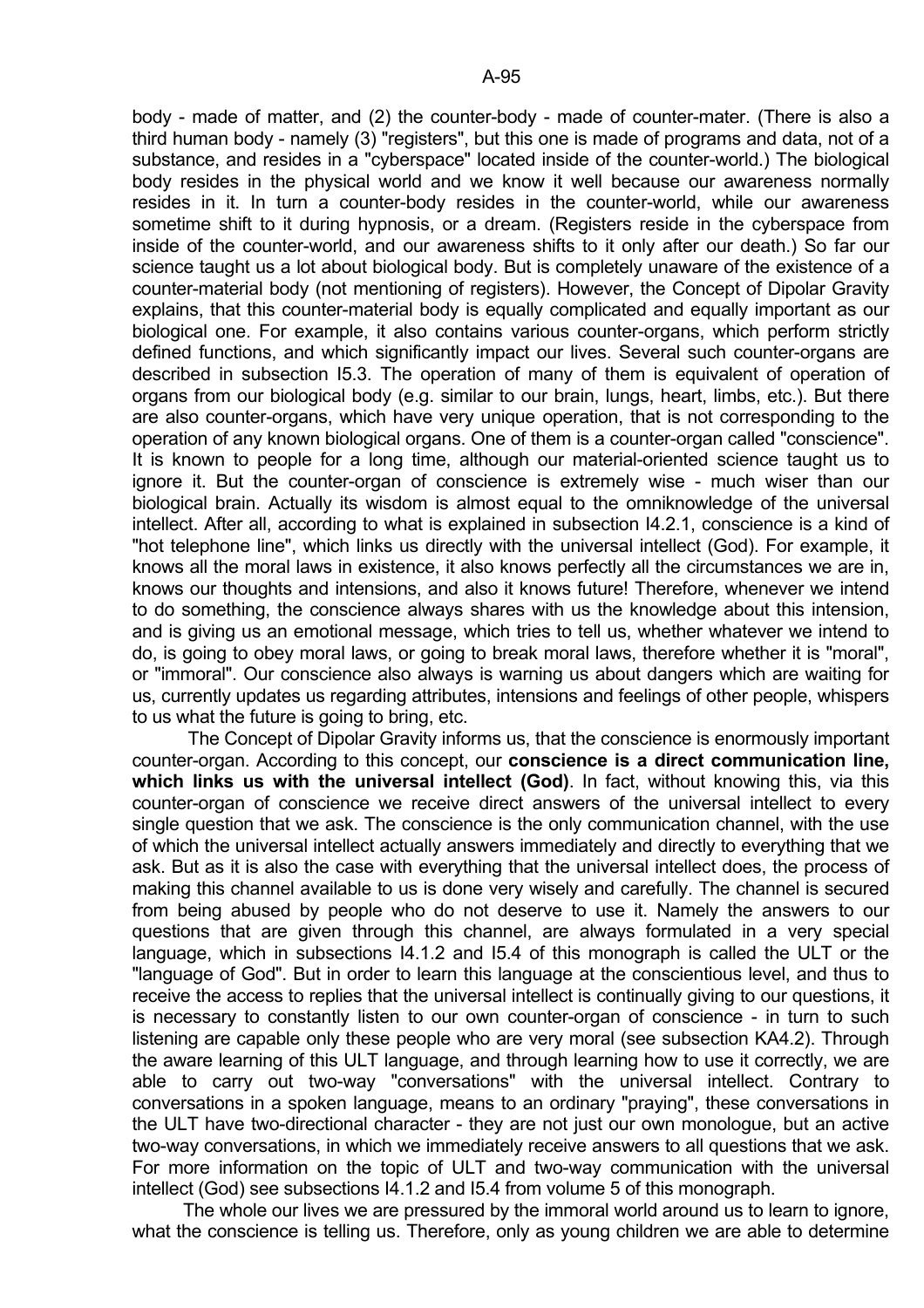errorless whether a given action is moral or immoral, and we reflect with whole our behaviour what our conscience is telling us. If, according to our conscience, as small children we feel guilty, then we also look guilty. But then education, interaction with immoral people, adulthood, and the need to earn for living, gradually teach us how to ignore what the conscience has to say to us, and how to not show on ourselves what it tells to us. After all, everyone around us seems to ignore this organ, so why we should not also do just that? The result is that eventually we kill this organ. In this way we start our slipping downhill in the moral field, and falling straight into claws of a dreadful moral illness called parasitism - as this is described in subsection KA4.2

 Totalizm uses only one rule of behaviour, namely: pedantically obey moral laws. Because our conscience always is whispering to us, how our action look in the light of these moral laws, totalizm is also saying: carefully listen and pedantically obey directives of your own conscience. According to totalizm, "**moral**" is everything that our conscience approves and asks us to do, while "**immoral**" is everything that our conscience forbids us to do. There is about a time we start to listen this forgotten organ, and start to do what it says. If we begin to carefully listen what it says, we are going to accomplish increasingly higher harmony with it, and the number and kinds of error free information that it starts to forward to us, is going to grow constantly.

 There is one area of life, where totalizm does not develop, as yet, formal tools of selection, therefore recommends to totally depend in it, on directives of conscience. This area is the selection of a best method of accomplishing a given moral intension. For example, let us consider that someone is ill and we must decide how to take it to a doctor. After all, we can decide to use a bicycle - carrying this ill person on bicycle's frame, we can use a horse wagon, bus, ambulance, or even a helicopter. In such situations we need to ask our conscience, which one of these methods it directs us to choose. Totalizm says that whenever we choose a method of moral acting, we must be internally convinced that it was the most correct and the most appropriate to given situation we are in. Interesting that when arrives a situation when we need to do a selection amongst many morally correct actions, our conscience always errorless whispers to us, which action is the most proper. If we really take the action which it indicates, then not only everything goes right, but also we have a special feeling of internal peace and assurance, that we do what we supposed to do.

 When in our lives we do exactly, what our conscience says to do, then one of the outcome is that the effort we put into this doing, gradually accumulates in our body a special type of energy. When the density of this energy exceeds a threshold value, then a moral reward described in subsection A2.4 is granted to us.

# A11. Development of moral quantities: intelligence, moral power, etc.

 All moral quantities which were described before, display some sort of relationship with moral energy. As such, they allow to accomplish various moral benefits, which directly depend on moral energy. For example, with their assistance one can accomplish happiness, feeling of self realisation, etc. - see subsection F2.1. However, there is also another group of moral quantities, which are indicated by the totaliztic mechanics, and which are allowing to accomplish various moral benefits that are not directly connected with moral energy. These quantities include, amongst others, intelligence, moral power, etc. This subsection is aimed at brief discussion of the manners in which one could develop or increase in himself/herself also these special quantities.

**Intelligence** (I), or moral mass. This can be increased in a manner described in subsection G3.2. In general, such an increase depends on developing in ourselves, or in person on which we are working, the quantities of the totaliztic mechanics, which directly influence the value of intelligence (I), and which are described by equation (1G3.2): I=∆F/∆A. These include sensitivity for feelings (∆F), and also the permanency of our sense of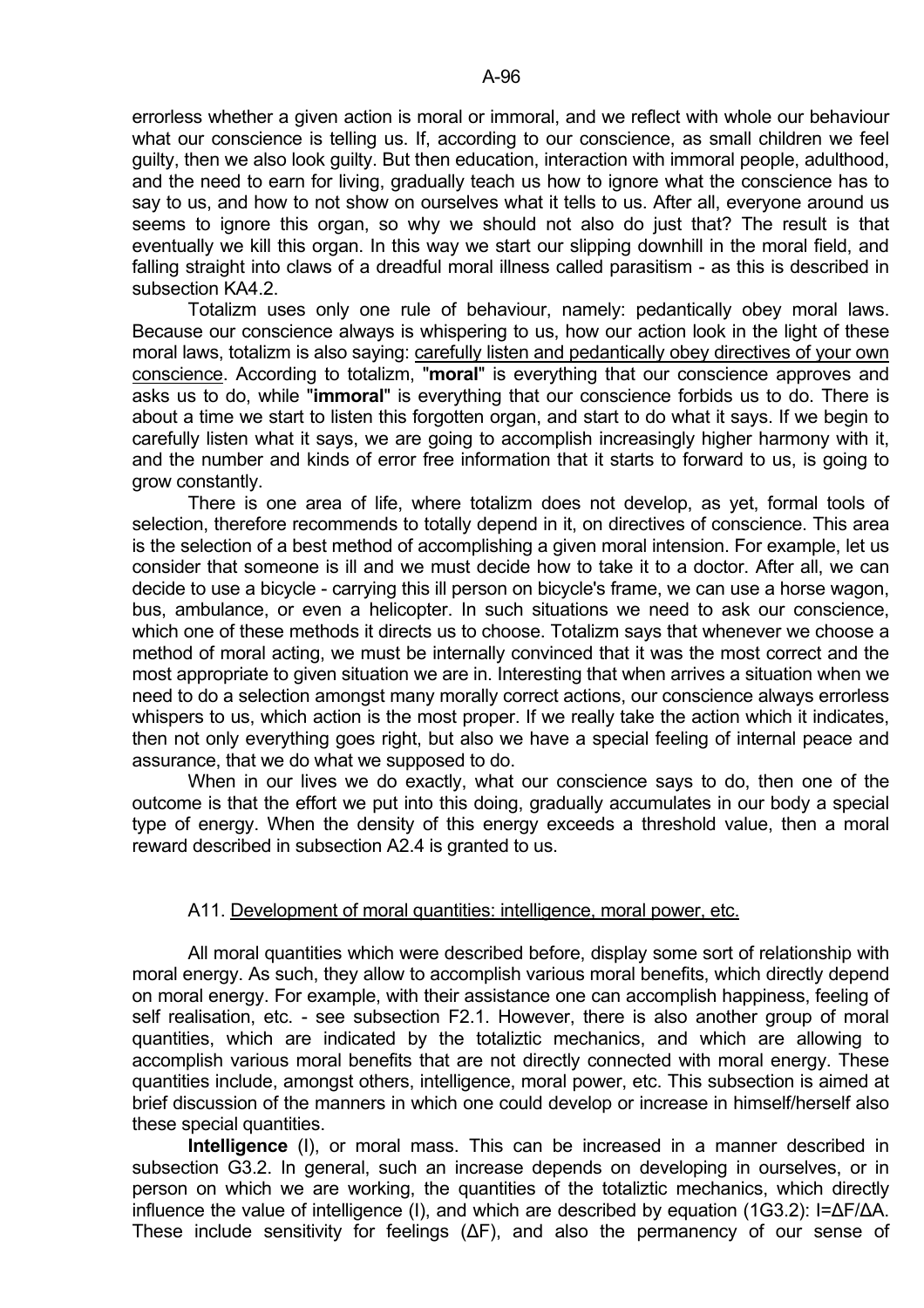responsibility (∆A). Note that according to this equation I=∆F/∆A, especially important for our intelligence (I) is consistency in keeping the changes of our responsibility (∆A) at possibly smallest range, and making these changes (ΔA) totally independent from changes of our feelings (∆F) that accompany these changes of responsibility.

 **Moral power** (W). This can be increased due to various hardening activities, for example thorough physical effort, resistance to pain, capability to voluntarily undertake and withstand fasting, etc. - see descriptions in subsection D1.

### A12. No one is perfect, but it always is worth to try

 In this way we reached the end of the most important volume of presentations on the present version of totalizm. These presentations explain how this moral philosophy is to be practised in our everyday life. The question is: can anyone implement straight away this philosophy in full 100%? My personal experience says that ... NO. No matter how simple, how correct, how moral, and how effective totalizm would be, the practical implementation of this new philosophy in our life will be a slow and gradual process. There is a number of reasons for this. Let us now discuss the most important of these.

 The first reason for a gradual implementation of totalizm, is that no-one was born perfect, or can be perfect from the very beginning, thus everyone must earn his/her perfection in a laborious manner. In turn immediate implementation in 100% everything that totalizm recommends, would turn us into morally perfect people. Thus merging together the fact of our in-born imperfection, with the need to be perfect if one becomes 100% totalizt, practically means a slow and gradual process of embracing this philosophy. Therefore, before we learn how to lead a fully totaliztic life, there is a lot of mistakes, and lot of unsolved situations awaiting us, when even with the best intensions, we still fail to implement recommendations of this philosophy. But we should not worry about this too much, because "loosing one battle does not mean the loss of the entire war". Therefore, if on some occasions something does not go right, we should not give up, and try to learn from our losses, so that we can do better a next time.

 The next reason for the slow process of the implementation of totalizm, is the fact that we all have a free will. We are the ones who are going to take the final decision what we should do. Therefore, independently what totalizm recommends us to do, our free will allows us to take any decision that we consider to be proper in a given situation, even if it runs exactly opposite to whatever moral laws and totalizm ask us to do. Although totalizm teaches us to obey moral laws pedantically, it also says that we have a free will to break these laws, if we are prepared to accept the consequences and punishments that one day are going to return to us for this breaking of moral laws. (Actually, it should be clarified here that moral laws will force these consequences upon us even if we are not prepared to accept them, as for sure we are going to be punished by these laws for every single instance of breaking them.)

 Other reason for slow progress in implementation of totalizm is the fact that this is a demanding, specific, unambiguous philosophy, which imposes on the adherers a lot of clear requirements and restrictions, and thus is difficult for a full implementation in every moment of our lives. It requires to develop by adherers a habit of continuous thinking, analysis, considering, justifying, etc. (e.g. which our decision is going to increase our moral energy the most, which solution of current situation is obeying moral laws, what consequences and return brings a given our action, why we should do this - not something completely different, etc.). If one tries to characterize it, totalizm shifts limitations and requirements from thinking into actions and feelings; meaning it recommends that in our thinking we eliminate all our limits, breaks, and requirements, while we consequently impose these onto our actions and onto consequences of release of our feelings. This means that totalizm recommends to undertake continuous efforts to do only whatever increases someone's moral energy, and also to systematically eliminate own idleness and eliminate all these activities, which are to decrease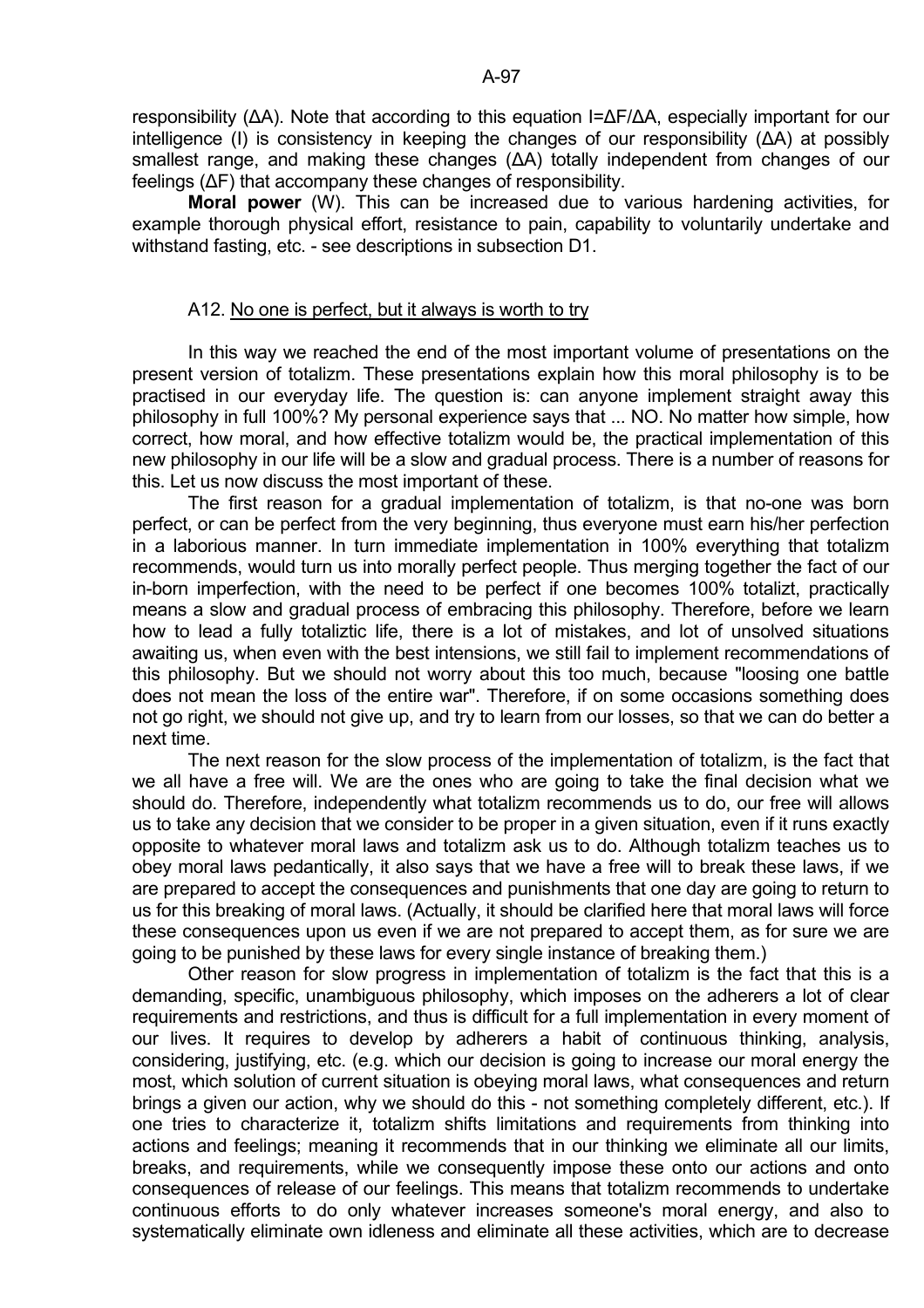someone's moral energy. In fact totalizm is much more rigorous and more quality-oriented than for example any of the religions that currently exists. It is also no comparison of totalizm to the easiness of parasitic living according to the line of the least intellectual resistance. For this reason, not everyone has enough strength and determination to practice totalizm in every moment of his/her life.

 Another reason for slow process of implementing of totalizm, is a realistic awareness of this philosophy that it is still an imperfect one. Fact is that in the area of clarity, accuracy, verifiability, usefulness, and effectiveness of concepts and principles, totalizm is already far in front of everything that so-far was developed on Earth regarding moral issues (this practically means that totalizm is already much more perfect then any other known philosophy on Earth). Still, however, because totalizm is a realistic philosophy, it does not need to pretend that is absolutely perfect and without any errors. According to its mission, it can openly address the problem of its own imperfection - see subsection B8. After all, totalizm is only a further strict scientific discipline. As we know from the history of science, in all scientific disciplines only a fraction of the knowledge that it gathered at a given moment of time, is fully correct. Another fraction or part of this knowledge is partially correct and partially incorrect. In turn the last fraction, or part, of a given discipline, is later found to be totally incorrect. Unfortunately, in a given moment of time no-one knows which parts of a given discipline are belonging to which one of these three categories. By analogy to other scientific disciplines, no realistic person would negate that some proportions of correctness and incorrectness must also be embedded into totalizm. Only future research and further development of totalizm are able to detect which parts of this philosophy are correct, and which ones need to be changes and corrected. Only very laborious process of identifying and removing the existing mistakes, will allow to repair all present imperfections of this philosophy. However, most probably, during the removal of the current imperfections, further sources of errors most probably will be introduced. So, similarly as this happens with all other scientific disciplines, also totalizm never reaches the state of absolute perfection. Knowing the fact that similarly to every other scientific discipline, realistically speaking also totalizm must include some errors and specific proportion of imperfections, people who practice this philosophy must take this under account. This means that even if we would do everything in life exactly as totalizm recommends it to be done, still only a specific proportion of what we would do would be exactly aligned with the content of moral laws and with the intensions of the universal intellect. Fortunately for totalizm, only on the basis of what it determined so-far, we know that these people who are practising any other philosophy that exists on Earth today, including philosophies of religions, create even more discrepancies with the moral laws than totalizts do. After all, other philosophies do not even know about the existence and operation of moral laws.

 The next reason why implementing of totalizm is so difficult, is the lack of time that we all experience. If we try do everything in a moral manner, unfortunately it would require from us much more time, than doing it in any other manner, namely than compromising it, doing it on principles of "choosing a smaller evil", leaving it undone, or simply doing it in an immoral way. But each day has only 24 hours. Therefore, in our lives we are continually forced to prioritise our actions, and to choose only these matters for implementation, which for us are the most important. In turn, when we use the order of priorities in our activities, surely only the most important activities are completed thoroughly and with full consideration to moral laws. All these activities, which carry a smaller priority to us, we may be forced to do only "briefly", on principles of a "smaller evil", as a compromise, or even in an immoral manner. There will be also a group of matters, which we need to leave completely unattended because of the lack of time - in spite that the totalizm recommends to complete everything in a moral manner. Of course, after we shift some activities beyond the scope of what we can implement, amongst others we attain the effect that for these matters we are not able to fulfil whatever moral laws request from us. This means, that in our life we are capable to implement morally only a fraction of duties which constantly are bombarding us. The natural consequence of this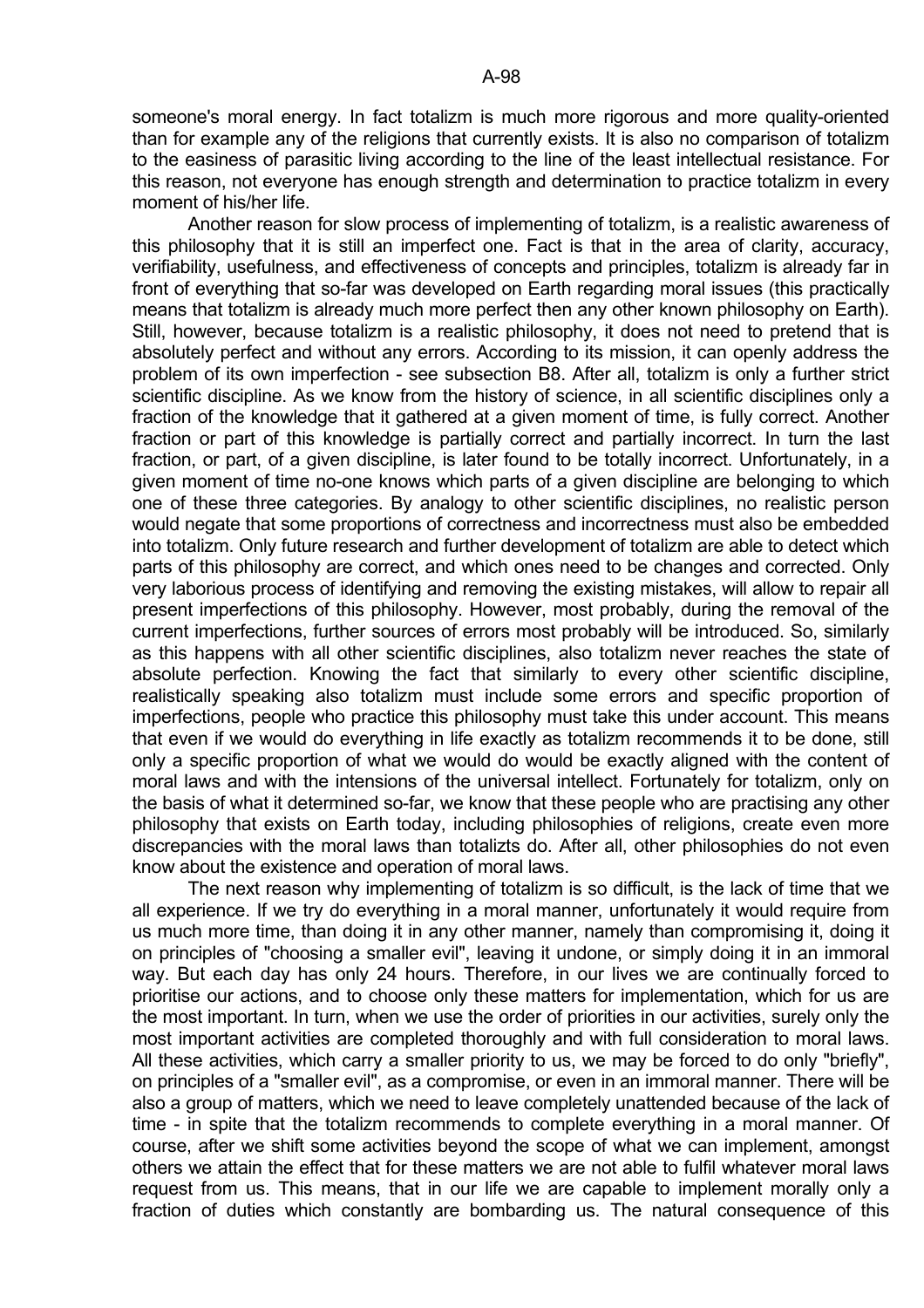inability to implement everything that we are connected to, means that in fact we never are able to conduct ourselves 100% moral.

 Another reason why the implementation of totalizm may turn to be laborious and lengthy process, is the fact that we live in especially barbaric times. Around us parasitism is raging, immorality is spreading, and man to man becomes a wolf. Thus, practically in the world we live today, no matter how much we would try, still from time to time we must break moral laws for several different reasons. For example, the most frequent reason why we need to break moral laws, is our survival. After all, in our everyday life, we started to be similar to gladiators in ancient Rome - means in order to survive we must not allow others to kill us. As we know, gladiators in Roman times could not obey all moral laws, simply because they would need to allow to kill themselves during some fights. **Totalizm teaches us to live for it, not to die for it**. This means that when our survival is at the stake, not always we have a choice to act morally. Other frequent reason for breaking moral laws is the increasingly larger number of situations is everyday life, which fulfil the definition of "you or me" - as described in subsection D8. In situations of this type, if we are not on the defending side, no matter what we choose or do, the result is going to decrease someone's moral energy.

 Taking all this under account, can totalizm be angry with us, when we fail to "pedantically obey moral laws" all the time? Of course that not! Leading a life that is coinciding with recommendations of totalizm is a gradual and laborious process, not a single effort. Totalizm knows that everyone is only a human and that everyone must still learn how to lead a moral life. If, from time to time, we fail in doing something right, it is not a reason to be discouraged, nor to believe that we are failing as totalizts. After all, about the final outcome of our life decides a mean value of all actions and behaviours, not just only those ones which did not come right for us.

 Remembering all the time, that we are born imperfect and that totalizm is a laborious process - not a one-time effort, here is a few last advices of totalizm for these moments when in spite of trying everything, we are forced to break moral laws. According to totalizm, in such times we should bear in mind the following:

 1. Be aware that we break moral laws. Furthermore, be aware why exactly we are breaking moral laws, how we break them, and what punishments and consequences are going to be for such breaking (there are always punishments for breaking moral laws, similarly as there are always rewards for obeying them).

 2. Try to remember about the karma which is going to return to us, because of this breaking of moral laws. So when we break these laws, we should do it in such a manner that the karma we generate is acceptable for us, when it returns back to us (e.g. we should rather wound than kill, compare to criteria rather than judge, give choices rather than decide for others, impose conditions rather than refuse, etc.).

 3. Compensate for the effects of our breaking of moral laws. For example, if the effects include the loss of our moral energy, then we should undertake additional actions, which renew the moral energy that we loose. If the effects include the loss of something by someone else, then we should undertake efforts, which allow this someone could somehow regain whatever he/she lost, or receive a fair compensation for it.

 4. Find a most important reason why we are forced to break a specific moral law. Then we should try to disclose and reveal this reason to others, so that it is learned by other people and in the effect gradually eliminated from further doing a damage to people.

 5. Undertake a fight with whatever forces us to break moral laws. The fight should be aimed at removing the power from whatever forces us to break moral laws, and neutralizing it, so that in future the situation is gradually improved, and that other people are not forced to break these moral laws.

 Respecting the above guidelines causes that even breaking moral laws in totalizm is occurring according to different rules than in parasitism (parasitism is described in chapter KA).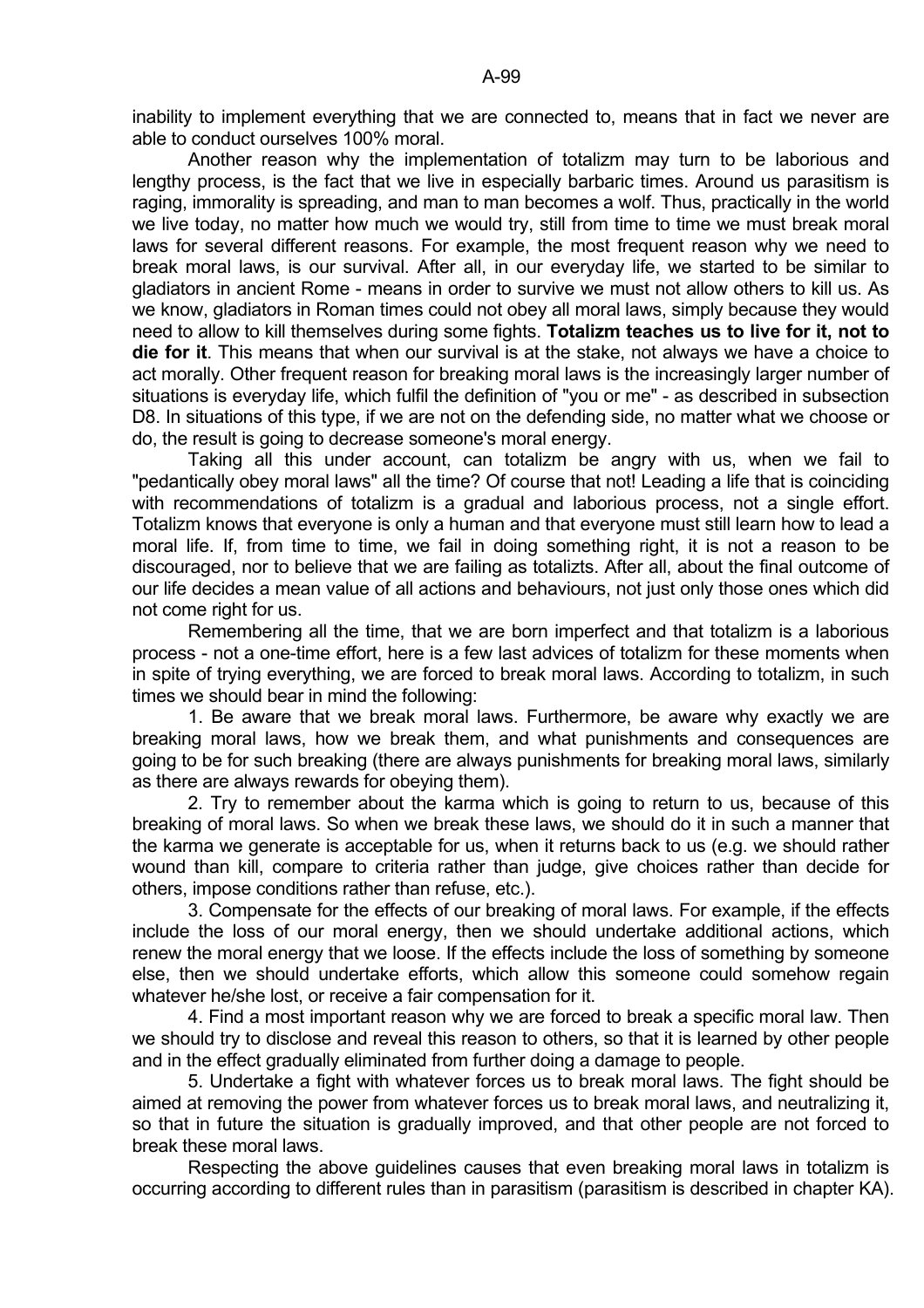#### A13. So let us summarise what we have learned so-far from the content of this volume

 This brief subsection is just to summarise most basic ideas, expressions, and words of totalizm, which we learned studying this volume. In order to notice easier this new terminology of totalizm in the text below, explanations for each one of them are emphasised with bold letters **(like this one)**. Of course, each one amongst these basic ideas and words is thoroughly explained in various chapters of this monograph, so that if someone chooses to adopt totalizm in his or her life, he or she needs to understand perfectly each one of them. Because of these comprehensive explanations that are provided in other areas of this monograph, this subsection provides only the bare minimum about each idea and each word just enough for the reader to know what this is all about. But if you notice that you still get entangled in the brief descriptions from this subsection, and find these descriptions too theoretical, you should not hesitate to skip through them without reading, and proceed directly to the next volume. Only later, when you meet a word that you do not understand, try to return to this subsection, and find out what this word actually means.

 The most basic fact, which can be proudly announced regarding totalizm, is that otherwise than this is the case with almost all other philosophies, totalizm was never "invented", or "given" to us. Totalizm is simply an outcome of applying a new scientific theory, called the Concept of Dipolar Gravity, to everyday life situations. (The Concept of Dipolar Gravity is described in chapters H and I.) Totalizm was derived from this new Concept of Dipolar Gravity, in a manner similar like in physics are derived new equations, which describe the universe around us. Thus, new findings of this concept, are the major source of such a huge effectiveness and success of totalizm. For example, one of the most vital contributions, that this new Concept of Dipolar Gravity introduced to totalizm, is the discovery of the socalled "**moral field**" that previously remained unknown. This moral field, alike the gravity field, is also a primary field of our universe. It behaves similar to the gravity field, but it interacts with thoughts, motivations, attitudes, and feelings of people (instead of interacting with objects and masses - as the gravity field does). Moral field is a mirror copy of gravity field. Similarly like this is the case when masses are moved upwards, or uphill, in the gravity field, also someone's motivations can be moved upwards, or uphill, in this newly discovered moral field. When such an uphill movement of motivations occurs, a specific moral effort, or work, needs to be done. The reason is that this newly discovered "moral field" has a structure very similar to gravity field. It allows to clearly distinguish, which our mental efforts are going upwards, and which our intentions are going downwards in this moral field. Namely, when someone's motivations are going downward in the moral field, then similarly as when someone goes downward in the gravity field, NO work of lifting needs to be completed. Thus a downhill motion in the moral field is easy, effortless, and pleasurable. In turn an upward movement in the moral field always requires an effort to be put into it.

 The fact that the Concept of Dipolar Gravity disclosed existence of the moral field, bears countless practical implications for us. Let us now list a few most important of these implications. For example, the existence of moral field explains why there are **two moral poles** in everything that takes place in our universe. This means that the operation of moral field explains, why everything that takes place in our universe, is either "moral", or is "immoral". Well, when one realizes that there is such thing as this moral field, which is a kind of a steep field similar to gravity, then every motion that is done within the range of this field, must either go uphill, or go downhill, in this moral field. The moral field is somehow so designed, that everything that goes uphill in this moral field, simultaneously fulfils the definition of being "**moral**". In turn everything that runs downhill in this moral field, simultaneously fulfils the definition of being "**immoral**". For this reason, at the moment when we begin to understand the concept of moral field, we also start to understand clearly the concepts of "moral" or "immoral". Furthermore, the moral field allows also to establish precisely, what is more, or is less, moral or immoral from something else. For example, the more moral from others are all these activities, which run more steep uphill in the moral field (in turn, for immoral things: the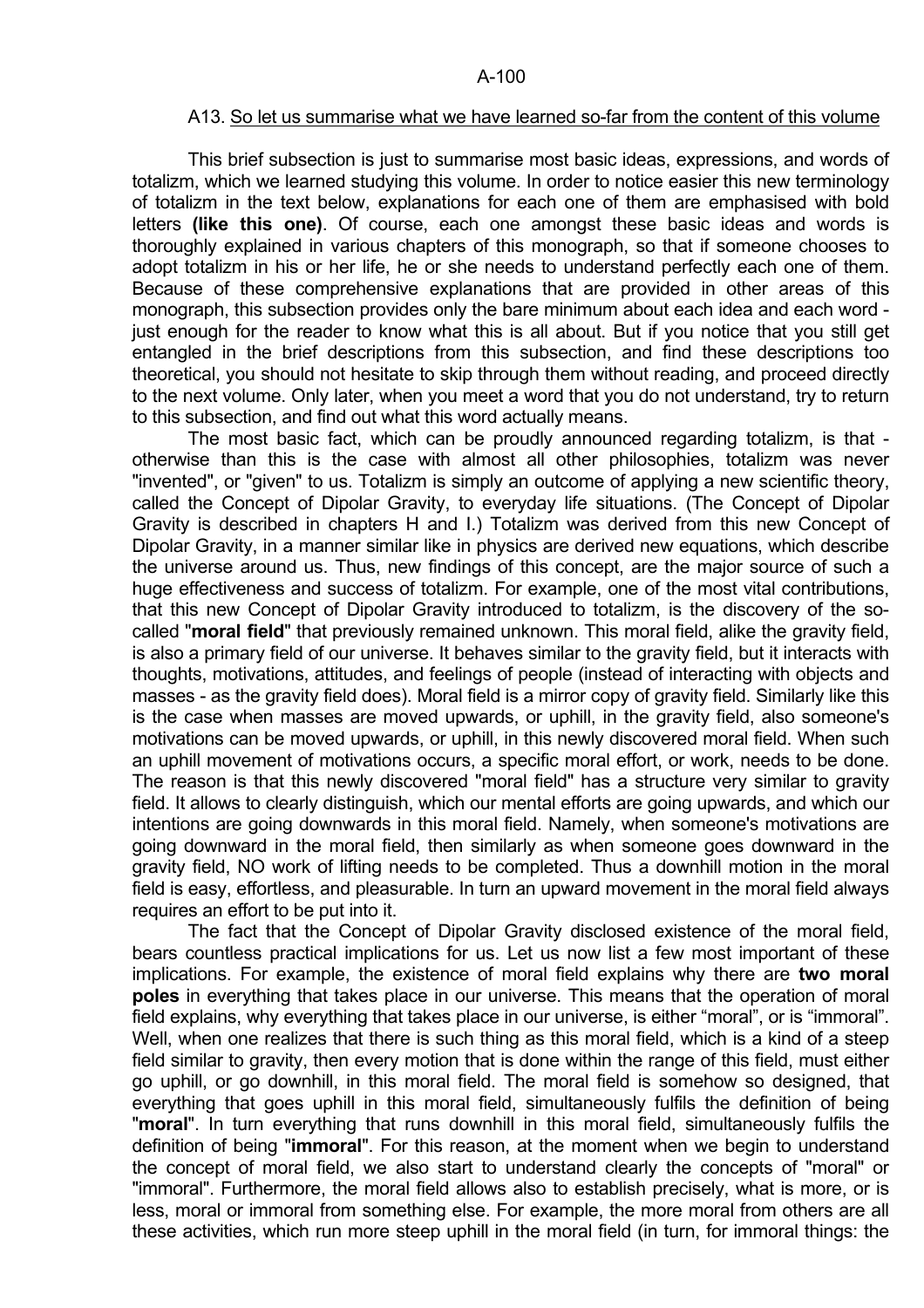more immoral from others are all these activities, which run more steep downward in the moral field). Because when we go uphill in any possible field, including also this moral field, we need to put a significant effort (work) into this motion, the existence of the moral field causes that "**everything that is moral, is also difficult to accomplish, and requires an effort to be put into it**", and "everything that is immoral, is also easy to accomplish, and does not require any effort to be put into it". (Notice that these rules apply to everything that is moral or immoral, e.g. to peace and war, to truth and lie, to improving and spoiling, to earning and stealing, etc.)

 The moral field shines a totally different light onto the totaliztic understanding of "moral" or "immoral" human actions. The reason is that, because of the existence of the moral field, no human action in itself, is neither "moral" or "immoral". This action only becomes "moral" or "immoral" in the effect of motion that it undergoes in the moral field (i.e. the action is "moral" when it ascends upward in the moral field, or "immoral" - when it descends downward in the moral field). In turn a **current configuration of the moral field, depends on the circumstances in which a given action takes place**. This means, that whether a given action is "moral", or is "immoral", in totalizm depends entirely on the configuration of momentary circumstances, in which a given action is carried out, and does not depend on the action itself. In the light of totalizm, exactly the same action, one time can be "moral", another time can be "immoral" (as an example consider slapping someone who lost conscience, and slapping an anonymous passer by who is peacefully walking on a street, or digging a garden and digging a public road). Therefore, in order to qualify a given action to a category "moral" or "immoral", totalizm requires from us to learn exact circumstances, in which this action occurs. Totalizm never allows to consider actions in separation from circumstances in which they occur, and always requests to carefully determine how these actions are relating to the moral field that is formed by these circumstances. All mistakes in the correct qualifying actions to categories "moral" or "immoral", according to totalizm, always result from errors in our evaluation of circumstances, and thus the moral field, in which these actions are to take place.

 The existence of moral field, and the existence of clearly defined moral poles (i.e. the pole "moral" and the pole "immoral"), causes that every form of human activity can be carried out either in a moral manner, or in an immoral manner. Therefore, all manifestations of human activities which we see around us, we can, and we definitely should, qualify to one of two basic categories, namely to "moral" or to "immoral". And so, in life we meet people who intuitively or intentionally practise a moral philosophy called here totalizm, and other people who practise a highly immoral philosophy called here parasitism. Such moral people this monograph calls "**totalizts**", while such immoral people it calls "**parasites**". All intelligent organisms, in this monograph called "**intellects**", can and should be classified into one of these two major classes of totalizts or parasites. For example, there are managers of various institutions, or politicians, whom the philosophy that they practice qualifies either into the category of totalizts, or into the category of parasites. There are even entire institutions, and even countries, which because of the philosophy that dominates in them, qualify themselves as either totaliztic institutions or countries, or parasitic institutions or countries. Of course, there are also scientific institutions, as well as individual scientists, which in every their activity intuitively climb uphill in the moral field, and thus practice the moral science that we should call the "totaliztic science". But there are also scientific institutions and individual scientists, which should be called "parasitic science". For this parasitic science and parasitic scientists, in everyday life already a popular name was coined of the "**orthodox science**". Therefore, this monograph keeps this popular name, only clarifying in subsection H10 what exactly one should understand by it. (Notice that the philosophy that is adhered by the science and by scientists commonly named "orthodox science", is definitively a philosophy of parasitism. Thus, according to subsection H10, the name "orthodox science" is actually a polite synonymous to a name "parasitic science".) People, institutions, and entire countries, may act morally telling truth, practicing peace, and doing good deeds, or may act immorally – lying, instigating wars, and spreading evil. Although this qualifying into categories "moral" or "immoral" is actually carried out by the behaviour of interested parties themselves, we, means people who are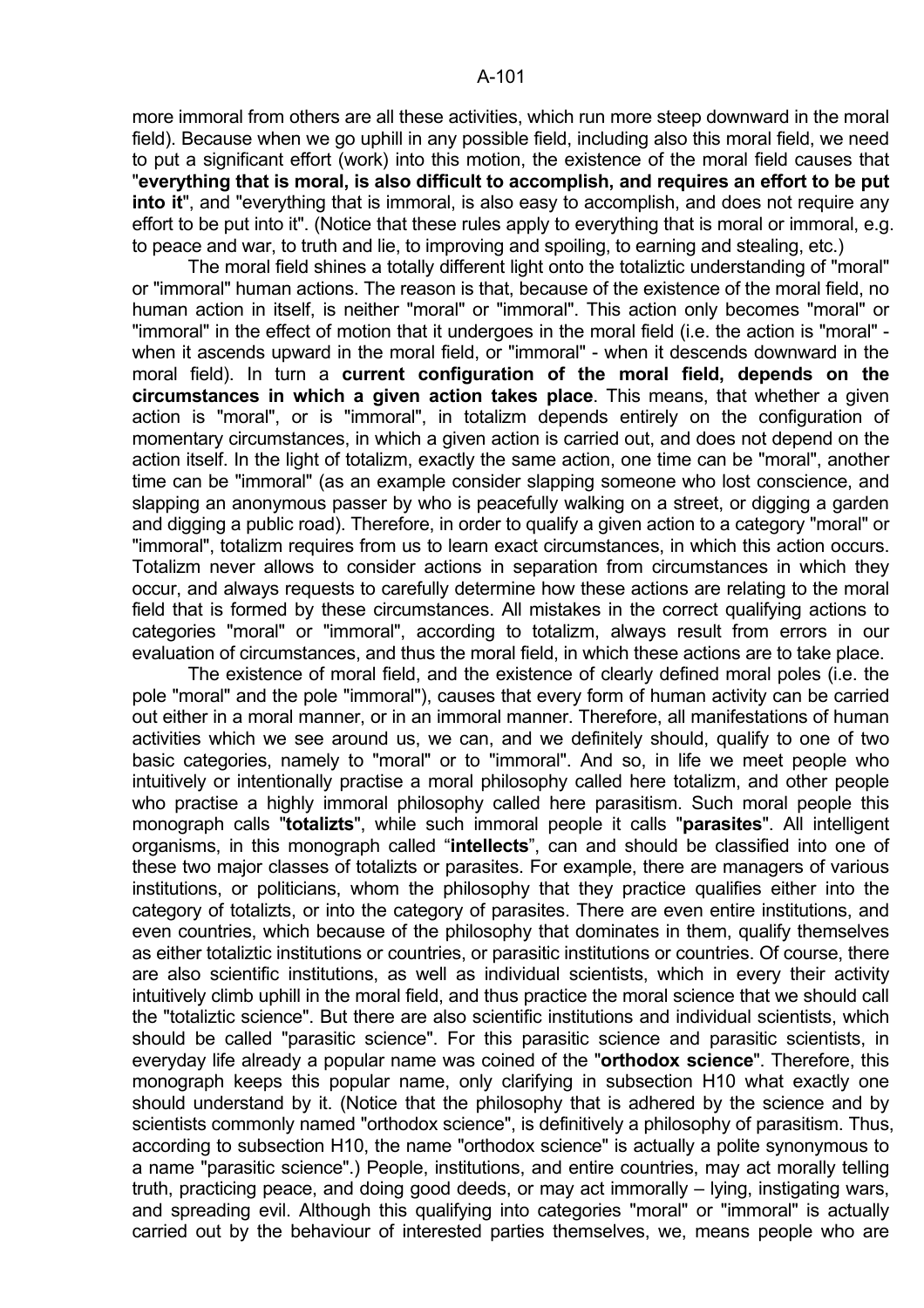affected by this behaviour, in our own interest should start to notice it, categorise it, and name it correctly. After all, when such qualifying and naming is correctly accomplished, it becomes obvious for us, what we should expect from this people, institutions, or countries, and how we should relate to them.

 The existence of moral field puts also a different light on such human behaviours as "**going along the line of the least intellectual resistance**", and "going against the line of the least intellectual resistance". As we know jolly well, many humans prefer to live their lives by "going along the line of the least intellectual resistance" - as this is an effortless and pleasurable kind of behaviour. But if one analyses this behaviour from the point of view of moral field, then it turns out, that going along the line of the least intellectual resistance, is equal to going downhill in this moral field. Therefore, this is a decisively "immoral" type of behaviour. The reason is that, the line of the least intellectual resistance represents the path downhill, along the steepest gradient/slope of moral field. In this way, by knowing a simple rule, that "moral is everything that goes against the line of the least intellectual resistance", now we start to understand, why one of the recommendations of totalizm states: "in all matters always do the exact opposite to what the line of the least intellectual resistance prompts you to do" (see subsection A4.1).

 While addressing the matter of motion along the line of the least resistance, it should be mentioned that totalizm distinguishes as many as three different such lines. For moral phenomena these lines are equivalents of three basic dimensions from the three-dimensional physical space designated by a height, width, and depth. (In three-dimensional moral space equivalents of these three physical dimensions are intellectual effort, physical effort, and feelings.) A **line of the least intellectual resistance** is that one, which requires the least mental effort, meaning the least thoughts, memory, knowledge, logic, etc. It is usually selected by immoral people and other immoral intelligent beings. The extension of this line in the opposite direction is the line of the highest intellectual effort. This one is selected to be followed by people of highly moral philosophy. In turn a **line of the least physical resistance** is the one, which requires the least physical work (thoughtless type). Along the line of the least physical resistance always move the untamed nature (e.g. by rivers flowing downhill of mountains, by electricity, etc.), and especially lazy people. The extension of this line in the opposite direction is the line of the highest physical effort. This one is selected in action of people usually described as "workaholics", or less politely as "strong but stupid". Finally a **line of the least emotional resistance** is the one, which requires the smallest contribution of feelings into a given action. Along the line of the least emotional resistance always act people usually called "cold" or "deprived of feelings". The extension of this line in the opposite direction is the line of the highest emotional contribution. This one is selected in action of people usually described as "exalted", or less politely as "hysterics". In relationship to moral field, all these three lines run in three different directions, namely all of them are mutually perpendicular to each other - see their more comprehensive descriptions in subsection A4.1. Out of all three of them, only the line of the least intellectual resistance (and also the line of the highest intellectual effort) are coinciding with the greatest gradient/slanting of the moral field slope. As examples of these three lines consider two methods of sewing tens of buttons to a new suit: (1) with hands, using an ordinary needle and thread, and (2) with a sewing machine. The hand sewing would be more aligned to the line of the least intellectual resistance then machine sewing, because it almost does not require any mental and technical skills, although it requires putting a sizeable physical effort. In turn the machine sewing would be more aligned with the line of the least physical resistance then the hand sewing, because it almost does not require any contribution of physical effort, but it requires putting an intellectual effort. But when during the completion of any of these methods someone missed the button and sewed his/her own finger, then for example, responding in an anger he/she could throw the suit to a rubbish tin, acting along the line of the least emotional effort. Of course, in real-life, various current circumstances would additionally alter the course of the moral field, making it to run closer to one of these two ways of sewing. Humans and other intelligent beings must be aware of the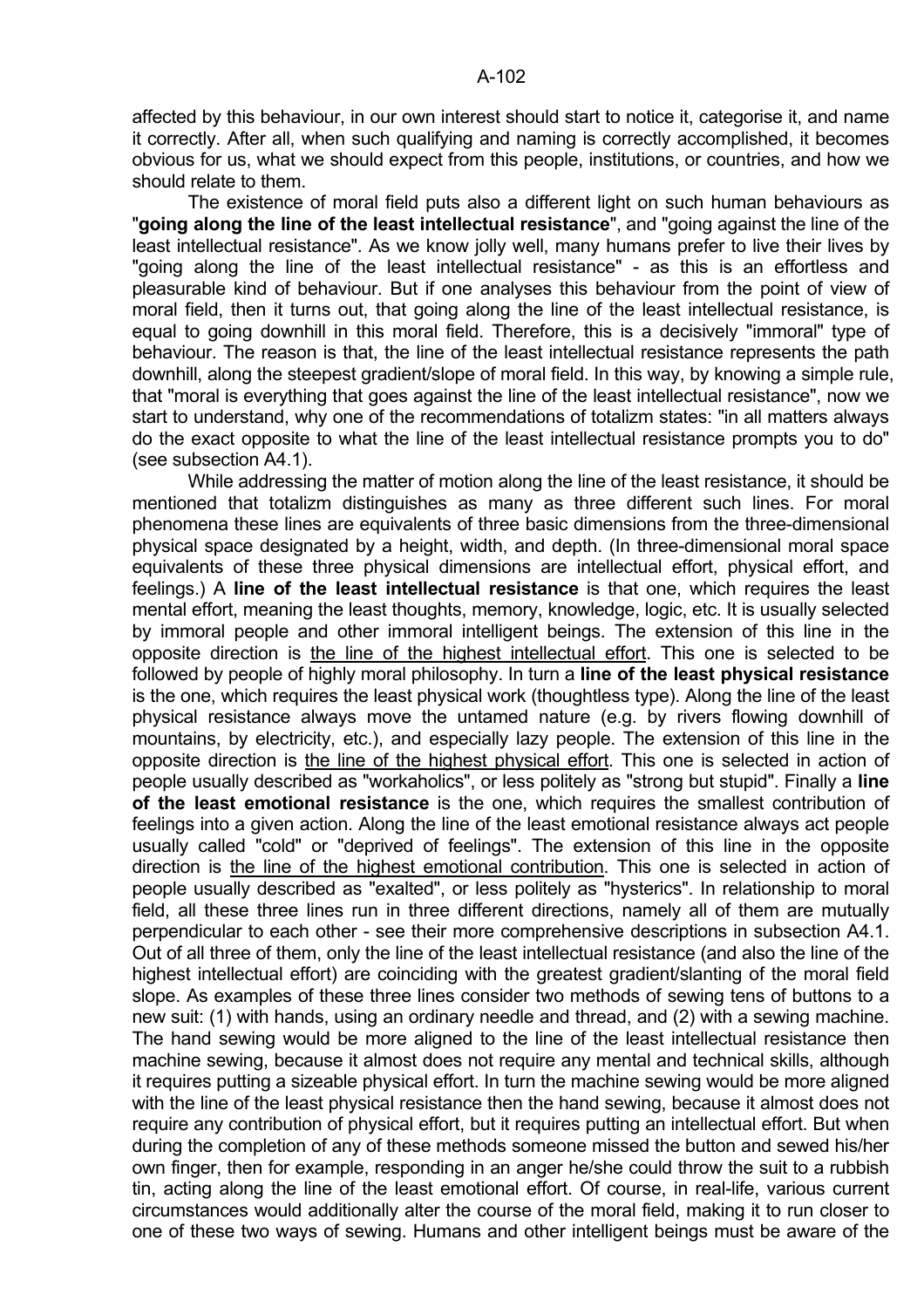existence of these three different lines of the least resistance, in order to be able to determine what is good for them, means to be able to choose actions, which are "moral" because they are "running against the line of the least intellectual resistance" and "along the line of the highest intellectual effort". (But notice that whatever "runs against the line of the least physical or emotional resistance" and "along the line of the highest physical or emotional effort" is NOT "moral" at all.)

When we start to analyse such ideas, as moral field, going along the line of the least intellectual resistance, motion of our motivations within moral field, etc., then we notice that there are definite regularities in ways these ideas relate with each other. Two examples of such regularities we already brought to light before, when we discovered that "everything that is moral, always runs uphill in the moral field", or that "everything that is moral, is difficult to accomplish, and requires an intellectual effort to be put into it". These regularities are very similar to these ones, which are described by physics, when it analyses gravity field, potential energy, motion of masses in gravity field, etc. Because physics named the regularities that it describes, with the term "laws", therefore totalizm introduced a term "**moral laws**". By the term "moral laws", we should understand laws, which describe mutual relationships between basic ideas explained in this subsection, such as moral field, moral energy, motivations, feelings, intellects, motion of human motivations within moral field, etc. As everything from this subsection, also moral laws will be explained in more details in the further parts of this monograph (see subsections B3.3 and I4.1.1).

 Moral laws clarify even further the position of moral poles. Because of the existence and operation of these laws, as "moral" must be defined everything that is agreeable with the moral laws. In turn as "immoral" must be defined everything that runs against moral laws. In the light of these new definitions, the only rule of totalizm to "pedantically obey moral laws" can be simplified to the rule "**do in your life only these things, which totalizm defines as moral**".

 The existence and operation of moral laws, places people in the situation of necessity of making continuous choices regarding their behaviour in relation to these laws. After all, in whatever people do, they can either choose to do it in such a manner that obey these moral laws, or do it in such a manner that they disobey these laws. This means that people can either in their lives mainly do mentally difficult and laborious things that run against the line of the least intellectual resistance, and thus is agreeable with moral laws, or mainly do mentally pleasurable and effortless things that run along the line of the least intellectual resistance, but are contradictory to moral laws. In turn these two choices of basic behaviours in life, lead to the development in people two opposite philosophies of life, or two opposite stands concerning everyday living. In this monograph these two opposite philosophies are called "totalizm" and "parasitism". **Totalizm** is the philosophy of life, or the stand taken about the way of conducting our lives, which says that we always should "pedantically obey moral laws" means that we always should do only things which run upward in the moral field, or which totalizm describes with the use of word "moral". Thus totalizm chooses to complete only these actions, which are agreeable with our current priorities and preferences, but which run against the line of the least intellectual resistance, and therefore which constantly require from us to put significant effort and labour in everything that we do.

 (It should be stressed here that the moral, peaceful, positive, constructive and progressive totali**z**m described in this monograph, in all languages should be spelled with the letter "z". This letter distinguishes it clearly from the whole array of very destructive parasitic philosophies, which usually are described under the name of "totalitarianism", but sometimes are also referred to with the word totali**s**m, but spelled with the letter "s". For the same reason all words related to "totalizm", such as "totalizt", "totaliztic", etc., also should be spelled with the use of letter "z".)

 Depending on how a given person knows about the existence and operation of the moral laws, which this person obeys in his/her actions, totalizm can be further subdivided into "intuitive totalizm", and "formal totalizm". **Intuitive totalizm** is the one, in which people at the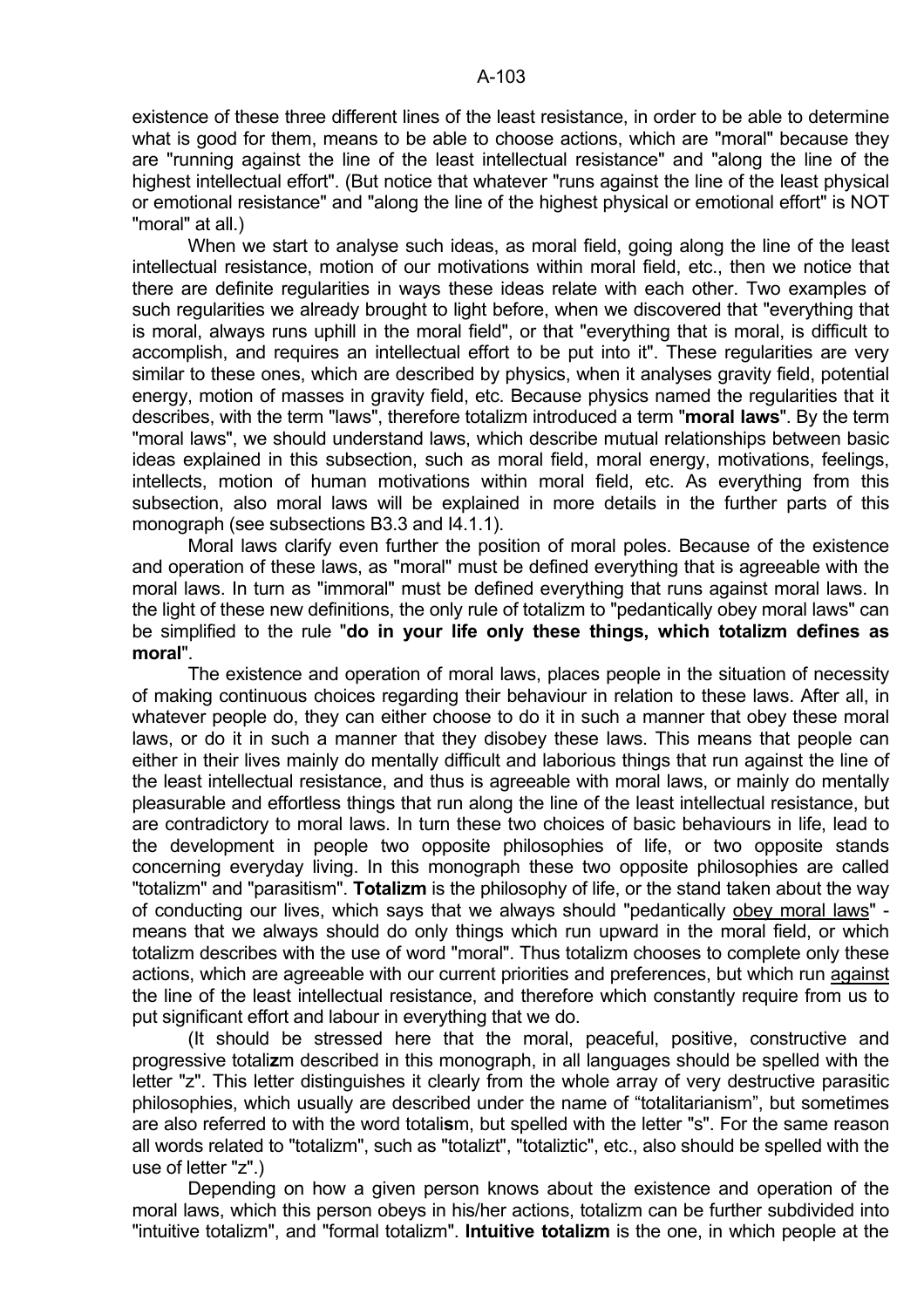conscious level are unaware of the existence of moral laws, therefore they intuitively obey these laws only because their counter-organ of conscience is telling them to do so (for details see descriptions from subsection A10, I4.1.2 and I5.3). In turn **formal totalizm** is a philosophy, in which people learned cognitively about the existence of moral laws, know that there is such thing as totalizm, and also know already various tools that totalizm offers to them, to obey moral laws better. Therefore they obey moral laws in a fully aware, intellectual manner, through the everyday application of various tools that the philosophy of totalizm is equipping them with for a more effective living according to the requirements of these laws.

 The introduction of the name "totalizm" for the positive philosophy described in this monograph, has this consequence that it forms the need to introduce also several further names which are outcomes of totalizm. For example there is a need for the term that should be spelled as "**totalizt**", and "totalizts", to denote a person, or people, who adhere to totalizm. If we would like to specify, which one out of two basic versions of totalizm a given person practices, we could use names "intuitive totalizt", or "formal totalizt". There is also a need for introducing the qualifier "**totaliztic**" for describing all attributes and subjects, which relate to totalizm, or originate from totalizm. Although these words in the first moment may seem unfamiliar to our eye, with time we get used to their spelling, while they allow to distinguish excellently subjects discussed in this monograph, from terms like "totallist", "totallists", or "totallistic", which are used by a negative philosophy that bears a similar name, and also are used by some other unrelated concepts.

**Parasitism** is a philosophy of life, or the stand taken about the way of conducting our lives, or a type of moral disease, which represents the exact opposite of totalizm. (This is why parasitism is a major adversary, or enemy, of totalizm, and also why parasites always instinctively attack totalizts, and try to destroy them.) Parasitism takes a stand that in life we should "disobey every possible law, unless forced to do otherwise". This means that the adherers of parasitism disobey moral laws, as well as disobey every other kind of laws about which they believe they can get away without obeying them. Parasitism does not need to be learned, or intentionally practised, as it always appears naturally when a given person, or group intellect, follows the line of the least intellectual resistance, and refuses to obey whatever it should, thus rolling itself effortlessly down the slope of moral field. After all, such effortless rolling downhill in moral field requires that a given person must refuse to obey anything that it should obey (i.e. refuses to obey anything that requires putting an intellectual effort into it). But in spite that it eventuates naturally, parasitism is a distinct philosophy, which has a recognizable form, and which always displays the same set of distinct philosophical features - see chapter KA. For example, adherers of parasitism almost never follow any rule (or more strictly, they always follow the rule "to not follow any rule"), they always act at their internal impulses, they always choose the solution, which is the easiest way out, they always willingly do only these things, which bring them power over other people, wealth, or fun, and they always viciously attack adherers of totalizm over whom they feel to have some advantage of power (although they never attack anyone that they consider to be stronger than them, as this would require an effort and courage - quantities that they never spare). Parasitism is naturally acquired by all these people, who believe that in life they should do only pleasurable things, which require little effort, or no effort at all. Unfortunately for the parasites, all pleasurable things by definition must run along the line of the least intellectual resistance. Therefore, these things slide the person who does them, steeply downwards in moral field. Of course, one cannot infinitively fall downhill. Therefore practising a parasitism always finishes with a catastrophe (on a similar principle, as solar systems, which always follow the line of the least resistance, at the very end always reach the state of an astronomical "black hole"). For this reason, in the light of totalizm, practising a "refined parasitism" is even worse than living an immoral life. This is because these ones who live immoral lives have limits how bad they could be, while these ones who practice parasitism, have almost no limits for their evilness. It is rather shocking, that in spite of being so anti-moral, parasitism is so dominant presently on Earth, and that everything, starting from our mass media, and finishing on numerous religions,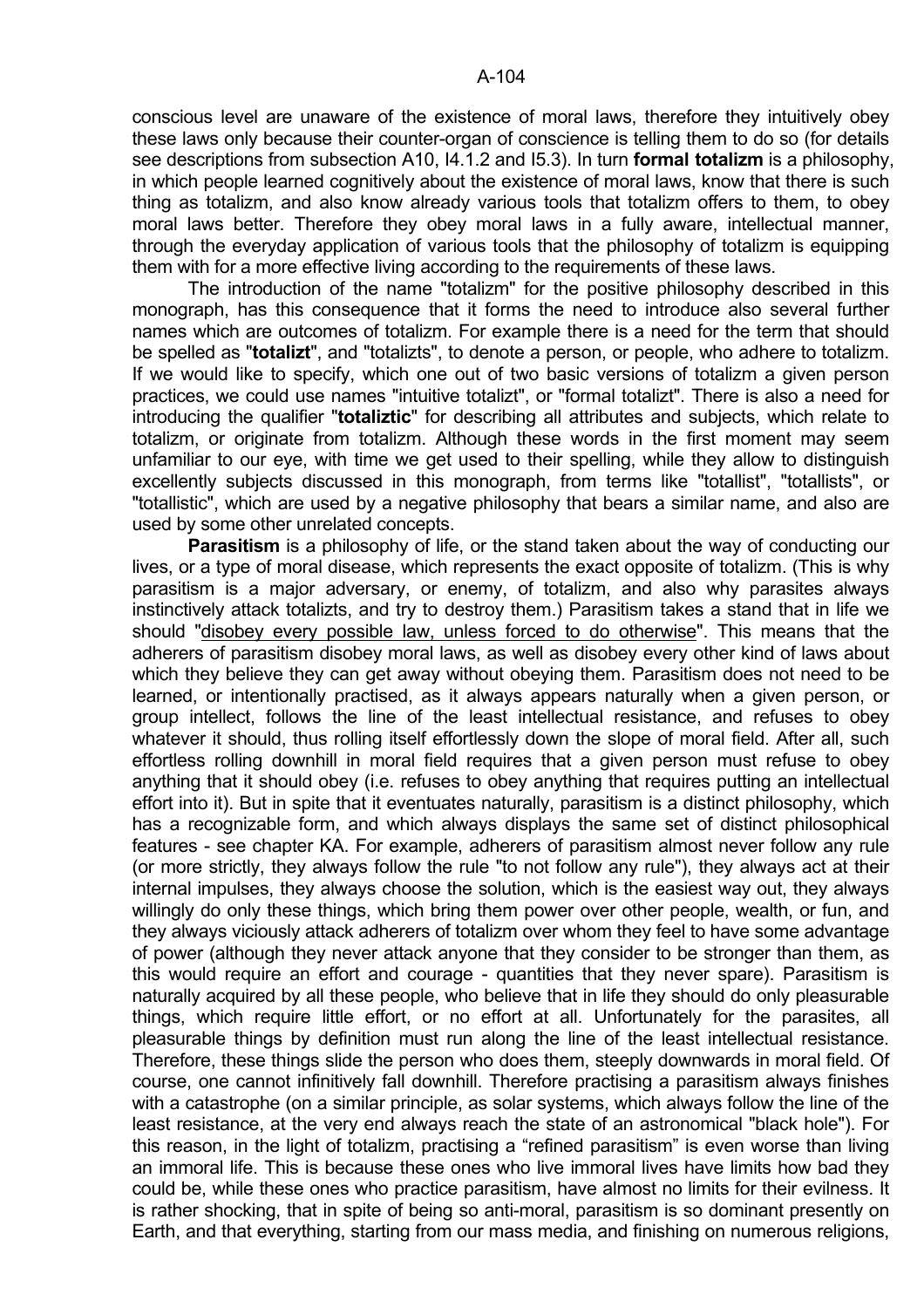are promoting parasitic ways of living. To make it even more anti-moral, in order to be able to lead such a pleasurable life, people who adhere to parasitism, always need someone else who does all the work for them, while they only reap fruits of this work and do nothing. Therefore adherers of parasitism can only survive, if they turn others into slaves, and then live from these slaves by exploiting them in a thousand and one different ways. This is the reason why, the adherers of this philosophy, are called "**parasites**" in this monograph. Because of this necessity to have slaves who work for them, parasites lead lives of intelligent parasites. (This parasitic life is the reason for the name "parasitism" being used to describe their philosophy.)

 Depending on the way how parasites disobey moral laws, there are two versions of parasitism. In this monograph they are named the "primitive parasitism" and the "refined parasitism". **Primitive parasitism** is the one, in which adherers do not know yet about the existence of moral laws. Therefore they disobey these laws simply by brutal breaking them. People on Earth currently practice primitive parasitism. In turn **refined parasitism** is the one, when the adherers already know about the existence of moral laws, therefore they do not break them, but carefully work their way around them. If parasitism is practised by a large institution, a country, or a whole civilization, we call it **institutional parasitism**. Institutional parasitism has this terrible property, that it forces parasitism on everyone who is within sphere of influences of a given parasitic institution. Therefore, if institutional parasitism overtakes a whole civilisation, then there is no escape from this moral disease, and everyone must become a parasite, while the whole such civilization finally must self-destruct itself.

 In order to lead a highly moral life, totalizts need some kind of indicators which tell them which their intentions are moral, and which are immoral. In this way totalizm developed several different "**indicators of moral correctness**". These indicators are simply various moral quantities (e.g. forms of moral energy), which allow to judge morally human actions. A good example of them is a concept of "sins" (and its opposite - means "good deeds"), which for the majority of religions on Earth are the only indicators of the moral correctness that these religions use. Totalizm either discovered these indicators by itself, or adopted them from other areas. They tell everyone who wishes to know, what is moral, and what is immoral in the light of totalizm. Thus they indicate clearly, what is OK to do - according to totalizm, or what totalizt should not do at all. Totalizm already uses several such indicators, and further ones are in the process of being identified and introduced (see subsection A2.3). Examples of these already in use include: (1) moral field (i.e. totalizm considers to be "moral" everything that is going upward in the moral field) - note that the so-called line of the least intellectual resistance is a line which passes downhill along the steepest slope of the moral field, and thus which indicates what is the most "immoral" in a given situation, (2) moral energy (i.e. totalizm considers to be "moral" every action that increases the amount of moral energy accumulated in counter-bodies of all people affected by this action, or that prevents them from the decrease of this energy), (3) karma (i.e. "moral" is everything that produces a karma that we are happy to accept back), and several further such indicators. The wonderful thing about our universe is that everything in it is either moral, or immoral. Therefore, if something is moral, than all these indicators confirm to us unanimously that this is moral. In turn if something is immoral than all these indicators confirm to us unanimously that this is immoral. This "**unanimity rule**" makes the life of totalizts much easier and simpler, because whenever they face a life situation, that they do not know whether the intention they wish to complete is moral or immoral, they always have a whole array of indicators to guide them, so that they do not make errors in their judgement, and thus they avoid doing immoral things.

 The next idea, which is the outcome of moral field, is intelligent **moral energy**. We can understand this moral energy better, if we consider a case of moving something upwards, or downwards, in gravity field (gravity field is very similar to moral field). Such a motion within the range of gravity field causes, that we always either accumulate, or disperse, a form of energy, which in physics is called "potential energy". For example, if we would like to lift a heavy load uphill in gravity field, we either need to use an electric motor, which consumes (for this lifting) a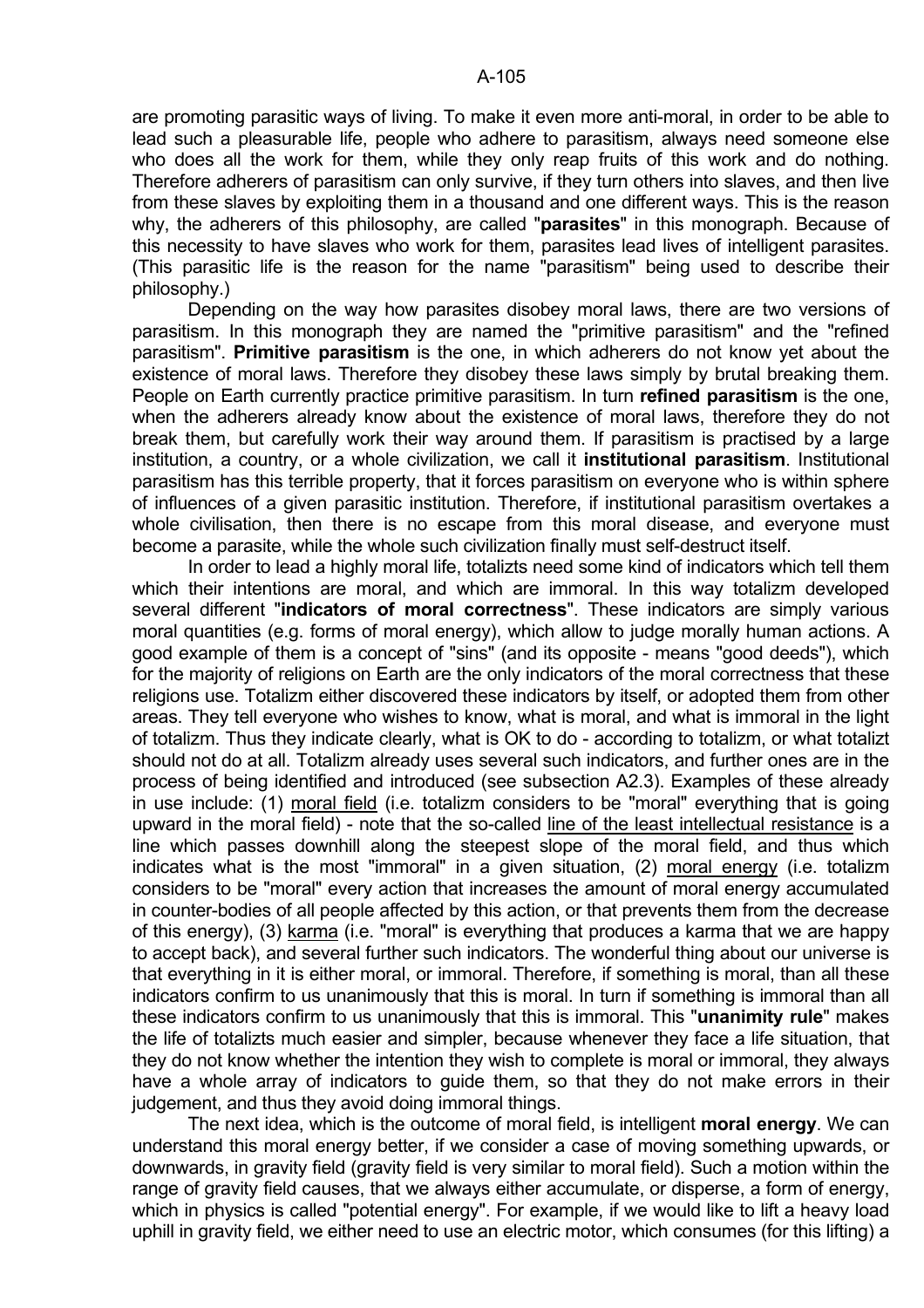specific amount of electrical energy (that we need to pay for), or we need to lift it on our back, thus consuming a specific amount of our own biological energy (which we need to get from our expensive food). Similarly is with moral field. If we move with our actions uphill in this moral field, we accumulate via these actions a specific amount of moral energy (in totalizm this moral energy sometimes is also called "**zwow**"; the term "zwow" is an abbreviation from the Polish words "**Z**asob **WO**lnej **W**oli" - meaning the "amount of free will"). In turn when we do something that moves downhill in this moral field, then we disperse from ourselves an appropriate amount of moral energy. Of course, the concept of intelligent moral energy is much wider, and includes all possible cases of completing a moral work, or an immoral work. The detailed description of this concept is carried out in several large subsections - e.g. see subsections B3.2, I4.3, G3.7, G7.

 Moral laws have a **punishment** embedded into them, for those who disobey them. This means that everyone, who disobeys them, is automatically punished. As this emerges from the to-date research of totalizm (a part of which is presented in subsection D12.1), this punishment for the disobedience of moral laws, is completed in two portions, present and eternal. The first portion of it is served to guilty people, when they are still in their physical life, while the second portion is served later, after they die. This heavy punishment is also served to people who disobeyed moral laws only because they are not aware of the existence of these laws (means that our lack of knowledge about moral laws does not prevent us from being punished for breaking these laws). Apart of the activities of "evil parasites" described in subsection KB2, this constant punishment, which we are receiving from these laws, is the reason why the life on Earth is so miserable and so full of suffering. Therefore in our life we basically have two choices: namely to either obey moral laws and to live a happy life, or to disobey them and to receive a heavy punishment for disobeying them. For this reason **totalizm is not just a philosophy which teaches us how to live a moral life, in which we pedantically obey moral laws, but also a philosophy, which teaches us how to live a happy life, in which we enjoy a variety of rewards resulting from the obeying moral laws, and do not need to suffer because we received heavy punishments served for every disobedience of these laws**.

 Moral laws have also **rewards** embedded permanently into them, for their obedience. This means that for obeying every single moral law, several joyful benefits are being automatically added to our life, and to our future fate. The most important of all benefits, that the pedantic obeying of moral laws can bring to a totalizt, is the totaliztic **nirvana** described in subsection A6. But there are also numerous other rewards as well, which are described in subsections A2.4 and F2.1 of this monograph. As this emerges from the to-date research of totalizm (a part of which is presented in subsection D12.1), also the rewarding for obedience of moral laws is served in two doses, present and eternal. The first dose of rewards we receive when we are still conducting our present physical life. In turn the second dose of these rewards we are receiving after death - in our eternal life.

 Moral laws do not know **forgiveness**, or mercy, which for the political reasons is falsely claimed by various religions. These laws rigidly punish everyone, who disobeys them, and consistently reward everyone who obeys them. What by some people could be taken as a forgiveness, is actually a lack of immediate punishments from moral laws, which results from a time delay embedded into these laws. Otherwise to physical laws, moral laws do not have time limits scheduled into them to provide their responses. Therefore, they respond whenever appropriate circumstances eventuate, not when the specific time elapses. But they do punish, or reward, with an iron consequence, similarly to physical laws. Therefore no-one, who disobeys them, can escape from suffering of consequences. Also no one, who obeys them, is missed out in receiving appropriate rewards.

When discussing intellects, moral field, and moral laws, as mental equivalents of masses, gravity field, and laws of physics, it is important to briefly remind ourselves the idea of so-called "black holes" in astronomy. If one tries in simple terms understand what these "black holes" are, one only needs to realize where leads every motion, that is carried out "along the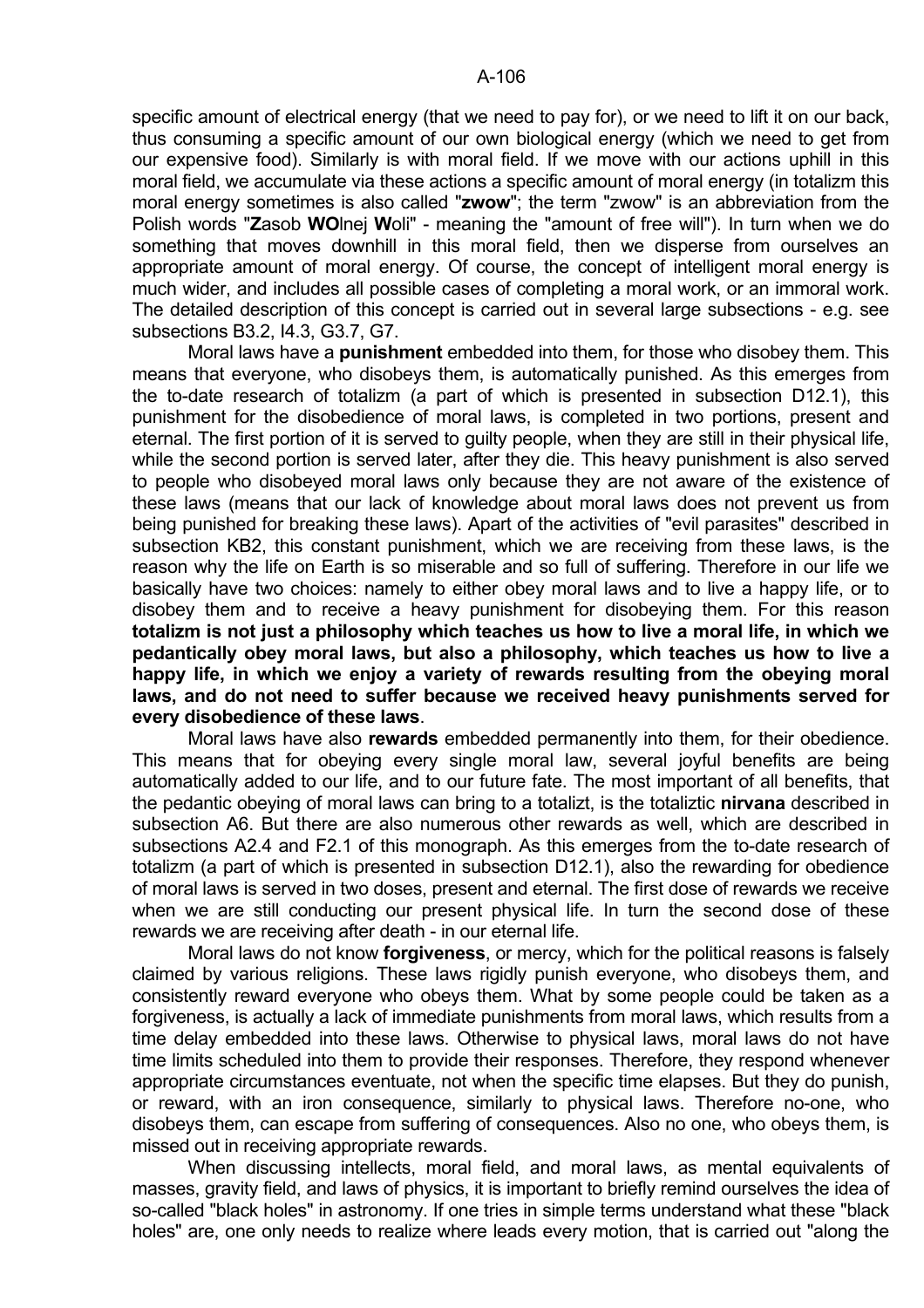line of the least resistance". Well, we can move a stone downhill, so that following the line of the least resistance, it drops down to a foot of a mountain. Then we can again throw this stone downhill even lower, into the bottom of a sea. Then, with a bit of luck, it could still sink even lower, into the centre of Earth. Then electrons from atoms that constitute this stone could collapse inwards, and create an astronomic "**black hole**". But what would happen next. Well, there is noting else, because at the end of every motion, which systematically occurs "along the line of the least resistance" a "stagnation" awaits, where NO motion is possible. What this example is trying to explain, is that at the very end of every motion, that continually occurs in the direction of the line of the least resistance, a "black hole" is awaiting, inside of which no further motion is possible. Totalizm explains that such a black hole is also awaiting for people, who in moral matters continually follow the line of the least intellectual resistance. When, because of the constant motion downwards in the moral field, they finally arrive to the point, when the entire their moral energy is withdrawn to zero, they turn into a kind of a moral "black hole". No further intellectual motion is possible for them (i.e. their thoughts cease to function, their logic refuses to work, and their motivations turn impossible for them to accomplish anything). Therefore they simply must die, even if their body is physically fit and kicking. This kind of death, which takes place when someone's moral energy (zwow) drops to zero, totalizm calls the death by a "**moral suffocation**". The paradox of our times is, that the death by a moral suffocation is the most frequent cause of death in present days, while almost no-one knows anything about it, and almost no-one promotes totaliztic ways of living, which are able to prevent it.

 Totalizm noted that moral laws affect in the same way individual people, as whole families, institutions, countries, and even civilisations. It turned out that moral laws apply to everything that leads its own "life". Because not only people are capable to lead their own lives, totalizm introduces a concept of "intellect". An **intellect** is everything that lives a separate, own life, and therefore that is subjected to the action of moral laws. Examples of separate intellects include individual people, families, institutions, factories, religions, countries, and entire civilisations. Intellects can be subdivided into "individual intellects" (e.g. single people) and "group intellects" (e.g. factories, organizations, countries). As this is explained in subsection B7.1, subsequent "group intellects" are merged into separate entities by a dominant type of feelings, which binds together all individual people that constitute them. Thus each one of us, is not only an individual intellect, but also a member of several "group intellects". From moral field point of view, an intellect is an equivalent to an object, or to a physical body (a cluster of masses) subjected to gravitational interactions. This means, that similarly to what gravity does to an object or to a cluster of masses, also moral field does to intellects (e.g. pulls them down, makes them to move, etc.).

 In the final part of this subsection I would like to return to the **Concept of Dipolar Gravity**. I skipped through this scientific theory without actually explaining it, while some readers may wish to know roughly at this stage, what this theory is all about. (Although this theory is explained in great details in other parts of this monograph. Actually chapters H and I of this monograph are entirely about it.) In order to briefly outline it here, the Concept of Dipolar Gravity is a very strict scientific theory, quite similar to mathematic, physics, or mechanics. Generally speaking, this concept proves that gravity is not a static, monopolar type of field - as our orthodox science used to describe the gravitational field. (The expression "orthodox science", is used in this monograph to describe a hermetic science saturated with philosophy of parasitism, which is practised in some of our colleges and universities, and which must be clearly distinguished from totaliztic science postulated in subsections H10 and A1.2 of this monograph.) Putting this in other words, the Concept of Dipolar Gravity proves, that properties of gravity field are different from properties of known static monopolar fields. (For example, they differ from properties of such monopolar static fields, as electrical fields, or pressure fields.) Actually this concept reveals that the gravity field belongs to a dynamic, dipolar type of fields, similar to a field created by magnets, or to a field created by vacuum cleaners. Perhaps it should be explained here that a dynamic, dipolar field, is a field which has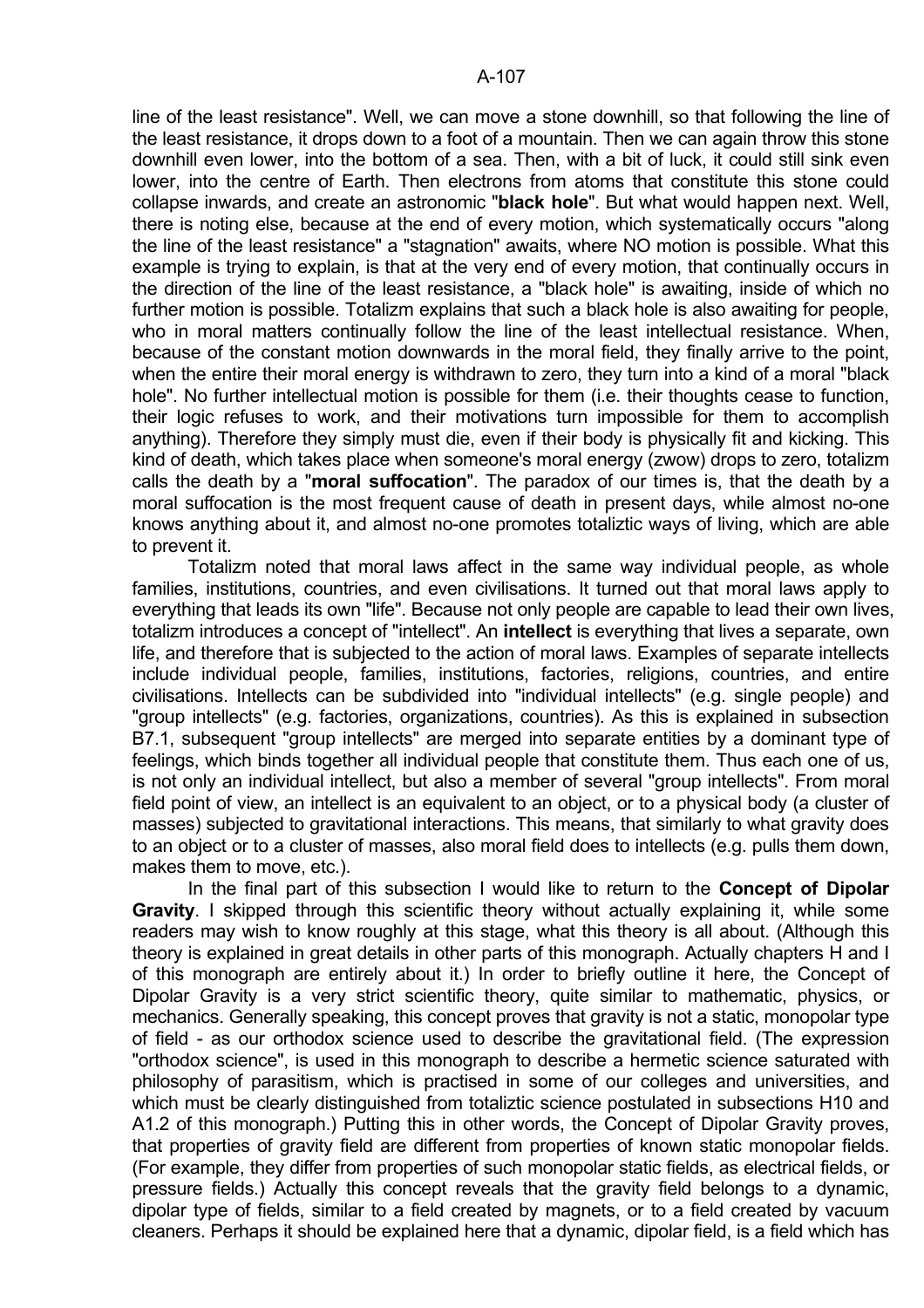a definite "inlet" (I) that sucks something into it, and a definite "outlet" (O) which disperses this something from it (e.g. for a magnetic field, I=N and O=S - see descriptions in subsections H5.2 and F5.2). Of course, because this concept has found out that our science so-far was completely wrong about gravity field, which is the most important field of our material world, this concept goes further and it looks how actually our universe must be structured, and how it operates, when gravity field is a dipolar one (i.e. not monopolar, as our orthodox science believed so-far). As it turned out, in such a case our universe looks completely different than it is pictured to us now, by our orthodox science. It is more similar to that universe described by religions, or by acupuncture, than to this one described by present physics and by present astronomy. For example, it is composed of two different physical worlds which prevail on both ends of gravity dipoles (i.e. our world, and the counter-world), and it also includes a third intelligent, or software, virtual world. In each one of these three worlds different sets of laws prevail. In the separate physical counter-world, an unique substance is present, called **counter-matter**. Across this counter-matter, sound-like vibrations can propagate, similarly like acoustic vibrations can propagate across matter from our physical world. These sounds that can be heard only in the counter-world, are called "**telepathy**" by the Concept of Dipolar Gravity. Human science does not have, as yet, a device which would allow people to hear telepathy, although first descriptions of such technical devices are published in treatise [7/2]. The counter-matter displays various properties, which are completely opposite to properties of matter from our world. For example, this counter-matter is intelligent in the natural state (our matter is dumb in the natural state). Therefore, this counter-matter can gather information, can remember, and can think in the natural state, thus turning the entire universe into a single, huge, natural computer. The Concept of Dipolar Gravity calls this natural computer with the name "universal computer" (UC), and precisely describes its properties and behaviour (look up in subsections I3 and I2 for these descriptions). This "universal computer" is a type of natural computer hardware, which fills up the entire universe. Inside of this "universal computer" various spiritual intellects live. One can understand these intellects, as a natural type of "software entities" that lives inside of an equally natural "hardware of the universe" (means inside of the "universal computer"). One type of natural software entities, which lives inside of this "universal computer", are what religions call "souls", which in this monograph are described in more details in subsection I5.2. Another, superior kind of a single natural software entity, which lives inside of this "universal computer hardware" is a spiritual superior being, which totalizm calls the "**universal intellect**" (UI). Totalizm understands this superior universal intellect, as a kind of "operating system", only that it is natural, and that it controls the operation of the entire universe. As it turns out, this universal intellect (UI) is actually an equivalent of what religions call God. Because the Concept of Dipolar Gravity formally proves, that this universal intellect (God) in fact does exist (see subsection I3.3), this concept is the only strict, physics-like, scientific theory so-far, which acknowledges the existence of the universal intellect (God), and which also explains how this intellect looks like, how it behaves, what properties it displays, etc. Furthermore, the Concept of Dipolar Gravity deduces, that moral field, and moral laws, are actually established, and with an iron hand are supervised, by this universal intellect (God). Therefore, according to the Concept of Dipolar Gravity, and also according to the philosophy of totalizm which was derived from this concept, the most important obligation of all intelligent creatures, which populate our universe, is to obey moral laws, which are established and supervised by this universal intellect (God). They both (i.e. totalizm, and the Concept of Dipolar Gravity) enforce this obligation, because their knowledge to-date about the universe, which they managed to accumulate, indicates that the obedience of moral laws is the basic and the most important way of expressing the obedience to this superior universal intellect (God). Whoever (like parasites, and like evil parasites) do not obey moral laws, he/she actually takes a stand of an adversary to the universal intellect (God). Furthermore, as totalizm managed to determine, the universal intellect introduced, and supervises in the whole universe, a system of very effective enforcements of the obedience of moral laws. These laws have punishments and rewards permanently embedded into them.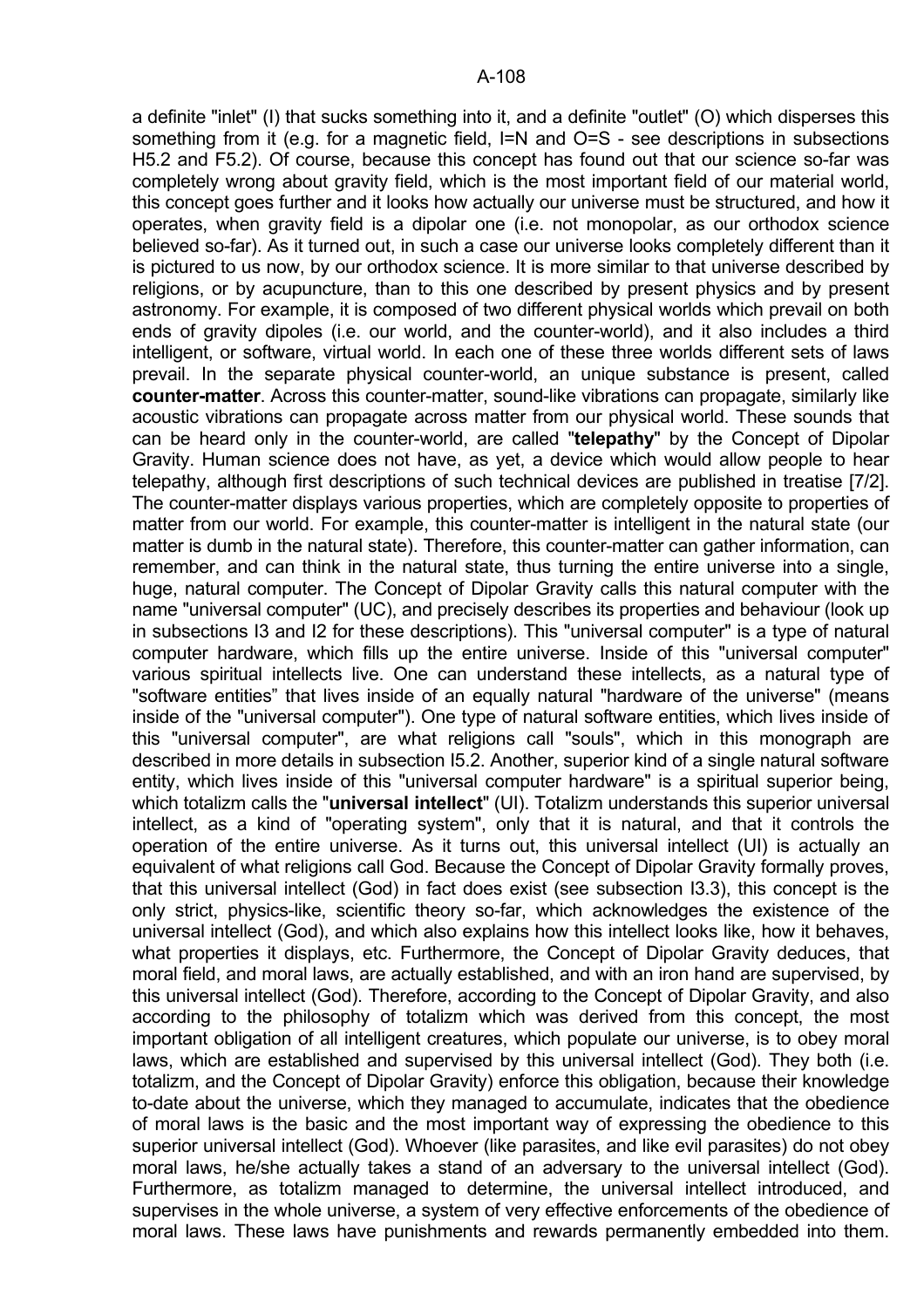# Thus **everyone who disobeys moral laws, is severely punished by them. In turn everyone who obeys these laws, is lavishly rewarded by them**.

 $\star \star \star$ 

 This concludes the present edition of the chapter A on implementing totalizm in our everyday life. The information provided in this chapter should suffice for all those, who wished to know, what the implementing of totalizm is all about, or wished to check whether they are able to introduce this philosophy into their everyday lives. Of course, this information does not exhaust all dazzling potentials of totalizm, but only presents the methods and tools which are fully worked out by now, and thus which are ready for everyday use. Further methods and tools are currently being developed, to be presented in future editions of totalizm. Actually the present state of this philosophy could be compared to the state of human sciences during times of Copernicus, Columbus, and Newton - i.e. totalizm is developed enough to become extremely useful and to reveal the dazzling horizons that it opens for people, but it still awaits for further major discoveries, which would allow to utilize the full capacity that it offers. Actually, it does not take much to realize, that totalizm carries the potentials to revolutionize our moral life to the same extend as previously physics revolutionised our material life.

 I do hope that the information provided in this chapter managed to explain simple rules and tools that one needs to use in order to obey moral laws. The tools already available enable one to solve almost every moral situation from a real life that one may encounter. Therefore, these tools allow one to consistently obey moral laws, to live a moral, satisfying, happy, fulfilled, and uplifting life, to build up (compress) his/her moral energy, and to earn gradually moral rewards that are made available by the universal intellect (God) to all those people, who obey moral laws that it established.

 Note that totalizm is a philosophy which continually develops itself. Therefore, if you are determined to implement this moral, peaceful and highly progressive philosophy in your life, try additionally to return to the descriptions of this chapter also after a few months, or even a few years of time. This is because then the descriptions outlined here will be further improved.

 Since we already learned how to implement totalizm, we can proceed now to next chapters in order to learn all these basic ideas which allow us to also understand totalizm and to understand scientific foundations from which it this progressive philosophy was derived.

 Because this monograph is very voluminous, depending on the reasons why someone took it to his/her hands, it can be read in several different manners. For example those, who only wished to learn, what totalizm is all about, may finish reading on this most important volume 1, although personally I would recommend them to also read subsection L4 (in volume 8), which would familiarize them with very interesting history of this progressive philosophy. People, who decide to implement totalizm in their lives, in my opinion should carefully read at least four most essential volumes of this monograph, namely volumes 1, 2, 5 and 6 - which explain the essence of totalizm. People, who are interested in all implications of totalizm, perhaps should also read about various issues stemming from this philosophy, presented in volumes 3 and 7. Finally people with strict approach to life, or oriented towards research, which would like to learn everything that so-far is known about totalizm, should read this monograph from a cover to a cover - including the scientifically and technically oriented volume 4 and the volume 8 about history.

 A next volume 2 combines together the most important information, which allow to understand totalizm better. In this way, the answer "what to do" in order to carry out a moral life - that was answered in this volume 1, next volume 2 extends additionally with an answer "why should be done just this, instead of something completely different".